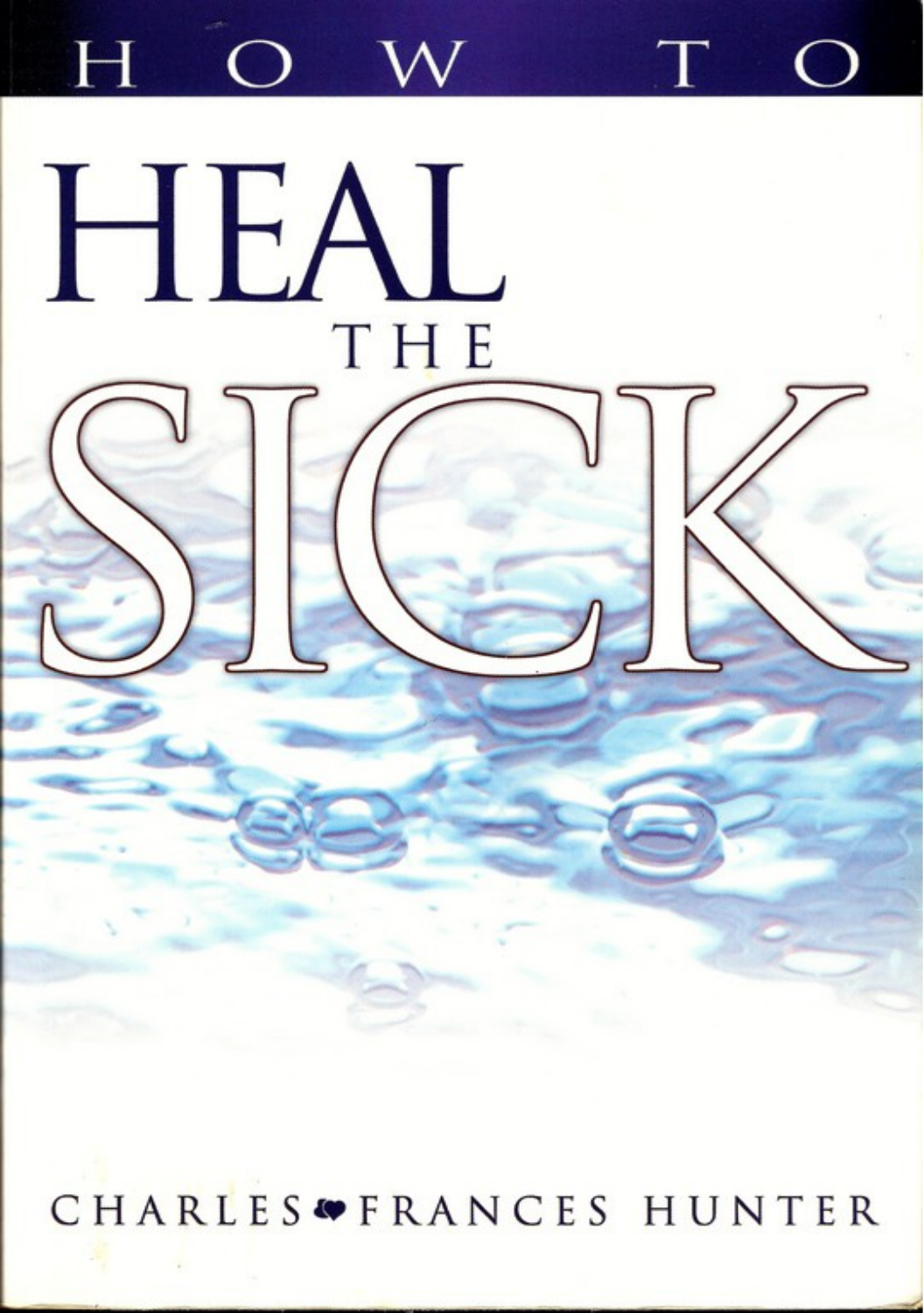# TABLE OF CONTENTS

- [1. Double Vision For A Single Mission](#page-2-0)
- [2. The Big Breakthrough](#page-18-0)
- [3. Laying On Of Hands](#page-25-0)
- [4. Laying On Of Hands Plus](#page-47-0)
- [5. Let The Sick Lay Hands On You](#page-64-0)
- [6. Talk To A Mountain](#page-73-0)
- [7. What You See Is What You Get](#page-94-0)
- [8. Some Conditions For Healing](#page-123-0)
- [9. Anointing With Oil](#page-136-0)
- [10. Healing Through Intercessory Prayer](#page-143-0)
- [11. Healing Through Use Of Prayer Cloths](#page-147-0)
- [12. Other Ways To Heal The Sick](#page-152-0)
- [13. What If I Don't Get Healed](#page-169-0)
- [14. Being Sensitive To The Holy Spirit](#page-172-0)
- [15. Casting Out Devils](#page-178-0)
- [16. The Gift Of Faith](#page-225-0)
- [17. Creative Miracles](#page-244-0)
- [18. Growing Out Arms And Legs](#page-262-0)
- [19. Go Into All The World ... Heal The Sick](#page-280-0)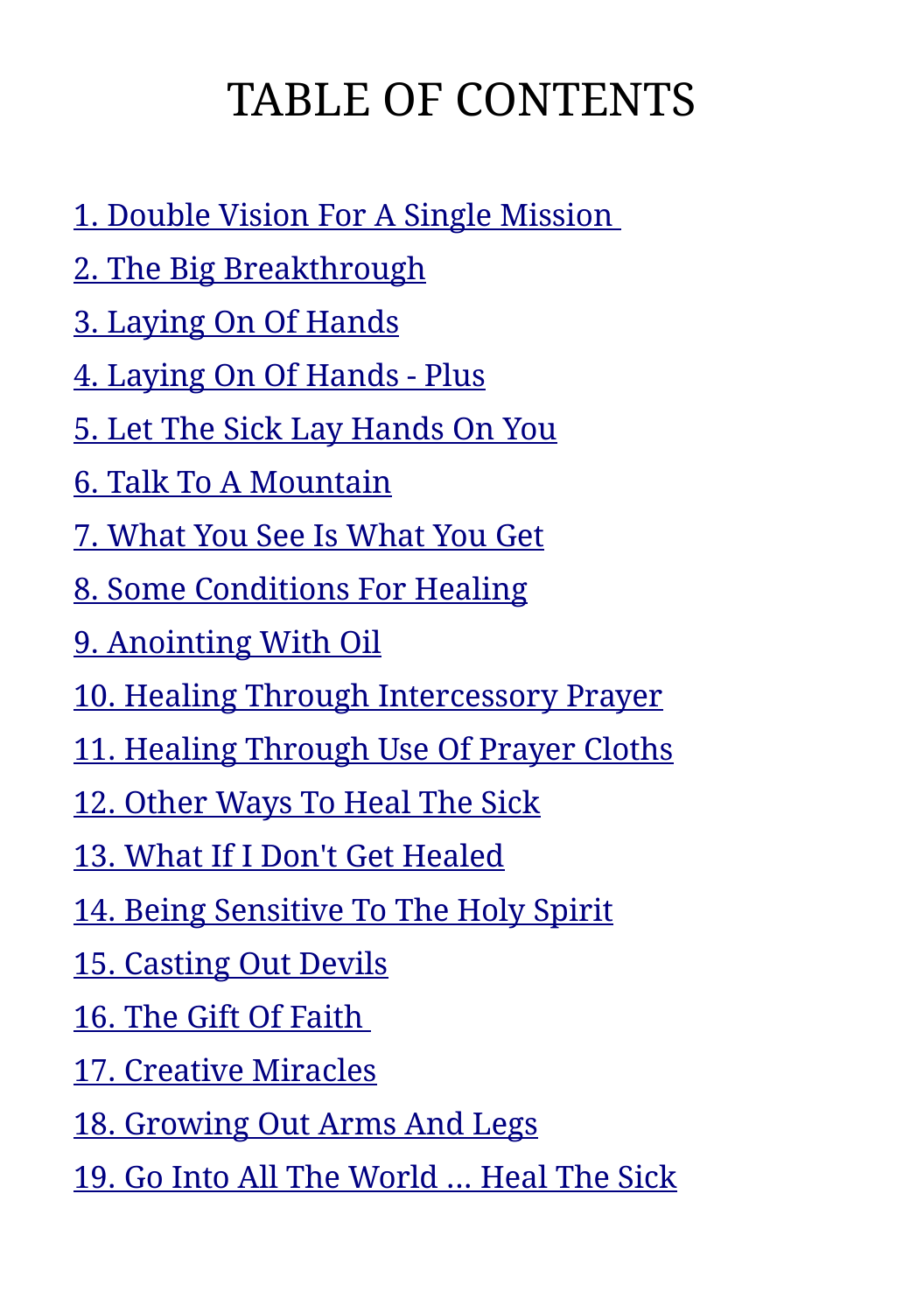## <span id="page-2-0"></span>CHAPTER 1 DOUBLE VISION FOR A SINGLE MISSION

By Charles and Frances

In June of 1980, God gave us a vision of the world with silver and gold bands covering the entire globe — but not in the orderly sense you would expect to see them. These bands were spilling all over the world like melted silver and gold rivulets and running into all sorts of odd little places mountains and valleys alike. There was no obvious plan of any kind represented by these silver and gold rivulets — they went hither and thither all over the place. Sometimes they were wide, and sometimes they were super skinny. In some places it looked like a big blob of melted silver and gold had fallen, but there was no pattern of any kind! Then we saw students begin to rise up and stand on these melted silver and gold bands.

We began to ponder on this, because in the beginning it seemed to us like nothing but a huge hodgepodge, but slowly God began to reveal what this vision meant, and how it applied to our ministry.

The more we examined this divine vision, the more we began to understand that God was telling us to take the total message of salvation, which includes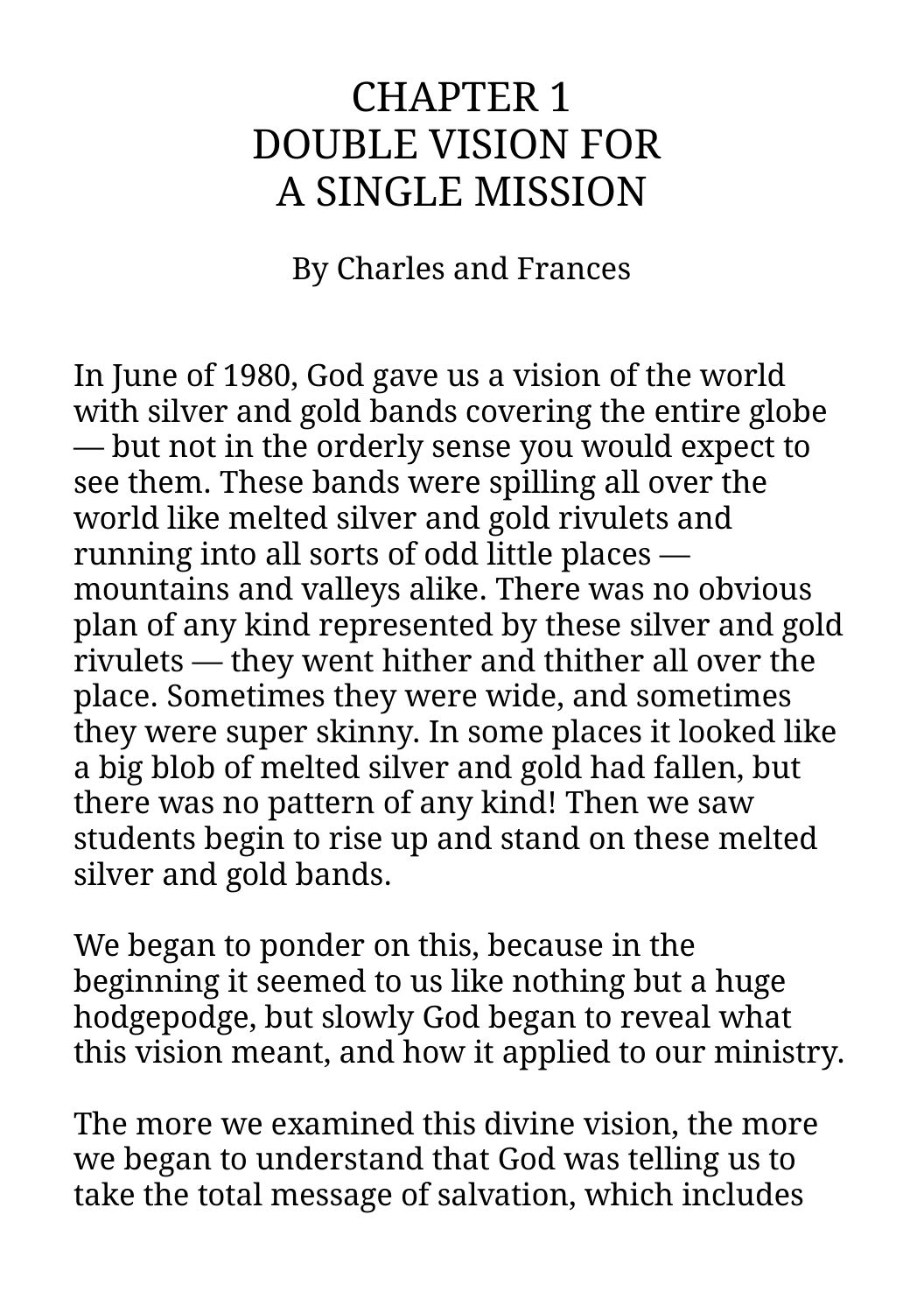healing, to the entire world, by letting the masses learn how to operate in the supernatural and heal the sick.

Our hearts began to sing as God continued the revelation of what he wanted us to do. First, he directed us to teach on the subject of HOW TO HEAL THE SICK. We had seen students from the City of Light School of Ministry standing on the silver and gold bands, and thought momentarily that they were going to go to all parts of the world to teach the nationals how to heal the sick. Somehow this understanding did not give us total assurance that this was actually what the vision meant. We continued to think more about the vision.

Then the picture expanded even more, and we saw the video schools going into ALL the world — into the small places where evangelists never go, to teach all the people in the remotest places of the world how to lay hands on the sick and heal them. The students who learned from these video tapes would then go out and preach the gospel to the poor, heal the brokenhearted, preach deliverance to the captives and recovering of sight to the blind, and set at liberty those who are bruised.

For the first time, we plainly saw the identity of the students standing on the bands! We had seen students of all nationalities, but had thought they would be coming to the school here in Texas. Then we realized they were the ones we might not ever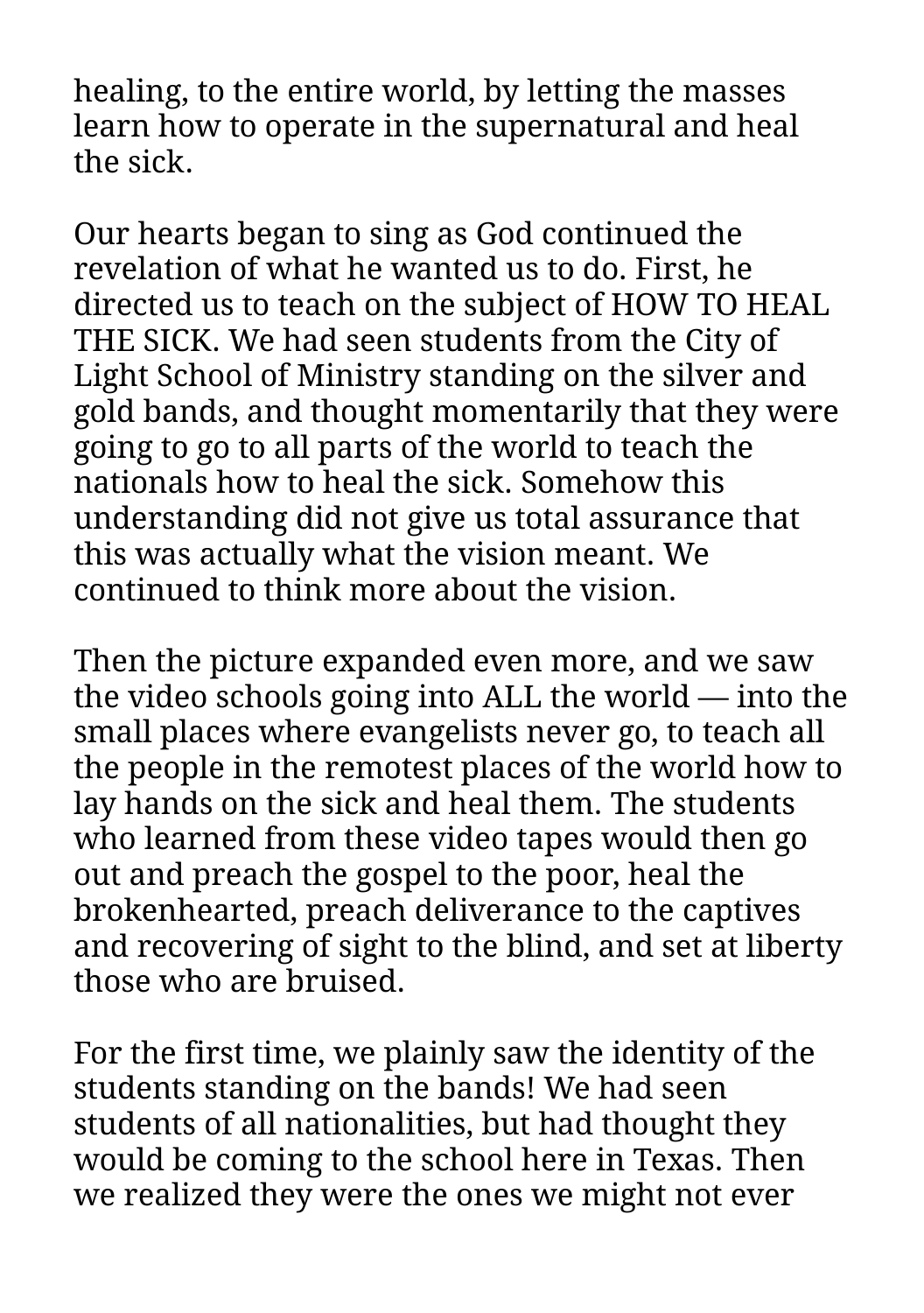meet, the ones who might only see us through video tapes, but the ones who had received the message of how to heal the sick and had gone out to stretch forth their hands to the sick!

This is God's timing for another great move of his Spirit as the masses are being trained to go out and minister on a one-to-one basis. Bible colleges and schools of ministry have sprung up all over as a hungry world says, "Teach us how to operate in the supernatural the way the original disciples did!"

There is such a hungering among God's people to learn more about the things of God that we believe in a few years there will not be enough schools to fill the need, and the people will have to be put on a wait-list to get into the schools that are already in operation. What a thrilling thought, and what a thrilling time to be alive!

We were confident that God had opened our spirits to a dynamic, far-reaching mission of teaching the masses how simple it is to become a miracle-working disciple like those in the book of Acts.

The Monday after we finished teaching on Friday, God supernaturally sent a missionary to our school, who knew nothing about our video tape ministry, and we gave him fourteen hours of teaching on how to heal the sick.

On Tuesday, God sent another missionary! We gave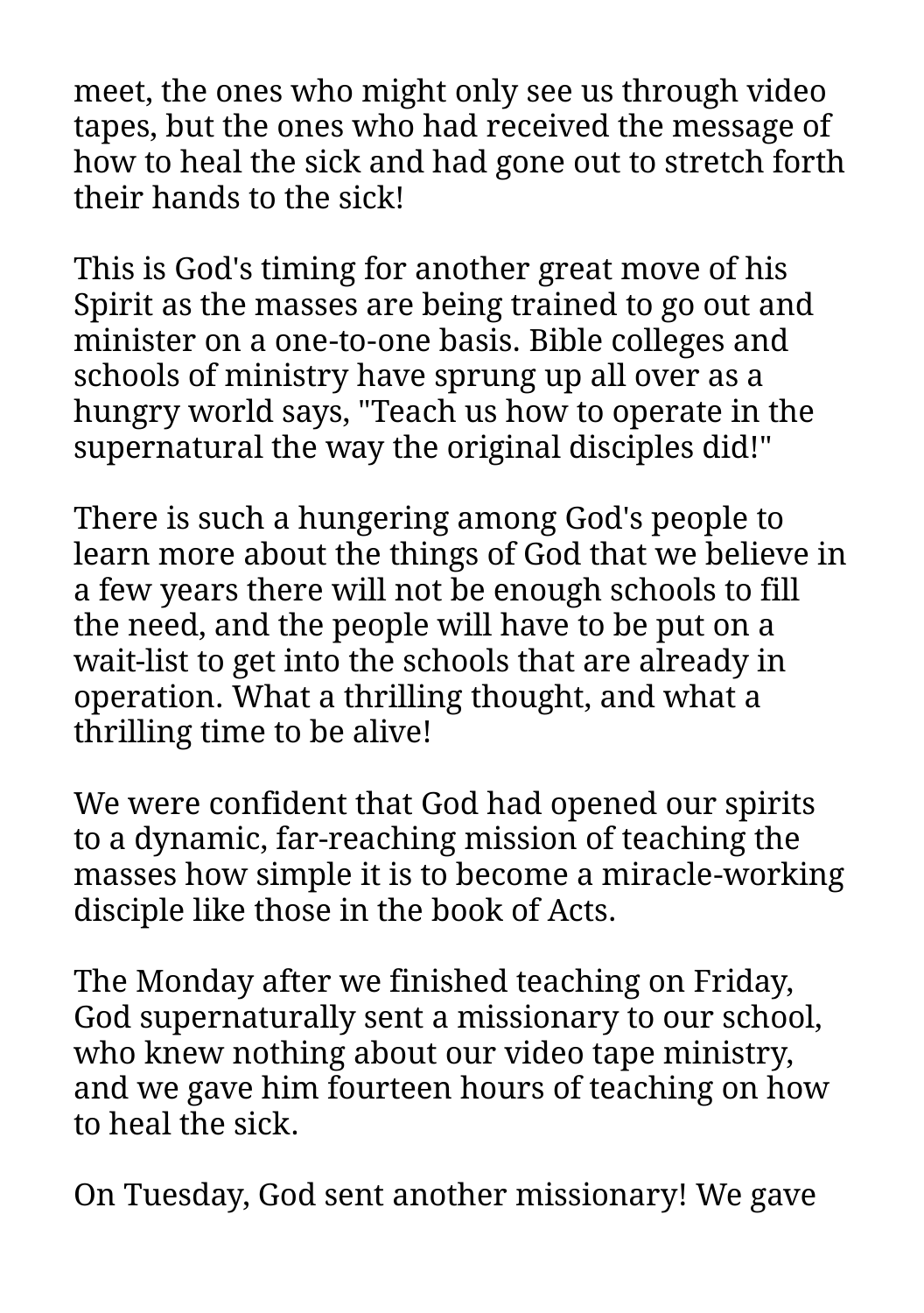him a complete set of teaching tapes as well. He had a video player in Africa, but he desperately needed tapes. He called us within two weeks and reported that he had rented a building in Tanzania (formerly Tanganyika), which would hold about three hundred people, and after inserting one small ad in the newspaper, he had turn-away crowds to see the teaching. Great numbers were healed as they watched these tapes, and eighteen were saved and baptized in water the following Sunday!

In just two or three months, video schools have started among the Catholic charismatics in Lima, Peru, and other schools are in Bolivia, the Philippines, three other countries in Africa and requests are coming in from all over the world for this particular series of tapes containing the "how to's" of healing!

As we held a Healing Seminar in Kansas shortly after this, Pastor Fred Kirkpatrick told us of a prophecy about the end times which literally exploded our faith as a confirmation of the part this teaching will play in what we believe to be the end of the end times before Jesus comes for those who love and obey him.

Our book was ready for the typesetter with the exception of the Introduction, when we contacted the publisher of a book entitled PERTINENT PROPHECIES I by John M. and Dorothea M. Gardner, and received permission to reprint the following prophecy, given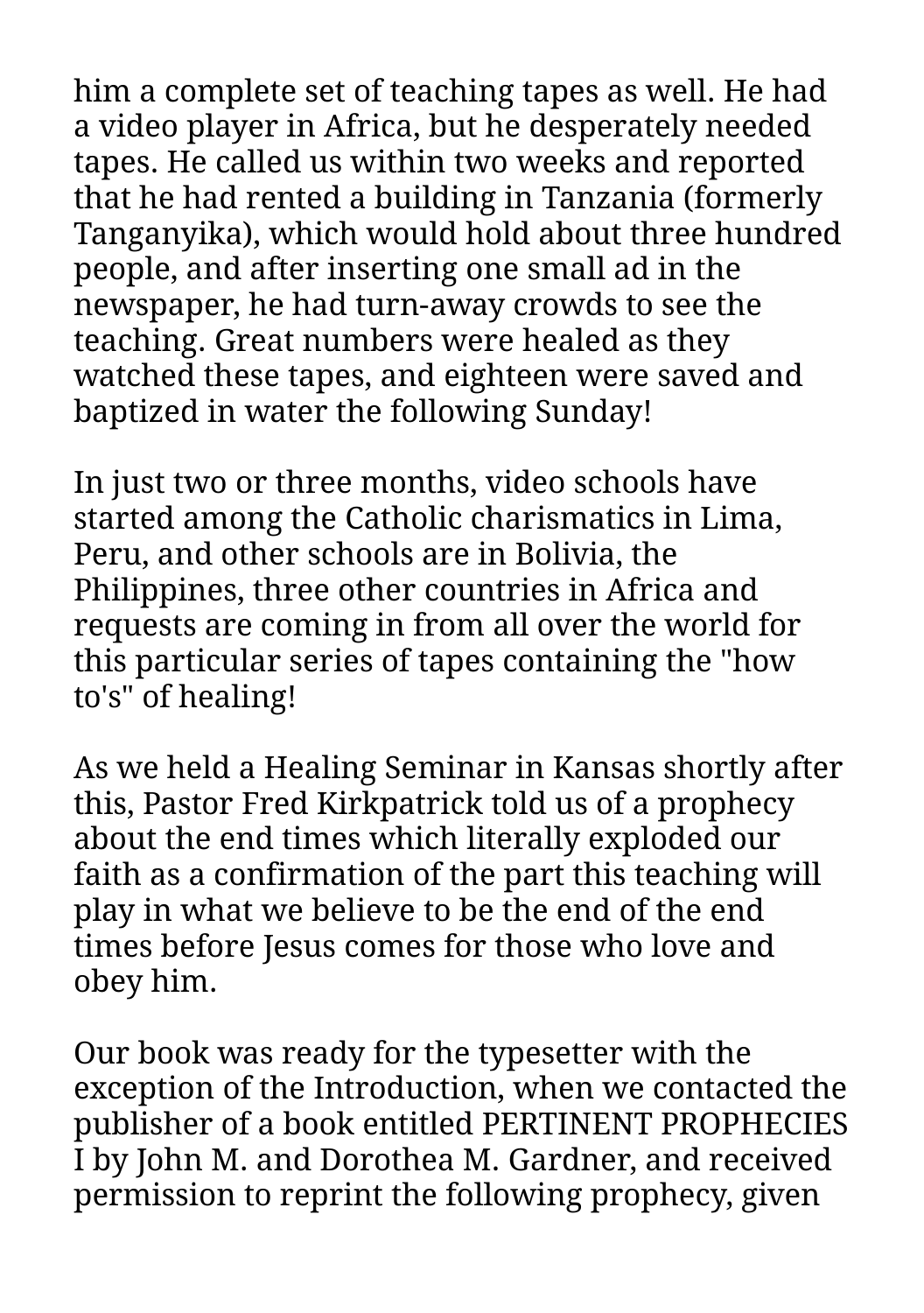by Tommy Hicks, noted evangelist, in 1961.

#### **VISION OF THE BODY OF CHRIST AND THE END-TIME MINISTRIES**

*My message begins July 25, about 2:30 in the morning at Winnipeg, Canada. I had hardly fallen asleep when the vision and the revelation that God gave me came before me. The vision came three times, exactly in detail, the morning of July 25, 1961. I was so stirred and so moved by the revelation that this has changed my complete outlook upon the body of Christ, and upon the end-time ministries.*

*The greatest thing that the church of Jesus Christ has ever been given lies straight ahead. It is so hard to help men and women to realize and understand the thing that God is trying to give to his people in the end times.*

*I received a letter several weeks ago from one of our native evangelists down in Africa, down in Nairobi. This man and his wife were on their way to Tanganyika. They could neither read nor could they write, but we had been supporting them for over two years. As they entered into the territory of Tanganyika, they came across a small village. The entire village was evacuating because of a plague that had hit the village. He came across natives that were weeping, and he asked them what was wrong.*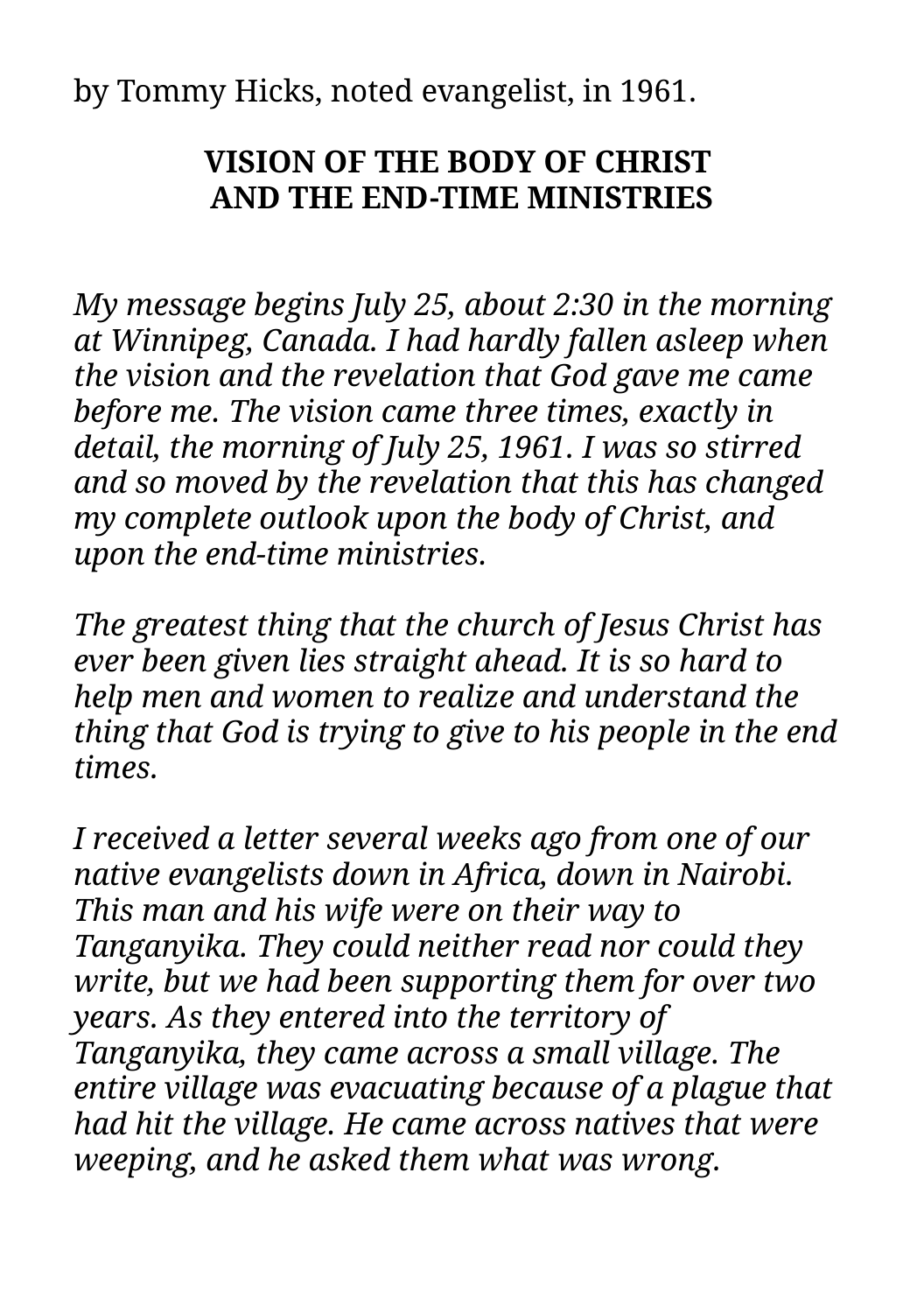*They told him of their mother and father who had suddenly died, and they had been dead for three days. They had to leave. They were afraid to go in; they were leaving them in the cottage. He turned and asked them where they were. They pointed to the hut and he asked them to go with him, but they refused. They were afraid to go.*

*The native and his wife went to this little cottage and entered in where the man and woman had been dead for three days. He simply stretched forth his hand in the name of the Lord Jesus Christ, and spoke the man's name and the woman's name and said, "In the name of the Lord Jesus Christ, I command life to come back to your bodies." Instantaneously these two heathen people who had never known Jesus Christ as their Savior sat up and immediately began to praise God. The spirit and the power of God came into the life of those people.*

*To us that may seem strange and a phenomenon, but that is the beginning of these end-time ministries. God is going to take the do-nothings, the nobodies, the unheard-of, the no-accounts. He is going to take every man and every woman and he is going to give to them this outpouring of the Spirit of God.*

*In the book of Acts we read that "In the last days," God said, "I will pour out my Spirit upon all flesh." I wonder if we realized what he meant when God said, "I will pour out my Spirit upon all flesh." I do not think I fully realize nor could I understand the fullness of it,*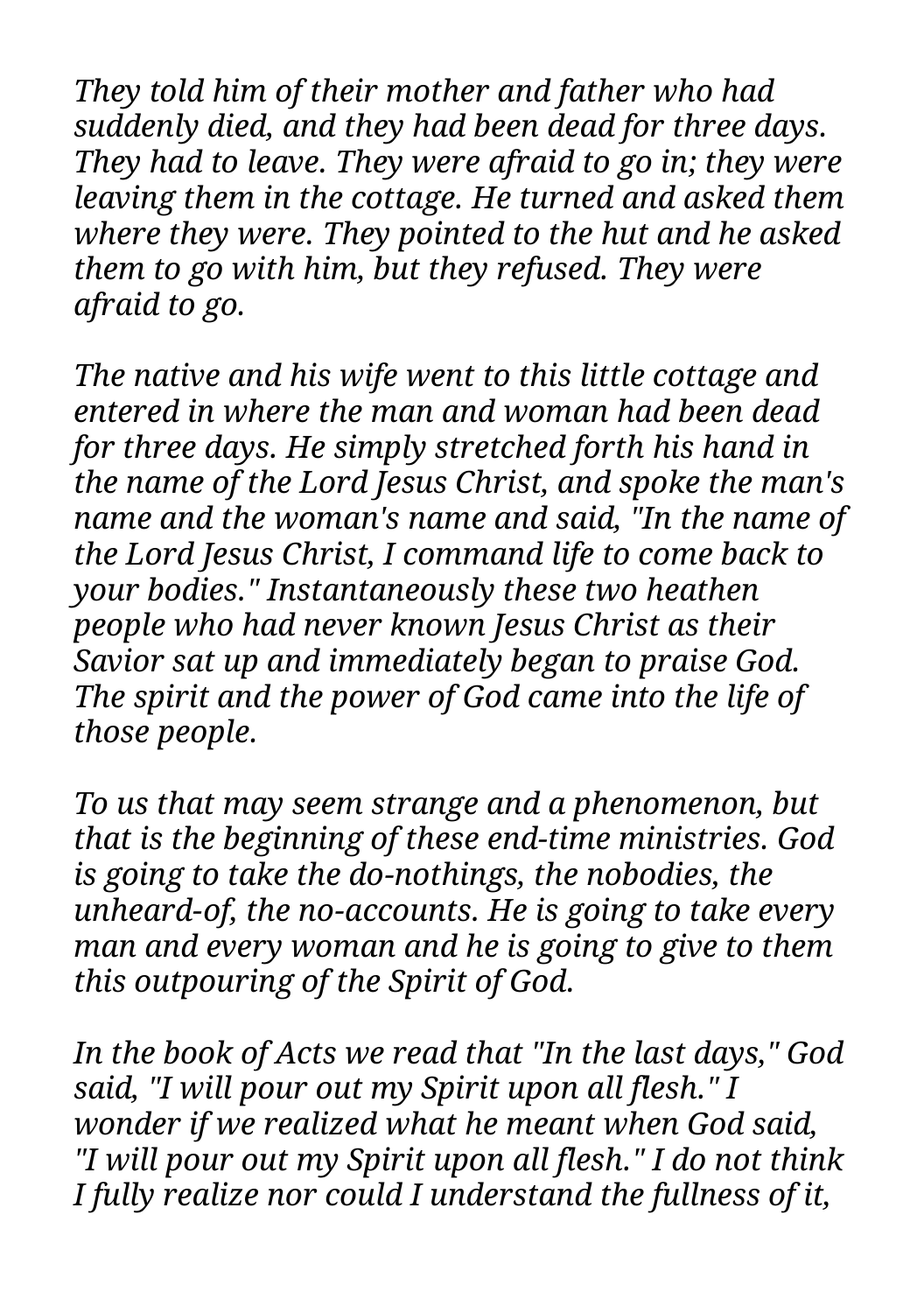*and then I read from the book of Joel: "Be glad then, ye children of Zion, and rejoice in the Lord your God: for he hath given you the former rain moderately, and he will cause to come down for you the rain, the former rain, and the latter rain" (Joel 2:23). It is not only going to be the rain, the former rain and the latter rain, but he is going to give to his people in these last days a double portion of the power of God!*

*As the vision appeared to me after I was asleep, I suddenly found myself in a great high distance. Where I was, I do not know. But I was looking down upon the earth. Suddenly the whole earth came into my view. Every nation, every kindred, every tongue came before my sight from the east and the west, the north and the south. I recognized every country and many cities that I had been in, and I was almost in fear and trembling as I beheld the great sight before me: and at that moment when the world came into view, it began to lightning and thunder.*

*As the lightning flashed over the face of the earth, my eyes went downward and I was facing the north. Suddenly I beheld what looked like a great giant, and as I stared and looked at it, I was almost bewildered by the sight. It was so gigantic and so great. His feet seemed to reach to the north pole and his head to the south. Its arms were stretched from sea to sea. I could not even begin to understand whether this be a mountain or this be a giant, but as I watched, I suddenly beheld a great giant. I could see his head was struggling for life. He wanted to live, but his body was*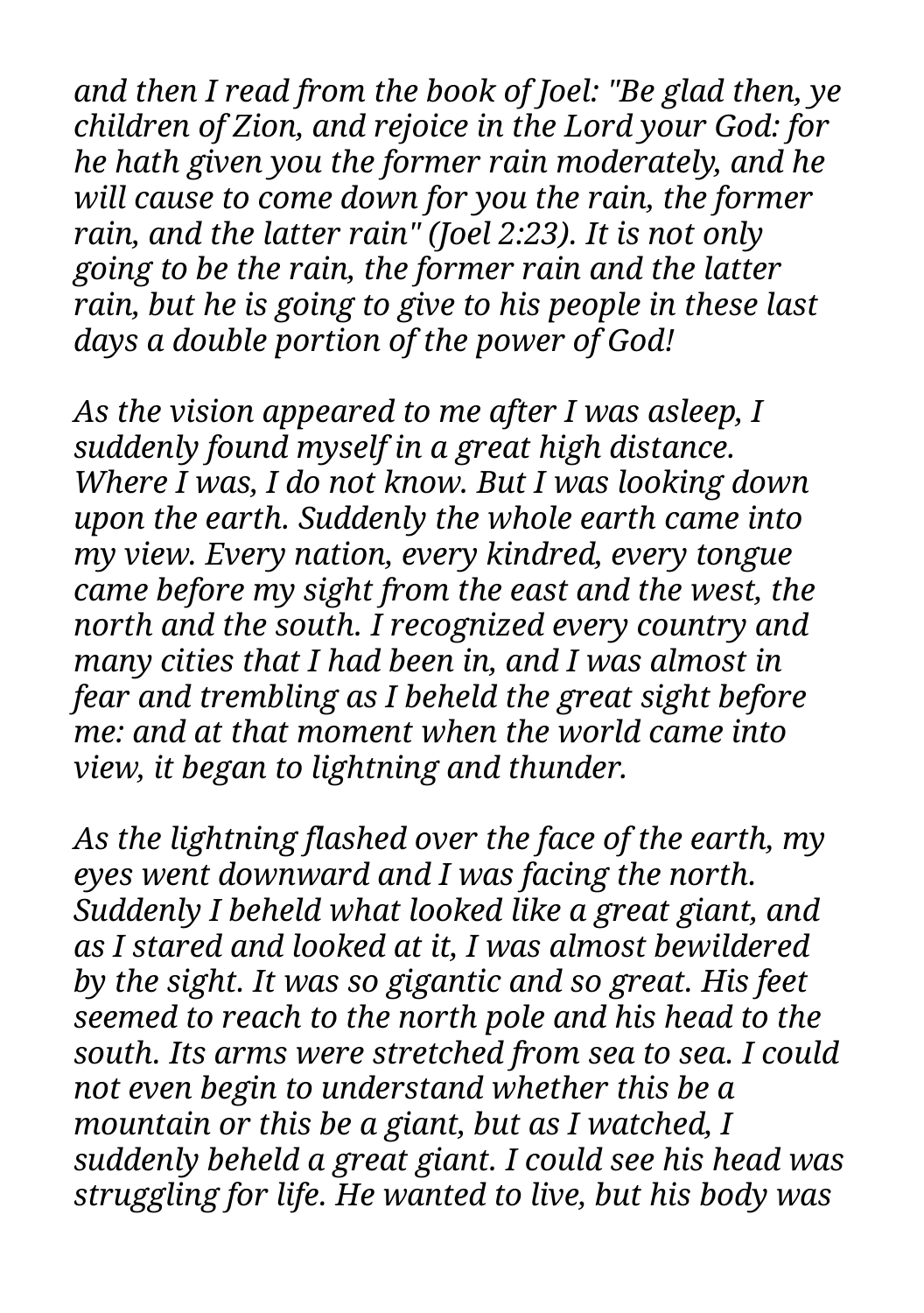*covered with debris from head to foot, and at times this great giant would move his body and act as though it would even raise up at times. And when it did, thousands of little creatures seemed to run away. Hideous creatures would run away from this giant, and when he would become calm, they would come back.*

*All of a sudden this great giant lifted his hand toward the heaven, and then it lifted its other hand, and when it did, these creatures by the thousands seemed to flee away from this giant and go into the darkness of the night.*

*Slowly this great giant began to rise and as he did, his head and hands went into the clouds. As he rose to his feet he seemed to have cleansed himself from the debris and filth that was upon him, and he began to raise his hands into the heavens as though praising the Lord, and as he raised his hands, they went even unto the clouds.*

*Suddenly, every cloud became silver, the most beautiful silver I have ever known. As I watched this phenomenon it was so great I could not even begin to understand what it all meant. I was so stirred as I watched it, and I cried unto the Lord and I said, "Oh, Lord, what is the meaning of this," and I felt as if I was actually in the Spirit and I could feel the presence of the Lord even as I was asleep.*

*And from those clouds suddenly there came great*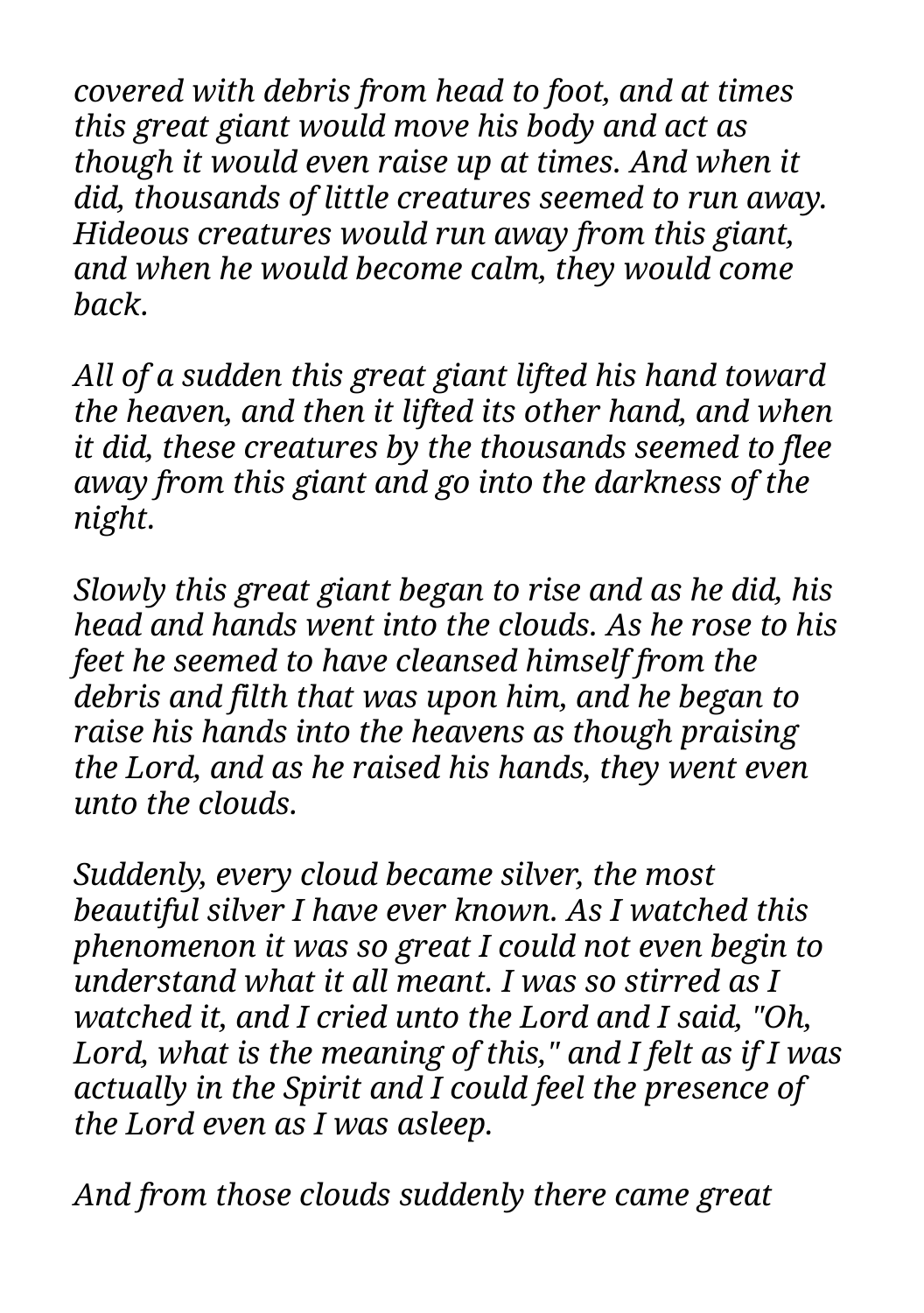*drops of liquid light raining down upon this mighty giant, and slowly, slowly, this giant began to melt, began to sink itself in the very earth itself, and as he melted, his whole form seemed to have melted upon the face of the earth, and this great rain began to come down. Liquid drops of light began to flood the very earth itself and as I watched this giant that seemed to melt, suddenly it became millions of people over the face of the earth. As I beheld the sight before me, people stood up all over the world! They were lifting their hands and they were praising the Lord.*

*At that very moment there came a great thunder that seemed to roar from the heavens. I turned my eyes toward the heavens and suddenly I saw a figure in white, in glistening white — the most glorious thing that I have ever seen in my entire life. I did not see the face, but somehow I knew it was the Lord Jesus Christ, and he stretched forth his hand, and as he did, he would stretch it forth to one, and to another, and to another. And as he stretched forth his hand upon the nations and the people of the world —wen and women — as he pointed toward them, this liquid light seemed to flow from his hands into them, and a mighty anointing of God came upon them, and those people began to go forth in the name of the Lord.*

*I do not know how long I watched it. It seemed it went into days and weeks and months. And I beheld this Christ as he continued to stretch forth his hand; but there was a tragedy. There were many people as he stretched forth his hand that refused the anointing of*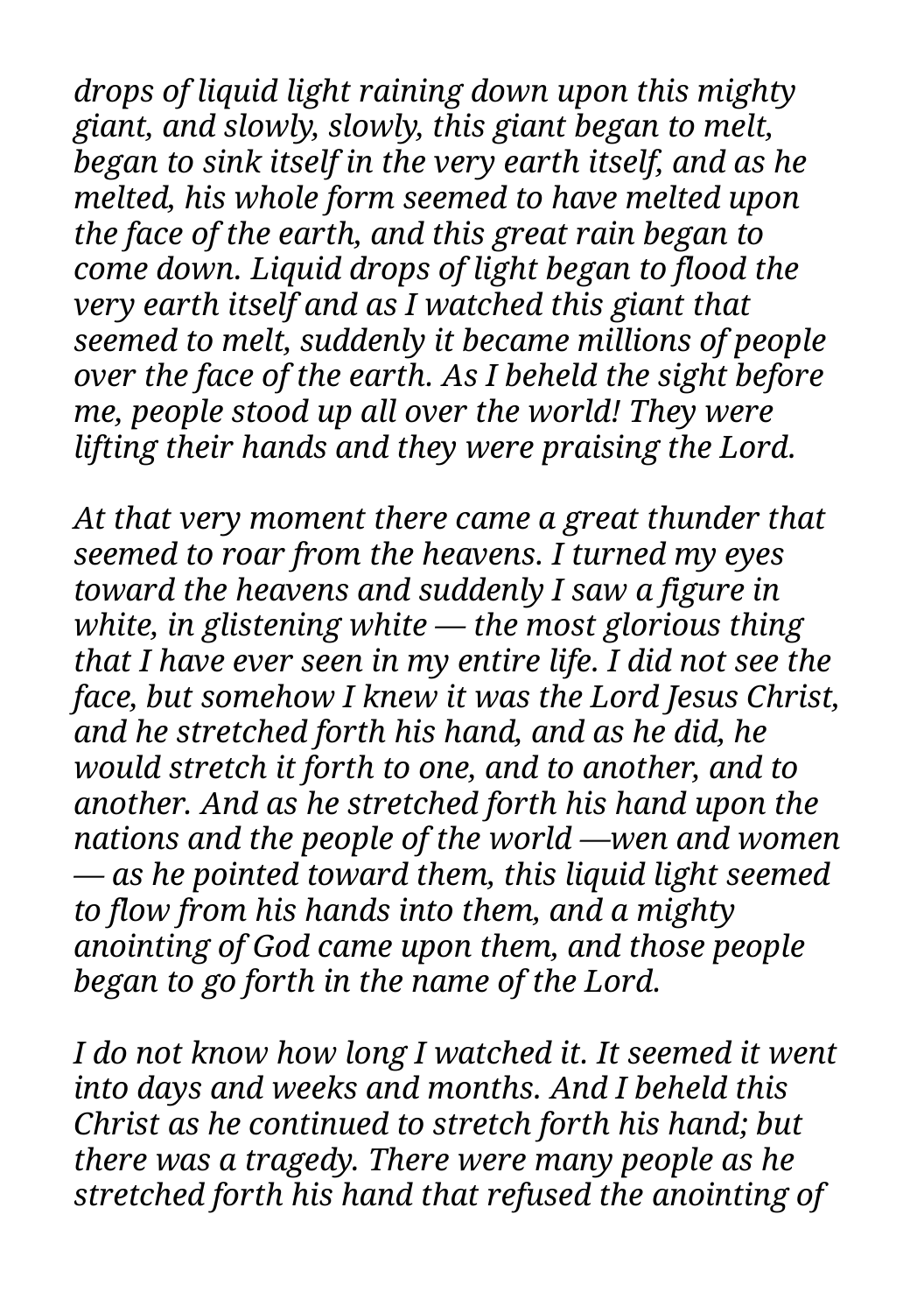*God and the call of God. I saw men and women that I knew. People that I felt would certainly receive the call of God. But as he stretched forth his hand toward this one and toward that one, they simply bowed their head and began to back away. And each of those that seemed to bow down and back away, seemed to go into darkness. Blackness seemed to swallow them everywhere.*

I *was bewildered as I watched it, but these people that he had anointed, hundreds of thousands of people all over the world, in Africa, England, Russia, China, America, all over the world, the anointing of God was upon these people as they went forward in the name of the Lord. I saw these men and women as they went forth. They were ditch diggers, they were washerwomen, they were rich men, they were poor men. I saw people who were bound with paralysis and sickness and blindness and deafness. As the Lord stretched forth to give them this anointing, they became well, they became healed, and they went forth!*

*And this is the miracle of it — this is the glorious miracle of it — those people would stretch forth their hands exactly as the Lord did, and it seemed as if there was this same liquid fire in their hands. As they stretched forth their hands they said, "According to my word, be thou made whole."*

*As these people continued in this mighty end-time ministry, I did not fully realize what it was, and I looked to the Lord and said, "What is the meaning of*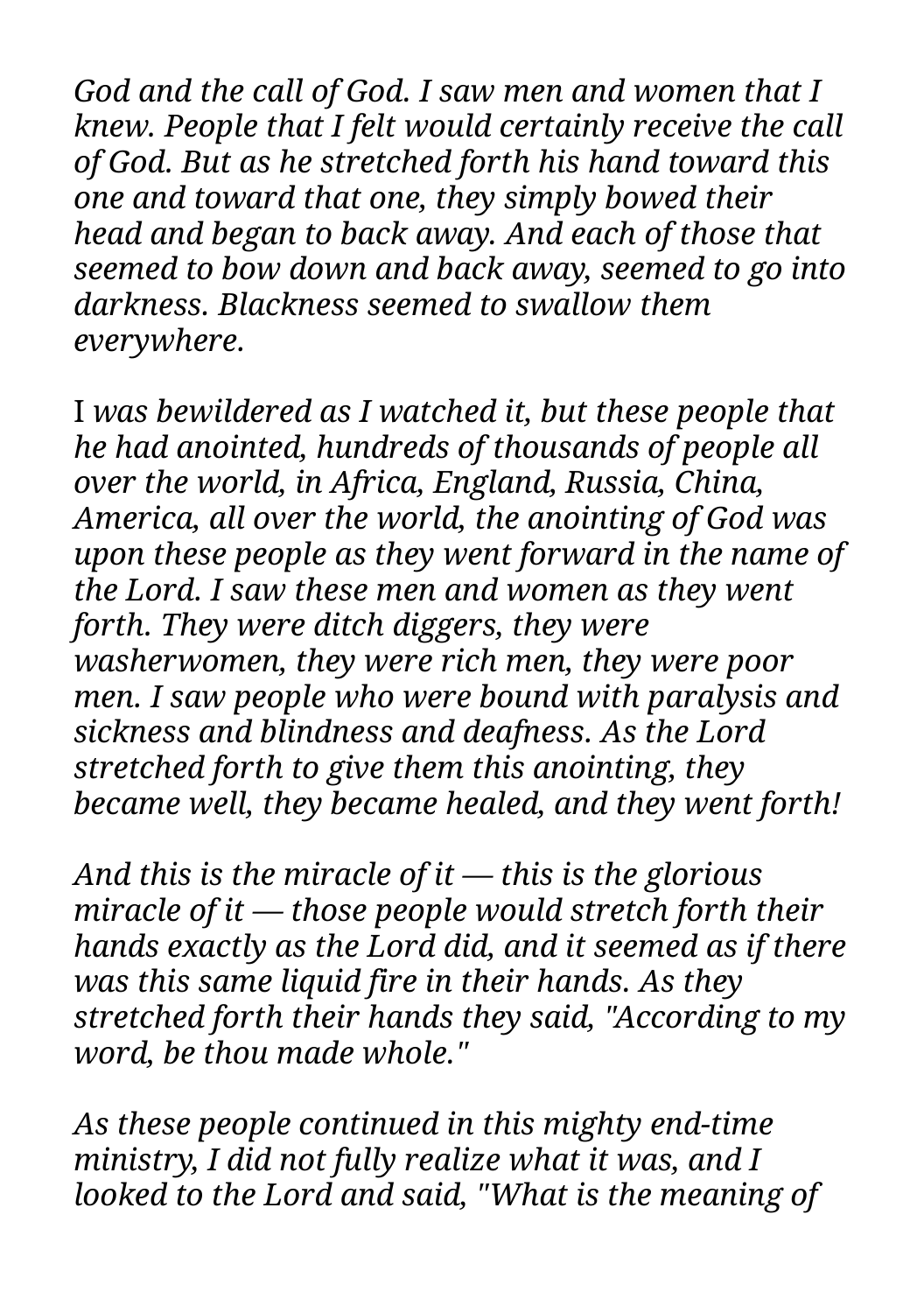*this?" And he said, "This is that which I will do in the last days. I will restore all that the cankerworm, the palmerworm, the caterpillar — I will restore all that they have destroyed. This, my people, in the end times will go forth. As a mighty army shall they sweep over the face of the earth."*

*As I was at this great height, I could behold the whole world. I watched these people as they were going to and fro over the face of the earth. Suddenly there was a man in Africa and in a moment he was transported by the Spirit of God, and perhaps he was in Russia, or China or America or some other place, and vice versa. All over the world these people went, and they came through fire, and through pestilence, and through famine. Neither fire nor persecution, nothing seemed to stop them.*

*Angry mobs came to them with swords and with guns. And like Jesus, they passed through the multitudes and they could not find them, but they went forth in the name of the Lord, and everywhere they stretched forth their hands, the sick were healed, the blind eyes were opened. There was not a long prayer, and after I had reviewed the vision many times in my mind, and I thought about it many times, I realized that I never saw a church, and I never saw or heard a denomination, but these people were going in the name of the Lord of Hosts. Hallelujah!*

*As they marched forth in everything they did as the*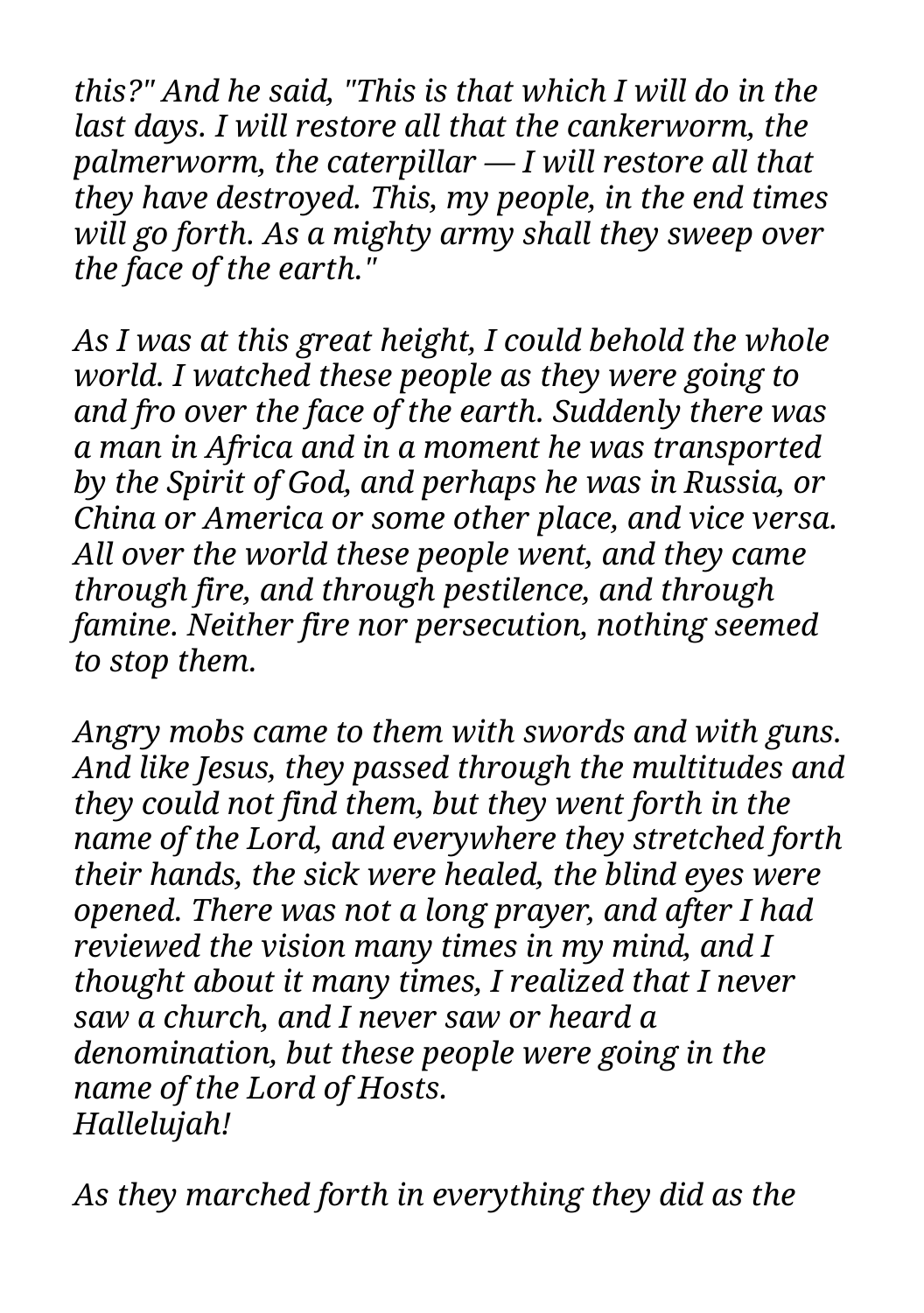*ministry of Christ in the end times, these people were ministering to the multitudes over the face of the earth. Tens of thousands, even millions seemed to come to the Lord Jesus Christ as these people stood forth and gave the message of the kingdom, of the coming kingdom, in this last hour. It was so glorious, but it seems as though there were those that rebelled, and they would become angry and they tried to attack those workers that were giving the message.*

*God is going to give to the world a demonstration in this last hour as the world has never known. These men and women are of all walks of life, degrees will mean nothing. I saw these workers as they were going over the face of the earth. When one would stumble and fall, another would come and pick him up. There were no "big I" and "little you," but every mountain was brought low and every valley was exalted, and they seemed to have one thing in common — there was a divine love, a divine love that seemed to flow forth from these people as they worked together, and as they lived together. It was the most glorious sight that I have ever known. Jesus Christ was the theme of their life. They continued and it seemed the days went by as I stood and beheld this sight. I could only cry, and sometimes I laughed. It was so wonderful as these people went throughout the face of the whole earth, bringing forth in this last end time.*

*As I watched from the very heaven itself, there were times when great deluges of this liquid light seemed to fall*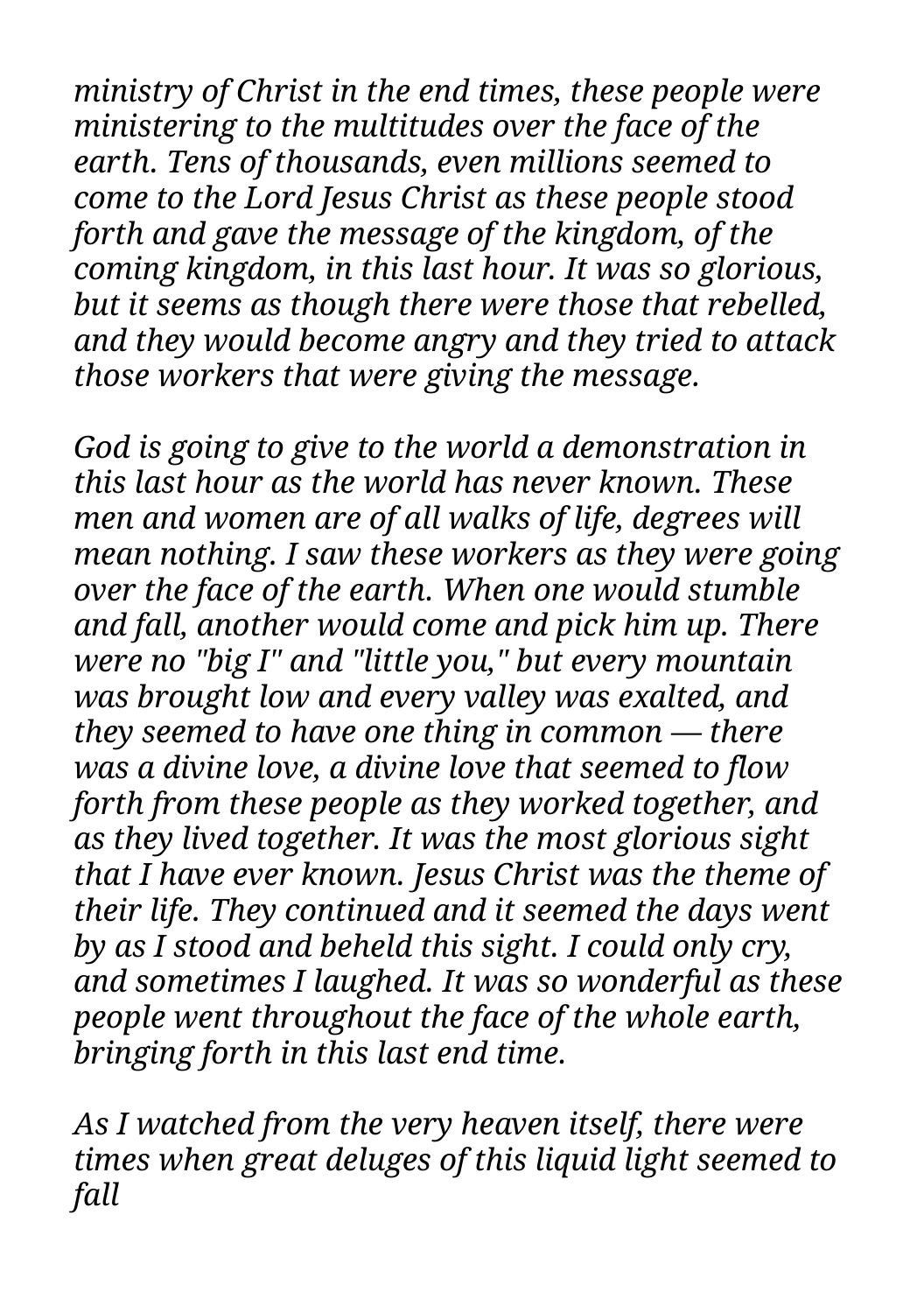*upon great congregations, and that congregation would lift their hands and seemingly praise God for hours and even days as the Spirit of God came upon them. God said, "I will pour my Spirit upon all flesh," and that is exactly this thing. And to every man and every woman that received this power, and the anointing of God, the miracles of God, there was no ending to it.*

*We have talked about miracles. We have talked about signs and wonders, but I could not help but weep as I read again this morning, at U o'clock this morning the letter from our native workers. This is only the evidence of the beginning for one man, a "do-nothing, an unheard-of," who would go and stretch forth his hand and say, "In the name of the Lord Jesus Christ, I command life to flaw into your body." I dropped to my knees and began to pray again, and I said, "Lord, I know that this thing is coming to pass, and I believe it's coming soon!"*

*And then again, as these people were going about the face of the earth, a great persecution seemed to come from every angle.*

*Suddenly there was another great clap of thunder, that seemed to resound around the world, and I heard again the voice, the voice that seemed to speak, "Now this is my people. This is my beloved bride," and when the voice spoke, I looked upon the earth and I could see the lakes and the mountains. The graves were*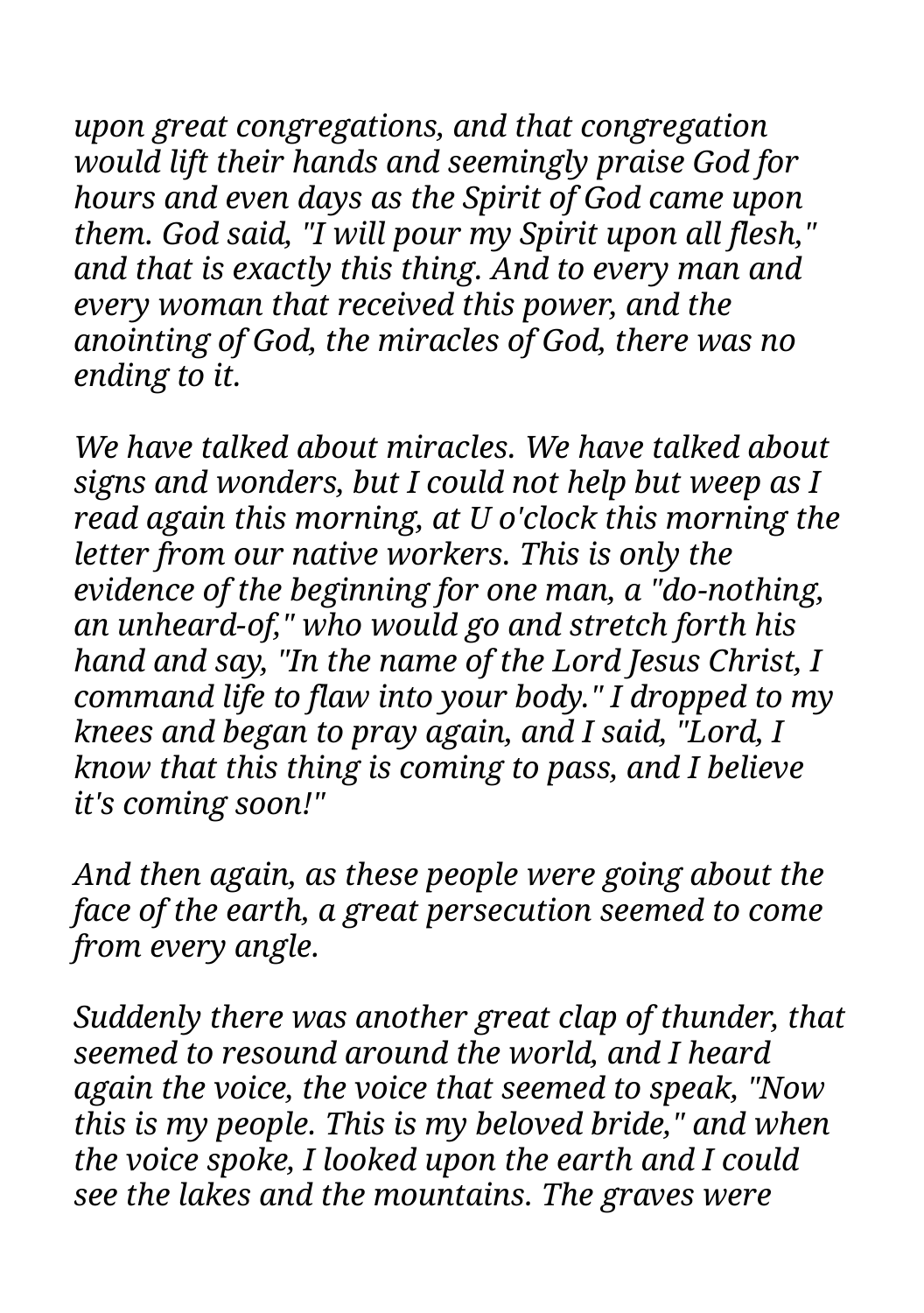*opened and people from all over the world, the saints of all ages, seemed to be rising. And as they rose from the grave, suddenly all these people came from every direction. From the east and the west, from the north and the south, and they seemed to be forming again this gigantic body. As the dead in Christ seemed to be rising first, I could hardly comprehend it. It was so marvelous. It was so far beyond anything I could ever dream or think of.*

*But as this body suddenly began to form, and take shape again, it took shape again in the form of this mighty giant, but this time it was different. It was arrayed in the most beautiful gorgeous white. Its garments were without spot or wrinkle as its body began to form, and the people of all ages seemed to be gathered into this body, and slowly, slowly, as it began to form up into the very heavens, suddenly from the heavens above, the Lord Jesus came, and became the head, and I heard another clap of thunder that said, "This is my beloved bride for whom I have waited. She will come forth even tried by fire. This is she that I have loved from the beginning of time."*

*As I watched, my eyes suddenly turned to the far north, and I saw seemingly destruction: men and women in anguish and crying out, and buildings in destruction.*

*Then I heard again, the fourth voice that said, "Now is My wrath being poured out upon the face of the earth." From the ends of the whole world, the wrath* of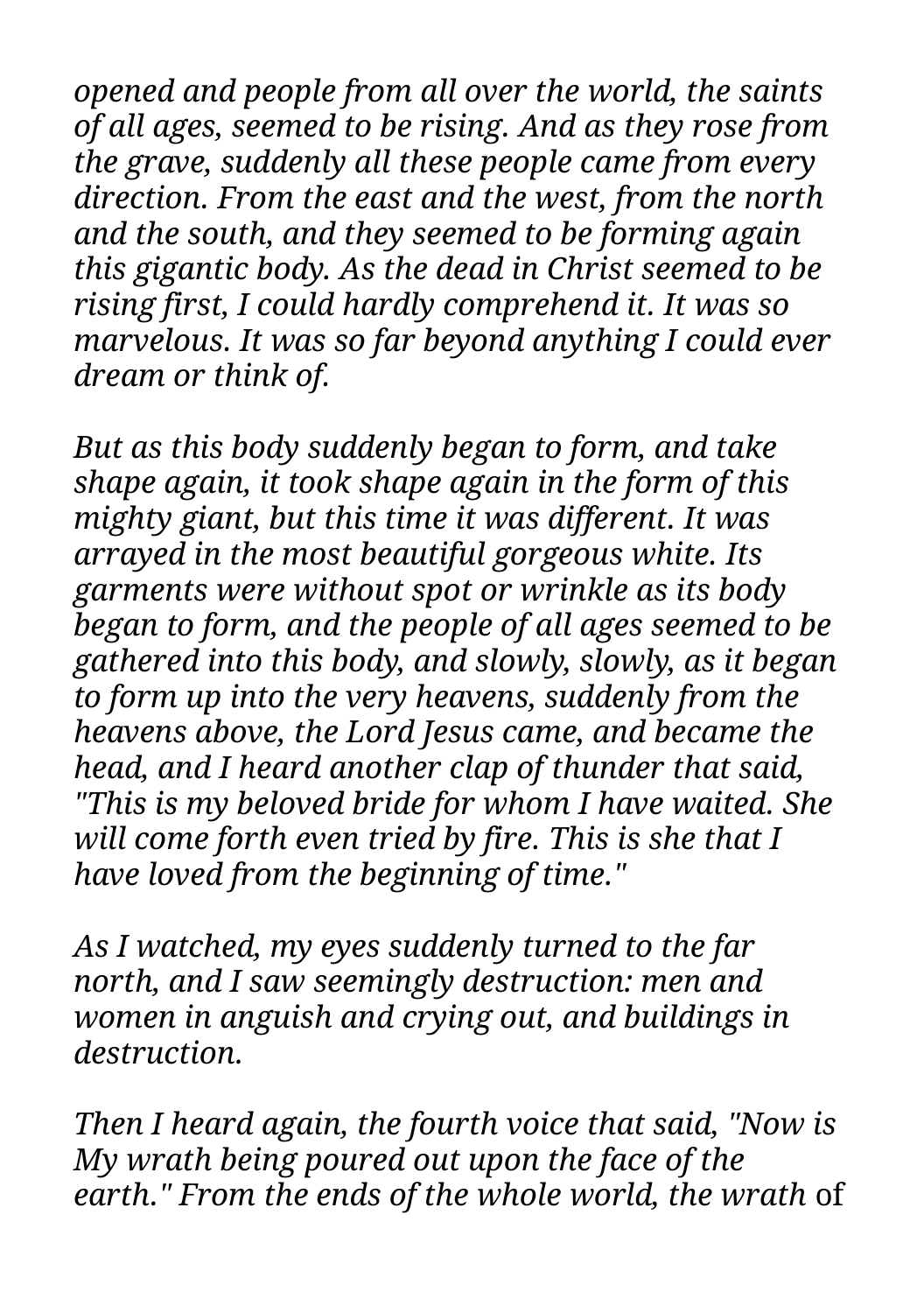*God seemed to be poured out and it seemed that there were great vials of God's wrath being poured out upon the face of the earth. I can remember it as though it happened a moment ago. I shook and trembled as I beheld the awful sight of seeing the cities, and whole nations going down into destruction.*

*I could hear the weeping and wailing. I could hear people crying. They seemed to cry as they went into caves, but the caves in the mountains opened up.*

*They leaped into water, but the water would not drown them. There was nothing that could destroy them. They were wanting to take their lives, but they could not.*

*Then again I turned my eyes to this glorious sight, this body arrayed in beautiful white, shining garments. Slowly, slowly, it began to lift from the earth, and as it did, I awoke. What a sight I had beheld! I had seen the end-time ministries — the last hour. Again on July 27, at 2:30 in the morning, the same revelation, the same vision came again exactly as it did before.*

*My life has been changed as I realized that we are living in that end time, for all over the world God is anointing men and women with this ministry. It will not be doctrine. It will not be a churchianity. It is going to be Jesus Christ. They will give forth the word of the Lord, and are going to say, "I heard it so many times in the vision and according to my word it shall be done."*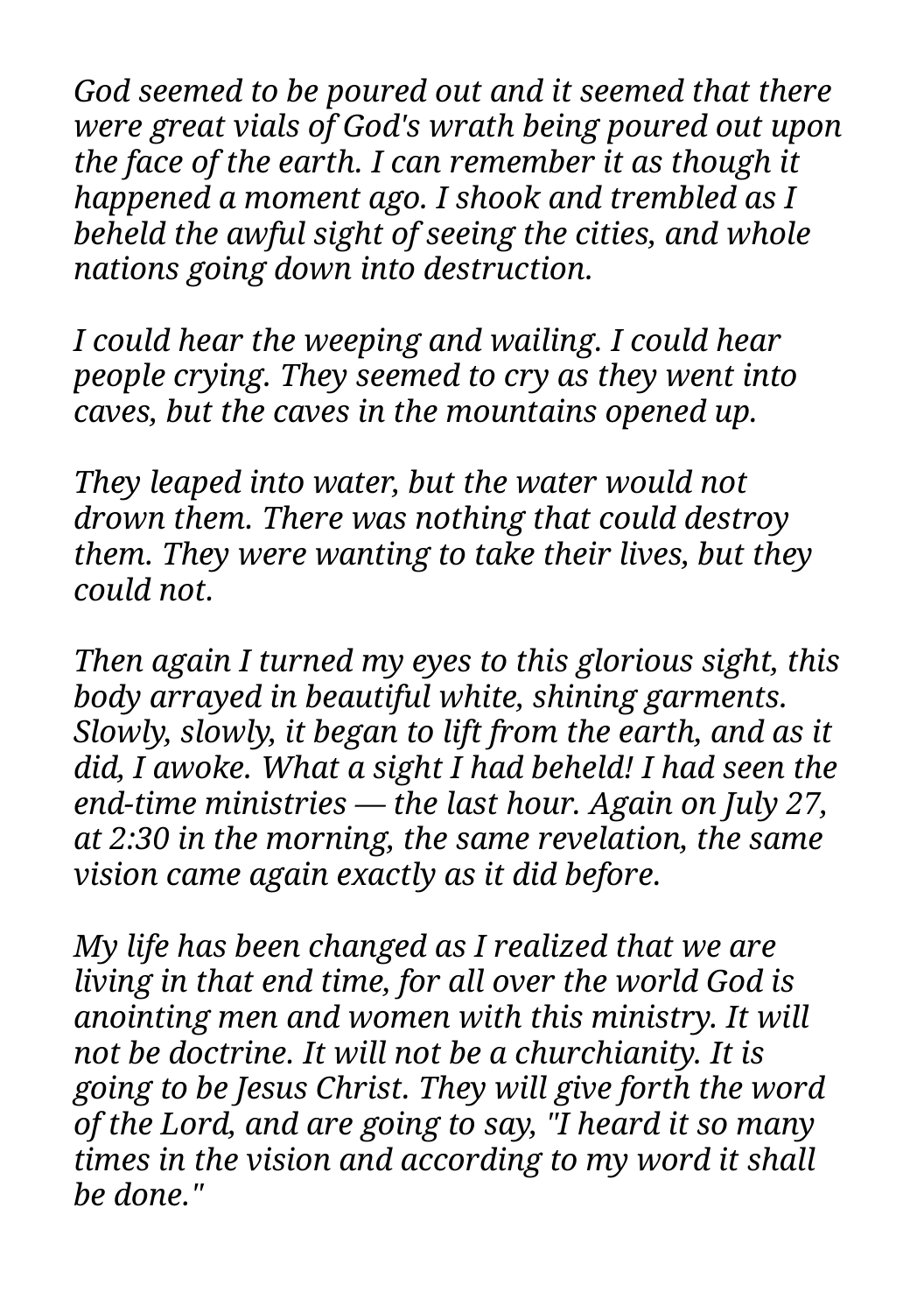*Oh, my people, listen to me. According to my word, it shall be done. We are going to be clothed with power and anointing from God. We won't have to preach sermons, we won't have to have persons heckle us in public. We won't have to depend on man, nor will we be denomination echoes, but we will have the power of the living God. We will fear no man, but will go in the name of the Lord of Hosts!*

Can you see what we see in these two visions given twenty years apart?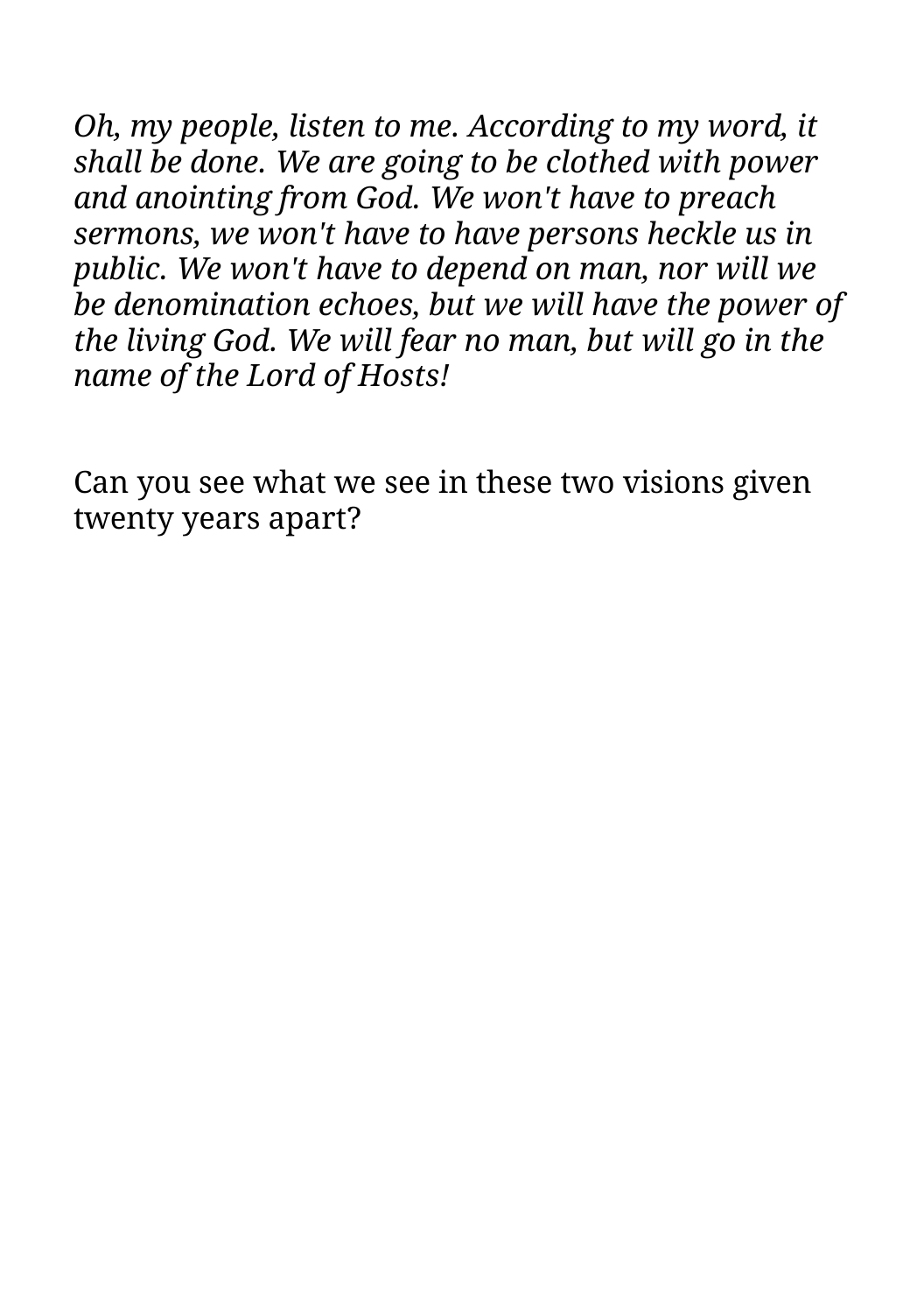## <span id="page-18-0"></span>CHAPTER 2 THE BIG BREAKTHROUGH

#### *By Charles and Frances*

We have been assigned and commissioned to take the gospel to all the world around us, and the only way we will be able to accomplish this is with miracles just like Jesus did!

"Jesus' disciples saw him do many other miracles besides the ones told about in this book, but these are recorded SO THAT YOU WILL BELIEVE THAT HE IS THE MESSIAH, THE SON OF GOD, AND IN BELIEVING IN HIM YOU WILL HAVE LIFE" (John 20:30,31 TLB).

We are in the very end of this age, and there is an urgency in the entire body of Christ to prepare the world for the soon-coming return of Jesus! We must reach every kindred and every tribe and every tongue with the supernatural.

How can this be done? By believing that THE SUPERNATURAL CAN BE TAUGHT! We feel in our spirits that the masses of ordinary people around the world will suddenly arise to the supernatural move of the Holy Spirit and will be healing the sick, casting out devils, and presenting a living, vital Jesus to the multitudes.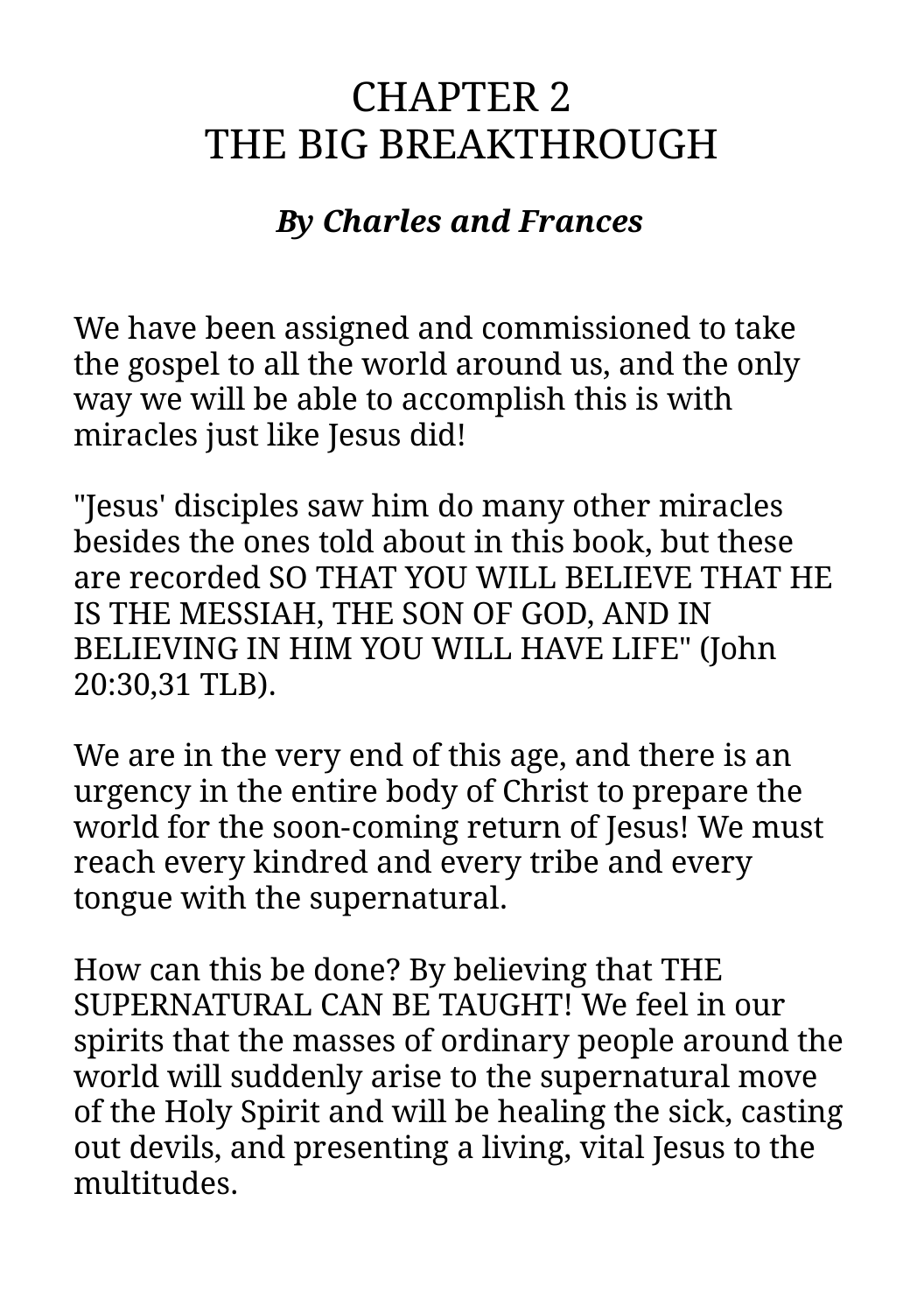This will not be limited to the ordained ministers of the gospel, but will include the multitudes. God has anointed us and directed us to present the simple ways of healing the sick that he has been teaching us for the past few years. They have worked for us and multiplied thousands have been healed. We have taught others how to heal the sick and cast out devils, and it has worked for them. And it will for you.

Now God has told us to present this teaching throughout the world! Blind eyes are going to be opened through this book — spiritual eyes that have been clouded with tradition are going to find the scales falling off as they receive new insight concerning the healing power of God. God never intended for healing to be complicated. He made it very simple, but man tends to make it difficult. Jesus, the Great Physician, gave us the earthly healing job and said that those who believe shall lay hands on the sick and they shall recover (Mark 16:18).

Is it really God's will for people to be healed? Let's take a look:

"Large crowds followed Jesus as he came down the hillside. Look! A leper is approaching. He kneels before him, worshiping. 'Sir,' the leper pleads, 'if you want to, you can heal me.' Jesus touches the man. 'I want to,' he says, 'Be healed.' And instantly the leprosy disappears" (Matthew 8:1-3 TLB).

Yes, IT IS GOD'S WILL FOR YOU TO BE HEALED! You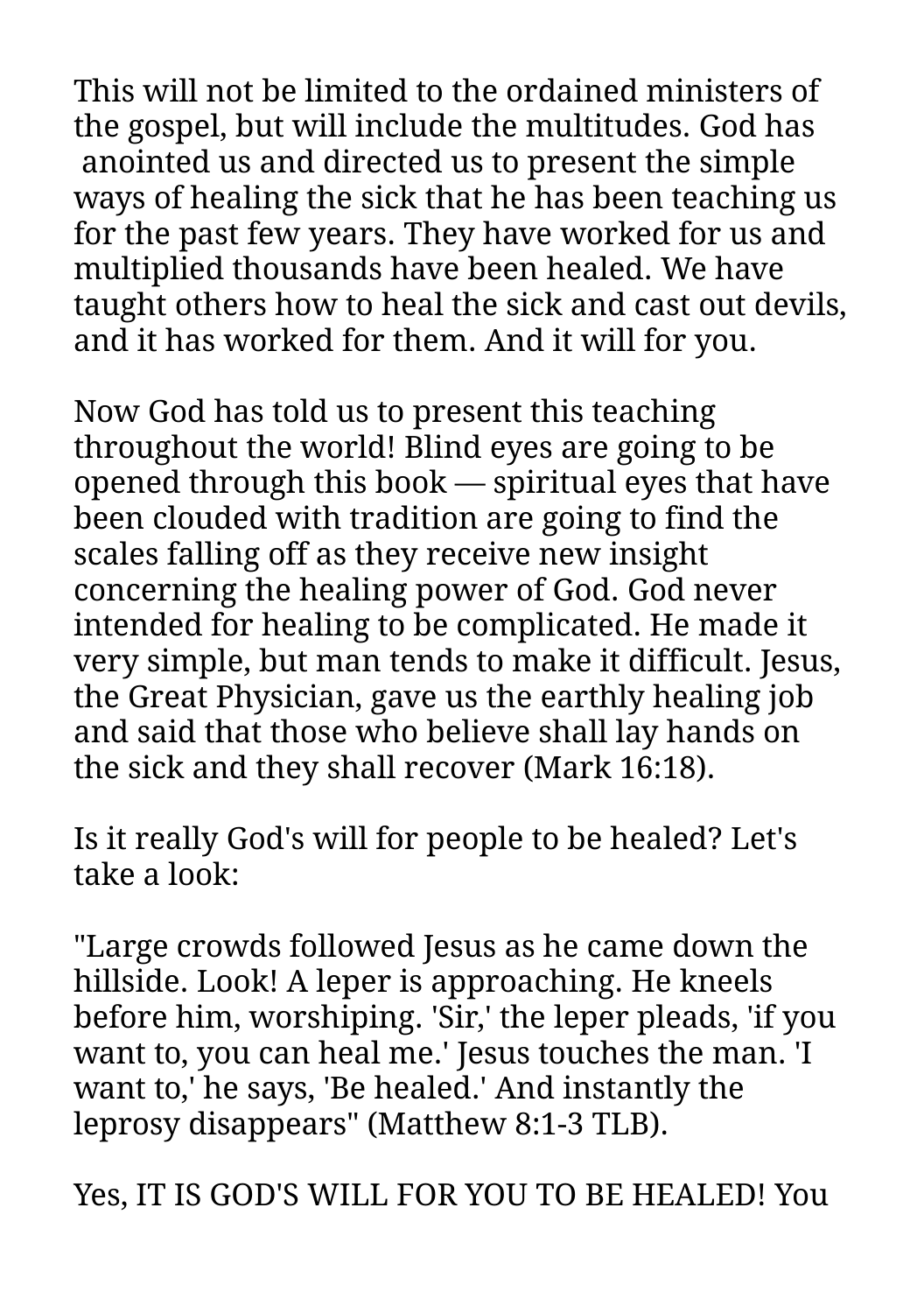do not bring glory to God by walking around sick, saying, "I am being sick for the glory of God." Sickness does not bring glory to God — healing and health bring glory to God! When the leper asked Jesus to heal him, he said, "Sir, if you WANT to, you can heal me."

What was Jesus' response?

"I WANT to," Jesus said, "Be healed!"

Does Jesus want to heal you? What did he say to the leper? He said, "I WANT TO!" He says exactly the same thing to you today!

In the King James Version, this passage reads: "And, behold, there came a leper and worshipped him, saying, Lord, if thou wilt, thou canst make me clean. And Jesus put forth his hand, and touched him, saying, I will; be thou clean. And immediately his leprosy was cleansed."

Hebrews 13:8 tells us that Jesus Christ is "the same yesterday, and to day, and for ever." Is it God's will to heal? In one translation, Jesus says, "I want to." In the other, he says, "I will." Neither one is negative, both say YES!

Is it really God's will for us to heal the sick? Let's take a look, because it often shocks people when you say THEY should heal the sick. The very first "religious" thought that comes to mind is that saying YOU do the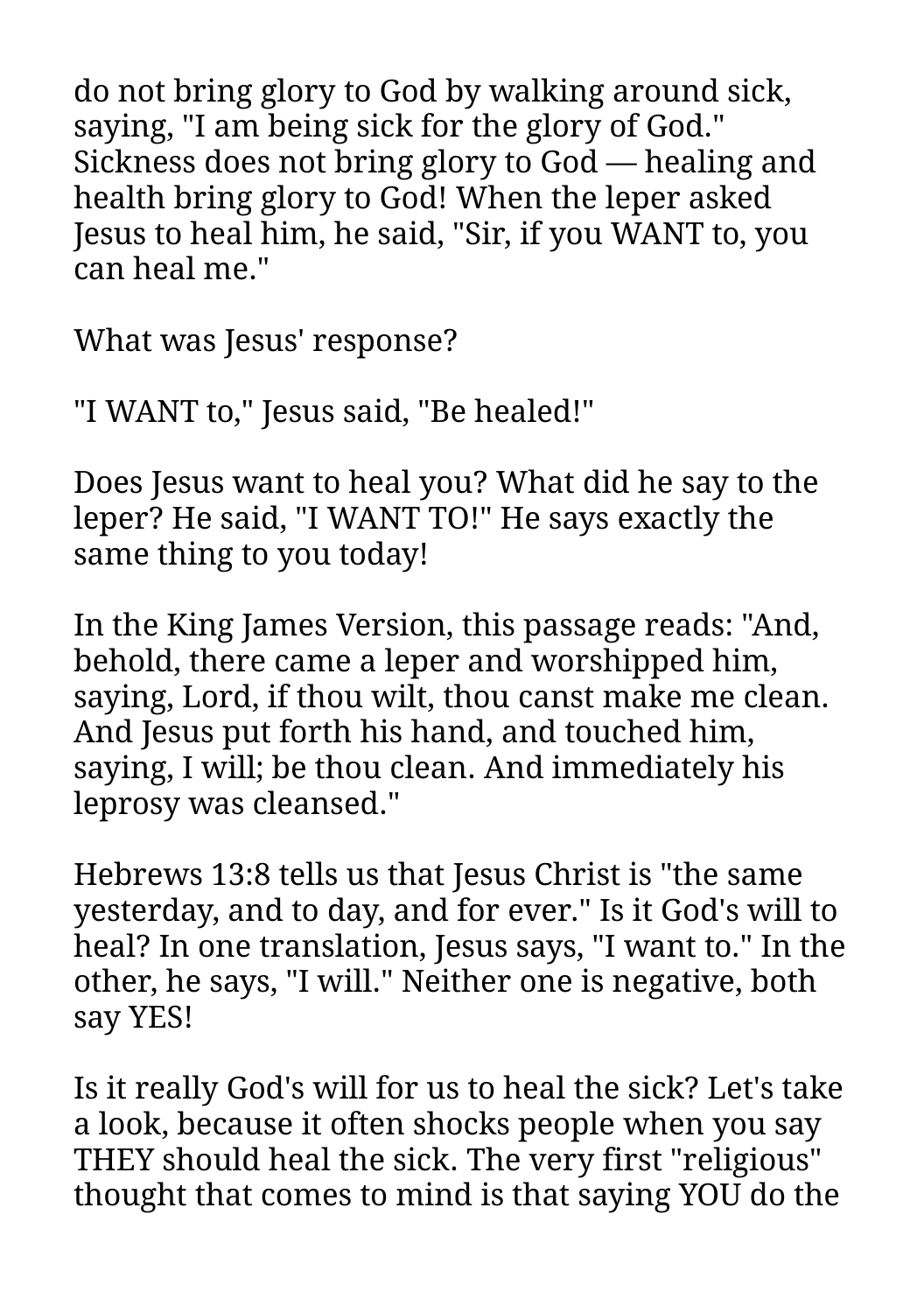healing doesn't glorify God and Jesus. Jesus very plainly told us in the great commission to lay hands on the sick, and then he simply stated they would recover. The Living Bible even makes it simpler because it says "... and they will be able to place their hands on the sick and heal them" (Mark 16:18).

Jesus said, "He that believeth on me, the works that I do shall he do also; and greater works than these shall he do; because I go unto my Father" (John 14:12).

There are many, many different ways to heal the sick. In this book we want to show you some of the surprises that God has shown us as he has taught us how easy it is to heal the sick. Healing is simple according to God's Word, but man has attempted to complicate it.

This book will teach YOU how to heal the sick in the name of Jesus, and to give GOD all the glory! You will also learn that if one method doesn't work for you, you should try another way, because if God had wanted US to heal only one particular way, he would never have had Jesus heal in so many different ways in the Bible!

A minister was watching a friend of ours operate in the gifts of the Spirit described in the twelfth chapter of I Corinthians. He said, "Can you give me any clues which would help me to be able to operate in these gifts?"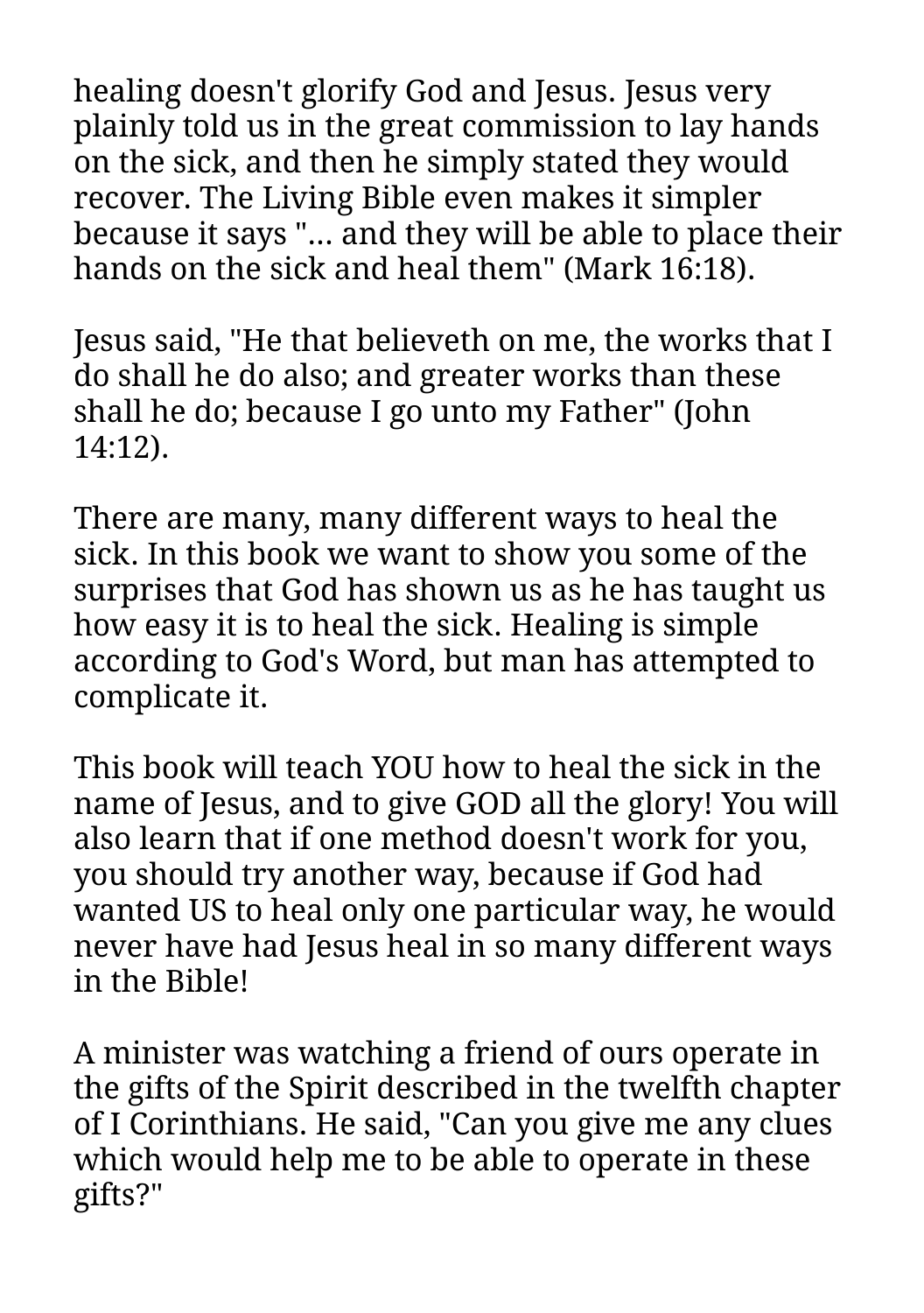Our friend said, "Charles and Frances Hunter taught me."

Surprised, he said, "Do you mean the supernatural can be taught?" YES IT CAN!

This minister came to a three-day seminar where we taught on how to develop the gifts of the Spirit, went home and began to operate in all nine gifts, and to teach other ministers who were working with him. It works!

We visited an ophthalmologist who had just installed a piece of equipment with which a laser beam of light could be directed to the eye of the patient. He explained to us that if there was a tiny hole in the eye, he could direct this laser beam to the exact point of the hole, punch a button, and "zap" and the hole was sealed!

It was not the ophthalmologist who closed the hole. It was not his healing touch that accomplished the healing. It was the laser beam directed by the skillful hand of the doctor.

It was a force, an energy, a power, a laser beam that did the actual healing. But the ophthalmologist was still the doctor who applied the energy which accomplished the healing!

When the woman with an issue of blood touched the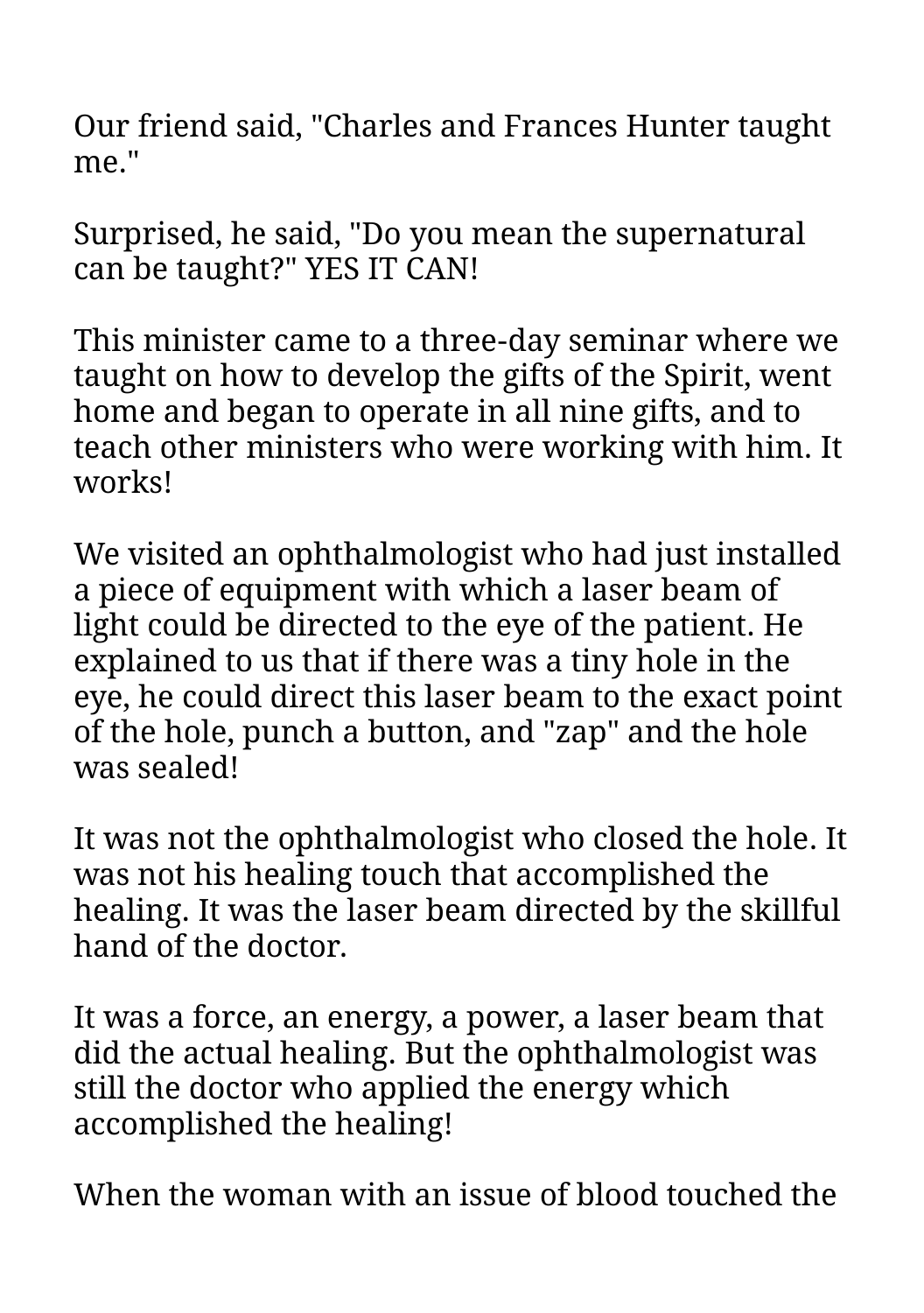hem of Jesus' garment and was healed, Jesus said he felt healing virtue, or power, go from his body (See Mark 5:30).

Jesus was the Great Physician who applied the power of the Holy Spirit to accomplish that mighty healing, just as the ophthalmologist did.

The Holy Spirit is a thorough teacher, and he never stops teaching anyone who is willing to learn and to apply the learning for the glory of God!

To heal the sick is exciting! It is the desire of Jesus! It is the will of God! And — for the Spirit-filled believer — it is natural!

Why don't more people heal the sick?

"My people are destroyed for lack of knowledge." (Hosea4:6).

This book will give you the knowledge you need to heal those around you and to go around the world and heal the sick.

There is a beautiful scripture we think everyone should read. Everyone ought to know this scripture, and everyone ought to do it! It is found in the 14th chapter of Exodus, verse 15: "Then the Lord said to Moses, quit praying and get the people moving! FORWARD, MARCH!" (TLB).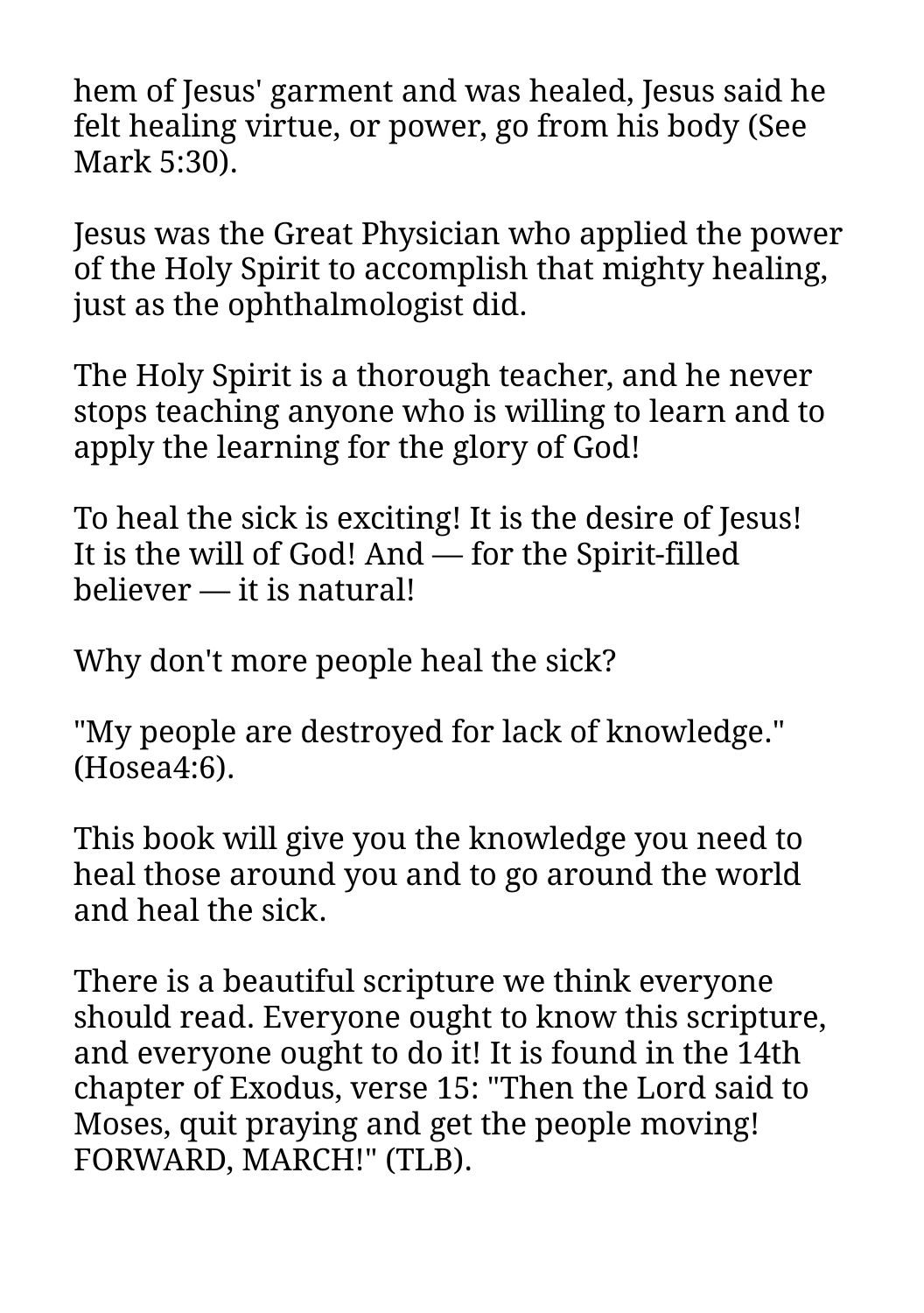That is what God is saying to you. "Quit praying and get moving; FORWARD, MARCH!"

Let's go through that big breakthrough and learn how to operate in the supernatural!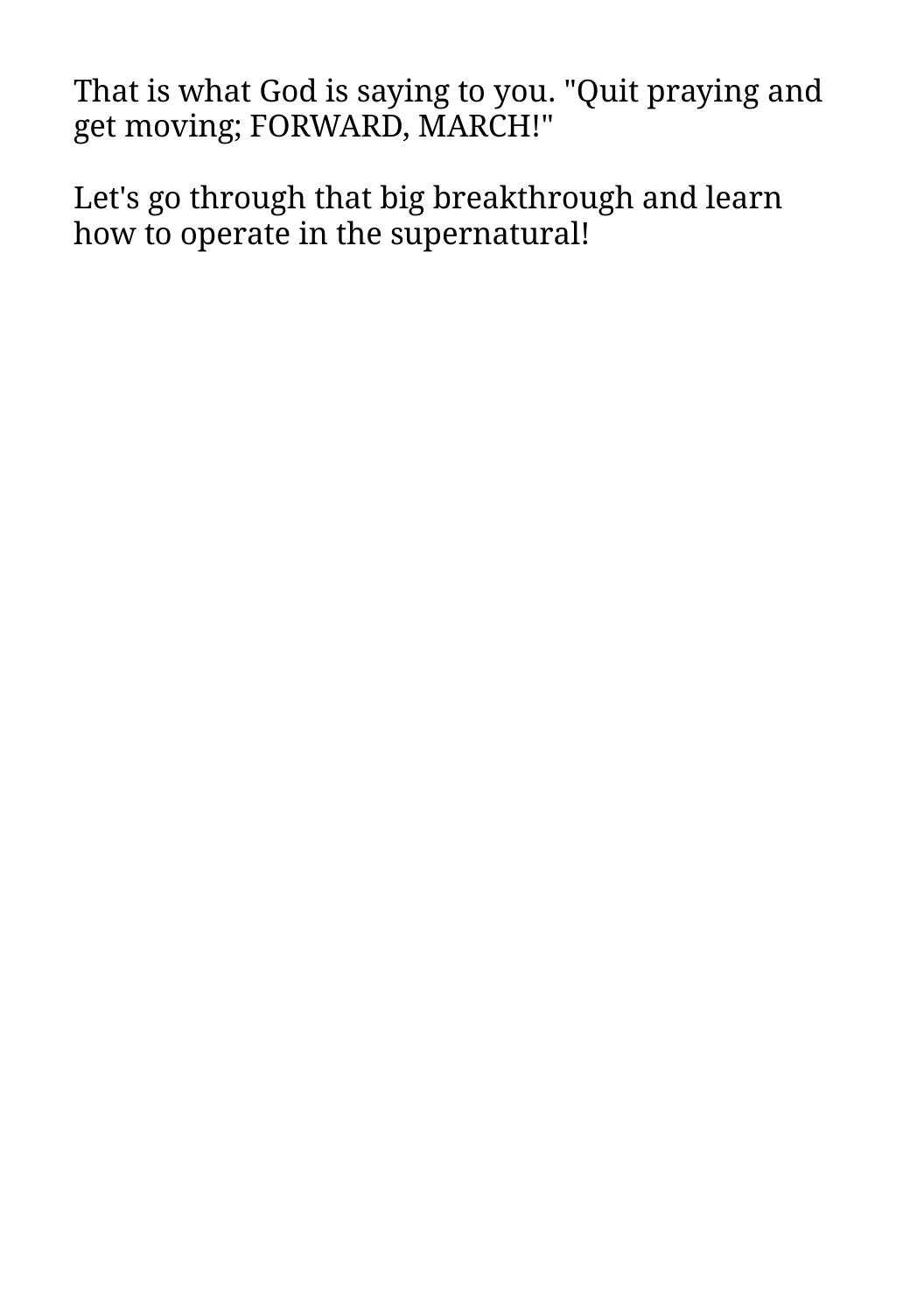### <span id="page-25-0"></span>CHAPTER 3 LAYING ON OF HANDS

#### *By Frances*

Probably everybody who has a healing ministry has his own favorite way of healing the sick. Charles likes one way; I like another. My own favorite method is summed up in Mark 16:17,18 where Jesus says, "And these signs shall follow them that believe; In my name shall they cast out devils; they shall speak with new tongues ... they shall lay hands on the sick, and they shall recover." It seems to me that the simplest way to heal the sick is by the laying on of hands.

If you will notice, Jesus did not say, "Those who believe shall lay hands on the sick, they shall pray for half an hour, they shall work up tremendous emotions, they shall roll on the floor, they shall kick and holler and scream, they shall shake all over the place, and THEN the sick shall be healed." No, he very simply says, "Those who believe shall lay hands on the sick and they shall recover."

You will notice that the Bible does not leave any doubt. It does not say SOME of you, or just a FEW of you who believe; it simply says that ALL those who believe are going to be able to lay hands on the sick, and the sick ARE going to recover.

BELIEVERS are the ones who are qualified to heal the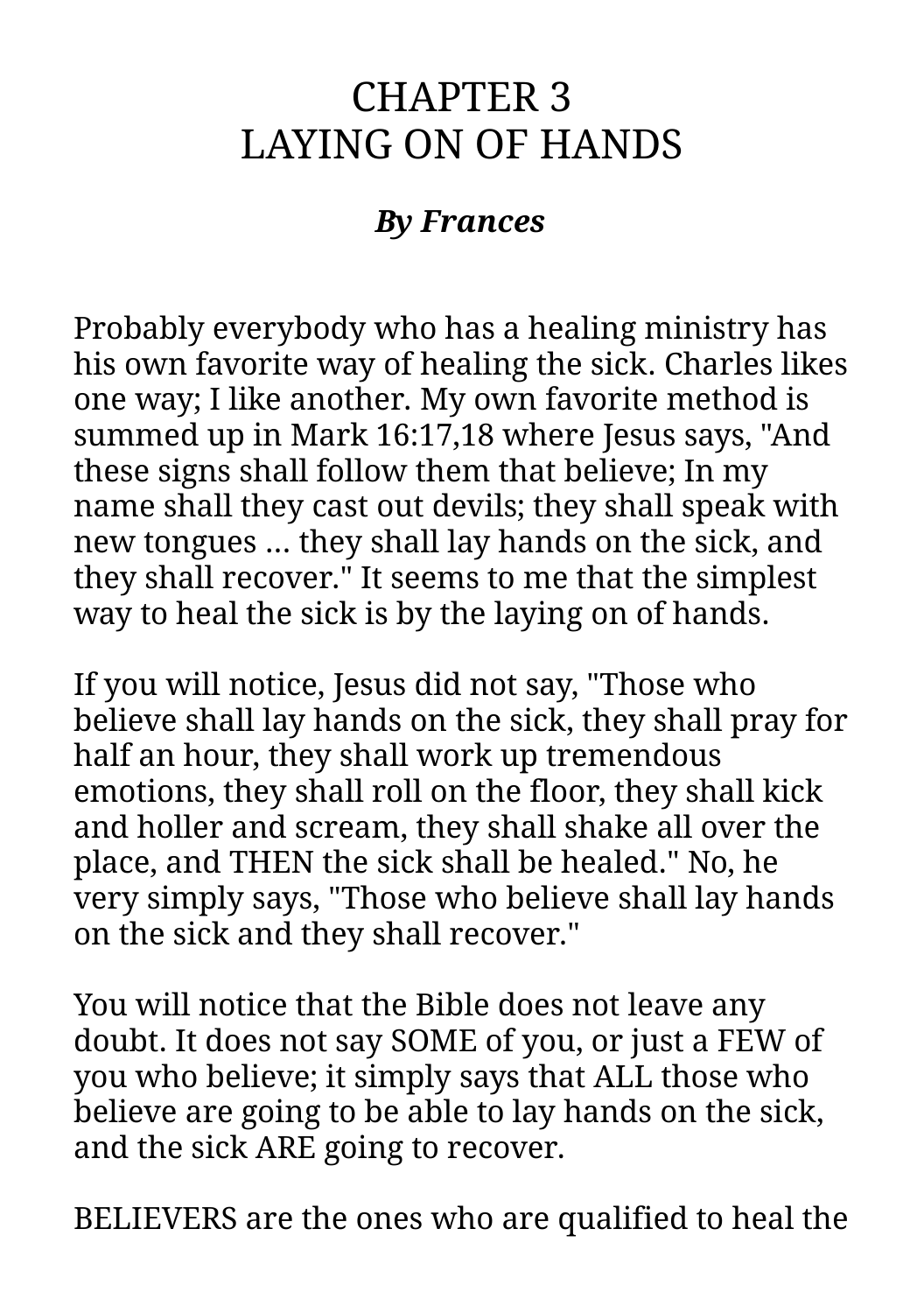sick! But what is a believer? A believer is one who believes that Jesus is the divine Son of God and our Redeemer; but a believer is also one who believes he can cast out devils, who speaks in a spirit language; who believes he can handle Satan and his demons; who believes he can lay hands on the sick and heal them. We need to believe ALL of the way if we want ALL of that scripture to work!

You have to believe in divine healing if you want signs and wonders and miracles to follow your preaching of the Word.

You have to believe that healing is for TODAY, or else the sick won't recover when you lay hands on them. You have to believe that you have been commissioned by the Lord Jesus Christ himself to cast out devils, or you will never cast them out!

The greatest ministry Charles and I have is probably in the area of healing, and the reason for this is that we have never been afraid to step out and do the things God has called us to do.

Sometimes we have experimented. While there are many ways to heal the sick listed in the Bible, there are also new avenues you can explore, where God will open a tremendous ministry.

"But," you might say, "it is not written in the Bible." John said, "And there are also many other things which Jesus did, the which, if they should be written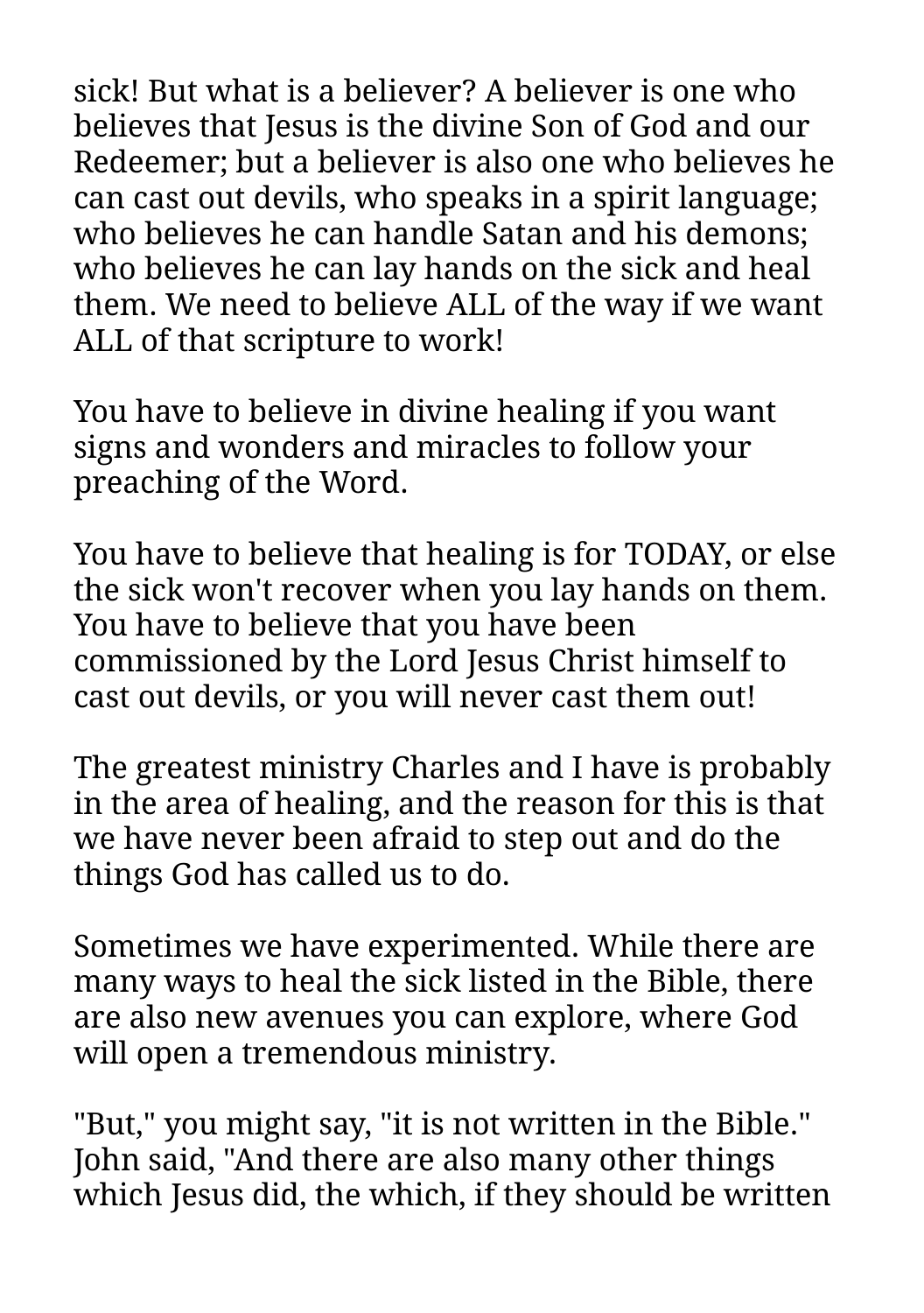every one, I suppose that even the world itself could not contain the books that should be written" (John 21:25).

We need to understand that while we should never depart from the PRINCIPLES of the Bible, we can see many kinds of miracles which are not specifically described there. These are still scriptural, because they come under the authority of scriptures such as Mark 11:23 or Mark 16:18.

The first way Jesus healed during his earthly ministry was by touching people, or by "laying on of hands." "Touching" still works today!

One of the most unique miracles that I remember happened as I was coming down an aisle of a church. God impressed me to reach out and touch the top of a woman's head. This woman had cancer of the tongue. That one little touch, releasing the power of God, caused her to be totally healed of cancer and her tongue was completely restored!

When any Spirit-filled believer lays hands on someone, the power of God goes out of him into the other person. If you are Spirit-filled, you have in you the very same resurrection power that brought Jesus Christ out of the grave — the power of the Holy Spirit. You have that power residing in you at all times! You do not have to work up an emotion. I had no emotion except joy when I walked down that aisle, but God's resident power was working, because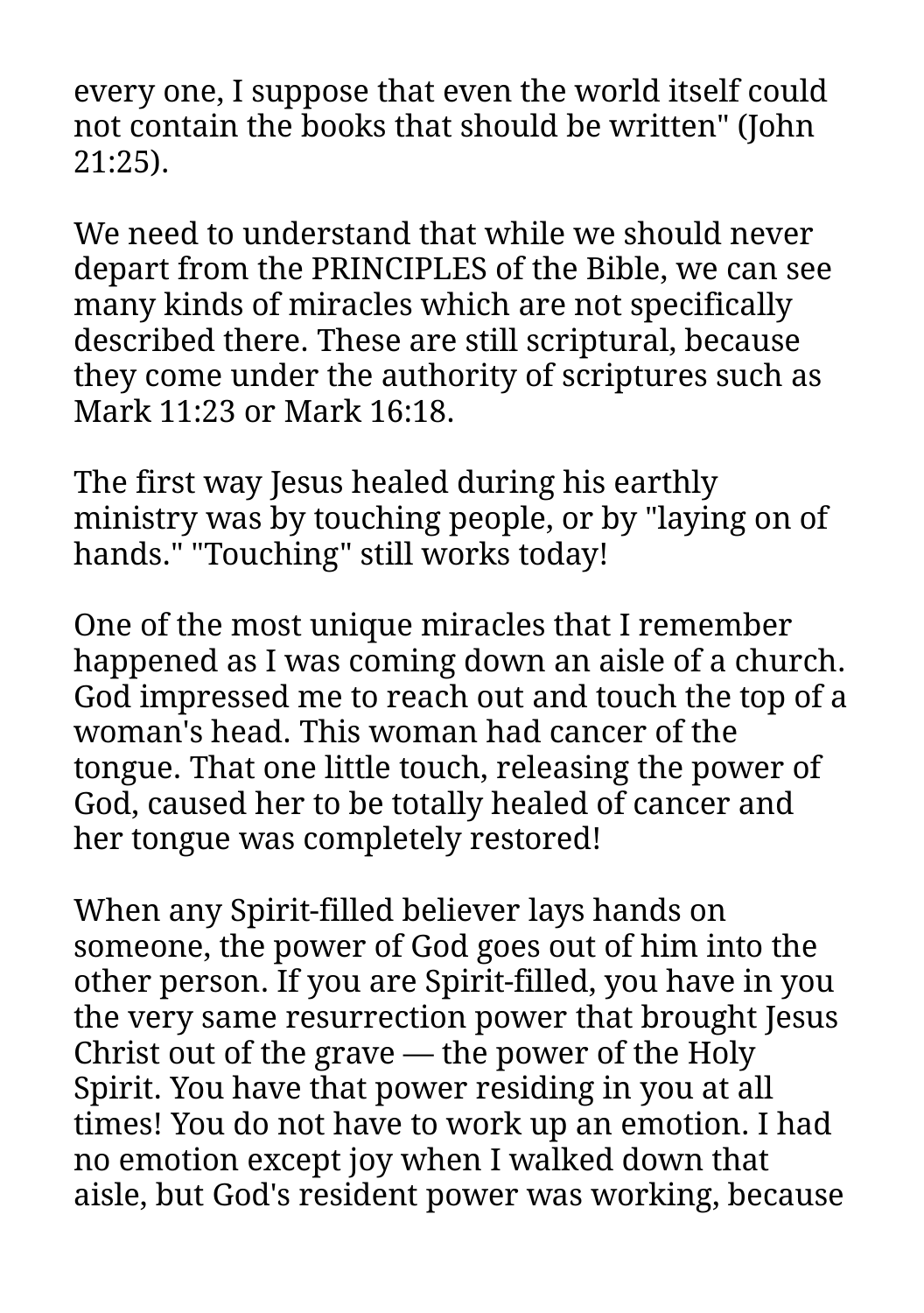it is operable at ALL times whether you feel it or not!

Another time I walked down the aisle and touched a man with diabetes. He was instantly healed! I did not hear about either of these healings until years later, so I often wonder how many others have experienced divine healing through this method. In neither of these two cases did I "pray up a storm," nor work up emotions. I just simply touched them!

Touching does a lot in many areas of our lives. When Charles and I stand together, you will often see us reach out and touch each other's hand. The most wonderful service in the world can be going on but when I reach over and touch Charles' hand or he touches mine, somehow in a beautiful little way, that touch says, "I love you." He does not say a word. He just touches my hand, and it says, "I love you."

When you were a little child, did you ever fall down and skin your knee, and come running to your mother, screaming and hollering and carrying on? Probably she just loved you, but that TOUCH did something very special for you, didn't it? Even when you are not saved, there is a lot accomplished by touching in human love.

Did anyone ever pat your hand in a hospital when you were recovering from an operation? That did not say, "I hate you," did it? It said, "Everything is going to be all right!"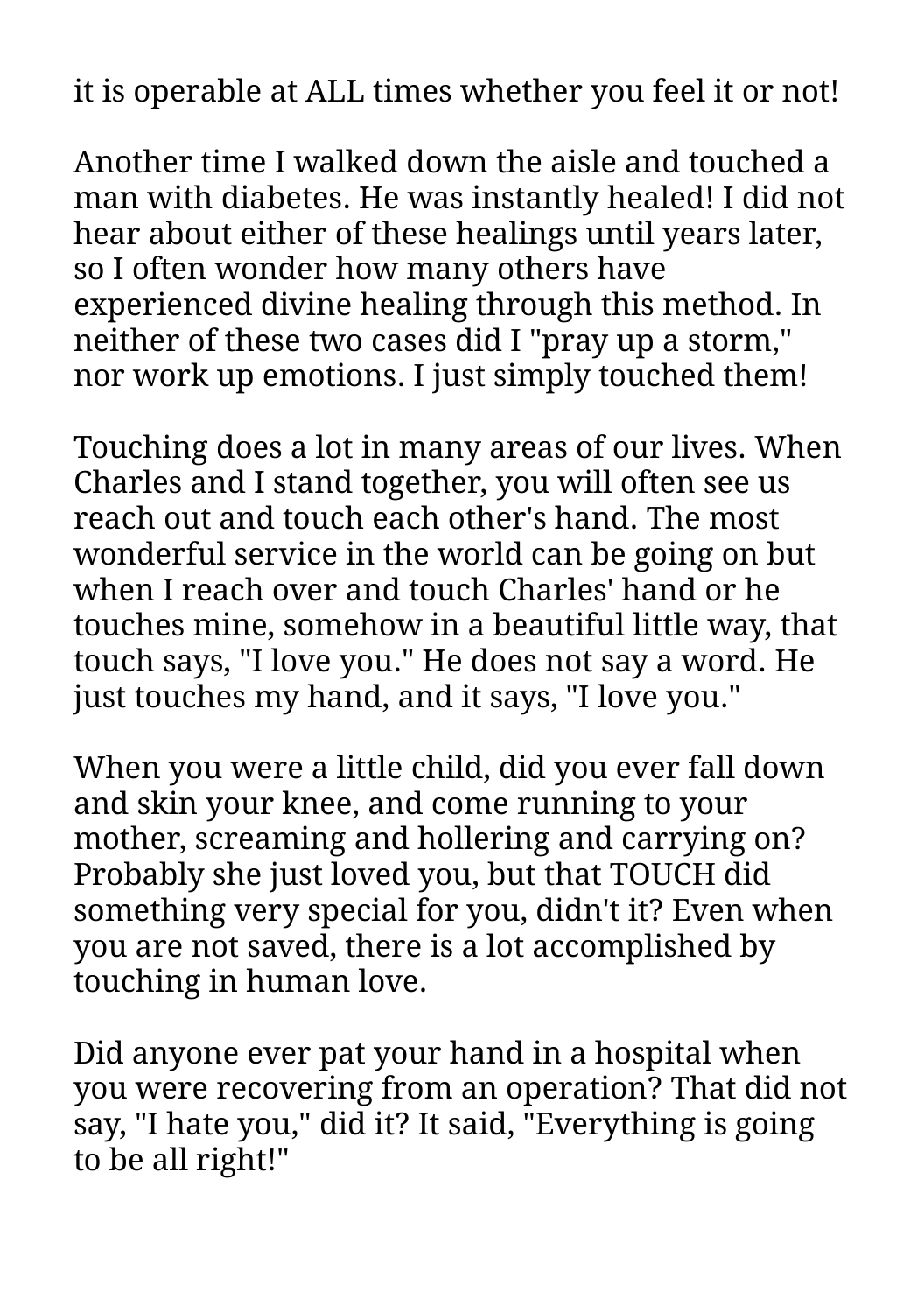If you've ever been bereaved, hasn't it meant a lot when people just patted you, even if they couldn't say a word?

Even without words, that little touch says, "I understand your grief, and my heart goes out to you."

We need to realize how important our hands are in the healing ministry. We need to be aware of the importance of a touch!

Statistics show that babies who are given only a minimum amount of handling are inclined to be fretful, irritable and not as healthy as babies who are picked up and loved. Children who are loved and played with, and even just held have a much more loving disposition.

Sometimes people will say, "It is not God's will to heal." We need to remember that when people say this, they do not know the scriptures.

A good scripture to give them is Acts 10:38, where Peter told "How God anointed Jesus of Nazareth with the Holy Ghost and with power: who went about doing good, and HEALING ALL that were oppressed of the devil; for God was with him."

IT IS GOD'S WILL FOR ALL OF HIS CHILDREN TO BE HEALED.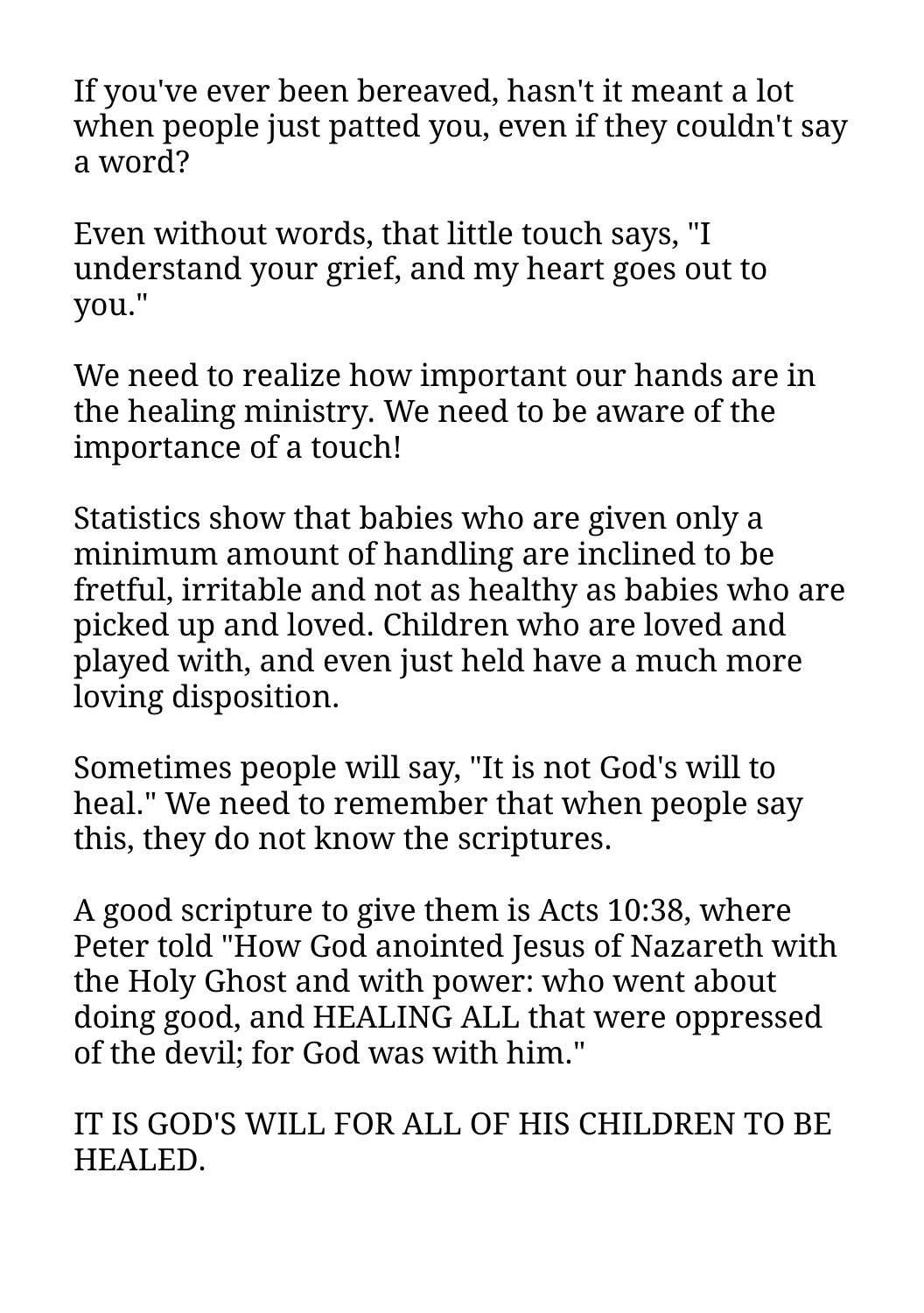God anointed Jesus. What was the purpose of that? God anointed Jesus so that Jesus would have the power to do what God wanted him to do. When God anointed him, he put his stamp of approval on him with the Holy Ghost and with power, and then, "He went about doing good, and healing all that were oppressed of the devil."

Acts 10:38 says that Jesus went about "healing all that were oppressed of the devil."

Sickness comes from the devil. God can take sickness and make a miracle out of it, but God is not the one who sends sickness to his children who obey his commandments (Deut. 28).

I have heard people say, "God sent this sickness on me to teach me a lesson; he is teaching me something." I find it difficult to believe that, because would God give something as horrible as sickness to his children? Would you do that to your children? And think how much more God loves us than we love our earthly children! "(And the Lord answered) Can a woman forget her nursing child, that she should not have compassion on the son of her womb? Yes, they may forget, yet will I not forget you" (Isaiah 49:15 Amp).

I believe all sickness comes from the devil, but God can take it, turn it around and make it the greatest miracle in your life.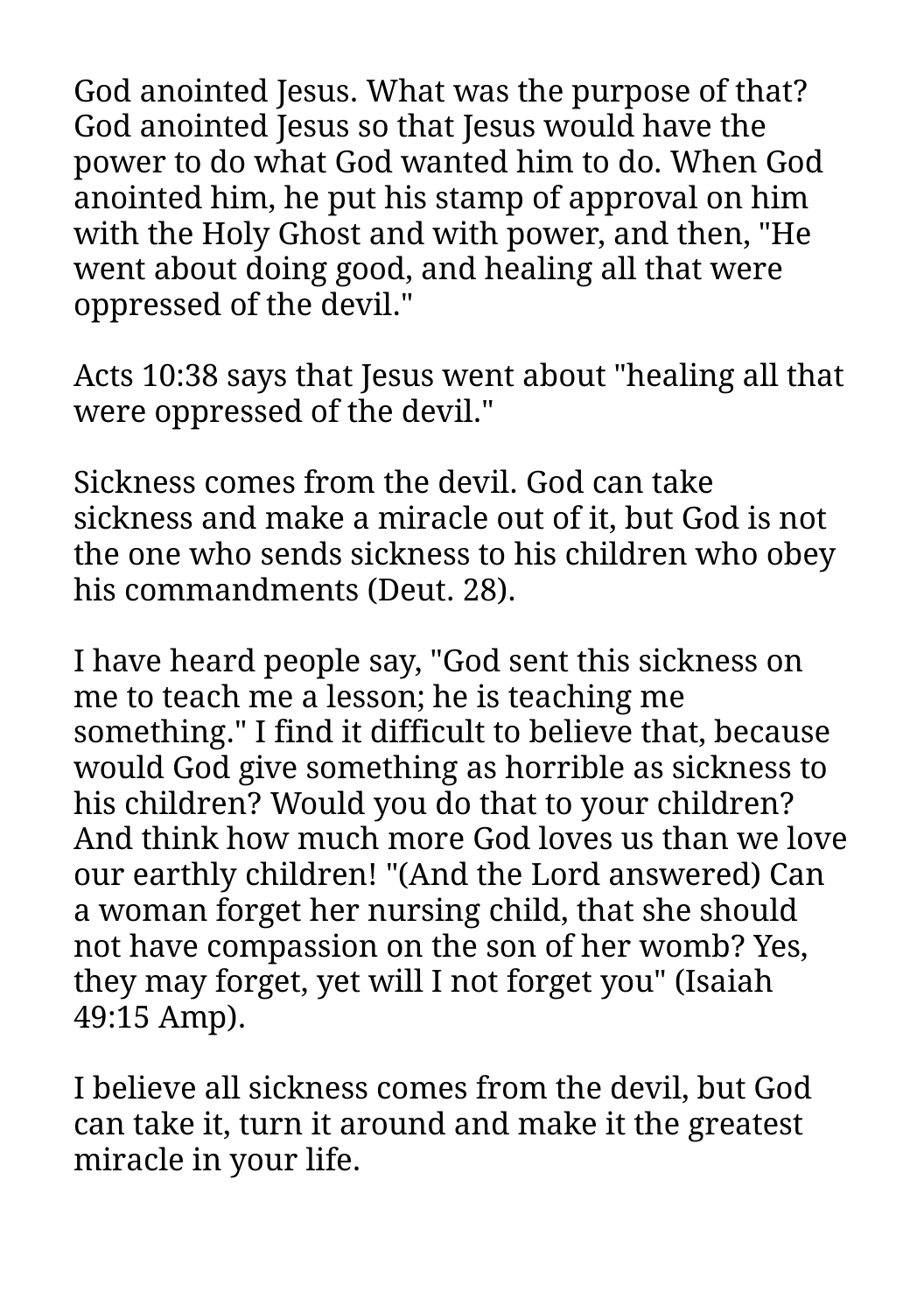In my case, that is exactly what happened. I was in an automobile accident in 1964. Some young man ran into the back of my car and the blow that I suffered caused me to lose the sight of my left eye. That could have been a horrible tragedy, but instead, God turned it into the greatest thing that ever happened to me, because I found Jesus as a result! God took what the devil did and turned it around! After running from Jesus for 49 years, I finally accepted him!

God did not cause that accident to happen. God did not cause me to lose the sight of that eye; God had nothing to do with that part of it. But God did take that circumstance, and turn it into a miracle!

Another really good scripture is I John 3:8, "... For this purpose the Son of God was manifested, that he might destroy the works of the devil." Jesus was not sent here to create problems; he was sent to destroy the very works of the devil himself.

In Luke 4:18 Jesus proclaims, "The Spirit of the Lord is upon me, because he hath anointed me to preach the gospel to the poor; he hath sent me to heal the brokenhearted, to preach deliverance to the captives, and recovering of sight to the blind, to set at liberty them that are bruised." Just like Jesus, we have been anointed to preach the gospel. Wherever we are, whether we have a healing ministry or some other ministry, we are always anointed to preach the gospel. That is a permanent anointing! You don't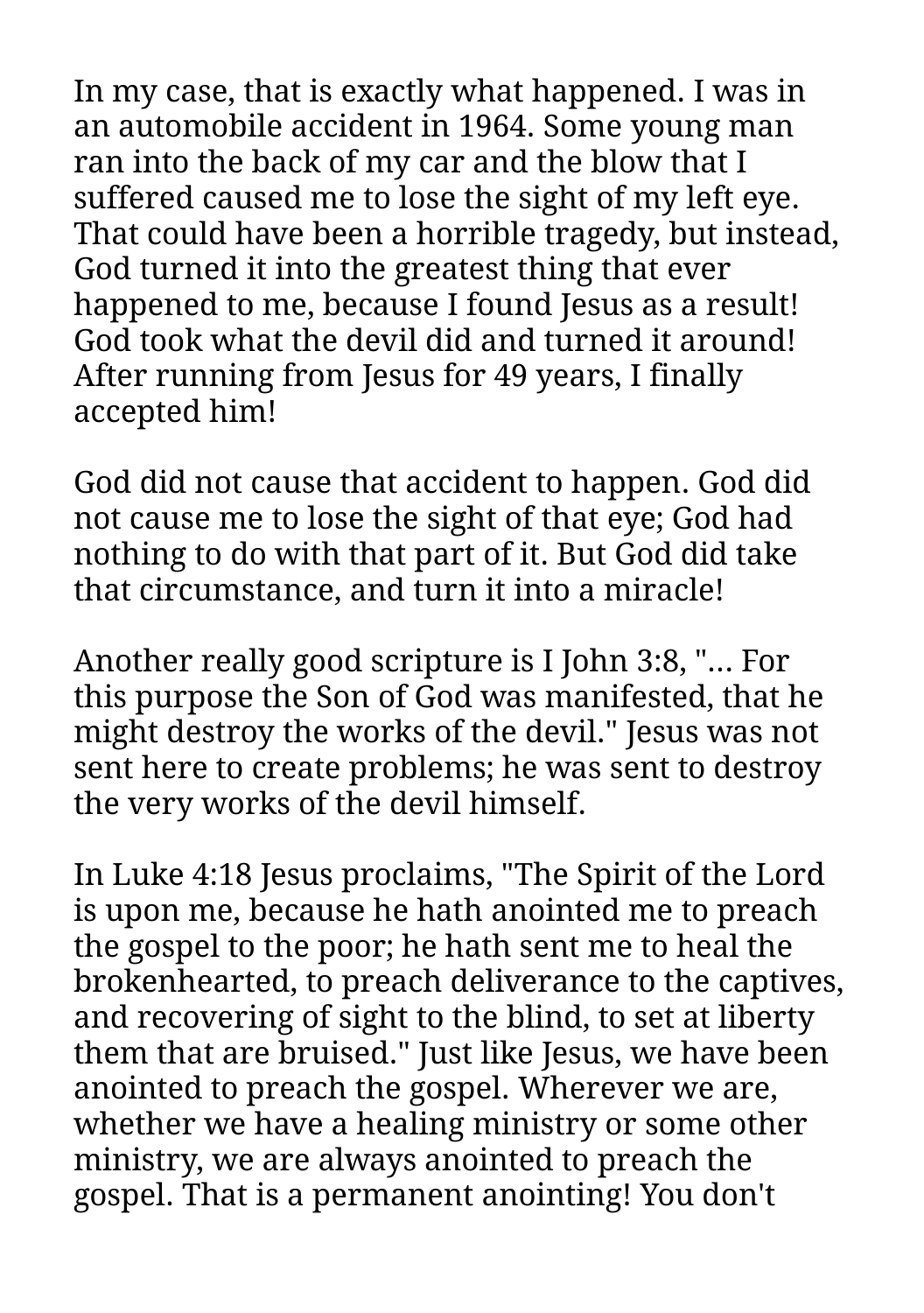have to say, "Oh Lord, anoint me again." You have been anointed and appointed and that is why you can go out at all times and know that the anointing of God rests upon you. We KNOW that we have been dispatched to do the same things that Jesus Christ did when he was on this earth.

There are many examples in the book of Mark of how Jesus healed people. Read Mark, and then read all of the gospels, searching for just one thing: HOW DID JESUS HEAL THE SICK?

Mark 1:40-42 tells how Jesus simply "touched" the leper. He just laid hands on him, and he was healed.

Mark 5:35-40 says: "While he yet spake, there came from the ruler of the synagogues house certain which said, Thy daughter is dead: why troublest thou the Master any further? As soon as Jesus heard the word that was spoken, he saith unto the ruler of the synagogue, Be not afraid, only believe." Believing is so important! "And he suffered no man to follow him, save Peter, and James, and John the brother of James. And he cometh to the house of the ruler of the synagogue, and seeth the tumult, and them that wept and wailed greatly. And when he was come in, he saith unto them, Why make ye this ado, and weep? the damsel is not dead, but sleepeth. And they laughed him to scorn."

You will notice he got the unbelievers out of the room. (Unbelief can stop healing!) Mark tells us, "He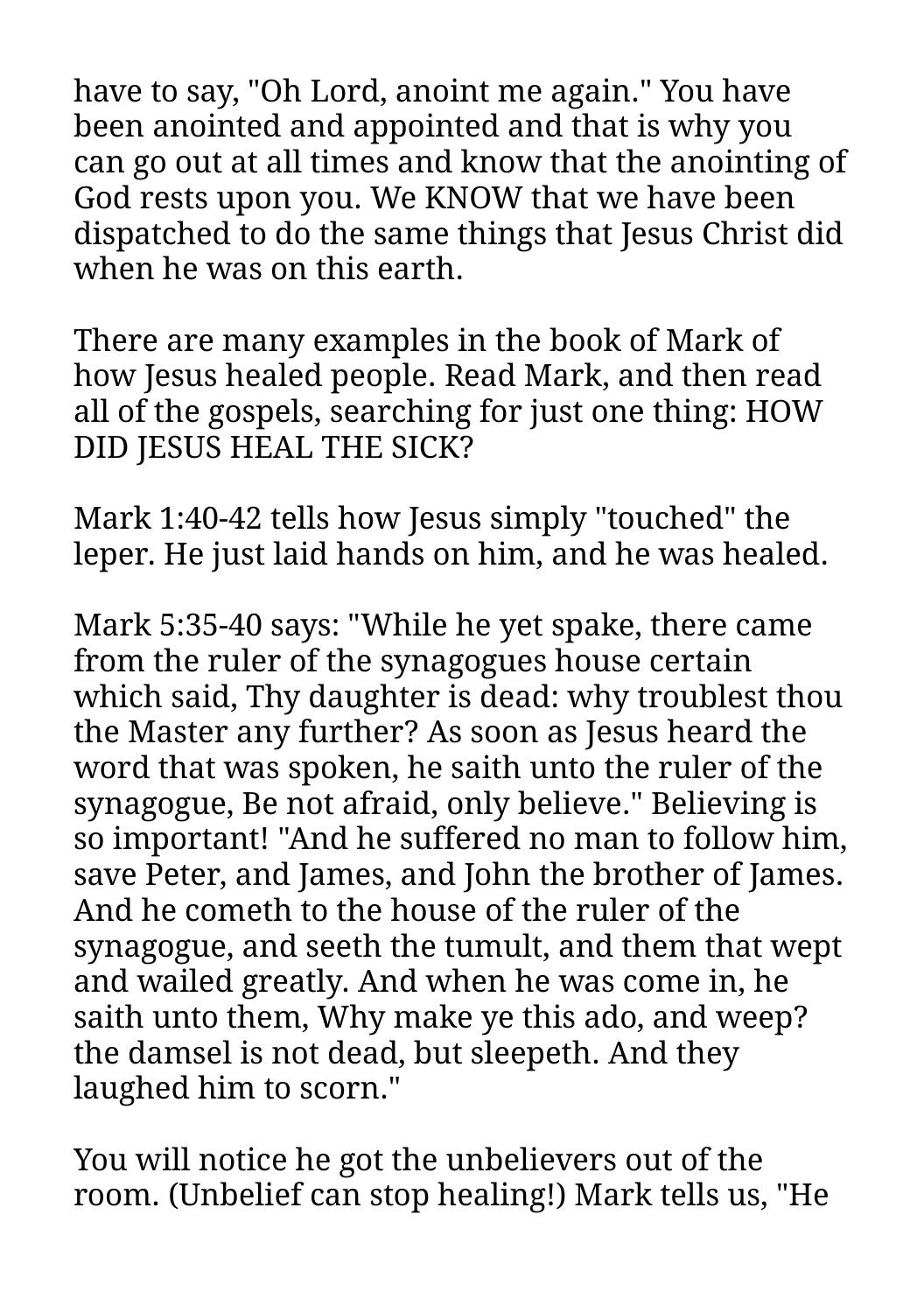taketh the father and the mother of the damsel, and them that were with him, and entereth in where the damsel was lying. And he took the damsel by the hand, and said unto her, Talitha cumi; which is, being interpreted, Damsel, I say unto thee, arise. And straightway the damsel arose, and walked; for she was of the age of twelve years. And they were astonished with a great astonishment." Jesus TOUCHED the damsel's hand. At the very moment Jesus TOUCHED her hand, life came back into her.

In this episode, Jesus put two faith principles into action: he touched her, and he spoke. He issued a command to get up. I don't know, and you don't know, but maybe if he had never said a word, she might never have gotten up off of that bed. Maybe if he had just touched her and had not said a single word, nothing would have happened. But Jesus issued a command: he said, "Get up," and she got up, even though she was dead. She didn't just lie there and say, "I'm dead, I can't do that!" She got up!

In Mark 7:32-35, we read about a time Jesus healed a deaf man: "And they bring unto him one that was deaf, and had an impediment in his speech; and they beseech him to put his hand upon him. And he took him aside from the multitude, and put his fingers into his ears, and he spit, and touched his tongue; And looking up to heaven, he sighed, and saith unto him, Ephphatha, that is, Be opened. And straightway his ears were opened, and the string of his tongue was loosed, and he spake plain."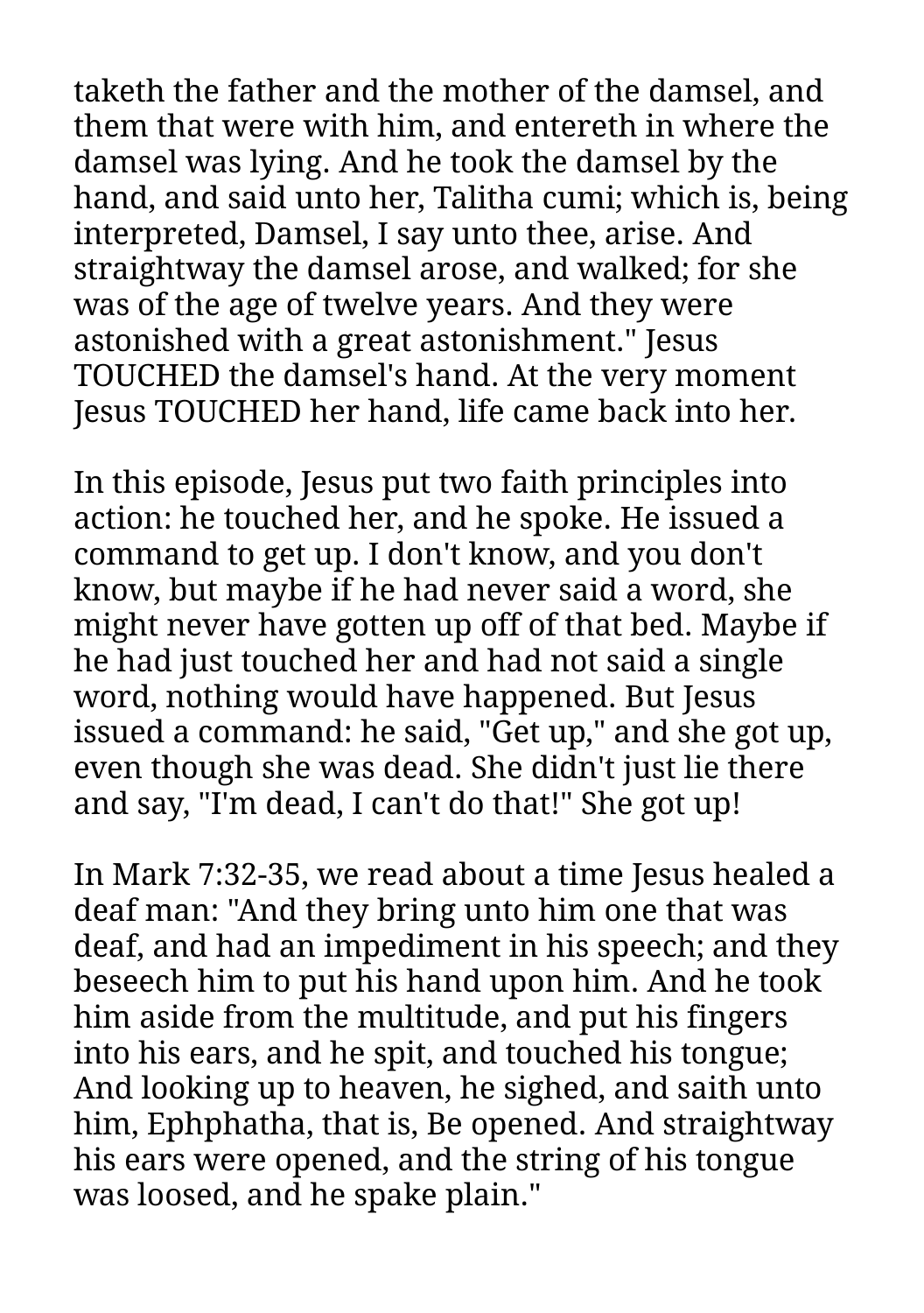Do you see what Jesus did? He took the man aside from the multitude. He put his fingers in each ear. (HE TOUCHED HIM!) And he commanded those ears to be opened.

He healed those ears by touch, through the power of the Holy Spirit. There are many ways for ears to be healed, but one of the best ones I know is just to stick your fingers in someone's ears and believe the power of God is going to go through those fingers!

At a meeting in Colorado one night, we had a word of knowledge on the healing of ears, and as we touched their ears, 38 out of 39 people were instantly healed.

### THERE IS POWER IN THE TOUCH!

At a service in Ames, Iowa, a little baby was brought forward whose feet were turned in so badly that the child was horribly crippled. I took one foot in each hand, and while I was holding them, they completely straightened out! I had the thrill of feeling and seeing a miracle in progress. I don't think I even said anything. I just touched the baby, and began to feel the bone structure changing in my hands.

#### That was not prayer. That was not a command. THAT WAS HEALING THROUGH THE LAYING ON OF HANDS!

We share these personal examples with you because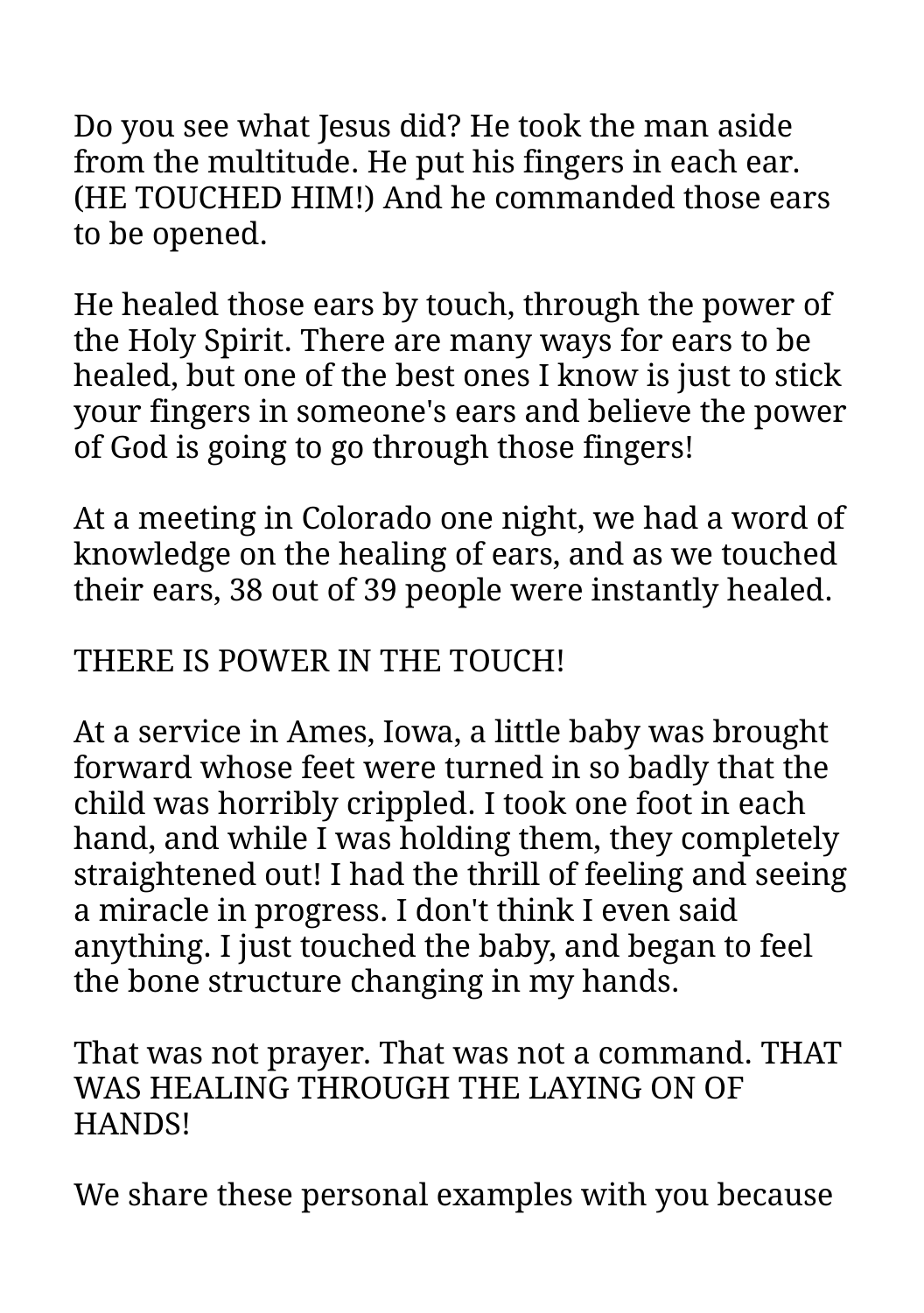we want to bring your faith up to the point where you will think "Wow, I can do that, too!"

God will often heal more than one person with the same disease in the same meeting, but in different ways. We had a word of knowledge one night for crossed eyes, and three children came forward. One was healed when she came forward. The second one was healed when we put our hands on her eyes. When we removed our hands, the one eye "arced" and settled in the right place.

To the third child we said, "Eyes, be healed in Jesus' name!" She was healed by a command. Three healings, same disease, three different ways!

Sometimes people will be in our services and say, "Charles and Frances can really go out and heal the sick. They just lay hands on them and things happen!"

Charles and Frances Hunter HAVE NO MORE POWER THAN YOU HAVE! But there IS something that may be a little different about us; we USE that power more than most people do. We are two of the most persistent people in the world, because we do not get discouraged like a lot of people do. Before we received the baptism, we laid hands on something like ten thousand people and maybe as many as TEN of them got healed!

We were PERSISTENT even though we didn't realize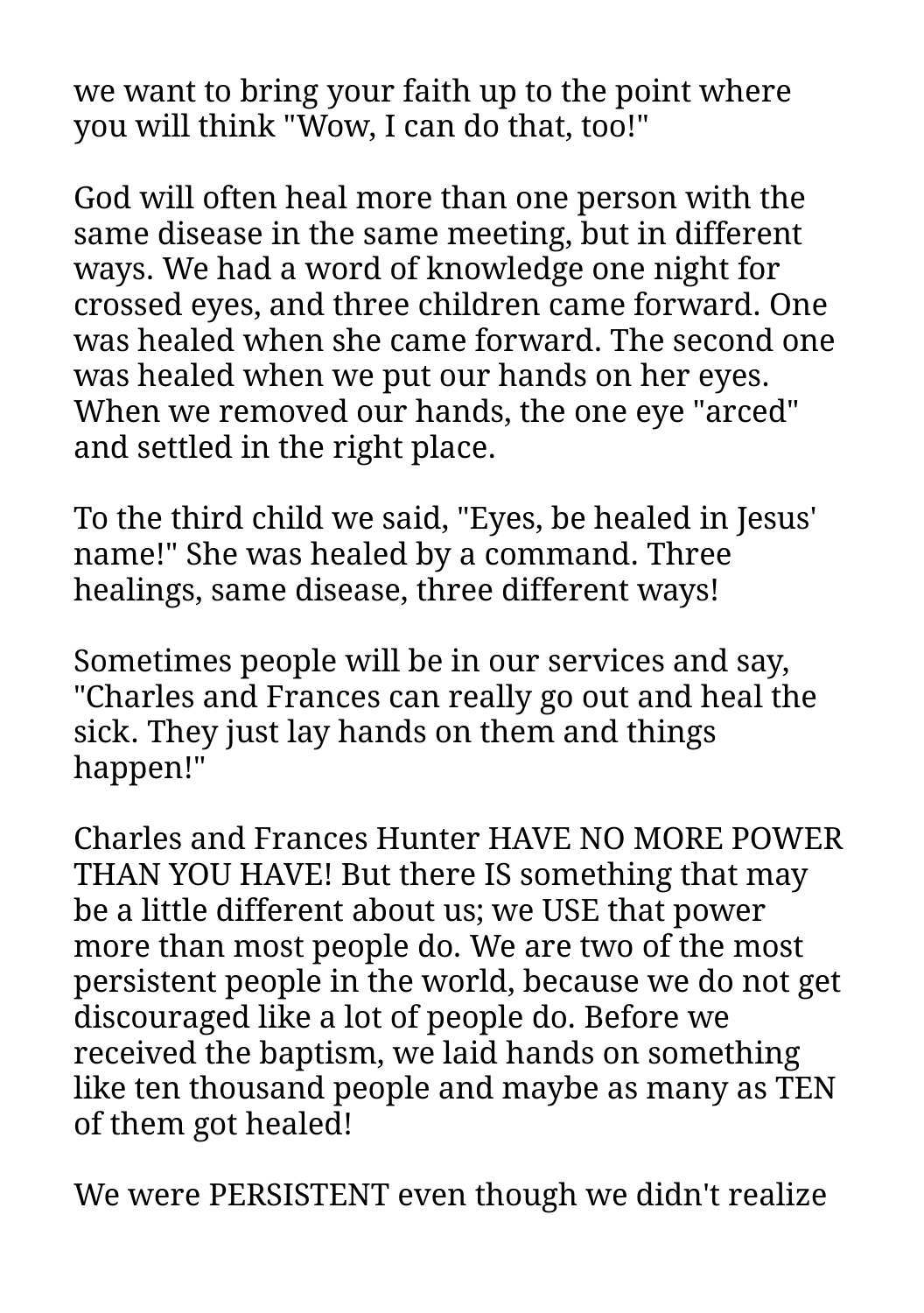we needed the baptism with the Holy Spirit.

YOU NEED TO BE PERSISTENT, TOO! If you lay hands on someone, and nothing happens, TRY THE NEXT ONE! Lay hands on him or her. If nothing happens, don't give up! Sometimes Charles and I have ministered to the same person as many as five different ways. We have tried commanding, laying on of hands, casting out devils, but finally the persistence pays off and we see the individual healed!

What if we had said the first time, 1 guess this is just not your night," if the person didn't get healed? They might never have been healed! But we kept on being persistent and continued to persevere and to explore areas which are not fully described in the Word of God.

This is what God wants every believer to do: just step out in faith and begin laying hands on the sick, and BELIEVE they are going to recover.

Do you know why I expect the sick to recover when I lay hands on them? Because I believe without a shadow of doubt that Jesus Christ lives his life in and through me. If I did not believe that, there would be no way that people could get healed when I laid hands on them.

Throughout all of his epistles, Paul preached, "Christ IN you, the hope of glory." Paul never portrayed Jesus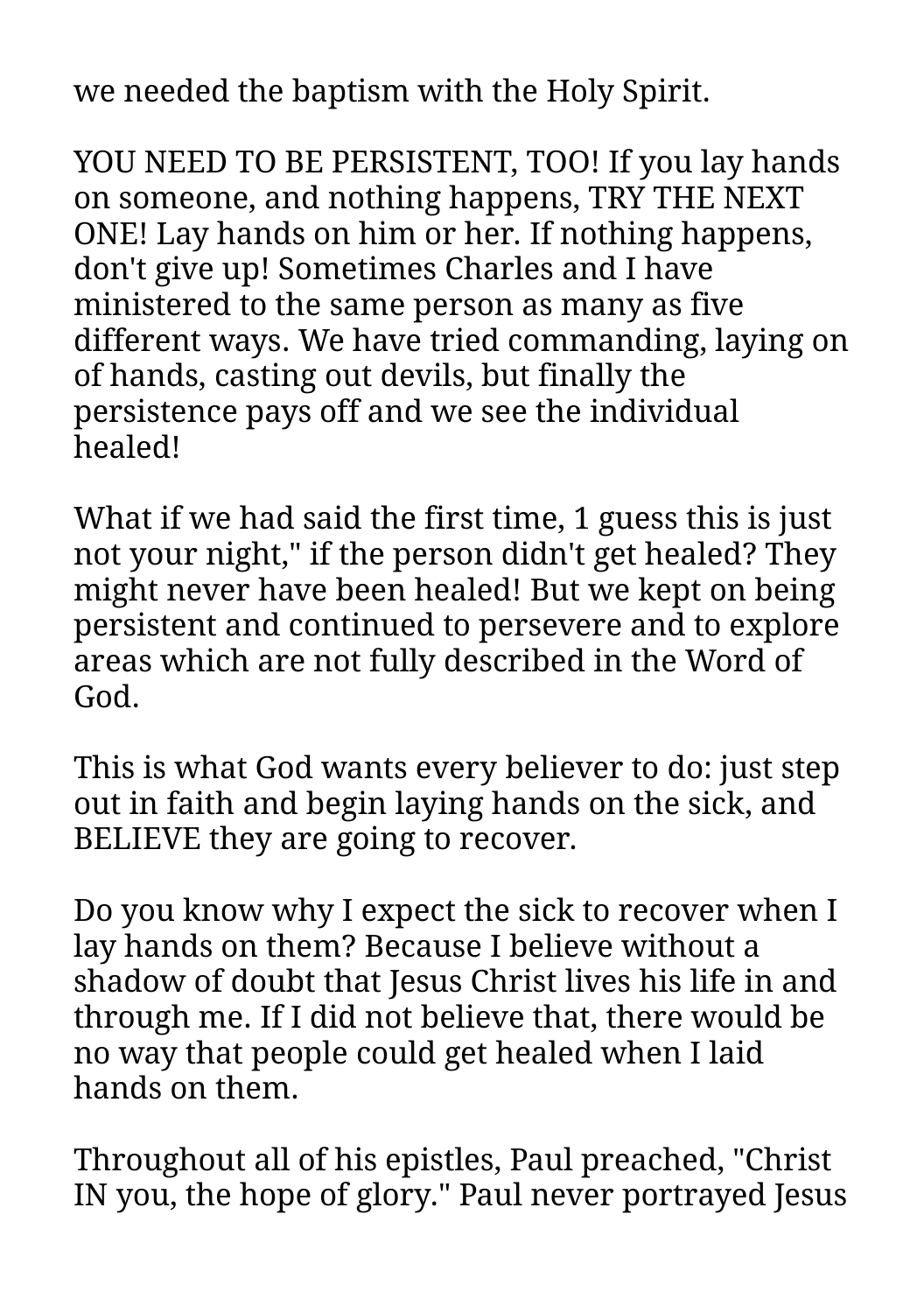as being outside of a believer, dragging him along, saying, "Come on, I am going to make you lay hands on the sick. I am going to make you heal them!"

BECAUSE THE WORD OF GOD SAYS IT, WE HAVE TO BELIEVE THAT JESUS CHRIST IS LIVING IN AND THROUGH US! To me, the most exciting thing in the world is to know that the physical body you see when you look at me, is the body that was given to Frances Hunter, but the PERSON WHO LIVES INSIDE is Jesus Christ!

When you fully realize that Jesus is living INSIDE of you, it will totally transform you. Then, one day you will realize that when you put out your hand, it is the hand of Jesus Christ!

Jesus said, "He that believeth on me, the works that I do shall he do also; and greater works than these shall he do; because I go unto my Father" (John 14:12). So, who did Jesus leave on this earth to complete his work?

He left us! He commissioned us to lay hands upon the sick, using HIS authority!! Remember, it's all done in the name of Jesus! It is in the name of Jesus that all miracles are done, because Jesus lives in and through us.

That fact does not make us divine, but we do need to know who we are in Christ. When the devil asks you, "Who do you think you are?" You should be able to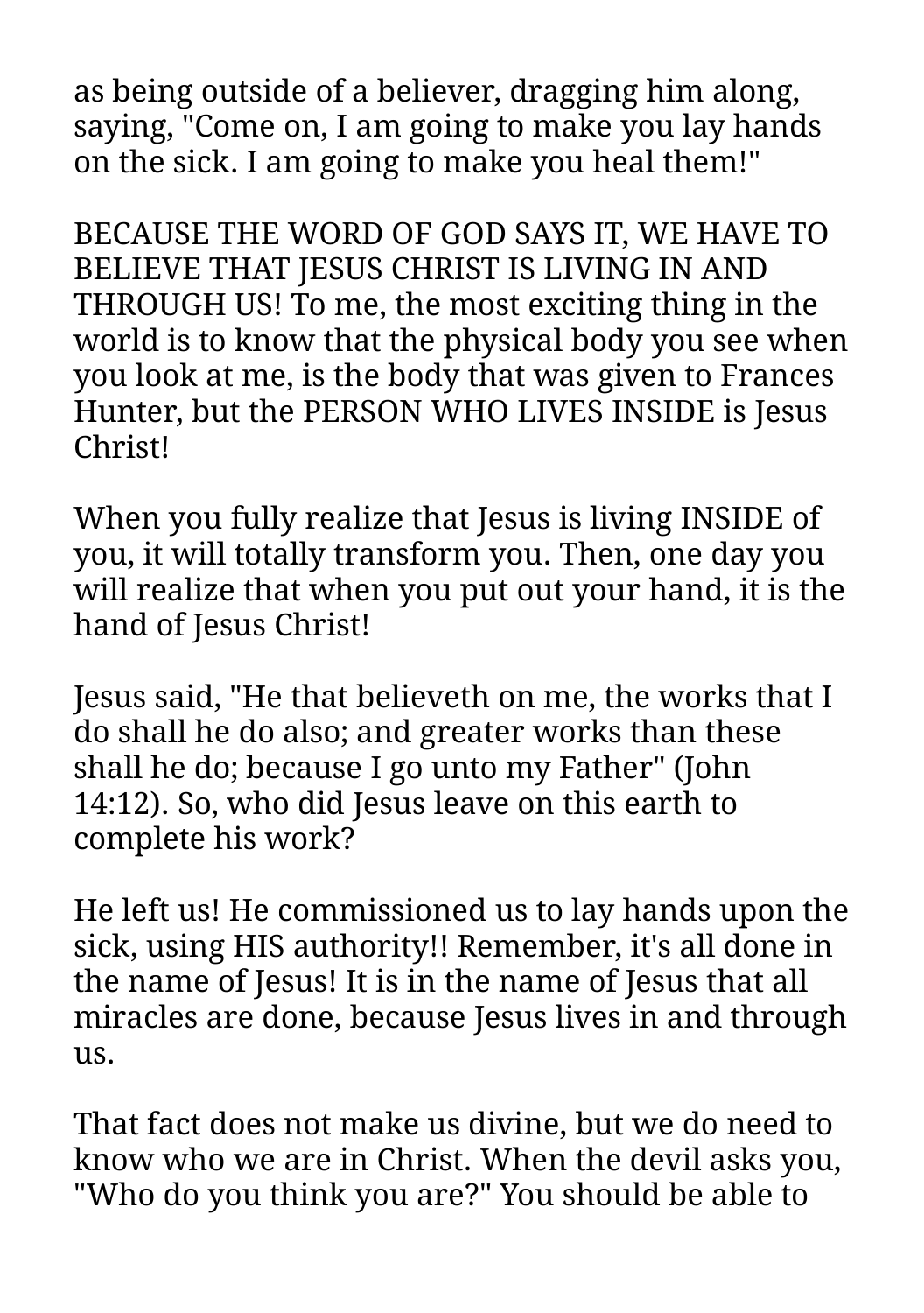answer, "I am a child of God. I have the righteousness of God in me. I have Jesus living in my heart. I KNOW who I am! I am not a mere nothing. I am somebody who has Jesus living in me." Each and every bornagain, Spirit-filled believer is incredibly important because Jesus is living inside EACH AND EVERY ONE OF US!

Do something for me, will you? Put your hands out in front of you and say, "These are the hands of Jesus, so there is healing power in my hands." Pick your feet up off the floor (not while you're standing) and say, "These are the feet of Jesus! The power of God goes through my entire body. It is not limited to my hands; it is in my feet; it is in my knees; it is in my head; it is all over me!"

Many times because of the size of an audience, Charles and I do not have the opportunity to pray for every individual in a meeting, so we say, "Every person lay hands on yourself!"

THERE IS POWER IN YOUR OWN HANDS TO HEAL YOURSELF! For example, four years ago when we were in Melbourne, Australia, we did this, and said,

"Lay hands on that part of your body which is diseased or afflicted, and God is going to heal you all! That night God had dropped the gift of faith on us, and when we went back to Melbourne four years later, the sponsor of the meeting told us that every person there was healed by laying hands on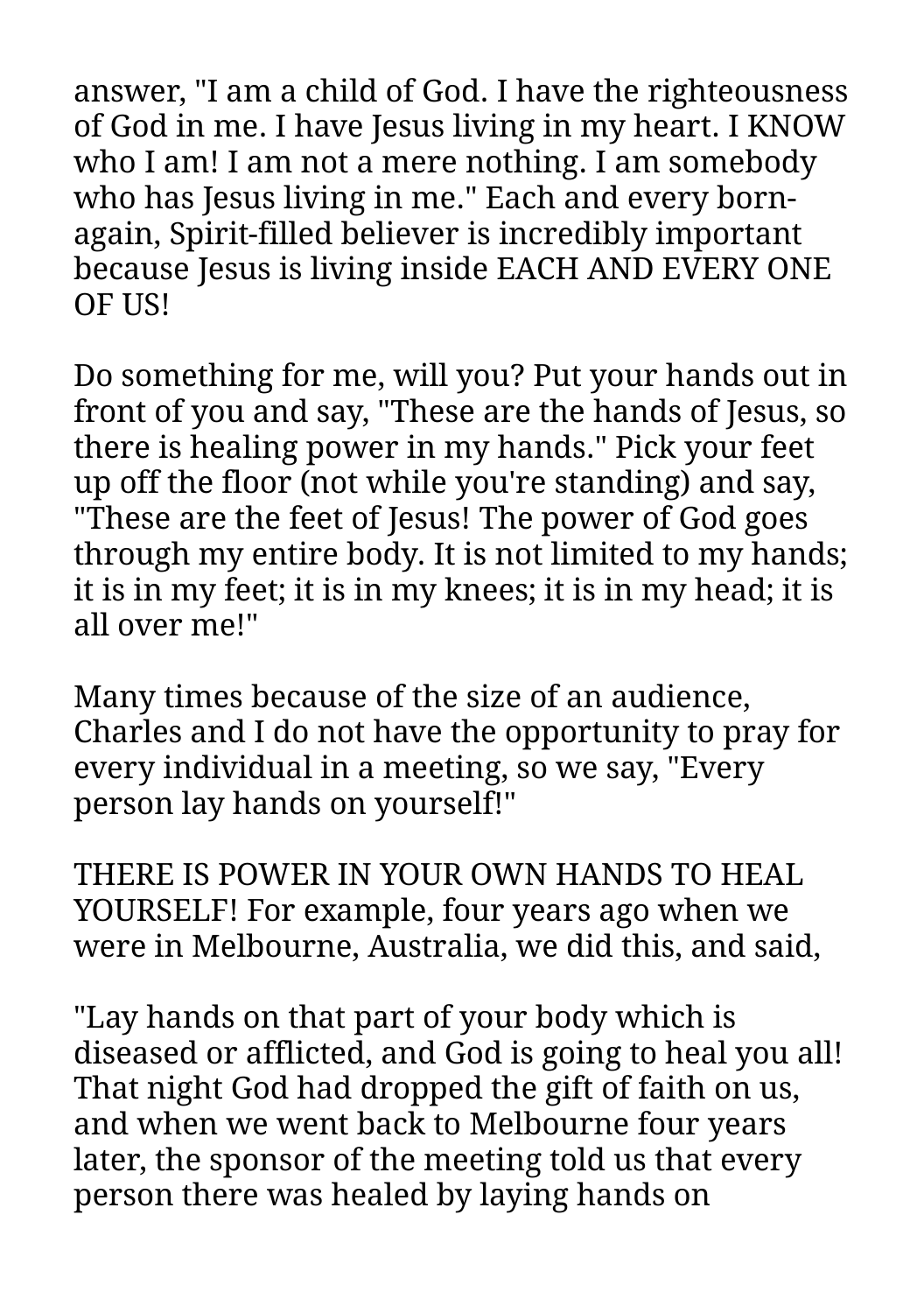themselves. Don't ever underestimate the power of the Holy Spirit which flows through your own hands!

At a recent meeting, I had been laying hands on people who had headaches or migraines, and I said to one woman, "Just lay hands on yourself and say, 'Out in the name of Jesus!'"

When you say, "OUT IN THE NAME OF JESUS," say it with authority! Don't whisper. Let the devil know you have faith! This woman said with great authority, "OUT, IN THE NAME OF JESUS," touched herself on the forehead, and fell over backwards under the power of God!

She had spoken with such authority and belief that she knocked herself right off of her feet, and you never heard an audience laugh like that in your life. When she got up, she said, "My headache disappeared before I ever hit the floor."

' THAT IS REAL POWER! That is believing there is power in your hands! Now you go and do the same thing!

## *By Charles*

Have you ever turned a light switch on or off? If you have, you are smart enough to heal the sick.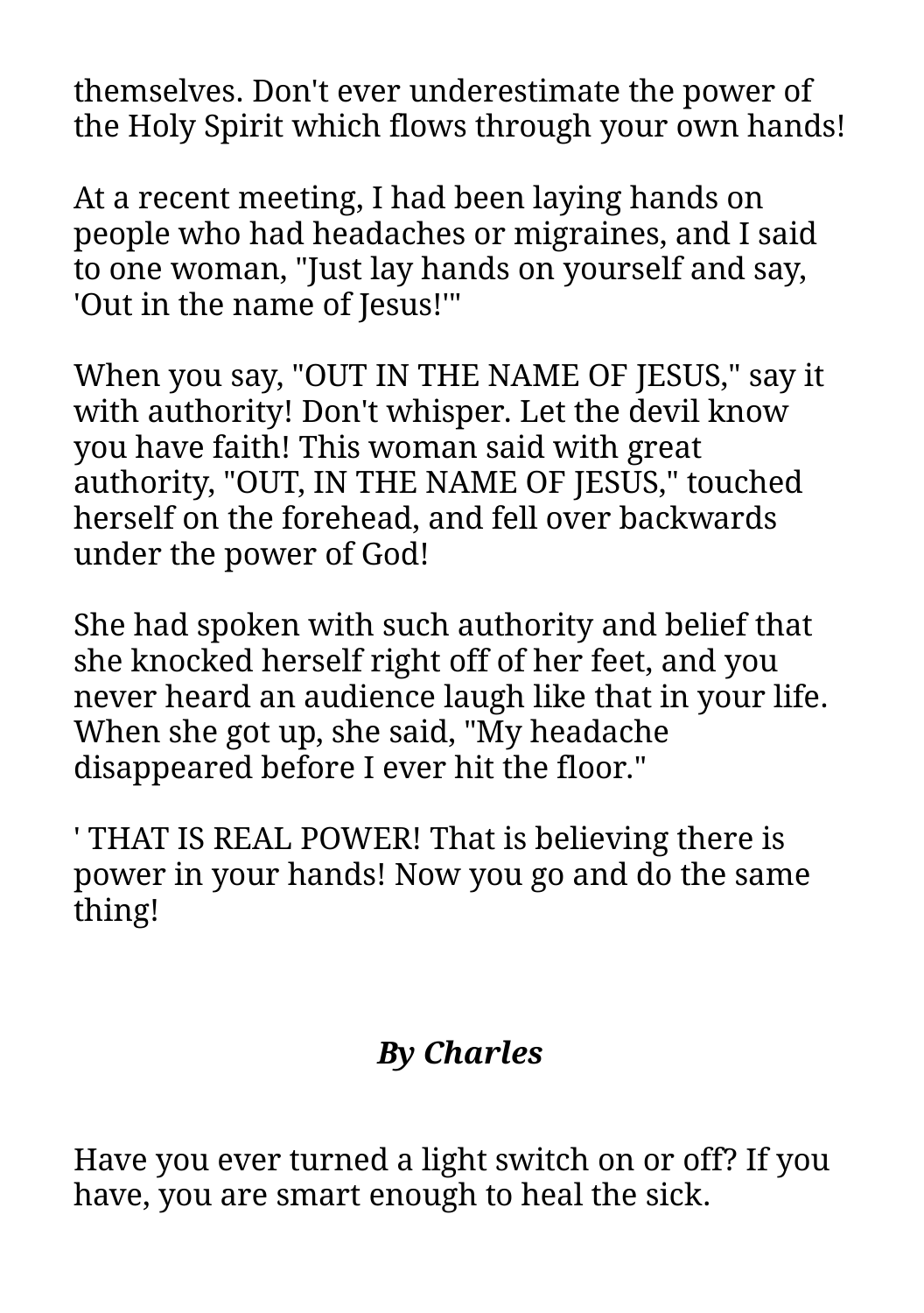Somewhere not too far from where you are there is a generator, a power plant which generates electricity. This electricity, this power, is brought to your house from the source of the power through a wire, and up to your electric light bulb. The energy which flows from the power plant to the light bulb causes the filament of the bulb to illuminate, and we say the light is on.

Between the power plant and the light bulb is a switch, or a breaker. This switch is designed to break the flow of the energy, the power, from its source to the destination in the light bulb. If you turn the switch "on" the two ends of the wire are connected so the energy will flow through. If it is turned "off," the wire is separated and the energy cannot continue because of the gap between the power source and the light bulb.

In the same way, the Holy Spirit "in you" is the generator or the power plant — the source of the power. Your hands are the on and off switch, and the person needing healing is the light bulb.

Now, it is entirely up to you whether you turn the switch on or off. It is entirely your choice in healing to "lay hands on the sick." The power of God will do the healing, just as the electric current will light the bulb. If you want a dark room light, you can turn the light switch on. If you don't, the room will stay dark. If you have an opportunity to heal someone, it is the same kind of choice. You can lay hands on them and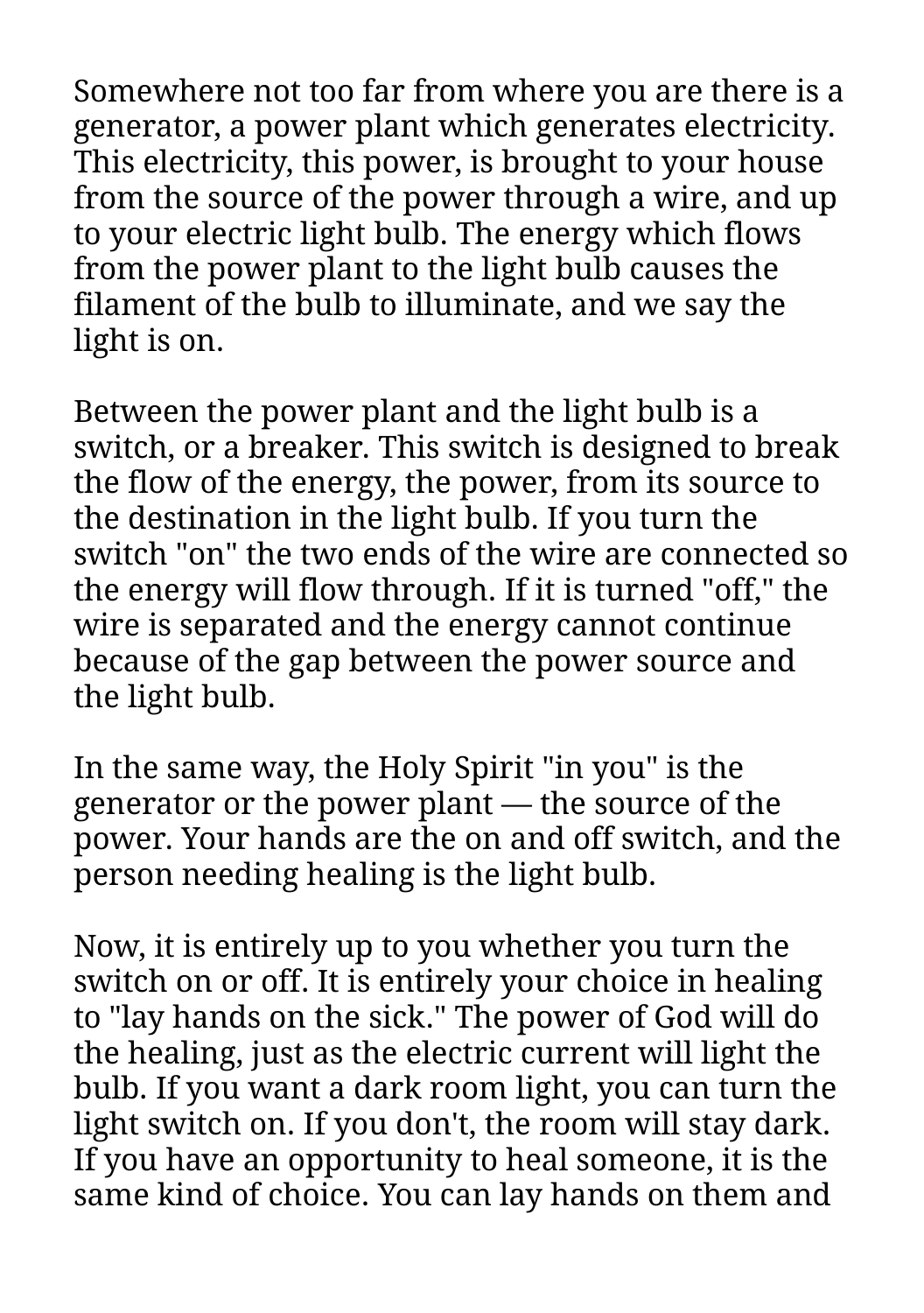### heal them, or let them remain sick!

If you have not yet received your generator, do so right now! Ask Jesus to baptize you with the Holy Spirit, lift your hands up to God, begin to love and praise him, but not in your native language. Start giving sounds of love rapidly so that the Holy Spirit can take those sounds and give you the language which will take any individual and make an extraordinary person out of him! Let your spirit soar as it talks to God for the very first time! (I Cor. 14:2).

Be a "switch" for Jesus, but be sure you are "turned on" for him. Let this be a part of your way of being the light of the world. Jesus said, "Ye are the light of the world"(Matt. 5:14).

Laying hands on the sick and healing them is one way Jesus used to be the light of the world — to illuminate the way for the lost to find him. He passed this earth-job on to us, and gave us this healing virtue, this dynamic power in us so we could effectively carry on all of his work while we are on earth.

There is no power in the flesh of our hands, but there is power when God's Holy Spirit flows through our hands!

Our physical bodies are made of dust, or clay. Laying one piece of clay on another piece of clay will not produce any healing results. What we do with our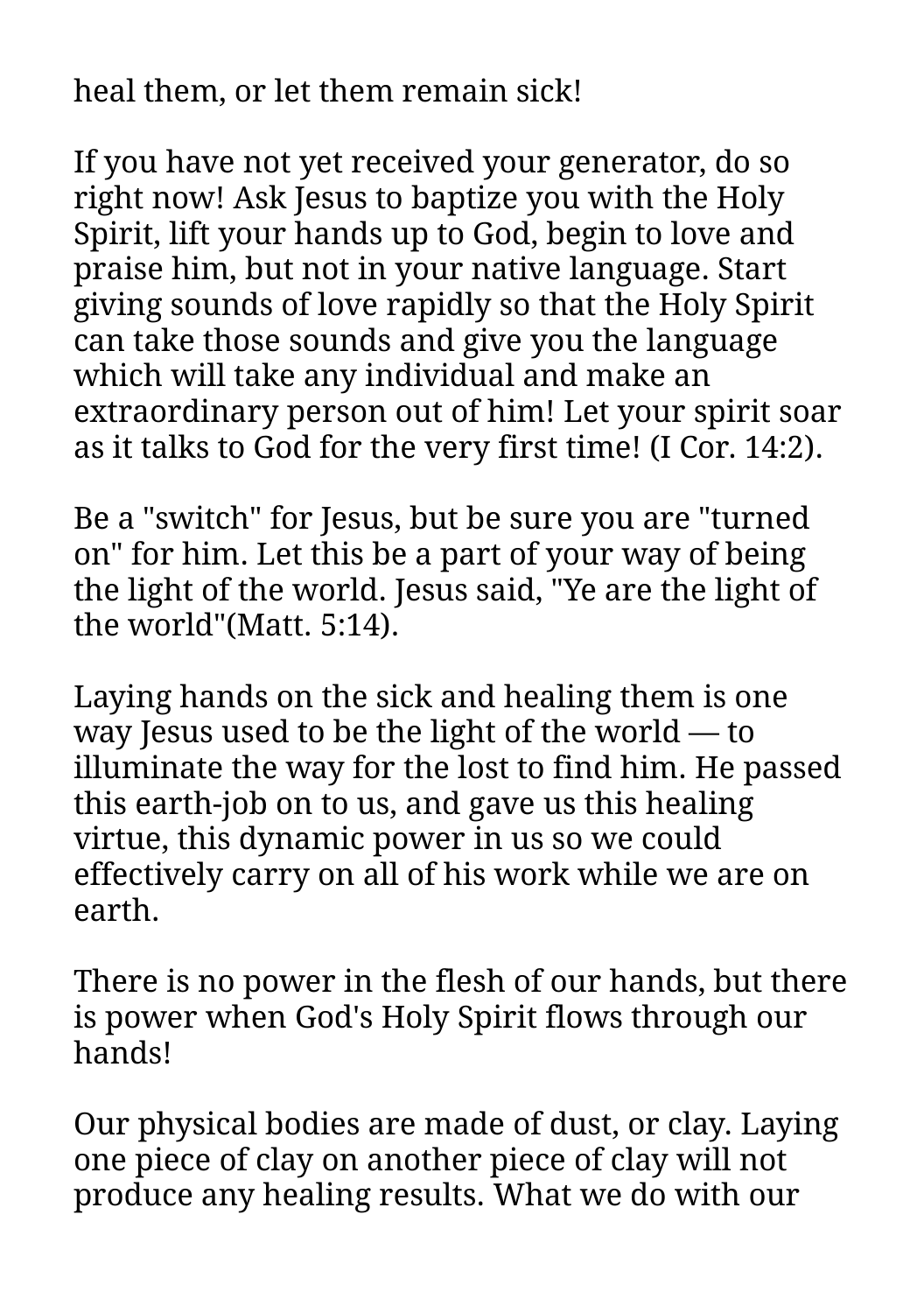hands may reflect our love and compassion, but only God's power can heal the sick. As human beings, we cannot heal the sick by our own powers.

Our bodies do, however, have the ability to heal themselves. God created us healthy, and he gave us the physical components which will maintain health if we keep the whole realm of our physical body in line with God's laws.

We were in West Texas ministering when a girl thirteen years old came to me for healing. She had fallen at school a year before and a large lump had remained for the whole year. It was still sore, and her mother was very concerned.

I like to pray with my eyes open so I won't miss the exciting miracles. Jesus LOOKED up when he did the exciting miracle of multiplying loaves and fishes into food for thousands.

I had my eyes fixed on the lump and just touched it lightly with my forefinger and said, "In Jesus' name!" The lump disappeared instantly! It was there, and then it was not there!

When you ask Jesus to forgive your sins, he will instantly do it if you mean it when you ask. Before you ask him, your sins are there; and then they are not there, just like that lump!

"Jesus' disciples saw him do many other miracles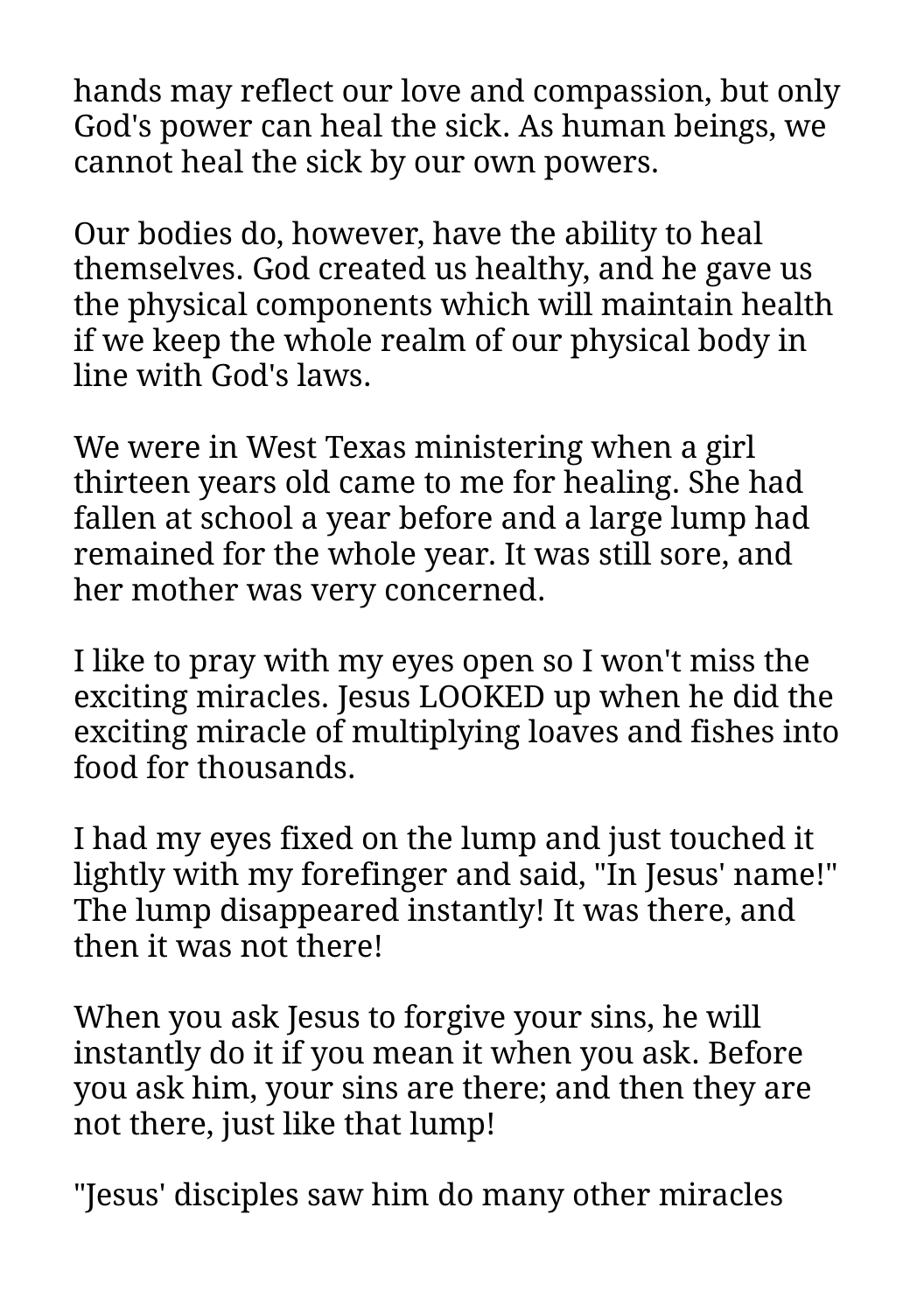besides the ones told about in this book, but these are recorded SO THAT YOU WILL BELIEVE THAT HE IS THE MESSIAH, THE SON OF GOD, AND THAT BELIEVING IN HIM YOU WILL HAVE LIFE" (John 20:30,31 TLB).

One night a lady about fifty years old came to me for healing of her nose. She had broken it when she was four or five years old, and it was left crooked like an angle. I softly ran my finger down her nose, and in front of my eyes the bone straightened instantly.

Months later we were having a Mexican dinner with a group of people and I was telling this story. To demonstrate what I did, I ran my finger down the nose of the lady sitting next to me. Her mother, a minister's wife, was sitting across the table from her, and she said, "Look at your nose — it isn't crooked anymore!"

Faith had been brought to her by telling of a miracle, and the power went into her nose by the laying on of a finger and God did a twentieth century miracle. Glory to his mighty name!

Have you noticed that the Bible doesn't say, "Lay hands on the heads of the sick and heal them?" Observe the healings we mentioned and you will see that hands were laid on a nose, on ears, on heads, on hands, on feet, on eyes. Since it is the flow of God's power which heals the sick, we get our hands as close as we can to the part of the body which needs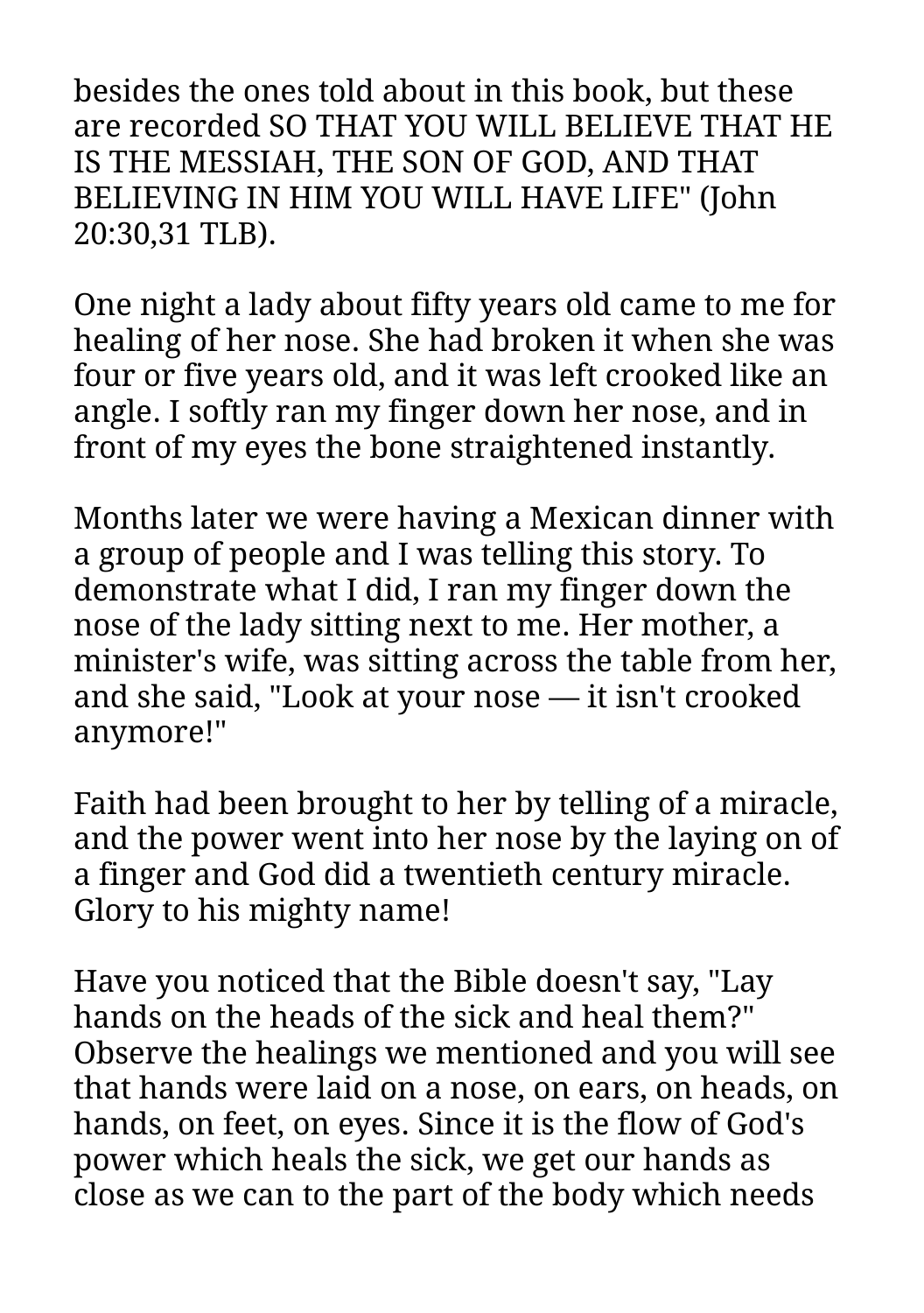healing. This allows the power to go directly into the sick part. Often the power goes in so strongly that if we touch a foot, the people will go under the power of God.

Another suggestion is to stand as close as possible to the person being healed, because the power actually flows from all parts of your spirit, through all parts of your body, into the person near you. We believe that many are healed in an audience because the faith of believers causes the power of the Holy Spirit in them to become a force field which goes into those around them.

I take any desire of Jesus as seriously as I do a command from God, and therefore I feel just as strongly that we should lay hands on the sick and heal them as I feel about obeying one of the ten commandments.

It is a way Jesus used while on earth to persuade mankind to believe in him as the Messiah, the Savior. The disciples applied the same law, with the same power Jesus used, and we are no different than the disciples, nor in fact, than Jesus was when he was made man for a short time on earth!

What a tremendous privilege!

What an awesome responsibility!

What a trust our Lord Jesus has placed into our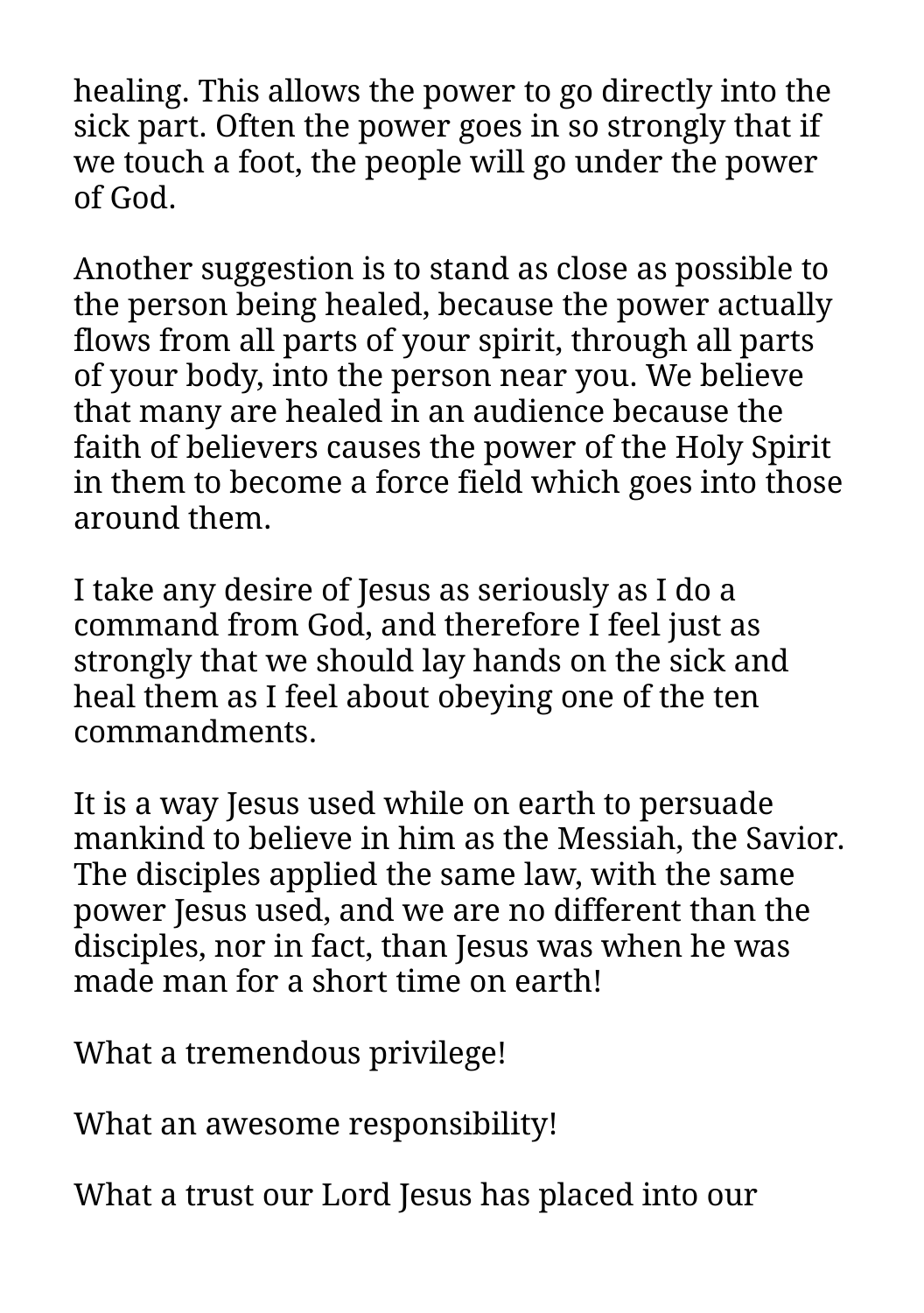hands!

What a great commission he has given us — to actually be his body working here on earth, to do his good will. Jesus died not only to save the lost, but to heal the sick and free the captives from the evils of the devil.

Doing his will is so easy. Just simply lay your hands on the sick and believe that this dynamic power will go forth from the Holy Spirit in you into those who need his touch through you.

If we were translated back to the days when Jesus lived on earth and we had the privilege of being with him, what would we do if he said, "Go catch a fish and take the coin out of its mouth and pay the taxes?" I believe I would outrun Peter to obey him!

Jesus himself set this dynamic way to heal the sick into motion, and he wants us to do it to release hurting humanity and to cause them to believe in him. Jesus said, "... they shall lay hands on the sick, and they shall recover" (Mark 16:18). The Living Bible says, "... and they (that's you and me) will be able to place their hands on the sick and heal them."

This is spoken directly by Jesus. It is a part of his great commission. THESE ELEVEN WORDS WERE THE LAST RECORDED WORDS HE SPOKE WHILE HE WAS ON EARTH.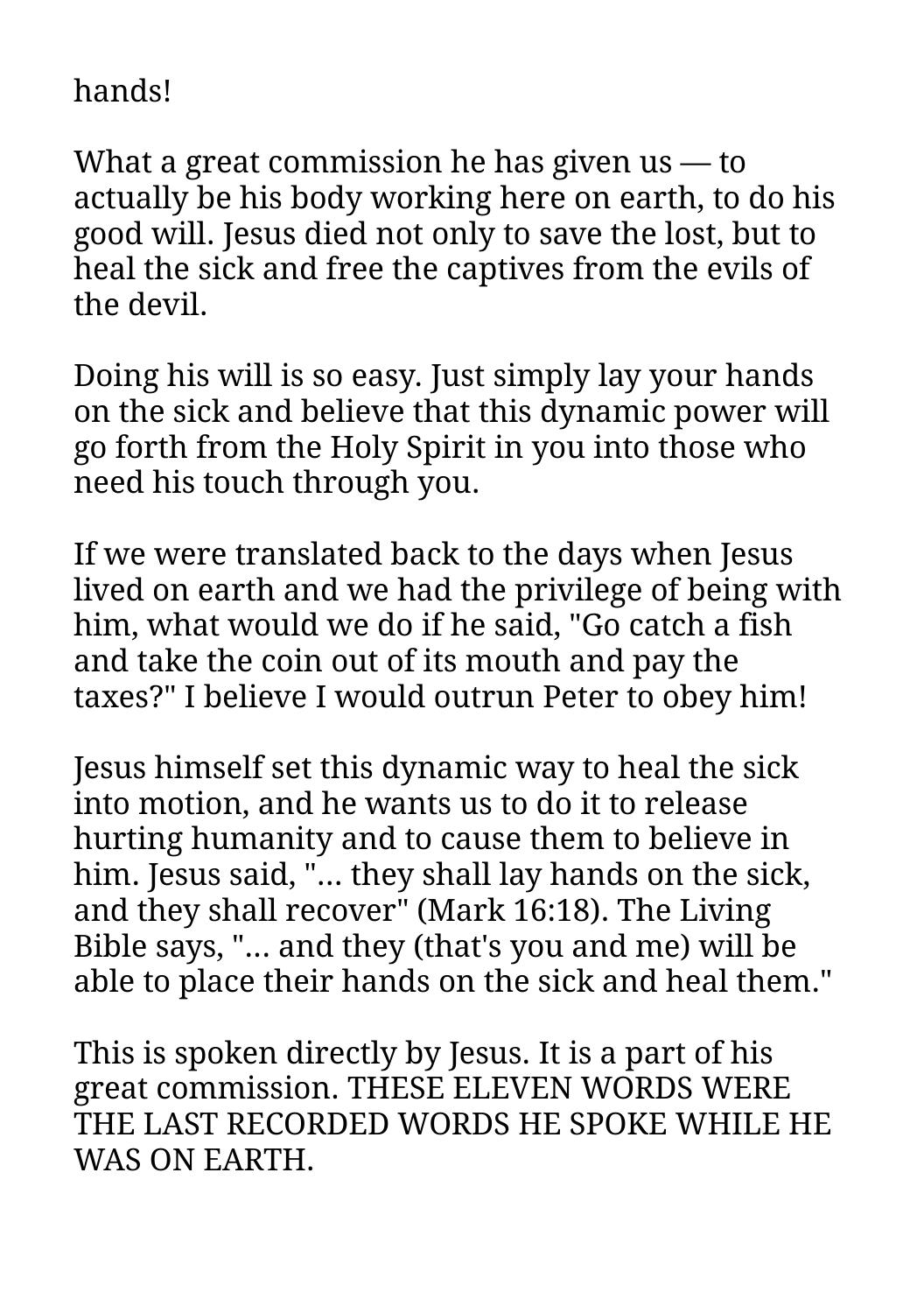Is there a difference in obedience now than then? Jesus has simply said, "Charles, go lay hands on the sick and they will recover for you just like they did for me. Frances, you go lay hands on the sick and I'll heal them through you, too!" He has said the same thing to you, so there should be enough faith in any of us to obey him.

The Word tells us that we Christians are the body of Jesus, so if he did it in a body two thousand years ago, why should we try to change him today?

It is an exciting thing to know that Jesus lives in and through us! It is overwhelming to realize that the same power of the Holy Spirit is always available within us to do miracles

IF YOU HAVENT EXPERIENCED THE THRILL OF SEEING GOD HEAL THROUGH YOUR HANDS, WHY NOT TRY IT!

START RIGHT NOW!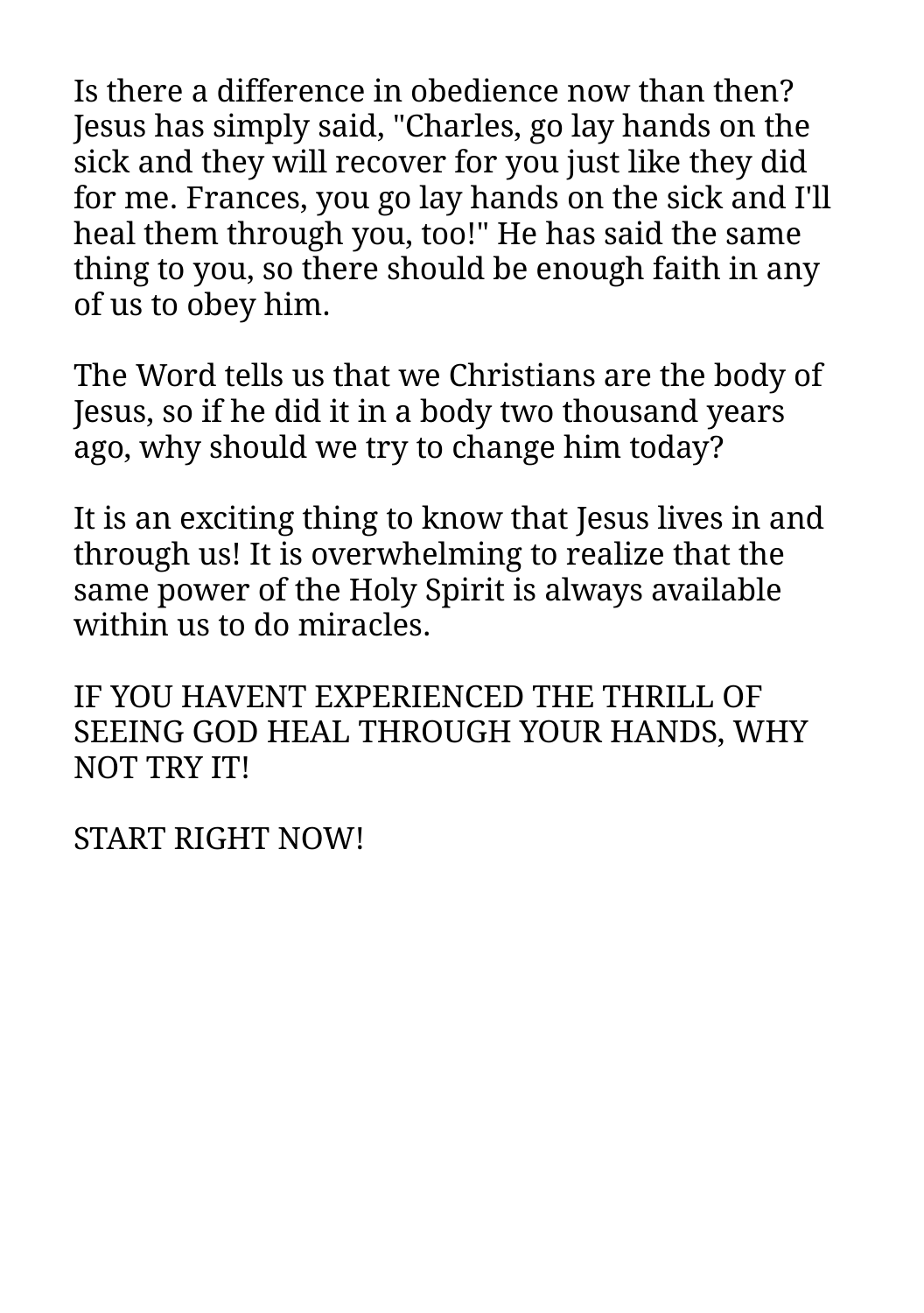# CHAPTER 4 LAYING ON OF HANDS - PLUS!

### *By Frances*

At times we use more than one method to heal the sick. Sometimes we "lay hands" on individuals in accordance with Mark 16:18, then we add to it Mark 11:23-24, which will be "saying" or commanding something to be done; this might be followed by "faith in action"; the "gift of faith" and being slain in the Spirit! You will often discover many different methods are all wrapped up in one healing! So don't stop at one if one way doesn't get them healed!

In the book of Mark, Jesus says, "And these signs shall follow them that believe ... they shall lay hands on the sick, and they shall recover" (Mark 16:17,18).

Jesus didn't give us any leeway in that promise. He didn't indicate that there was a probability or possibility of healing; he said THEY WOULD RECOVER, so when we lay hands on you, we expect you to get healed! We believe what Jesus said, and his conditions are simply "those who believe!"

You can even lay hands on yourself, if you're the "sick" one. I do!

If the devil starts to give me a headache, and there's no one around to pray for me, do you know what I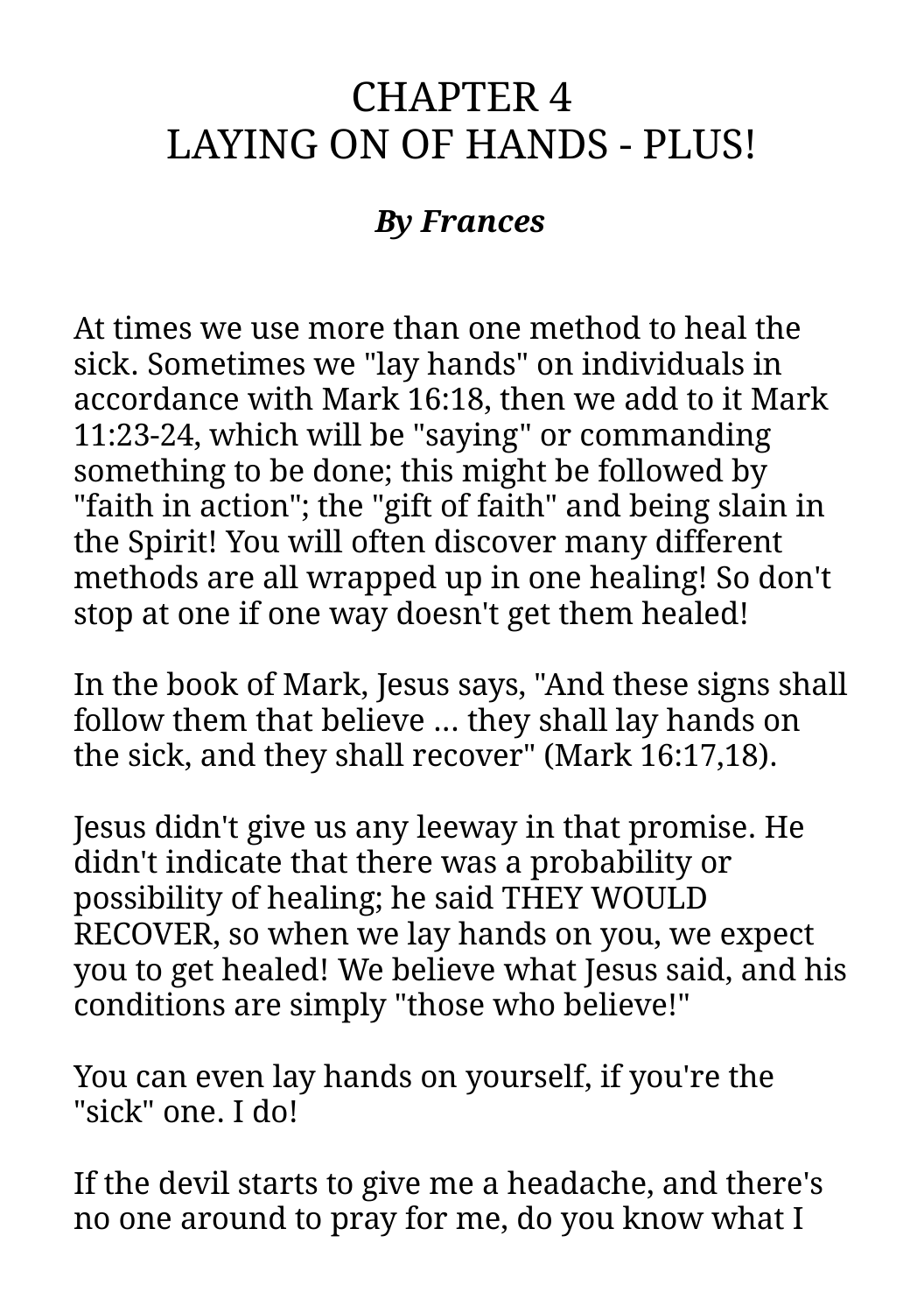do? I lay hands on myself!

The Bible doesn't say, "Those who believe shall lay hands on the sick other than themselves!"

It simply says that those who believe shall lay hands on the sick, and they shall recover. So I lay hands on myself and say, "Headache, out in the name of Jesus!"

Many Christians let the devil rob them of their healings through doubt and unbelief, so don't let doubt sneak in! The minute the devil hears you command an illness to leave, he goes right into action, because he knows Mark 11:23 just as well as you do. He knows you will have whatsoever you say only IF you don't doubt in your heart.

Do you know what kind of personality the devil has? Jesus said, "He was a murderer from the beginning, and abode not in the truth, because there is no truth in him. When he speaketh a lie, he speaketh of his own: for he is a liar, and the father of it" (John 8:44). It is the devil's nature to lie to you; it is his nature to try to kill you. Particularly if you have a "fatal" illness, it is the devil's nature to come along with doubt and unbelief after you have been prayed for, because he was a murderer from the beginning.

How does he do it? He tells you, "It didn't work. You're still sick. You don't look like you've been healed at all."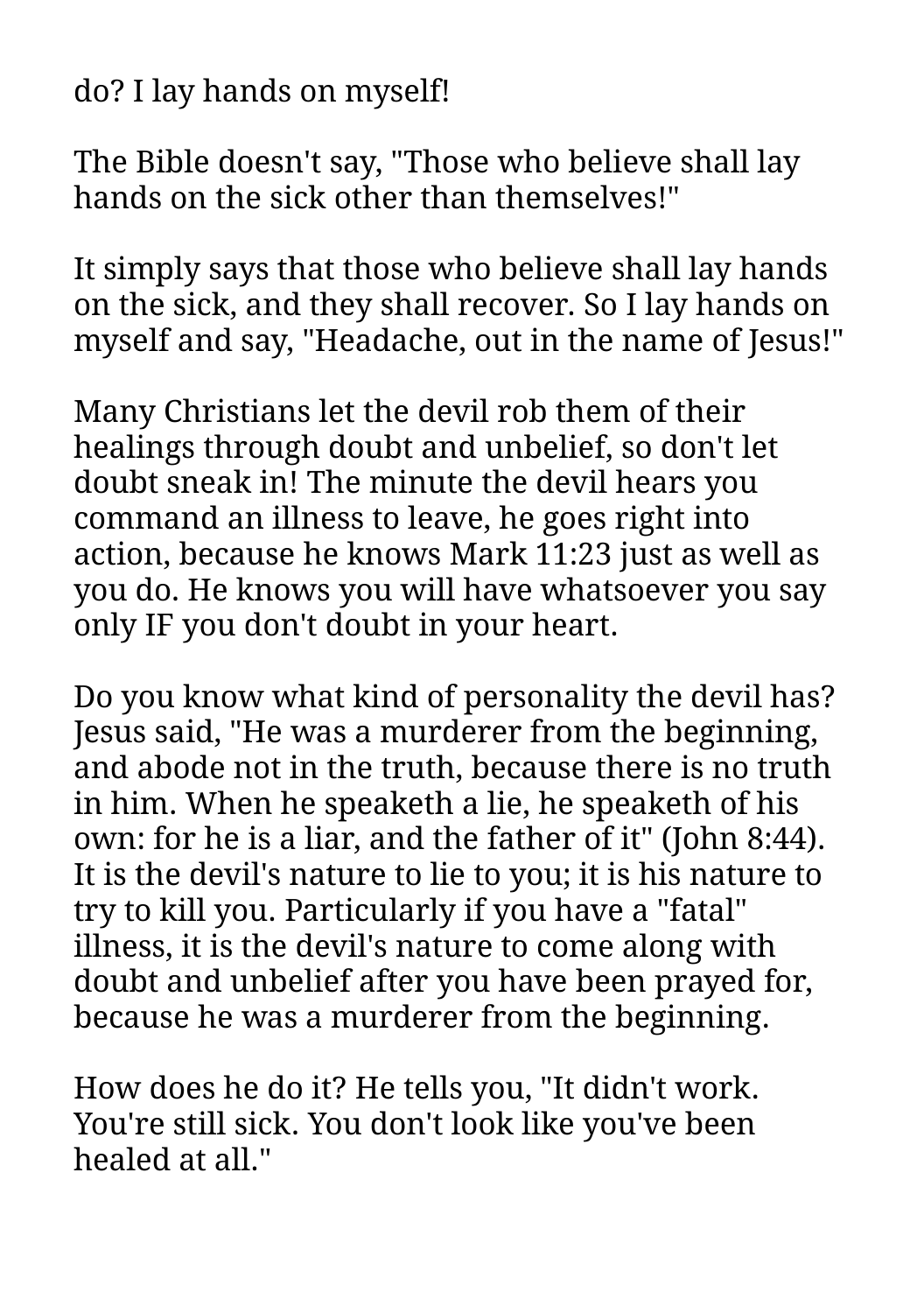I want to give you a marvelous example to show you how faith works, because I believe that if we can just understand that God's Word is really true — if we will just stand on God's Word (the answer) and not look at the circumstances (the problem), then we will be going in the right direction.

Not too many years ago, a man named Gene Lilly was writing a book on how to die gracefully.

Gene knew he was going to die, because he had been paralyzed for seventeen years and his doctor had told him he was going to die.

He had multiple sclerosis. He had diabetes. He had high cholesterol. He had high triglycerides. He had scar tissue on the brain. His body was a mess.

He had listened to a pastor on television one time, and that pastor had pointed a finger right at him and said, "I bet you don't go to church because of the hypocrites."

Gene Lilly said, "That's right! I can't stand hypocrites!"

Gene said that the pastor had an old crooked finger, and he pointed it right at the TV camera, and said, "I'll tell you something about the hypocrites. At least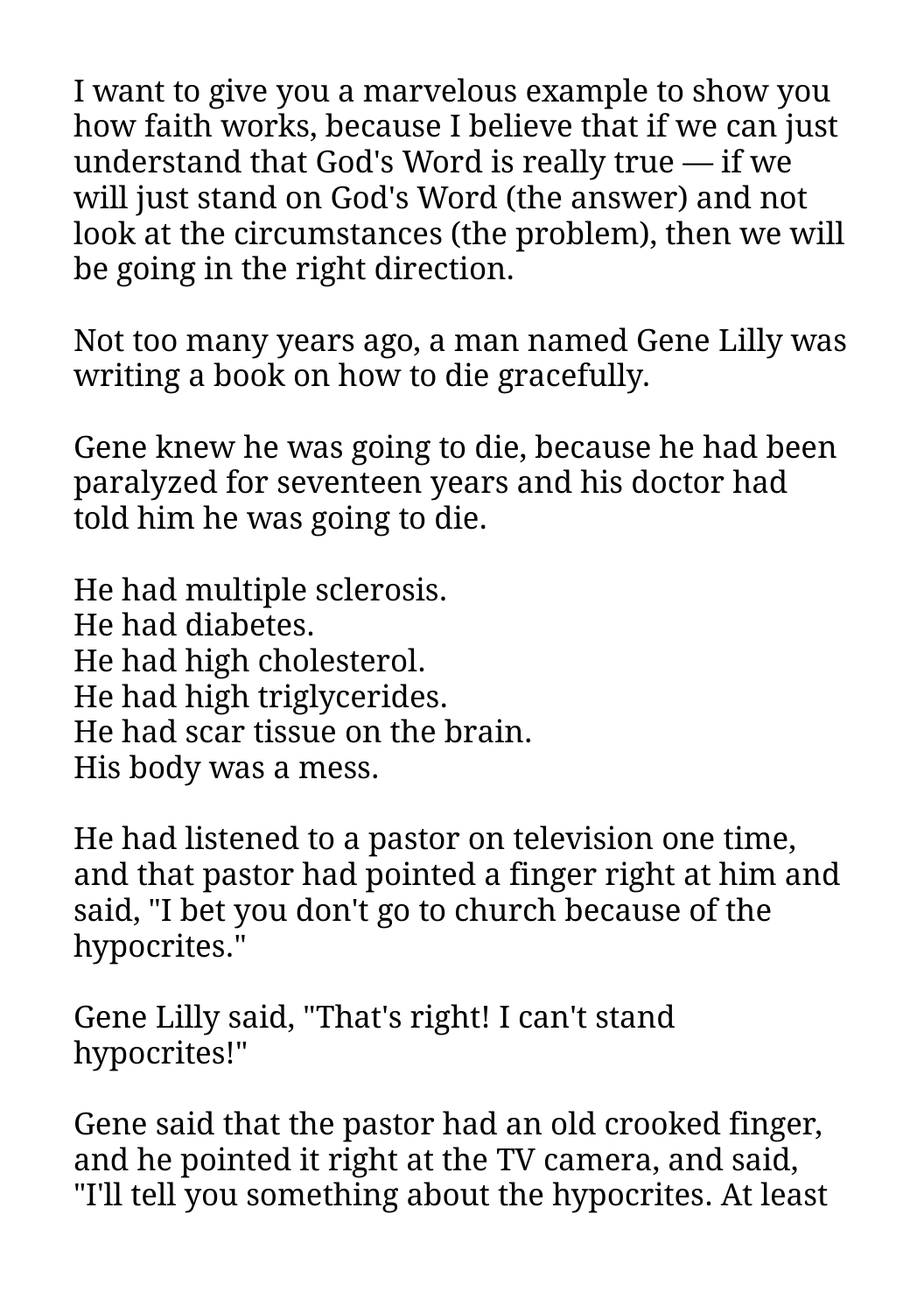they're doing something. You aren't doing anything!"

As a result of that program, Gene Lilly got saved. Then he thought, "Well, glory to God, I am going to heaven when I die! Even though I have all this pain down here, I am going to suffer gloriously for God, and then I'm going to heaven to be with Jesus." So Gene began writing a book on how to die gracefully when God spoke to him and told him to go to Orlando, Florida.

Gene and his wife lived in Phoenix, Arizona. They didn't know why God had told them to go to Orlando. Gene had quit work to preach the Gospel, and they were so poor they had to sell everything they owned for food and gas money, but they made it to Orlando anyway. And the very first time they went to church there, the pastor preached on "Healing is for you."

After that sermon, Gene began to notice healing scriptures in the Word. One that impressed him was Psalm 107:20, "He sent his word, and healed them, and delivered them from their destructions."

Another one was Psalm 118:17, "I shall not die, but live, and declare the works of the Lord." He had to check his Bible to make sure that one was in there, because he was still writing the book on how to die gracefully when somebody quoted that scripture to him.

Gene opened his Bible and there it was! His faith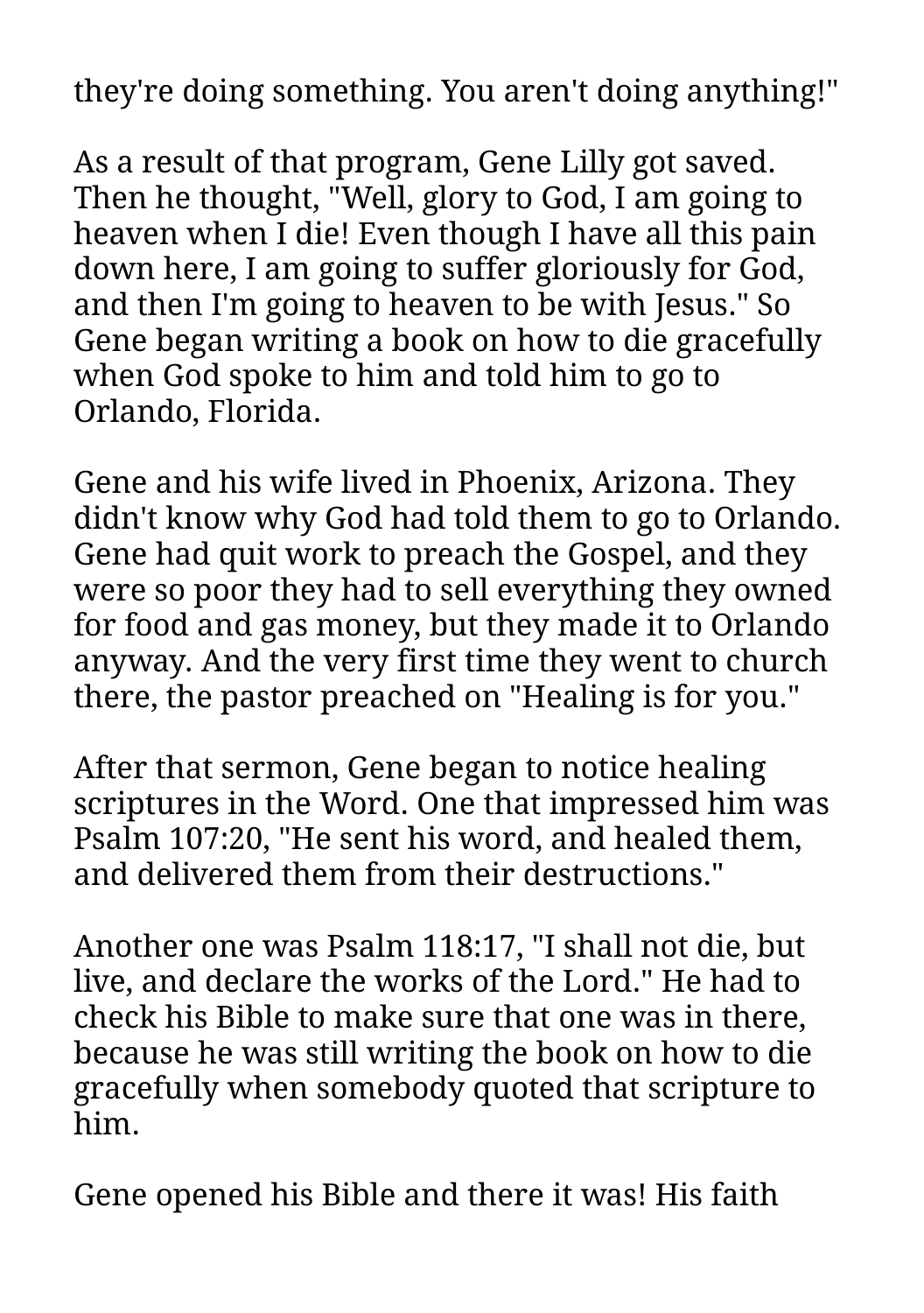began to mount up, and mount up, and mount up, and finally he began to think, "Wow, I could get healed! I really could get healed! According to God's Word, I COULD GET HEALED!" Gene had reached a point where he really believed that healing is for today.

Unfortunately, many people have been told that healing is not for today. According to some, healing was possible back in the days of the disciples, but not today. God does not heal any more. Have you ever heard someone make that statement? IT IS A LIE OF THE DEVIL himself! If Jesus Christ healed yesterday, he will heal today. If he heals today, he will heal tomorrow because he has never changed and never will!

The devil wants you to believe in sickness!

God wants you to believe in healing!

Gene Lilly kept on reading the Bible, and the more he read, the more he began to believe that healing is for today. Then he really got rambunctious, and said, "I believe that healing is not only for today, I believe that healing is for ME!"

Now that's a big step for a man who's writing a book on how to die gracefully!

Next Gene thought, "If I could just meet someone who had ever laid hands on someone and they were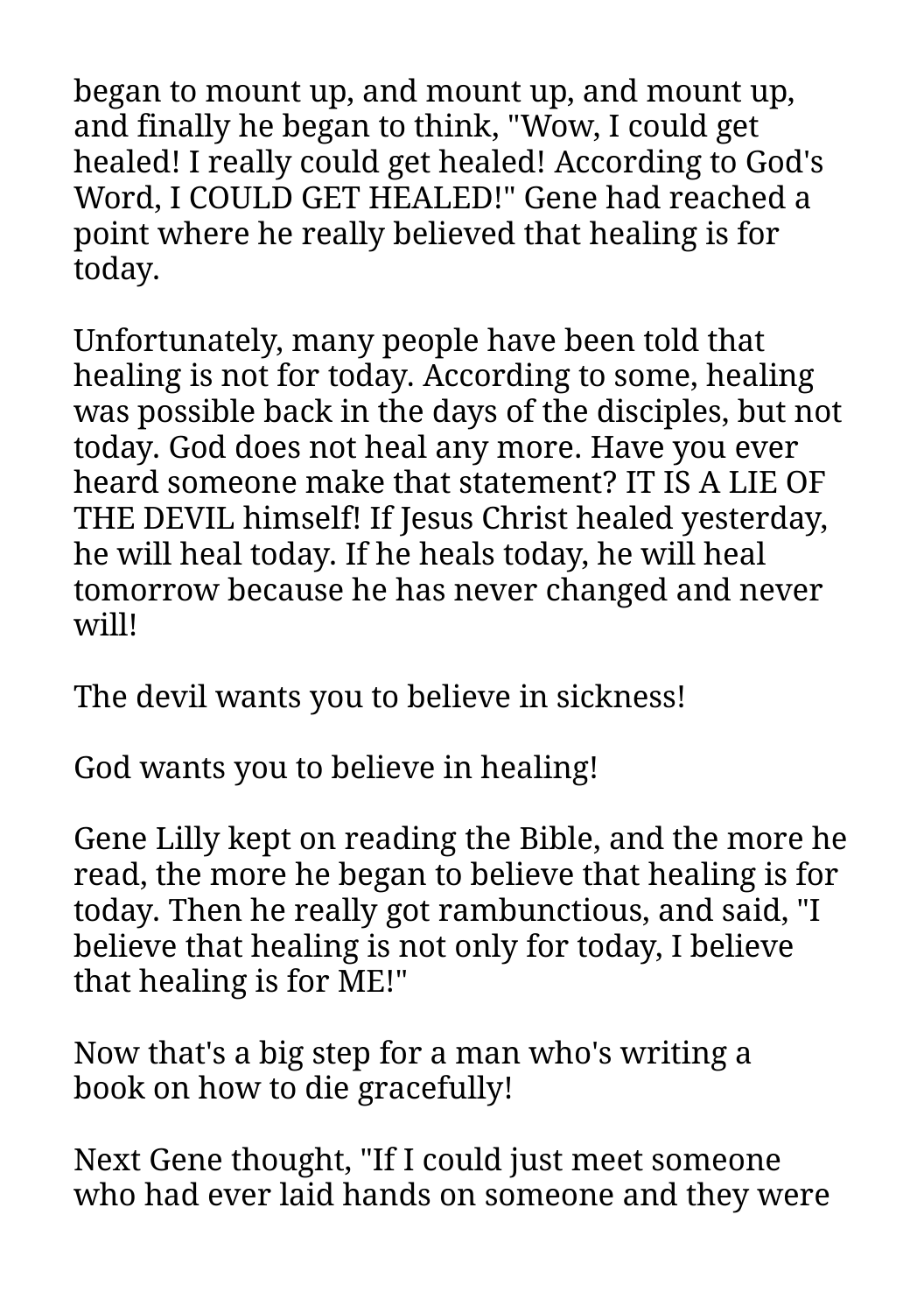healed, they'd know how to pray the prayer of faith for me.

Somebody gave Gene a copy of our book, SINCE JESUS PASSED BY, which tells how God dropped us into the miracle ministry in a Southern Baptist church in El Paso, Texas. Gene said, "Oh, God, if Charles and Frances Hunter would just come to Orlando, Florida, and lay their hands on me, I BELIEVE I WOULD BE HEALED!"

Of course, Gene Lilly didn't need Charles and Frances Hunter, but he did need a point of contact. He needed something that would release his faith. He had just said to God, "Oh, if I could just meet somebody who had laid hands on the sick and they recovered, I know that if they laid hands on me, then I'd recover too." Now he had just read about some people who had actually had people healed in their ministry.

Gene's faith was rising!

God is good because the very next day, Gene bought a newspaper, and there was a large ad in it which said, "Charles and Frances Hunter will hold a miracle service at the Hilton Inn in Orlando, Florida, right next to Disneyland."

Gene's faith skyrocketed. It literally exploded, because of what he had just said. Here was his opportunity!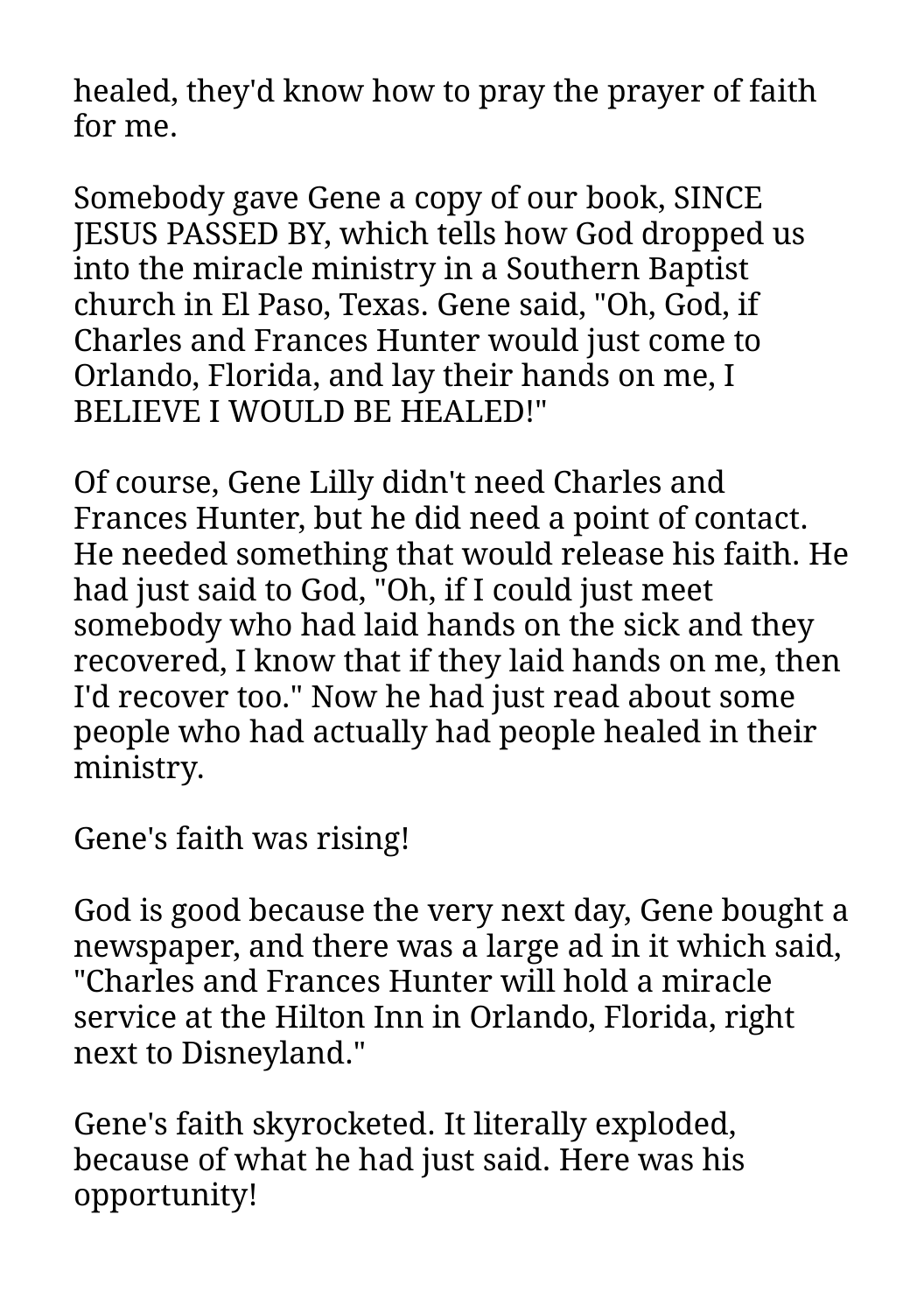The night of the service, Gene's faith was so strong that he said to his wife, "Leave the walker at home! Leave the crutches at home! Leave everything at home, because I'M GOING TO GET HEALED, so you don't need to take any of that stuff along!"

What a way to go to a service!

That night, Gene Lilly's family half-dragged and halfcarried him in. We were operating in the gift of word of knowledge (I Cor. 12:8), and called out a healing for a man who was sitting just four or five seats away from him. The man came up and was healed of a deaf ear. Gene was really excited about that, and he kept thinking, "The next one is me! The next one is me!"

Someone else in Gene's row got healed, and then someone over here, and then someone over there, and suddenly he discovered that the miracle service was over and we still had not laid hands on him.

Gene was still just as sick as he ever was!

He was just as paralyzed as he was when he came! He was just as diabetic as he was when he came! The multiple sclerosis was just as bad as it was when he came!

Then I said, "Now, if we did not call out your disease in a word of knowledge, I want you to come forward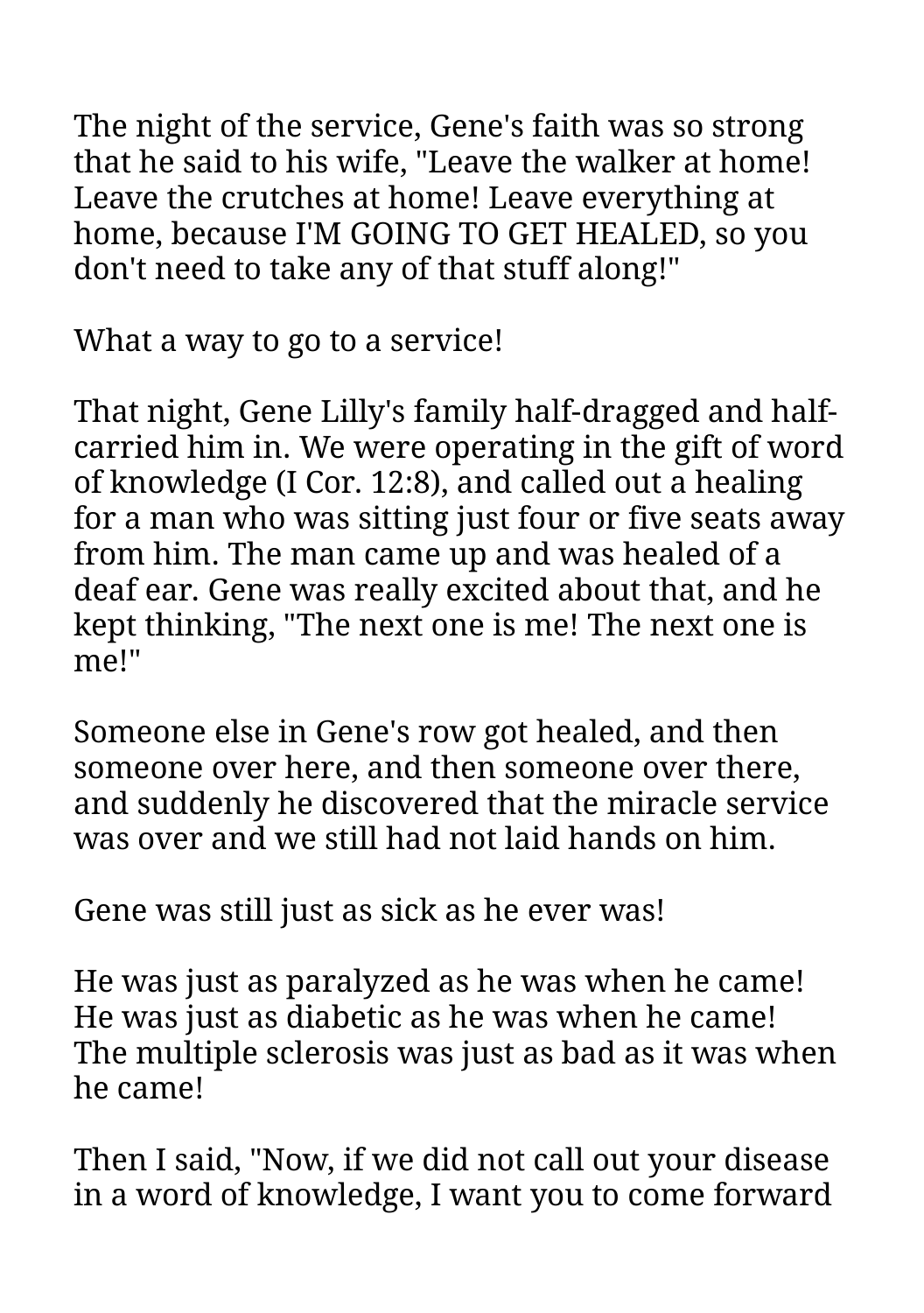and you will get healed."

Gene thought, "There it is, there it is!" With almost unbelievable determination, he dragged himself forward, chair by chair, and row by row, until finally he was at the front. Two ushers helped him onto his feet, and held him up!

Gene said, "I have diabetes, I have multiple sclerosis, I have been paralyzed for seventeen years, I have high triglycerides, I have high cholesterol, I have scar tissue on the brain, and I'm dying!"

I said, "Praise Jesus!" And his faith almost went out his feet. Later, Gene told me, "I thought you were the most hardhearted woman I had ever seen in my entire life. Here I tell you I am dying, and you say, 'Praise Jesus!' But then I looked up, and when I saw your eyes, I realized that for the first time in my life I was looking at someone who didn't limit God! When I looked at you, I could see that you BELIEVED that when you laid hands on me, Jesus was going to heal me."

Gene was right. Gene said that every other person had prayed that God would give him grace to stand the suffering in this life until that great day of glory when he would go home to God. Suddenly, he found himself staring into the eyes of a woman who was not limiting God one bit. He said, "I could not believe my ears when I heard that wild prayer you prayed!"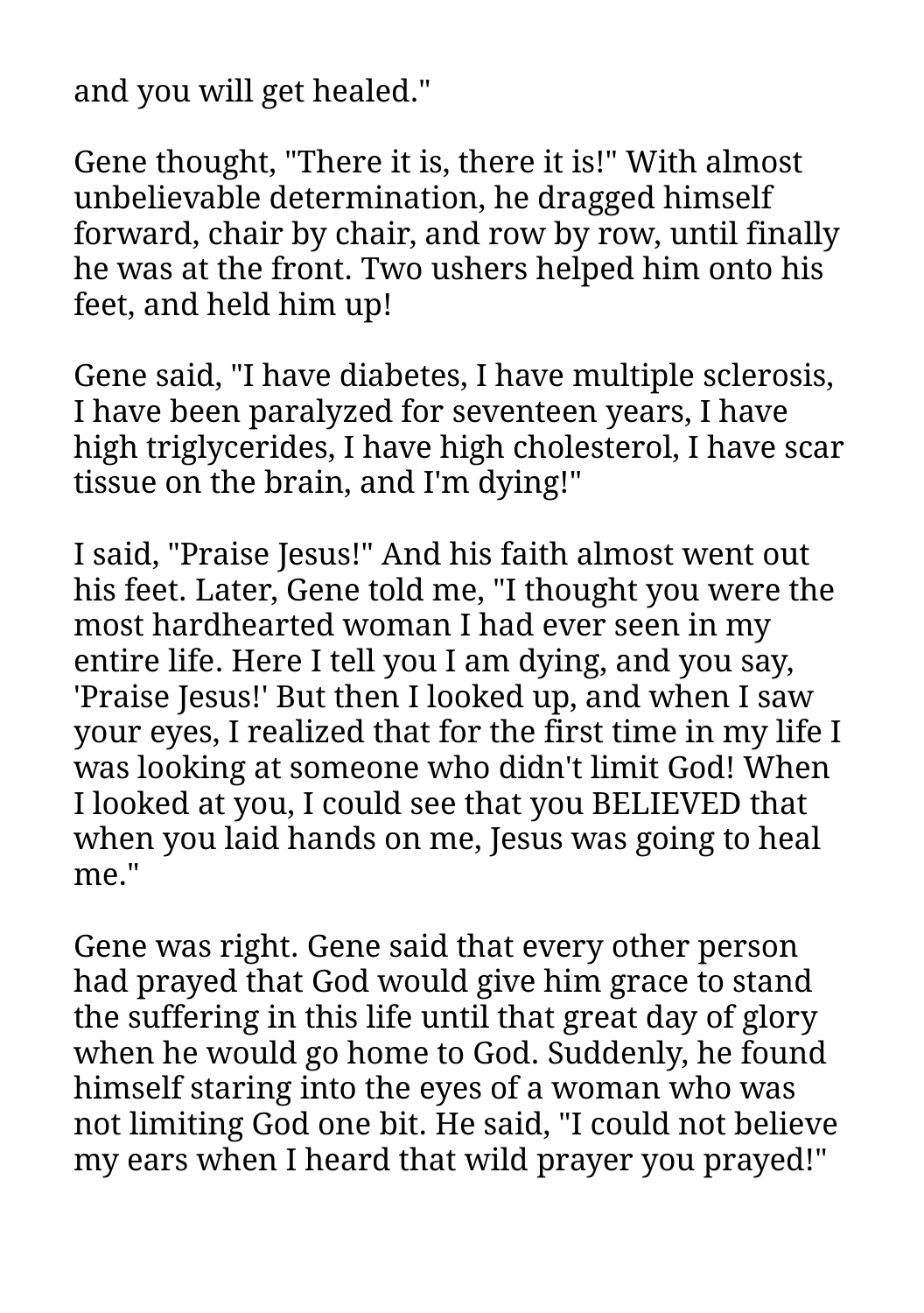I did not say, "Now God," and go through a long list about the multiple sclerosis, the paralysis, the diabetes, or the other problems. I simply said, "What you need is a Jesus overhaul!" Then I said, "Jesus, overhaul him." And with that, I put my hand on his head, and even with two ushers holding him, the power of God was so strong that he fell flat on his back!

Because his feet were paralyzed, Gene had not been able to feel shoes for seventeen years. Suddenly his feet began to hurt! His shoes were too small, but he had not known this previously because of the lack of feeling. An excited Gene Lilly knew that God had begun a special work in his body!

After I prayed, Gene struggled to his feet. The ushers helped him up, and if God hadn't spoken to me, I would not have said what I said next, because he went crawling back down the aisle the same way he crawled up.

I said, "He may not look like he is healed, but he is!"

He certainly did not look like he was healed! He was just as crippled, just as paralyzed, and he didn't look one bit better than when he came, but God had spoken to my spirit. I didn't let the devil come in with doubt and unbelief and say, "He does not look to me like he is healed. Sorry about that, folks! Maybe he should come back some other time; he might get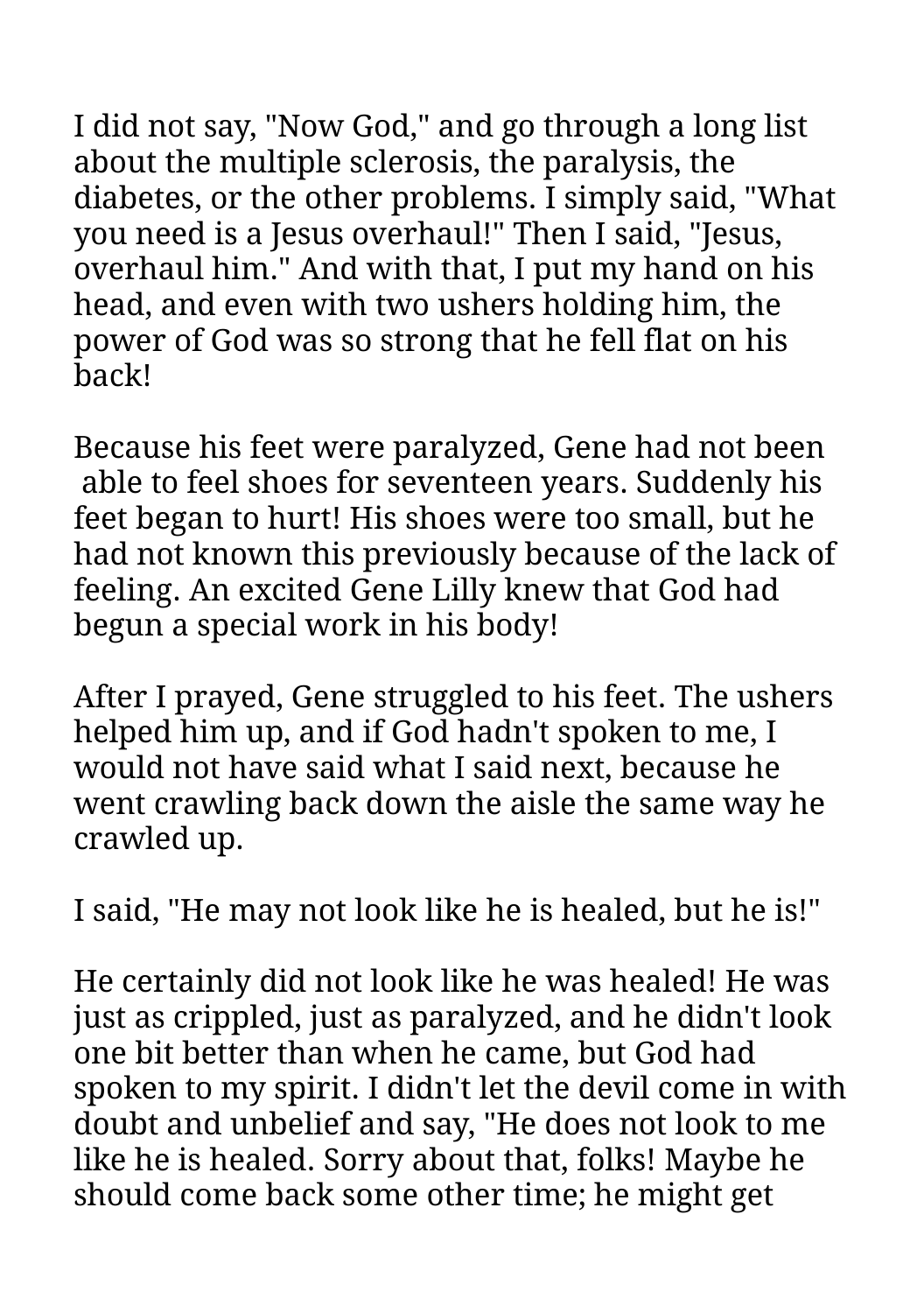healed!" I simply said, "He may not look like he is healed, but he is!" God had given me the gift of faith, and when I said that, Gene Lilly's faith exploded! He believed, and he continued to believe!

Within twelve hours, he was walking like a normal human being, totally healed by the power of God. Even the diabetes was gone. However, I was very emphatic when I told him the same thing we try to tell everyone, "If you are on medication, continue on that medication until the doctor takes you off."

Gene got up the next morning and took his usual shot of insulin, and then he almost went into insulin shock because his body didn't need it any more. He had to drink about a gallon of orange juice, and then he ate candy bars all day to offset the insulin. It was the last insulin he ever took.

Gene's doctor was out of town on Monday, so he called and made an appointment for Tuesday. He told the doctor, "I got healed over the weekend."

The doctor said, "Who healed you?" "Jesus."

"Jesus who?" the doctor asked.

Hallelujah! Gene Lilly was totally healed by the power of God! What would have happened if he had said to himself that night, "Well, I guess I didn't get it." That is exactly what he would have gotten! He would have gotten, "I guess I didn't get it," because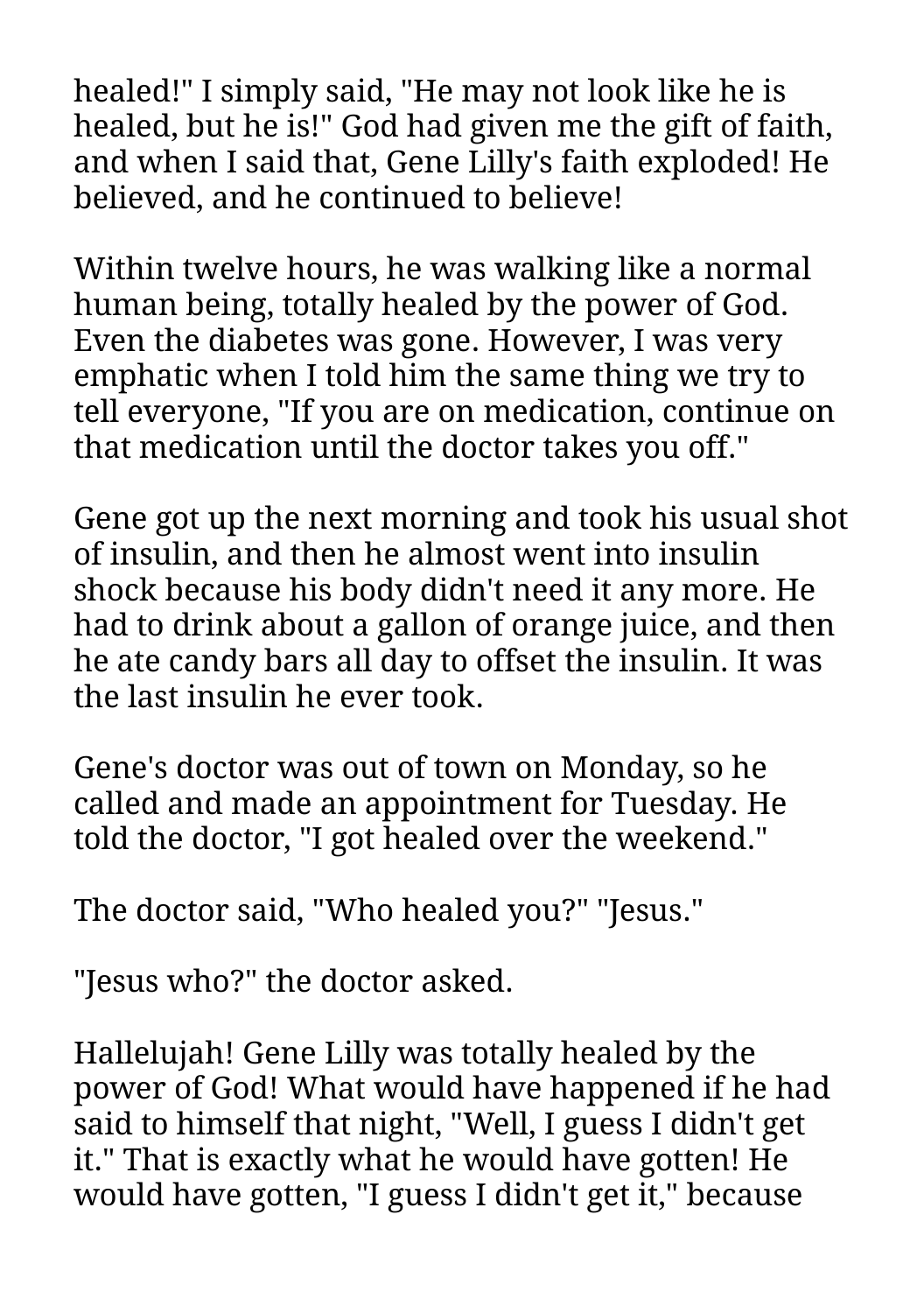the Bible says that if we believe, we will receive whatever we say.

How did Gene get healed? By the laying on of hands. By going under the power of the Holy Spirit. By the gift of faith in me. By the gift of faith in Gene. By a command.

By Gene's putting his faith into action.

You can heal someone by laying on of hands, but since Jesus often used more than one way to heal the sick, sometimes it is wise to use LAYING ON OF HANDS - PLUS!

#### *By Charles*

Right after we received the baptism with the Holy Spirit, we began to see an increase in the number of healings in our meetings. The more God did, the more excited we became, and the more we told about his mighty miracles! The more we told about the miracles, the more he did!

One night a man came up on the stage, held up by two people, and leaning heavily on two walking canes. He did not have the strength to lift his feet off the floor; he scooted them along. We asked what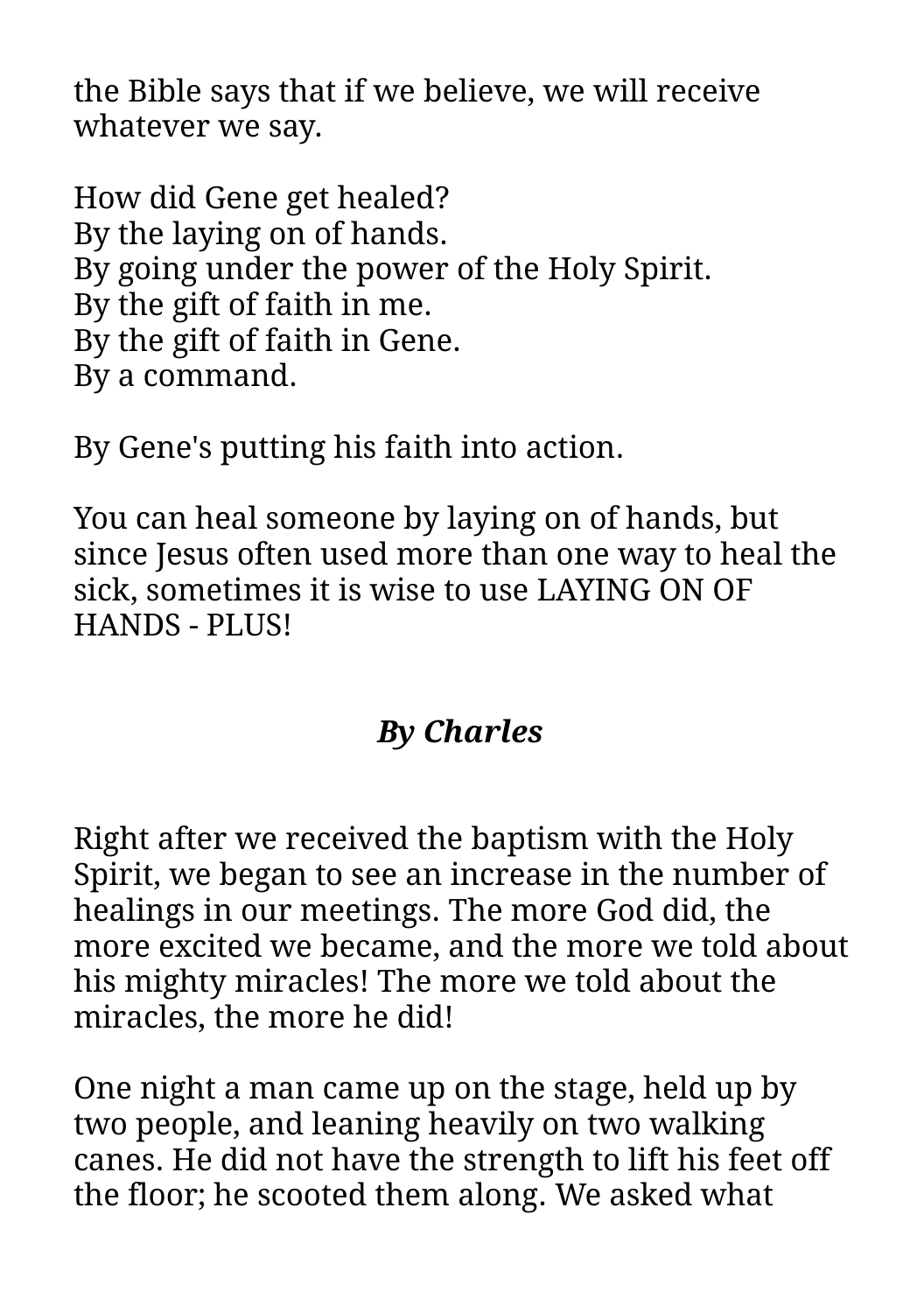affliction he had, and then we prayed (we didn't know at that time that prayer was not really used much as the means of healing). But something else was done!

When we finished praying, instead of saying, "Praise the Lord and go on your way," we said, "PICK UP YOUR CANES AND WALK!" He lifted the canes off the floor and slid his feet forward, and he didn't fall! He tried another step, and he didn't fall! He slid a little more, and still he didn't fall! I took him by the arm and began to walk him a little faster, and a little faster. Then I said, "Bend your knees when you walk." He began to bend his knees, and pretty soon I was running alongside of him across the stage, and he began to say, "Praise the Lord! Hallelujah!" Before we prayed, he spoke so weakly we had to have him repeat his affliction five times before we could understand! But now, it wasn't long before he was yelling so loudly that you could hear him in the back of the room.

What was different about his healing?

We had actually laid our hands on him, BUT we also told him to walk! This was the very first time in our ministry we had told an individual to put his faith into action. And glory to God, he responded and began to exercise his faith. He may not have had a lot, but he had all the faith he needed when he made the first little effort to move his feet and pick up the canes.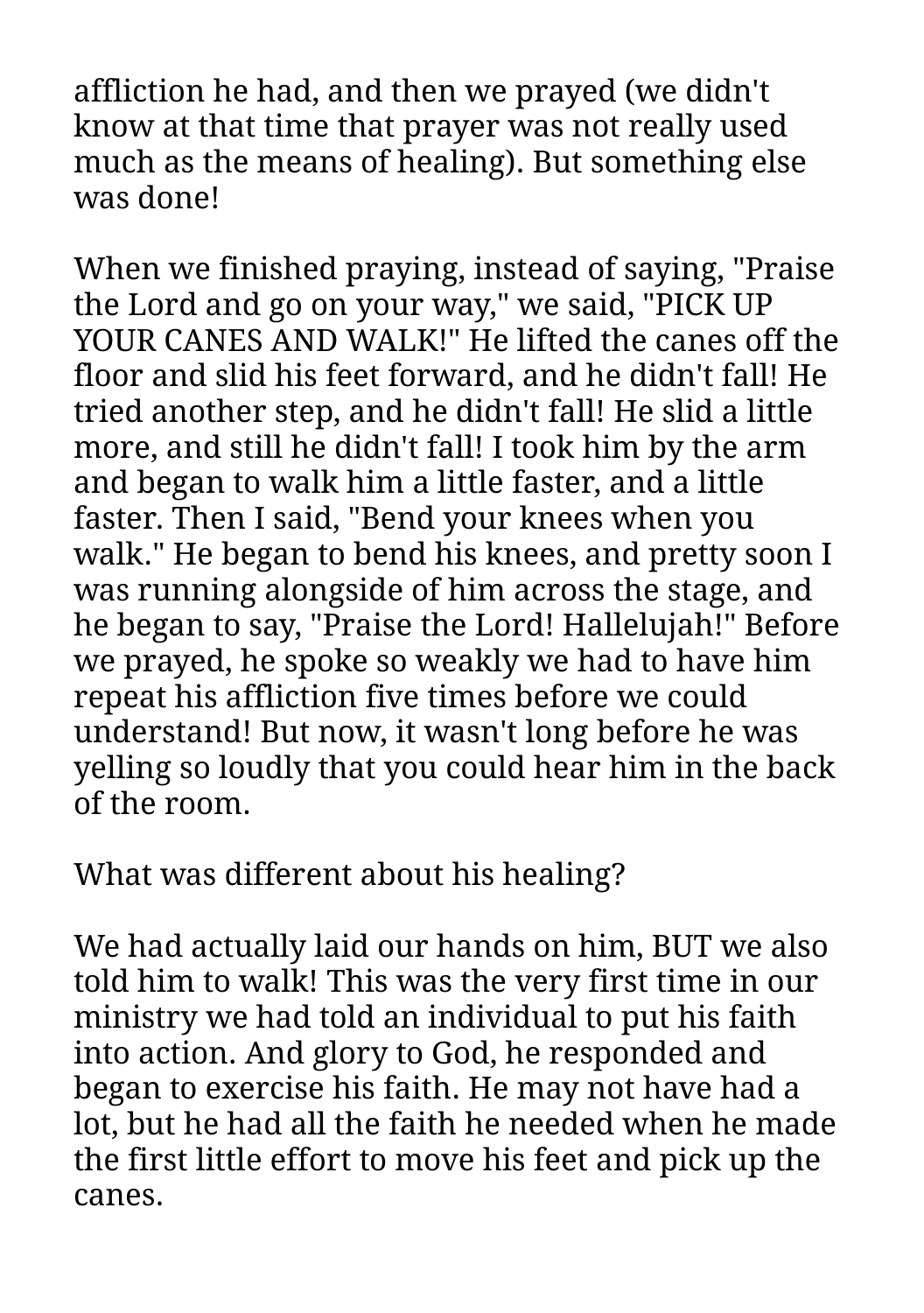Jesus had people put their faith into action!

"Stretch forth thine hand" (Mark 3:5).

"Rise, take up thy bed, and walk" (John 5:8).

"Go, wash in the pool of Siloam" (John 9:7).

We were doing the same thing! Faith needs to be put into action. Healing often takes place at that very instant when people put their faith into action. Laying on of hands PLUS faith in action produces results!

When someone comes up to me with a problem in their elbow, while they are saying, "It was hurt ten years ago, I can't bend it, and it has pain in it," I touch the elbow (laying on of hands) and say, "In the name of Jesus," then quickly say to them, "MOVE YOUR ELBOW, BEND YOUR ELBOW!" When they instantly respond and bend it, even though they are still telling me what is wrong with it, the elbow is totally healed the majority of the time.

Why? Because before they can lose faith, or give me time to lose faith, they have already been healed. Three ways of healing are involved here: Laying on of hands, PLUS a command, PLUS an ACTION OF FAITH!

A national champion cowboy came to one of our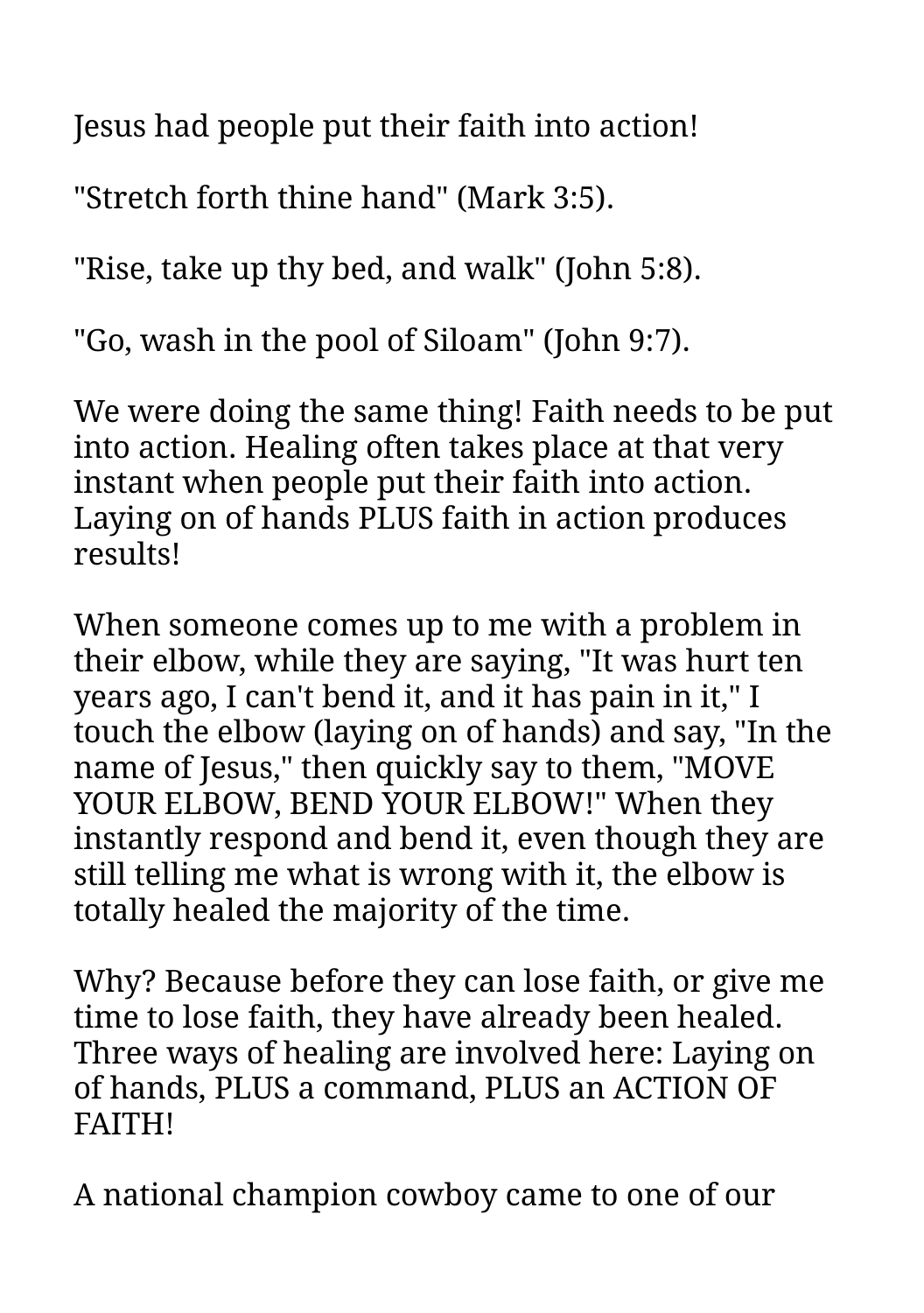services with a real problem for a calf roper. He had injured his shoulder quite seriously and couldn't raise his arm. I reached out like a flash, touched his shoulder and said, "In the name of Jesus, raise your arm!" Without even thinking, he instantly shot his arm straight up, and the expression of surprise on his face was priceless! Prompt faith in action often brings about the desired results because it happens before doubt and unbelief from the devil begin to creep in!

Exciting as this beautiful miracle of God is, the fulfillment of its purpose is even more thrilling. This cowboy is now traveling all over the nation, working in rodeos, telling others how God healed his shoulder —and leading people to Jesus!

Another example of laying on of hands — PLUS: We went to the grand opening of the PTL Club Barn (their great church auditorium), to ride in the parade. We were standing by our float waiting for the parade to start, when we noticed a staff member limping and using a cane.

We asked, "What's wrong with your leg?"

She related an interesting story to us. She had slipped, fallen and broken the bone in her right leg six months before. When the doctor X-rayed it, he noticed it had separated about three-quarters of an inch. He said she would either have to undergo surgery or the leg would be short for the rest of her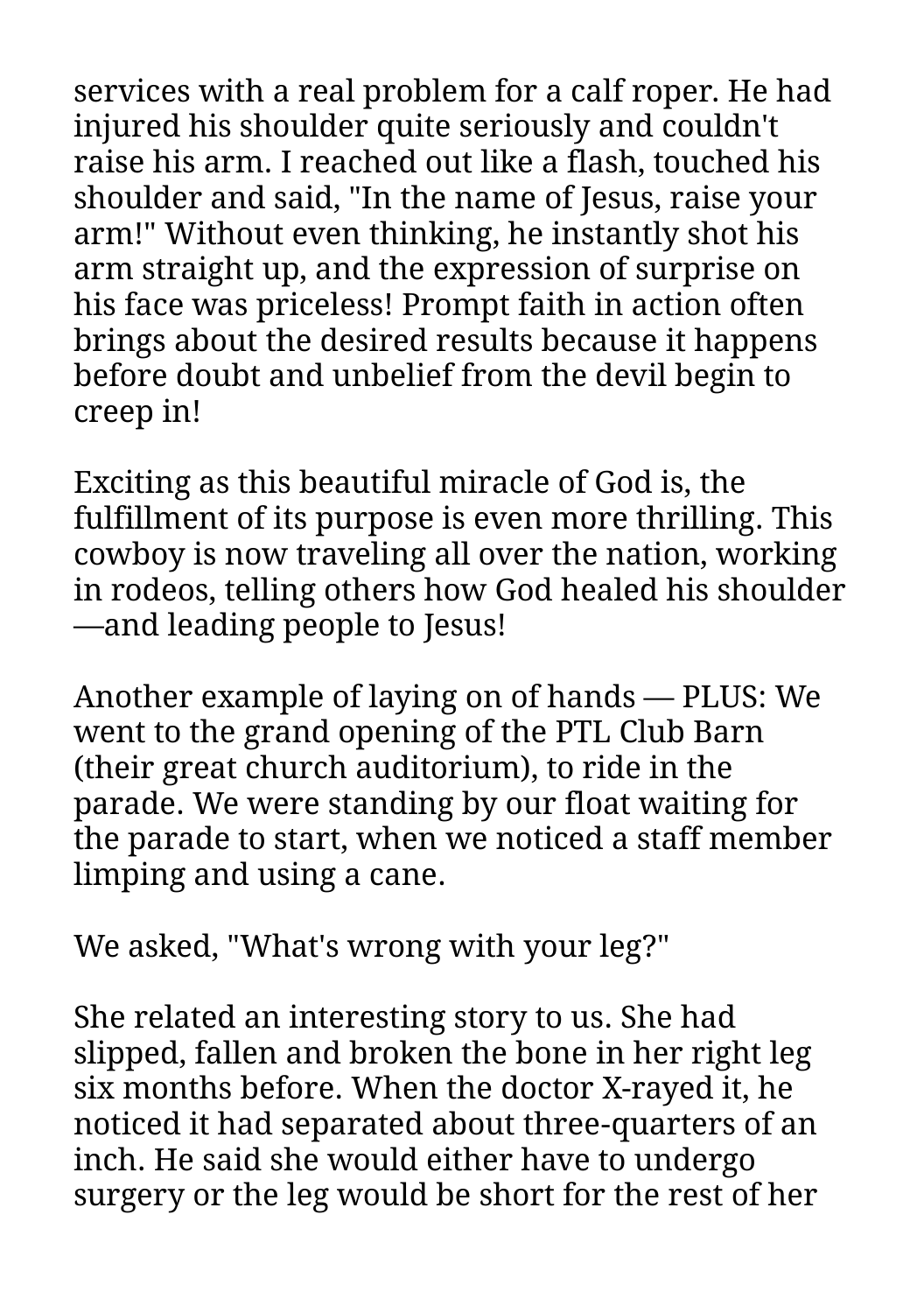life.

When the doctor told her that, she said God immediately placed our faces into her mind, and she said, "I'll take my chances, so don't operate."

And here we were right in front of her for the first time since the accident! We found some steps leading up to a float for her to sit on, and held her legs out in front of her. Sure enough, the one leg measured about three-quarters of an inch shorter than the other.

Notice the different healing methods we used. We LAID OUR HANDS ON HER FEET as we held them, and we began to speak to the leg. We COMMANDED the bones to grow together and the leg to grow out in the name of Jesus, and it was a real slowpoke! It took about five minutes for it to grow full length, but it did, and she walked the rest of the day without pain or cane.

Later, she gave a testimony over the PTL television network about God's mighty miracle of putting a bone together out on a hot, windy parade ground!

God gives us many ways to heal the sick, so don't get stuck on using just one way at a time. We have discovered by common sense reasoning in the natural, (Proverbs talks a lot about this) that miracles can happen in the supernatural.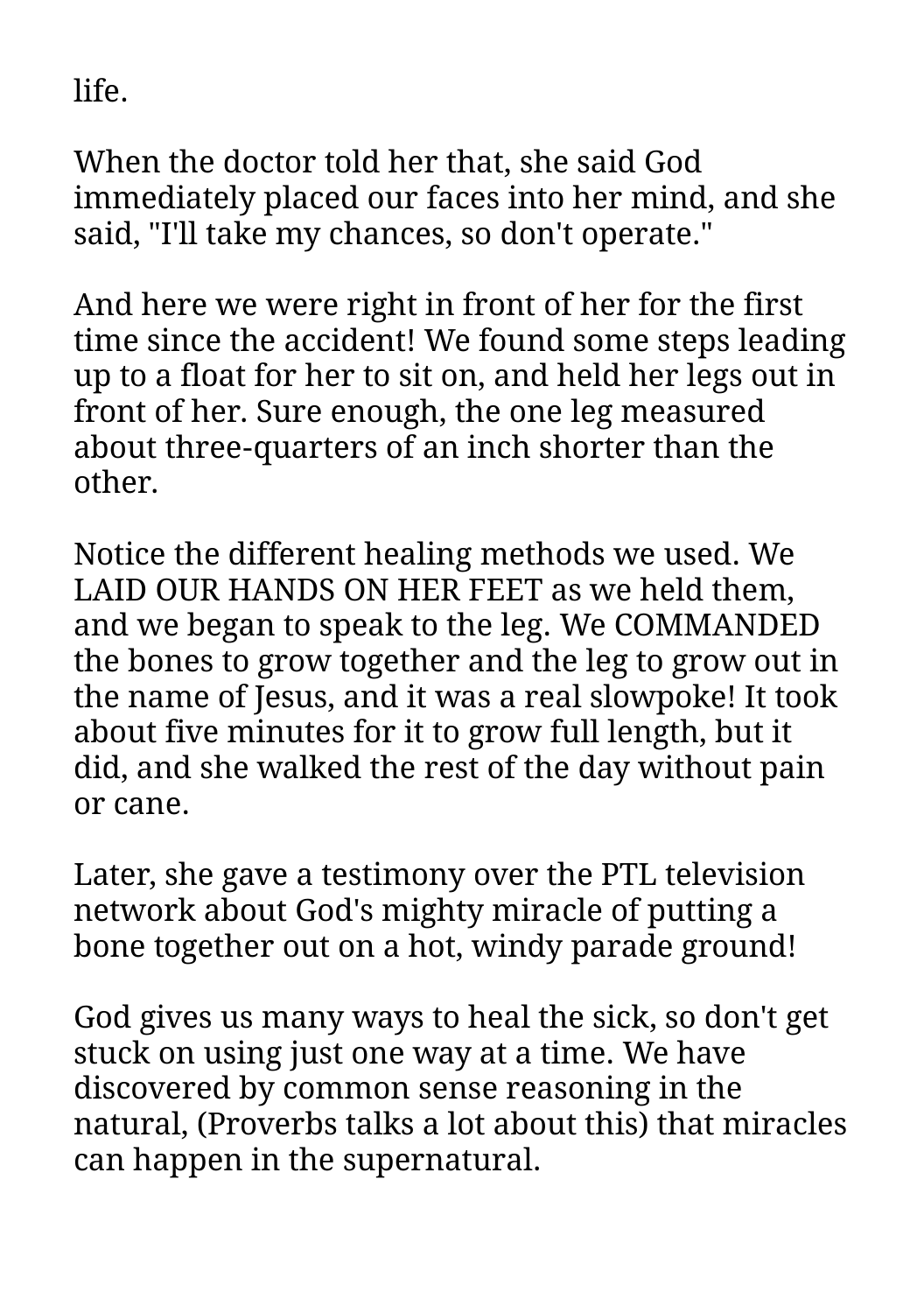In the case of scoliosis, you need to command a spirit to come out (incurable disease), and then command the bones of the spine to straighten. Even though the spirit comes out, the back doesn't necessarily straighten until the command is given, so if you don't do both, the spine could remain crooked.

A medical doctor in Ohio whose specialty is scoliosis asked us before a service whether or not we had ever seen a scoliosis healing. We related several to him, and invited him to participate in the healing service to help us learn and understand what God was doing.

We asked everyone in the audience of 4,000 to 5,000 people to check their arms to see if they were uneven, indicating some kind of back, neck, hip or shoulder problem. We estimated that over 700 indicated by remaining standing that they had short arms. We asked the ushers to select ten people with what we call "goodies" which are sufficiently different in length to be easily seen from the stage. The doctor was on the stage with us, and one of those who came up had scoliosis which she said was about a thirty-degree curvature. The left arm of the girl was about three or four inches shorter than the right.

The doctor stood with us as we commanded the spirit of scoliosis to come out in the name of Jesus AND commanded the arm to grow. The arm grew out even with the other, so we asked the doctor to check her to see what happened to the back. He could only do a limited examination without an X-ray and proper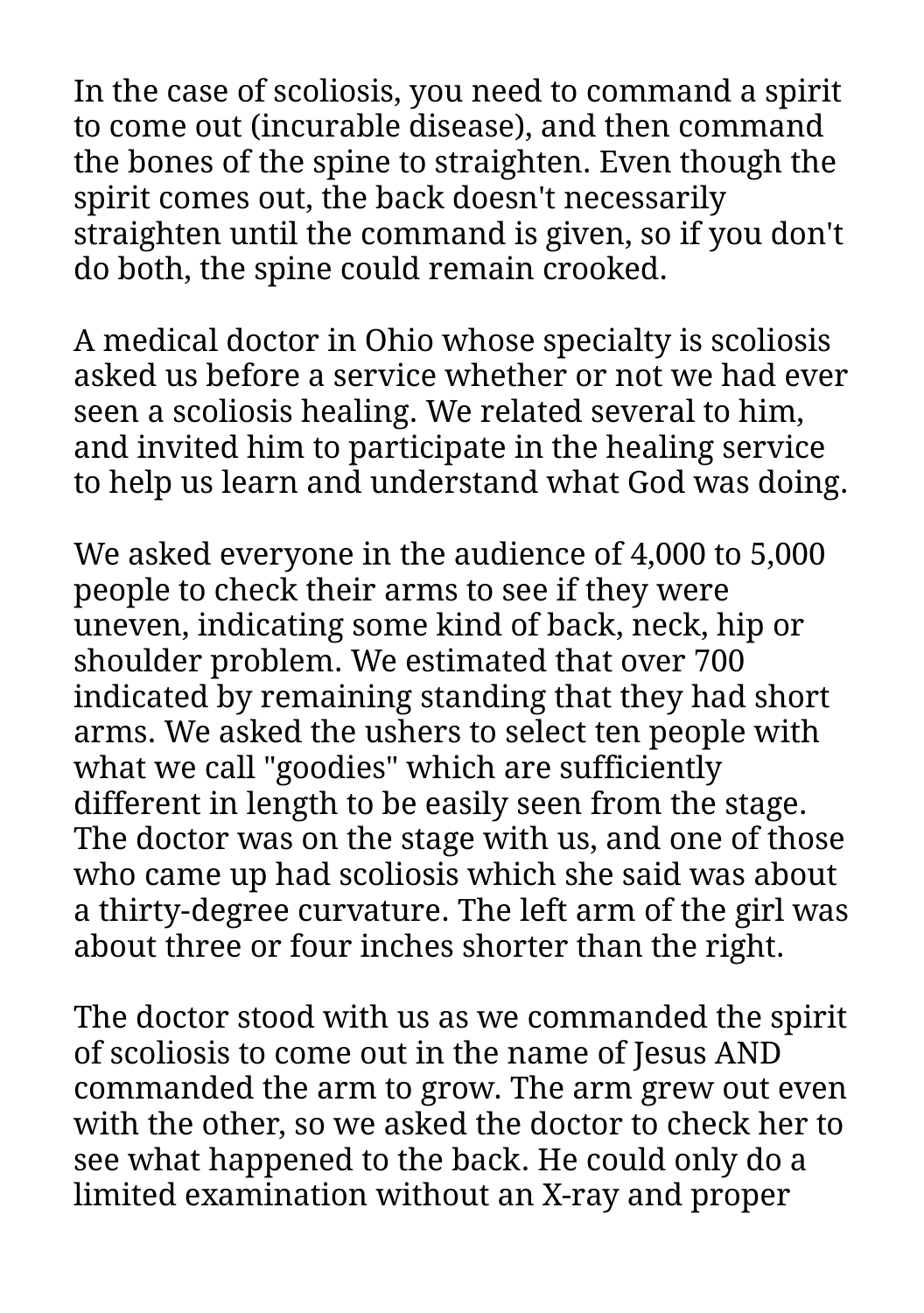examining equipment. He had her bend forward as he ran his hand down her spine. He said it seemed to him that there was still about a ten-degree curvature.

We had her remain in the bent-over position as we did the next step in the healing. The doctor held the microphone so he could talk to the audience as we commanded the spine to straighten, in the name of Jesus! A hush came over the audience, then exciting enthusiasm filled the entire auditorium as this medical specialist said, "It's moving! It's moving! It's moving!" A long silence followed as he continued running his hand up and down her spine. Finally he said, "It appears to me to be straight!" Hallelujah!

Two days later a call came into our office from the girl's personal physician. He said, "Send me every tape and book you have about this. I have never seen such a thing in my life! The spine is perfectly straight!"

These same exciting miracles are in your future, too, WHEN YOU LAY HANDS ON PEOPLE - PLUS!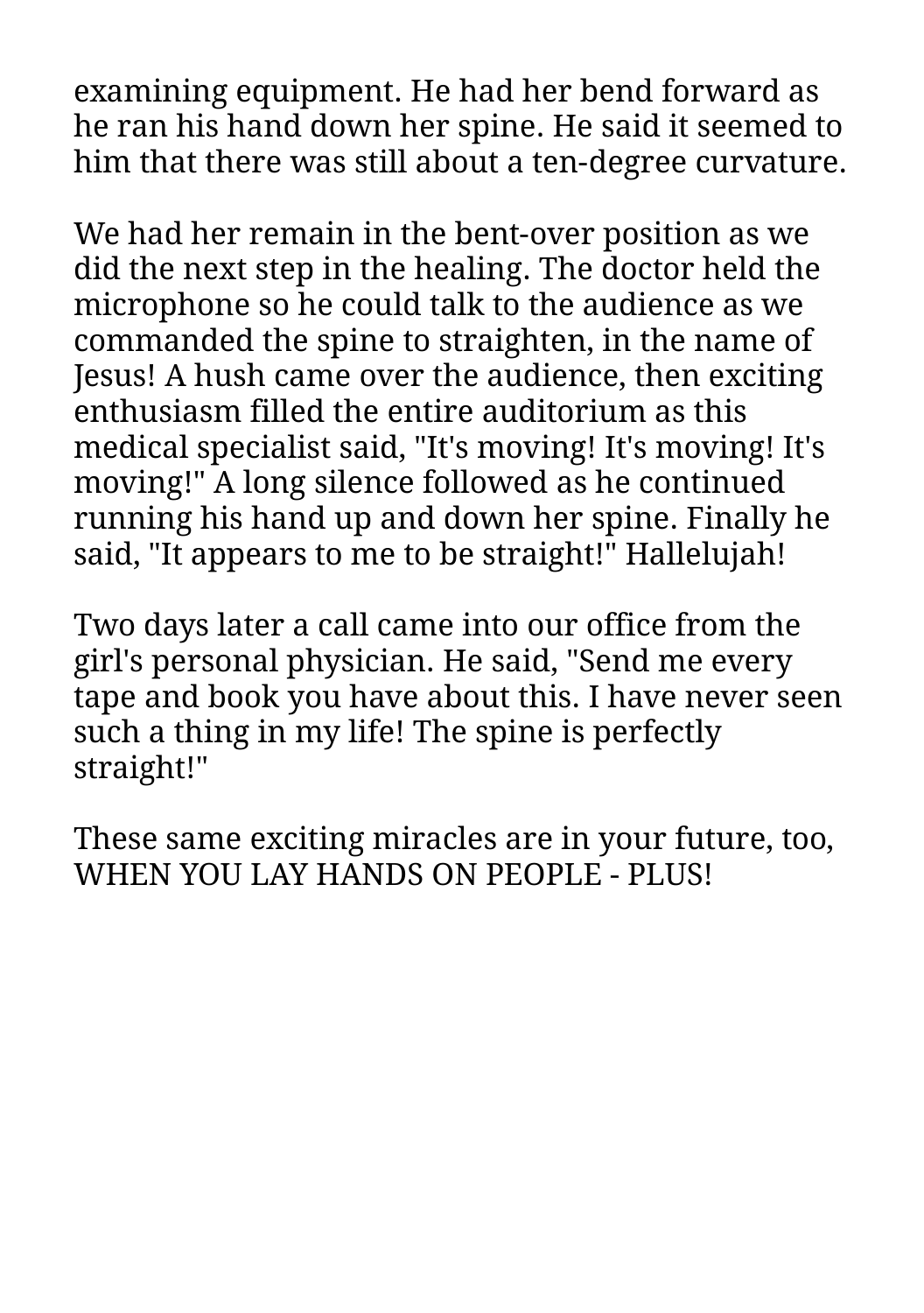# CHAPTER 5 LET THE SICK LAY HANDS ON YOU!

#### *By Frances*

"Everyone was trying to touch him, for when they did healing power went out from him and they were cured" (Luke 6:19 TLB).

And whithersoever he entered, into villages, or cities, or country, they laid the sick in the streets, and besought him that they might touch if it were but the border of his garment: and as many as touched him were made whole" (Mark 6:56).

Jesus didn't need to touch them; they touched him and were healed because the power of the Holy Spirit, which is like a wind or energy, flowed out of him into them!

"But ye shall receive power, after that the Holy Ghost is come upon you" (Acts 1:8).

Was it Jesus who healed the people? Yes and no! Jesus was God's earthly container, but it was the power of God's Holy Spirit that did the healing.

We, too, can be those earthly containers for the power of God to flow through, because this is a scriptural method of healing which is the opposite of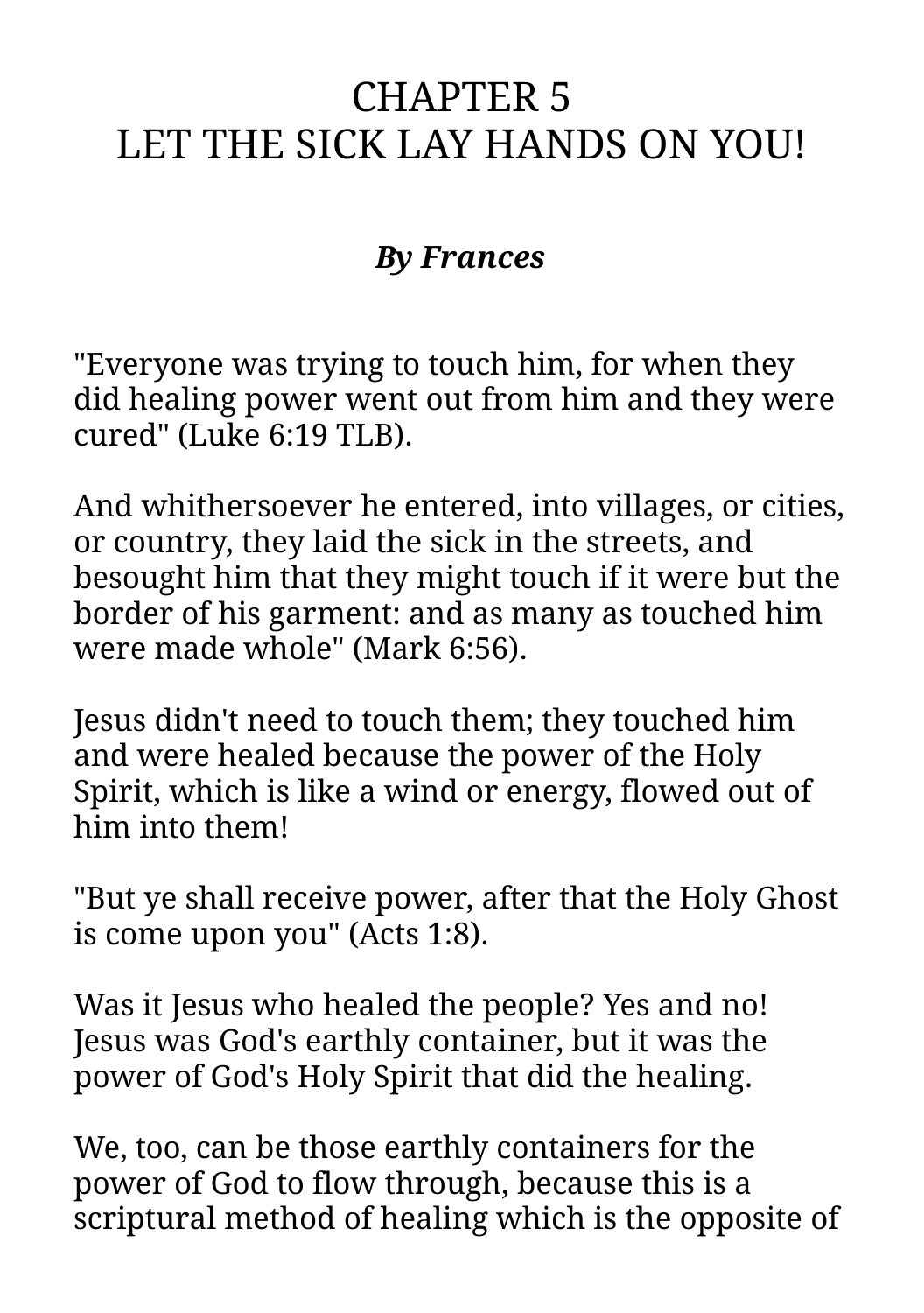laying hands on the sick.

Let the sick lay hands on you! There are not very many examples of this type of healing in the Bible, and I haven't heard of too many present-day examples of it, but there are times when it does happen.

"And a certain woman, which had an issue of blood twelve years, and had suffered many things of many physicians, and had spent all that she had, and was nothing bettered, but rather grew worse, when she had heard of Jesus, came in the press behind, and touched his garment. For she said, if I may touch but his clothes, I shall be whole. And straightway the fountain of her blood was dried up; and she felt in her body that she was healed of that plague. And Jesus, immediately knowing in himself that virtue had gone out of him, turned him about in the press, and said, 'Who touched my clothes?' And his disciples said unto him, Thou seest the multitude thronging thee, and say est thou, Who touched me? And he looked round about to see her that had done this thing. But the woman fearing and trembling, knowing what was done in her, came and fell down before him, and told him all the truth. And he said unto her, Daughter, thy faith hath made thee whole; go in peace, and be whole of thy plague" (Mark 5:25- 34). This woman knew that she was healed.

You need to know HOW TO HEAL, but you also need to know what to say to people who have a negative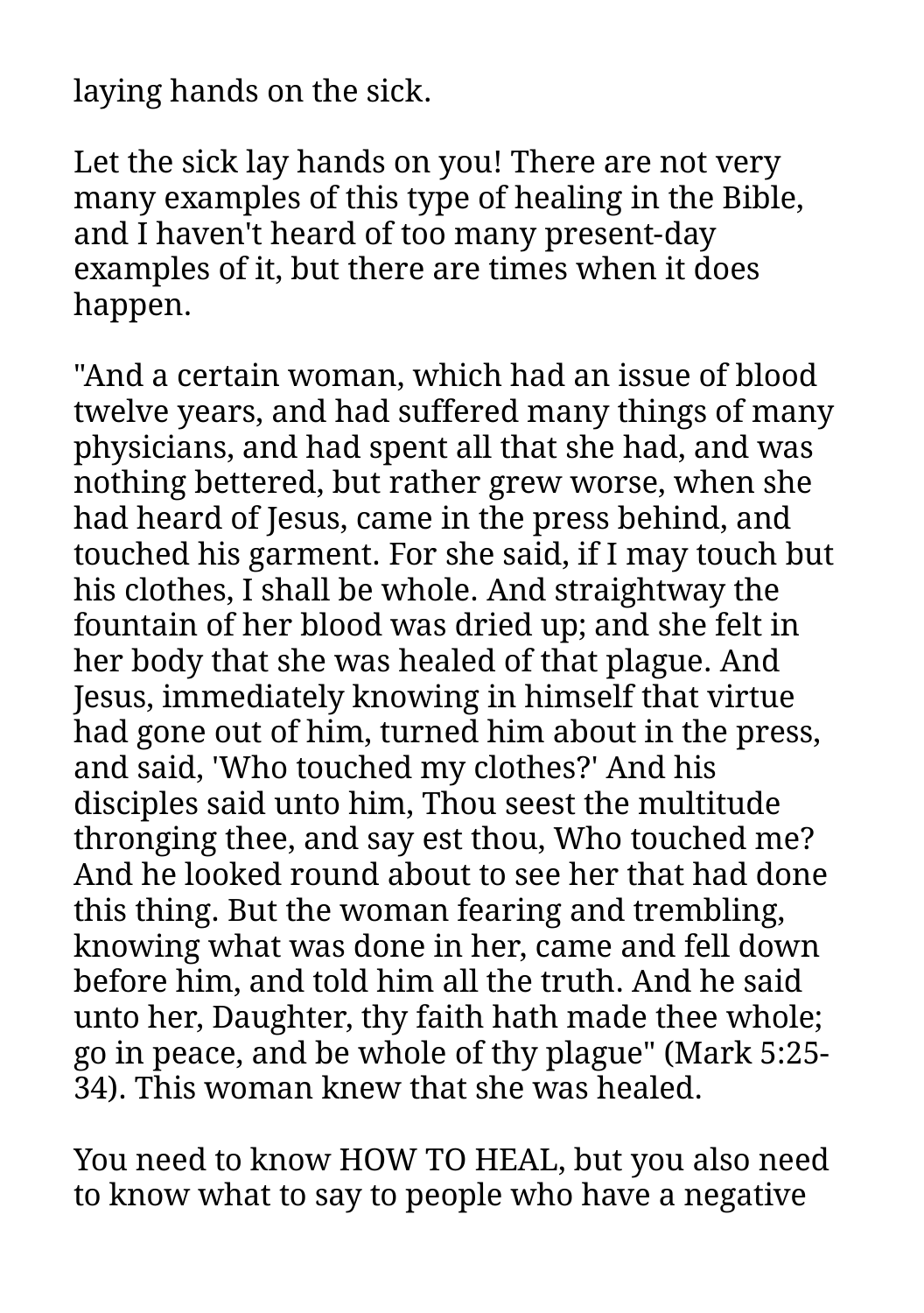attitude. For example, fairly often someone will come up to us and say "Will you pray for my Aunt Jane?"

I will say, "Is Aunt Jane here? I would love to pray for her"

"No, she was too sick to come."

Too sick to come! Let me tell you this. If Aunt Jane called a doctor, and the doctor said, "I am calling an ambulance, and I am taking you to the hospital," Aunt Jane would be in the hospital as soon as the ambulance could get her there! Generally, it is a weak excuse to say, "Aunt Jane is too sick to come." If you are too sick to come, that is when you need to have hands laid on you!

The woman who touched the hem of Jesus' garment could have looked for excuses. She could have said, "I have been to every doctor in the world and nothing has done me any good, so what is the sense of trying to get up to this man Jesus? I might as well die and get it over with!" Do you think there are people like that today? There certainly are!

Not too long ago, the Spirit of God told me that there was a man in our service who had very severe emphysema, and that he was going to die if God's healing touch was not on him. Although I announced this, the man did not come forward for laying on of hands. As Charles and I were leaving the service, I said to him, "May I pray for you?" He said, "No, I am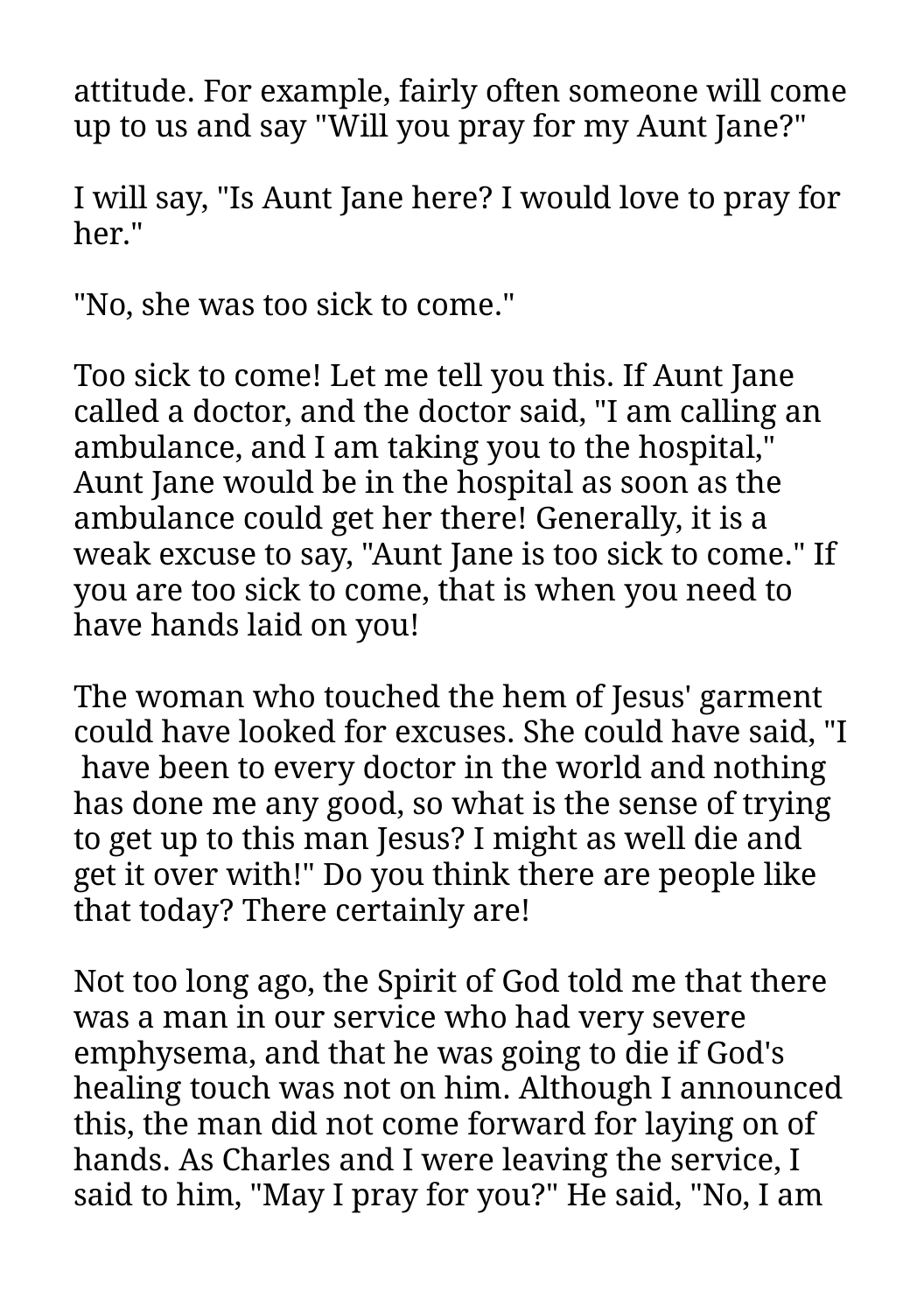doing my own thing with God. If God wants to do it, he will do it!"

Well, do you lay hands on someone like that? No, because it would not do any good if you did. That is the same kind of individual who would say, "I am not going to pray the sinner's prayer, because if God wants to save me, let him save me!" He would never get saved, would he?

Here is another one of my pet peeves. "I have been prayed for by the best. I have been prayed for by Kenneth Hagin, Kenneth Copeland, Kathryn Kuhlman, Oral Roberts, Jim Bakker, Pat Robertson, Rex Hum-bard ..." and on and on. Then they'll say, "Will you pray for me?"

What good would it do if I prayed? None, because there are some people who just like to come forward so they can go around naming all the great evangelists who have unsuccessfully laid hands on them. But they never believe anything is going to happen!

The woman who touched the hem of Jesus' garment could have said the same thing. "All these great doctors tried to heal me, and it didn't do any good."

She could have looked at that crowd and said, "What a mess, I am not going to try. Why, there is no way I can get through to Jesus. It must not be God's will Tor me to be healed!"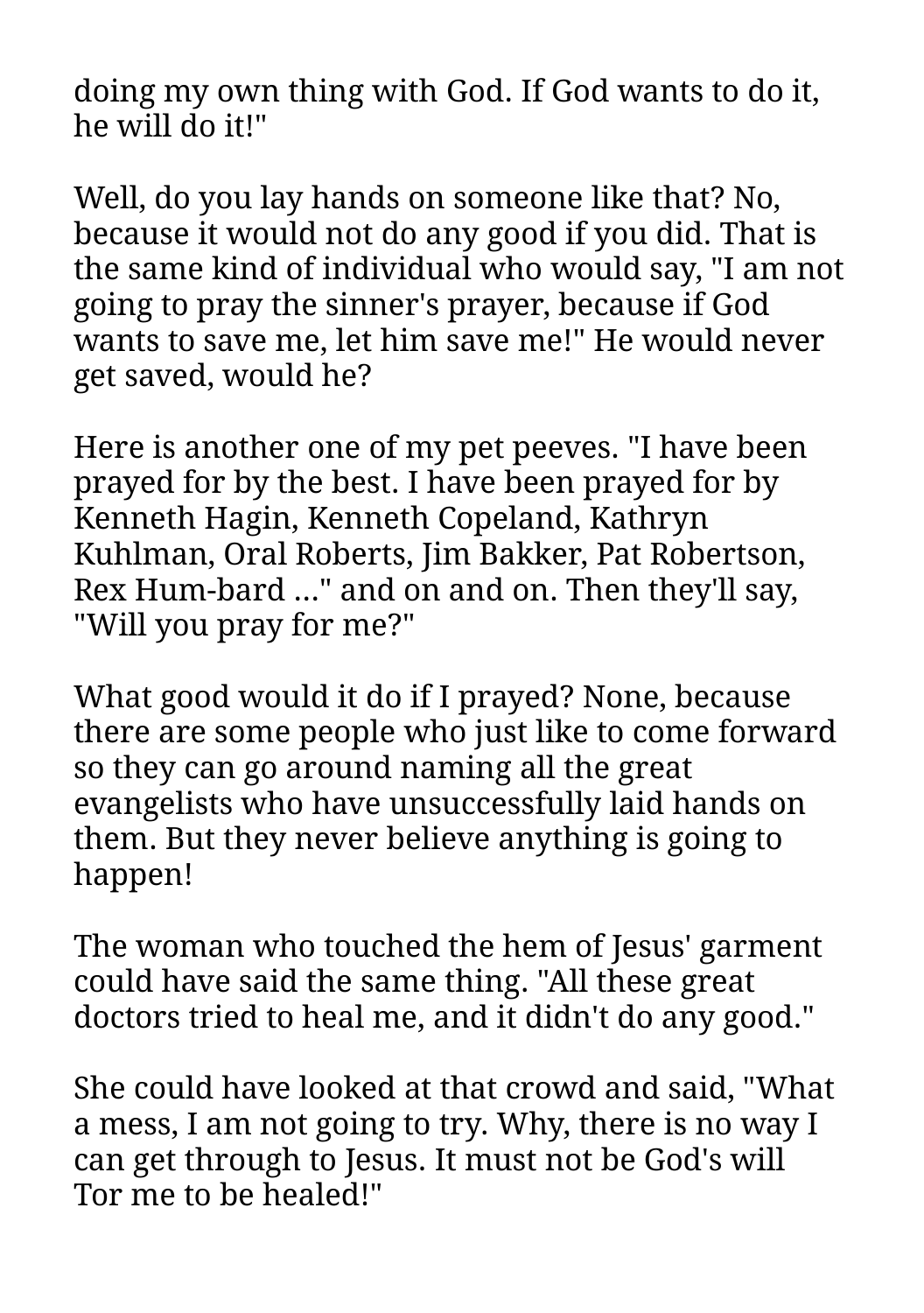There are all kinds of excuses people can make. But she didn't make excuses! I see her as a woman of great persistence. She probably had come a long way to get I here, and could have said, "I might as well go home. I did all that traveling for nothing. I can't even get close to him."

But she didn't. I imagine she stood there like a race horse. She probably started pawing the ground with her feet, saying, "Let me out of here, let me into that crowd. I am going to get there. I don't care what I have to do. I don't care if I have to crawl on my knees to get there. Whatever it takes, I am going to get to Jesus, and I am going to touch the hem of his garment, because I know that when I do I am going to be healed by the power of God!"

That woman could have used every excuse in the world, but she didn't!

She could have let circumstances discourage her, but she didn't!

She could have reached out and thought, "I will get in trouble if I touch that man."

She could have let fear take over, but she did not! She was determined that there was one thing she had to do, and that was all! She was determined to touch the hem of that garment, because she KNEW that when she did, she was going to be made whole! And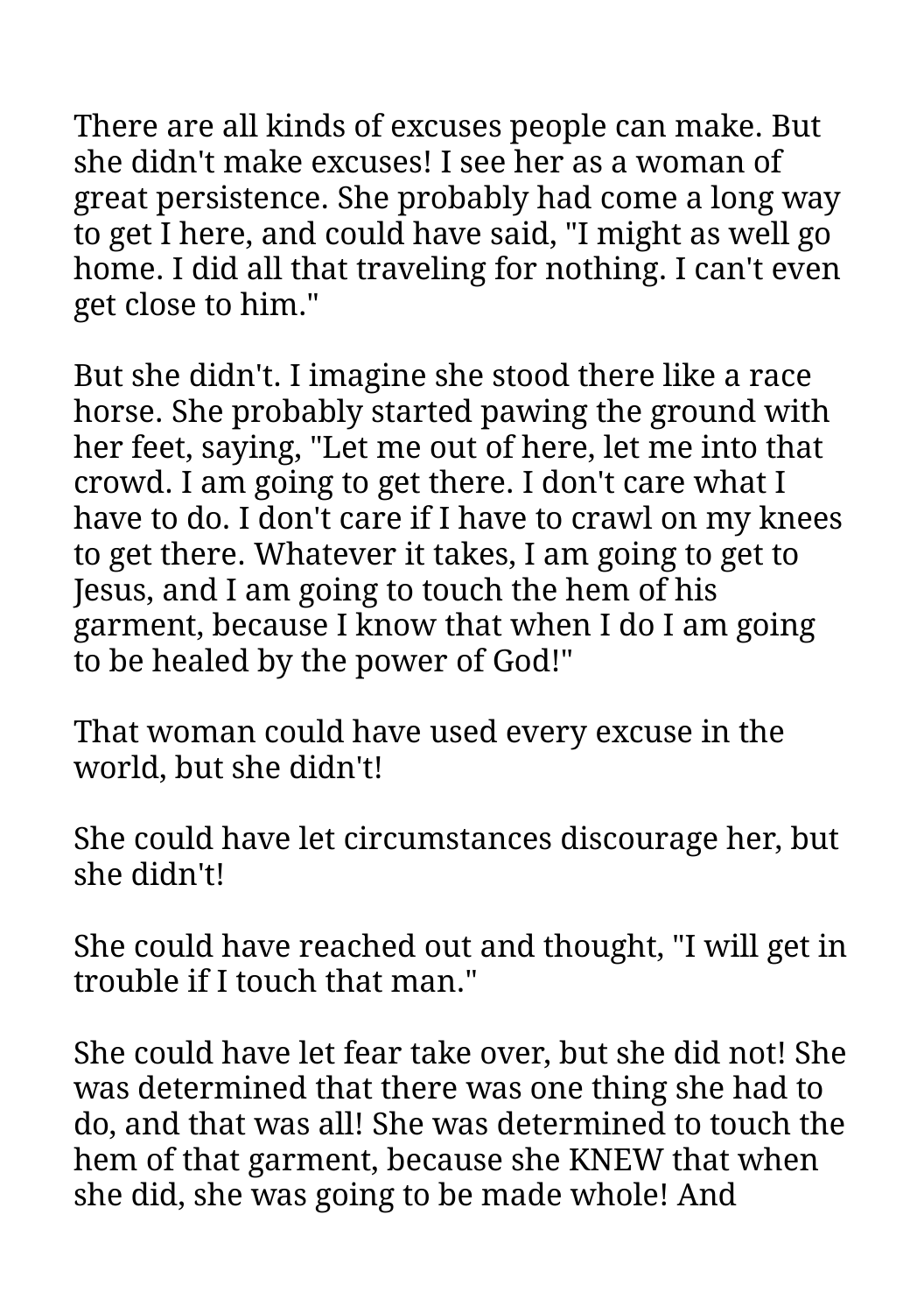because she was persistent, SHE WAS HEALED! Her FAITH in that case was TOUCHING IN REVERSE. She didn't even ask if Jesus would touch her. She just said, "If I can just touch HIM, I will be made whole." And she was!

This is a beautiful Bible story, but who has that much power in his clothing today? Who is walking around today with so much resurrection power that someone can come up and touch him or a piece of his clothing and get healed?

What is the answer to that question? EACH AND EVERY SPIRIT-FILLED BELIEVER HAS THE SAME RESURRECTION POWER IN HIM!

Here is the story of the hem of another garment.

I have been a fanatic from the day I was saved. I say that joyfully, because when Jesus Christ came into my heart, I KNEW that he came in. I KNEW I was a new creature. I KNEW that old things had passed away! I KNEW that all things had become new! I KNEW I was saved! I KNEW that Jesus was living in my heart!

It was the wildest, most exciting thing in the world to KNOW that Jesus was in me. I felt like going around saying, "Look, look, can you see him? He is living inside of me!"

Years ago, even before I received the baptism with the Holy Spirit, exciting things had been happening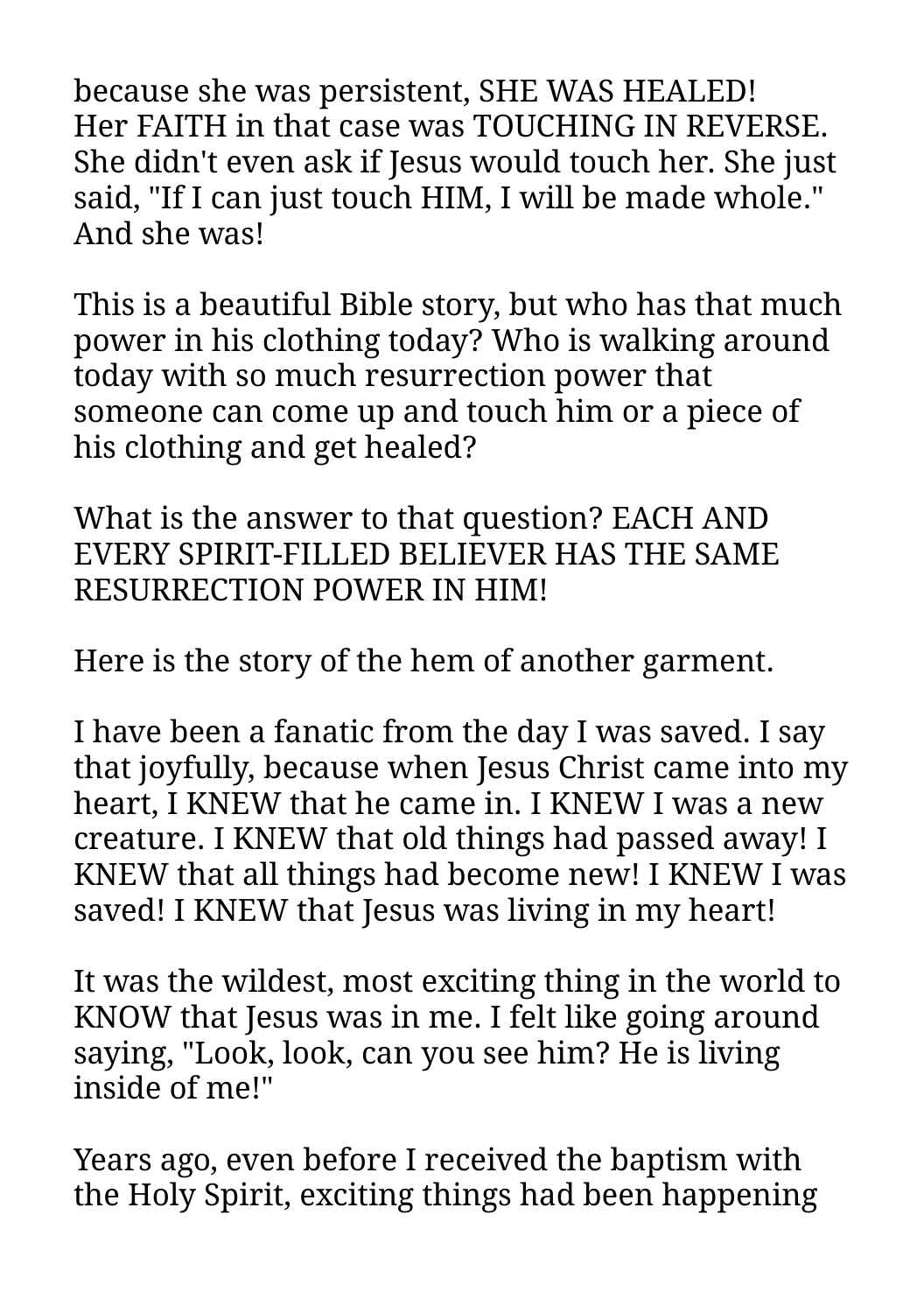because I was totally committed to God. One of the greatest, most important things in the whole world is that total complete sellout to God when you don't care what anyone thinks about you, you don't care what happens, as long as you can just serve God and do what God wants you to do.

I had come back from a trip, and in my home church, which did not believe in the baptism with the Holy Spirit, I was sharing some of the exciting things that had happened, how God had used me, and how hundreds and hundreds of people had accepted Jesus as their Savior and Lord.

At the end of the service, a little note was handed to me which said, "There is a woman in our congregation who is very ill, and she asked if you would stop by her house on your way home." I agreed, and when I entered the house, I saw the woman lying on just a plain mattress on the floor.

I didn't know very much about healing at that time. I KNEW that God healed, but I wasn't sure exactly how he did it. I didn't have any power, but blind simple faith will do a lot!

When I came through the door, she said, "Would you do just one thing for me?"

I said, "Certainly, I will do whatever you want."

She said, "Would you stand right over here?" Her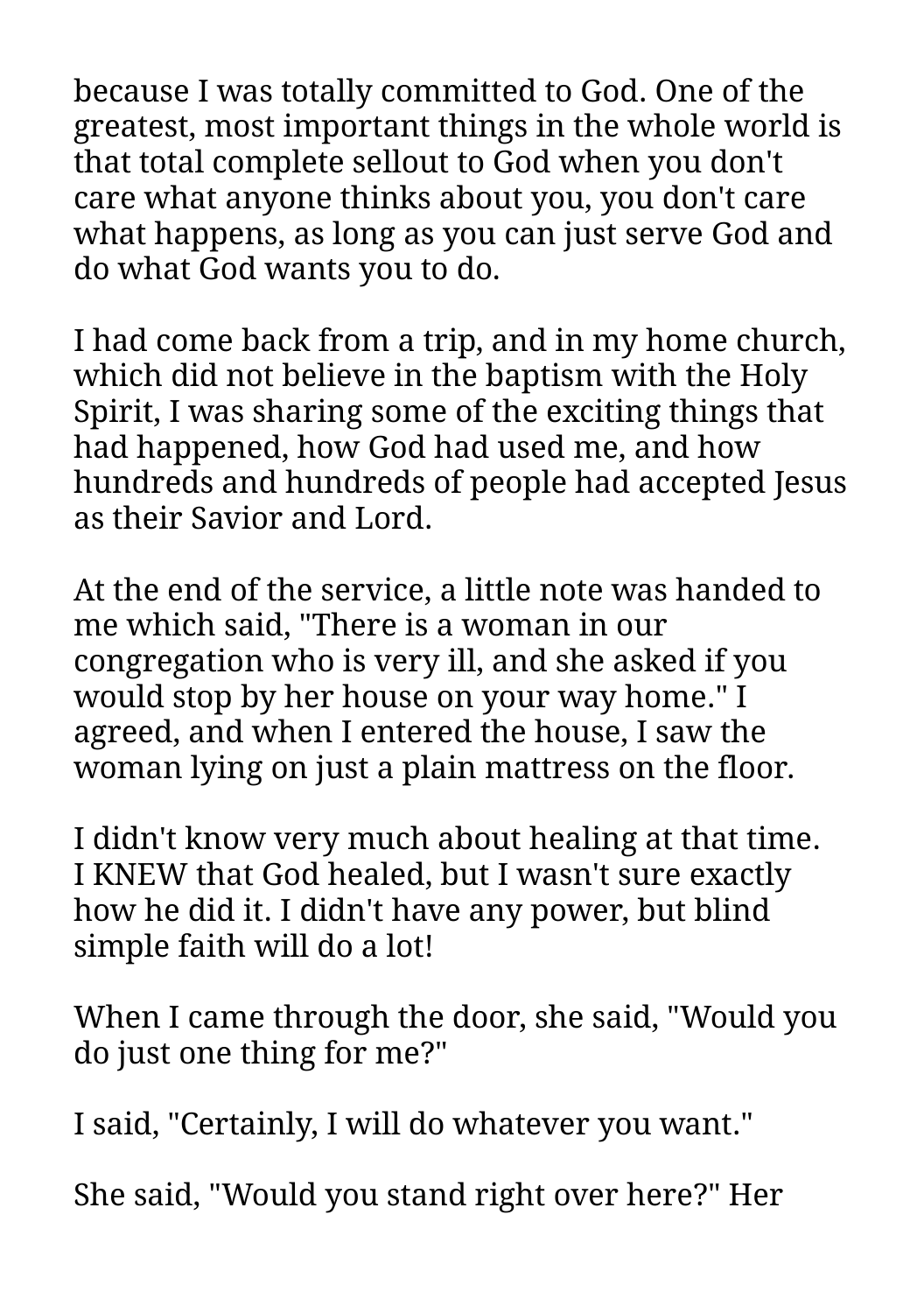voice was so weak, and she began to inch across the mattress until she got right to the very edge. Then she said, "Would you come real close to me?"

I said, "Sure." She had not asked me to pray.

She said, "Would you get a little closer?"

I kept getting a little closer, but I didn't understand what she wanted. Suddenly, she looked up at me with the most beautiful faith that I have ever seen in the eyes of any grown person. She said, "If I could just touch the hem of your garment, I KNOW that I would be made whole."

I looked down at my dress and thought, "It sure does not look very special to me!" It did not look the least bit anointed to me! But this woman felt exactly the same way the woman in the Bible did.

She reached out and touched the hem of the skirt that I was wearing, and when she did she was instantly made whole by the power of God!

That was some fourteen years ago. I saw her the last time I was back in Florida, and she has had no recurrence of that horrible cancer that was causing her to hemorrhage to death. She is an extremely healthy, active woman today.

God had put faith into that woman. That faith said, "Just touch the hem of Frances' garment." She didn't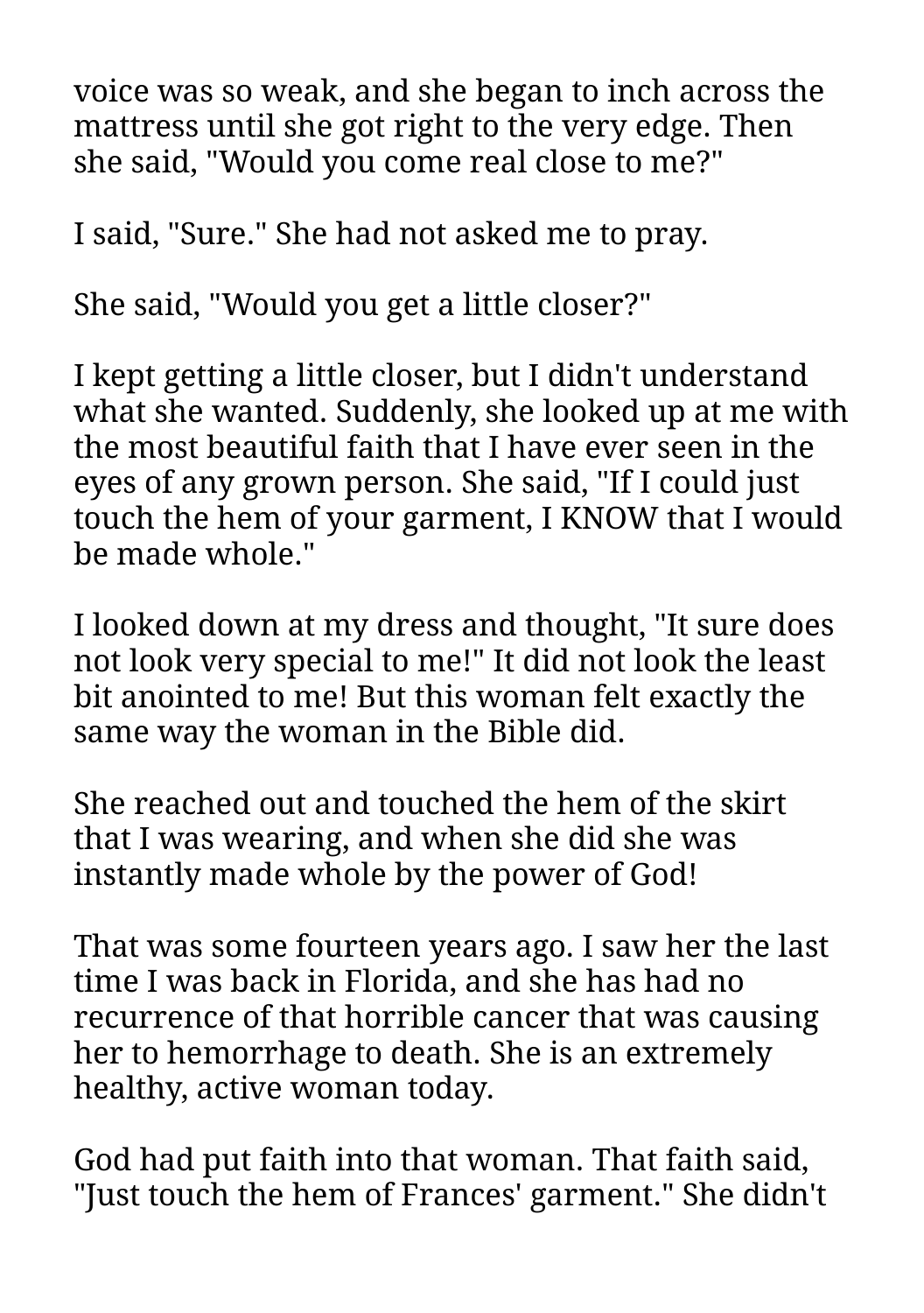even ask to touch me. She could have touched my leg more easily than she touched my dress, but somehow her faith was in touching the hem of my dress.

There is absolutely nothing special about anything I ever wear! Absolutely nothing! But when you are committed to God, you are anointed! Your skin is anointed, your body is anointed, your hands and your feet are anointed! You have been anointed to heal the sick, therefore any piece of clothing that touches you is equally anointed!

"And God did unusual and extraordinary miracles by the hands of Paul, so that handkerchiefs or towels or aprons which had touched his skin were carried away and put upon the sick, and their diseases left them, and the evil spirits came out of them" (Acts 19:11,12 Amp.).

Most people don't realize it, but that happens to be just one very unique and scriptural way to heal the sick.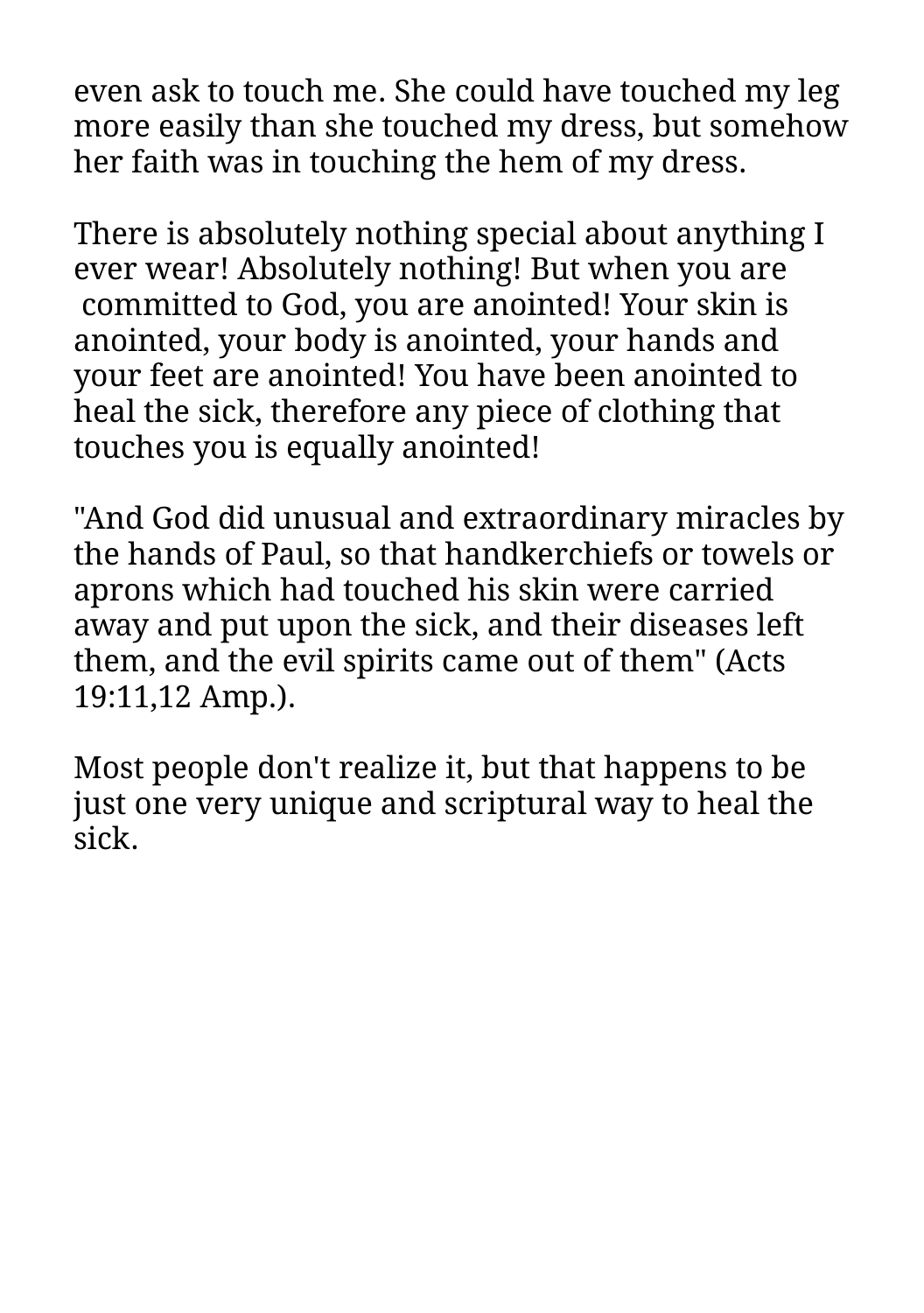# CHAPTER 6 TALK TO A MOUNTAIN!!!

### *By Frances*

In Mark 11:23 Jesus says, "For verily I say unto you, That whosoever shall say unto this mountain, Be thou removed, and be thou cast into the sea; and shall not doubt in his heart, but shall believe that those things which he saith shall come to pass; he shall have whatsoever he saith."

Jesus is saying this to YOU! Whosoever is you! Whosoever is ME! Whosoever is EVERYONE! God is no respecter of persons. He simply says, "whosoever."

This particular verse is very important because it has a lot to do with ONE way of healing. It says, "Whosoever shall SAY."

It does not say, "Whosoever shall pray!"

It says, "Whosoever shall SAY!"

And there is a BIG difference between SAYING and PRAYING!

When you SAY unto this mountain, "Be thou cast into the sea," you are COMMANDING that mountain to do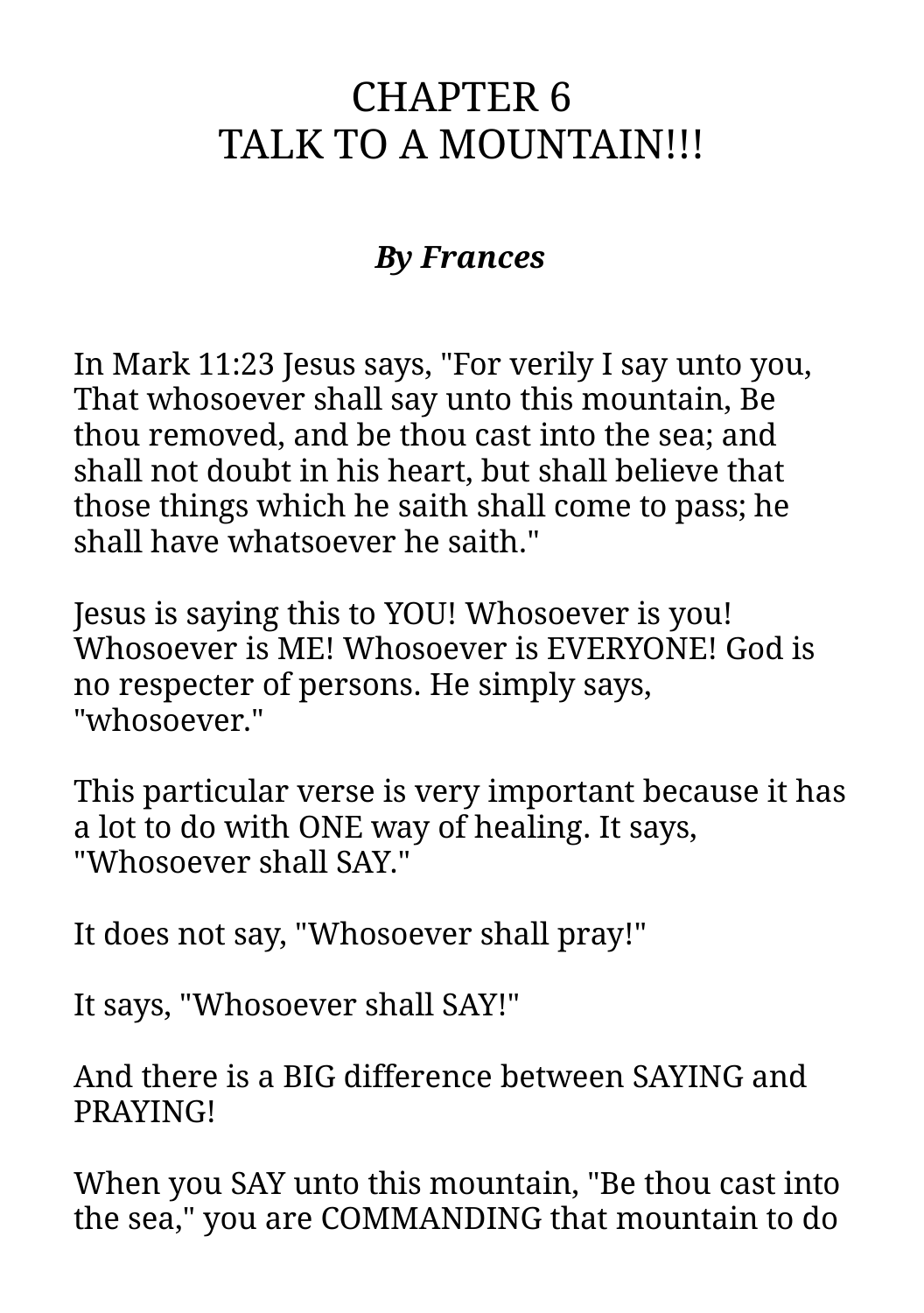something, because you know who you are in Christ! You have the power of God IN you, and you are operating the way the Bible tells you to operate. Speak with authority at all times if you want to see miracles happen. This doesn't mean you have to yell and scream (we tried that, too!) but it does mean to speak with authority so that the devil knows that you know you have power!

When you PRAY, you are asking God to do something.

When you SAY, YOU are commanding something to be done!

Are you aware of the fact that the disciples never prayed for the sick after they received the baptism with the Holy Spirit? Jerry Horner, professor of theology at Oral Roberts University, is one of the greatest Bible scholars we know, and he said that to his knowledge there is NO RECORDED PLACE IN THE BIBLE WHERE THE DISCIPLES EVER PRAYED FOR THE SICK AFTER THE DAY OF PENTECOST! Jesus didn't pray for the sick! The disciples didn't pray for the sick, so why should we?

After Paul shook off the viper and felt no evil effects, he was ministering healing to Publius, the father of the head man of the island. "... and Paul went to see him, and AFTER PRAYING and laying his hands on him HE HEALED HIM" (Acts 28:8 Amp.). It is scriptural to pray before we minister healing. Please don't get legalistic about this, however, and feel that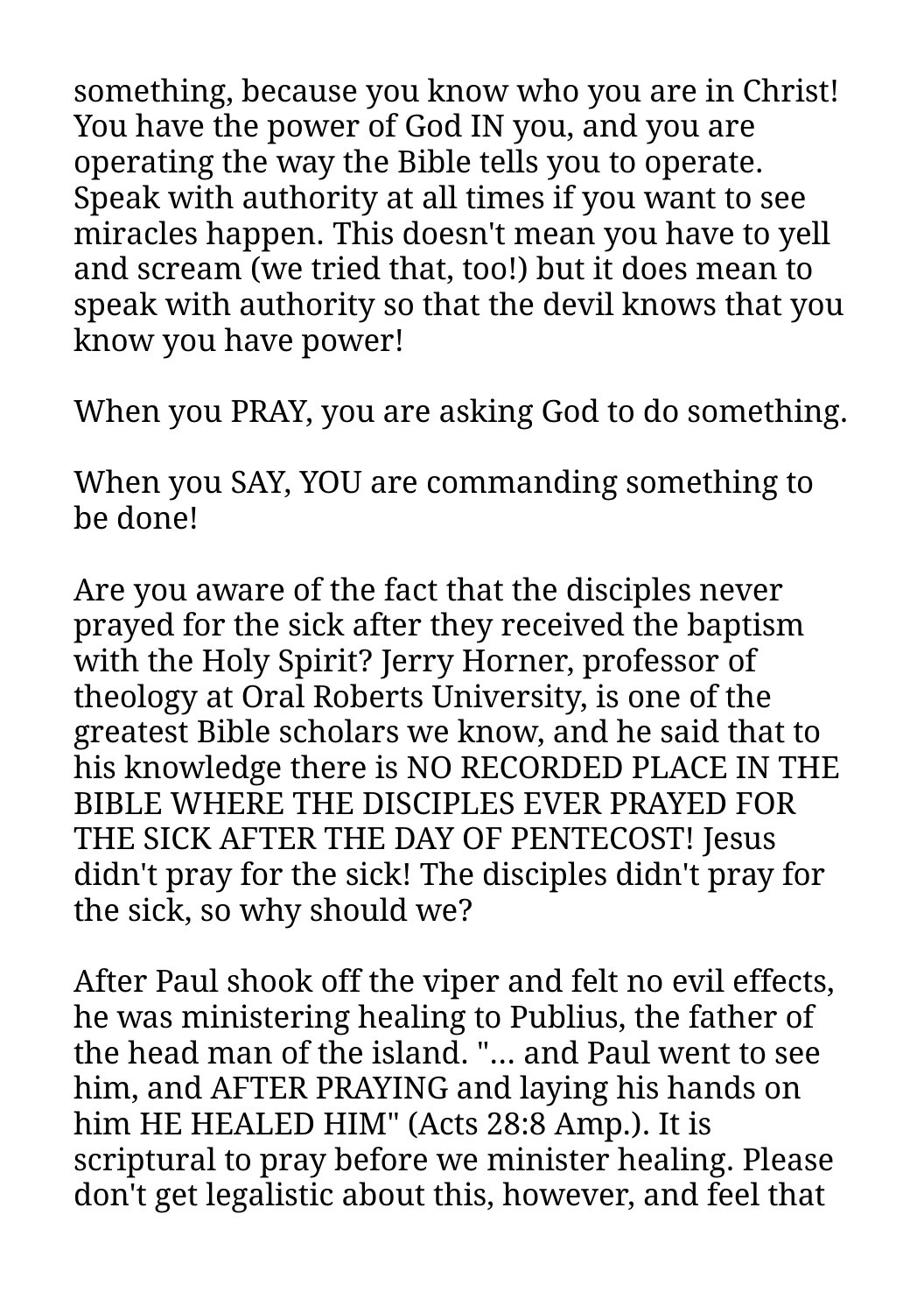if you do pray you are not scriptural.

Jesus said that all authority in heaven and earth had been given to him (Matt. 28:18), and then he turned around and gave us his authority to cast out devils and lay hands on the sick and heal them.

Several years ago we had been ministering at the Willamette Christian Center in Eugene, Oregon, when God started a beautiful miracle of "saying!" Because our services are sometimes a little different than the ordinary church service, a few people in a congregation might tend to get "up tight" because we praise God in the dance, or are extremely enthusiastic about the things God does! As a result, every year after we leave, Pastor Murray McLees always "soothes the ruffled feathers" of anyone in his congregation who might not understand the charismatic movement.

This particular year he made an unusual statement to his congregation. He said something like this: "You might not always agree with everything Charles and Frances Hunter do, but I'll tell you one thing. If I ever get sick, I wouldn't want anyone but Charles and Frances to pray for me because their faith is so simple, they just believe if they lay hands on you, you will be healed! And you will be!"

Little did he realize he was prophesying about his very own life! Shortly after this, the devil laid a "killer" brain tumor on him which was one of the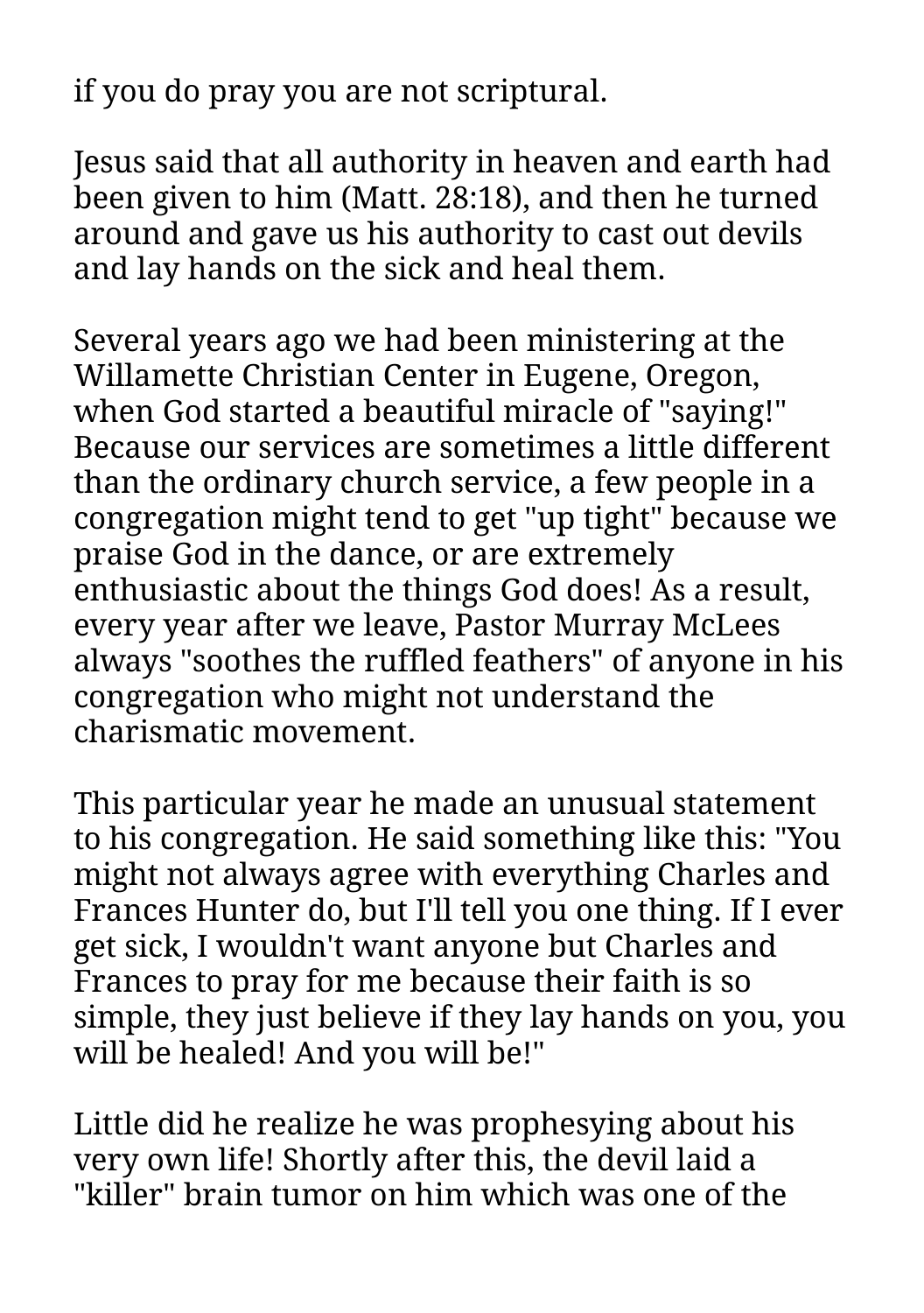fastest-growing types of cancer known. Before long, he was blind in one eye, and deaf in one ear, and had excruciating pain in his head.

God placed into remembrance in the mind of a woman in his congregation what Murray had said about who he wanted to pray for him if he ever got sick, so she miraculously got our unlisted telephone number and called us to let us know what Pastor McLees had shared with his congregation that very morning. THE DOCTORS HAD ONLY GIVEN HIM A MONTH OR TWO TO LIVE! His congregation was devastated by the news!

He resigned from all his community affairs, and they credited him with perfect attendance as was their custom for individuals with terminal illnesses. Pastor McLees said he had always had faith to pray for himself and other people, but this time his faith went right out the window, and I'm sure we've all experienced the same thing at one time or another!

We immediately called him, and the Spirit of God emphatically told us we were not to go to him, but to bring him to one of our miracle services. We told him what the Spirit had said and told him we would pay his way and his wife's way to any miracle service he would choose in the United States. I'll never forget his reply. He said, "That blends with my spirit!" They chose San Diego, California, as THEIR miracle service because it was only about ten days away!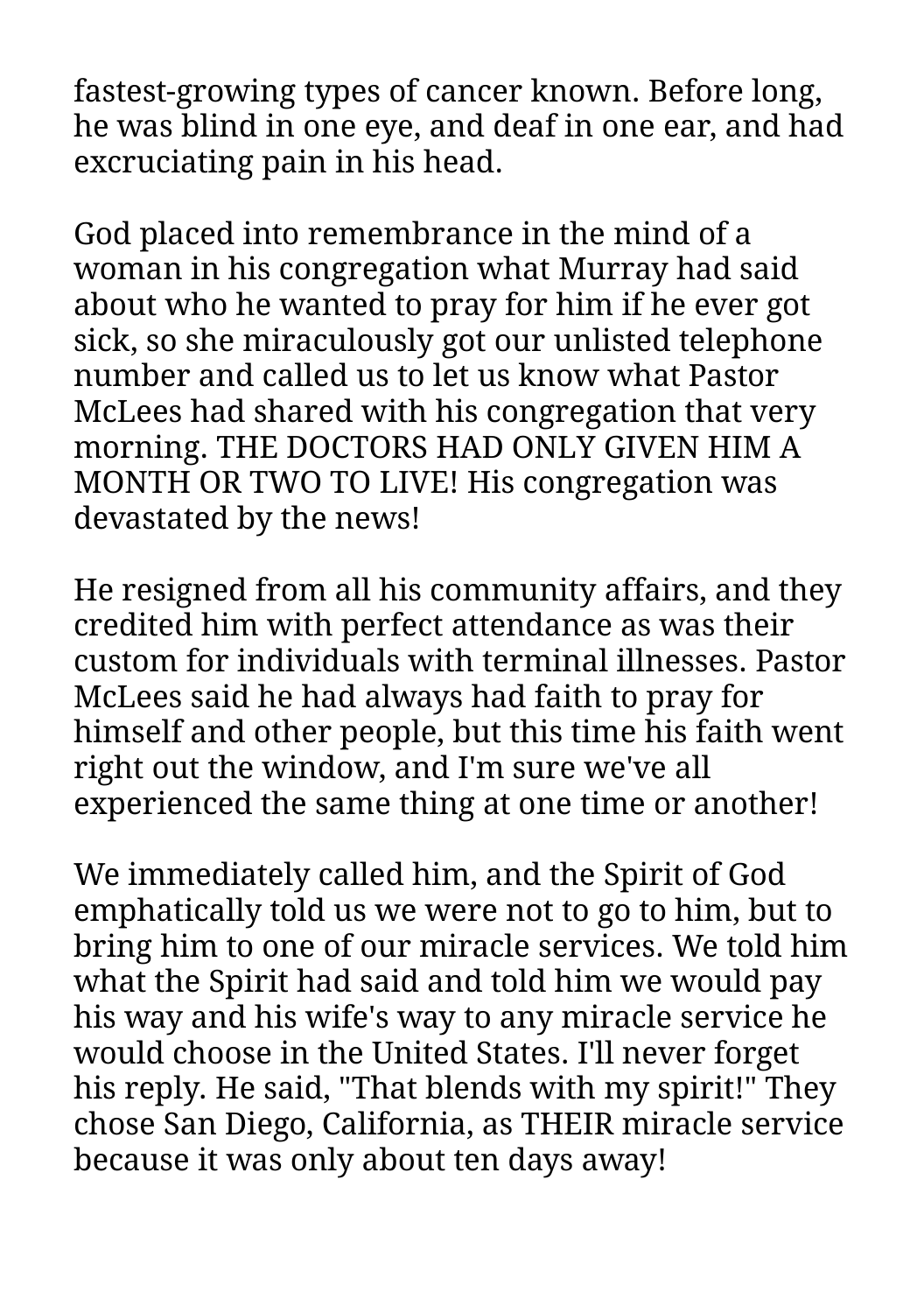They did not arrive until the last service, and then they were late. When we saw them come in, we left the stage and ran over and hugged them. Our hearts were breaking because of what the devil had done to our beloved brother in Christ. We did not pray at that moment simply because we were not led to do anything except show him the love of God.

We returned to the stage with Pastor Jerry Barnard for additional worship, and as Pastor Barnard was ministering in the word of knowledge the Lord spoke to me and said, "Pray for him RIGHT NOW!" I turned to ask Charles to go get Murray, but he had already gone, and when I turned back, Pastor Barnard had turned to me to tell Charles to bring Murray to the stage. The Spirit of God had spoken to ALL of us at the SAME TIME!

Charles brought Pastor McLees to the center of the ballroom at El Cortez Hotel where the meeting was being held, and I laid hands on him and spoke to that mountain! And I spoke it with all the authority I know belongs to me as a believer, because I was mad at the devil for what he was trying to do to one of God's children! I said, "Devil, I bind you in the name of Jesus and by the power of God, and I cut ALL your power off. Now you evil, foul spirit of cancer you come out of Murray RIGHT NOW IN THE NAME OF JESUS!"

Pastor McLees fell under the power of God, and so did his wife. It was an emotional moment for all of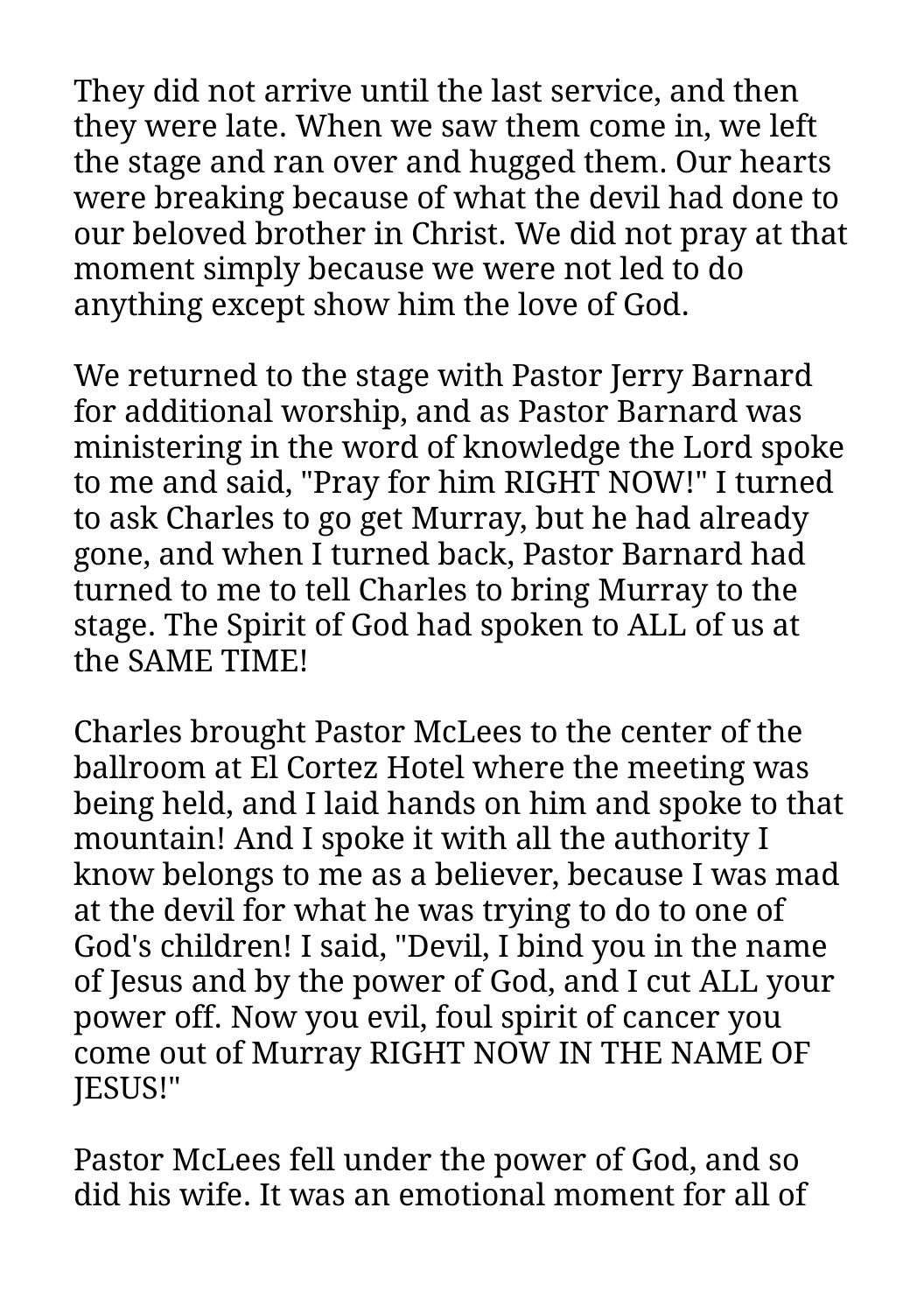us! The TV cameras which had been turned on him, came back on me when he fell under the power, and I shouted at the top of my lungs, "Turn the camera back on him, because I want the world to see what a man looks like when he's being healed of terminal cancer!"

A gasp went through the audience as the Spirit moved on everyone! Some thought I was calling into being something that did not exist, just as though it did! Some thought I had received the gift of faith, but it didn't happen to be either, although you can see we had spoken to a mountain to move! What really happened was a vision, because I saw the fingers of God descend into Pastor McLees' brain, and these divine fingers squeezed the tumor right out of his brain! I could see it being squeezed out as plainly as I can see the pages of this book. It almost looked like the fingers were pushing it out of every crack and crevice in his brain!

He got up off the floor with no visible evidence of anything having happened, except he said, "My head doesn't hurt any more!" They returned to their seats and sat down. Before long he looked at his wife and said, "I can see the color in Frances' dress!" And by the next morning, after God had moved on his body the whole night long, his sight had returned to normal as well as his hearing!

Instead of going home to die, three months later he went to Sri Lanka. The first person he prayed for did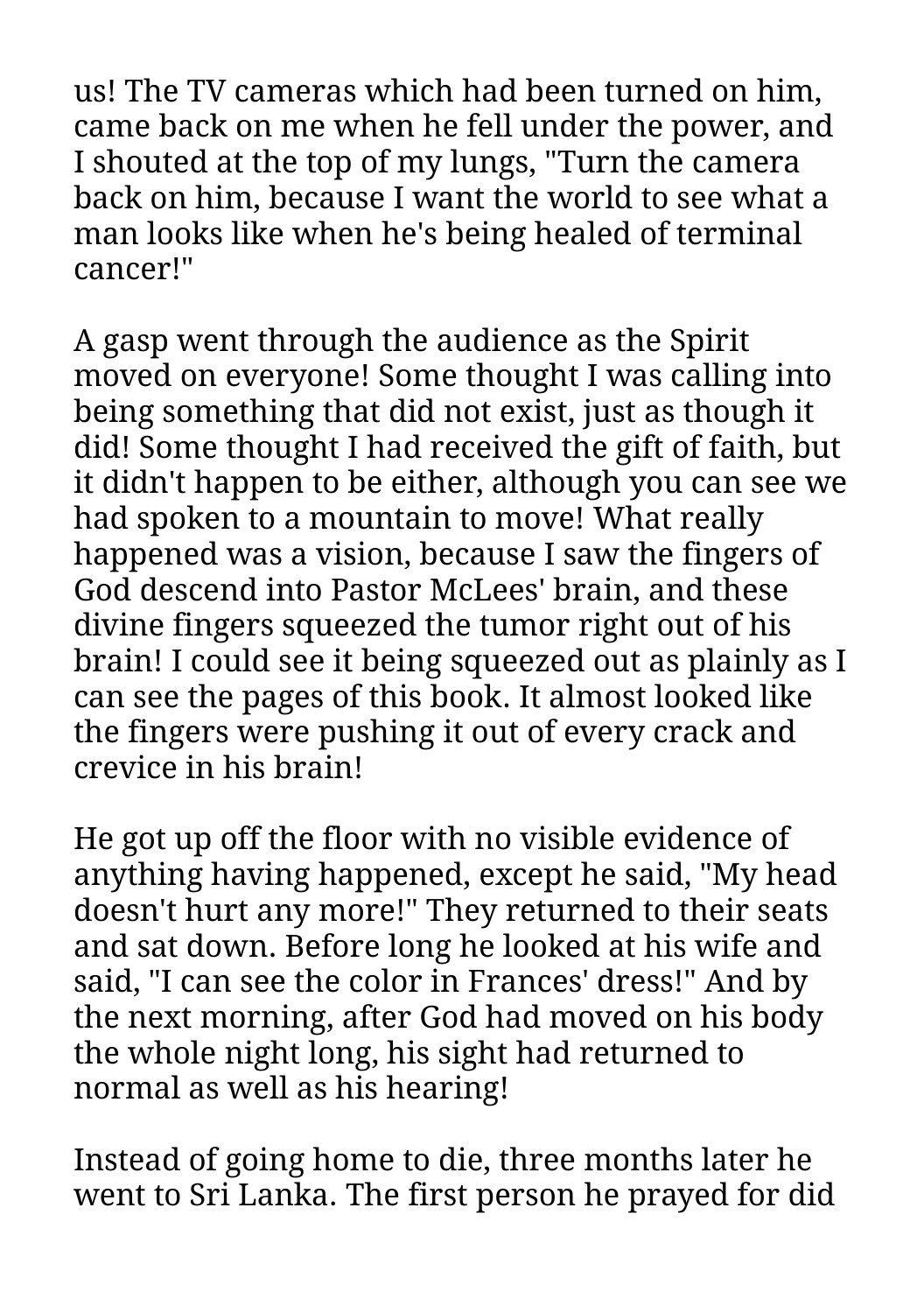not have an eyeball, and when he laid hands on him, an eyeball formed in his eye!

When Murray returned to the doctor, the doctor made an X-ray to see what was going on, and his report was, "It looks to me like THAT TUMOR HAS BEEN SQUEEZED RIGHT OUT OF YOUR BRAIN! THE SAC IT WAS IN IS COMPLETELY EMPTY!" Glory to God! The doctor verified exactly what God had shown me in a vision!

I hate the devil with every ounce of strength I have, and when I spoke to the mountain, there was no doubt I meant business. Notice that I did not pray, but I really did SAY it!

This same principle also works in reverse, so we need to watch what we say with our mouth! Christians have brought the most horrible things on themselves simply by the words they have said, because Jesus didn't put any limitations on this promise. He didn't say, "He shall have whatsoever he saith if it's good for him," he said, "He shall have WHATSOEVER he saith."

Let me give you a very good example. When I lived in Florida, a wave of flu came through every October, and EVERY October I had enough faith to move a mountain, even though I wasn't saved at the time. Do you know what the mountain was? It was my health. I had enough faith to change my normally healthy self into a flu victim. I did it with my own big mouth,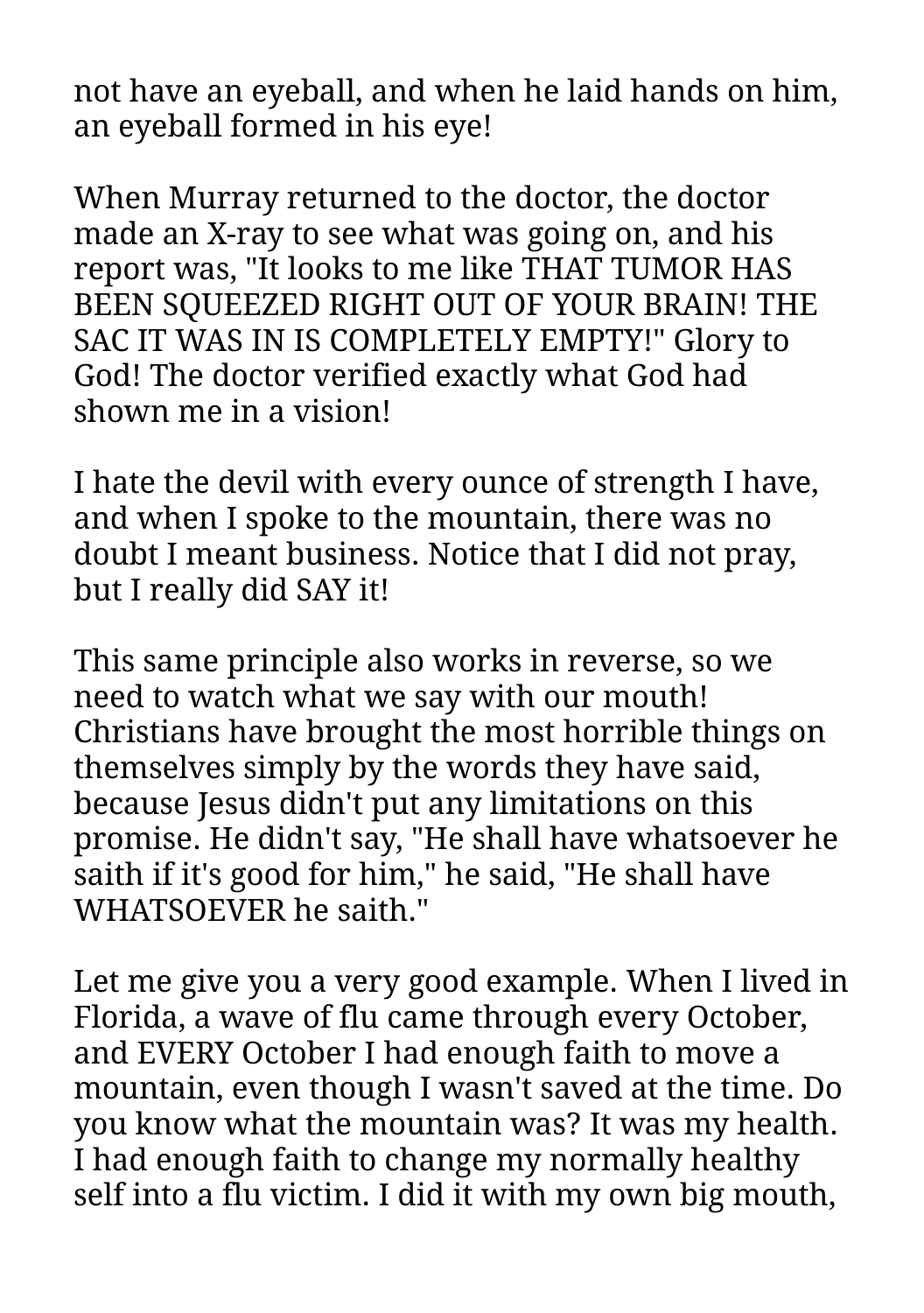and didn't even realize what I was doing.

On the first of October, this was my typical comment: "Well, here it is October again, and every October I get the flu. It doesn't make any difference if it is the Asian flu, the Hong Kong flu, swine flu, horse flu; it doesn't make any difference what it is, I GET IT!!"

I was snared by the words of my own mouth! I had absolutely no doubt in my mind whatsoever that I was going to get the flu, regardless of the kind of flu it was.

Then I would go on to an even greater act of faith, and SAY with authority: "It doesn't make any difference what I do. I can go to the doctor fifty times; he can give me penicillin; he can give me B-12; it won't do a bit of good, because I am going to be flat on my back for three solid weeks regardless of what I do!"

Guess where I spent October every year! I spent it in bed, not because other people were catching the flu, but because of my own mouth. I didn't have to come down with the flu, but I was operating by the principles of Mark 11:23. I SAID it and I BELIEVED it! There was not one bit of doubt in my heart whatsoever. I knew I was going to catch the flu. AND I DID!

Glory to God! I AM NEVER GOING TO HAVE THE FLU AGAIN!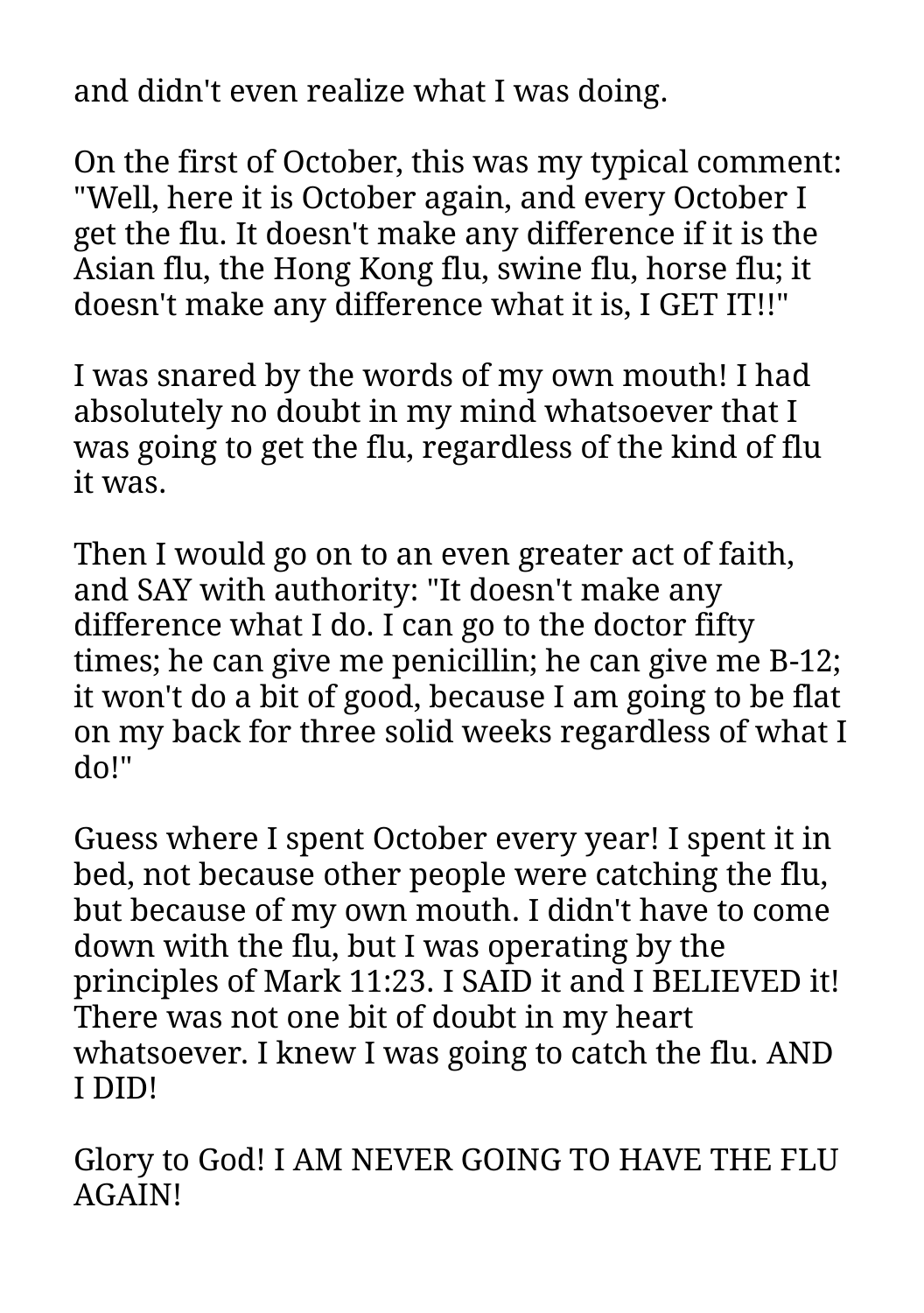I got saved, learned what the Word of God says, and now I don't need to have the flu, because if the devil tries to bring it around my house, I say, "Take it somewhere else, devil, I don't want it here. I am not signing for that package. Don't leave it an my house, because I don't want any of that." AND I SAY IT WITH **AUTHORITY!** 

Do you see what I am saying with my mouth? You can say the same thing. Mark 11:23 is just as true for you as it is for me. I am "whosoever" and you are "whosoever." When Jesus said "whosoever," he meant that each and every servant of God who believes that verse can say, "Be thou removed and be thou cast into the sea," and if he doesn't doubt in his heart, he will have whatever he says.

Why do so many people find it so easy to believe the devil instead of God? Why is it that people believe bad things are going to happen instead of good ones? The devil comes around with tiny little symptoms, and it's such a temptation to say, "Oh, I'm coming down with something."

Stop right there! Now is the time for the greater one who is in you to rise up and say, "Oh, no you don't, devil! I am not looking at the circumstances, and I am certainly not looking at the symptoms. I am looking at what the Word of God says, and the Word says that if I want a mountain moved, I can have that mountain moved — and the mountain I'm moving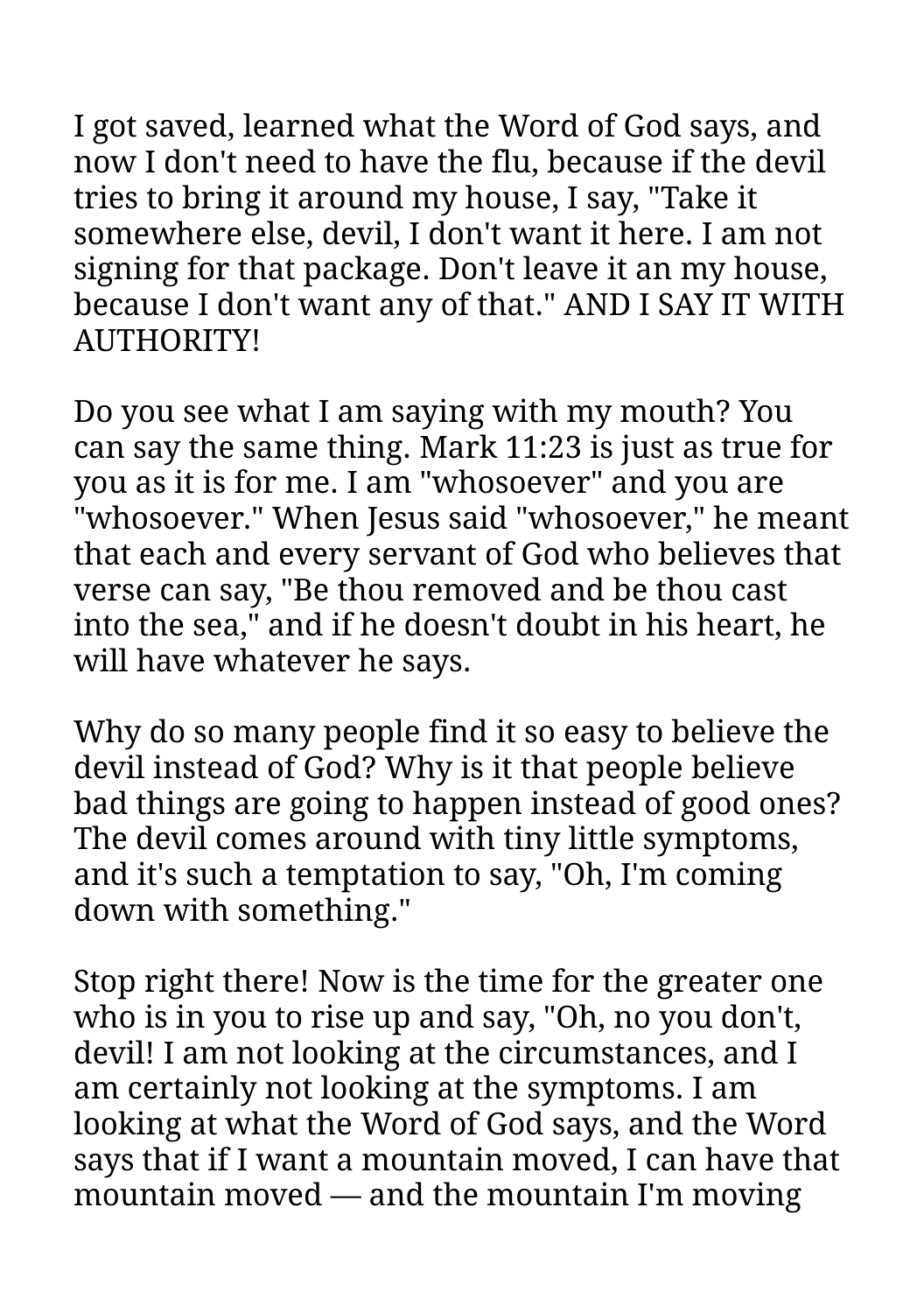now is sickness. Sickness — did you hear me?"

We hope you noticed what Mark 11:23 says to talk "to."

Does it tell us to talk to God? Does it say, "Pray to God and ask him to get the mountain out of the way?"

No, it says, "Whosoever shall say UNTO THIS MOUNTAIN<sup>"</sup>

You need to talk to the disease itself. If it's flu, you need to say, "Flu, get out! I am not the least bit interested in your cluttering up my body. I have no time for you. I have too many things to do, so go away in Jesus' name!" If it's cancer, speak to the cancer! If it's the back, speak to the back.

TALK TO THE DISEASE! Speak with authority and then believe! Throw out doubt and don't let unbelief creep in through wavering and listening to the devil, because the next condition is, "and shall not doubt in his heart, but shall BELIEVE that those things which he saith shall come to pass..."

Doubt and unbelief ALWAYS come from the devil! Any time you hear a voice that speaks doubt and unbelief, don't listen, because it's the DEVIL himself! God never speaks doubt!

Commanding a disease to go, or a body to straighten up is one of the easiest ways to heal the sick. During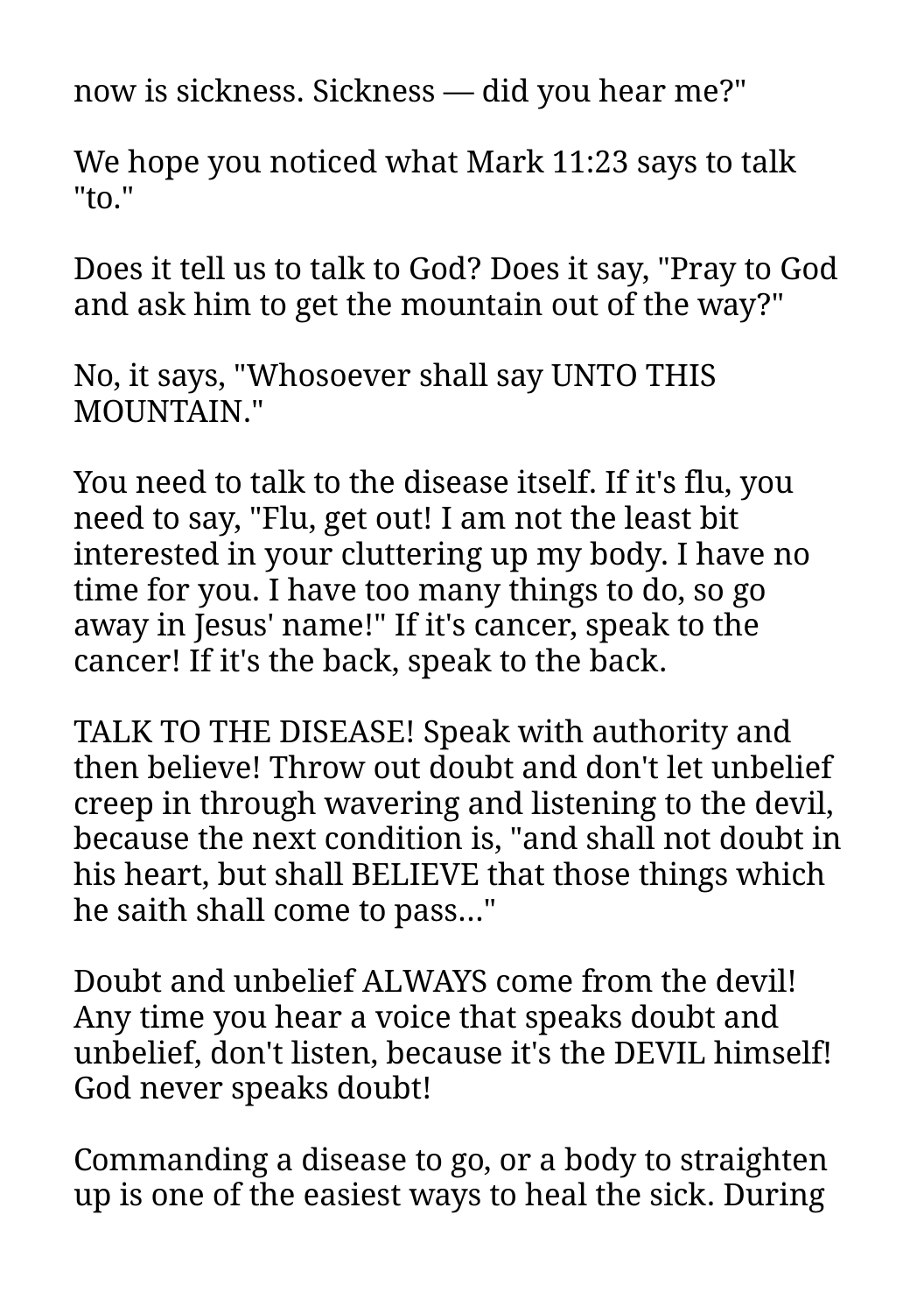the past few years, there has been confusion and misunderstanding at times between "saying" and "confessing." These are two different areas of healing. One is doing — the other is receiving. Let's see if we can help clarify the difference between the two: SAYING is a command to be healed!

CONFESSING is believing for a future act or manifestation of the healing.

There is a vast difference between the two. SAYING is giving authority to words, and CONFESSING is receiving the promise; both confessing and saying are calling into being something that does not exist at the present time.

Both are great, but don't get them confused. Problems have arisen because of this. Isaiah 53:5, "But he was wounded for our transgressions, he was bruised for our iniquities: the chastisement of our peace was upon him; and with his stripes we are healed," has become a well-known scripture to all.

Christians need to exercise faith when they use this healing method, but they also need to exercise discretion. Let me give you an example: One time a young man was having an epileptic seizure. He was foaming at the mouth, his body was doing all sorts of contortions on the floor, and as we ran over to lay hands on him, he became almost violent, and a friend of his said, "Don't lay hands on him, because he's healed!"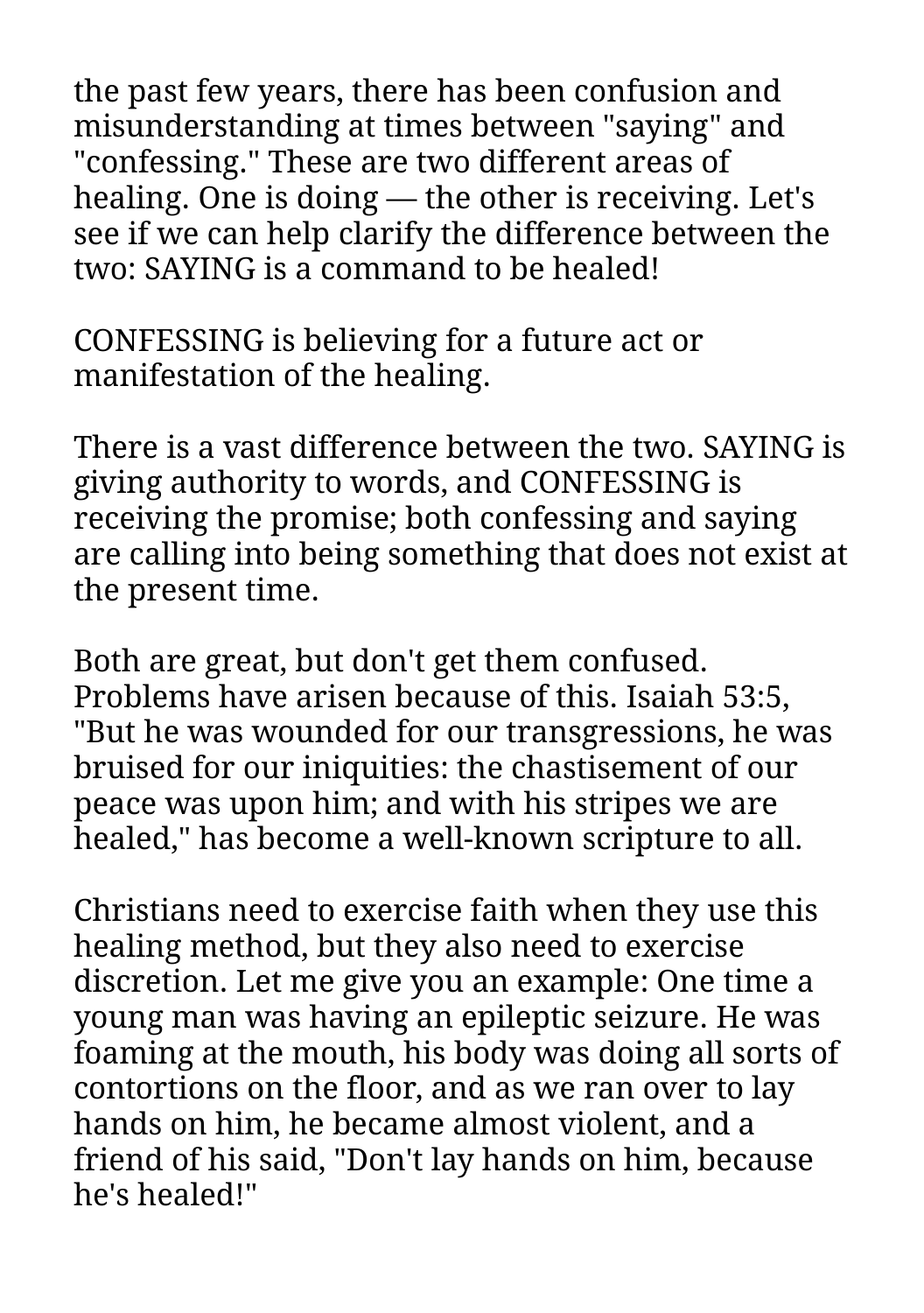There happened to be someone there who was not a Christian, and this guy looked at us and said, "Do you believe that?" It totally turned this man off, because he didn't understand. He just looked at what he saw, and he thought, "Wow! All that foam is coming out of his mouth, someone is getting a pencil to stick in his mouth so he won't swallow his tongue, his body is all contorted, and they're saying this guy is healed?"

After the seizure was over, the man said, "Why did you pray for me? I'm healed by his stripes!" Remember, Jesus healed the sick so people would believe!

The man who was having the seizure meant well, and so did his friend, but he did not use wisdom in what he said, since he was talking to someone who wasn't saved. Because the man was an unbeliever, his faith level was nonexistent. "Claiming" healing has turned off a lot of people because they say, "If you say you are healed even though you are still foaming at the mouth and having contortions on the floor, then either you've lost your marbles, or you don't serve a very good God. Thanks just the same, but I don't want your religion — I think I'll try another one."

We need to exercise discretion. When you say you are healed by the stripes of Jesus, say it to someone whose faith and understanding is on the same or a higher level than yours, and your own faith will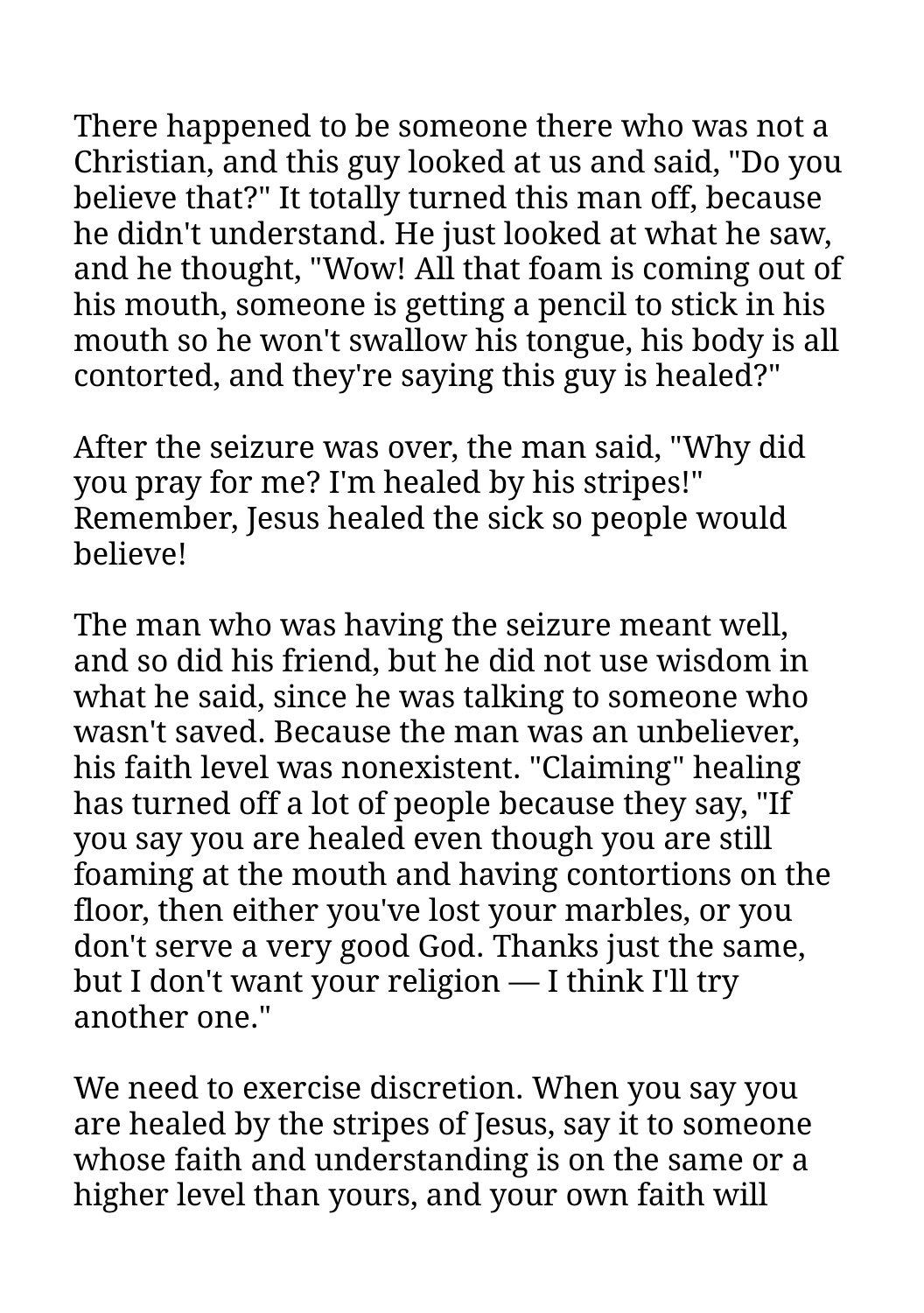build! Never say to an unbeliever that you are healed when the manifestation is not there. It is more correct to say, "I BELIEVE I receive my healing." The best person to say it to is yourself! Keep saying it to yourself until your faith level is built up to the point where you can honestly believe it and receive it, and once you've received it, you can go out and say, "By his stripes I was healed." I personally think it's even better to confess it to God!

How do we get to the point where we believe what we confess? I read a book one time that said, "When you finish reading this book, I want everybody to raise your hands and say every morning, 'God, I love you.' Tomorrow when you get up say, 'God, I love you.' Get up the next morning and say, 'God, I love you.'"

The first time I said that, I thought, "God, I don't know if I do or not. I know that you love me. I know that you let Jesus die so that I might have eternal life. I accept your love for me, but I don't know if I really love you or not. God I love you."

I still didn't know if I believed that or not, but I thought I'd try it again the next morning. I got up and said, "God, I love you." I paused and added, "Hmm, I don't know if I love you or not!" I still didn't feel like I loved him. Both Charles and I have always been honest with God, because God knows what we're thinking anyway. So I kept on for thirty days saying, "God, I love you. I don't know if I really do or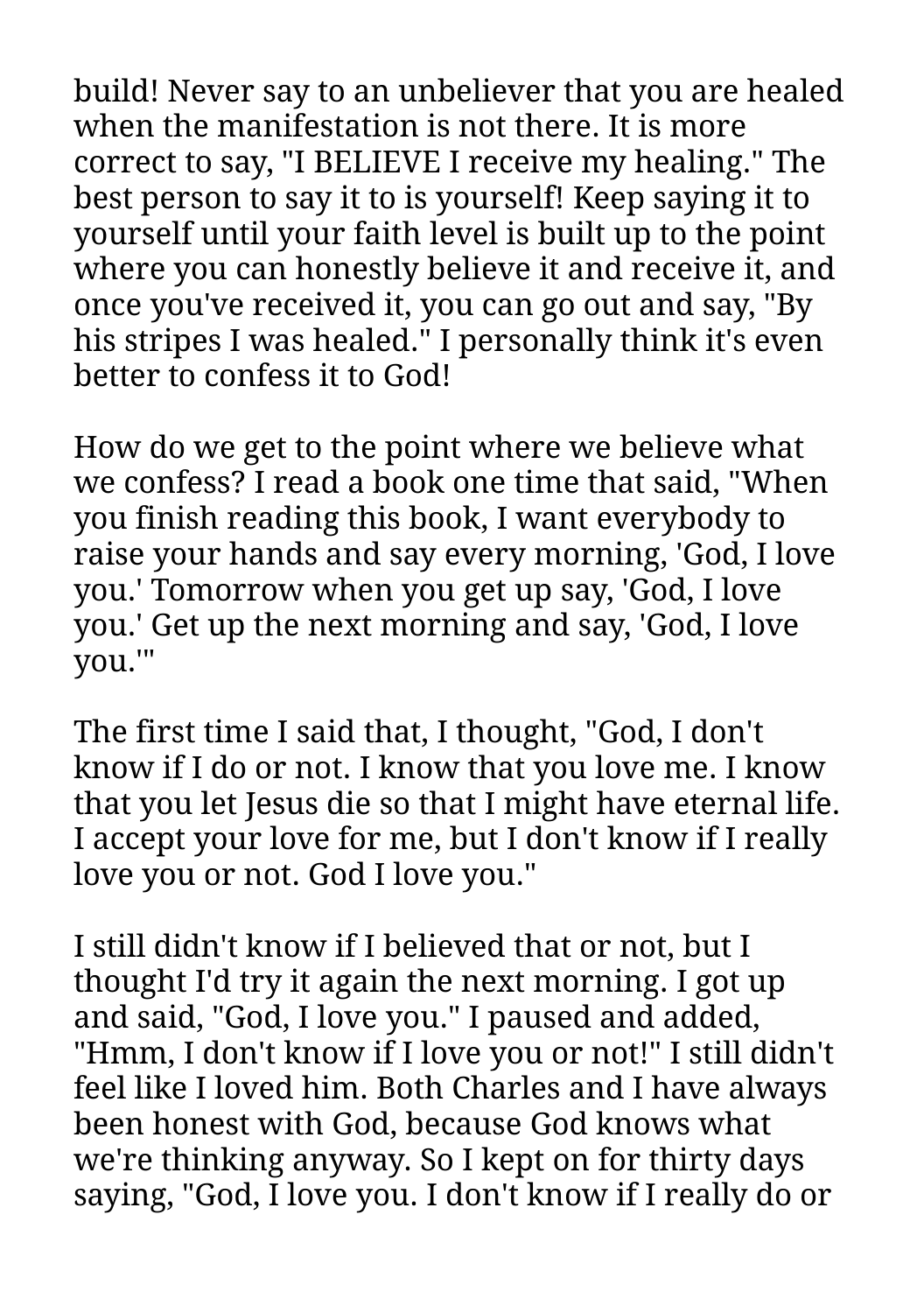not, but God, I love you."

Then one morning, I got up and said, "God, I love you." And then I said, "Oh, God, I really do! I REALLY DO LOVE YOU! Not only do I accept your love for me, but I LOVE YOU!"

How did I get to the point where I really loved God? I kept on making a confession of my love for God. I kept on saying, "God I love you," until it became a reality in my life; until it got into my spirit.

Now can you understand the principle behind saying, "With his stripes we are healed"? We need to be honest with God, because we can't fool him by saying, "With his stripes I am healed. I am putting you on the spot, God, because I said it and now you have to heal me." No, he doesn't! He doesn't have to do a thing unless you really believe without a shadow of a doubt that you were healed. But do you know what? If you keep on saying it, one day, just as I became aware of the fact that I really did love God, you will suddenly realize that YOU HAVE BEEN HEALED! In the meantime, if you are on medication, stay on it so you will live until you are healed!

For several years, I had a great big dark spot on my face, and every time we went on television, I had to cover it up with heavy makeup. Even so, I could still see that dark spot through the makeup. One day I thought, "This really isn't God's best! The Word of God says that I am healed." So I put my finger on the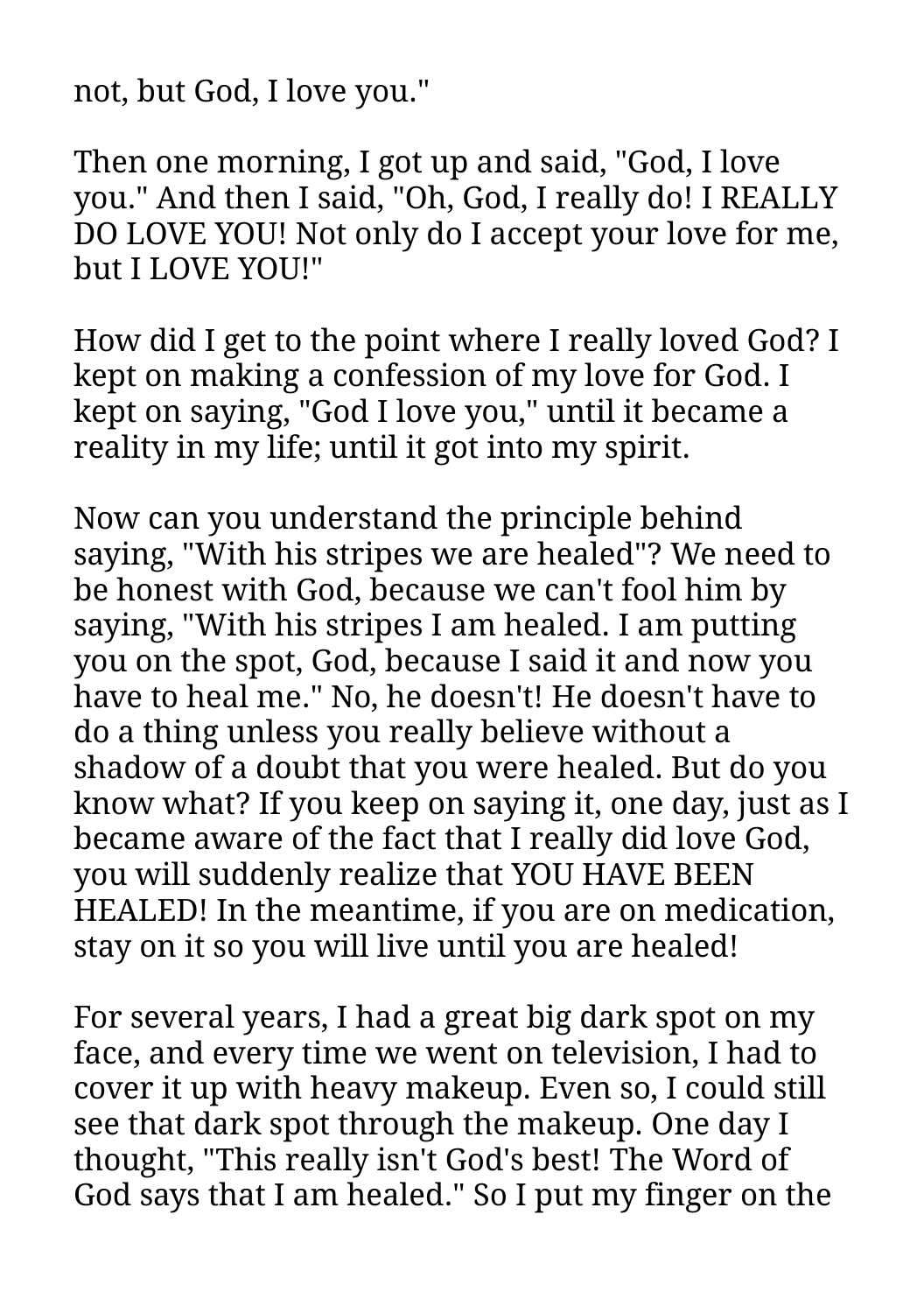dark spot and said, "Jesus, touch it."

The next day, I looked at the dark spot and it hadn't faded a bit! So I said, "Thank you, Jesus. By your stripes I am healed."

The next day when I put on my makeup, I said, "Thank you, Jesus, by your stripes I am healed."

Then one day, I forgot to say it! Do you know why? BECAUSE IT WASN'T THERE ANY MORE!

If this way works for you, great! Keep on doing it! But if it doesn't work for you, don't feel bad about trying another one of God's provisions.

You may be thinking, "Doesn't that indicate a lack of faith?" No, it does not indicate a lack of faith; it indicates a lot of intelligence! Many, many people are healed simply because they quote the Word of God until they believe, but that's not the only way God has of healing us!

Here's an interesting example. We were ministering in the state of Washington one time, and a lady came to the service in a wheel chair.

She said, "My church teaches that once you have had hands laid on you, you should never go back and be prayed for again, because that indicates a lack of faith." For years, she told us, she had been saying, "By his stripes I am healed."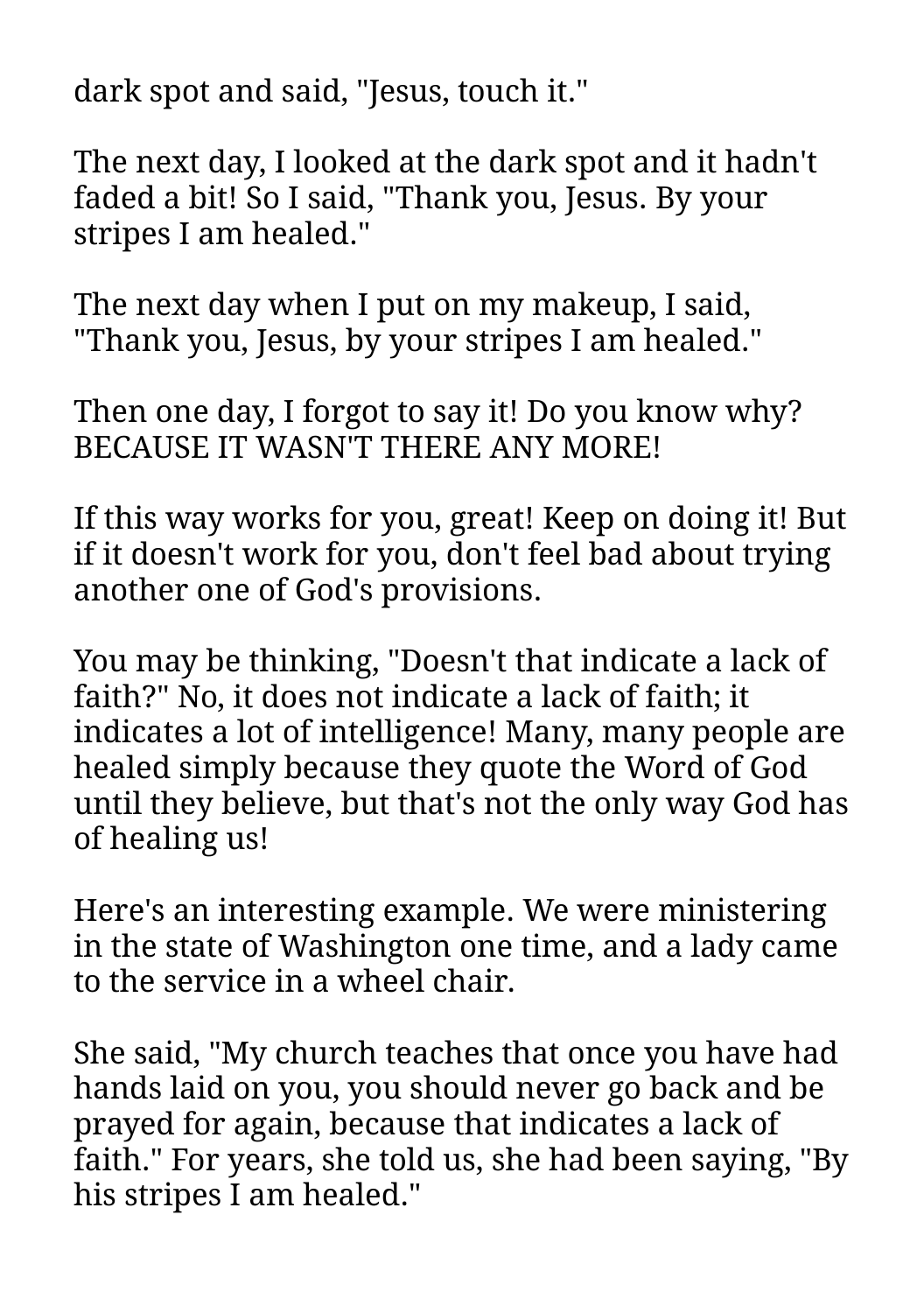"Are you walking?" I asked her.

"No!"

"Then you are not healed. The provision is there for your healing, but THERE IS A GREAT DIFFERNCE BETWEEN THE PROVISION AND THE MANIFESTATION.

The provision was there for me to be saved 64 years ago when I was born, but do you know what? It took me 49 years to get around to accepting the provision that was made for my salvation.

The provision for my salvation was available all that time, but I was not saved until I BELIEVED, and accepted my salvation. Even though the provision was valid, my salvation was not, because I hadn't accepted that provision.

What if I had gone to church just one time, and come home and said, "Well, I didn't get saved. So I guess it is not God's will for me to be saved. I went to church once and I did not get saved."

Actually I went to church three times a week for nine months before I got saved, because it was so hard to get me to confess that I was a sinner. But, praise the Lord for my persistence, because I kept on going until I believed in my heart, until it got into my spirit, and in the twinkling of an eye I was saved.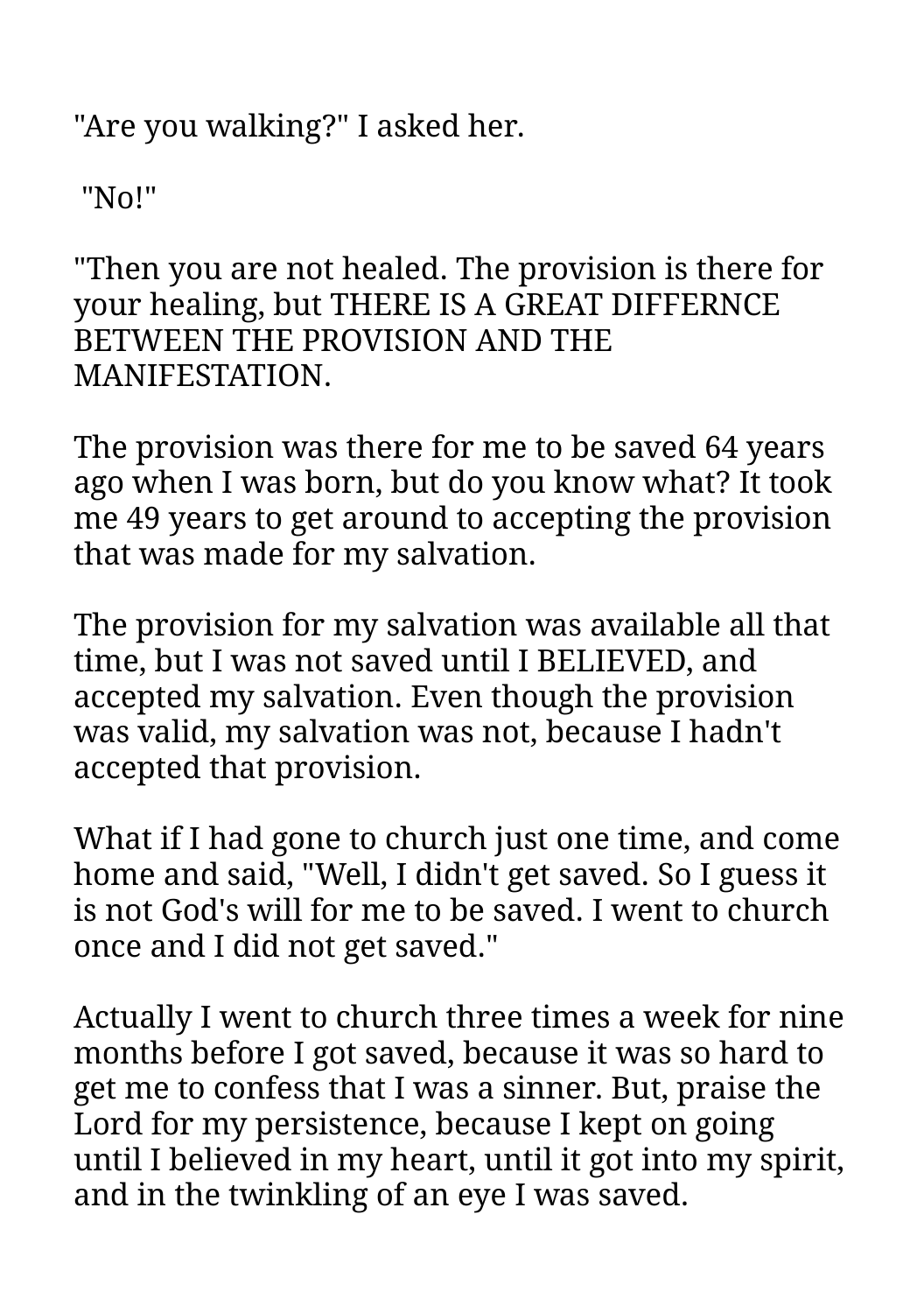This woman said, "They tell me if I get prayed for once more, it will be showing a lack of faith. They say if you get prayed for once then you are already healed unless you have a lack of faith or sin in your life."

I said, "Do you know what I would do if I were you? Honey, I'd get in every prayer line I could find until I walked!"

"What about that scripture, 'By whose stripes ye were healed?'" she asked.

"That is one way," I told her, "but let's try another way!"

That evening, we asked for those who wanted hands laid on them to come forward, and this woman came. I laid hands on her in Jesus' name, and she sat there like a bump on a log. Some people from her church got hold of her the next day and said, "See, you didn't get healed. You'll never get healed now, because you showed a lack of faith when you went forward last night."

The next day, this woman didn't come. She cried all day long. We were going to be there one more day, and she came to the morning service. She got there early, hoping to talk to us before the service started. She said, "I don't know what to do. They all jumped on me yesterday, and told me that I had sin in my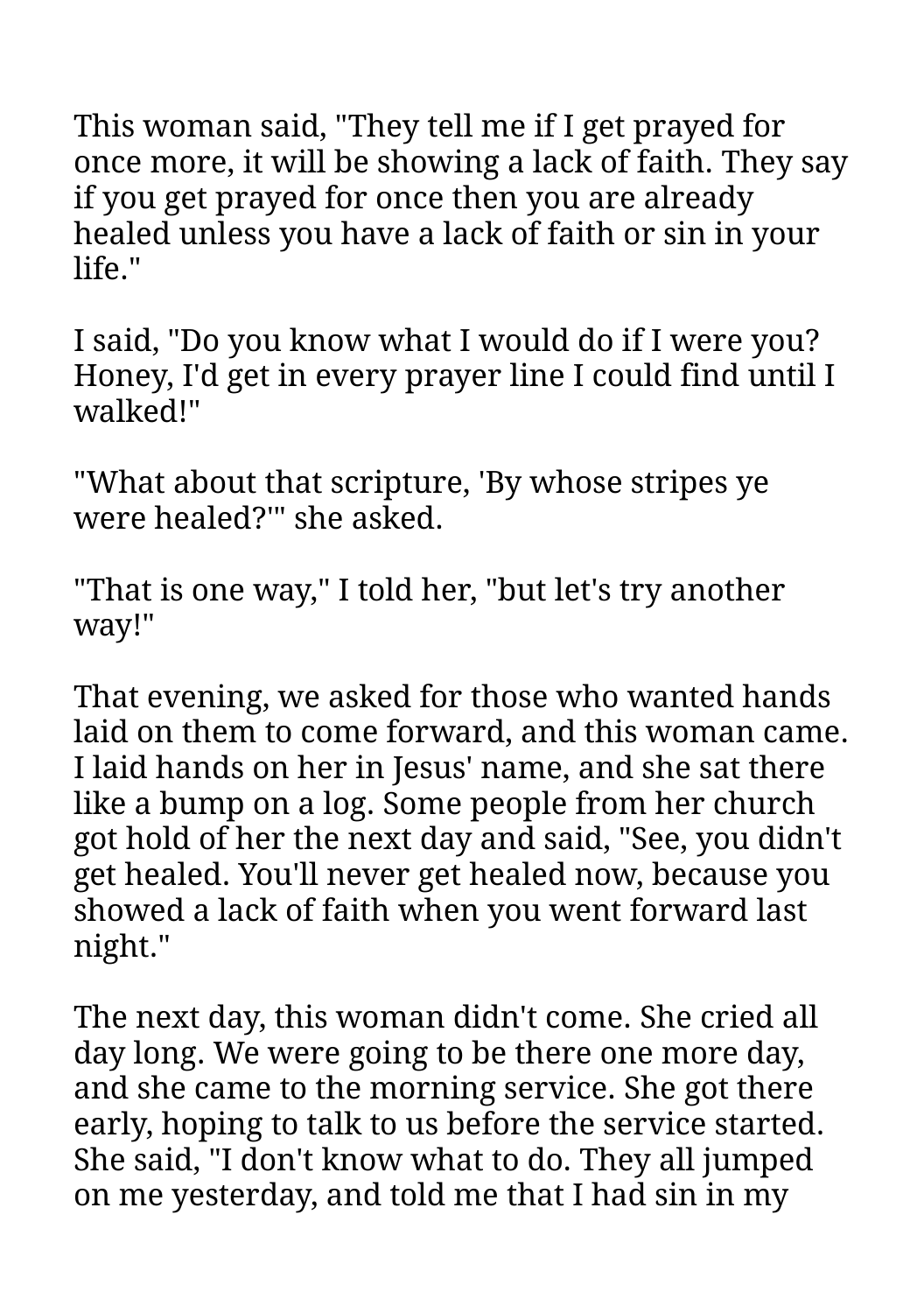life, because I went forward for prayer again. They keep telling me that since I've been prayed for I already am healed. But I just think I am not healed."

I asked her, "Have you been walking this morning?"

"No," she answered.

"Then," I said, "the provision is still there, but you are still not healed. You come forward at the end of the service this morning. You never know when YOUR day is going to be."

Through tears, she asked, "Do you really think it is all right if I come forward again?"

"Sure," I said, "if I were you I would not quit. I would be the most persistent person God ever had. I believe God would heal me just to get rid of me, because I would keep on knocking at his door until it opened."

At the end of the service, she came forward. I laid hands on her and quoted that wonderful scripture in Acts 3:6: "Silver and gold have I none; but such as I have give I thee: In the name of Jesus Christ of Nazareth rise up and walk."

DO YOU KNOW WHAT SHE DID? Even though she had been shot in the back and her spinal cord was severed, she stood up and walked right out of that wheel chair! HALLELUJAH!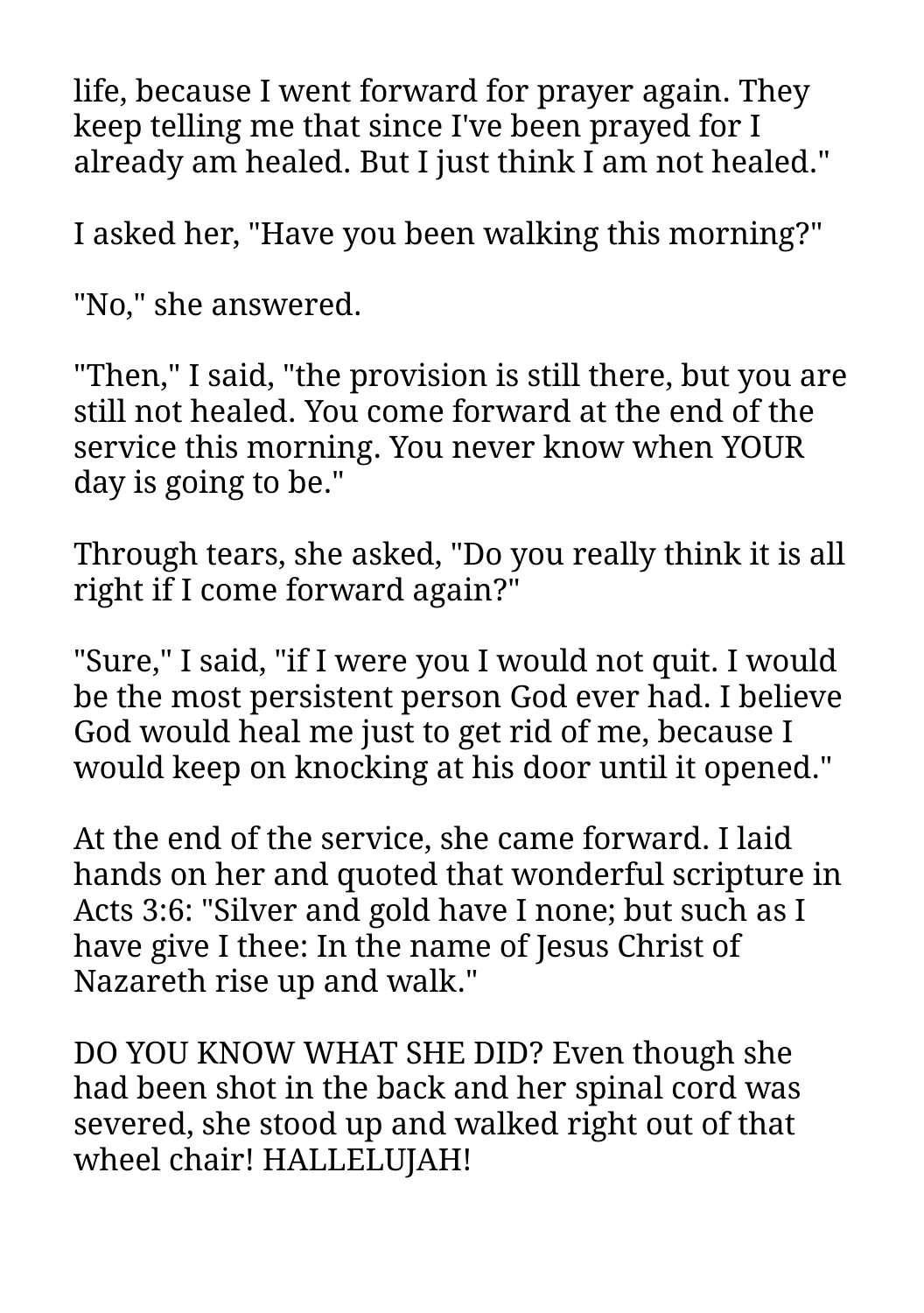You see, God had provided for her healing 2,000 years ago, and she had been quoting that scripture for years. But if we had said to her, "That's great! That's all you need, keep on quoting that," she might still be in the wheel chair. We took pictures of her as she put her healthy husband in the wheel chair and pushed him out of the church. Hallelujah!

Thank God, there is more than one way to heal the sick! If you are quoting scripture for your healings, and it works, keep right on doing it! And if you teach other people to get healed that way, and it works, keep right on teaching it. But if one particular method hasn't worked for you, try another one. God doesn't limit himself to just one way of healing people, so why should you?

God can heal you any way he wants!

We have seen people come forward and say, "When you laid hands on me, I was just standing there, and this tremendous cloud came all over me, and I felt like a piece of jelly. All of a sudden, I could feel every corpuscle in my body moving, and before I knew it I was totally healed!" I suppose that's one way people get healed, but it's not the only way. Everyone does not have to turn into jelly and have a cloud come over them!

We have seen people go under the power of God and be instantly healed while they're lying on the floor.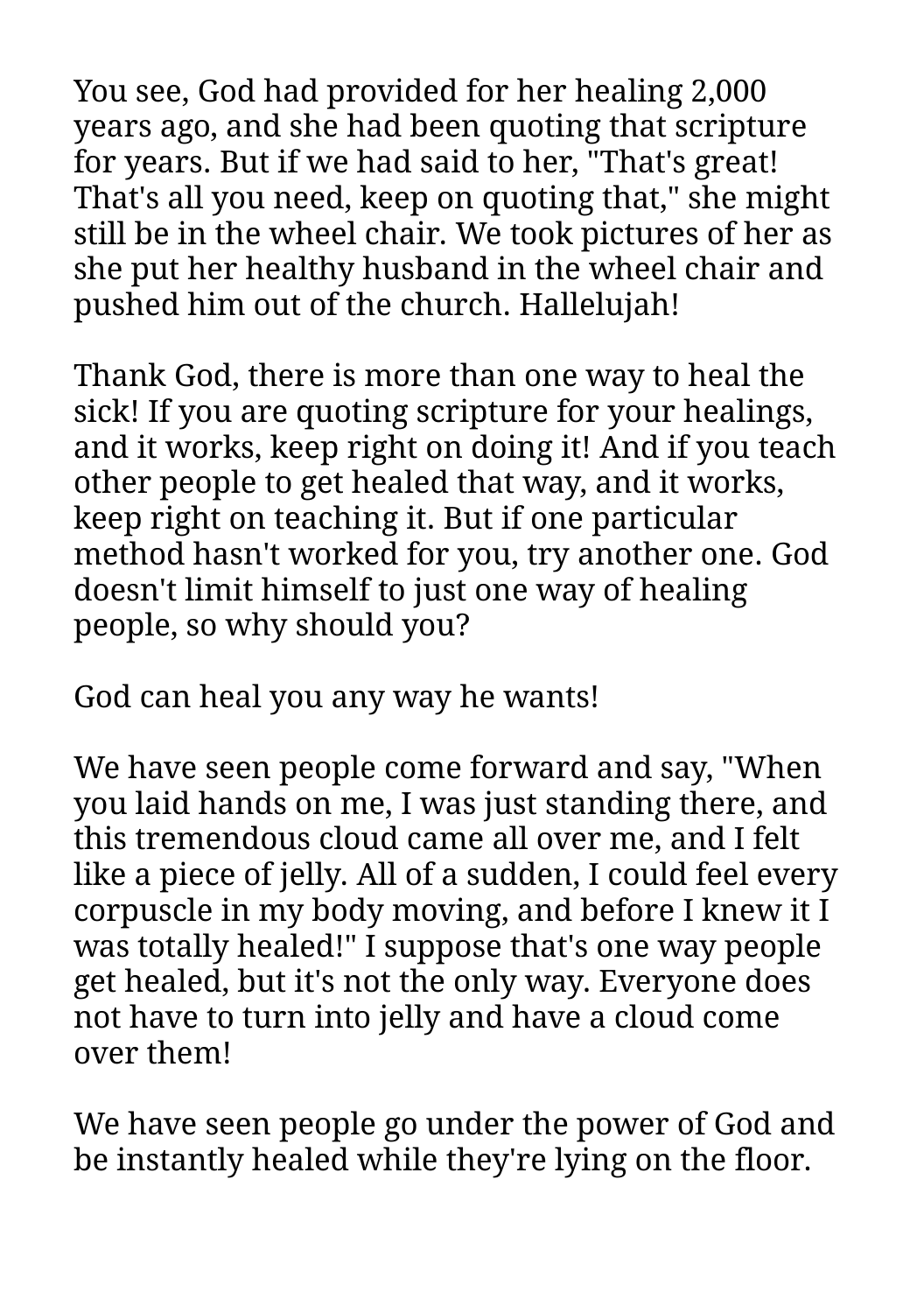We have seen people who didn't go under the power of God who were healed standing up.

We have seen people who went under the power of God and didn't get healed.

We've seen people who stayed on their feet and didn't get healed.

God can do whatever he wants, whenever he wants! He can even heal you on the way home from a meeting. You don't have to be in church to be healed, because God can heal you any place he wants.

God can not only heal you any place he wants, he can heal you regardless of your problem. God can heal a wart, or he can heal a broken toe just as easily as he can heal cancer. In some of our meetings, we have seen cancers actually fall right off, but God doesn't heal them all that way.

We have also seen people vomit them up. But in the long run it's not important whether a cancer fell out, or was vomited out, or simply disappeared. The important thing is that there's no more cancer in that person's body!

Whether you SAY it or CONFESS it, or however you get healed or heal others, remember the one important thing, "And now, through Christ, all the kindness of God has been poured out upon us undeserving sinners; and now he is sending us out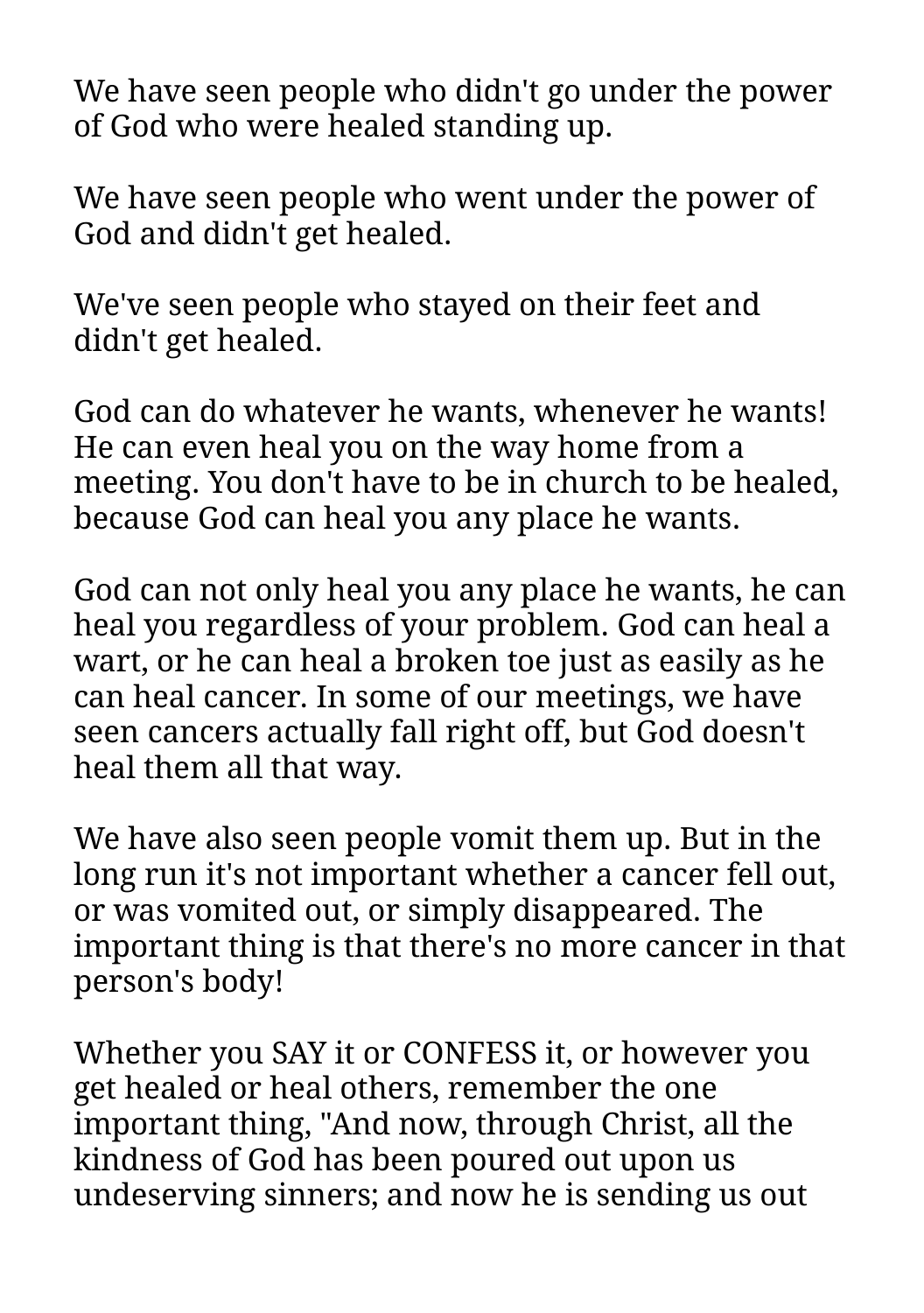around the world to TELL ALL PEOPLE EVERYWHERE THE GREAT THINGS GOD HAS DONE FOR THEM, SO THAT THEY, TOO, WILL BELIEVE AND OBEY HIM" (Rom. 1:5 TLB).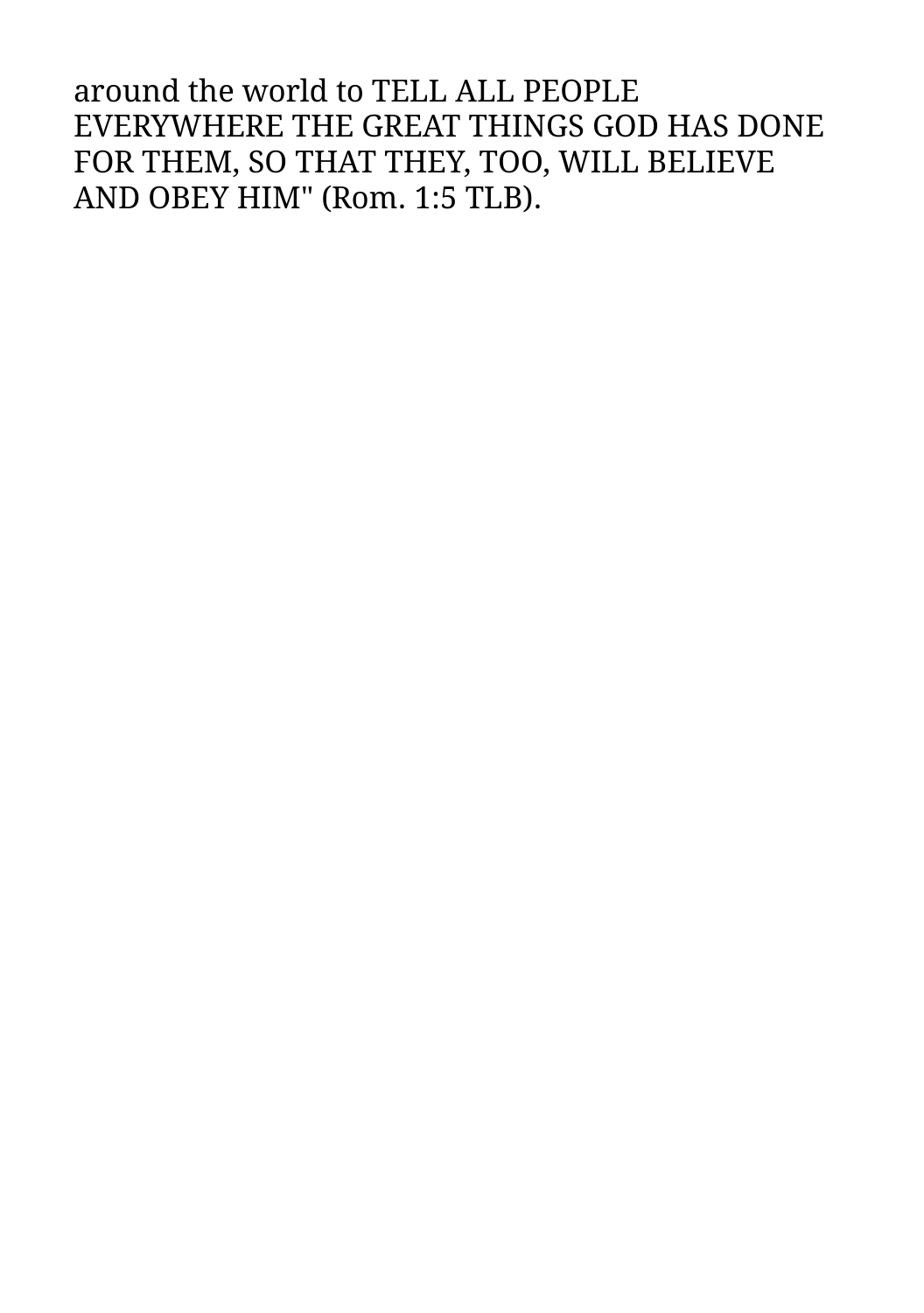# CHAPTER 7 WHAT YOU SEE IS WHAT YOU GET!

### *By Frances*

Praise God that the eyes of our understanding are open for new spirit revelations because God is always right there wanting us to have a greater understanding of his Word and his workings.

One of the most outstanding teachings that has been received by the body of Christ has been from Mark 11:23 and 24, "For verily, I say unto you, That whosoever shall say unto this mountain, Be thou removed, and be thou cast into the sea; and shall not doubt in his heart, but shall believe that those things which he saith shall come to pass; he shall have whatsoever he saith. Therefore I say unto you, What things soever ye desire, when ye pray, believe that ye receive them, and ye shall have them."

I believe there is a dimension to this scripture which will take us into another realm of healing. The eyes of our understanding are being enlightened, and I believe that as we go into the final stages before Jesus Christ comes back again, people are going to be looking into the spirit world as they have never looked into that vast, exciting world before!

I believe that God is going to open our spirit eyes! We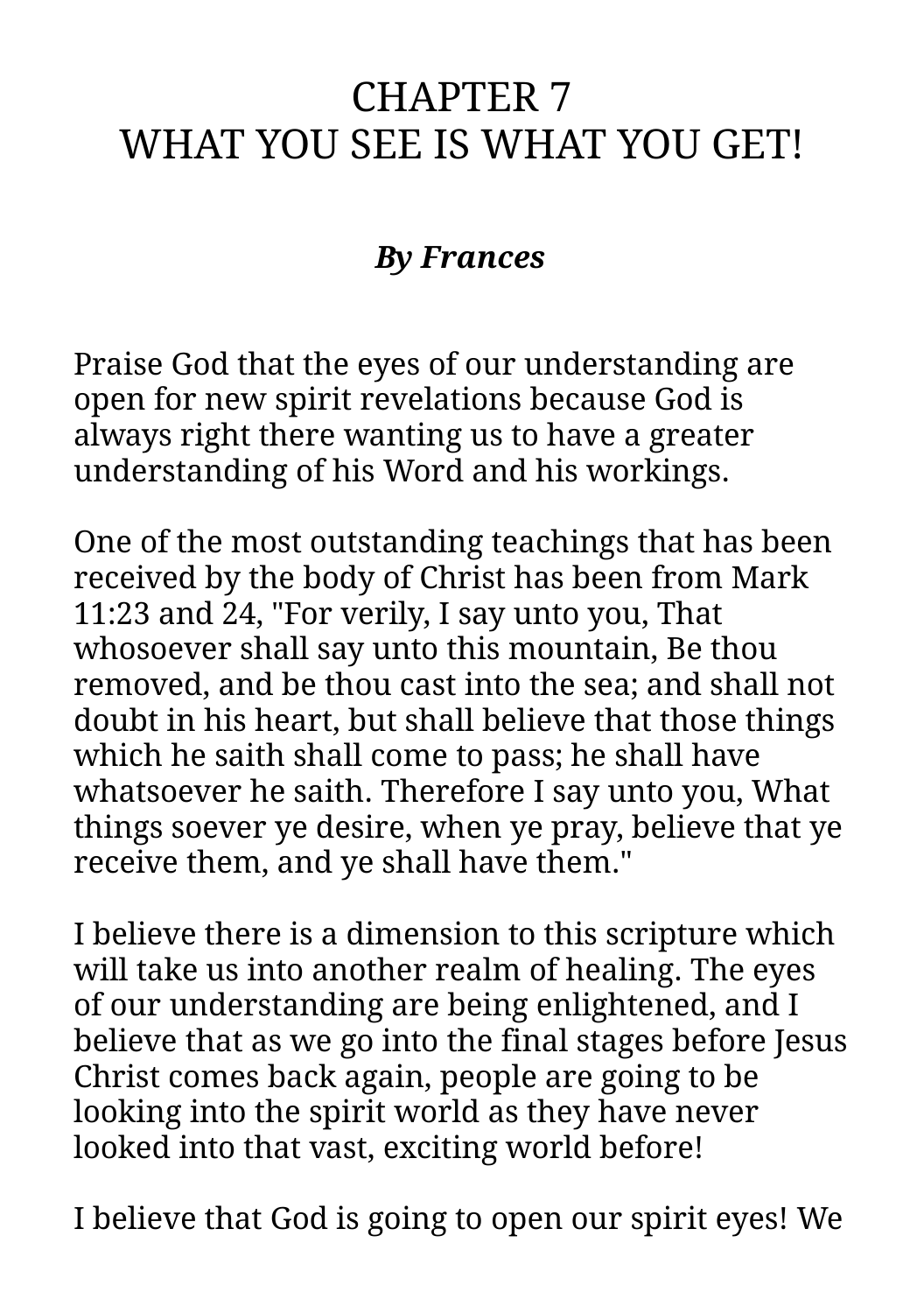are going to see a lot more angelic activities! Many people who never dreamed that an angel would ever come down in the twentieth century are going to be surprised to see angels accompanying them wherever they go.

We will see the supernatural power of God greatly accelerate where healing is concerned!

I believe the supernatural power of God will be operating through great hosts of ordinary people. For many years, we had only a few "stars" who went out and laid hands on the sick. God is no respecter of persons, so there are no "stars" in the kingdom of heaven, but I believe that God is raising up armies of people all over the world to go out and lay hands upon the sick!

The more we learn about the different ways to heal the sick, the more qualified we will be to go out. We want to remind you that if one thing does not work, try something else until you have victory in that area.

I want to share something with you that I have not totally developed yet, but I believe you can see from some of the things which have happened as a result of this revelation that it opens up a whole new world for healing. I believe you will find this a real bellringer in your own life!

Look at the second chapter of II Kings: "And it came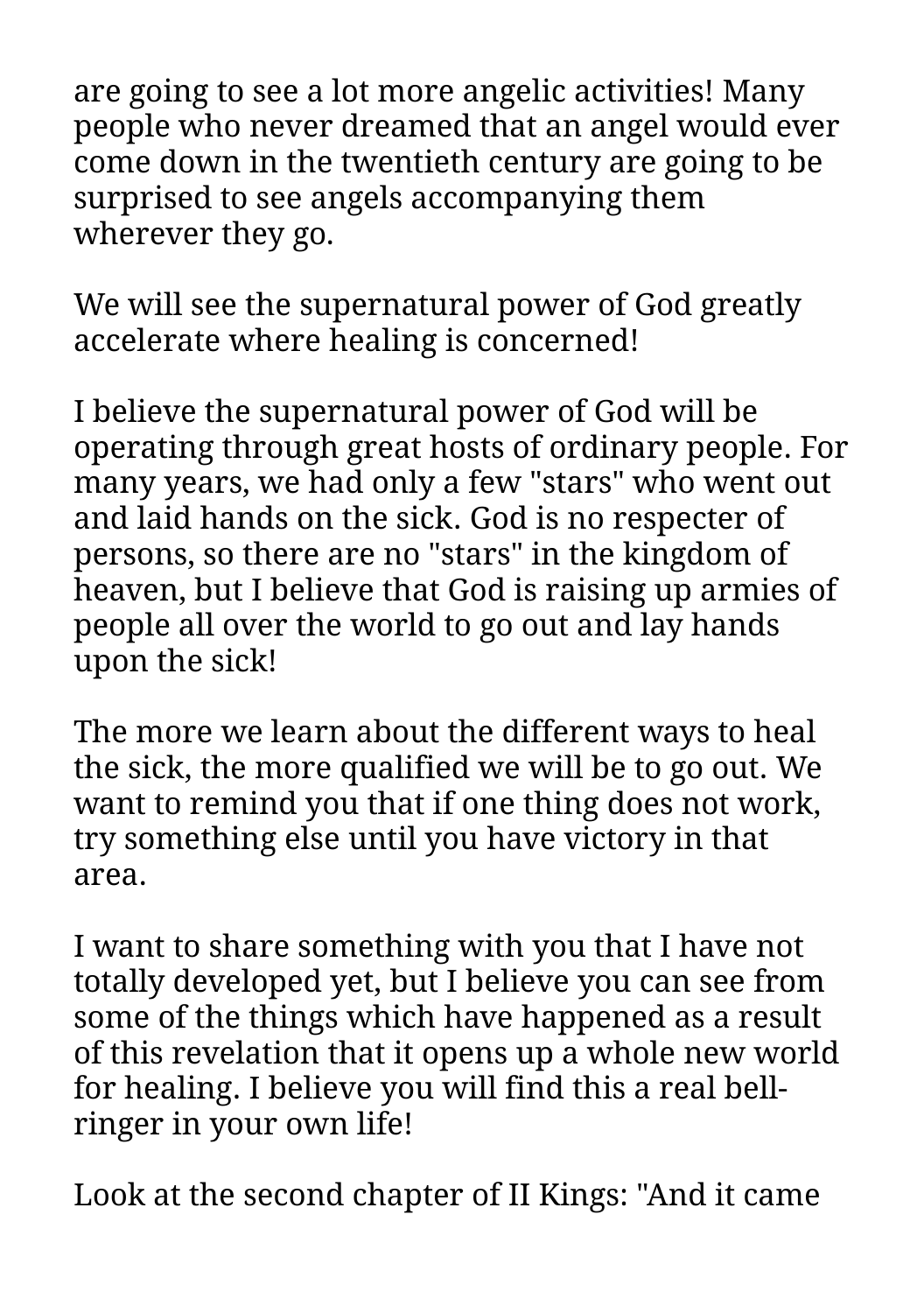to pass, when the Lord would take up Elijah into heaven by a whirlwind, that Elijah went with Elisha from Gilgal. And Elijah said unto Elisha, Tarry here, I pray thee; for the Lord hath sent me to Beth-el. And Elisha said unto him, As the Lord liveth, and as thy soul liveth, I will not leave thee." *(I want you to remember that phrase, because it is very important!)* "So they went down to Beth-el. And the sons of the prophets that were at Bethel came forth to Elisha, and said unto him, Knowest thou that the Lord will take away thy master from thy head to day? And he said, Yea, I know it; hold ye your peace."

Watch the words that Elijah said, then note the answer by Elisha, and watch for repetition.

"And Elijah said unto him, Elisha, tarry here, I pray thee; for the Lord hath sent me to Jericho. And he said, As the Lord liveth, and as thy soul liveth, I will not leave thee. So they came to Jericho." Did you notice the repetition again?

"And the sons of the prophets that were at Jericho came to Elisha, and said unto him, Knowest thou that the Lord will take away thy master from thy head today? And he answered, Yea, I know it; hold ye your peace. And Elijah said unto him, Tarry, I pray thee, here; for the Lord hath sent me to Jordan. And he said, As the Lord liveth, and as thy soul liveth, I will not leave thee. And they two went on."

I want to stop just one little moment there, because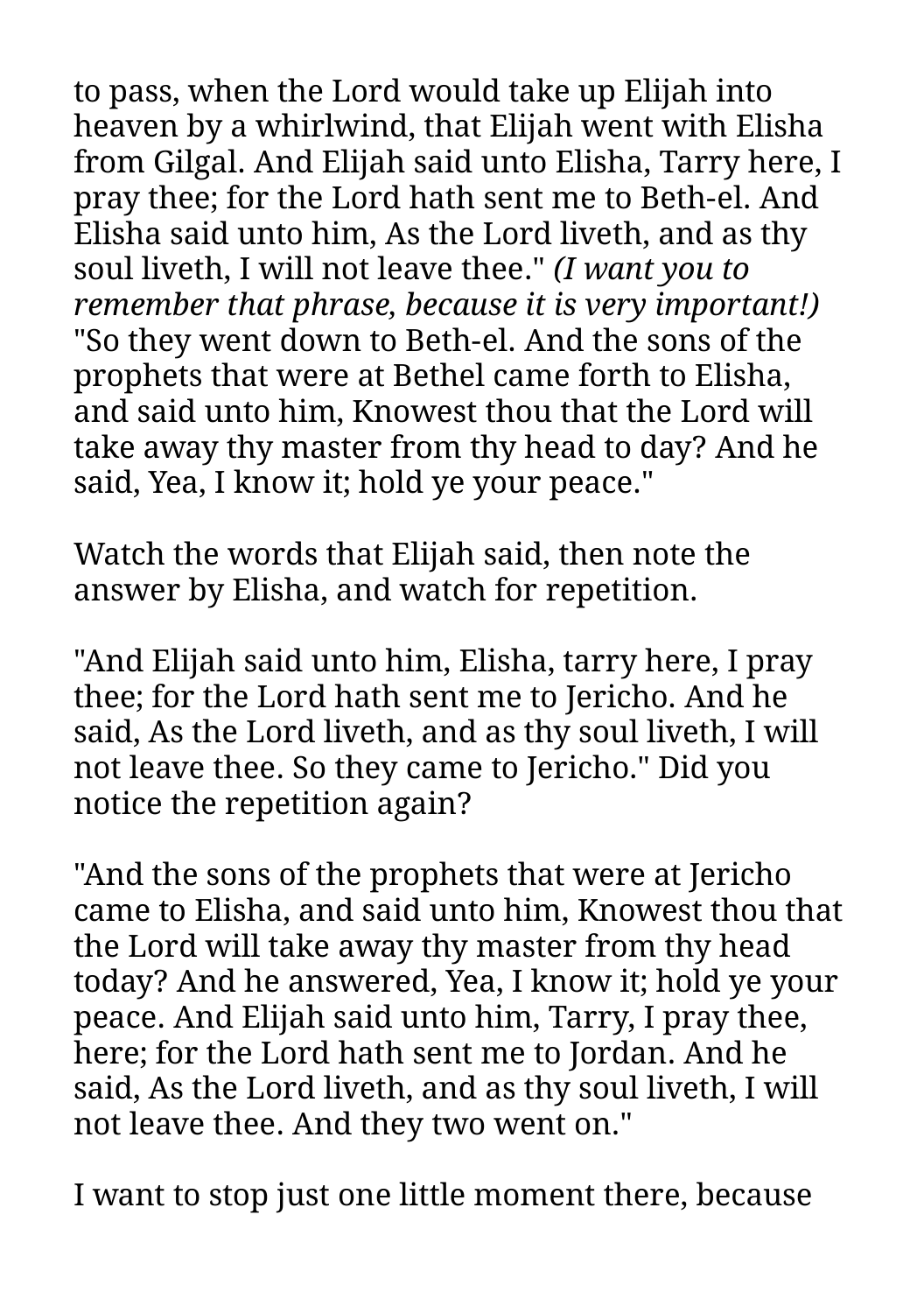this is so vital in your Christian experience. Elijah kept saying to Elisha, "Get lost!" Notice he kept saying, "Tarry here, I am going over to so and so, you just stay here, Buddy!" Elisha knew that Elijah had something that he wanted, and he was not about to miss out on the blessing of God. And he kept saying, "Oh, no, you don't, Brother. As long as you live, I'm not going to leave you. As the Lord lives and as you live, I am not going to leave you. Here I come." And so Elisha went along with him.

Elisha was one of the most persistent men in the Bible, and I want you to be the most persistent follower of Jesus Christ that the world has ever known; because God is looking for people who have persistence! God will give you power, but God is looking for people with persistence.

Persistence pays off in every area of your life. I don't care what area you are operating in, persistence will pay off.

I want to show you a really good example of that. I was born with persistence! I lived with persistence. If you could see me in person, you might find it difficult to believe, but I weighed only two pounds when I was born. My first bed was a shoe box, believe it or not, because that is how small I was. No one believed that my parents would ever raise me. Praise God! I sure proved them wrong!

There was a little thread of persistence in there that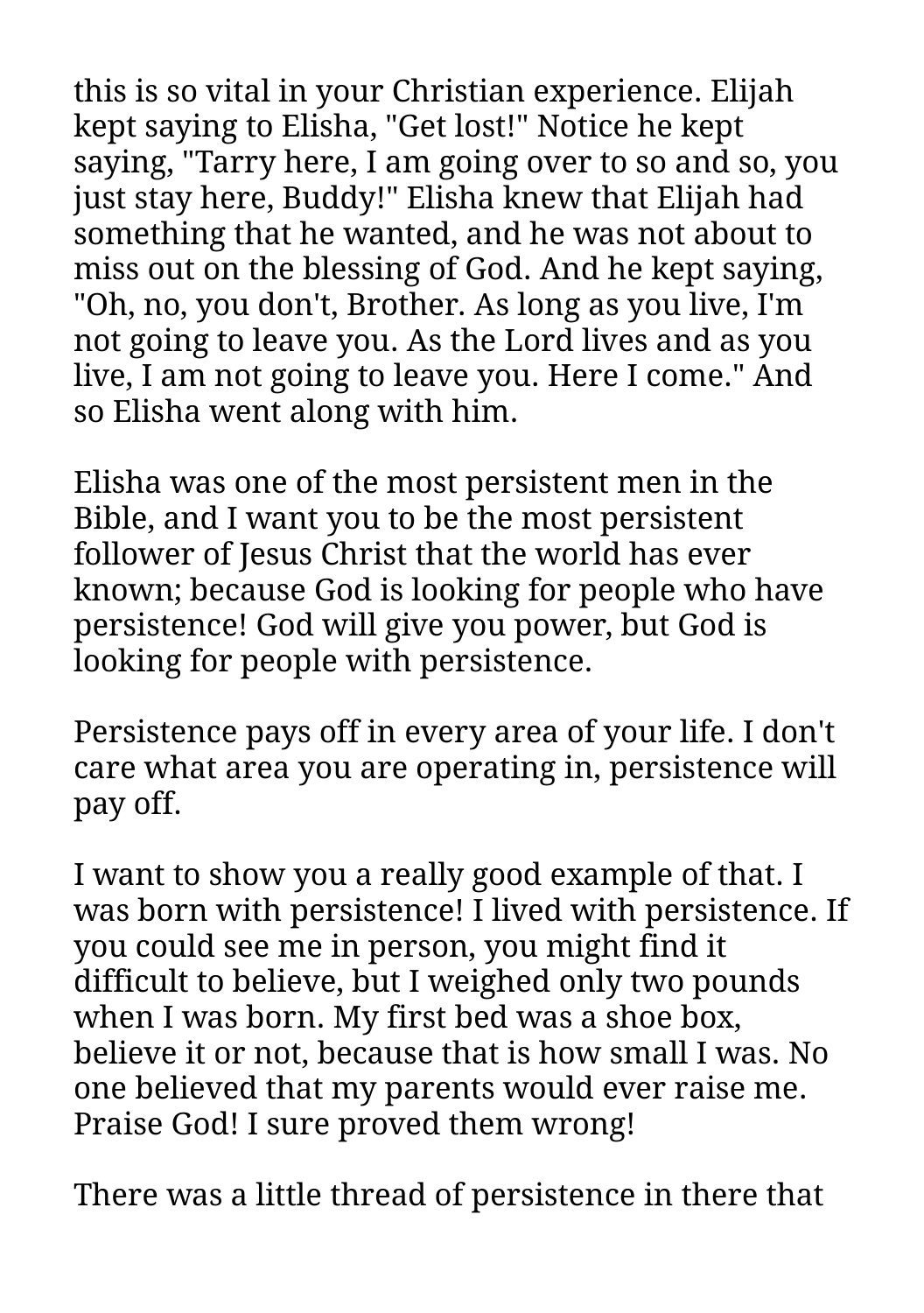was hanging on, and hanging on, and it said, "I want to live, I want to live!" Persistence is so vital! This has been with me my whole life long, and I praise God for the characteristic of persistence. Persistence brings success! I have never known anyone who was a success who was not persistent.

Many times people get sidetracked because they lay hands on the sick one time, and when that one person doesn't get healed, they say, "Well, God didn't call me into a healing ministry."

The first person I ever prayed for died! But that didn't keep me down. I thought, "Well, surely I will get a better track record!" You cannot do any worse than that, can you? That should not discourage you. You should just go on. I will have to admit, however, that it was a terrible shock to me when the first one died!

Someone told me recently about an evangelist in the healing ministry years ago who said, "If I prayed for 500, and 500 dropped dead, I'd still go on praying and believing for the sick!!" We feel exactly the same way!

I want to show you another area of persistence, to point out that sometimes we do not understand in the beginning why we are so persistent. Yet, some fifty years down the line we will know.

When I was a young girl growing up, a skinny little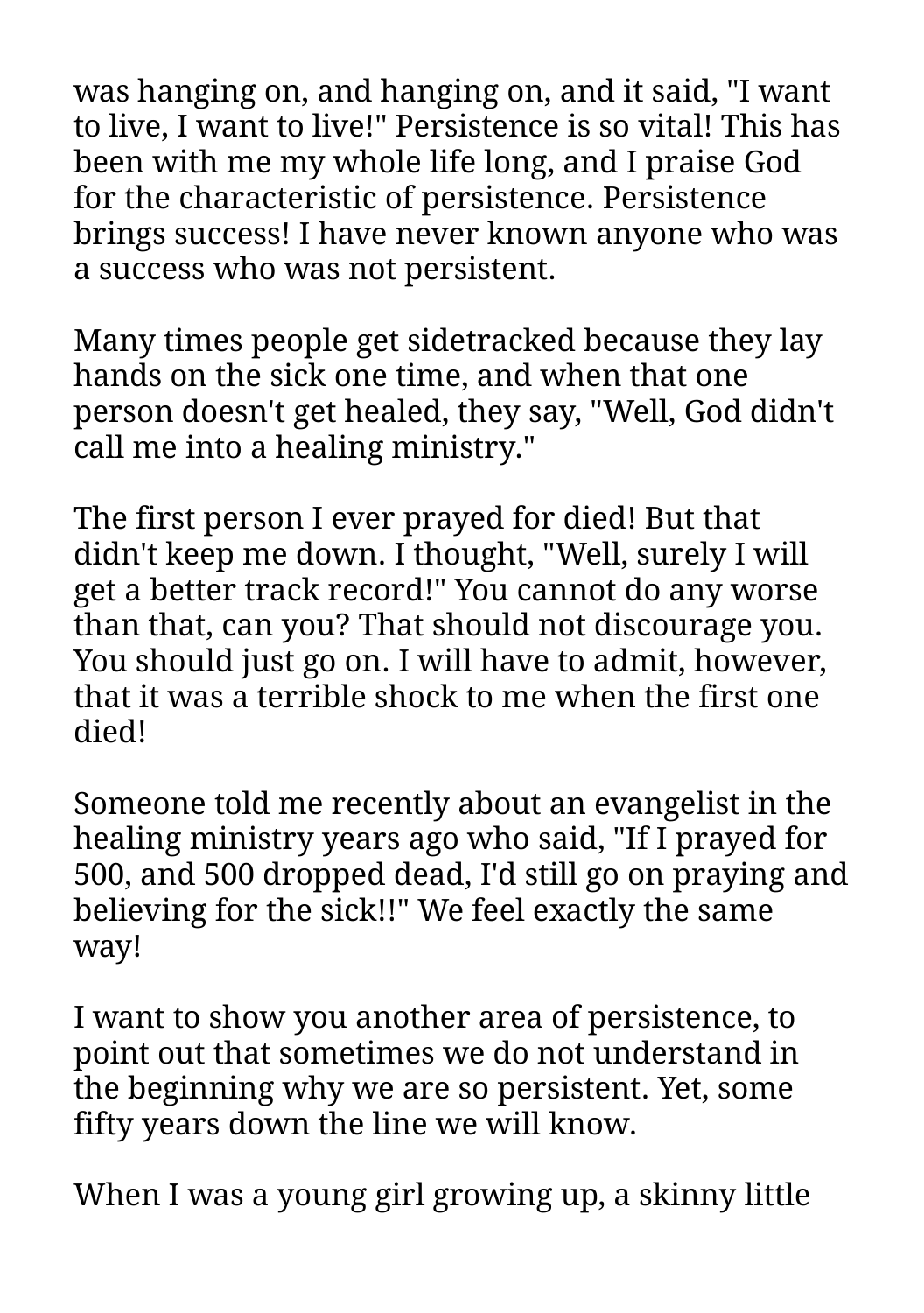Spaniard came into our school auditorium, and he had a machine called a typewriter. Today, everyone is familiar with typewriters, but when I was growing up, a typewriter was really something that very few people had ever seen. He sat down at this machine and it spelled words right out on a piece of paper as plain as anything. He typed 125 words a minute, and I was completely fascinated. My own handwriting was miserable, so I thought a typewriter would be a perfect answer for me, and I purposed in my heart that I was going to be a good typist.

I signed up for a typing class in school. After the first week, I decided it was harder than it looked when he did it, but I had made up my mind that I was going to learn how to type, even though I didn't get up to 125 words per minute the first week.

I went to my teacher and said: "Do you stay after school for a while, and if so, may I stay with you and practice on the typewriter until you go home?"

Then listen to what I said, and it involved a Christian principle I knew nothing about, because I said to her, "I want to practice, because I am going to be the best and the fastest typist that this school has ever seen." I didn't even know what I was talking about, and I could not even hit two keys without making a mistake. But I made that statement because I had purposed in my heart that I was going to be the best typist that the school had ever seen. While the other kids were down at the corner having cokes and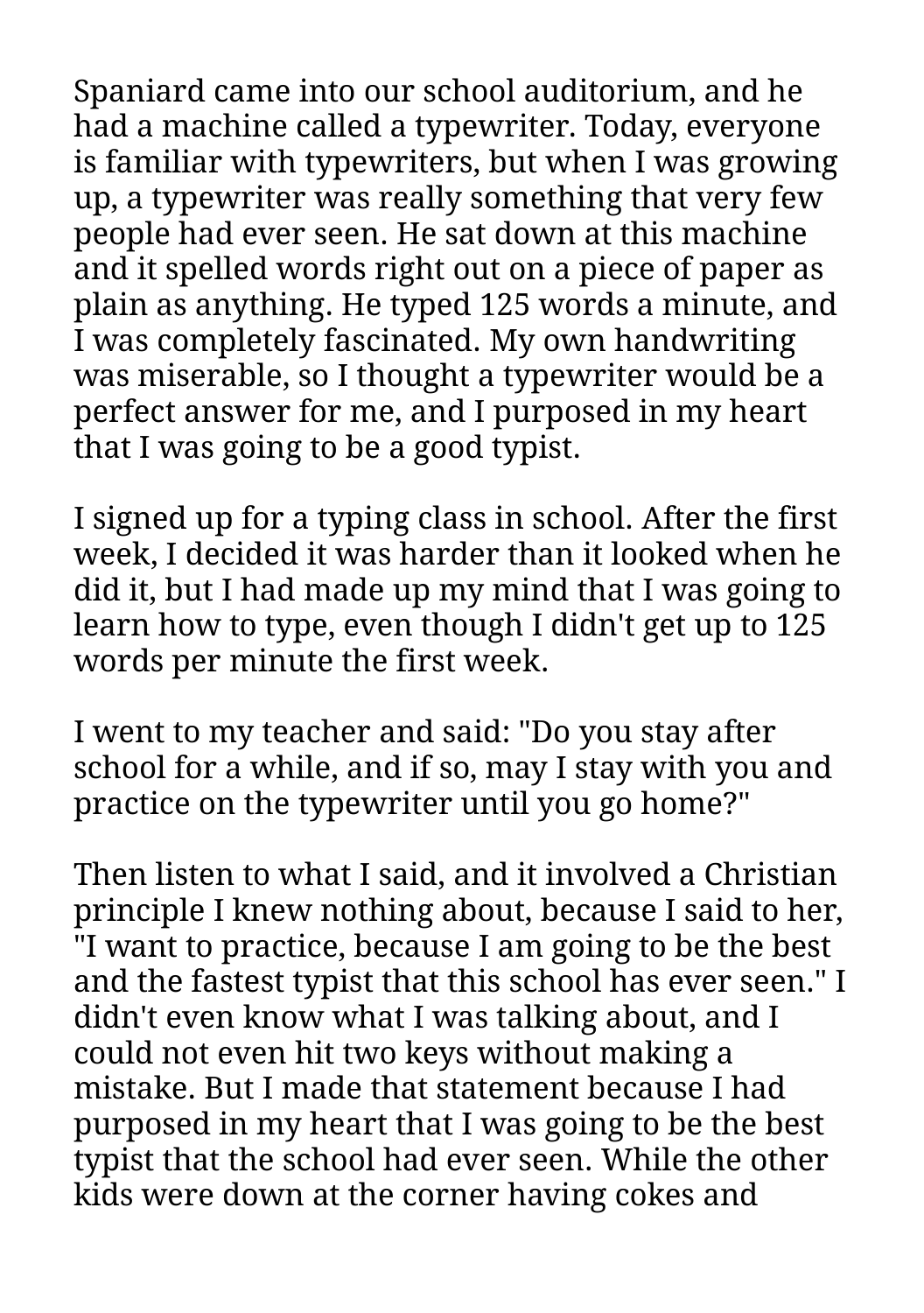cigarettes and doing all the other things that high school kids did at that time, I was sitting in the high school going type, type, type, type, learning how to type!

That wasn't enough, however, because the teacher did not stay long enough after school. We had department stores in St. Louis where I was raised, and so I would spend a dime to get on the bus and go downtown where they had three department stores right in a row.

I would walk into the first one where they had three different typewriters on display and say, "I am interested in typewriters, may I try this one?" I didn't think I was being dishonest, because I didn't say I was interested in buying one, I just said I was interested in typewriters. I would stand there and type on each of the three typewriters until I had the paper completely filled up, then I would thank the clerk and go on to the second store. I would do the same thing there, and then on to the third store. Then I would go back the next day and do the same thing over again!

What I am trying to instill in you is a desire to develop your persistence. I used all the time I could at school! I used all the time after school that the teacher would give me! Then I went to the department stores, and I used up all their paper!

Finally, came the great day when I had my first speed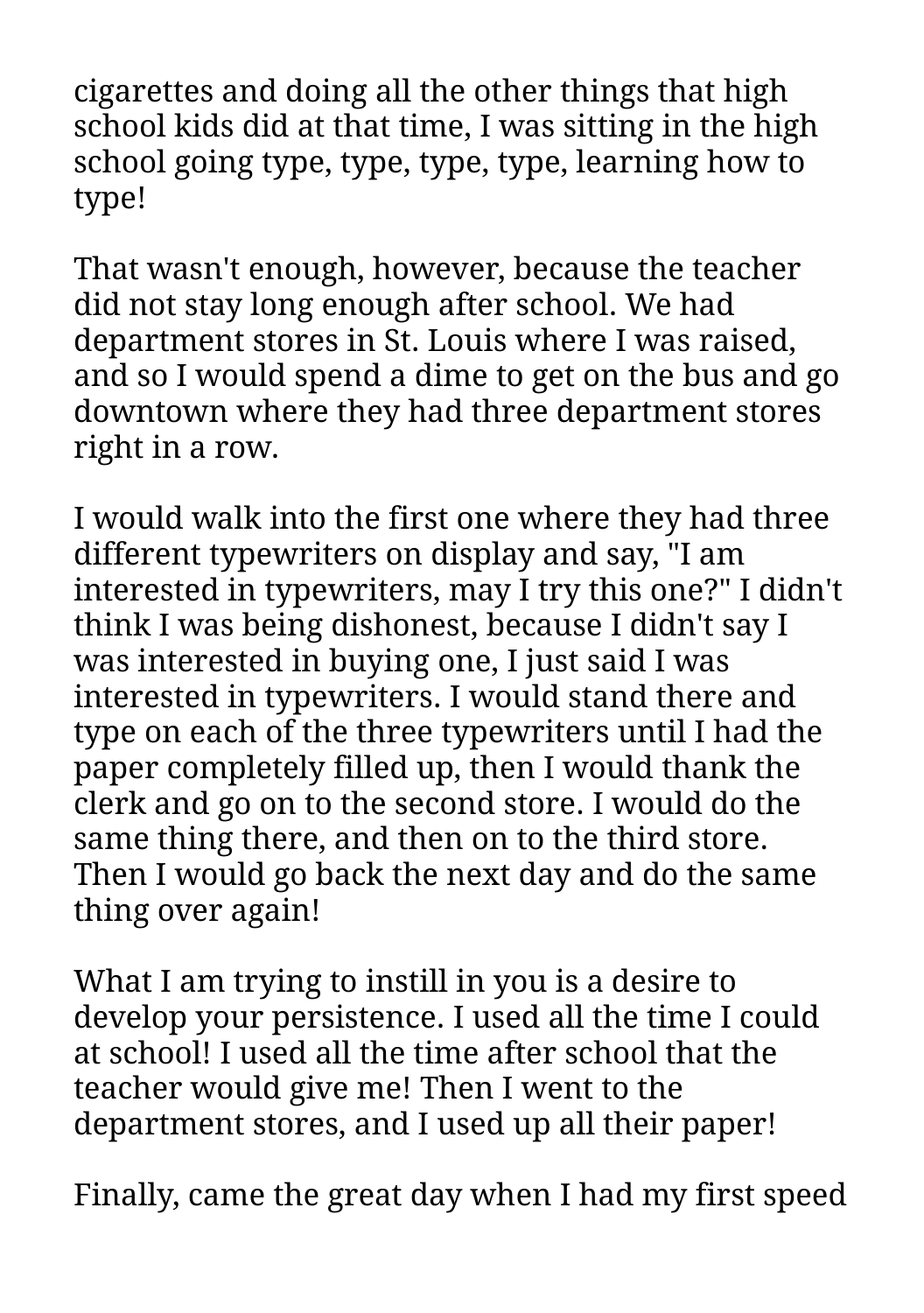test. If I remember correctly, I typed 31 words a minute with 97 errors! You never saw so many errors in your entire life! Thirty-one words a minute is not bad for a beginner, but 97 errors was absolutely unbelievable! But I purposed in my heart that I was going to be the school's best typist, so I started back on the same routine again. First I would stay after school, then down to the department stores I would go.

Finally the day came when I passed a test at 40 wpm, 50 wpm, 60 wpm, 70 wpm, 80 wpm, 90 wpm, and even 100 wpm, BUT THAT WAS NOT GOOD ENOUGH! I had purposed in my heart that I was going to type 125 wpm like that skinny little Spaniard did! And I wasn't going to settle for less than that, so I kept practicing and practicing until the day came when I typed 125 wpm on a manual typewriter. You really have to put forth energy to type that fast on a manual typewriter. But I did it without any errors whatsoever in a fifteen-minute test! That is what persistence does for you!

I had no more talent in that area than anybody, but I did have persistence! If you keep saying, "I am going to be the world's most dynamic evangelist! I am going to have the world's greatest healing ministry!" do you know what you are going to have? You are going to have exactly what you say, providing you live the life God says! If you will keep on being persistent, and you will keep on doing, even at times when you would like to be doing something else, you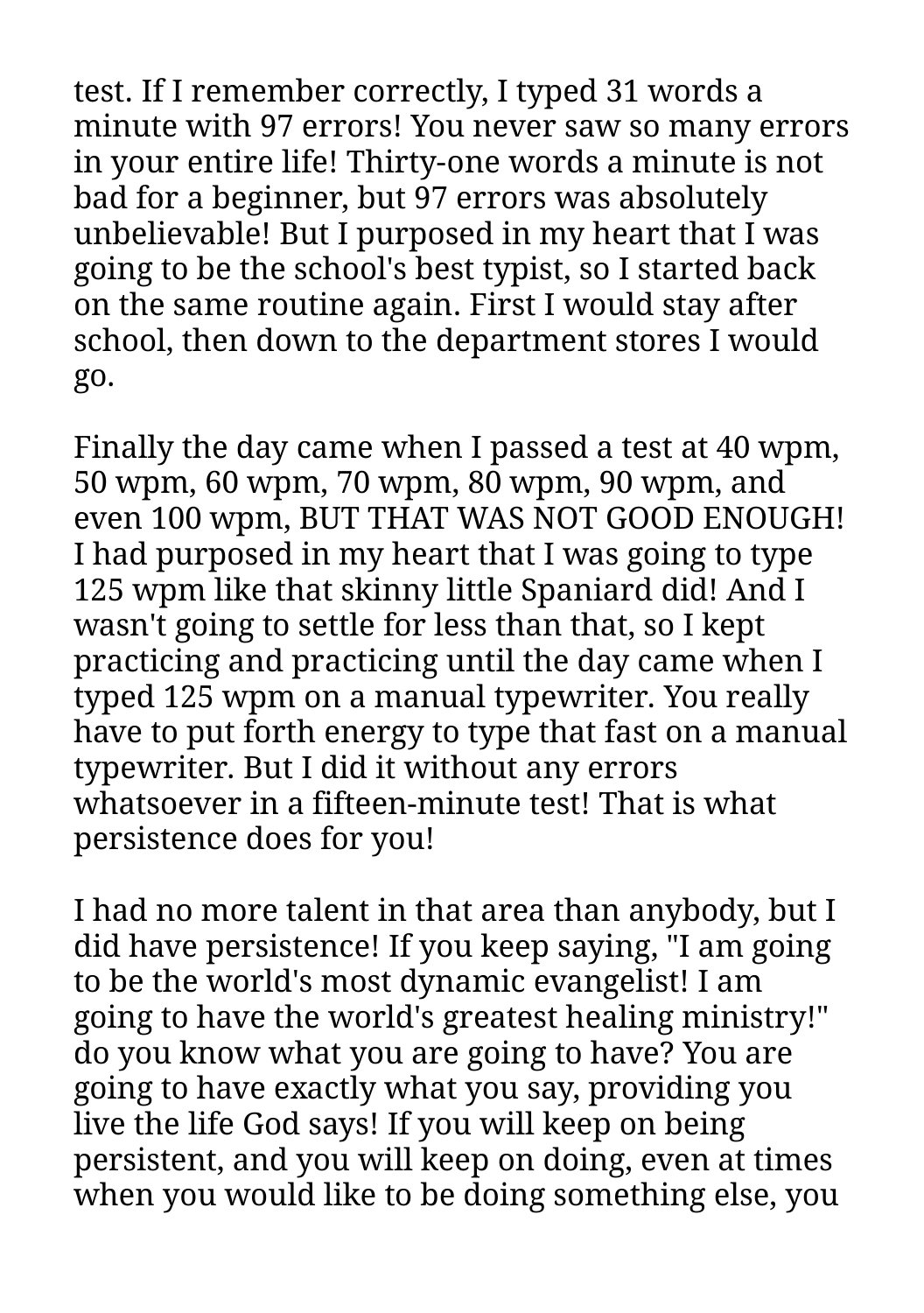### will succeed. Be persistent in whatever you do!

At that time I didn't understand why I was learning to type, because most girls want to get married and have a family and never think they are going to use the skills they learn. Little did I realize that my husband was going to die at a very early age, and that I would be thrust out into the business world to raise two children. I praise God for that ability I had because it allowed me to support my children. I owned and operated a secretarial service which eventually turned into a big printing company, but I don't believe that is the only reason God had me learn to type. I don't believe that is why God kept prodding me long before I was a Christian.

Do you know what I think God was doing? God knew that he called me to be an author. God knew that I would have no time to try to write a manuscript in longhand. Fifty years before I ever used the talent, God taught me how to be an outstanding typist, and today I am one of the few authors who type all of their own manuscripts. I do all of my own typing, and after I edit the book I retype it myself, because I know how I like to paragraph, and I know how I like things spaced. I know how I want everything in a book, and these are things I could never have done if I had not been persistent in learning to type.

Now let's get back to Elijah and Elisha. Continuing with II Kings 2, we read in verses 7 and 8 that "fifty men of the sons of the prophets went, and stood to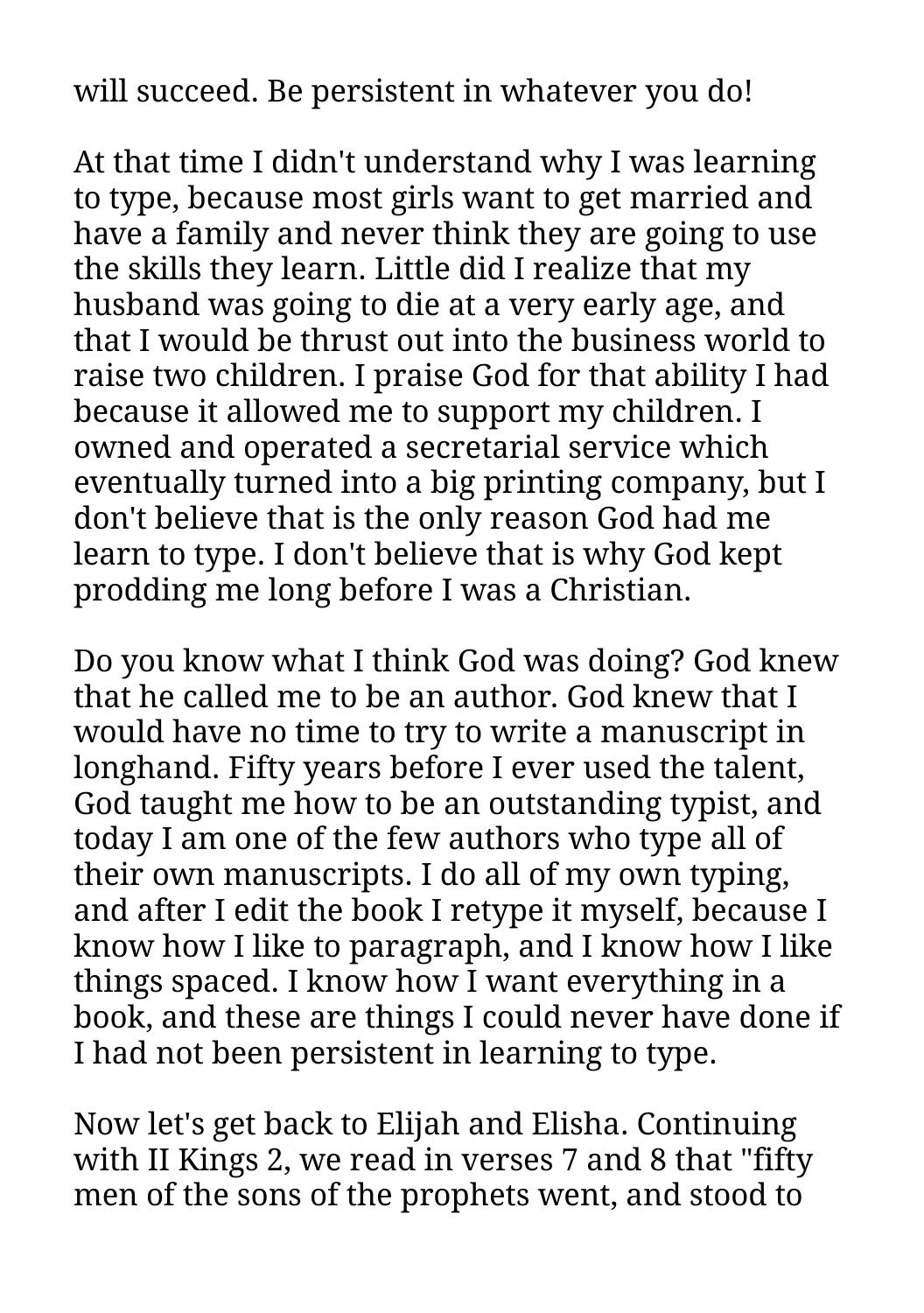view afar off: and they two stood by Jordan. And Elijah took his mantle, and wrapped it together, and smote the waters, and they were divided hither and thither, so that they two went over on dry ground." Elisha was very impressed with that, so remember it!

Verse 9 says, "And it came to pass, when they were gone over, that Elijah said unto Elisha, Ask what I shall do for thee, before I be taken away from thee. And Elisha said, I pray thee, let a double portion of thy spirit be upon me." He wasn't satisfied to have a little crumb of Elijah's power; he wasn't even satisfied to have as much as Elijah; he was a spiritual pig! A spiritual hog! He wanted twice as much! And that is what EACH one of us ought to be - A REAL SPIRITUAL PIG! I love Elisha because he wanted everything God had for him!

Let's watch what Elijah said: "Thou hast asked a hard thing: nevertheless, if thou see me when I am taken from thee, it shall be so unto thee; but if not, it shall not be so."I want you to circle the word SEE in this book right now, because it's going to play an important part in your life.

"And it came to pass, as they still went on, and talked, that, behold, there appeared a chariot of fire, and horses of fire, and parted them both asunder; and Elijah went up by a whirlwind into heaven. And Elisha SA W it, and he cried, My father, my father, the chariot of Israel, and the horsemen thereof. And he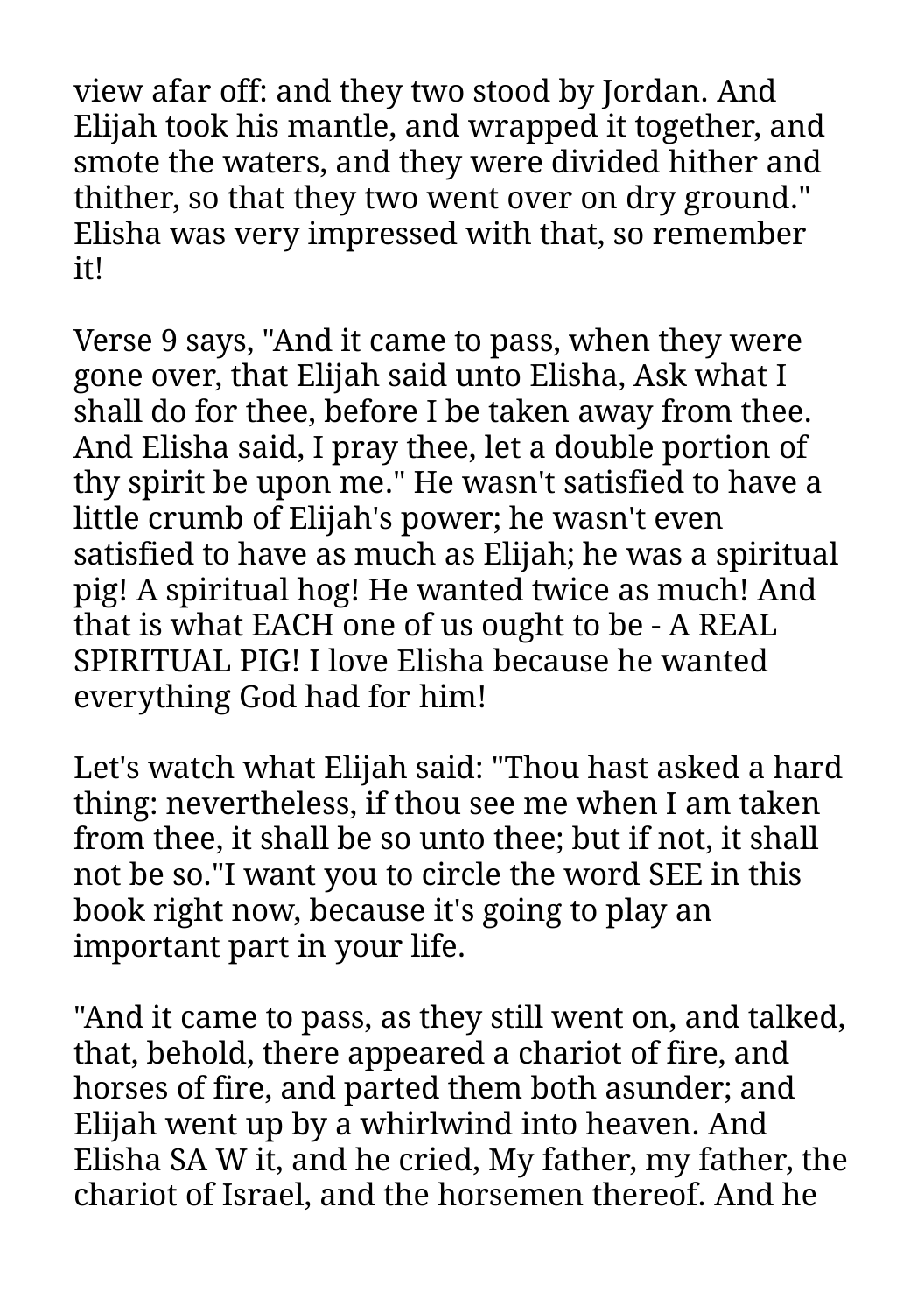saw him no more: and he took hold of his own clothes, and rent them in two pieces."

Elisha could have let his attention be distracted by a lot of things. He could have thought, "WOW, look at those trees today, those leaves are really turning." He was a young man, so he could have kept his eyes on girls and missed God! But because he was a persistent man, and he kept his eyes on Elijah, he SAW Elijah when he departed in the whirlwind! AND HE GOT WHAT HE WANTED!

He was a real man of action, because here is faith in action, "And he took the mantle of Elijah that fell from him, and smote the waters, and said, Where is the Lord God of Elijah? and when he also had smitten the waters, they parted hither and thither: and Elisha went over."

Elisha could have picked up that mantle and said, "This is so holy and so righteous, I can't put it on." But he knew that God was no respecter of persons, so he picked it up and did the same thing that Elijah did. He thought, "Boy, I will crack that water, and watch that water split open." "POW!" There the waters went! Elisha SAW him when he departed, and then he immediately put into practice what he had seen Elijah do.

I was teaching about persistence on the radio one day, and as I began to teach on this, I suddenly saw a whole new dimension open up through the word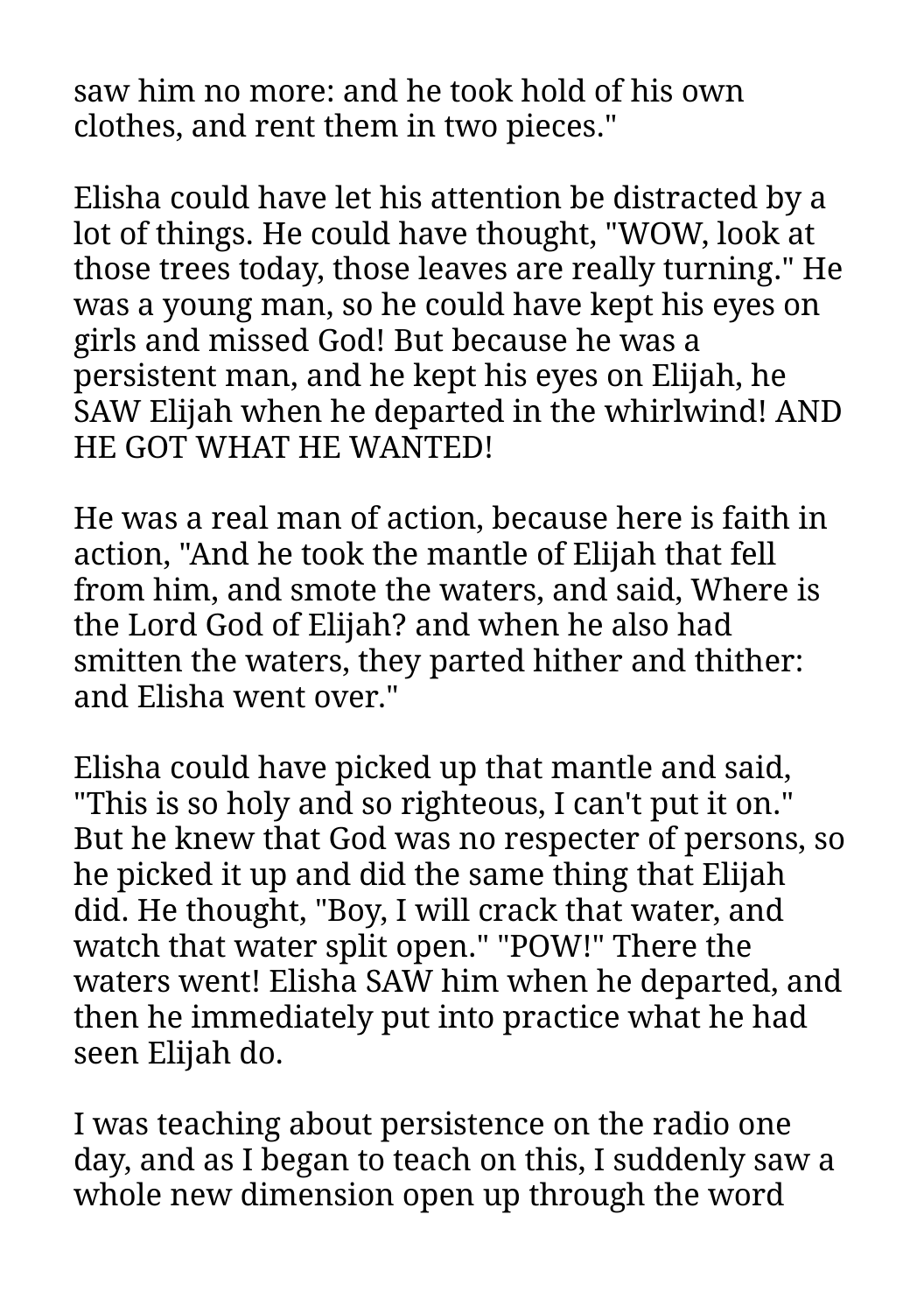"see." I began to think, "Lord, have we been missing out on things because we are not looking with spiritual eyes the way we ought to look?"

A couple of years ago, an evangelist got up in a meeting one night and said, "I had a man come up to me the other night in a meeting, and he handed me a little piece of paper, and he said, 'Brother, the Lord told me to give this to you,' and I thought it was a little note or something." He stuck it in his pocket, thinking it was a prayer request.

He forgot all about it until he got home, and then he took it out of his pocket, and it was a check for \$100,000. I always get excited when another ministry receives a big gift, because we rejoice for all ministers of the gospel. WE ARE FOR EVERY CHRISTIAN MINISTRY THAT PREACHES THE GOSPEL OF THE LORD JESUS CHRIST! Neither of us has a jealous bone in our body. I get excited because I always feel that if God does it for one, he will do it for another, since he is no respecter of persons!

Charles and I were driving to a meeting one night and I said, "How come nobody ever walks up to me and says 'Frances, the Lord told me to give you this check for \$100,000!'" I was really talking to God, and God said, "Because you never SAW it."

What a surprise that was to me! And I began to think about what he had said! I discovered there are two kinds of visions. There is a supernatural vision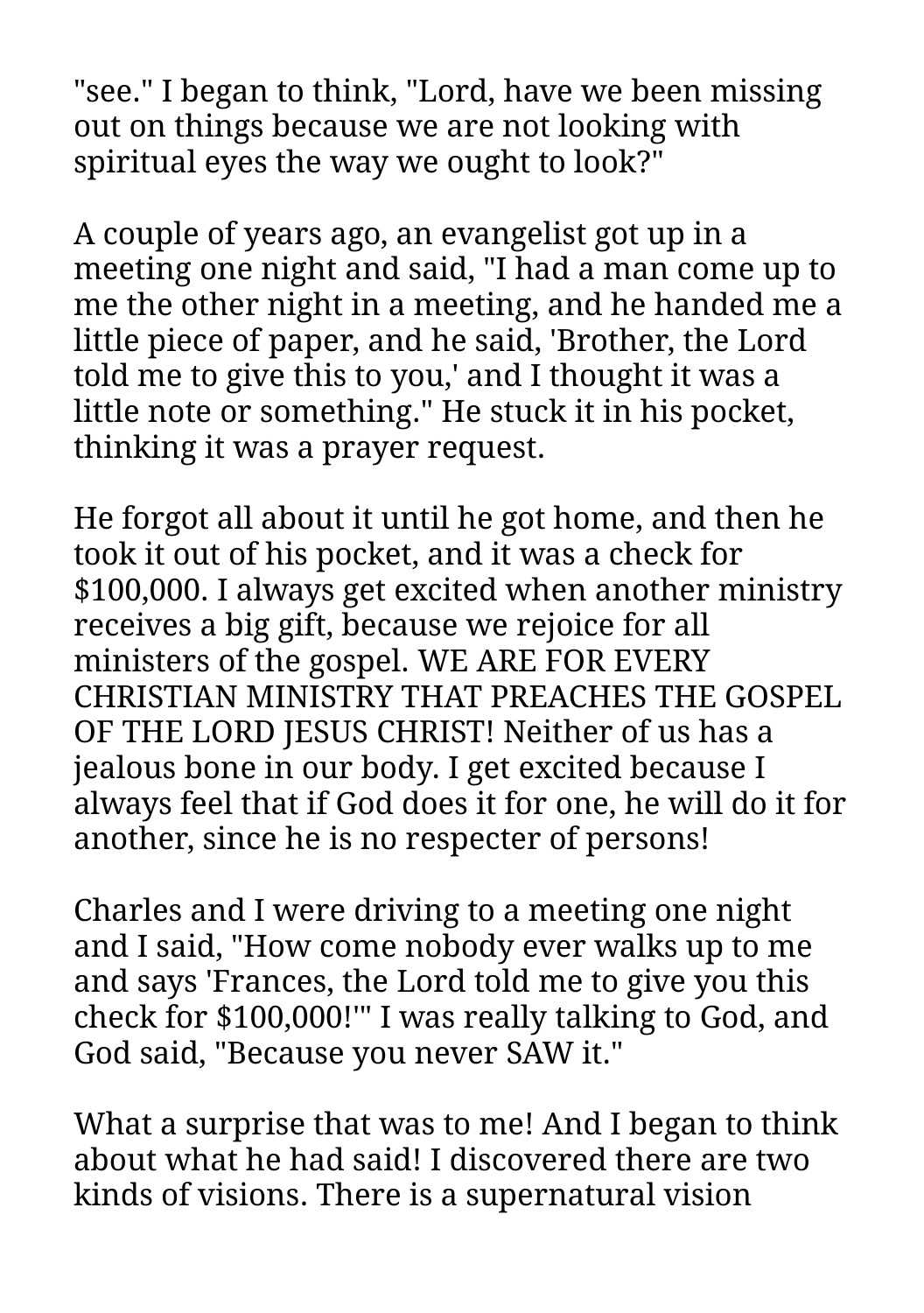which is the kind that God gives you for a particular circumstance and time. And then there is the natural vision where you can stand on the Word of God and begin to see a promise in your spirit, and it will come to pass.

I believe we are in the days of Acts 2:17: "And it shall come to pass in the last days, saith God, I will pour out of my Spirit upon all flesh: and your sons and your daughters shall prophesy, and your young men shall see visions, and your old men shall dream dreams (KJV). We all need to be more sensitive to the spirit of God than ever before and to be aware of the part that visions and dreams will be playing in our lives from now on.

In his book, THE FOURTH DIMENSION, Dr. Paul Yonggi Cho says: "Let the Holy Spirit come and quicken the scriptures you read, and implant visions in the young and dreams in the old." In another chapter he says, "... the Holy Spirit comes to cooperate with us — to create, by helping young men to see visions, and old men to dream dreams. Through envisioning and dreaming dreams we can kick away the wall of limitations and can stretch out to the universe. That is the reason that God's word says, 'Where there is no vision the people perish.'If you have no vision, you are not being creative; and if you stop being creative, then you are going to perish.

"Visions and dreams are the language of the fourth dimension, and the Holy Spirit communicates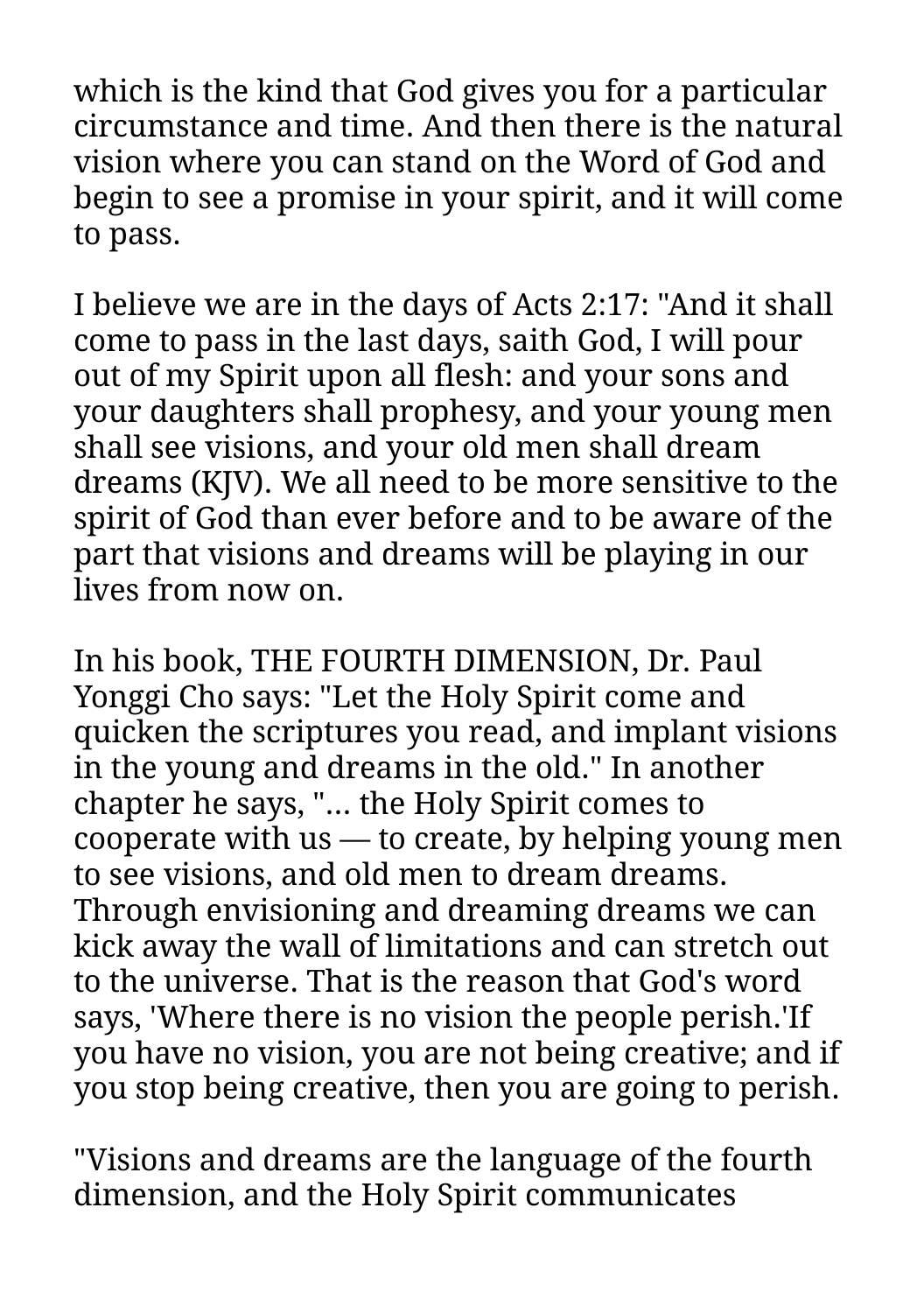through them. Only through a vision and a dream can you visualize and dream bigger churches. You can visualize a new mission field; you can visualize the increase of your church."

The vision has to be given to you by the Holy Spirit, or it will not come to pass, because you cannot use your imagination to conjure up things that are not in line with God's Word! But begin to envision according to God's Word, and see what happens!

I quickly turned to Luke 6:38 which says, "Give, and it shall be given unto you; good measure, pressed down, and shaken together, and running over, shall men give into your bosom. For with the same measure that ye mete withal it shall be measured to you again."

I said, "Now, Father, Charles and I have given and given and given, and given, and given, and now I think it is time for us to receive a return, because we have so many needs at the City of Light. Father, I am going to ask you to give me a vision of a check."

I must not have had \$100,000 faith, because instantly God gave me a vision, but the vision was of a check for \$1,000, and all I saw was a man's hand giving it to me.

WOW! Two scriptures, "my people perish for lack of knowledge" and "without a vision the people perish," came into my mind. Here I was sitting in a car with a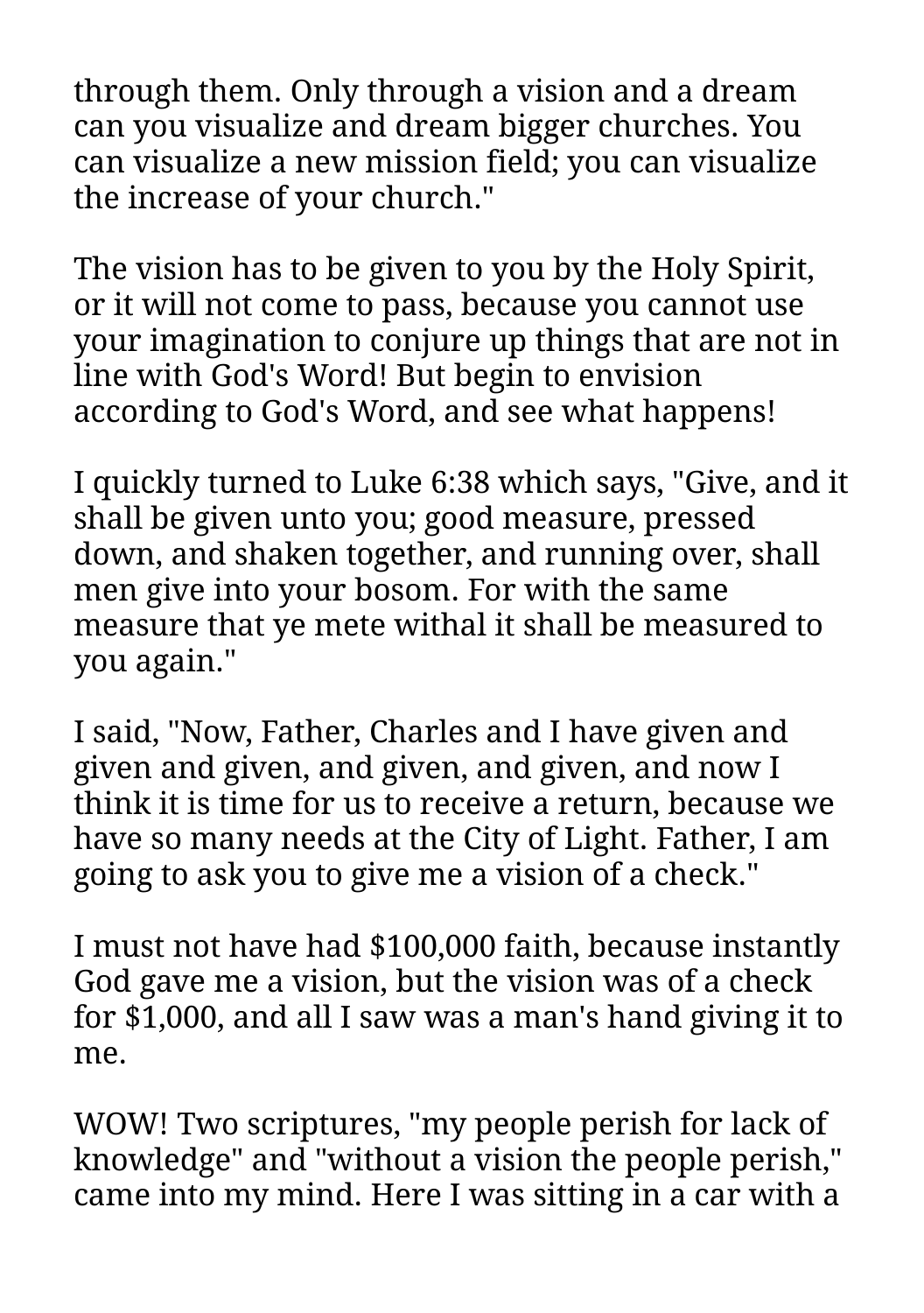vision of a \$1,000 check. That was not unscriptural, because I could stand on Luke 6:38 and KNOW that we had given!

I was so excited I almost ran to get into the meeting that night, and I kept thinking, "Who is it, Lord? Who is it?" I would look at every person who came by and think "You?" "No!" "You?" "No!" "You?" "No!"

Nobody handed me a check that first night.

I didn't say, "I guess God didn't want me to have a check." I am persistent! The second night came and when the service was over, I was standing back at the book table, and every time a man came by, I would think again, "You?" "No!" "You?" "No!" "You?" "No!" The second night was over, and NOBODY HAD GIVEN ME A CHECK!

I wasn't discouraged, because we still had one more night! I repeated the same procedure, and still no check! I wasn't discouraged, however, and as I was packing the books for the next stop, and in a most unspiritual position of almost standing on my head trying to reach a box, a man walked up behind me and said, "Frances, the Lord told me to give this to you." Hallelujah! I didn't put it in my pocket! I LOOKED AT IT! Right on the spot! IT WAS EXACTLY AS I HAD SEEN IT IN MY SPIRIT — A CHECK FOR \$1,000! I nearly exploded!!

I could hardly wait to tell Charles and the next day I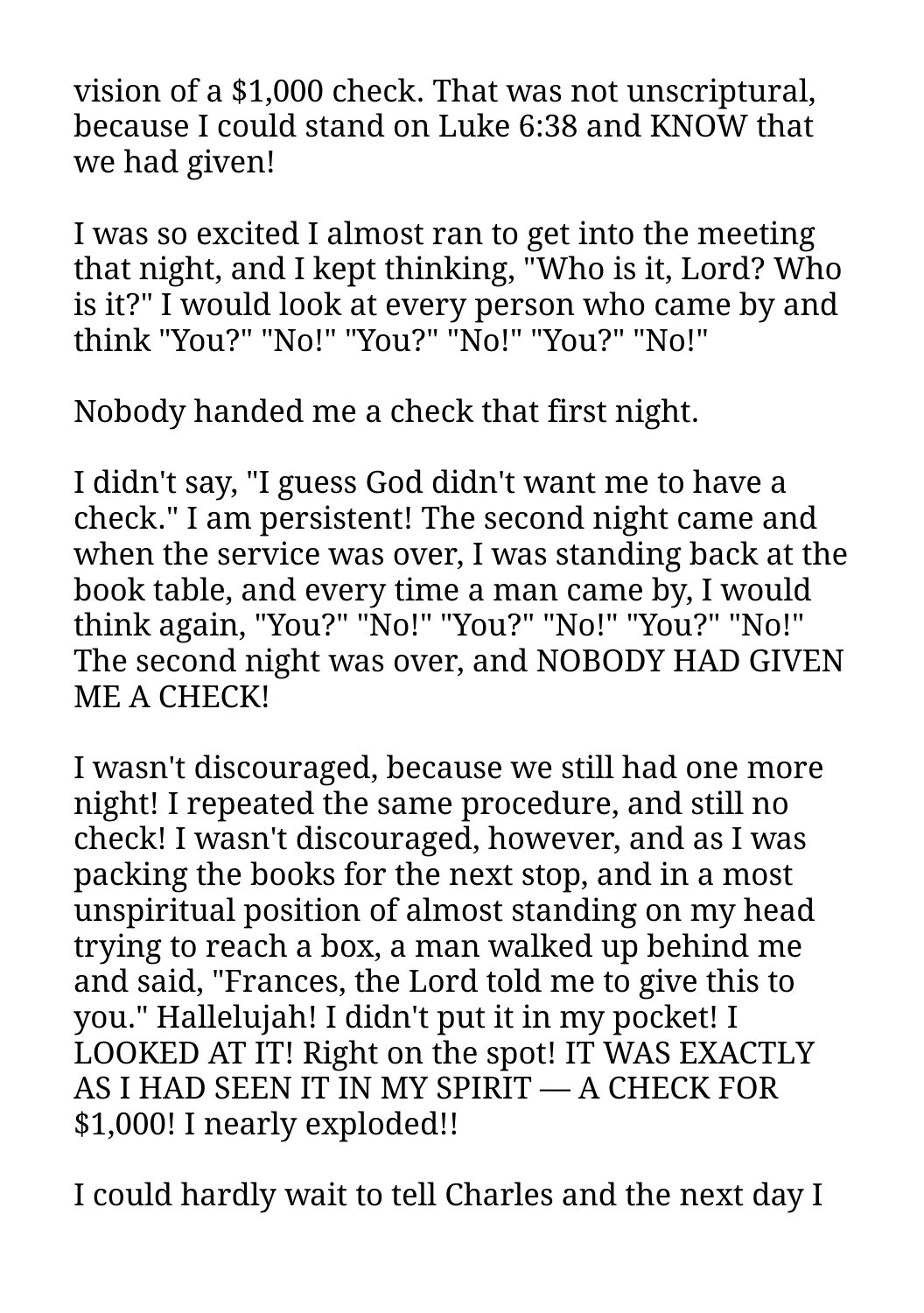was so wound up because I saw a new dimension opening up in our lives, so I said, "Charles this is so exciting, I'm going to ask God for another vision." And I saw another \$1,000 check! My faith had not risen any higher than \$1,000, but sure enough, about two nights later, a man sent his child running down the aisle before the service started with a check for \$1,000. Do you know why? He had given \$1,000 the year before and had gotten back over \$100,000, so he couldn't wait for offering time to get started again!

Again, I saw a new dimension working! God opening spirit eyes to see more of what he has for us! I was really excited, but I said, "God, could you let me have a little bigger vision? It takes a lot of \$1,000 checks to reach the multitudes you have laid on our hearts.

On our next trip, we were leaving our motel room to go to a meeting, when there flashed in my mind a check for \$5,000.1 thought, "Wow! We have never had anyone put a check for \$5,000 into an offering before." But I was excited. I said, "Lord, you mean that you are going to put a \$5,000 check in the offering tonight?" And somehow in that way that I know that God speaks, God just assured me that the check was going to be in the offering.

No one ever put that much in one of our offerings before! Nobody! Glory, what a feeling of anticipation we had!

Charles was teaching that night, and after I took the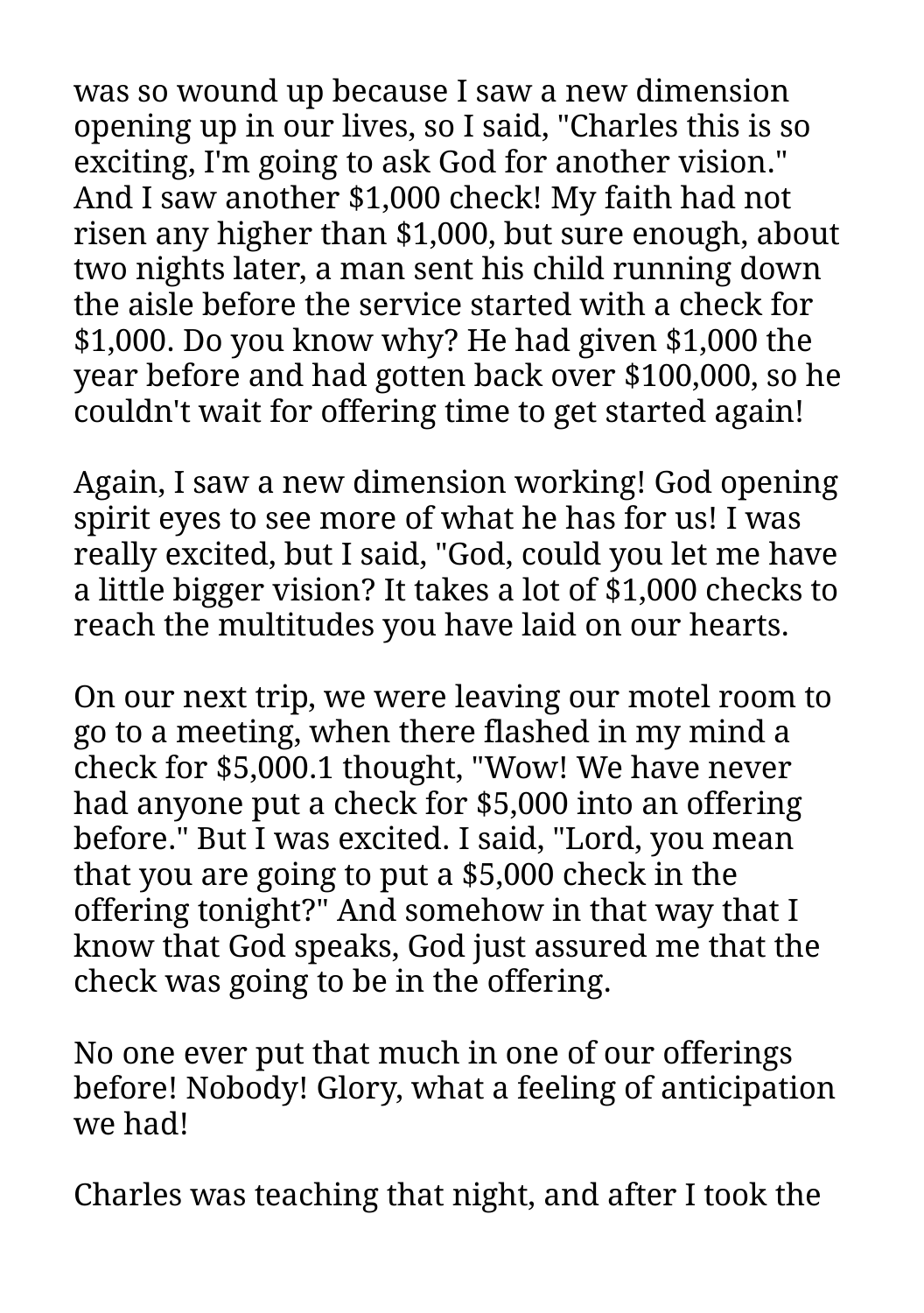offering, I looked for a place to sit until the ministering time came. The air conditioner had broken down, and the television lights were extremely hot, and I saw a door, so I thought, "I'll go off-stage because it's so hot, and when Charles needs me, I'll come back on."

I stepped off the stage, and discovered that I was in the room where the ushers were counting the offering. They said, "Would you like to help us count the offering?" My heart was really pounding, because the first thing I did was to try to pull out all the checks. I looked carefully at each one, but there was no check for \$5,000.

The ushers were counting the cash when suddenly I saw one more little piece of paper underneath all the bills, and I grabbed for it! You never saw anyone go into action so fast in your life. I opened it up, and it was a check to our ministry for \$5,000, THE FIRST TIME IN ALL OF OUR MINISTRY THAT ANYONE HAD EVER PUT IN A CHECK THAT SIZE IN AN OFFERING, JUST AS I HAD SEEN IT! Hallelujah!

Today I see in my spirit a check for \$1,000,000 for the work of the ministry. I have confessed it for almost three years! I have seen it in my spirit, and I know it will come to pass!

As a result of seeing in my spirit, I began to think, "If it works in money, why shouldn't it work in other areas as well?" I began to think this should work in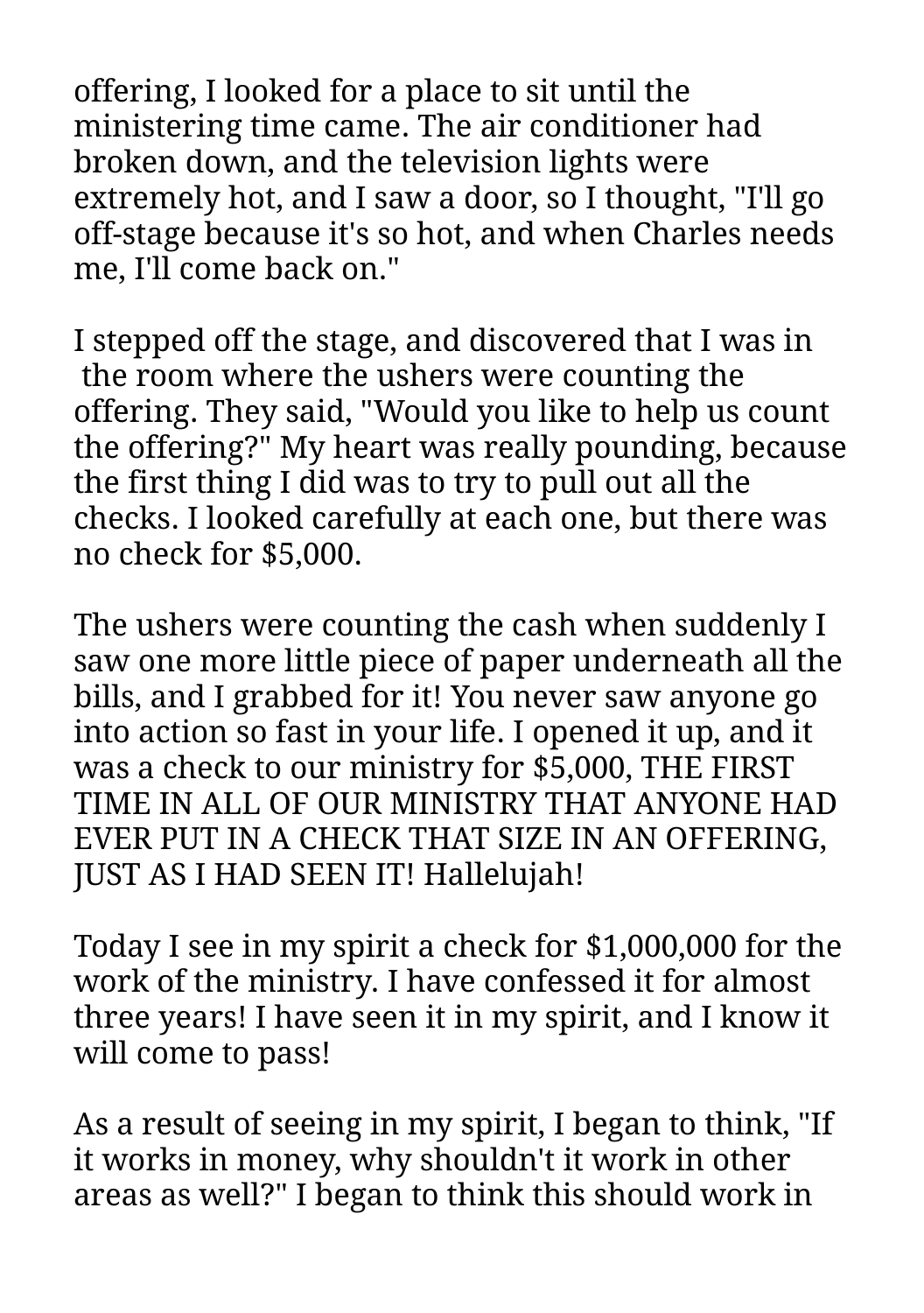the area of healing. I gave this talk about seeing, and then said:

"God made a package deal for us 2,000 years ago, but the problem is that most of us only accept one portion of that package when we are born again, because we don't understand there's more than one 'goodie' in the basket!

"When all churches begin to preach the FULL meaning of salvation, you're going to see people walk into services unsaved, sick, and full of demons, and they are going to walk out saved, healed, delivered, and baptized with the Holy Spirit ALL AT THE SAME TIME!

"Many people believe that salvation involves just one thing: eternal life! Biblically, however, salvation encompasses many things, of which eternal life is only ONE! The Greek word soteria, which we translate 'salvation,' also includes the meanings 'deliverance,' 'health,' 'rescue,' and 'safety.'

I continued and said, "How many of you believe that .Jesus took all of our diseases on himself at Calvary? Every one of those 39 stripes he had on his back was a different disease."

I believe when Jesus was on the cross that he was the most unhuman looking thing you ever saw. I believe his body was so racked with pain that you would not even have recognized him to be a human being,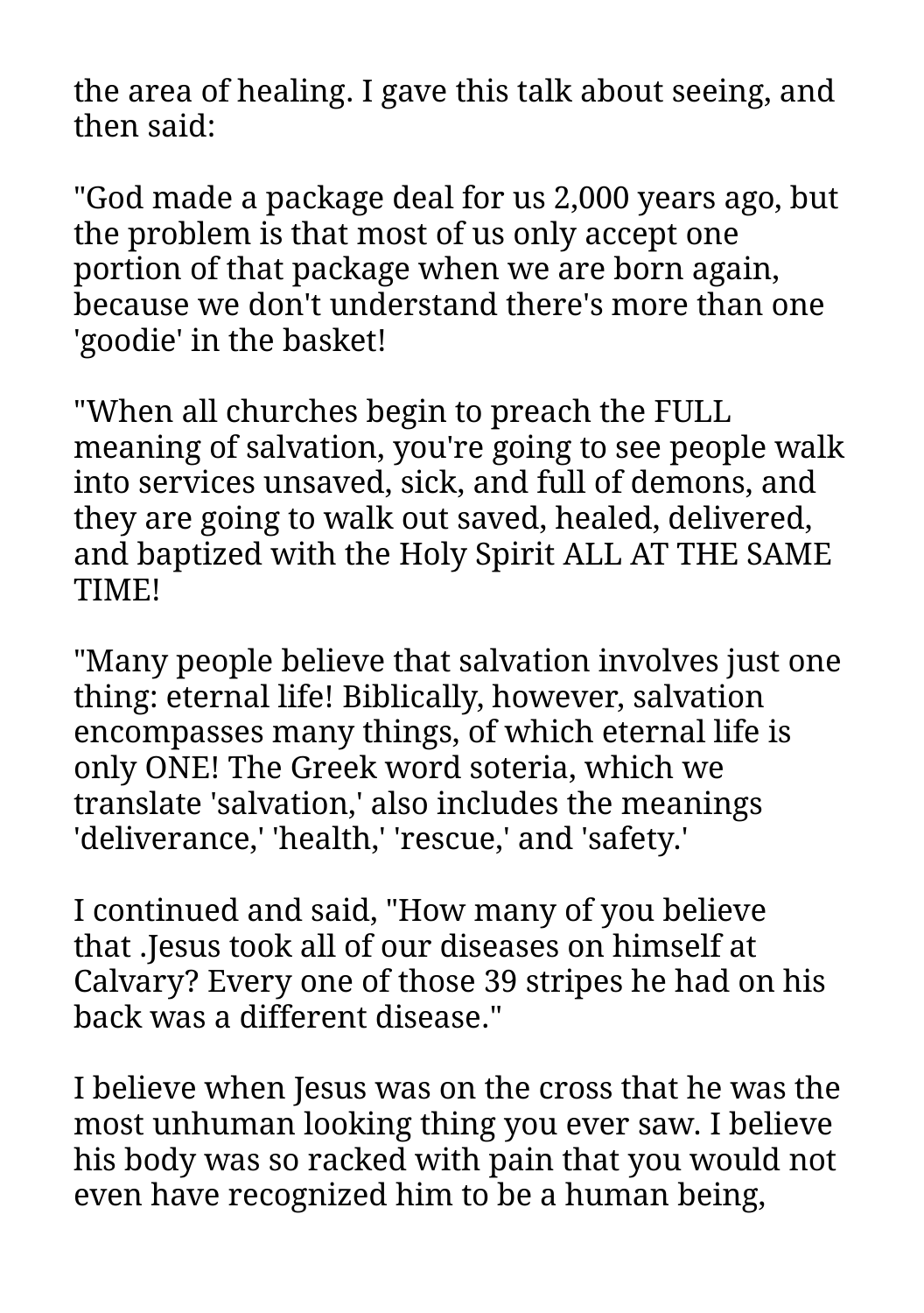because can you imagine all of the cerebral palsy from the first man to the last man on the body of Jesus? See him with all the cancer in the world from the first man to the last one.

Every case of diabetes from the first man to the last was on the body of Jesus! Name any disease, and it was on the body of Jesus! Every case of it from the first man to the last man.

I do not believe that Jesus appeared on the cross as most artists paint him. I believe he didn't even resemble the Jesus who had walked up the road to Golgotha!

Isaiah 52:14 (Amp.) says: "(For many the servant of God became an object of horror; many were astonished.) His face and His whole appearance were marred more than any man's, and His form beyond that of the sons of men; but just as many were astonished at Him."

Now, why were they astonished when they looked at him? Because his body looked so terrible! Can you imagine all the brain damage in the world on him? Can you see all the crippling diseases on him? Millions of all kinds of diseases, all on Jesus at one time!

Do you think his fingers were straight? No, I think his body was so twisted that we would never have recognized it. That is why they said it was an object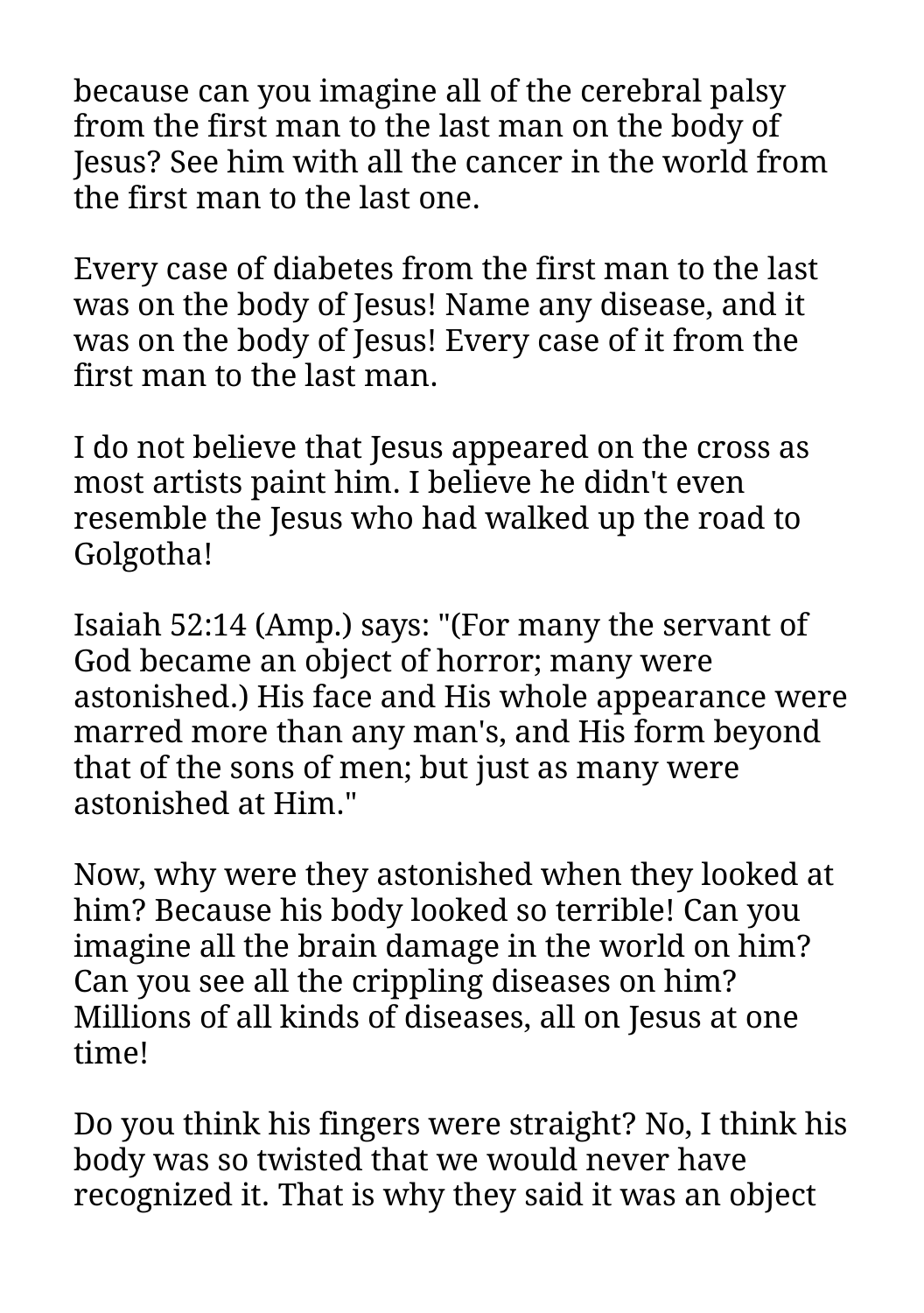of horror, and his face and his whole appearance were marred more than any man's because no other man has ever taken as much on his body as Jesus!

Then it says in Isaiah 53:10: "Yet it was the will of the Lord to bruise Him; He has put Him to grief and made Him sick ..." It was God's will to make him sick! Why? Because he loved you and me so much that he put it on Jesus so that we do not have to have sickness!

Isaiah 53:5 says, "But He was wounded for our transgressions, He was bruised for our guilt and iniquities: the chastisement needful to obtain peace and well-being for us was upon Him, and with the stripes that wounded Him we are healed and made whole." WE ARE HEALED AND MADE WHOLE!

Do you know why some of us cannot receive the healing we need? Because we cannot see it on Jesus. I believe the day when our spirit eyes are opened and we begin to see our healing back on Jesus where it belongs is the day you and I are going to receive whatever healing we need! When we begin to see our disease back on Jesus where it belongs, healing will become a reality in our lives!

Begin to see it for yourself. Begin to see it for other people. When you begin to see it, it is going to come to pass in your life. You begin to see your crippled body back on the body of Jesus and that body will be made whole!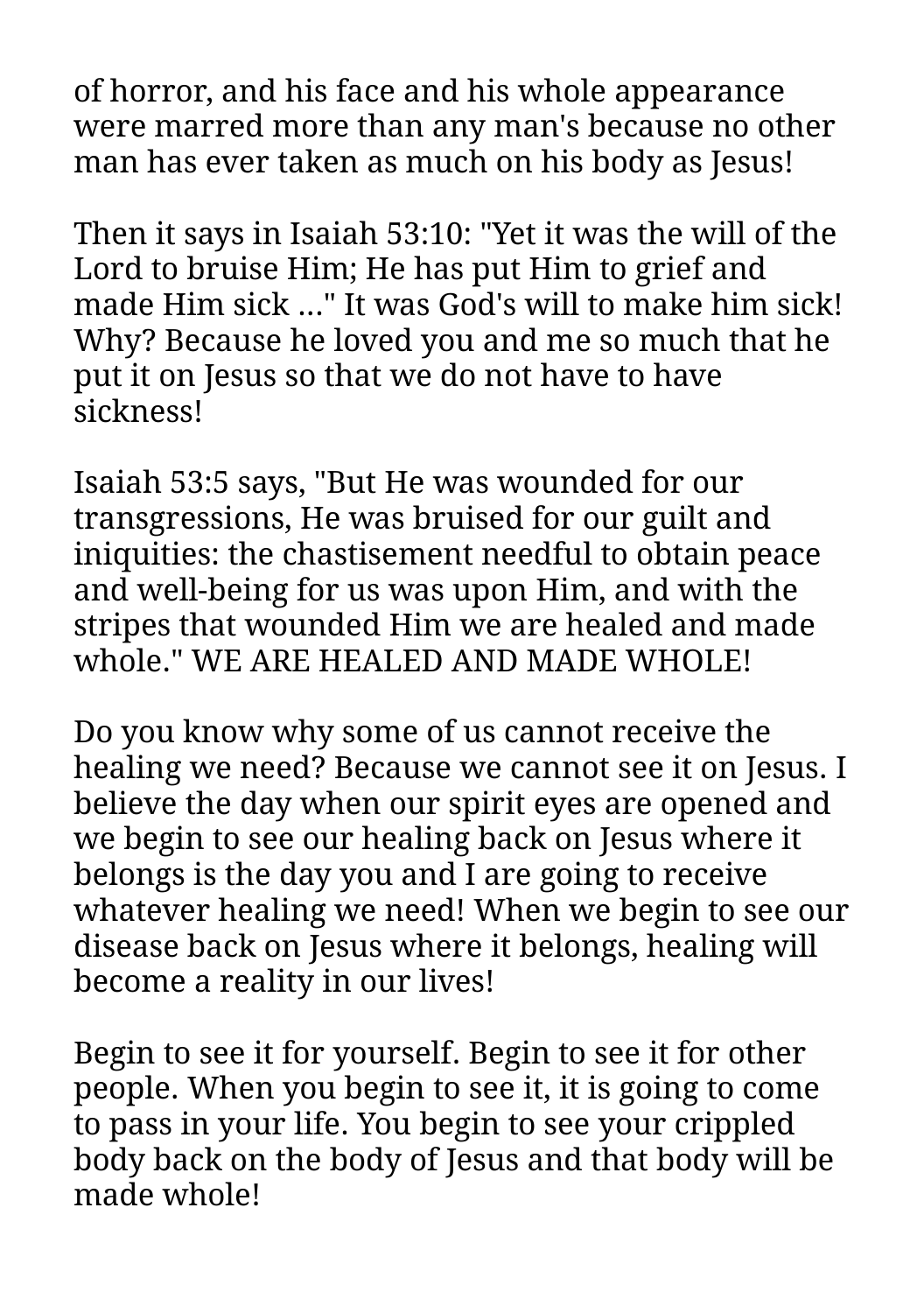But be persistent! If you do not receive healing the first time you "think" you see your disease on Jesus, keep trying! Keep seeing your disease back on Jesus where it belongs! I have a little note in my Bible which says, "He took it, so there's no sense in both of us having it!"

The first night I gave this talk, believing for people to see their diseases back on Jesus I said very carefully, "If there is anybody in the audience who can see their sickness back on Jesus, I want you to come forward." It was a very tense moment for me because I knew I was venturing into a new realm of healing. A man came forward and I said, "What is your problem?" He said, "I was in an industrial accident some fourteen or fifteen years ago. My shoulder blade is frozen, and I can't raise my arm, but as you were talking tonight, I began to see this on Jesus, and before long I saw Jesus with a frozen shoulder. Then I saw myself swinging my arm like I was throwing a baseball, and I haven't been able to move it for 14 years!" All the time he was telling me this, he put his faith into action and was swinging his arm the very way he told me he had seen in his vision! Glory, it was working in healing as well!

Another woman got excited when she saw him, because she had the same problem, and her arm was totally healed that night.

Our faith was really rising in this area of healing, so I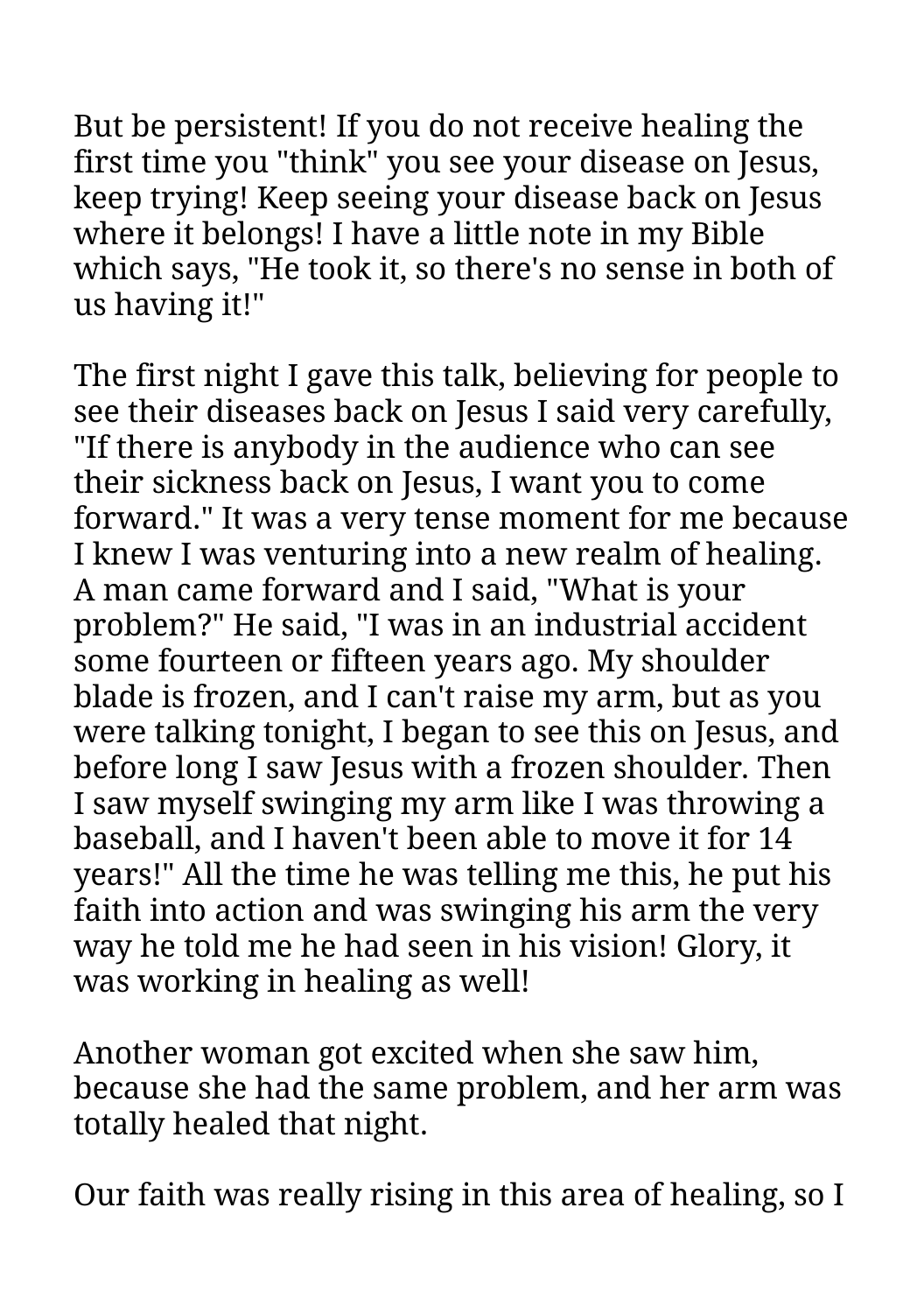gave this talk in another city and began to see what it was doing to people and how their spirit eyes were being opened. Again I gave the same invitation and was very careful to say, "At this time I only want those who have actually seen their problem back on Jesus to come forward!"

I asked the first woman what she saw, and she said, "I see my esophagus full of holes. I see my body full of arthritis. I've got it in the elbows, in the knees, in the hips, and all over me." Do you know what she received? Nothing, because she did not see it on Jesus. She saw it on herself. She was looking at things in the natural. She was not looking at them on Jesus.

The next woman was in a wheel chair. I said, "Honey, what do you see?" She said, T see myself walking all the way across this stage tonight." I said, "You do?" She said, "Yes." I said, "How long has it been since you walked?"

She said, "I have never walked. I had polio when I was an infant and I have never walked!" My faith was really on the line! But I believe that with God nothing is impossible! She continued, "I see my polio on the body of Jesus!"

Then, just like Elijah said unto Elisha, I said, "If you have seen it on Jesus, it shall be so unto thee." Then I gave her the scripture I always give, "Silver and gold have I none; but such as I have, give I thee: In the name of Jesus Christ of Nazareth rise up and walk"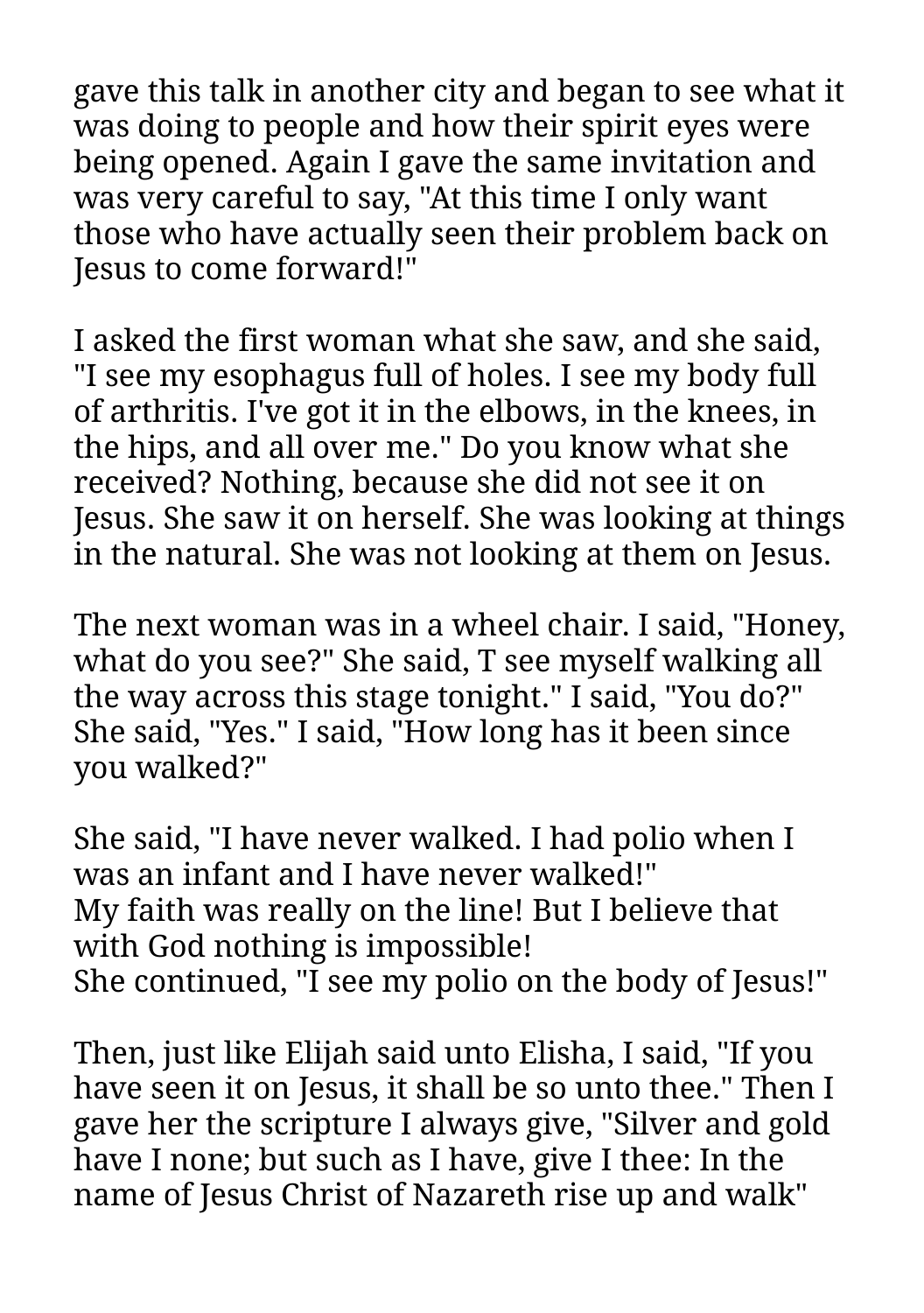(Acts 3:6).

SHE GOT UP AND WALKED, because she saw that she did not have polio any more because it was back on Jesus 2,000 years ago where it belonged. She did not walk like you or I do, but she was walking! Legs that had never moved from the time she was a tiny infant were walking and taking steps across an auditorium!

By this time, my faith really went up, and I was ready to become a tiger. I knew that anyone who could see whatever their disease was back on Jesus Christ would be healed!

A woman in her eighties who was horribly crippled with rheumatoid arthritis came into one of our meetings where I gave this same talk, and I wanted to shake the very devil out of her that caused the horrible arthritis. She was the first one up at the end of the talk, and her crippled fingers straightened out, her back straightened out, and every bit of that rheumatoid arthritis left her! She bent over and touched her toes with her fingers. Glory to God, she had truly seen it back on the body of Jesus where it belonged! In that same service we saw a Catholic man who was so crippled with arthritis that it had been years since he could tie and untie his shoes. He sat on the front row tying and untying his shoes demonstrating that he saw his disease back on Jesus!

We were privileged to be the pacesetter speakers at the Pittsburgh Charismatic Conference one year, and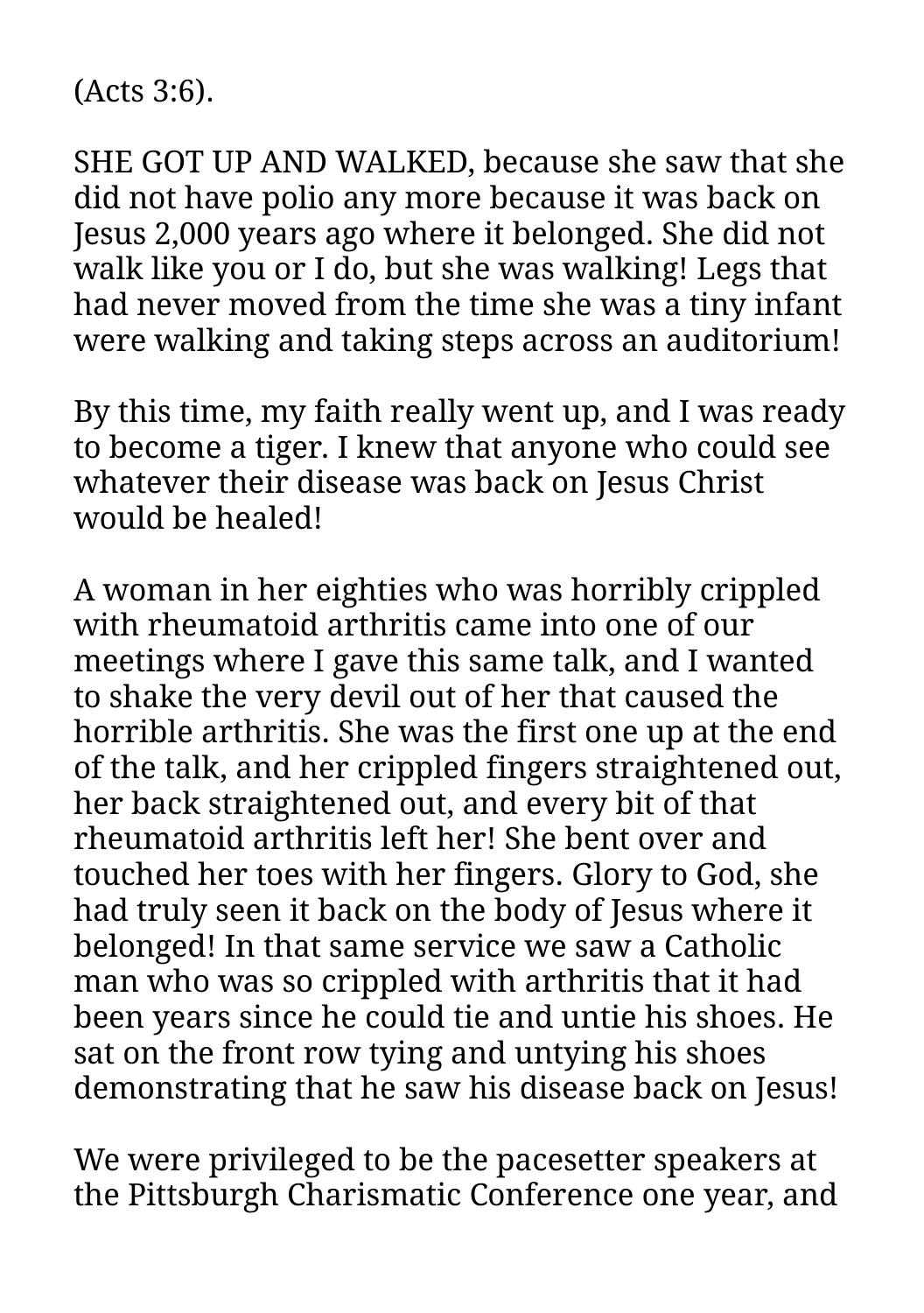sensitivity to the Holy Spirit really brought results. Sometimes it will go so against your natural mind that it will be almost impossible for you to act, but DO IT!

A woman came over to me prior to the beginning of the service and said, "My daughter is dying. She has been in intensive care for four months. The doctors said she could not even live until the end of the service, but I brought her anyway. Will you come and pray for her?"

Normally I would have taken off like a rocket, but God checked me and said, "Give her the Word first!" Remember what it says in Psalm 107:20, "He sent his word and healed them and delivered them from their destruction."

We could not see this girl because we were sitting below stage level, so when we went on to the stage, I saw her for the first time. My first thought was, "Oh, God, don't let her die during this service." I never saw anyone who looked so dead without being dead in my whole life! Her head was hanging over to the side and her tongue was hanging out of her mouth.

Charles took one look at her and thought she had died. He said, "God, is the miracle you want tonight to have us raise someone from the dead?" We have never raised anyone from the dead YET, but we are ready.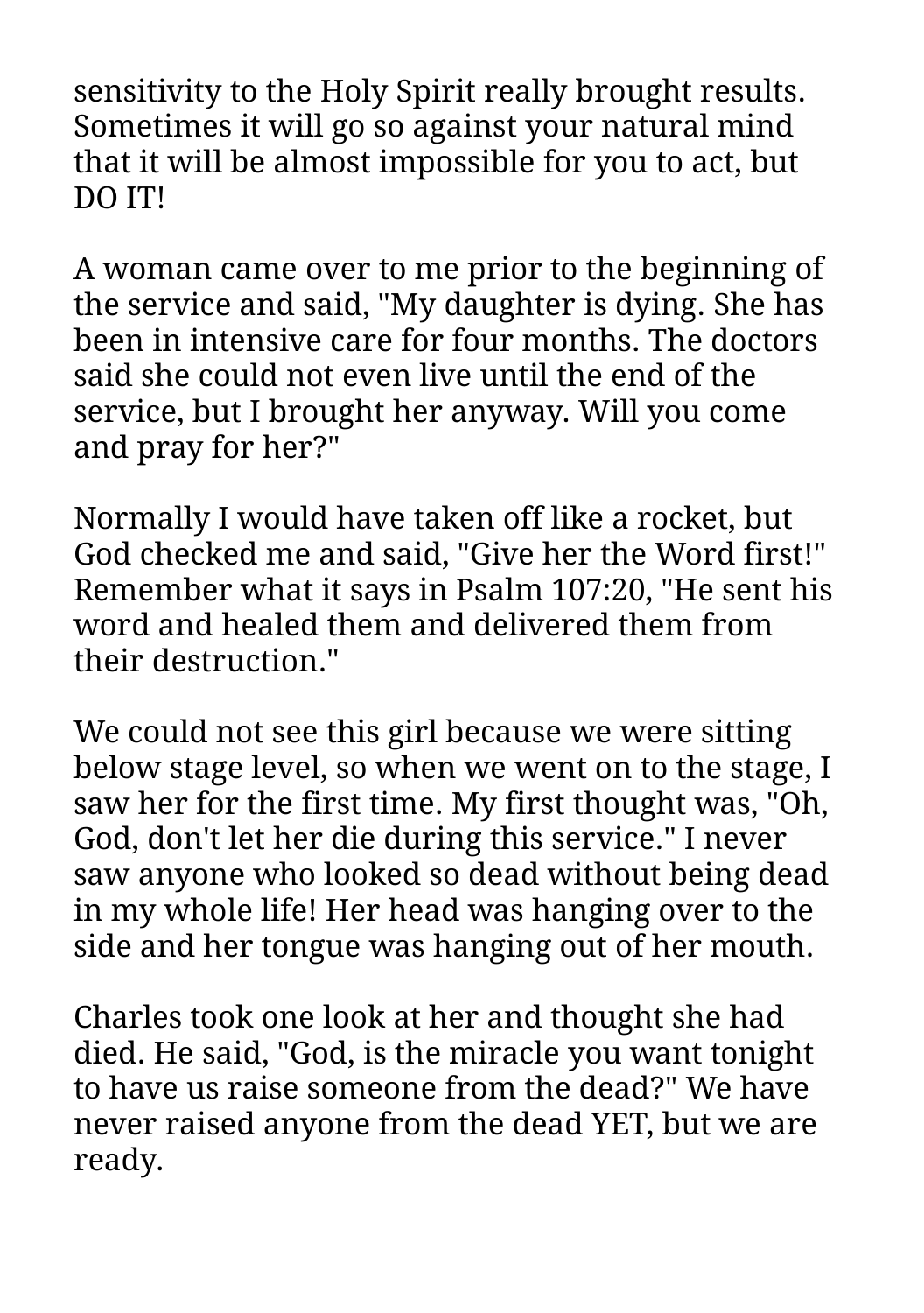All throughout the service I looked at this woman. Her head never changed positions. She never opened her eyes. Nothing, absolutely nothing happened! But when I finished talking about, "If you see it, it shall be so unto you," God said, "Go down and minister to her NOW!"

As Charles and I walked down to this woman, everyone at the conference stood to their feet, wondering what was going to happen! I walked over to this woman and said, "Did you hear what I said?"

A little voice came back to me and said, "Uh huh."

I said, "Did you UNDERSTAND what I said?"

The same little weak voice answered, "Uh huh!"

I said, "What do you see?"

She said, "I see myself completely healed tonight and my disease back on Jesus!" (Note she put a time limit on it!)

I said, "Elijah said, If you see me when I go, it shall be so unto thee, but if not, it shall not be so,' so I am

believing that you have seen your disease back on Jesus." Once again I said, "Silver and gold have I none, but such as I have, give I thee: In the name of Jesus Christ of Nazareth, rise up and walk!"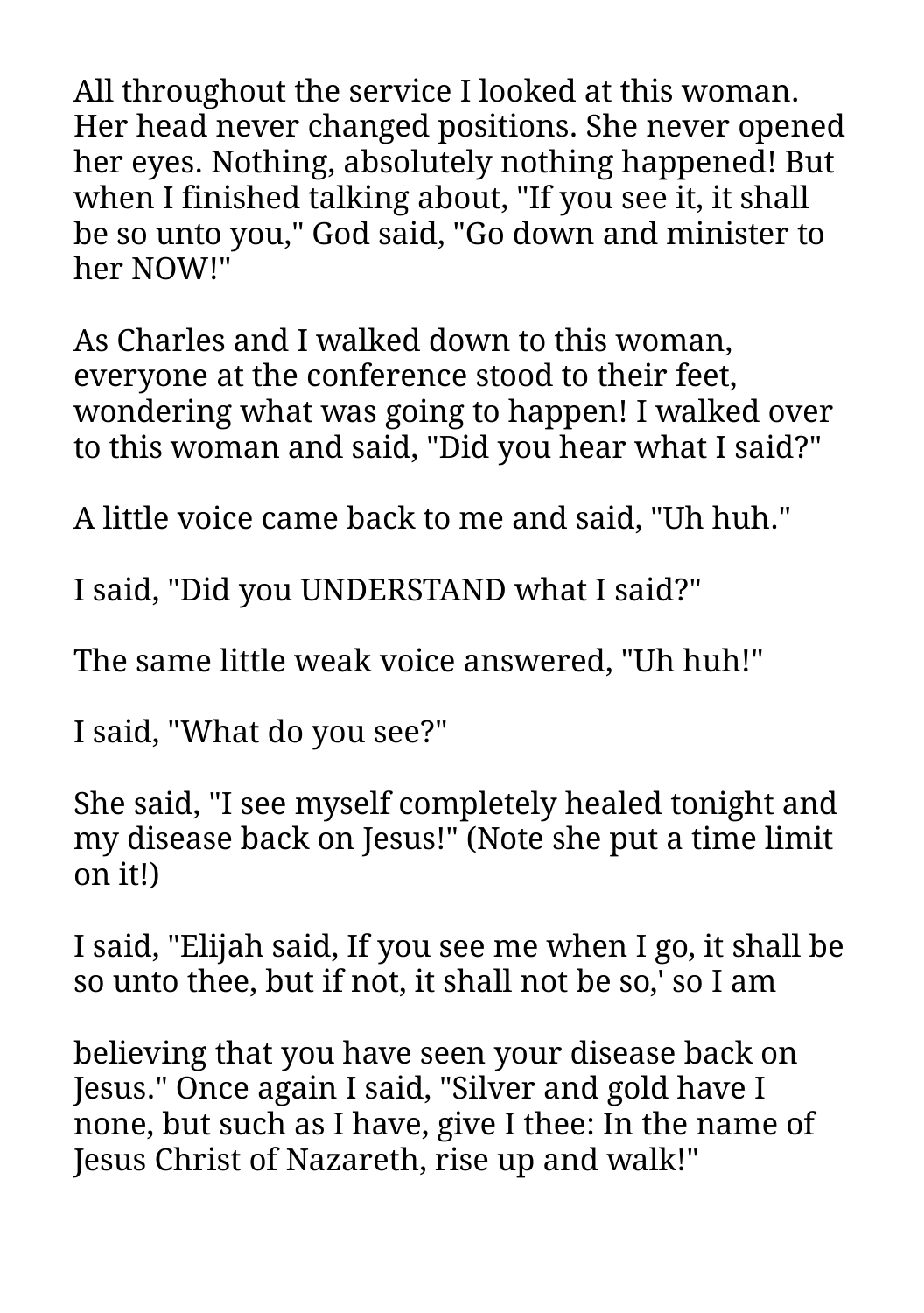She shot out of that wheel chair full of the power of God, and walked all the way down the long aisle of the Duquesne University ballroom with Charles. They walked all the way down and all the way back.

This woman had been in the intensive care section of the hospital because she had been hemorrhaging for four months. The doctors said she would die before the end of the service because she was in such bad condition, and here she was walking up and down the aisle of the ballroom having a ball!

The next day she was running all over the mountains where Duquesne University is located saying, "I don't even feel weak!"

SHE SAW HER SICKNESS BACK ON THE BODY OF JESUS!

Miracles happen when we can see our problems back on Jesus who took them all for us!

We went on to another city where we were on a circular stage. A woman was brought forward who had multiple sclerosis. I said to her, "What do you see?"

She said, "I see myself healed of multiple sclerosis because it's on the body of Jesus, and do you know what else I see?"

I said, "No, what do you see?"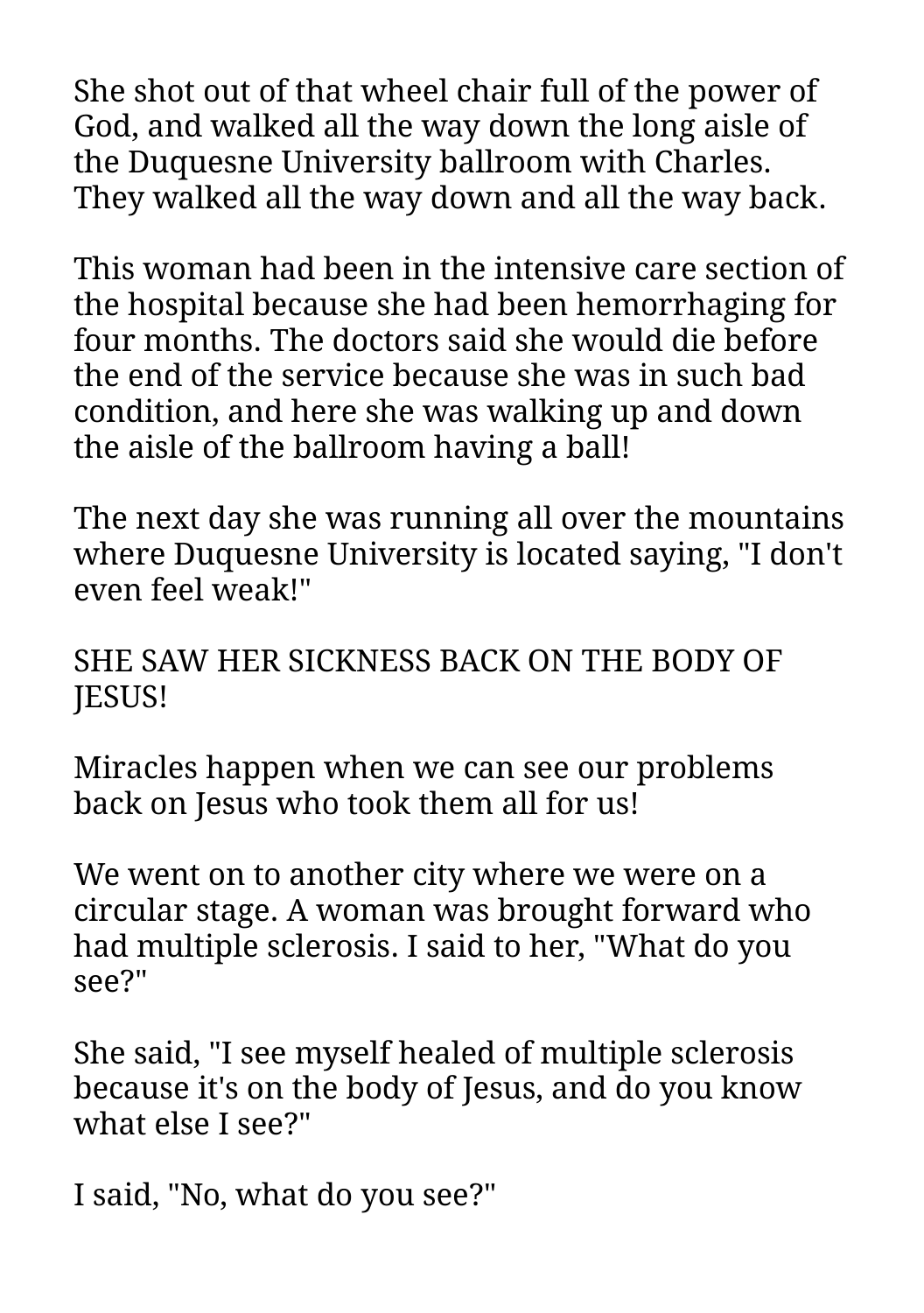She said, "I see myself running in circles on this big stage."

I repeated what Elijah said, "If you see me when I go, it shall be so unto you. You have seen it in your spirit, now let us see it in the natural."

This woman began running in circles around the stage. I held her arm, but she almost shook my hand off saying, "I saw myself running with no help!"

 Glory, hallelujah, she didn't run around that circular stage once or twice, but she must have run around it at least ten times. Why? Because she went into a new dimension, und she saw the sickness where it belonged, back on the body of Jesus Christ!

I could write a complete book on people who have received healing by seeing their sickness back on Jesus, but I believe we can go into the world beyond in many other areas. I think of Pastor Cho when he preached to empty seats, but he never saw one. He preached with his eyes closed, and saw every seat filled. He saw a 10,000 seat auditorium filled to overflowing with people, but if he had opened his eyes, do you know what he would have seen? Maybe 15, maybe 20, maybe 30 or 35 as it grew. He kept his eyes shut. He began seeing in his spirit that great auditorium filled to capacity. Today he has a church with 150,000 members and is seeing in his spirit a church of 500,000! I believe that would never have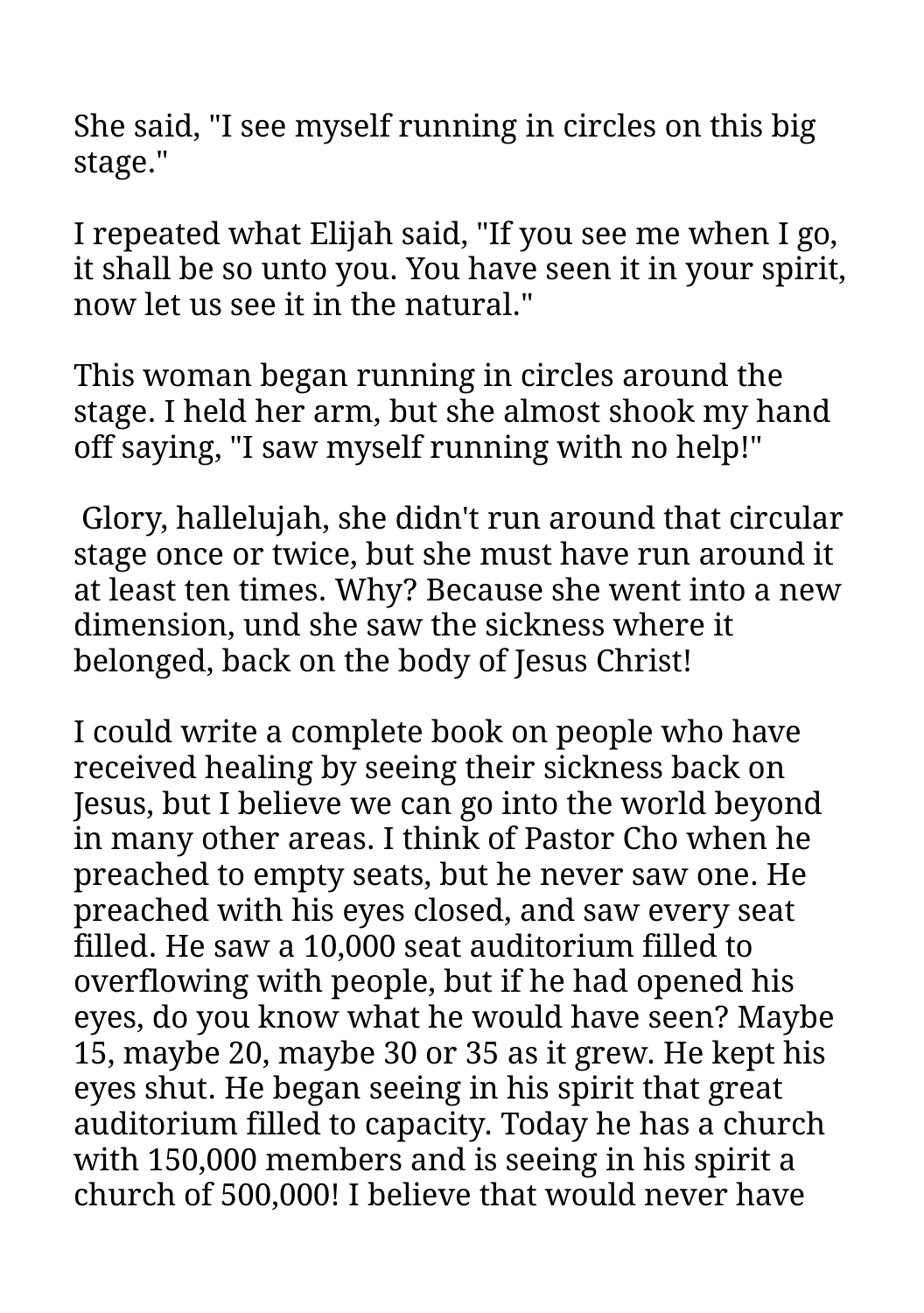happened if Pastor Cho had opened his eyes and thought, "Oh, there are only 15 people in the sanctuary today." He closed his eyes instead and saw in his spirit. He saw an auditorium overflowing with people. He saw an auditorium with people standing. He didn't see what was actually there, because he envisioned the lost coming to Jesus in unprecedented numbers! Glory!

I want to emphasize that when I talk about SEEING, I am not talking about imagination, but about having faith that a thing will be so! Imaginations can get you into trouble, but a faith vision can bring you answers!

At the City of Light which we are building, God has given us a vision. I can see the world's greatest orchestra at the City of Light. I see God bringing in musicians from all over the country to play at the City of Light. Right now we certainly don't have it, but I know it will be a reality, because I have seen it with my spirit eyes.

I see our School of Ministry overflowing with students. I see so many students that we won't have enough room for them. That is what I see in my spirit. It is going to come to pass. I believe that with all my heart. I believe it with my soul, and I believe it with my mind!

I believe we will see the glory of God in healing if we will only begin to open up our spirit to see the things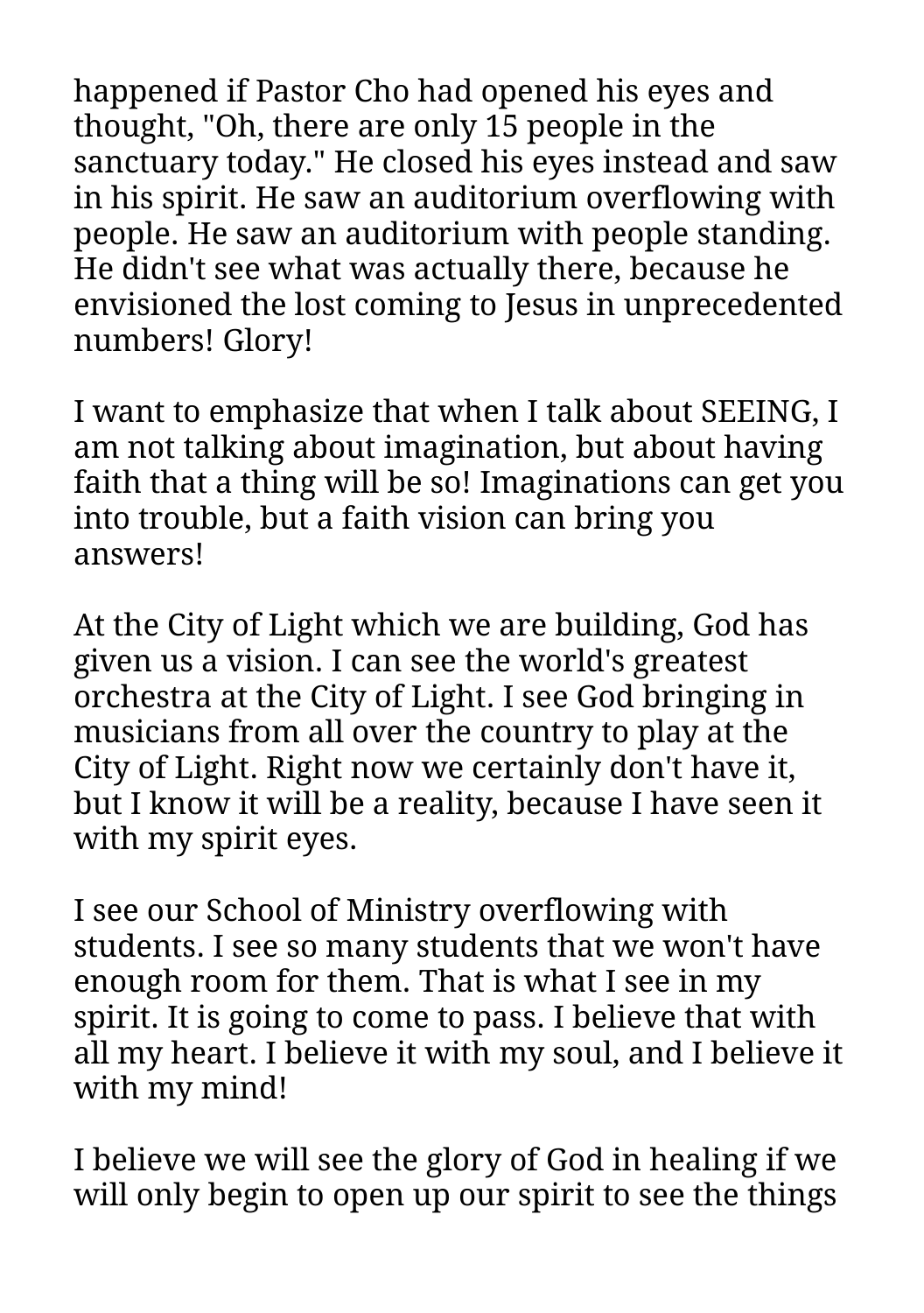God has for us instead of what the devil has for us! Many people find it easier to believe what the devil wants us to see than what God has for us, but it takes a little supernatural vision to look into an area and see what God has for you! The devil wants to see you sick and in poverty, but God said, "Beloved, I wish above all things that thou mayest prosper and be in health, even as thy soul prospereth" (III John 2).

If you need healing — see that! If you need finances — see that! If you need deliverance — see that! If you need a mate — see that! If you need your husband or wife saved — see that! If you need your children saved — envision them with Bibles under their arms, spreading the gospel!

This is a spiritual and supernatural dimension that can be most rewarding; however, I do want to caution you not to let your imagination get carried away, and don't try to visualize something that you can't line up with God's Word. Line it up with God's Word, and watch it come to pass that WHAT YOU SEE IS WHAT YOU GET!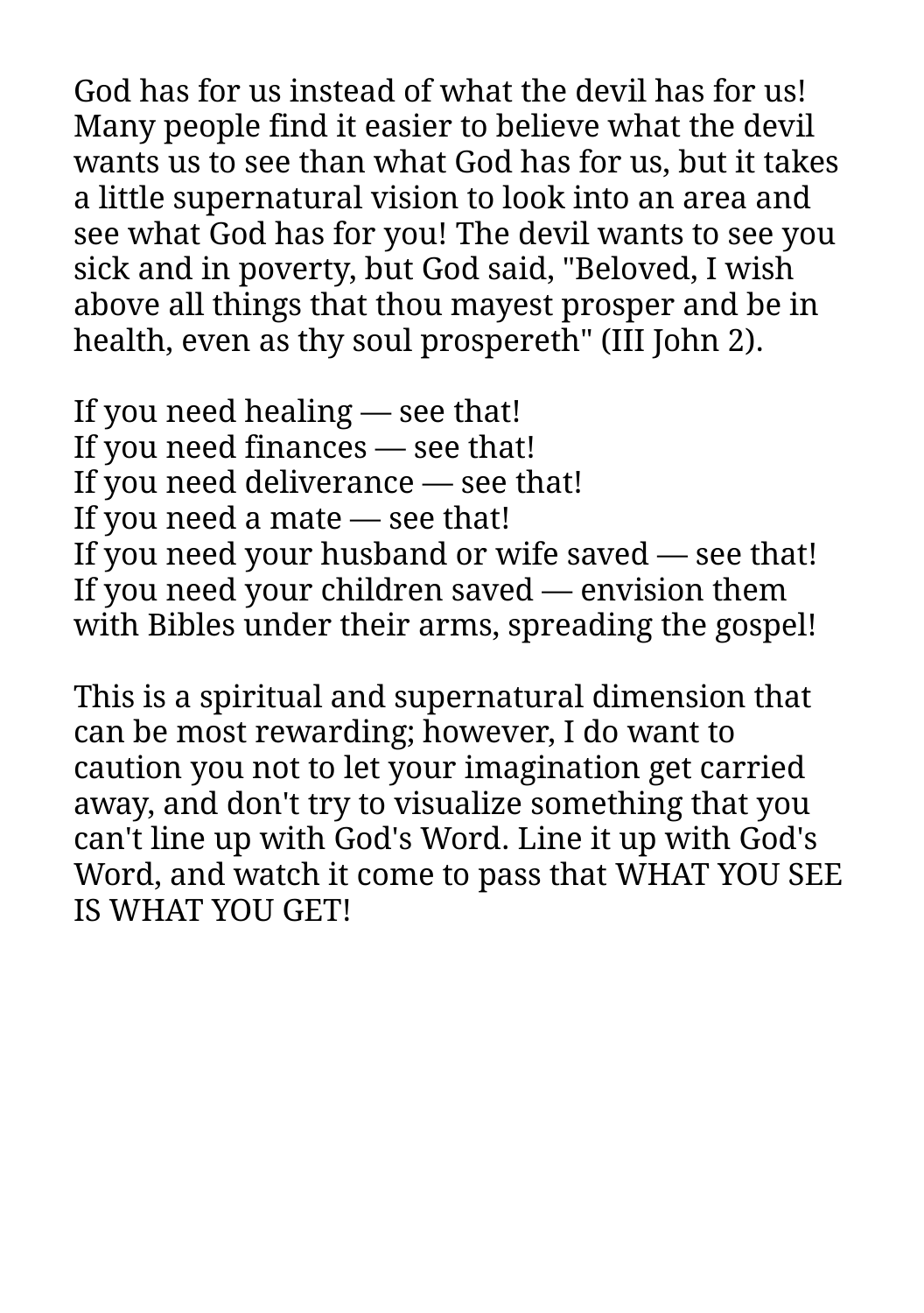# CHAPTER 8 SOME CONDITIONS FOR HEALING

### *By Frances*

It surprises many people to discover there are conditions to God's healing power! Even so, as you read this, I want you to remember at all times that GOD IS SOVEREIGN!

God can do exactly what he wants to do, exactly when he wants to do it, and he can do it to whomsoever he wills!

Just about the time we think we have everything down pat and know all there is to know about a particular way of healing, do you know what happens? God throws a monkey wrench in the whole thing and says, "Now look, I want to show you that I can do it another way as well!"

However, there are many basic guidelines that we do need to follow, and one is to understand that in many instances there are conditions.

Throughout his Word, God is a God of "our" part and "his" part.

We do our part, and then God does his part God says, "You do this, and I'll do that!" Then he says, "You do THIS, and I'll do THAT!"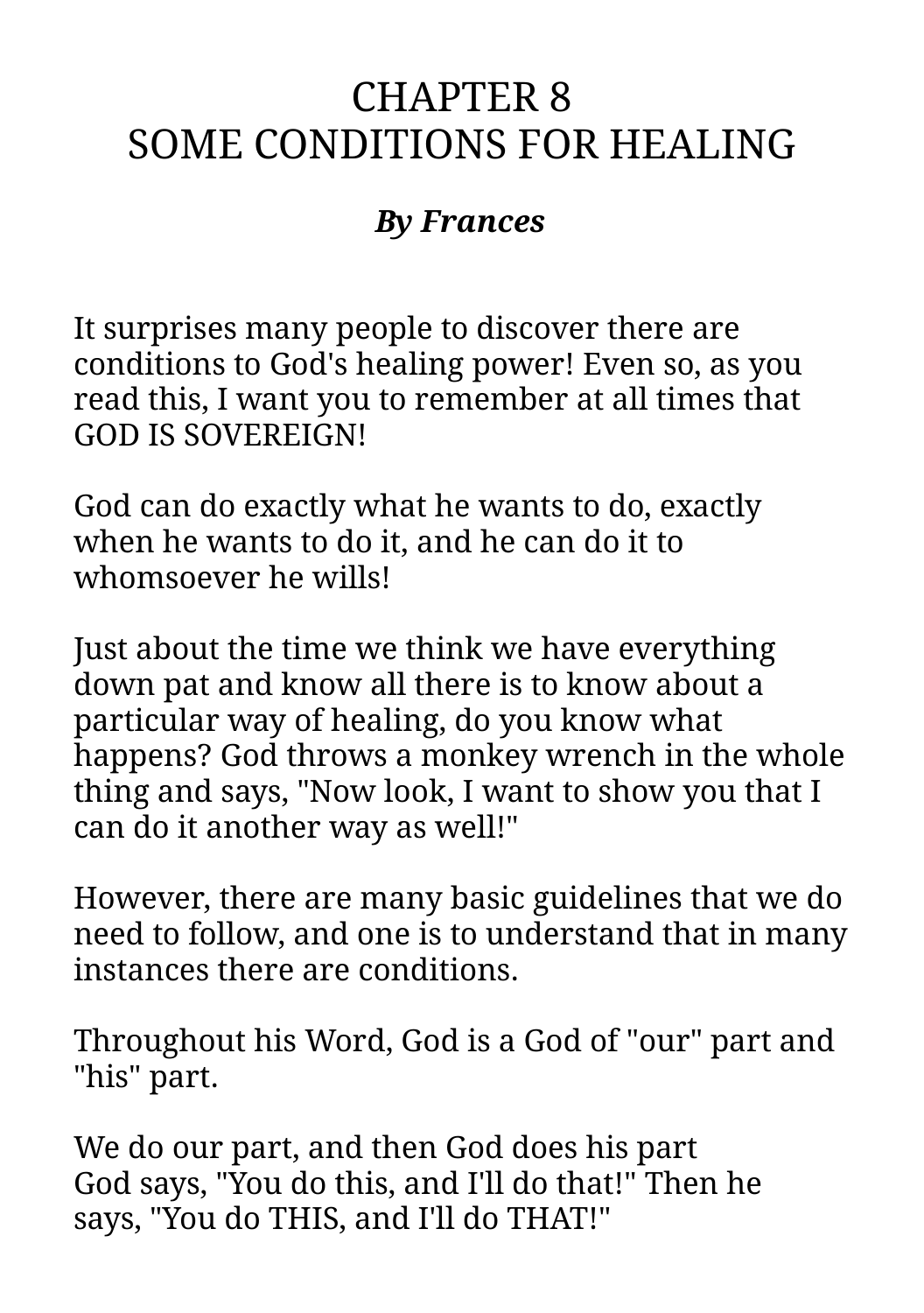He is a God of love, a God of mercy, a God of grace: but he puts restrictions on us because we all need rules to go by!

It is the same way with a child. If you brought up a child with absolutely no restrictions whatsoever, you would have a wild little animal of some kind, wouldn't you?

If you let children eat what they wanted to eat, what would they choose? Candy, candy, candy, candy, candy, and that's probably all! But by the time they grew up, they wouldn't have any teeth. They would be very unhealthy; they would not have strong bodies; and so, as parents, we have to bring these children up properly. We need to see that the foods they eat are good for their bodies, so their bodies will not be weak and sickly.

Here's Malachi 4:2 from the Living Bible. "But for you who fear my name, the Sun of Righteousness will rise with healing in his wings. And you will go free, leaping with joy like calves let out to pasture."

What is the condition that goes along with that scripture? It is only "for you who FEAR my name!" That is not the kind of fear the devil puts on us. It is the one kind of fear that we all need to have in our lives — the fear and reverence of God. If you want healing in your body, Malachi 4:2 says one condition is to fear the Lord!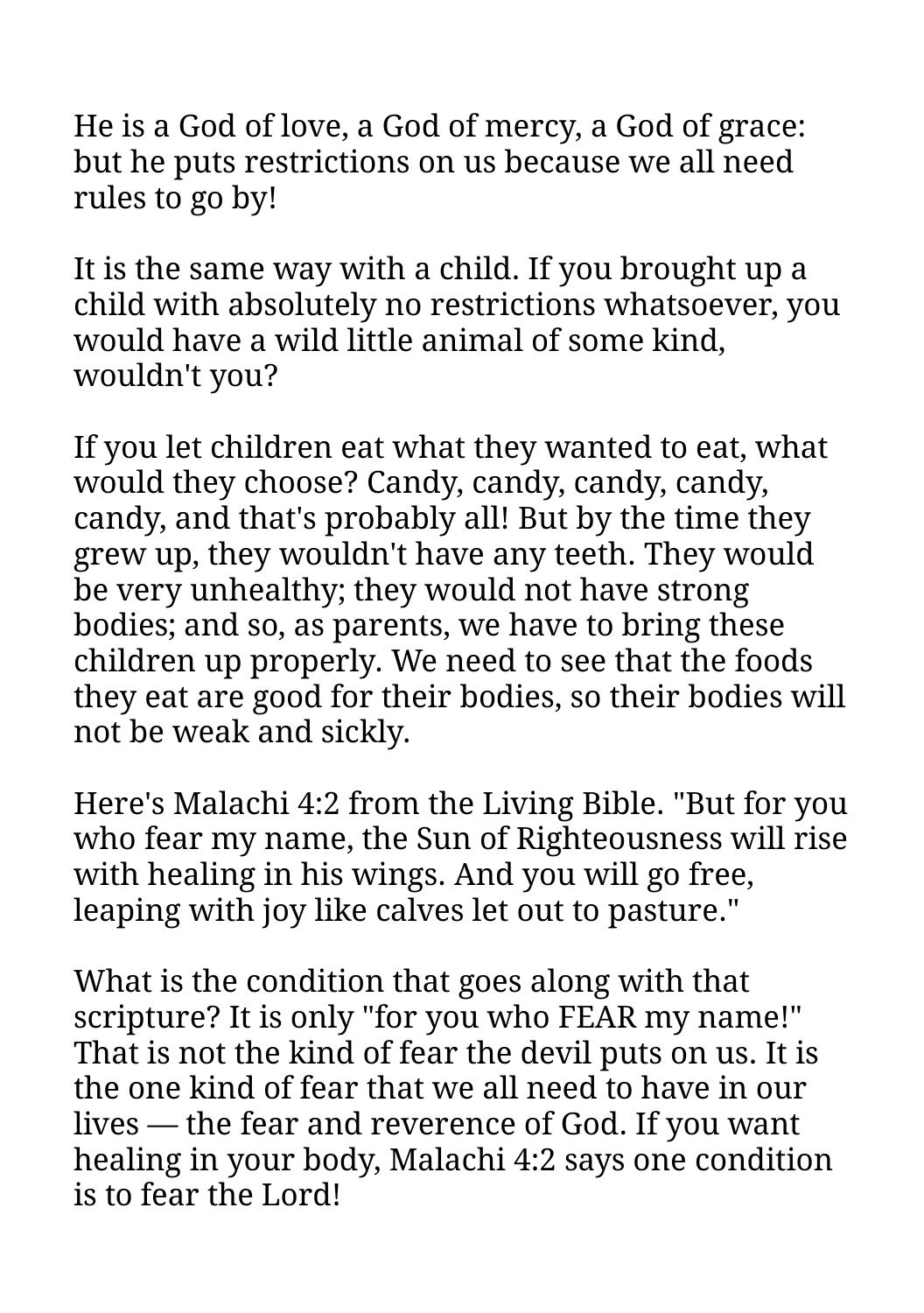There are people in this world today who do not fear the Lord. There are people who curse God until the very end. You might ask, "Doesn't he ever heal a sinner?" Yes, because HE IS SOVEREIGN, he can heal saint and sinner alike!

One night at a miracle rally, an agnostic was sitting in the balcony, making fun of what he thought was nothing but a series of "put-up" healings! Charles pointed up to the balcony and said, "Someone in the balcony has a big lump under his arm. It has been paining you and you have just been healed!" This same man had a tumor the size of a baseball under his arm, and it instantly disappeared! He came running down to the stage as fast as he could and changed his mind about not believing! Miracles will cause a sinner to do a radical turnaround in a hurry!

Proverbs 3:5 says in the Amplified: "Lean on, trust and be confident in the Lord with all your heart and mind."

Does it say, "Lean on the Lord with a little bit of you; lean on the Lord on Sunday, but don't worry about Monday, Tuesday and Thursday?" No, it says, "LEAN ON, TRUST AND BE CONFIDENT IN THE LORD WITH ALL YOUR HEART AND MIND, AND DO NOT RELY ON YOUR OWN INSIGHT OR UNDERSTANDING. In ALL your ways know, recognize and acknowledge Him, and He will direct and make straight and plain your paths. Be not wise in your own eyes; reverently fear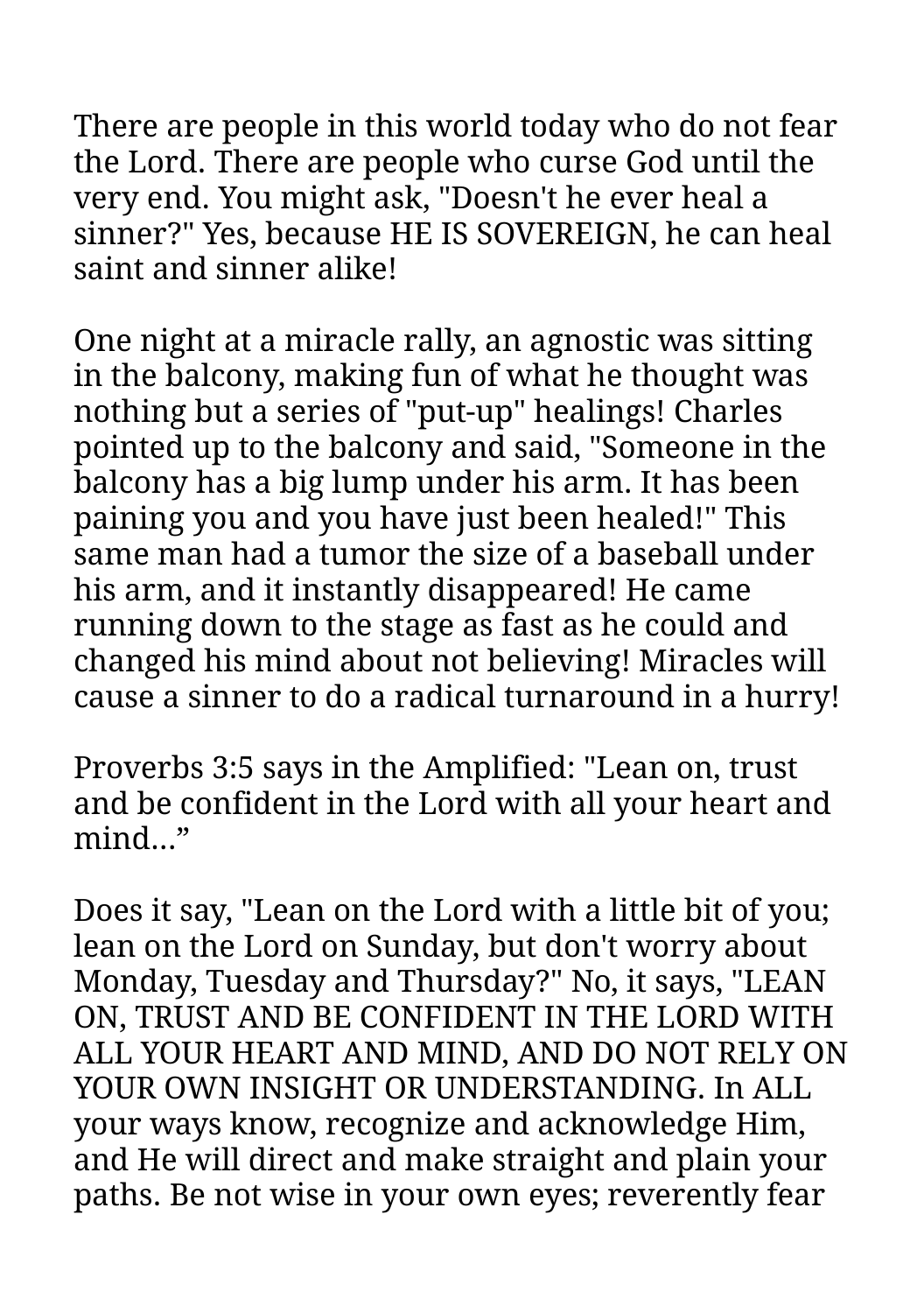and worship the Lord, and turn (entirely) away from evil" (Prov. 3:5-7 Amp.).

That last verse gives us the conditions, and then verse 8 gives us the reward: "It shall be health to your nerves and sinews, and marrow and moistening to your bones." "Learning to Lean" is godly medicine!

If you want your nerves healed, obey the above conditions and see what happens! Best cure I know of!

The last phrase also really speaks plainly to all of us, because it says to turn ENTIRELY away from evil. Not a little bit, but ALL the way!

In the world we live in today, we are beset with temptations every day of our lives! But what does God say? HE SAYS TO TURN ENTIRELY AWAY FROM EVIL!

You cannot live in sin and expect the best from God. You cannot live over in the devil's workshop a portion of the time, and expect God's abundant life to flow all over you.

You cannot live under the devil's control and expect God's blessings to overtake you and overcome you, because he says to turn entirely away from evil.

Who has to do the turning? WE DO! God doesn't turn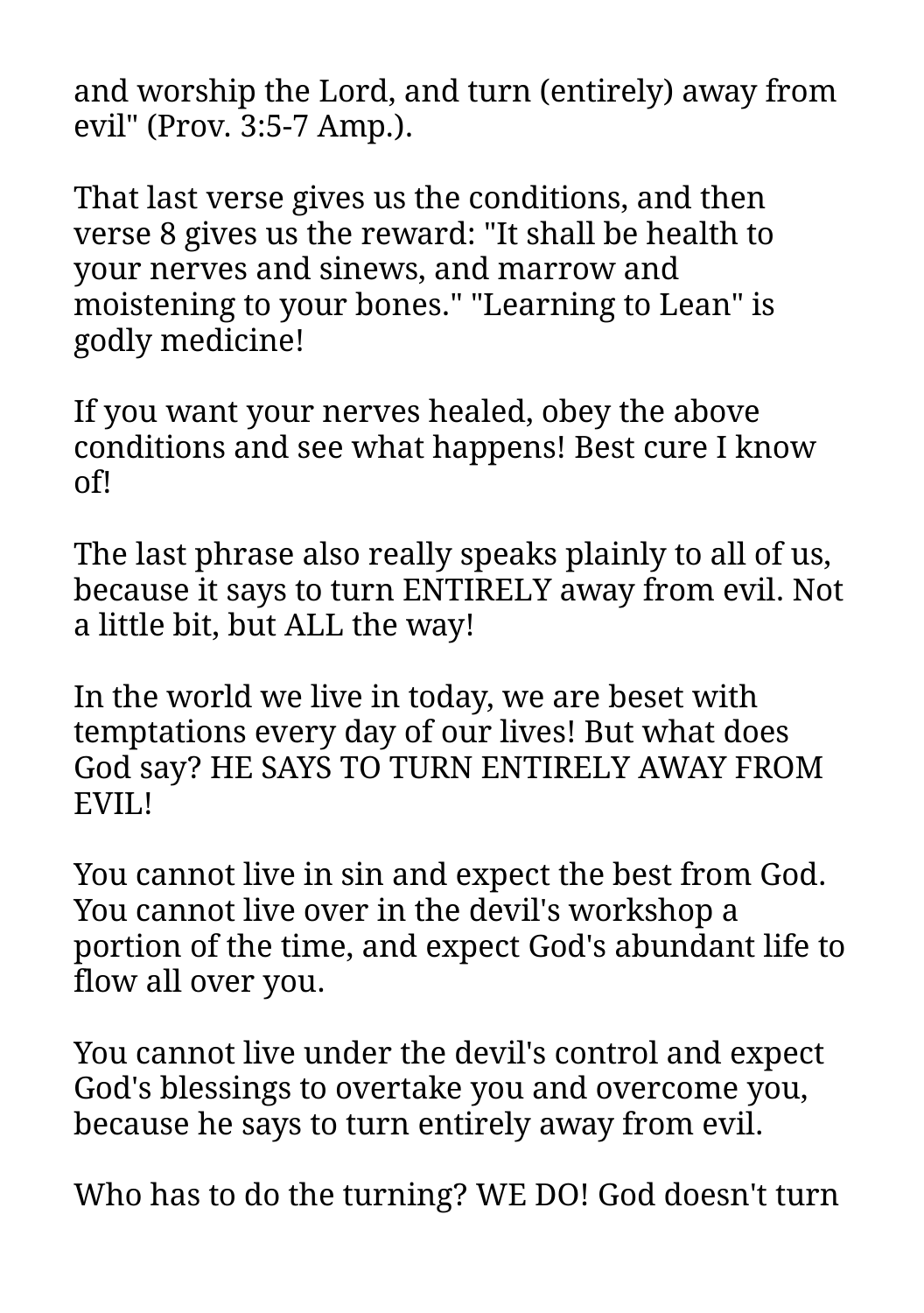you away; God gives you all the power you need; but he leaves it up to you, and he says for YOU to turn entirely away from evil.

There's the condition, and there's the promise. If all the "nervous wrecks" in the world would just lean on, trust in and rely on God, and fulfill the rest of that scripture, we would have fewer nervous wrecks.

What if you were a sinner and you just got saved? Would you have to get healthy before you could become a Christian? No, but sometimes you have to become a Christian before you can get healthy!

Before I was saved, I took nineteen grains of thyroid every day. The doctor told me that I took more thyroid than any person in medical history had ever taken previously. It had been given to me in an attempt to correct an adrenal insufficiency in my body.

I was a victim of Addison's disease and by three o'clock in the afternoon I didn't even look like a human being. My skin would turn so gray it was almost black, and then I would pass out!

God dealt with me one day in a hospital, and I began to seek him, even though I had difficulty admitting that I was a sinner. Nine months rolled around before I was saved; but when I did get saved, I knew that I wanted everything God had for me. I wanted to lean on him, trust him, rely on him, and I certainly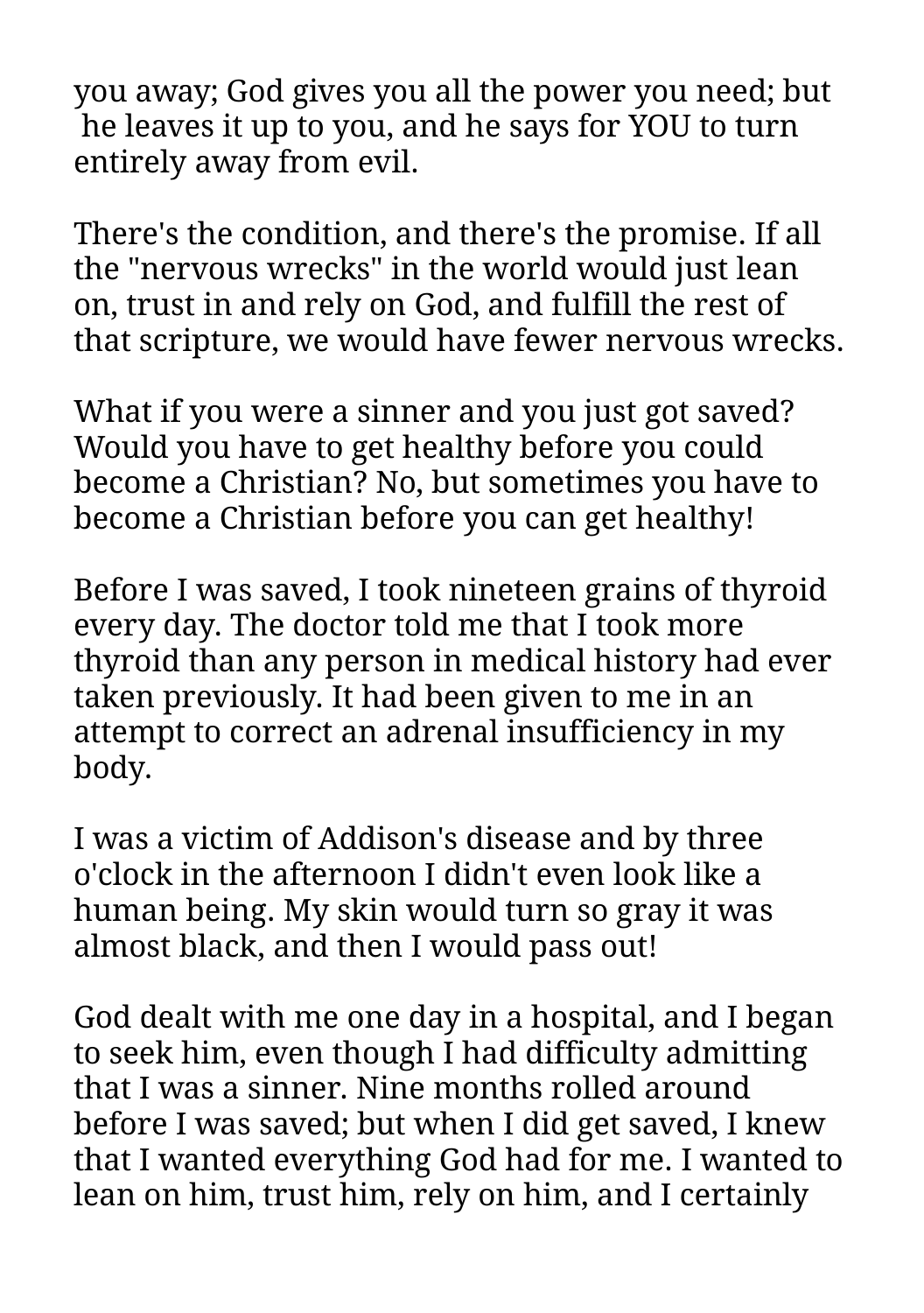wanted to turn away from every evil thing I knew.

God saw my heart, and the day I got saved he healed me instantly! I never took another grain of thyroid from the day I was saved because the healing power of God went through my body, and I was totally and instantly healed of Addison's disease, which is normally fatal. I didn't even realize it until weeks later when I remembered I hadn't taken any medicine!

You may wonder why they gave me thyroid instead of cortisone because this was unusual in treating Addison's disease! The doctors said my thyroid was destroyed because of overdosing me with cortisone; therefore the super doses of thyroid were prescribed. In spite of this, today I have a perfectly normal thyroid gland! Glory to God!

Let's look at another conditional promise. This one is found in Psalm 128 (TLB): Blessings on all who reverence and trust the Lord - ON ALL WHO OBEY HIM!" Did you know you can trust and reverence the Lord and still be disobedient? Yes, you can! I know people who go to worship services and say, "Hallelujah, Lord, I bless you; Lord, I praise you," and then walk out the door of the church and right back into sin. A lot of people do that, without even realizing what they are doing. But the Bible says, "Blessings on all who reverence and trust the Lord on all who OBEY him!" Healing is one of those blessings.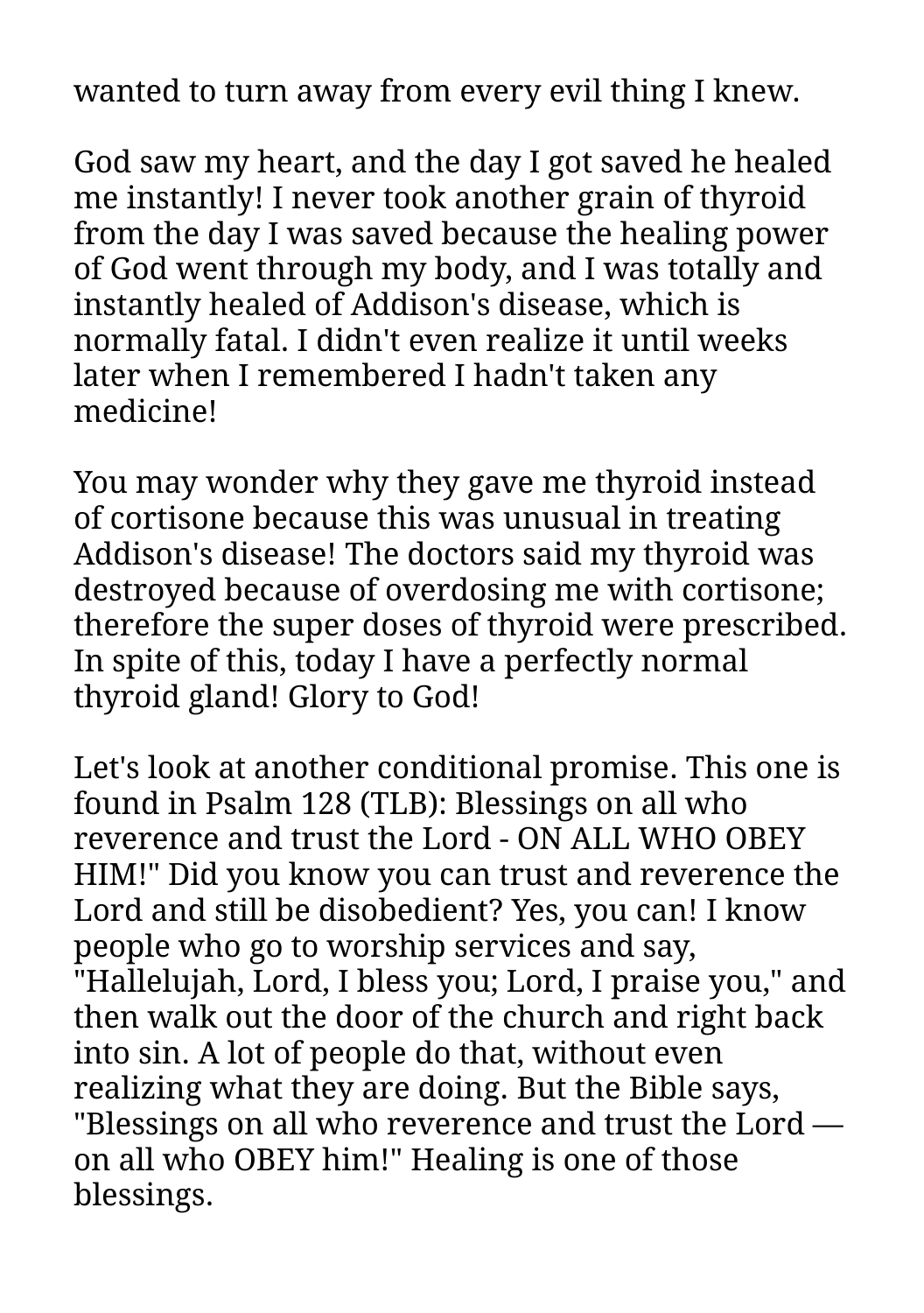God has a lot of natural laws. There is a time to stay awake, and there is a time to go to sleep. There is a time for everything. God expects you to take care of your body. If you want to stay healthy, don't think that you can stay up night after night without getting sick or run down. I need eight hours of sleep — some people need a little more, some need a little less. But you cannot disregard God's health laws and maintain a healthy body.

There is a price you have to pay if you do! I smoked for 35 years, and ended up smoking five packages a day! Your body suffers when you smoke that many years: it's the worst thing in the world for your circulatory system. Many people die of lung cancer and many die of hardening of the arteries because they have not taken care of their bodies; they have gone on smoking, smoking, smoking, regardless of what God and the government say about how harmful it is. Now that's silly, isn't it? That's just like taking a knife and cutting your throat a little bit each day. Pretty soon you'll have your whole head cut off!

In the Living Bible, Psalm 128 goes on to say, "Their reward for obeying the Lord will be prosperity and happiness!" Your reward for obeying the Lord will be prosperity and happiness! It even gives you some specifics: "Your wife shall be contented in your home. And look at all those children! There they sit around the dinner table as vigorous and healthy as young olive trees. That is God's reward to those who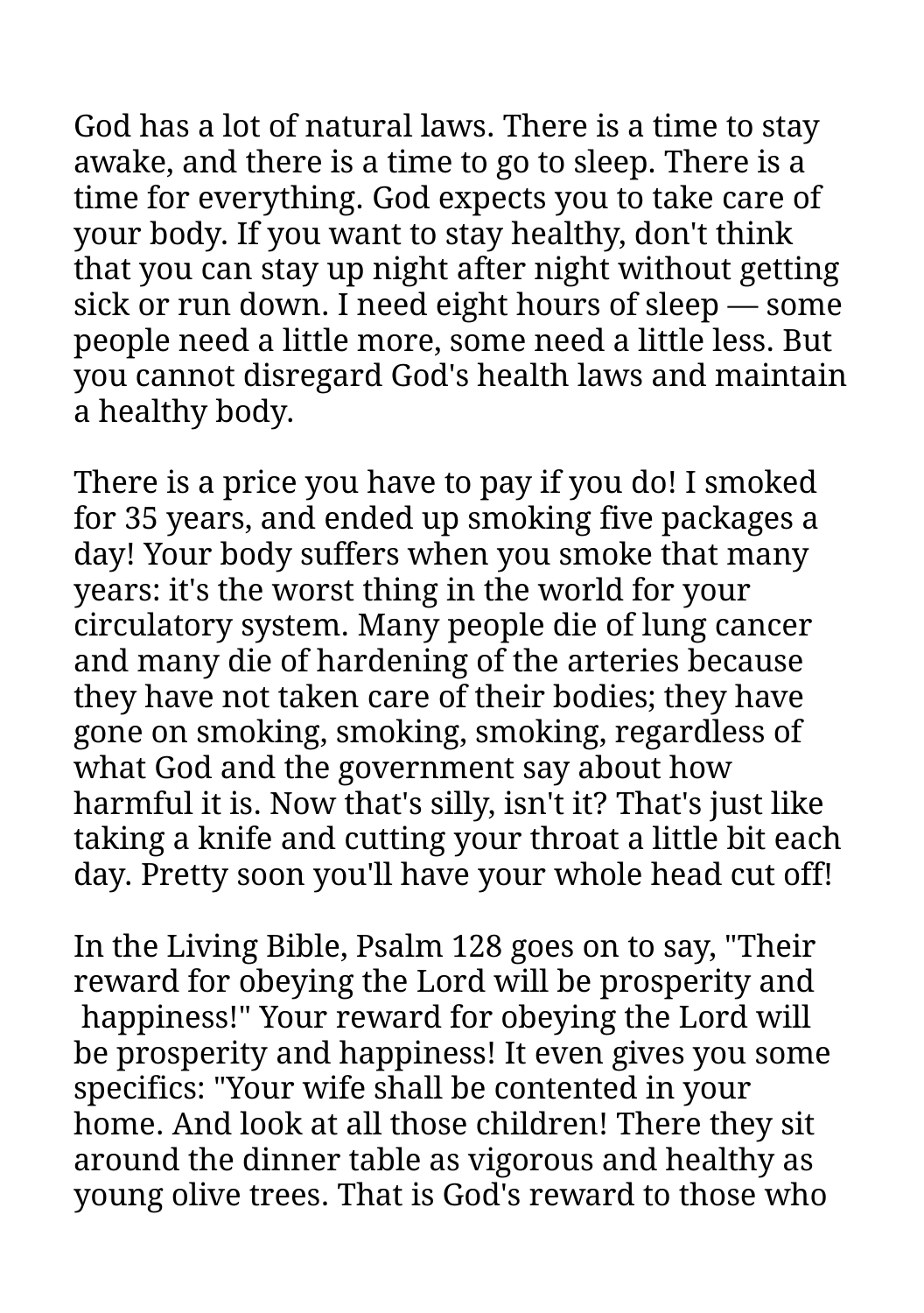reverence and trust him."

I love what the Bible says in Hebrews 11:6, "But without faith it is impossible to please him: for he that cometh to God must believe that he is, and that he is a rewarder of them that diligently seek him." God gives rewards to those who believe and trust him. GOD IS A REWARDER! I believe that divine health is one of the rewards that God will give you when you diligently seek him. I believe that healing is one of those blessings that come to people who diligently seek him. There is more, too!

He is going to reward you with happiness.

He is going to reward you with abundant life.

He is going to reward you with finances.

He is going to reward you with a good-looking wife or husband!

Healing and health are two of the most important things we could ever desire. If you had to choose between being healthy and being wealthy, it would be far more important to be healthy. It would do you no good at all to have all the money in the world, if you were always in pain.

In the 28th chapter of Deuteronomy, God teaches us many of his conditions for obtaining divine health. In the Amplified, the first condition listed is, "If you will listen diligently to the voice of the Lord your God."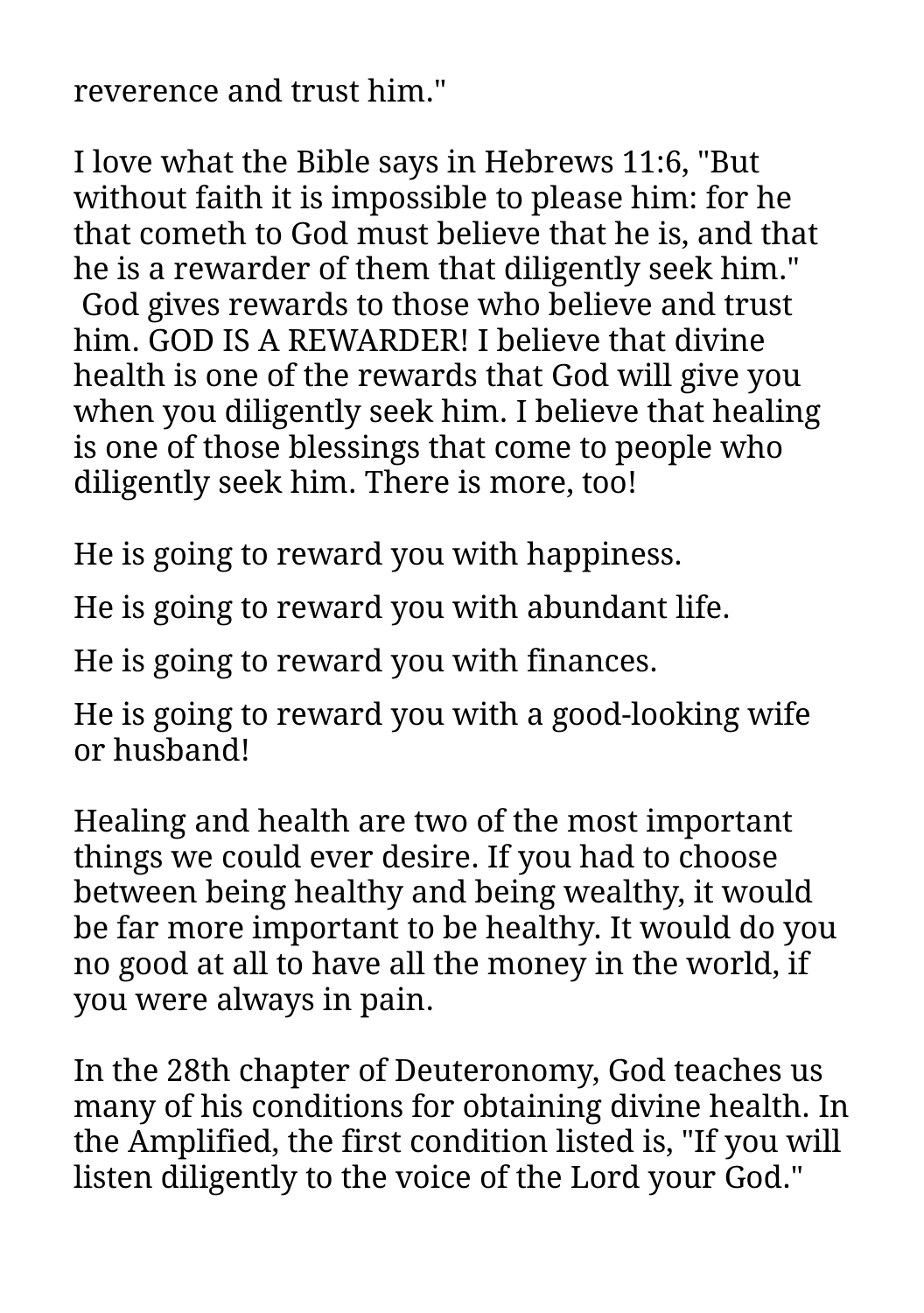To "listen diligently" means to listen with your mind, your heart, your body, your soul, with EVERYTHING you've got! And it doesn't mean listening to God while you're listening to the TV, listening to the radio, and listening to somebody else at the same time. It means that when you listen to God you shut everything else out and just listen to God Almighty, because sometimes God says things that are very soft and very quiet!

The second part of the condition given in Deuteronomy 28:1 (Amp.) is, "Being watchful to do all His commandments which I command you this day." It won't do you very much good if you listen to God but don't do what he says! This ties back with the other verse that lists all those blessings which come to those who obey him.

If you are watchful to do all his commandments which I command you this day, Moses says, "the Lord your God will set you high above all the nations of the earth, And all these blessings shall come upon you and overtake you."

You have to listen to the voice of the Lord your God, and then you've got to be a doer of the Word and not just a hearer only.

There are many people who run from one meeting to another, from one charismatic conference to another, from one full gospel meeting to another, from one church to another, from one special speaker to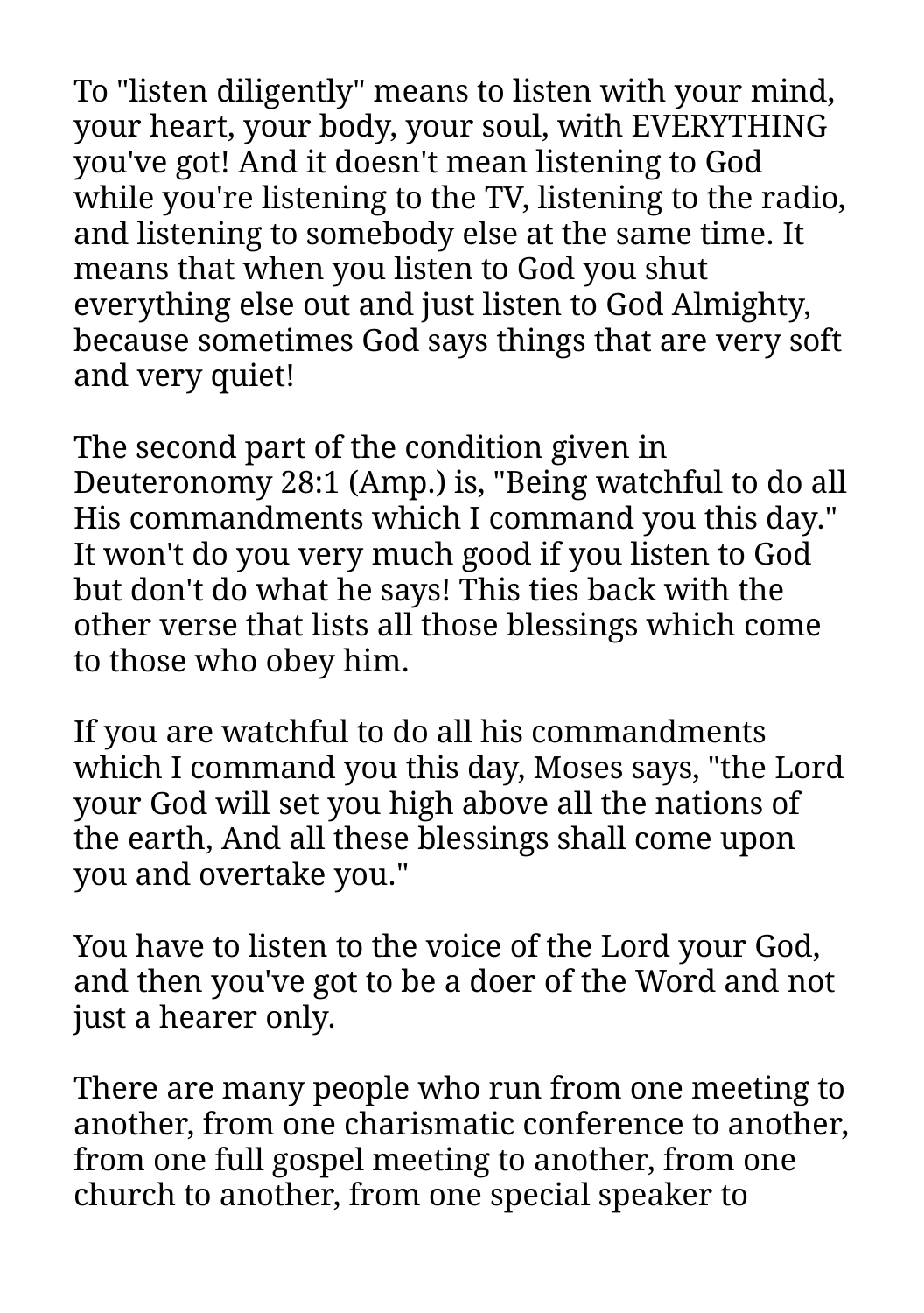another, and who never get out to do a thing they have learned!

I hope one of the things this book will teach you is to quit being a conference hopper and get out there and do something for the Lord: that is one of the ways his blessings of healing and health will come upon you.

Let's look at a similar passage in Isaiah. Here's Isaiah 58:6,7 in The Living Bible: "No, the kind of fast I want is that you stop oppressing those who work for you and treat them fairly and give them what they earn. I want you to share your food with the hungry and bring right into your own homes those who are helpless, poor and destitute. Clothe those who are cold and don't hide from relatives who need your help. If you do these things, God will shed his own glorious light upon you. He will heal you; your godliness will lead you forward, and goodness will be a shield before you, and the glory of the Lord will protect you from behind." GOD WILL HEAL YOU! He will heal you if you live the kind of life he calls us to live.

Here's another familiar passage that stresses this same point: "If you will diligently hearken to the voice of the Lord your God, and will do what is right in His sight, and will listen to and obey His commandments and keep all His statutes, I will put none of the diseases upon you which I brought upon the Egyptians; for I am the Lord Who heals you" (Exodus 15:26 Amp.). Here again God is telling us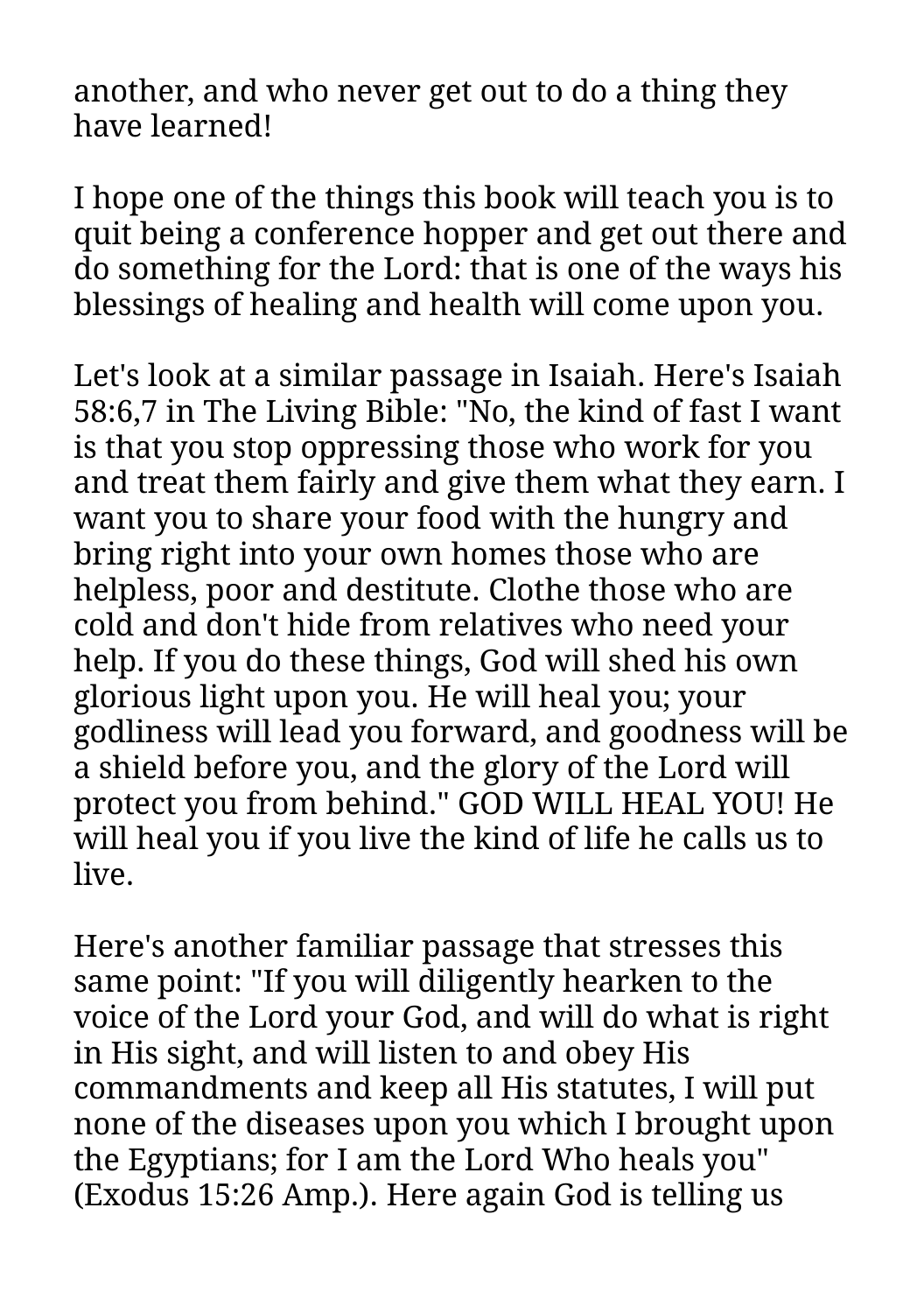that we need to listen to him and we need to obey him.

Another very well-known passage, Malachi 3:10 says: "Bring ye all the tithes into the storehouse, that there may be meat in mine house, and prove me now herewith, saith the Lord of hosts, if I will not open you the windows of heaven, and pour you out a blessing, that there shall not be room enough to receive it."

We hear that verse over and over again. But look at the verse that follows it, because it is the one that tells you what happens when you do what Malachi 3:10 says. It says, "And I will rebuke the devourer for your sakes, and he shall not destroy the fruits of your ground; neither shall your vine cast her fruit before the time in the field, saith the Lord of hosts."

There is a blessing promise for many in that verse! Let me show you what I mean. Several years ago a pastor came up to me at the end of a service and said, "We have a missionary family here with two children who have muscular dystrophy. They want you to pray for them."

Muscular dystrophy is an incurable disease which destroys all the muscles and it is generally fatal. We believe that an incurable disease is caused by a spirit, so when we come across an incurable disease, we know the spirit needs to be cast out.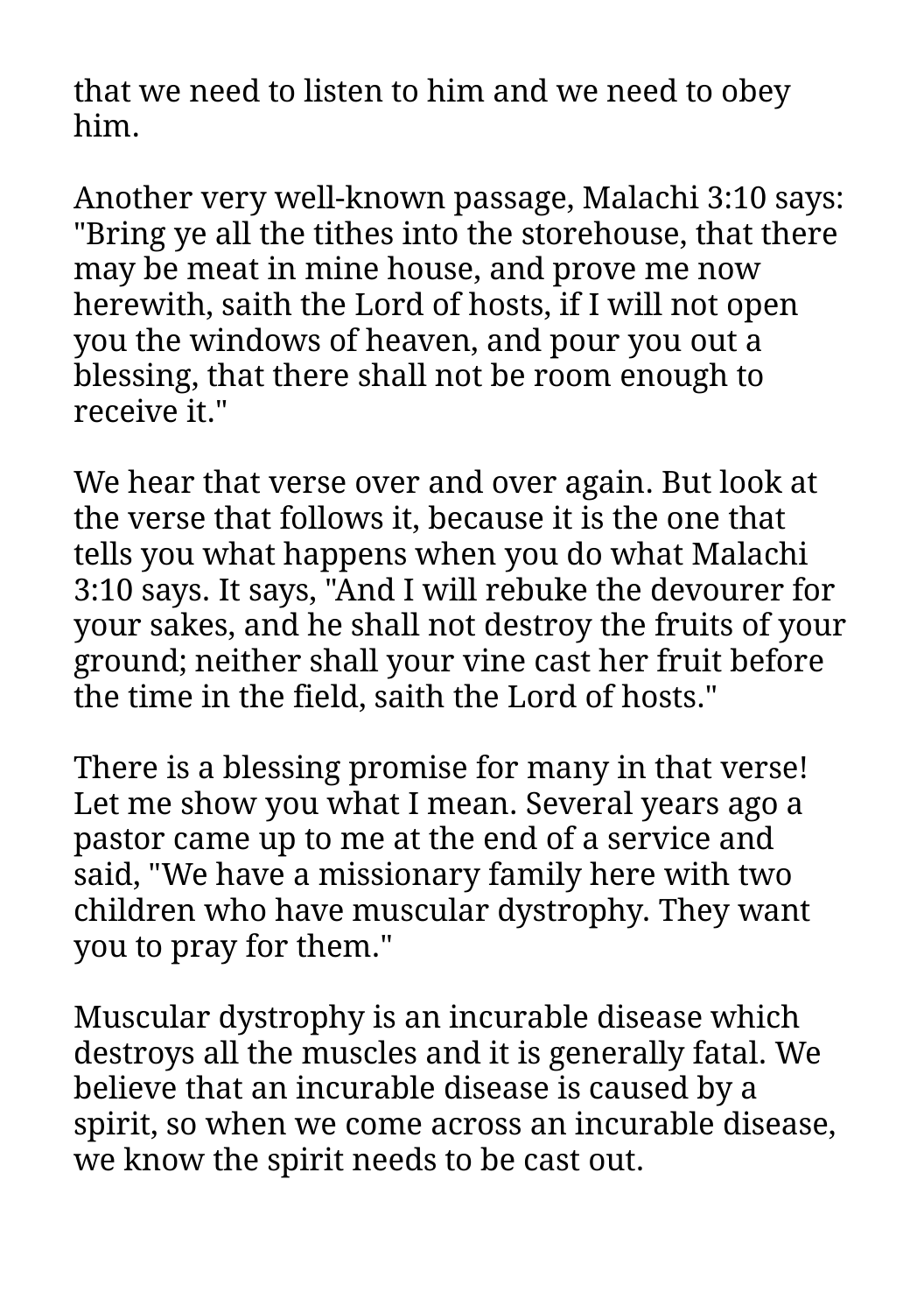Normally I would have cast out the spirit of muscular dystrophy, but God said something to me before I started. He said, "Ask them if they tithe!" Wow! That is a difficult question to ask in a church where there were probably 1200 people listening to every word I said. It takes real courage to ask a missionary a question like that where everyone will hear the answer, but God had said, "Ask them if they tithe."

With fear and trembling before the Lord, I said, "Brother, before I lay hands on your children, may I ask you a question?"

"Yes," he answered.

I said, "Do you tithe?"

"I have tithed ever since I became a Christian," he told us.

"Hallelujah!" I said, "Then I will stand on Malachi 3:11, which is a verse so many people forget about, and T will rebuke the devourer for your sakes, and he shall not destroy the fruits of your ground; NEITHER SHALL YOUR VINE CAST HER FRUIT BEFORE THE TIME IN THE FIELD, SAITH THE LORD.'

I said, "God is not going to let your vine cast her fruit, he is not going to let your children die before their time. Because you have tithed and you have been faithful to God in your giving, I lay hands on these children and speak healing in the name of Jesus."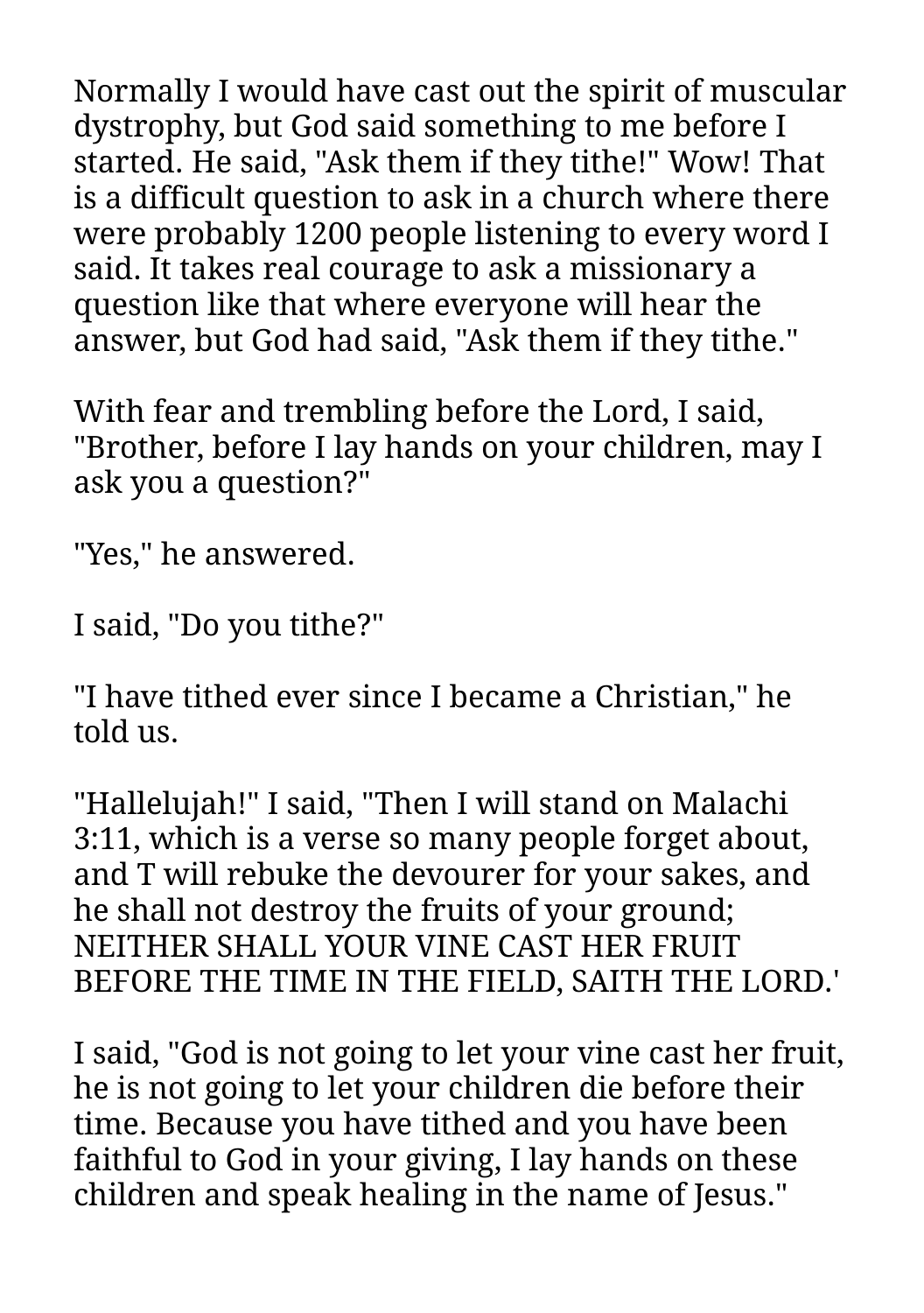Then I cast out the spirit of muscular dystrophy. I did not see any visible evidence of healing at that moment but the next morning his little girl got out of bed all by herself for the first time in years and went "leaping with joy like calves let out to pasture." Hallelujah!

Why did that man's children receive healing? Because he had been faithful in his giving to God and God is a rewarder of them who diligently seek him! What joy there was in their hearts because obedience had brought rewards!

There are many different ways to heal, and many different conditions to meet, but keep in mind that God is sovereign; God can do anything he wants to. He can override every single one of the conditions I have mentioned.

Have you ever thought when you saw a rotten, stinking sinner get healed, "Well, God, they never gave you a nickel in their whole life; they're rotten, they don't love you, they even use your name in vain — and you healed them!" Have you ever questioned God about something like that?

Regardless of how you feel, remember GOD IS SOVEREIGN! He doesn't do it this way because you think he ought to do it this way, he does it HIS way because he is a sovereign God! Let's also remember to seek God — not the healing!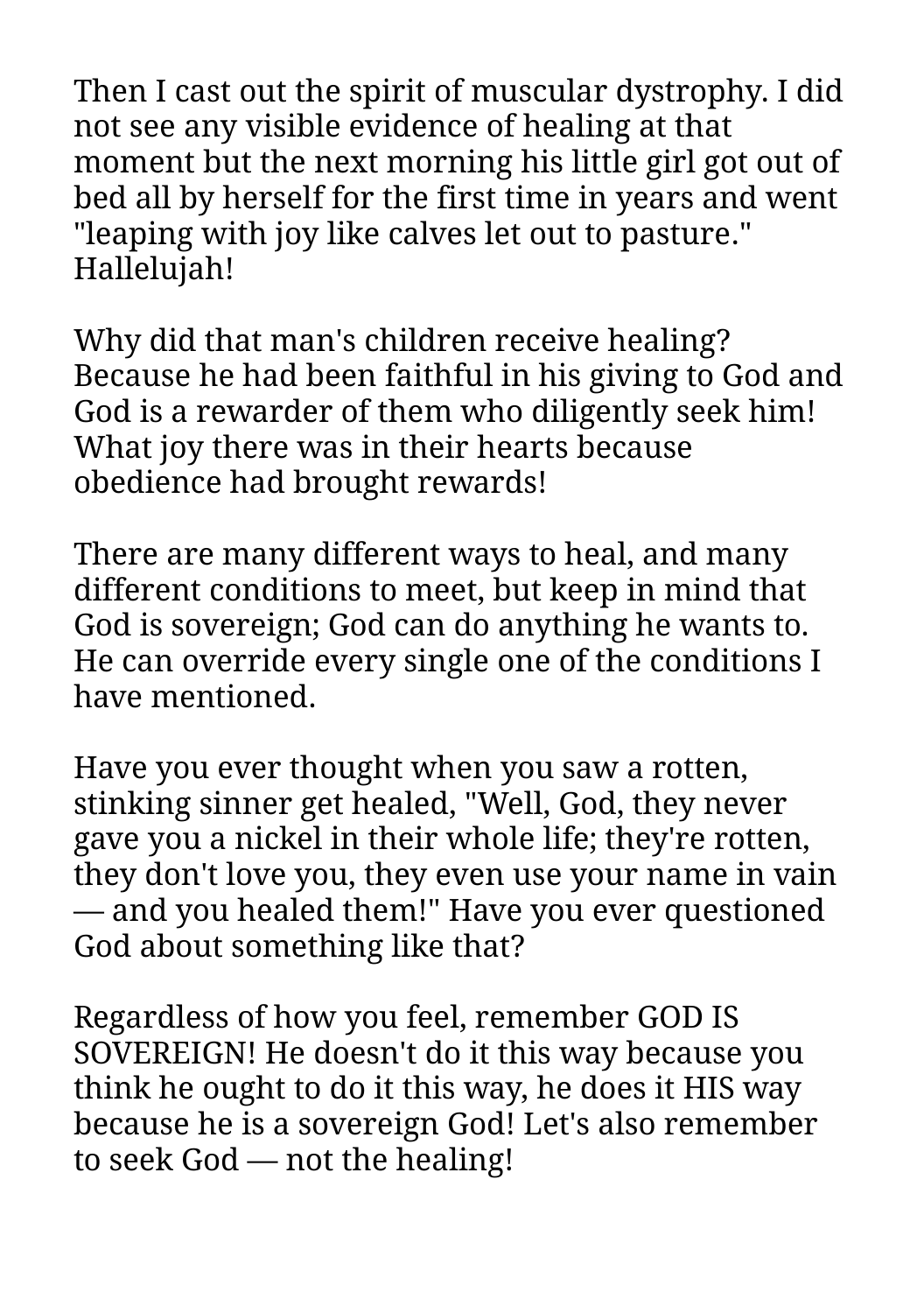# CHAPTER 9 ANOINTING WITH OIL

### *By Charles*

Shortly after Frances and I received the baptism with the Holy Spirit, we were sharing the gospel in Indiana. At that time Frances was the only speaker in our family, and I was the CPA who tagged along with her. She saw to it, though, that I had the opportunity to share a little testimony at each service where she spoke.

At this meeting, I began sharing my usual threeminute testimony, when a heavy anointing of the Holy Spirit fell on me and for about an hour scriptures and threads of gold from the Word of God flowed out of me. The message was so divinely anointed that even little children sat completely spellbound the entire time without moving  $-$  it was a supernatural act of God!

Two pulpit chairs were to my left; Frances was in one and the other was empty. The pastor was sitting on the front row of pews with his wife. Frances was amazed as she watched the way God's powerful anointing was changing her husband.

After quite a while, Frances felt the sheer sleeve of her dress move from a light breeze apparently caused by someone sitting down next to her. She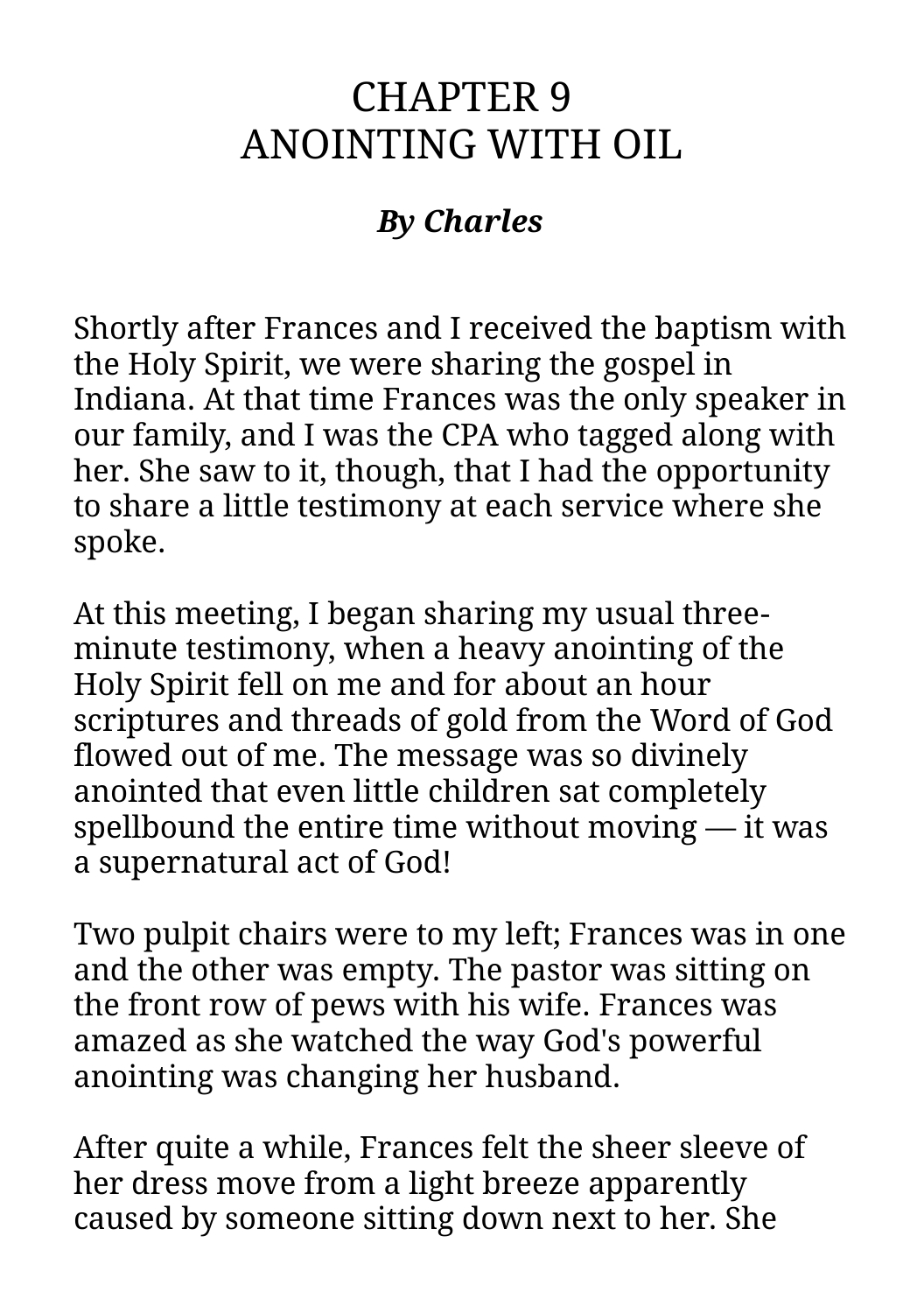assumed it was the pastor who had come up to remind her that he had called her to speak, and not me.

A few more minutes went by, then someone tugged at her sleeve, so she decided she had better look to see what the pastor wanted. As she turned, she was shocked to discover it wasn't the pastor at all! What she saw sitting next to her, relaxed, with his arms resting on the arms of the chair and his legs crossed, was **JESUS!** 

His form was clearly visible, but he was transparent! A soft but brilliant blue glow surrounded his entire being! Frances said, "I was absolutely overcome with the presence of God! I couldn't take my eyes off of him."

Jesus looked at Frances, then pointed to the bottle of olive oil on the stand next to the pulpit and said, "That is symbolic of the Holy Spirit." Then he pointed to me and said, "That's the real oil! Because the anointing is on him, let Charles speak tonight!" If you will recall, oil in the Old Testament symbolically refers to the Holy Spirit.

After almost an hour of talking, I suddenly stopped speaking and said, "You have come to hear Frances tonight, and I must stop!" so Frances, with the glory of God all over her, quickly stepped to the microphone and told the audience what had just happened and related that Jesus had said Charles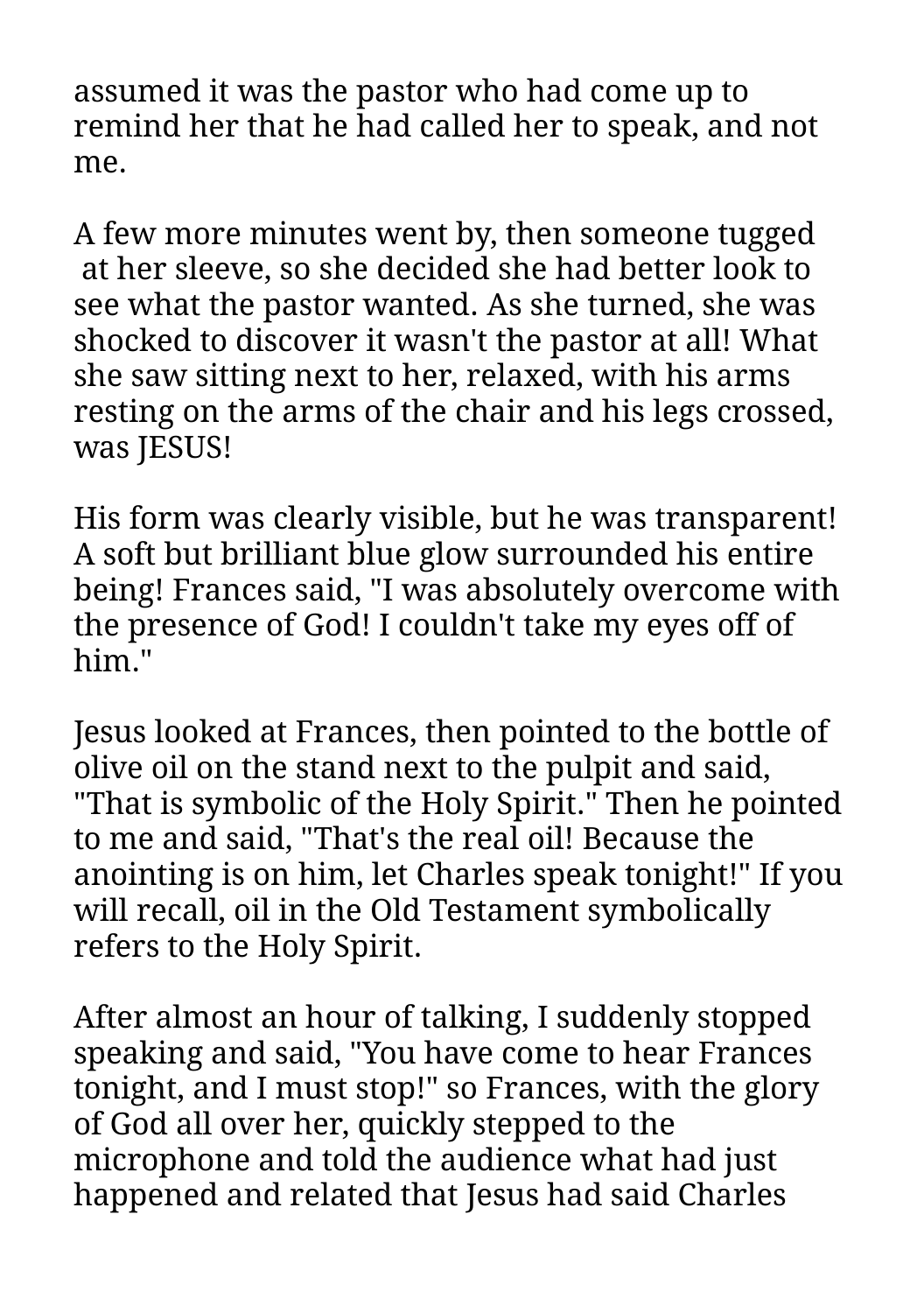### was to speak because the anointing was on him!

For a few moments I struggled in the flesh as I began speaking again, but soon the anointing began to flow! What a night it was! After the service, someone in the audience told us that they noticed the struggle I was going through when I was trying to get started again, so they prayed for the anointing to return. They reported that waves of power started at the back row of pews and moved forward, gaining momentum until they reached the pulpit and then fell on me!

What a night of glory and power! One of the men in the congregation left the church around eleven o'clock and went racing up and down the streets of this small town, knocking on doors saying, "The Holy Spirit has fallen! The Holy Spirit has fallen!" Flames of fire were reported to have been seen coming out of his coattails!

Afterwards I began to ponder on the scripture about anointing with oil and praying for the sick. I said, "God, why do we need to use oil, which is only symbolic of the Holy Spirit, when we have received the real Holy Spirit power through the baptism with the Holy Spirit?" James 5:13-15 is in the New Testament, and it was written after the disciples received the baptism with the Holy Spirit.

"Is any sick among you? let him call for the elders of the church; and let them pray over him, anointing him with oil in the name of the Lord: And the prayer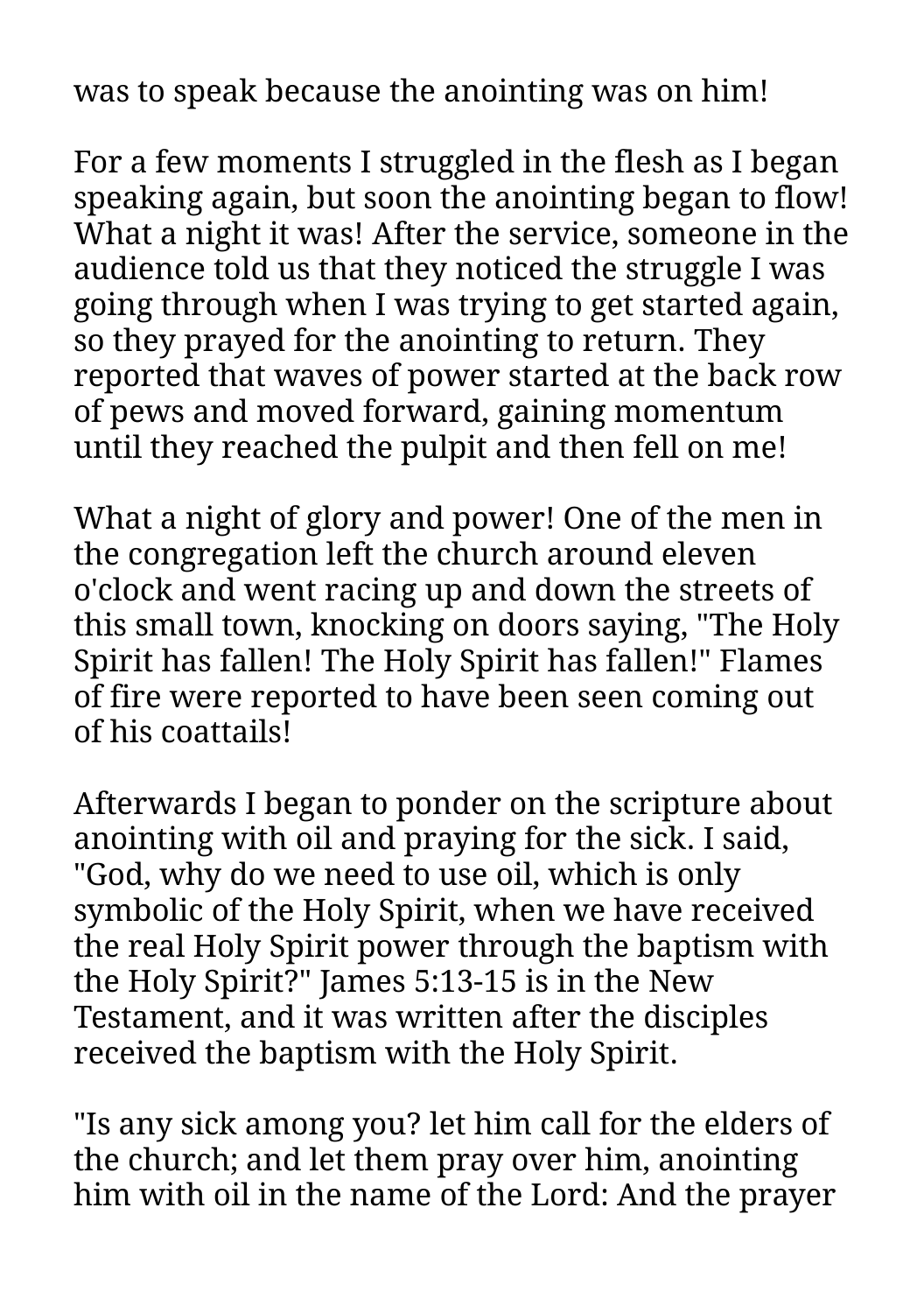of faith shall save the sick, and the Lord shall raise him up; and if he have committed sins, they shall be forgiven him" (James 5:14,15).

I thought, "Jesus, before the day of Pentecost you told your twelve apostles to go out two by two and you gave them power over unclean spirits. They did what you told them to do, and your Word says, 'And they went out, and preached that men should repent. And they cast out many devils, and anointed with oil many that were sick, and healed them' (Mark 6:12,13).

"Why, Jesus, do we need to anoint with oil to heal the sick if we have the power to do so through the baptism with the Holy Spirit?"

The reason he gave me is this: God loves every Christian equally. He does not love those who have received the baptism with the Holy Spirit any more than he loves the Christians who have not yet received the enduement of power promised. "And, behold, I send the promise of my Father upon you: but tarry ye in the city of Jerusalem, until ye be endued with power from on high" (Luke 24:49).

Since he loves us all alike, and wants us to be in health, he has provided a way for healing, other than the Holy Spirit power flowing from a Spirit-filled Christian into a sick body. Instead he made provisions for those who love and serve him to be able to ask HIM to do the healing.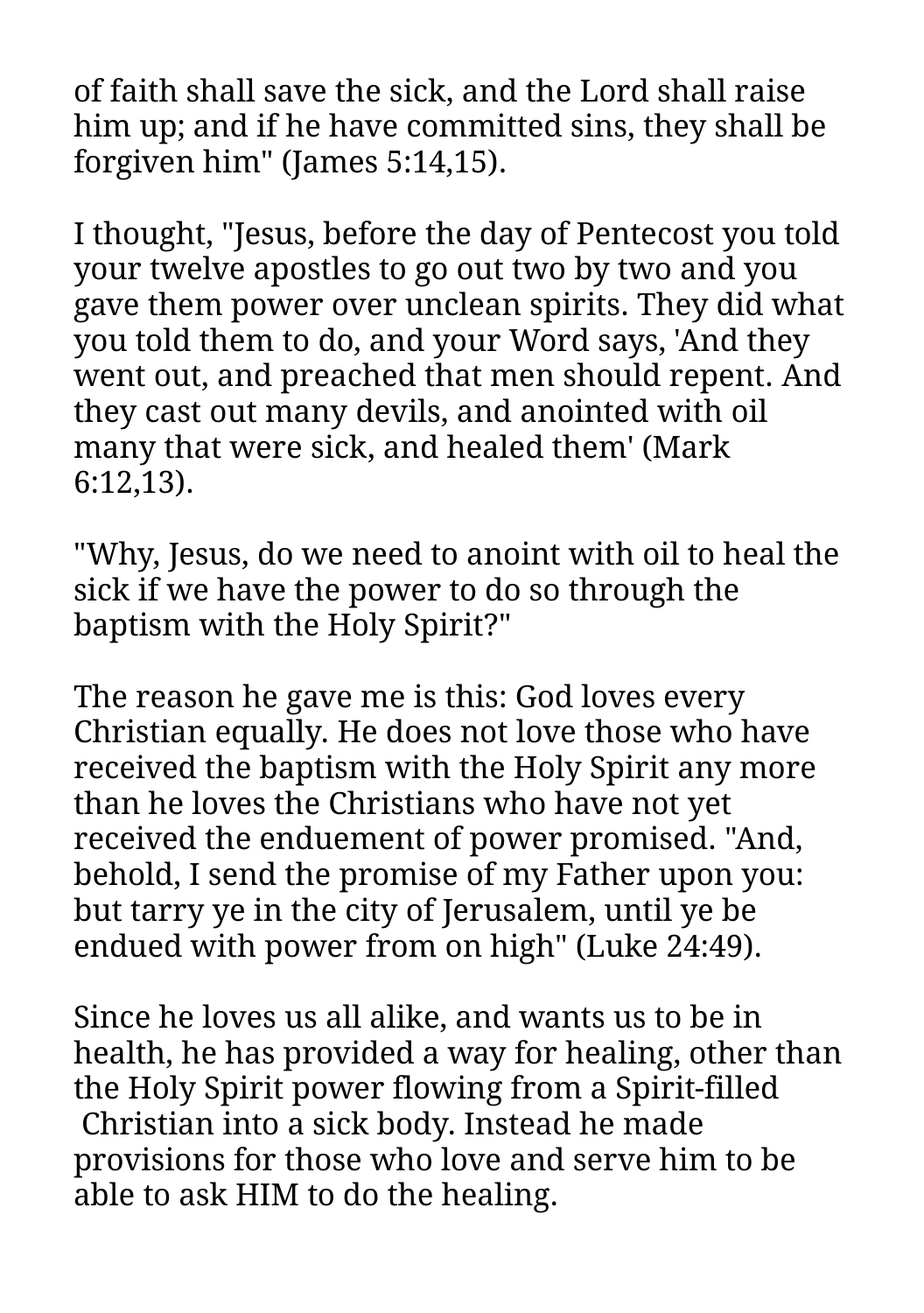Jesus said in Mark 16:17,18, "And these signs shall follow THEM that believe; In my name shall THEY cast out devils; they shall speak with new tongues (that's the baptism with the Holy Spirit with the evidence of speaking in other tongues); They shall take up serpents; and if they drink any deadly thing, it shall not hurt them; THEY shall lay hands on the sick, and they shall recover."

Prayer generally is asking God to do something. Notice in the above scripture that Jesus did not tell us to pray, but he told us to do the healing ourselves by the laying on of hands. We do anoint with oil when asked, because that will also heal the sick, but we personally do not feel it is necessary once you have received the baptism with the Holy Spirit, for the power of God IN you will flow out of your hands into the sick body or mind and that power will do the healing. If you have not received the baptism with the Holy Spirit, the enduement of power, then you have the authority of the Word of God to ASK GOD TO DO THE WORK FOR YOU, and he will!

God's Word can never be limited to our human understanding, so there may be many other ways God uses the anointing with oil in relation to healing the sick. Other meanings than those I have given above may be revealed to you. That's great! Always do what God leads you to do, because God doesn't always do it the way we think it should be done!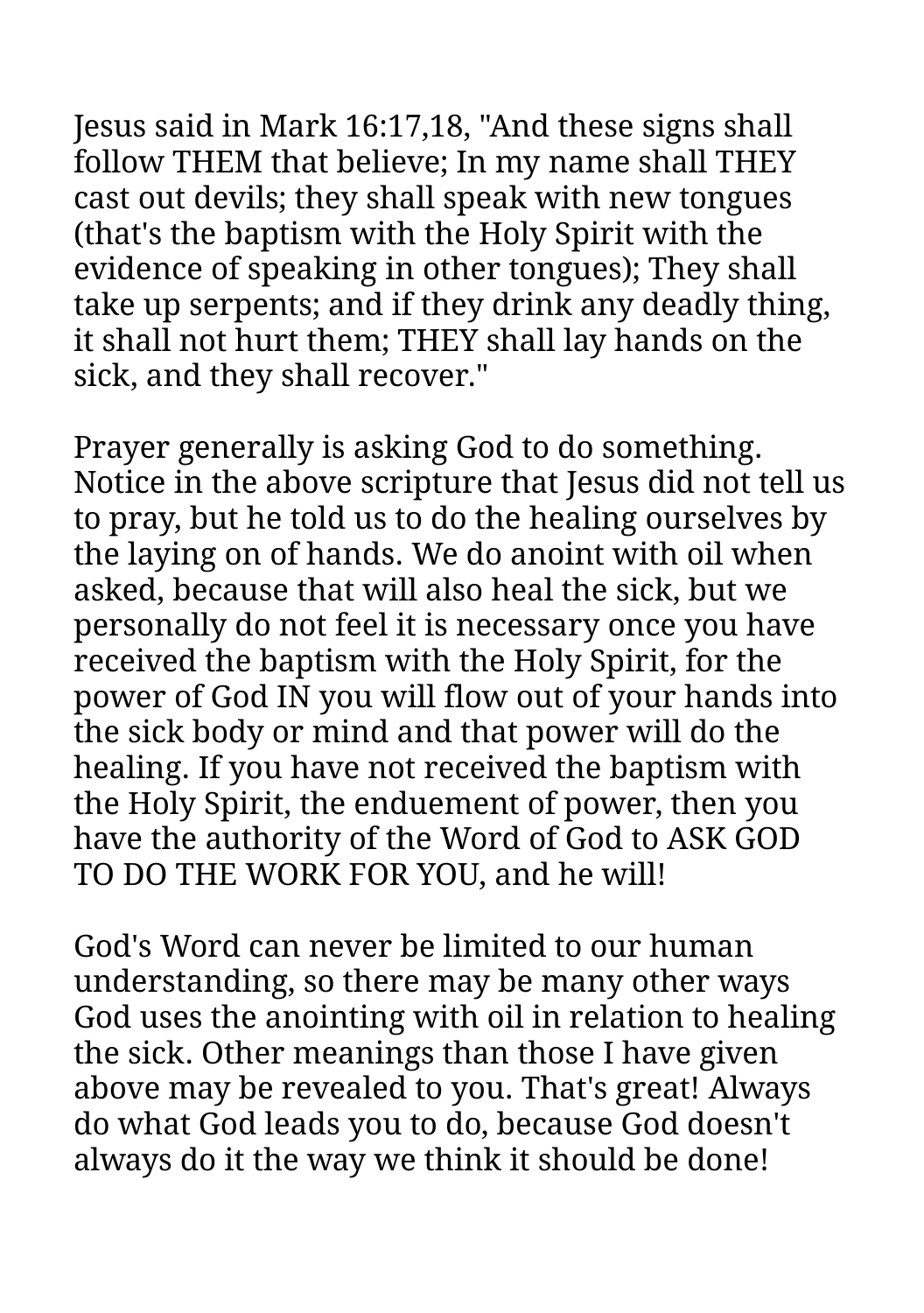"But God hath chosen the foolish things of the world to confound the wise; and God hath chosen the weak things of the world to confound the things which are mighty" (I Cor. 1:27).

Frances loves to tell about a healing where God did seem to use a foolish thing to perform a mighty miracle. In a small town in Louisiana, some ladies called for prayer for a friend who had cancer. They had been reading in James that the elders should anoint with oil and pray with faith for healing, so they decided to obey God's Word.

The pastor was out of his office at the time, and there were no elders available either. They decided they should do something, and since there was no one else present, they felt that ought to make them elders. They stopped by the grocery store on the way to pray, and bought a gallon of cooking oil. The lady was in bed, and because the Bible didn't give the exact amount of oil to use when praying for the sick, THEY POURED THE WHOLE GALLON OF OIL ALL OVER THE POOR WOMAN while they were praying the prayer of faith! But God honored their faith, and totally healed the woman of cancer! Glory! We certainly don't recommend a whole gallon of oil, but it certainly brought results in this case.

If you are succeeding in getting the sick healed or delivered another way than what we recommend, praise God, don't slow down or change — keep doing what God has led you to do! However, if you are not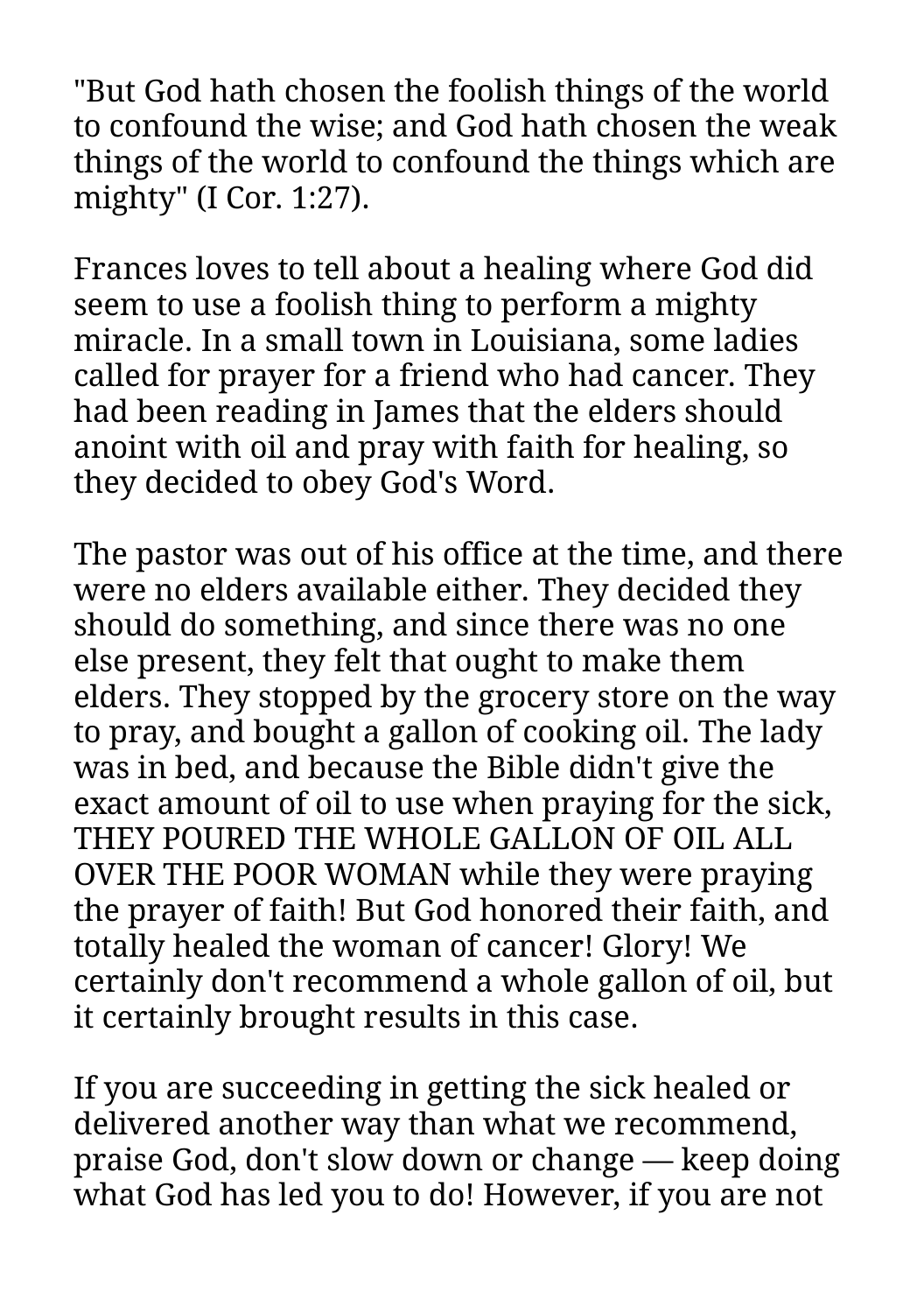getting them all healed, try some of our ways and see if they won't work for you, too!

AND DON'T FORGET - GOD IS SOVEREIGN!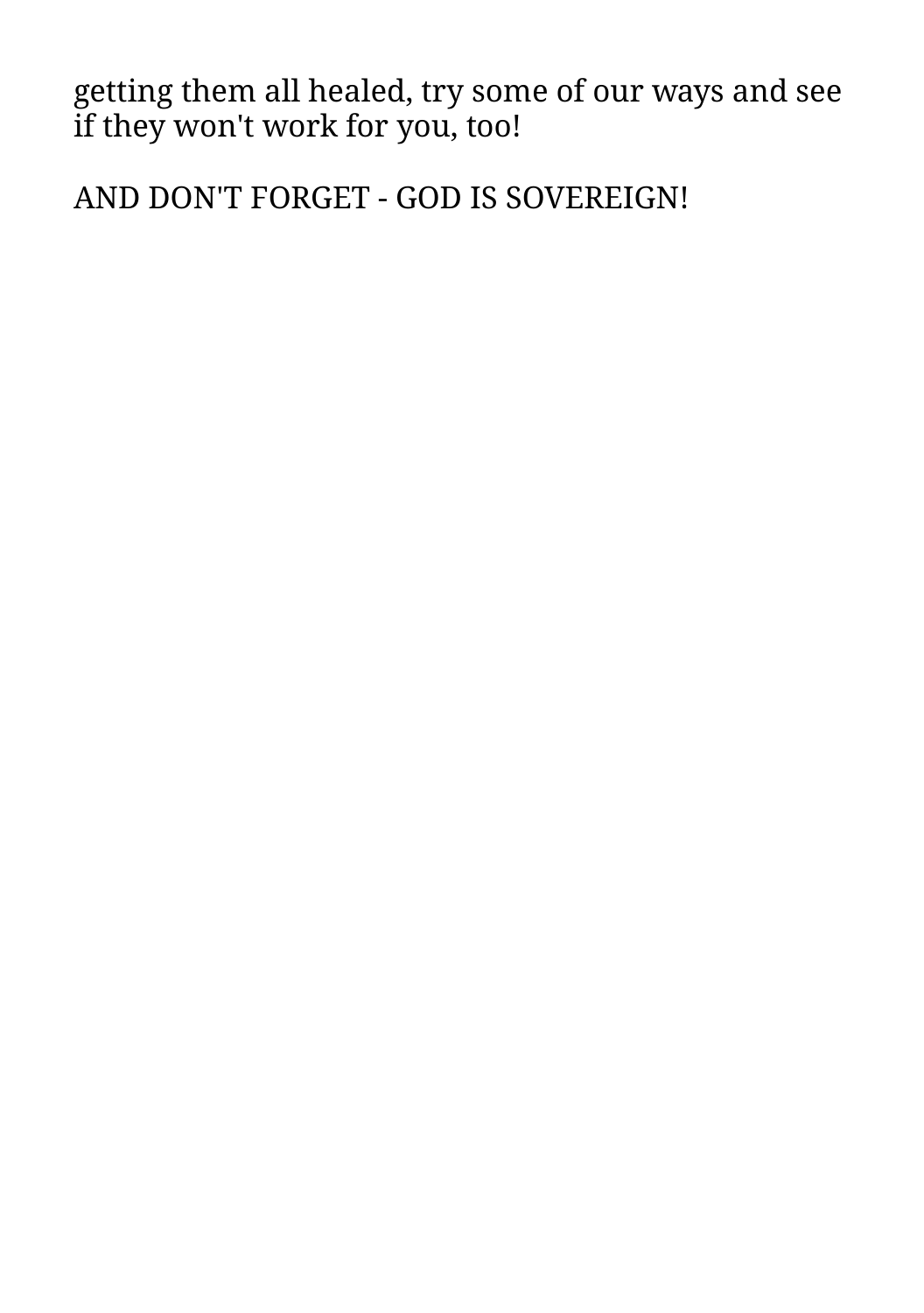# CHAPTER 10 HEALING THROUGH INTERCESSORY PRAYER

### *By Frances*

Do you remember the story in Matthew 8, about the Centurion who said to Jesus, "Speak the word only, and my servant shall be healed?" People are healed the same way today! A friend or a relative stands in a prayer line for someone possibly thousands of miles away, and they are healed by the power of God, because God is omnipresent. It is fascinating to realize that God can be everywhere at exactly the same time!

Some years ago, I was invited to a non-charismatic church near Houston. At the end of the service, I began to share what God is doing in the world today, as he pours out his Spirit on all flesh!

I told them I sincerely believe that we are in the very last age; I do not believe there will be another generation beyond us — I believe Jesus will come back long before this generation passes away. So I began to share that this is why I believe we see a greater outpouring of the Spirit of God now than we have ever seen in our entire life.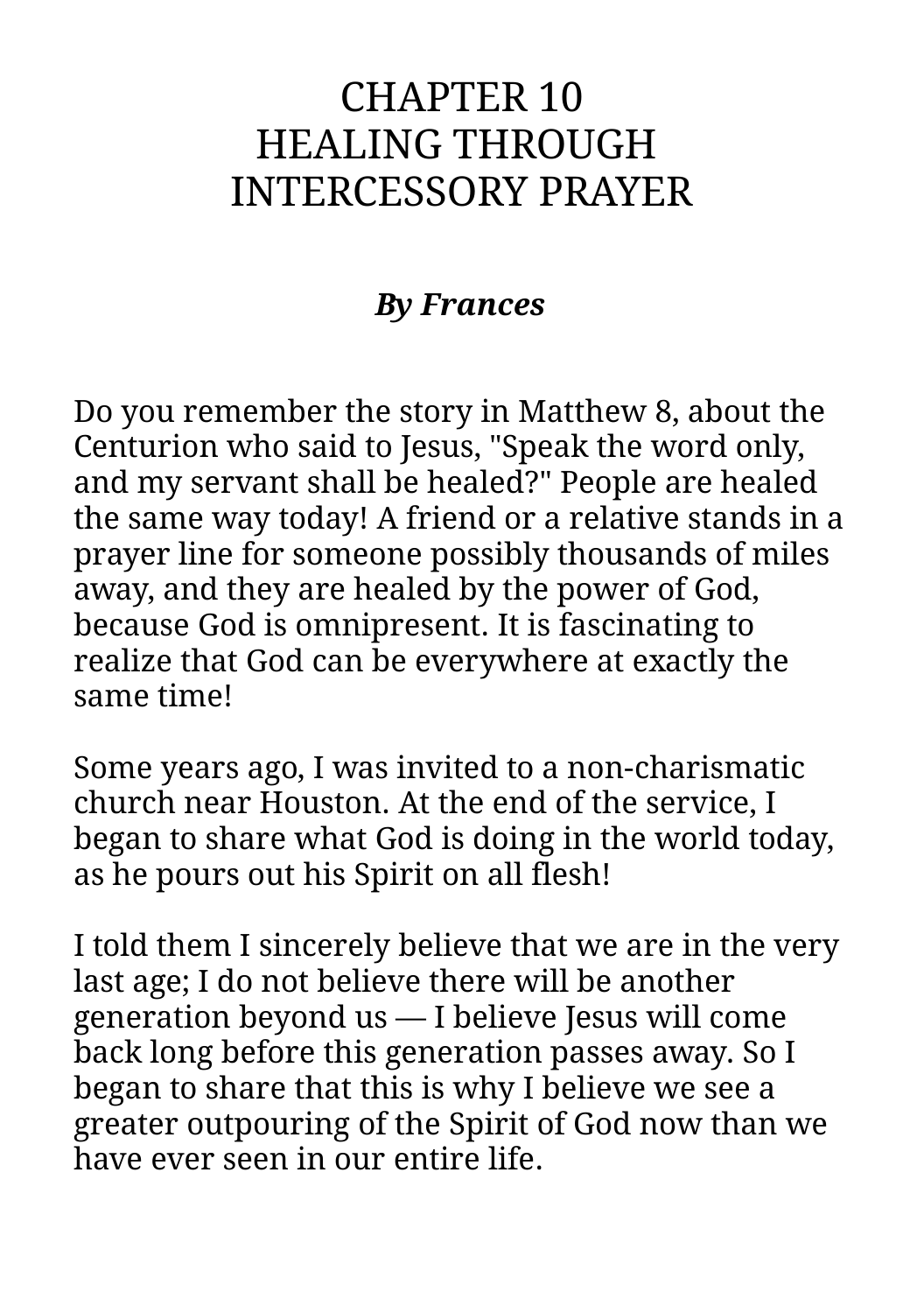After the meeting, a woman came up to me and said she had a friend whom the doctors said was dying. She was in intensive care, in a hospital miles away. She said, "Do you believe God would heal her?" I told her that all I know is what the Bible says, and it says that Jesus told the Centurion, " 'Go thy way; and as thou hast believed, so be it done unto thee.' And his servant was healed that selfsame hour" (Matt. 8:13).

I thought to myself, "What do I have to lose?" When I lay hands on a sick person, I do not have anything to lose regardless of whether they get healed or not, because the Bible tells me to be dead to self. When you are dead to self, you cannot worry about your reputation. No dead person ever sat up in a casket and complained, "But what about my reputation?"

I began to pray for this woman's friend. I said, "Father, I don't even know who she is. I certainly don't know what her problem is. But, God, I ask you to do the supernatural and go out and touch her and make her every whit whole from the top of her head to the tip of her toes." Then I said, "Thank you." Those words are two of the most important words you will ever say. When you say, "Thank you, Jesus," do you know what you are doing? You are saying, "Jesus, I believe that you did it, so I am going to say, 'Thank you!' " If we REALLY believe that God has heard our prayer, then we are ungrateful if we do not say thank you!

Even if you pray for a thousand people in a prayer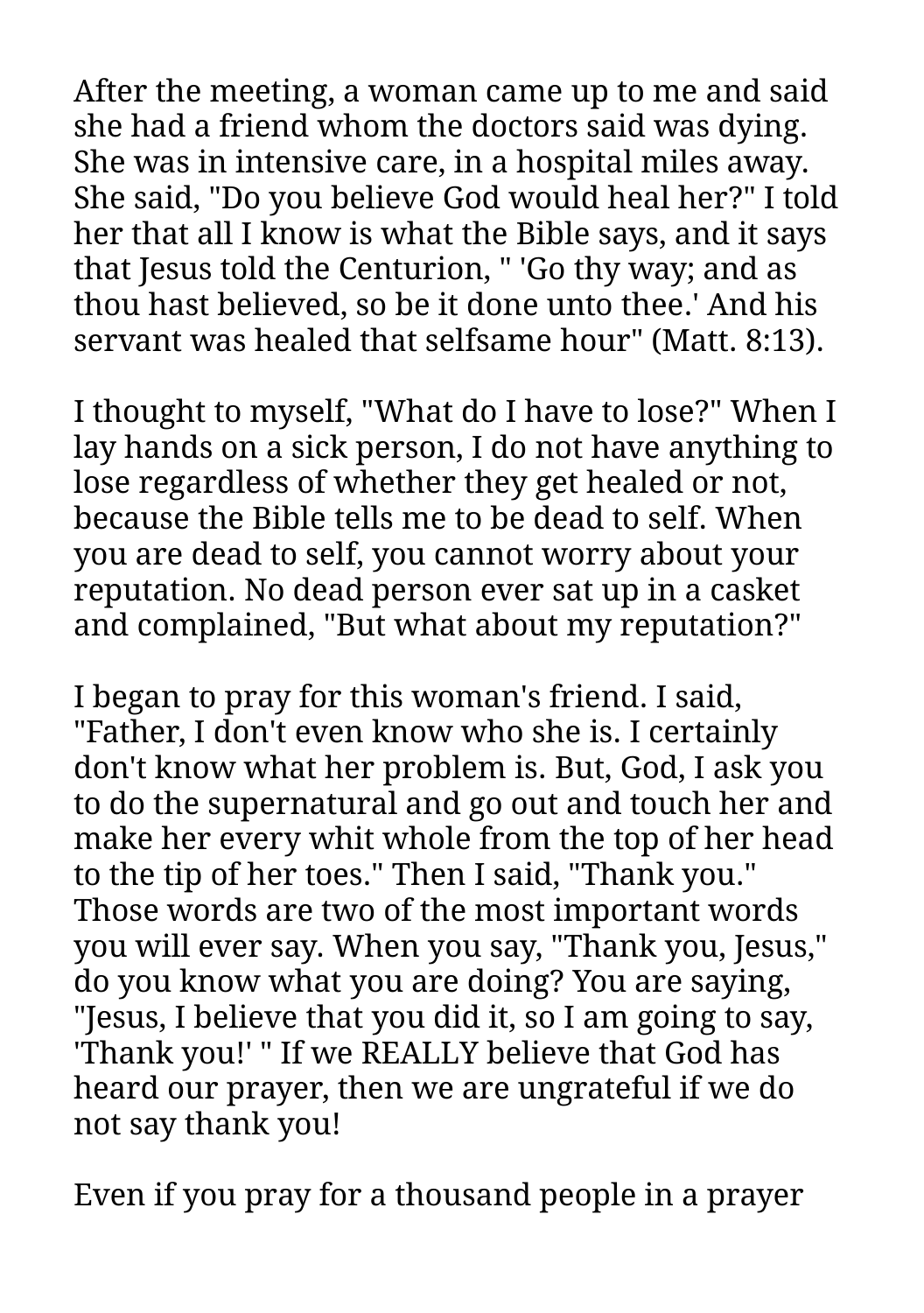line, say thank you after each one. Every time you say thank you, you are telling God "I believe that it is done, and I receive it as a completed miracle in Jesus' name."

After I prayed for the woman's friend, I said, "Thank you, Jesus," but then I did something I had never done previously. I looked at my watch, and said, "It is 11:37." I didn't know at the time why I said it, but I do today!

In a hospital miles away, something else happened at exactly 11:37. Jesus Christ walked into a hospital room! A lady in intensive care who was supposed to be dying of cancer immediately got out of bed! She very carefully took all the needles out of her arm, disconnected the oxygen, walked out into the hospital corridor and went to the head nurse!

The shocked nurse said, "What happened to you?"

The woman said, "Jesus Christ personally came into my room at 11:37 and said, 'Shirley, get out of bed. You are healed."

The nurse said, "Did you have a vision?"

Shirley said, "No, Jesus Christ personally walked into my room!"

What a loving Father we have! God's supernatural power had touched her the very instant I prayed, and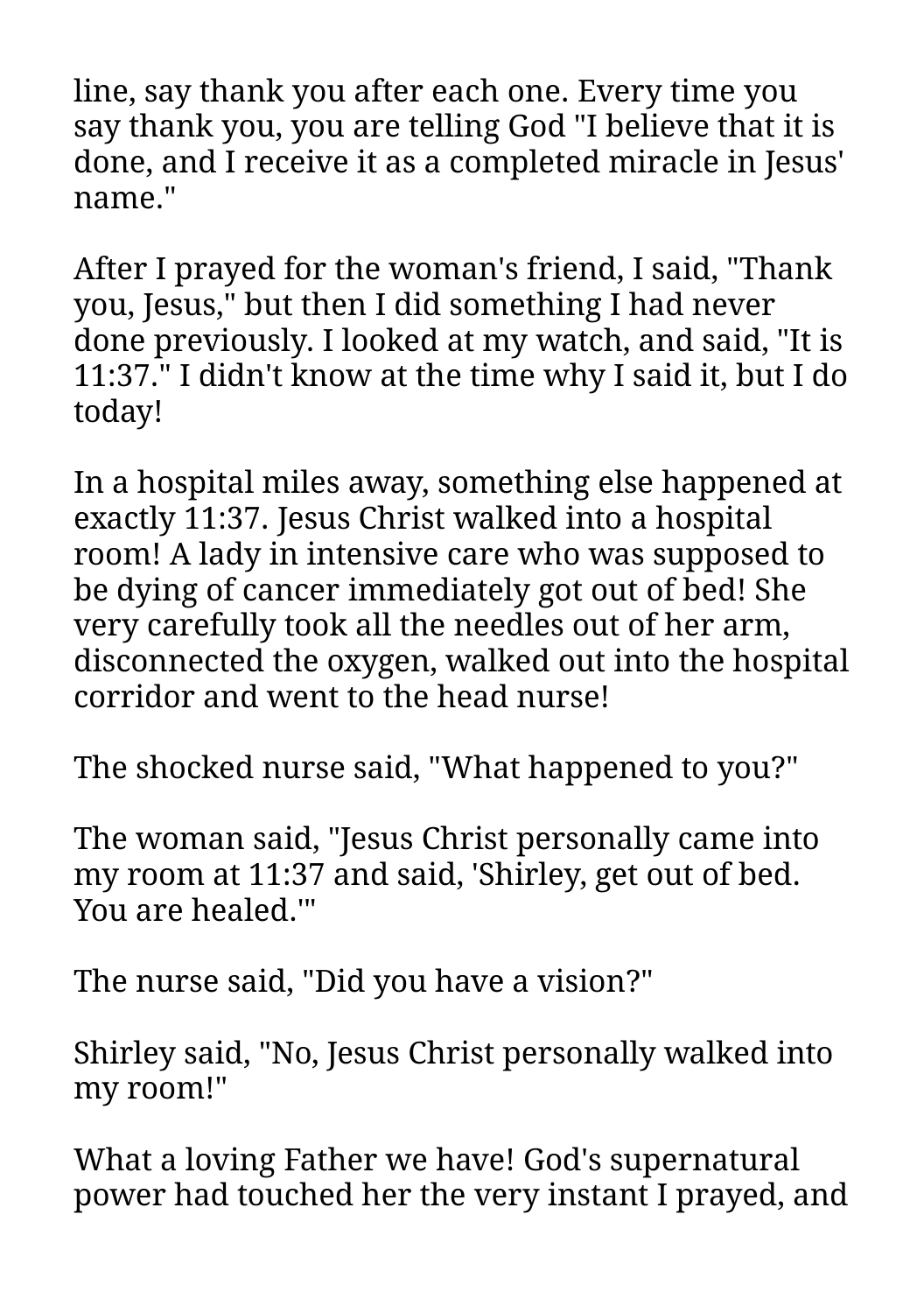confirmed it by telling me to look at my watch, so we would know that Jesus went into action in answer to prayer that same instant in a hospital miles away!

Sometimes we may feel it is easier to pray for someone when we can lay hands on them, and see them, but start praying more prayers of intercession for people at distances, and watch the miracles God begins to do.

Make a list right now and get busy praying!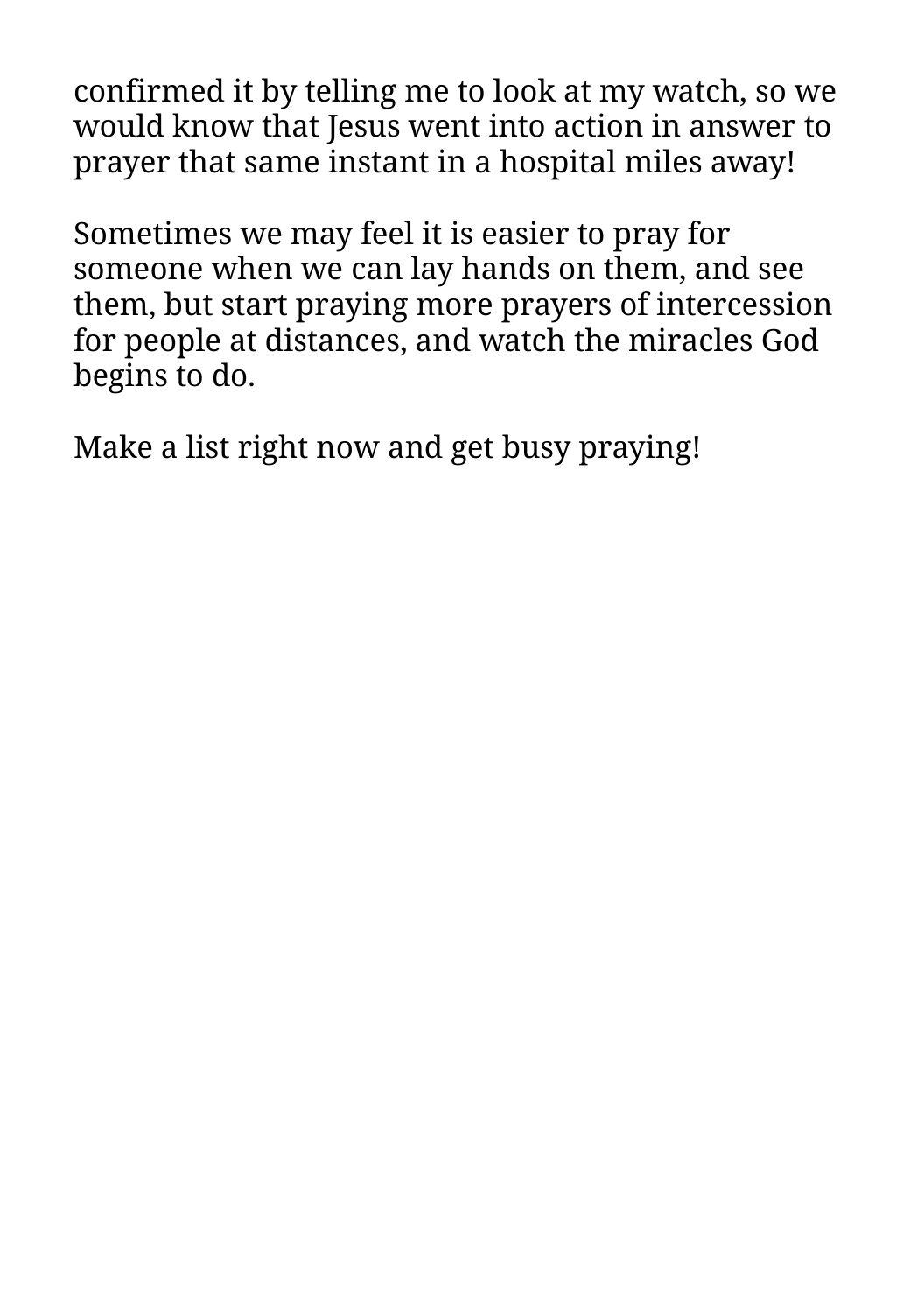# CHAPTER 11 HEALING THROUGH USE OF PRAYER CLOTHS

## *By Frances*

Prayer cloths are another instrument used to heal the sick. So far as I know, the Bible only mentions them once, but God really shouldn't have to tell us any more than that, because if it happened once in the Bible, it can happen again today!

Acts 19:11,12 tells us that "God wrought special miracles by the hands of Paul: so that from his body were brought unto the sick handkerchiefs or aprons, and the diseases departed from them, and the evil spirits went out of them."

We often send prayer cloths from our office to people who write and say, "I believe that if you pray over this handkerchief (or send me a prayer cloth), I will be healed."

It is difficult for the natural mind to understand, but there is POWER in a piece of cloth when the anointing of God rests on it! Tremendous unlimited divine power can be contained in anything, so when someone requests a prayer cloth, we send them a little piece of polyester about two inches by two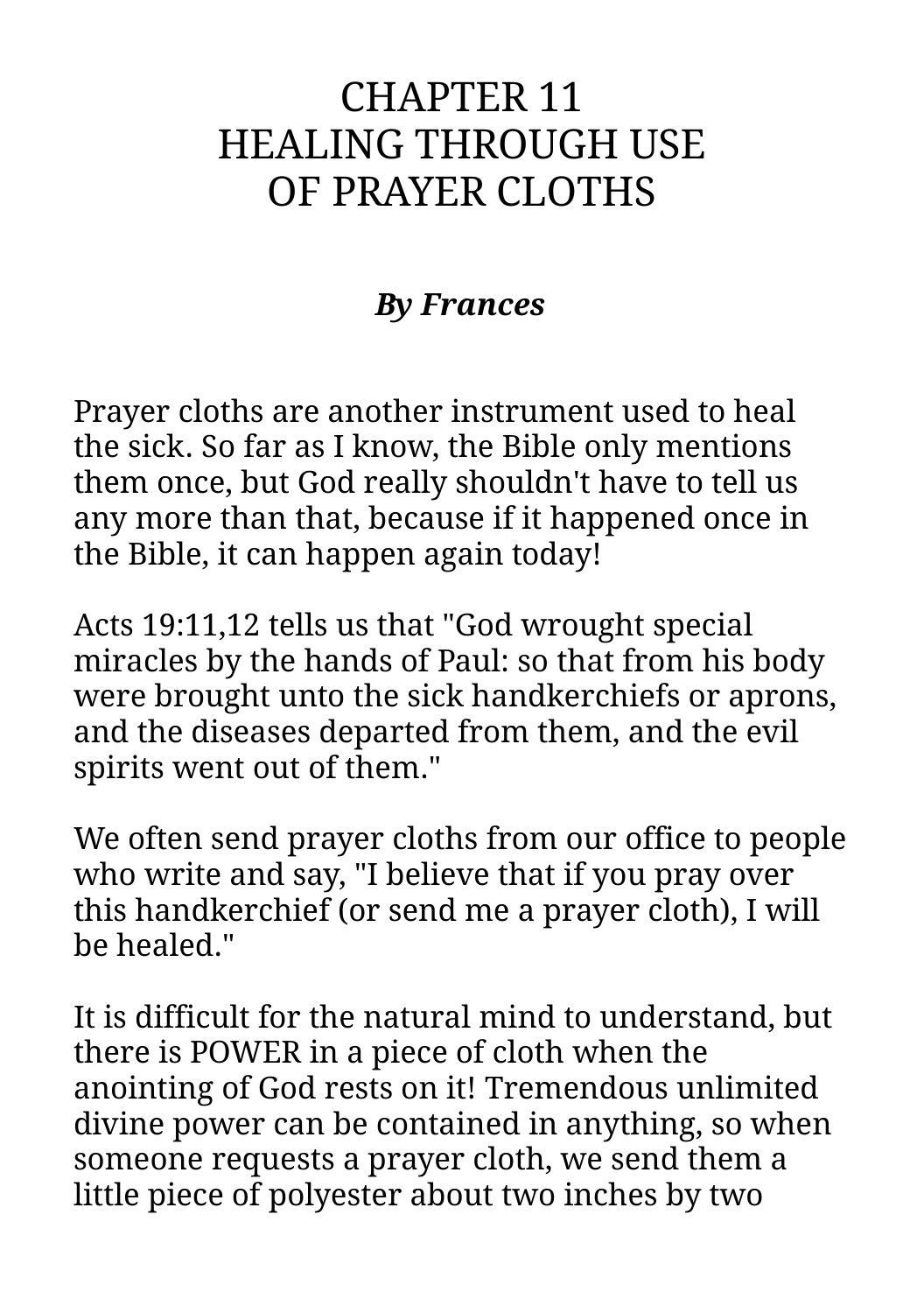inches. This would mean nothing, except before we mail it out, we lay hands on it, pray over it, and believe God for a miracle!

Because we BELIEVE those little pieces of cloth are anointed, many people have been healed when we have sent them out!

One of the most exciting incidents started when we received a letter from a grandmother in Failsworth, England. She had heard about our healing ministry and wrote us a letter. In it, she told us about her grandbaby who had been born with a congenital hip defect, plus a huge waterhead (hydrocephalus). A waterhead baby rarely lives very long because that is a very serious malformation of the body, strictly from the devil, and certainly not given by God.

"If you can't come to England," she wrote, "Would you please send me a little prayer cloth?"

England is a long way from Houston, Texas, so we and our entire office staff laid hands on a little piece of cloth. We asked God to let his healing power go into it, and along with it, so that when it was laid on the baby, resurrection power would go from the cloth into the baby's body, and the baby would be totally healed by the power of God!

We believed with supernatural faith as we prayed over that little piece of cloth and sent it on its divine road. The baby was asleep when it arrived, so the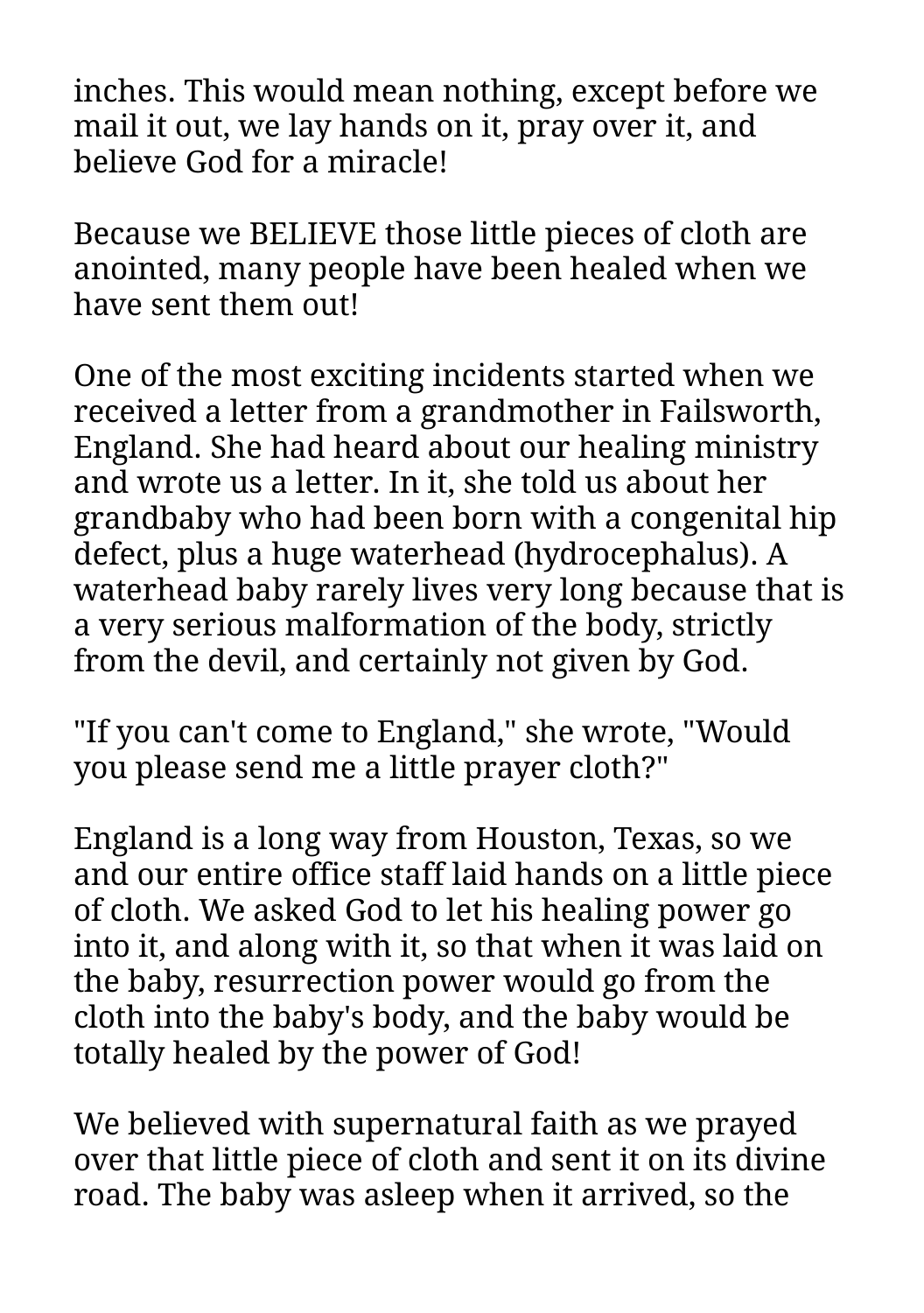grandmother took the little piece of cloth, rolled it up and stuck it inside the baby's hand. That was her point of contact!

Grandma wrote and told us that the very second that little prayer cloth touched the inside of the baby's fist, the waterhead instantly reduced to normal size. THAT BABY WAS NO LONGER A WATERHEAD. The child was totally and instantly supernaturally healed by the power of God!

Our letter to that English grandmother had to go all the way across the Atlantic Ocean. Even though it was just in a paper envelope, the anointing of God stayed on the prayer cloth as it went from Houston, probably to New York, and then from New York to London and then on another kind of carrier from London to Failsworth, England. THE POWER OF GOD WAS STILL THERE! Probably a week or ten days elapsed between the time it was prayed over and the time it was put in the hand of that child, but the power had not diminished! That power was as strong as when we prayed, and so was the receptive faith of the grandmother!

Two weeks later they took this child back to the clinic where it had been previously treated, and when the doctor X-rayed the baby's hips, he found two perfect hip sockets. The child had been born without any hip sockets at all, and now it had two! The grandmother related that the doctor at the clinic said, "This is not the same baby we have been treating. The medical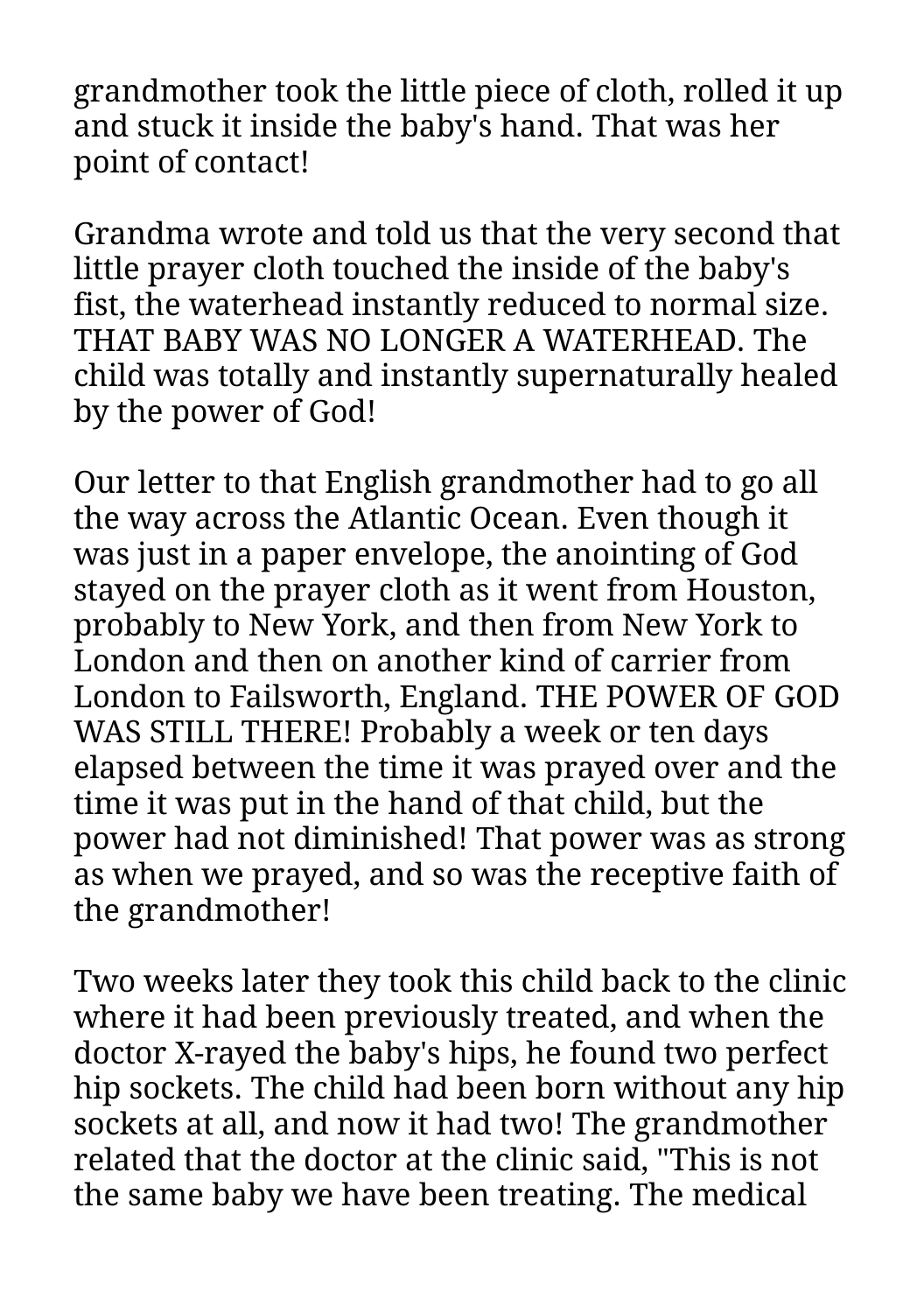records show that the child has no hip sockets. The medical records show that the child has a waterhead. What did you bring this one for? This one has no waterhead and has two hip sockets." Hallelujah!

Prayer cloths can also be used for other things beside healing! While I was teaching about prayer cloths at the City of Light School of Ministry, one of our students stood and asked to share part of her testimony.

"Three years ago," she said, "you gave me a prayer cloth. You told me to go home, put the prayer cloth under my husband's pillow, and believe that he would be saved before the end of the year."

"I put the prayer cloth under my husband's pillow in January, and he was saved in November of that same year."

"Before that time, I hadn't wanted anything to do with prayer cloths, because I used to get letters from certain ministries saying that they would send me a prayer cloth if I would send them an offering."

"That day I realized it was not a piece of cloth that would save my husband, but the anointing of the Holy Spirit. Praise God, yesterday was the third anniversary of his salvation, and he stood in our church to testify."

PRAYER CLOTHS WORK!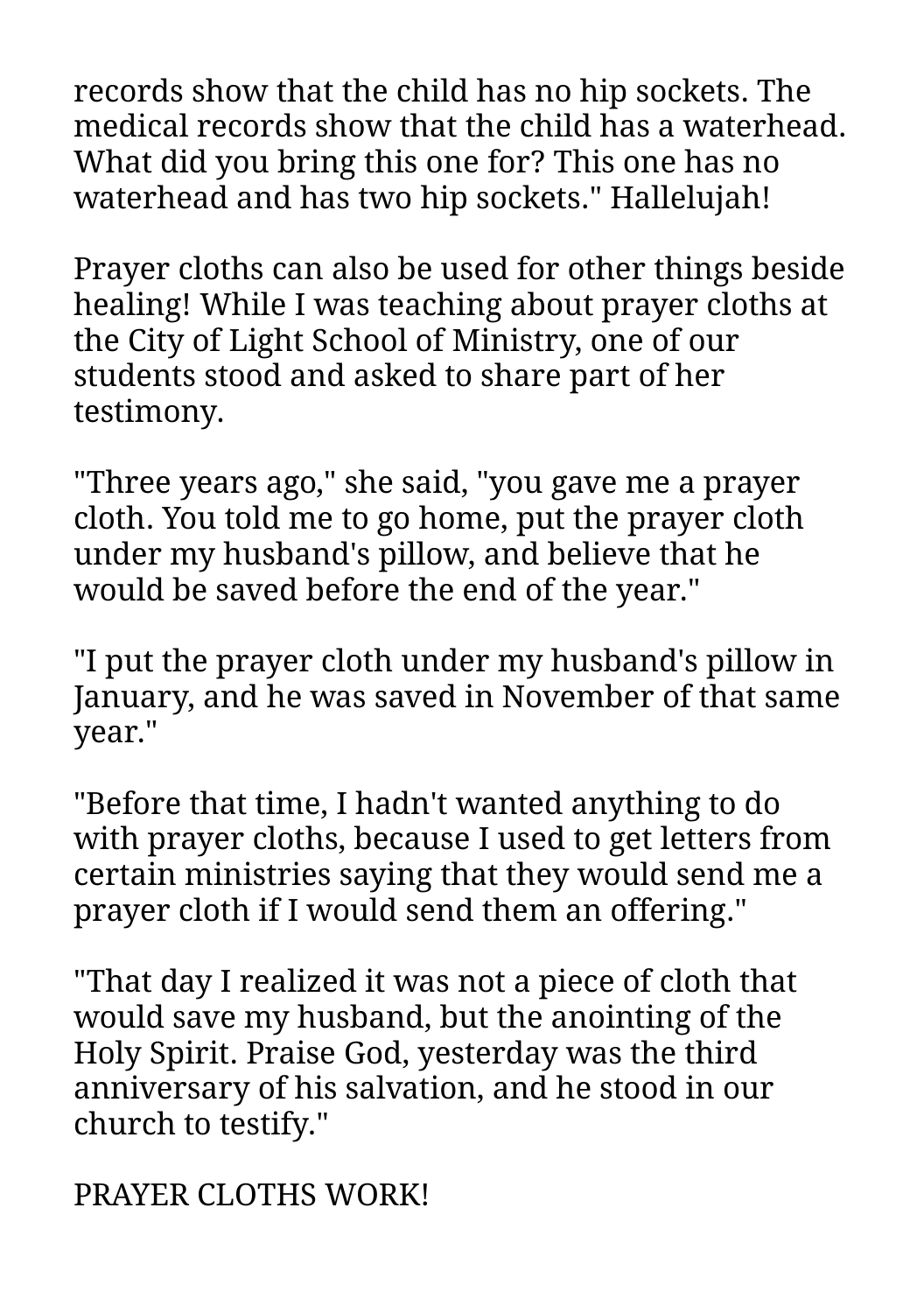If you have the baptism with the Holy Spirit, lay your hands on some little cloths, and start putting them where they are needed! Many, many husbands have been saved through a prayer cloth under their mattress! People have written to us who have glued them under the seats of teachers in schools, and they insist this is what has brought about the salvation of the teacher! I never heard anyone talk of putting them under students' chairs, but it might be a good idea!

Also, please remember that you do not need to have some big evangelist lay hands on a prayer cloth. YOU HAVE EXACTLY THE SAME POWER OF GOD.

That is why we are so excited about this book. We can hardly wait to see what is going to happen as a result of what you're reading right now! Get busy!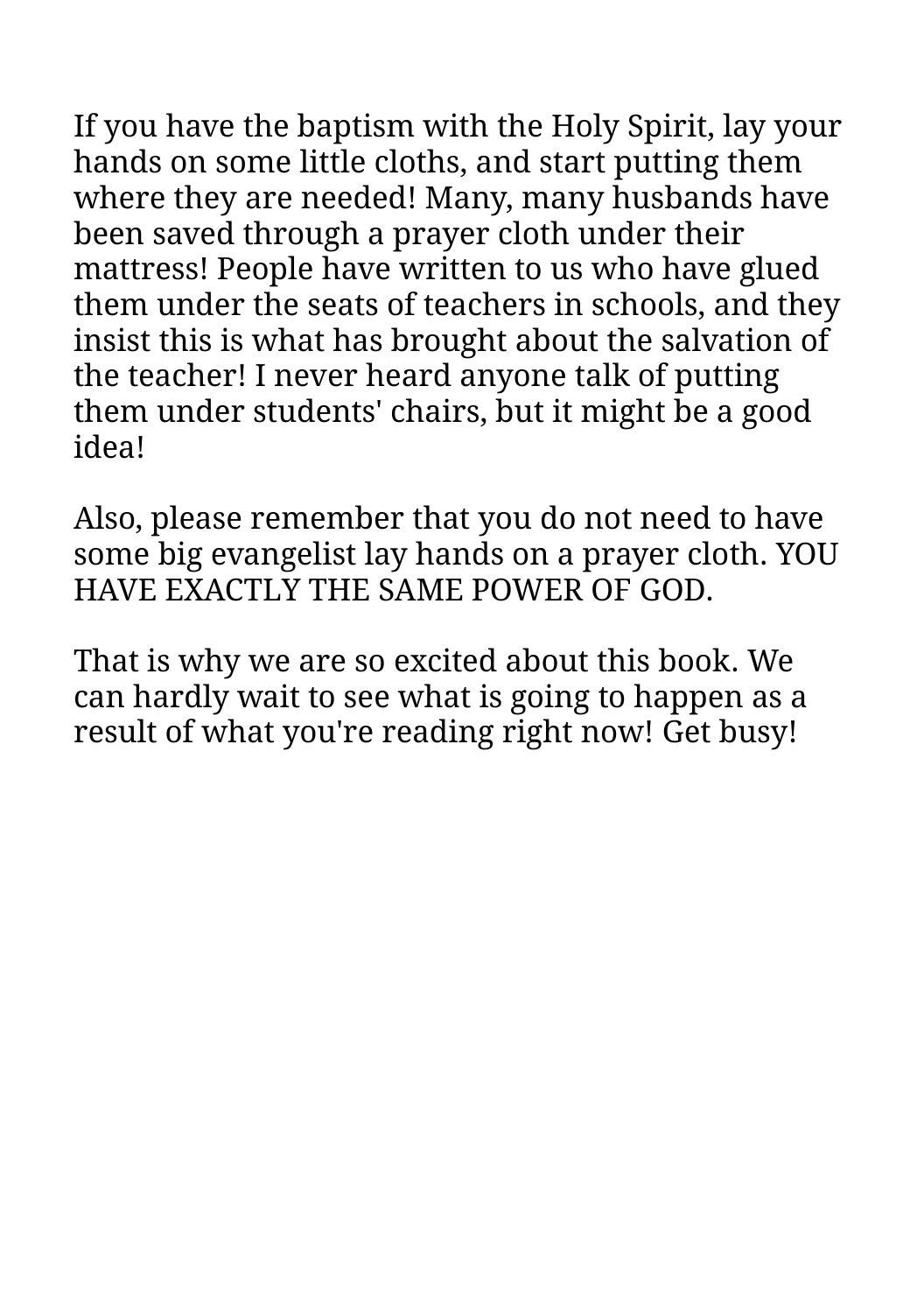# CHAPTER 12 OTHER WAYS TO HEAL THE SICK

### *By Frances*

#### **Faith in Action**

One of the most important things we need to remember at all times is that God does want to heal us. Over and over again in his Word, he tells us about his healing power, and he wants us to appropriate it for today.

Matthew 12:10,13 is an important scripture because it talks about faith in action, which is one of the most important ways to bring about a healing. "And behold, there was a man which had his hand withered ... Then saith he to the man, Stretch forth thine hand. And he stretched it forth; and it was restored whole, like as the other."

That was FAITH IN ACTION. Jesus gave him a specific task to do. He was probably sitting there with an undersized, deformed little hand and he could have said, "Jesus, I was born with a withered hand. Can't you see I can't stretch it out?" But he didn't. He did exactly what Jesus told him to do. As he completed his faith in action, that arm was totally made whole!

That same story is told in Mark 3:10-15 and Luke 6:6-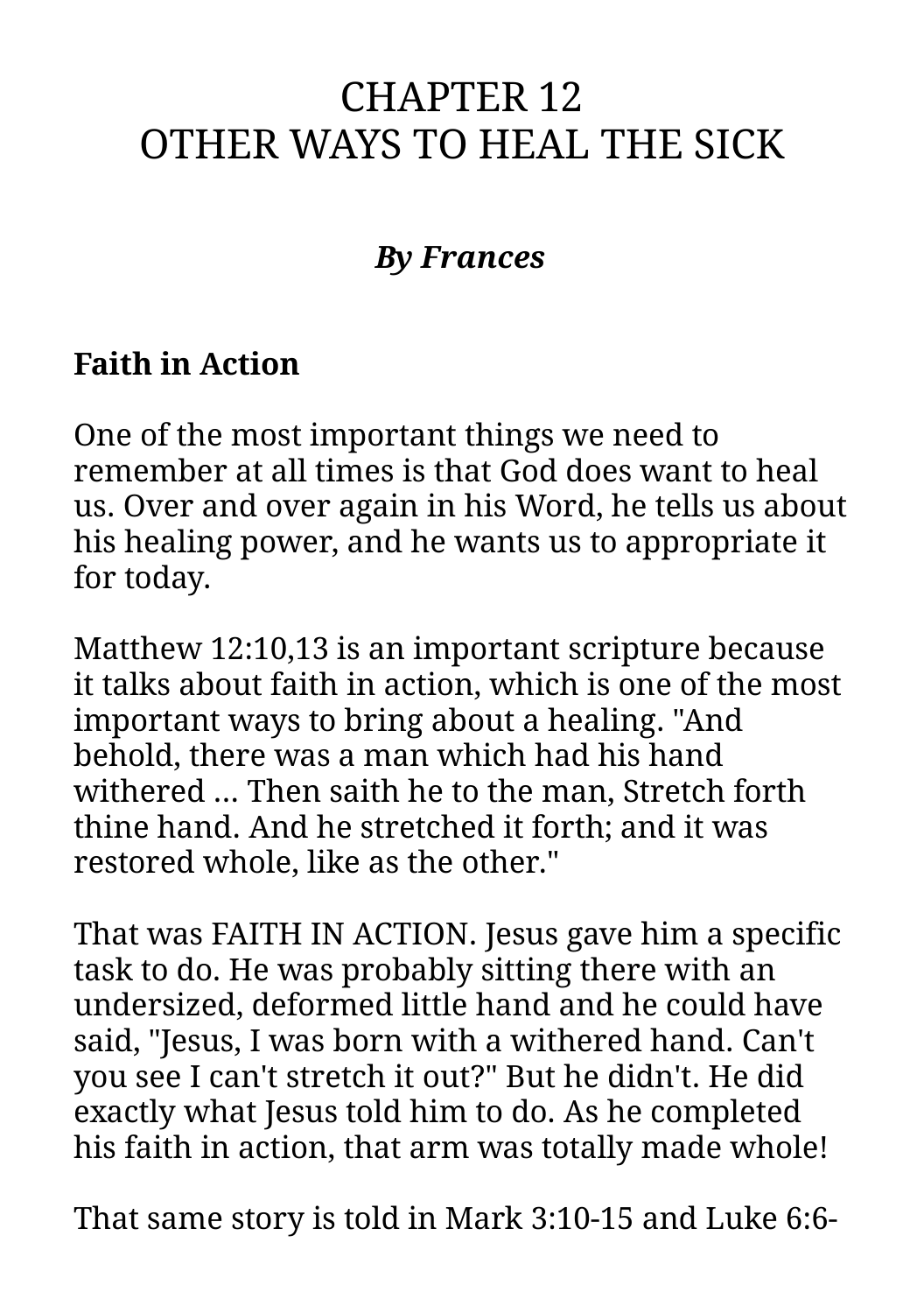10. Exactly the same story, but with the different perspectives of each of the three writers. God could have edited the Bible and taken out anything he wanted to take out, but he repeated it so you would believe those stories were actually true. You will note that there are some scriptures in this book that we have used over and over again so they will stick in your mind and you will remember them!

"When he had thus spoken, (he had just finished telling them that he was the light of the world) he spat on the ground, and made clay of the spittle, and he anointed the eyes of the blind man with the clay, And said unto him, Go, wash in the pool of Siloam, (which is by interpretation, Sent.) He went his way therefore, and washed, and came seeing" (John 9:6,7).

When did the miracle occur? Did the miracle occur when Jesus spit? Did the miracle occur when Jesus made the mud pie? Or did it occur when the man put his faith into action?

When did it occur? WHEN HE PUT HIS FAITH INTO ACTION. Jesus could have spit all over the place. Jesus could have made mud pies from here to there, and he could have put them on the eyes of every person there, but I doubt that anybody would have been healed, until they obeyed the command, "Go, wash in the pool of Siloam."

That would be a ridiculous command, because the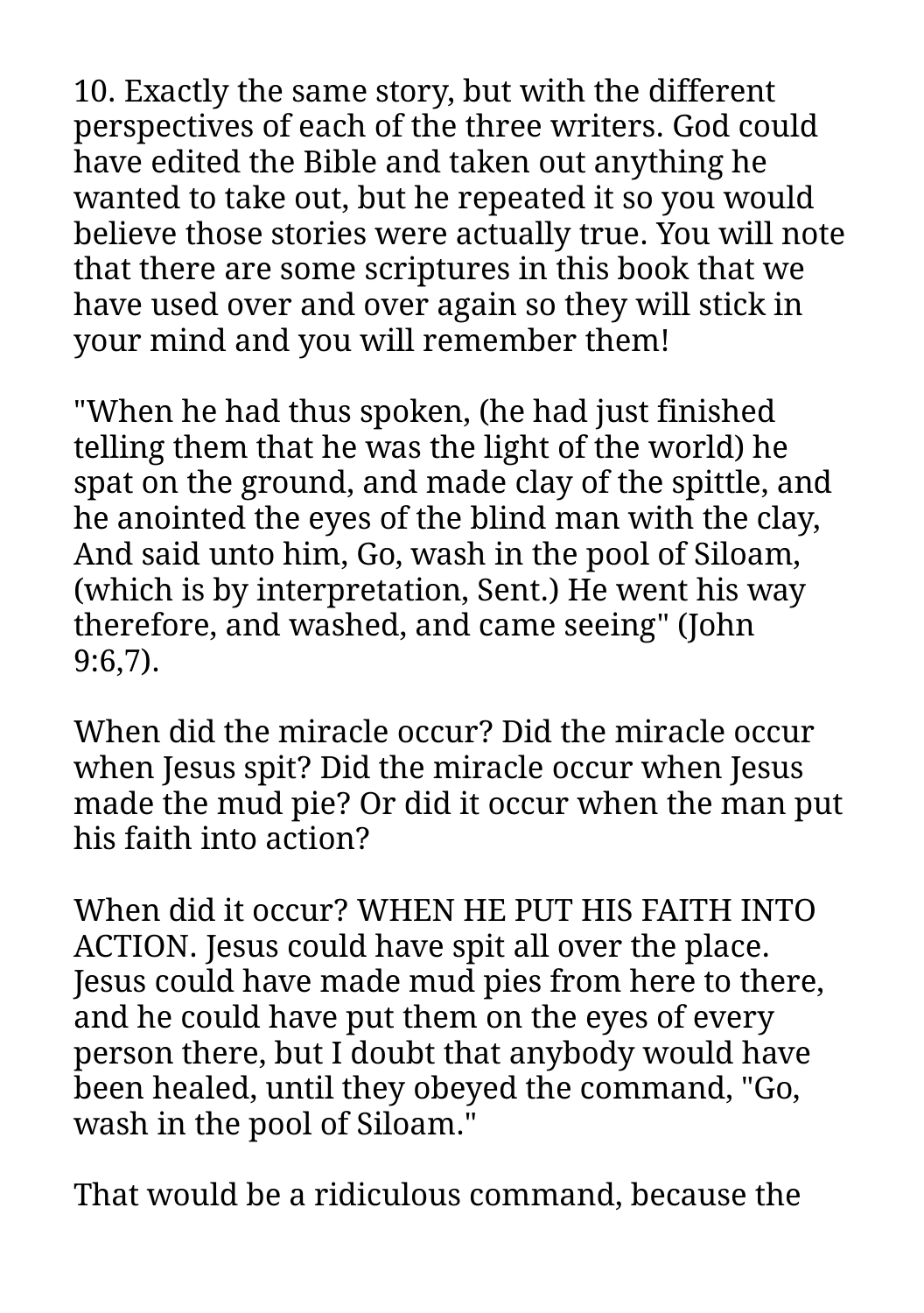man was blind. How could he find his way down to the pool of Siloam? He had been there lots of times, but not without help. God can always do the supernatural. He can take a blind man right through every street without getting him run over.

The blind man could have said, "It is a long way to Siloam. You can just touch me and I will be healed." He could have said, "I don't know how to get there. I never heard of the place." Or he could have said, "I don't like the smell of the water down there. Smells like sulphur!" He could have used all kinds of excuses, but when he obeyed the command, went down and washed the clay off his eyes, he was healed by the power of God, because he had put his faith into action.

We have told you stories all the way through this book about various people who were healed because they put their faith into action.

The story of Naaman as told in II Kings 5:1-15 is an exciting story of faith in action. The Bible says that Naaman was a great man and honorable, and a mighty man of valour, but he was a leper. The devil will attack anybody. He does not attack just a poor nobody all the time. He goes to the top rank and hits the general and the privates all the way down the line.

There was a little servant girl there whom God used in this great man's life. Most people would have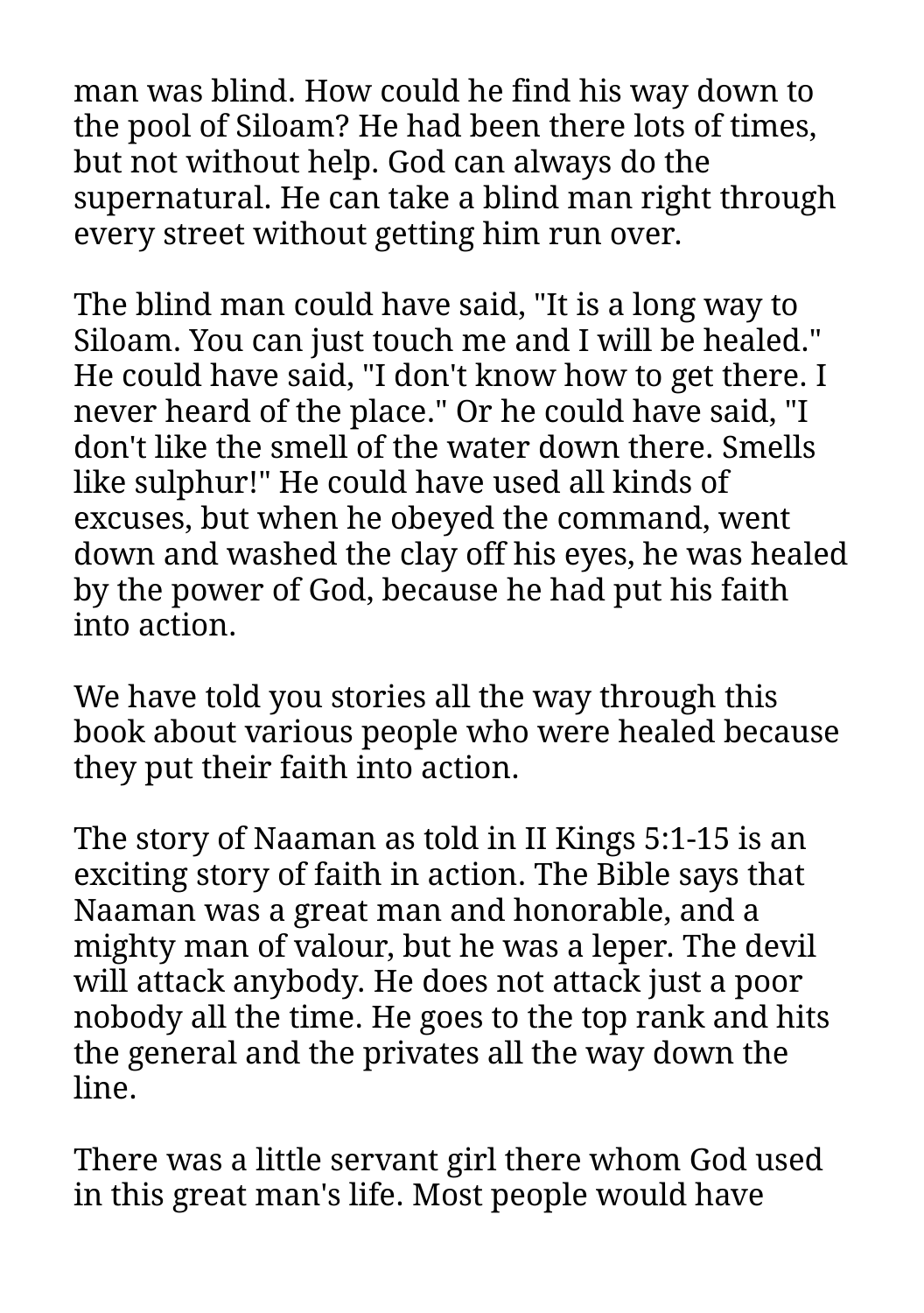thought a little servant girl was at the bottom of the barrel, but she told Naaman how he could be healed. The person who had the lowest position in the house was the one whom God instructed. As we have said over and over, God is no respecter of persons. He does not care who you are. He just cares whether or not you are available and willing to do what he tells you to do.

Naaman took along a lot of silver and gold because he was going to try and buy his healing, but you cannot buy a healing from God. God's healing is absolutely free. The price was paid 2,000 years ago when Jesus died on the cross! I have a feeling that when Naaman got to the door, he thought Elisha would come out and bow down and say, "Hello, Mr. Bigshot. I am so glad you are here today. I respect the fact that you are a great man and a big general, and you have a lot of money and a lot of chariots!" Elisha didn't even come out to greet him!

Elisha was not being impolite. I believe God was teaching a lesson to Naaman, because Elisha sent a messenger and told him to go wash in the Jordan seven times and that he would be made whole.

Naaman had a big decision to make here. The Jordan River was not nearly as nice as the river that Naaman had in his own backyard.

What would you think if you had gone with your best outfit on, your very best clothes, the very best of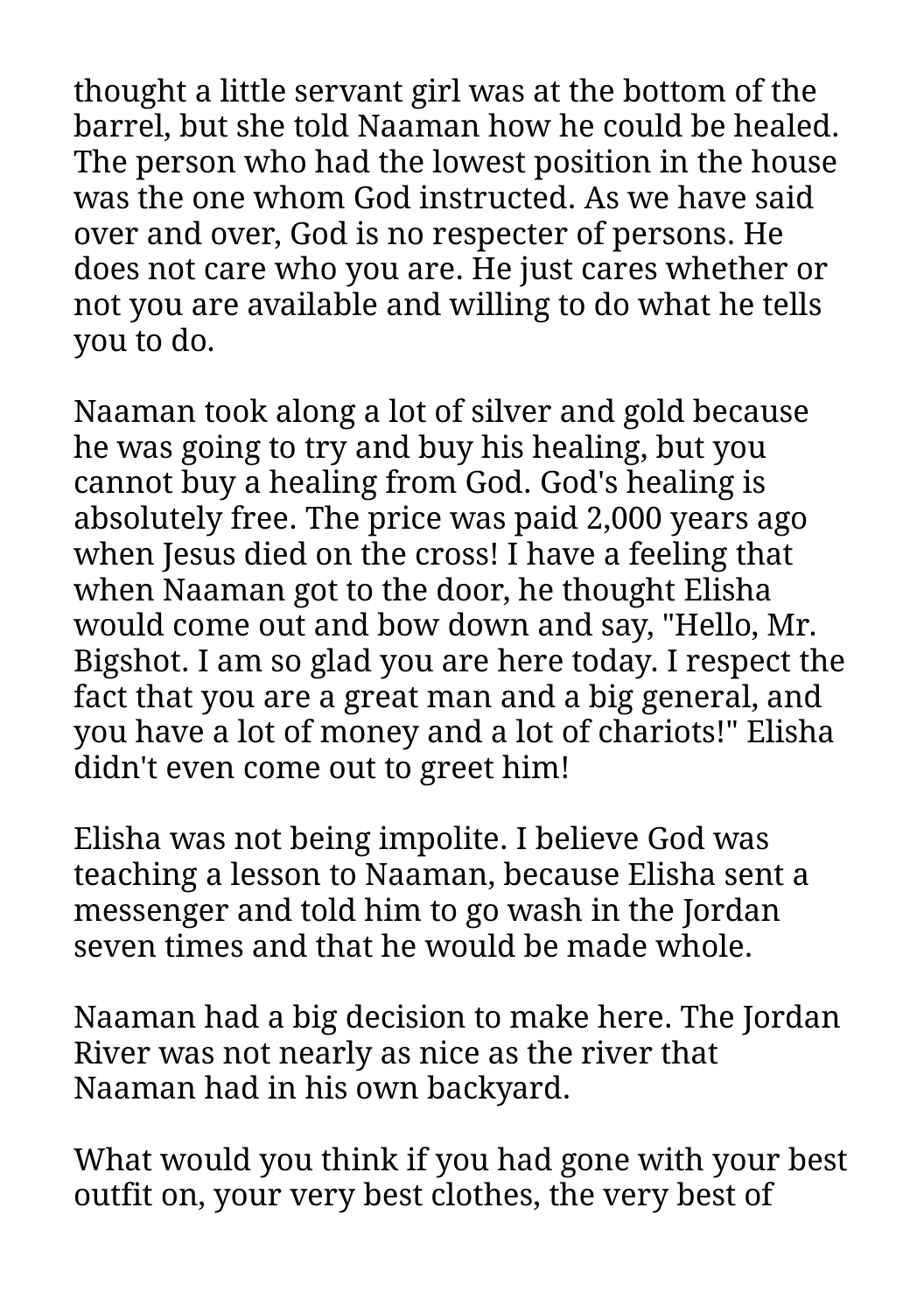everything you had, and this prophet merely tells you to go down to that muddy river and jump in seven times. Not only one time, but SEVEN TIMES! You might have reacted exactly as Naaman did! He was mad! But praise the Lord for the fact that Naaman had some smart people working under him, and they went on to remind him that if Elisha had told him to do some great thing he would have done it. But Elisha had asked him to do something that was beneath his dignity!

A lot of people have the same problem, but Naaman listened to his friends and went down and dipped himself seven times in the Jordan with all of his good clothes on. Can you imagine the cleaning bill he had when he came out of that muddy river? But he was obedient. Hallelujah, Naaman dipped himself not one time, not two times, not three times, not four times, not five times, not six times, but seven times. YES! There is that perfect number of God!

If Naaman had never done a thing, he would have died a leper, but because he was willing to be obedient, he was willing to humble himself and go down there and dip himself in the muddy water, he was healed by the power of God! He put FAITH INTO ACTION!

Faith is something you must put into action. It is not a stationary thing. There is no neutral in faith. You are either going up or you are going down. Your faith will never stay on the same level. You get into the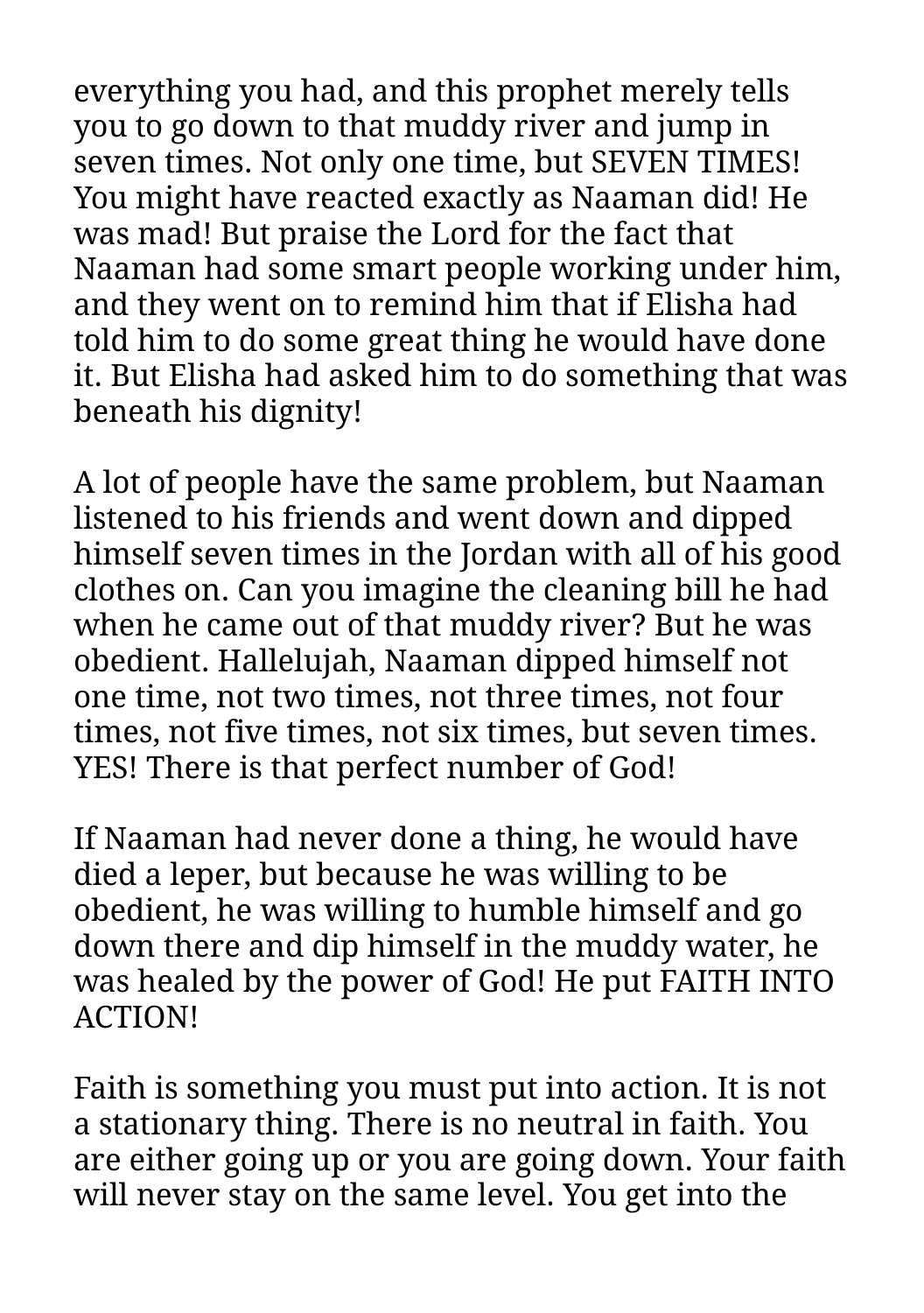Word of God every day, and what happens to your faith? It begins to go "up, and up, and up!" You stay out of the Word of God and what happens to your faith? It begins to go "down, and down, and down!" That is why you must put your faith into action. You must read your Bible! Did you know that Bible reading is an "act of action?" It takes stamina, and it takes discipline to get into the Word of God and read the Bible, so we need to keep our faith in action at all times. If you never went out and put your faith in action, and you never went out and put this teaching in action, do you know how much you would accomplish? NOTHING, ABSOLUTELY NOTHING! What will happen when you do? EVERYTHING, EVERYTHING, EVERYTHING!

## **Under the Power**

Some of our greatest healings have occurred while people have been slain by the Spirit of God! One in particular that really thrills our hearts occurred seven years ago.

A young lady had been brought to our meeting from an insane asylum. She had been heavily sedated, but her mother had faith to believe that if we laid hands on her she would be healed!

She knew nothing about the meeting. She was so drugged, her mind could not comprehend anything that was going on, but at the end of the service, the mother brought her forward, and we laid hands on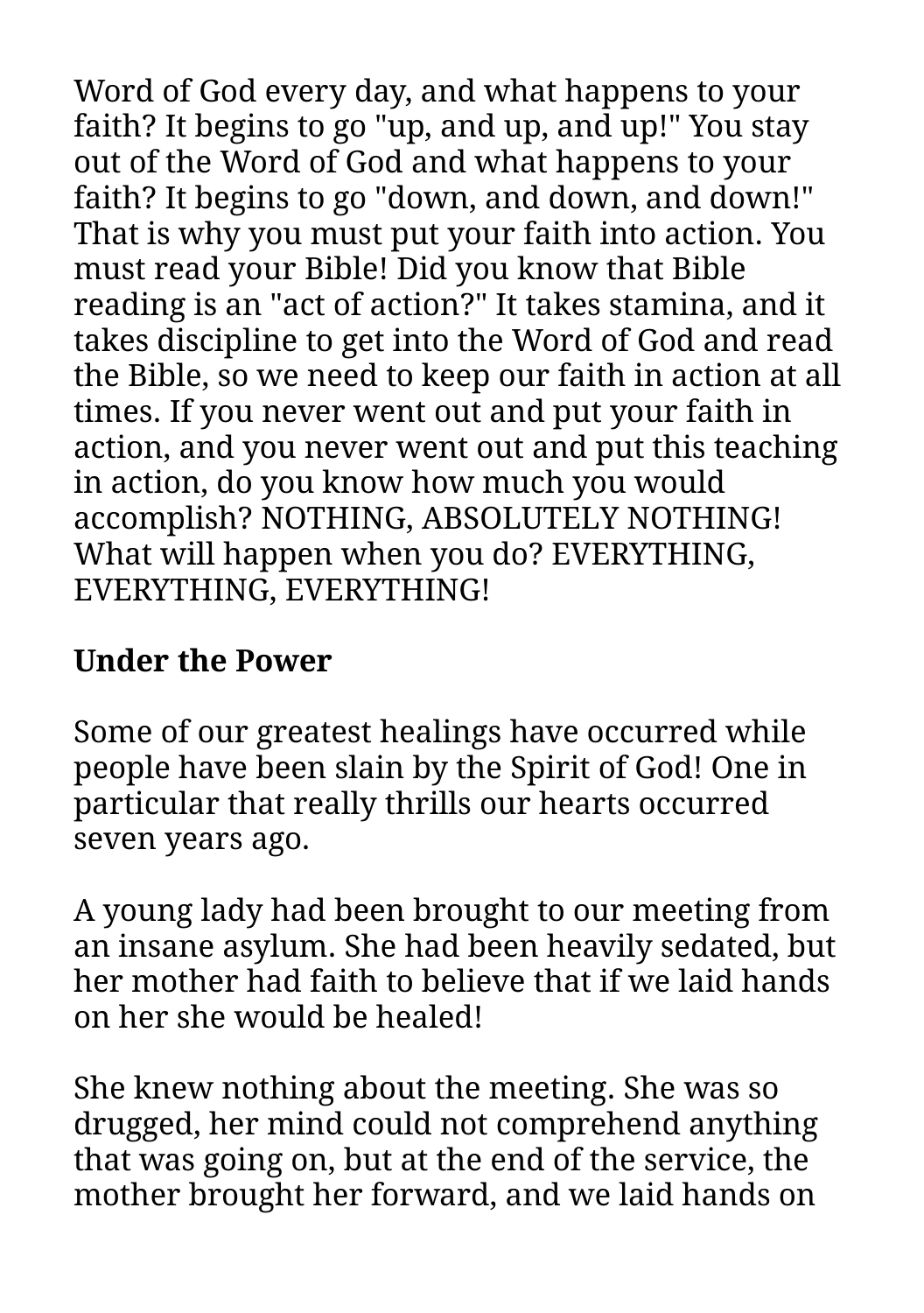her. She fell under the power of God, and we never saw her again until seven years later.

She told her story like this: "I don't remember a single thing about the meeting. I don't even remember being there. All I remember is waking up while lying on the floor and seeing Jesus with his hands outstretched to me. In that instant I was saved, and then I began to speak in tongues, something I knew nothing about! My mind was completely clear and I have had no problems since that time when I was slain by the Spirit of God, and a miracle happened in my life!" Saved, baptized and healed all at one time! Glory!

After a meeting one night, a president of the Full Gospel Businessmen's Fellowship was taking us to the motel when his wife said, "I got so involved in the service tonight I forgot to go up for healing for myself."

Charles said, "What do you need Jesus to do?"

She said, "I have a spinal bifida caudal which has caused me to have pain all my life. As a matter of fact, my mother used to wrap me in a blanket and put me in the oven to try to alleviate the intense pain."

Charles said, "As soon as we get to the motel, we will lay hands on you."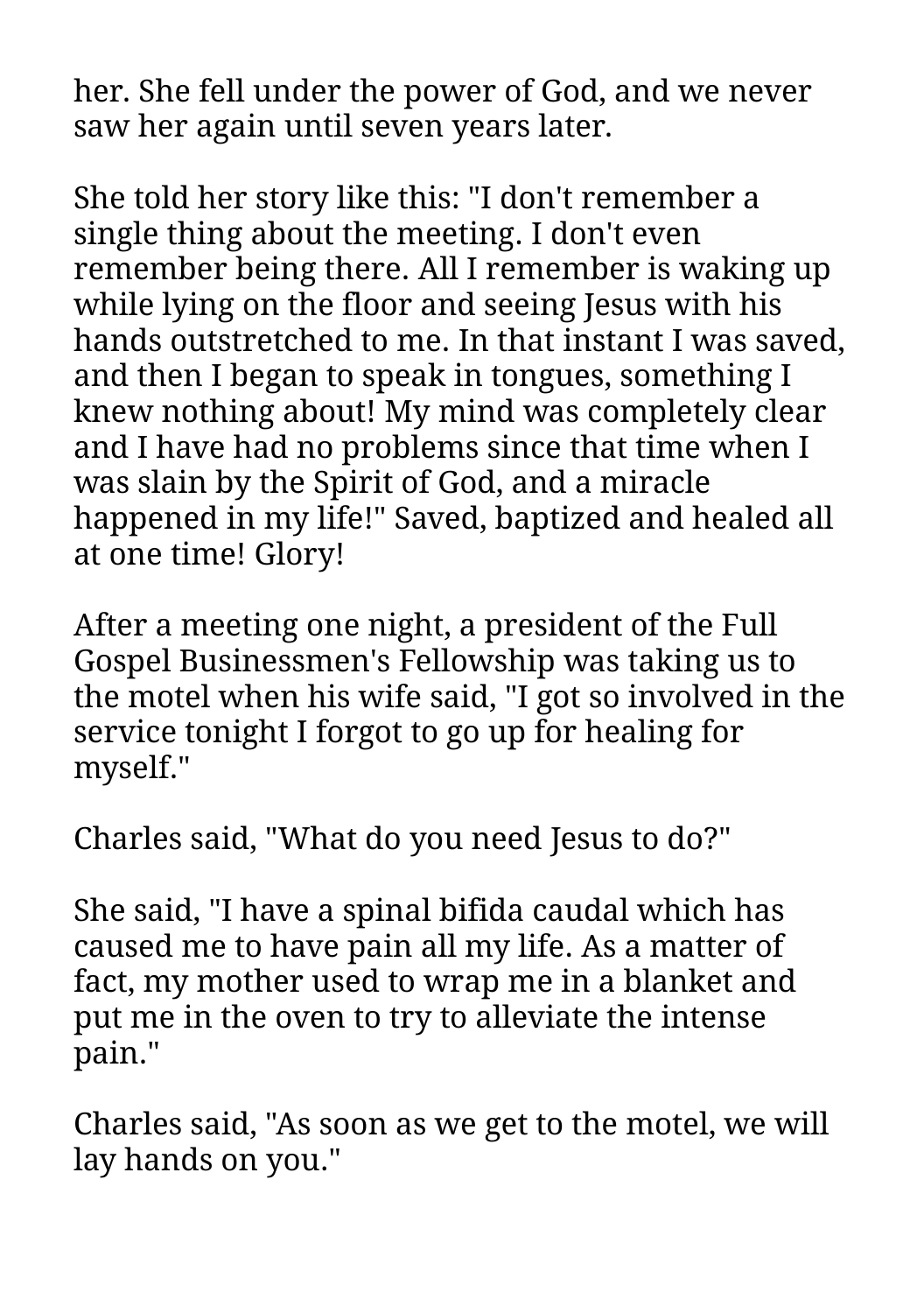And that's exactly what we did, right in the lobby of the motel! She fell under the power, and while she was there, her body moved around on the floor, and she said, "I feel like something is happening inside of me!"

When she got up off the floor, she said, "The pain is gone, it's ALL gone!" She said she had felt like something was being added to her body and hooked up while she was on the floor! We have heard from her since then and she is still on a cloud because of how God healed her when she was under the power! THERE IS POWER UNDER THE POWER!

### **Barren Women**

I have that special "faith without a doubt" when someone is barren or incapable of producing a baby. I love to minister in this area, and there are little "Hunter babies" all around the world! I use two scriptures, Psalm 113:9, "He maketh the barren woman to keep house, and to be a joyful mother of children," and Exodus 23:26: "There shall nothing cast their young, nor be barren, in thy land: the number of thy days I will fulfill." Our files are full of wonderful miracles about barren couples who have conceived and brought forth healthy children even after years of infertility. Most of the time these couples are slain by the Holy Spirit, and this is when the healing takes place. Glory!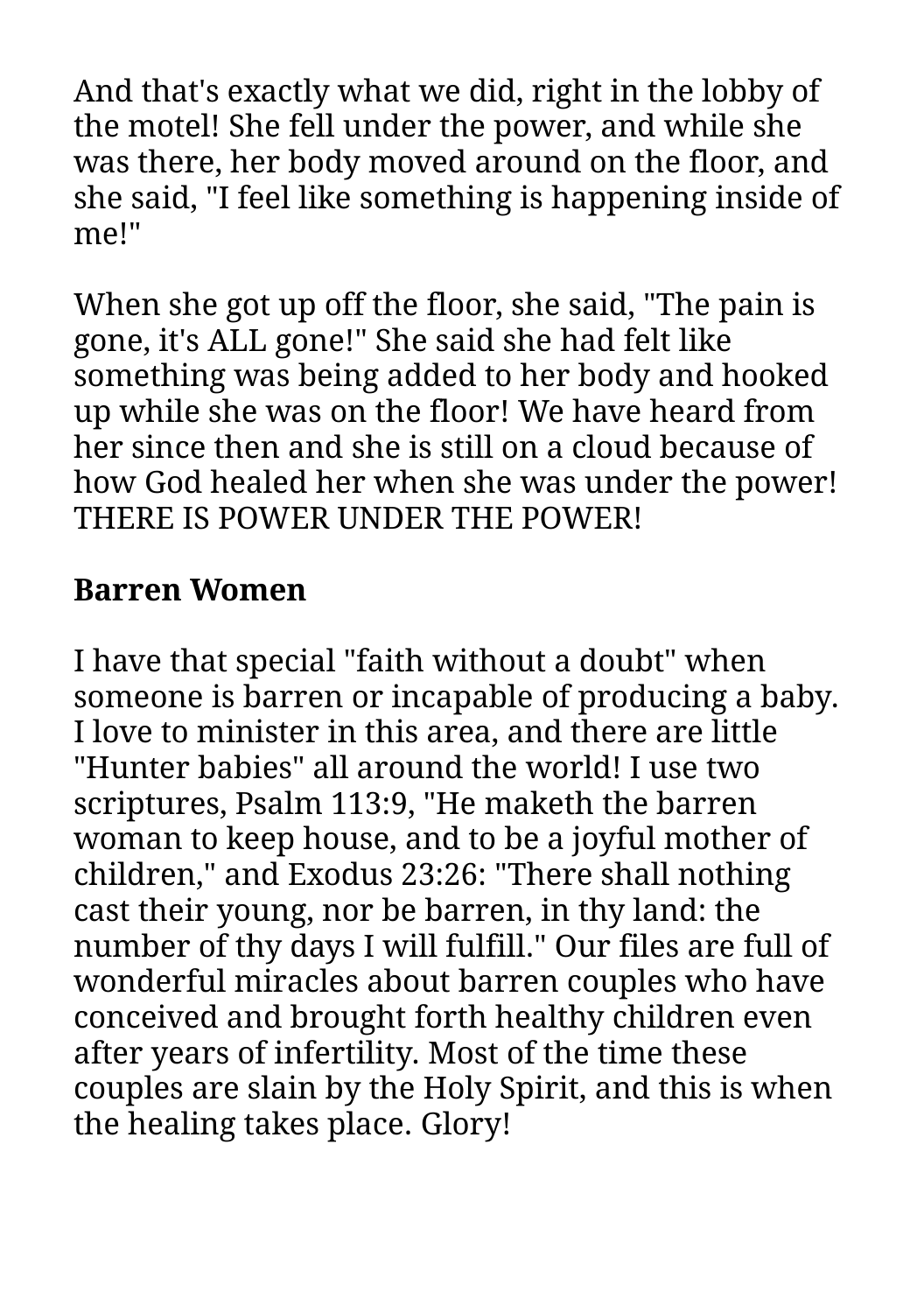## *By Charles*

## **Strokes**

A man had been paralyzed down his right side for three years; his leg was as stiff as a board and he could not bend his knee at all; his right arm was totally incapable of moving and had been drawn up against his waist with the fist so tightly closed that his hand was white from lack of circulation.

As I started to minister to him, the Spirit of God descended on me so mightily that it was like a warm energy flowing through every cell of my head and shoulders, then God spoke three silent but distinct words into my brain: "SPIRIT OF DEATH!"

I didn't understand all that God meant, but I knew it was God, and I knew that if he said it was a spirit, I was to cast the spirit out. I also knew that Jesus called spirits by what they did. Without taking time to understand, I quickly bound Satan by the power of the Holy Spirit, and commanded the "spirit of death" to come out in the name of Jesus!

Then the "word of wisdom" began to operate, but I didn't realize until later that God was speaking to me by this supernatural gift of the Spirit to show me how to heal stroke victims. I began to minister in a way that was similar to therapy. First I said, "Say, 'Jesus I love you!'"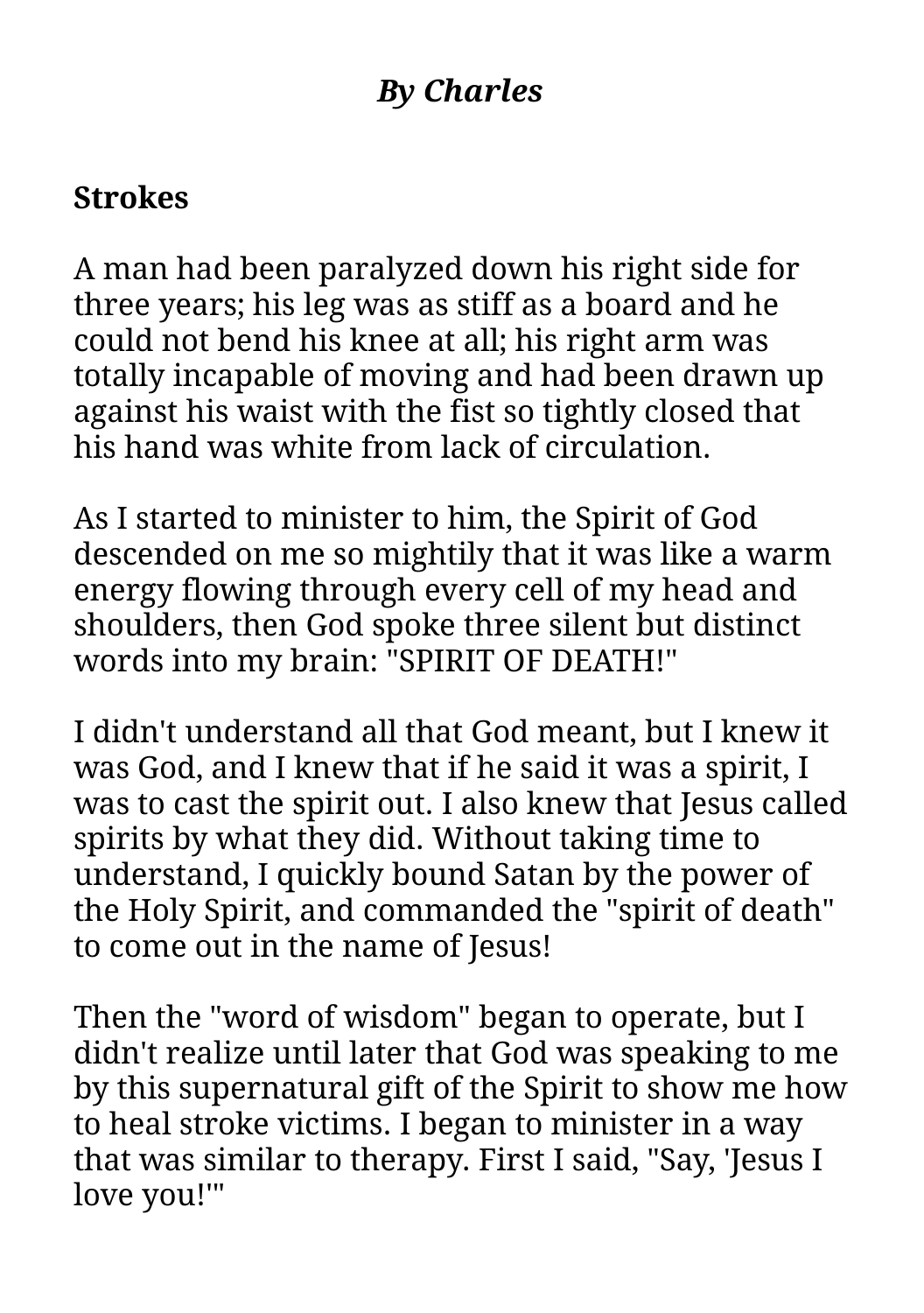He repeated my words, but not clearly. His wife was excited about that because previously he could not speak!

Then I took his immobile arm and began to bend it back and forth at the elbow. It was very stiff at first, but began to limber each time I bent it. It was not frozen in place. Soon it was free, and he could move it, slightly at first, but finally nearly normally.

I did the same thing with his leg. Then I began opening his fist and bending his fingers back and forth. Within about five minutes, he was able to lift his arm and walk bending his leg without any help. Within four days he had almost completely recovered.

At another meeting, we discovered the left side of a woman's face was dead from a stroke. The spirit of death was commanded to come out, and I had her pat her face with her hand for about five minutes. The feeling totally came back into her face.

I could name scores who have been healed in similar ways, and yet some seem not to improve. I personally believe that the environment into which they return has a lot to do with their improvement. If the family or friends express no faith and give no encouragement or aid, they regress if healing has started. If they are with someone who has strong faith and encourages and works with them, I believe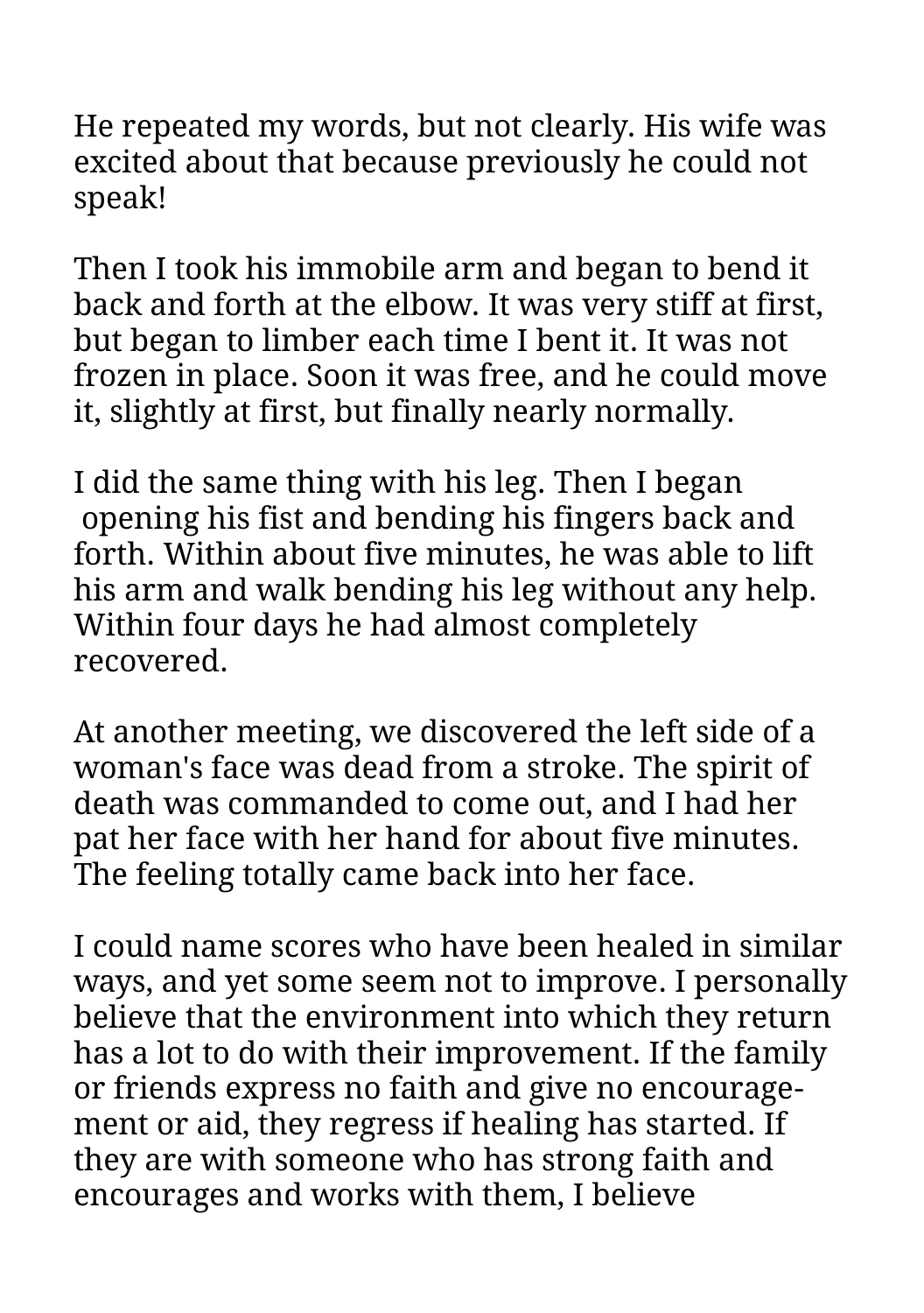tremendous results will occur.

You can heal stroke victims the same way I do! Be patient and loving with them as you minister, but do not sympathize, because sympathy is one of the biggest killers in stroke cases!

I asked a Spirit-filled medical doctor what happens when a person has a stroke. He said usually they have a blood clot in a vessel, or a rupture of the vessel, which keeps the oxygen and food supply from going into a portion of the brain. As a result, the brain cells become dormant or die. Therapy will sometimes bring a dormant cell back to activity.

What I believe now is that when a "spirit of death" is cast out, the spirit which brought about the clot leaves and the flow of blood to the cells restores activity. All you have to do is apply faith and therapy to re-educate the communication between the brain and the paralyzed portion of the body. By bending the arm, leg, and fingers, as well as using the tongue in speaking, the brain begins sending signals and the limbs respond.

There is really nothing wrong with the arm or leg, but since the brain cell cannot send signals, the arm or leg quits functioning. If you are a doctor or nurse and this isn't described quite right technically, you can still get the idea.

Be careful as you bend a limb, because if the people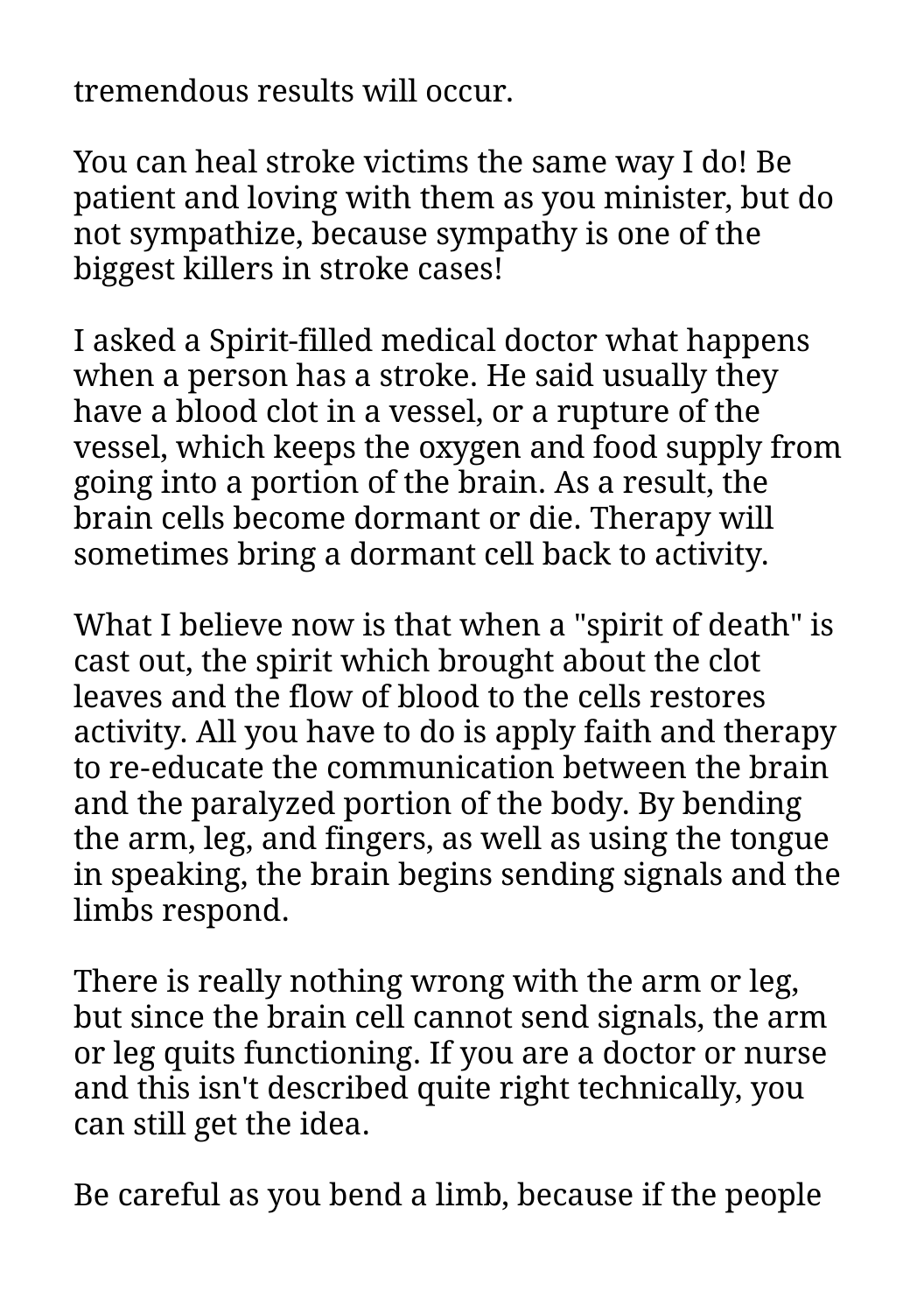are not healed you could hurt them. Stroke victims often cry when you talk with them. When you bend a limb, it may hurt, or they may act like it hurts. This requires extreme sensitivity to the Holy Spirit! I generally tell stroke victims that I am going to cast a spirit of pain out and that it will not hurt the next time I bend it. Sometimes I simply rebuke the pain if I feel it is not a spirit. Almost always the pain leaves them.

## **Hay Fever & Sinus**

God healed me of hay fever in 1970, after more than thirty-five years of suffering. This he did supernaturally, but from time to time I had a problem with sinus. Somewhere during the year of 1977, it became so severe I had to take three pills a day plus a shot about every three or four weeks to kill the infection. Finally, after about a year of this with both of us praying night and day for healing I said, "God, please show me how to get rid of this!"

Shortly after this we were in the home of a medical doctor in Florida eating lunch, when the doctor's wife said, "I'm sorry I don't have any coffee or tea to give you, but we all had such severe sinus problems, we all quit drinking coffee and tea and started drinking a lot of juices, and sinus left the entire family within three or four weeks."

I said, "Thank you, Jesus!"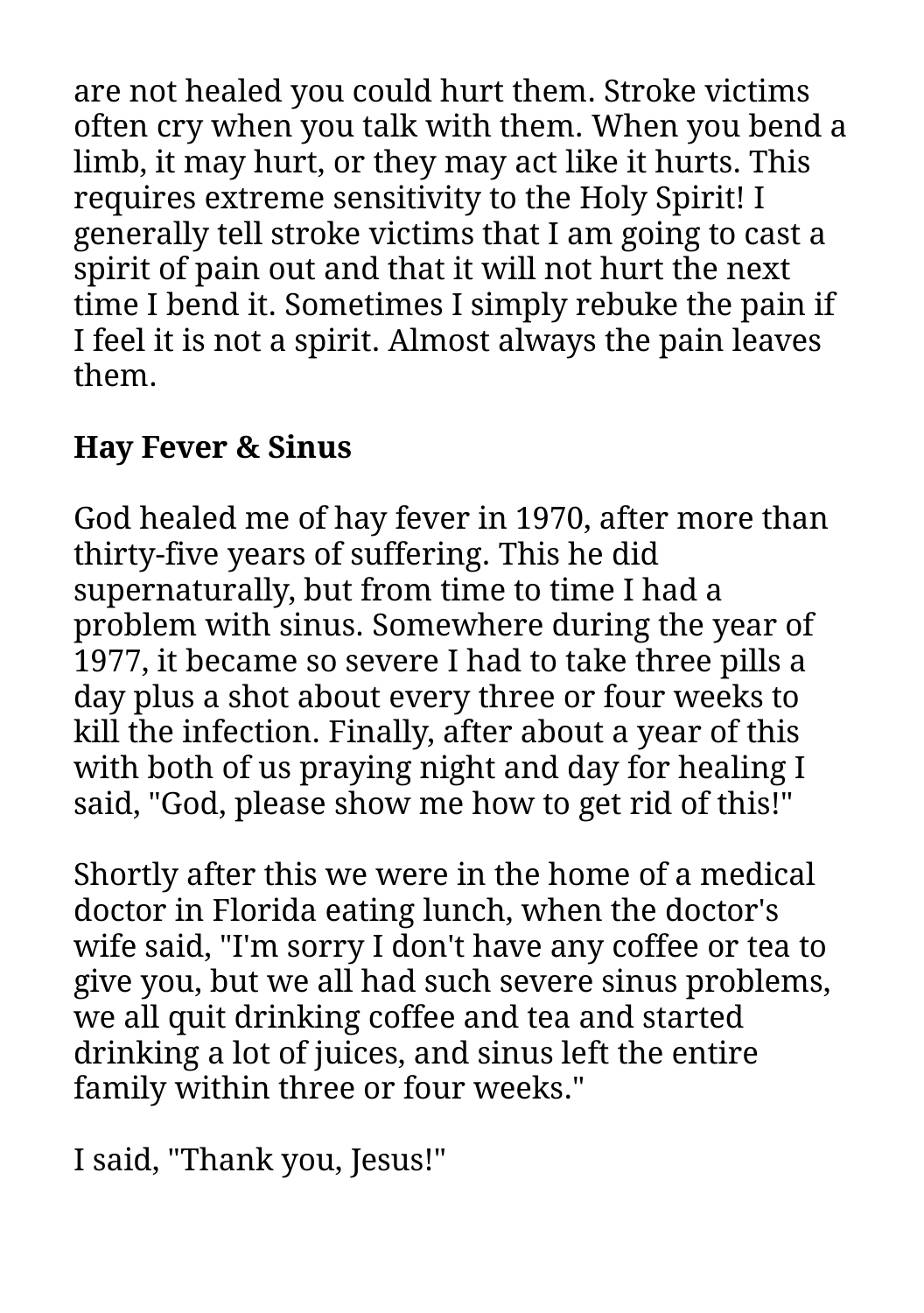I quit drinking coffee and tea and started drinking all the orange and apple juice my system would take, and within a few weeks the sinus problem was healed!

A singer friend of ours went to a doctor for a prescription for a sinus infection. The doctor gave him a slip and when he looked at what the doctor wrote, he said, "But doctor, I want something to dry this stuff up!" The doctor had prescribed fourteen glasses of water daily! He took the prescription and it worked!

All healing comes from God whether it's under the heading of preventive medicine or common sense! The healings in this particular area seem to be related to possibly plain old common sense!

## **Mass Healings**

Backs, necks and knees are three areas of the body with which a lot of people have problems. When we feel the Spirit leading us to minister in groups, we call everyone forward who has a problem in whatever area the Spirit has revealed to us will be healed at that time. We line them up shoulder to shoulder and then give a word of explanation as to what is going to happen.

We use the principle of laying hands on the sick, and faith in action. We tell them we are going to lay hands on their necks (or knees) and as soon as we do,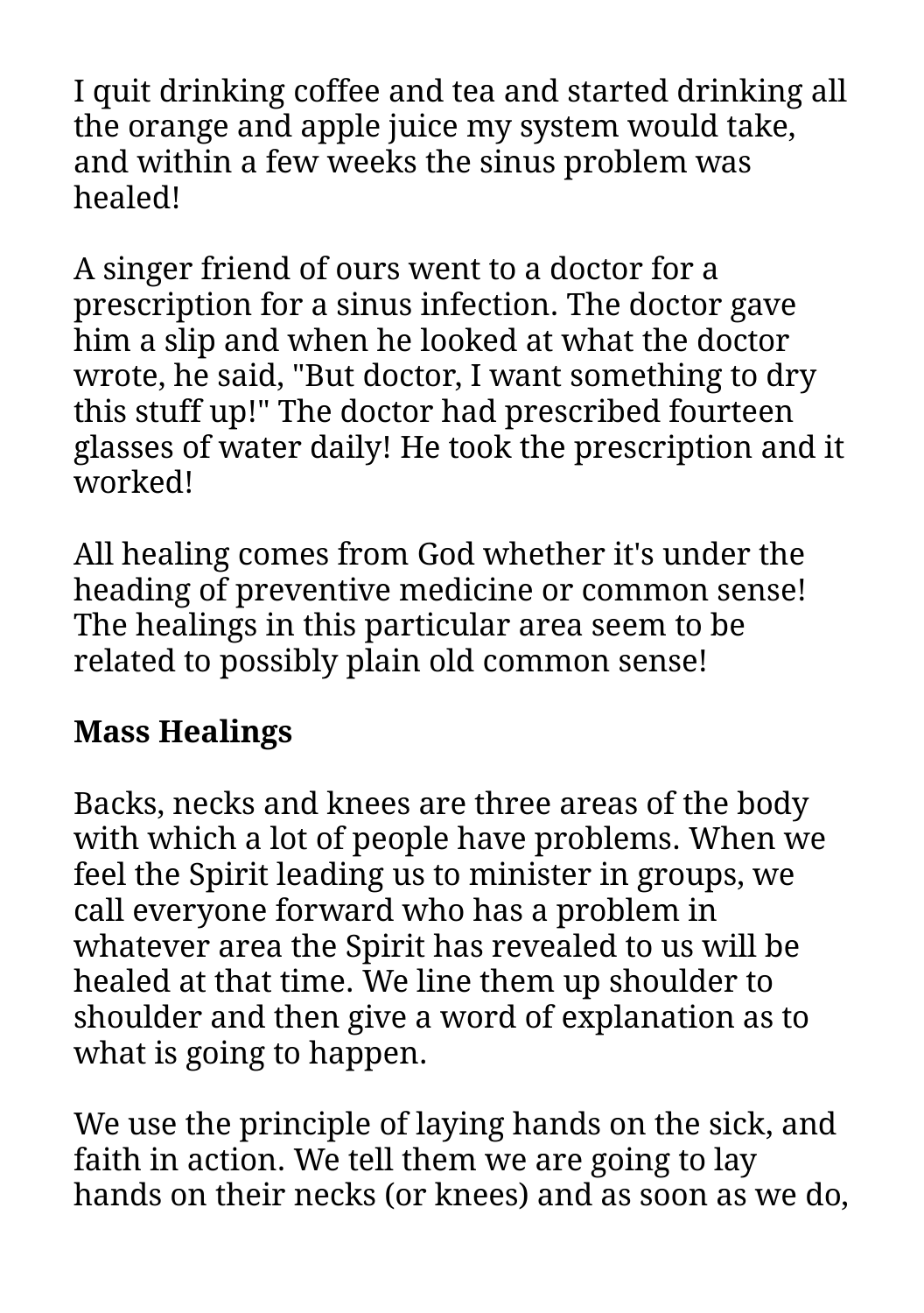we ask them to move their necks vigorously as soon as we have touched them. We have often noticed that the healing occurs as soon as their faith goes into action, and we also notice that those who do not move their necks do not receive their healing!

We have seen over one hundred people with neck problems healed at one time! The same thing happens to knees when people put their faith into action! This can happen in almost any type of disease. One night we saw more than two hundred people healed of arthritis all at the same time. A sound came over the auditorium like bones cracking, as the arthritis was healed!

Back problems are in a different category, and we share about that in another chapter.

You may not ever minister to more than one individual at a time, but who knows what God is going to do in the near future in your life  $-$  you may be ministering to the masses, so you will need to know how to do that, too!

### **Some Cities to Success**

We hope we have given you some clues as we share the different ways to heal the sick which can help you as an individual with a desire to heal or be healed!

If we asked the typical, average Christian to minister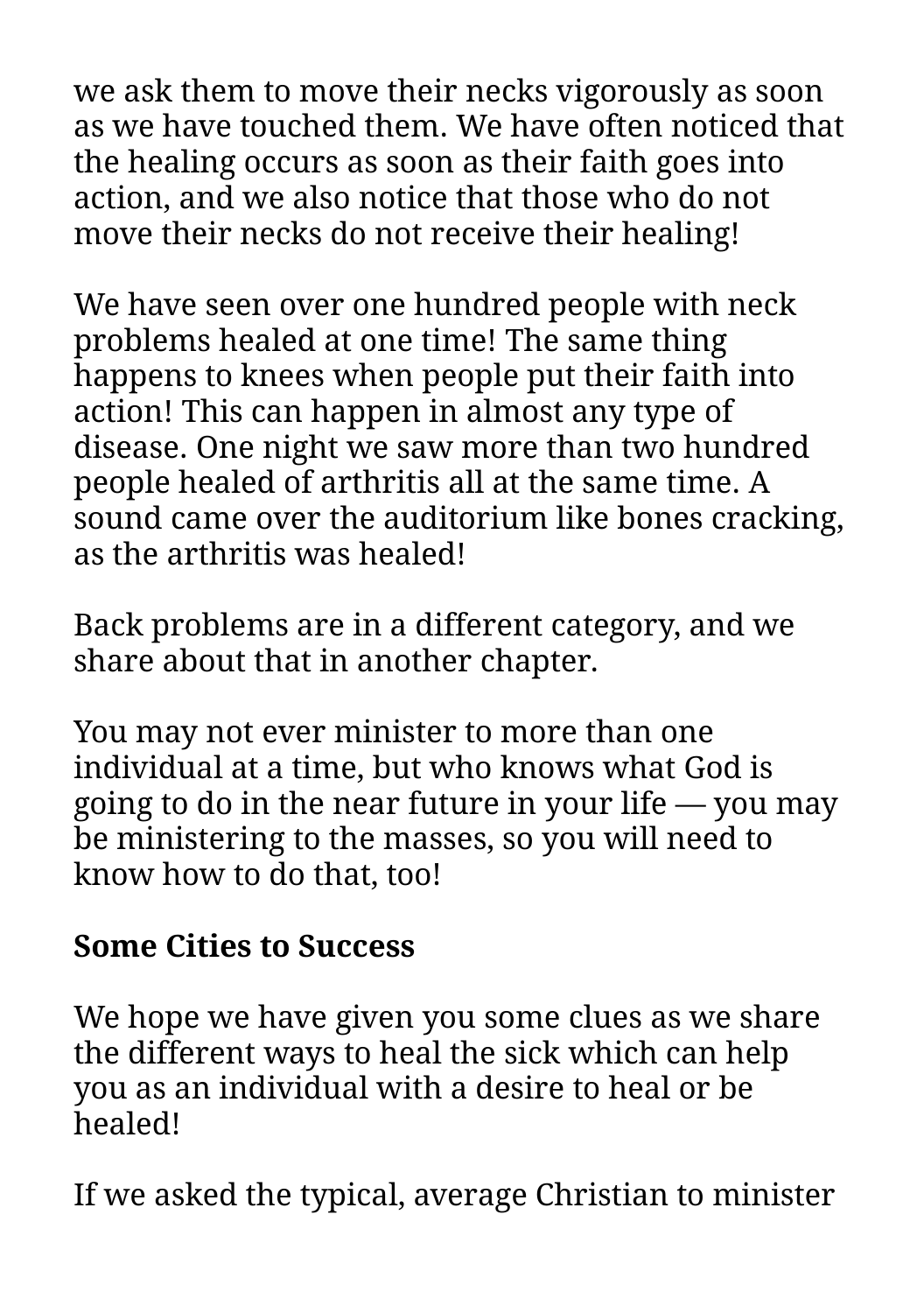healing to an individual, the first thing he would do would be to close his eyes as tightly as he possibly could. For some reason or other, we try to be "religious," or to impress God in some way with how super-spiritual we are, so here are a few little things to remember:

Being pious won't heal the sick!

Being religious won't heal the sick!

Squeezing your eyes shut won't heal the sick!

Being afraid to minister won't heal the sick!

We haven't healed everyone that we've ministered to, but we see more and more people being healed all the time, so get rid of "self so that you won't worry about what people think about you, and come along and learn how to heal the sick, IN THE NAME OF JESUS!

BE NATURAL in whatever you do. Be very natural. I have a little "scripture" written in the back of the Bible on the white pages that says: "Keep thy big mouth shut when I pray!"

The reason I say that is because Jesus told us to be in one accord and he said if two or more of us agree as touching anything, it would be done for us. If I am ministering healing to you, God may have a special word of wisdom or a word of knowledge that you need to hear. But if I am laying hands on you, and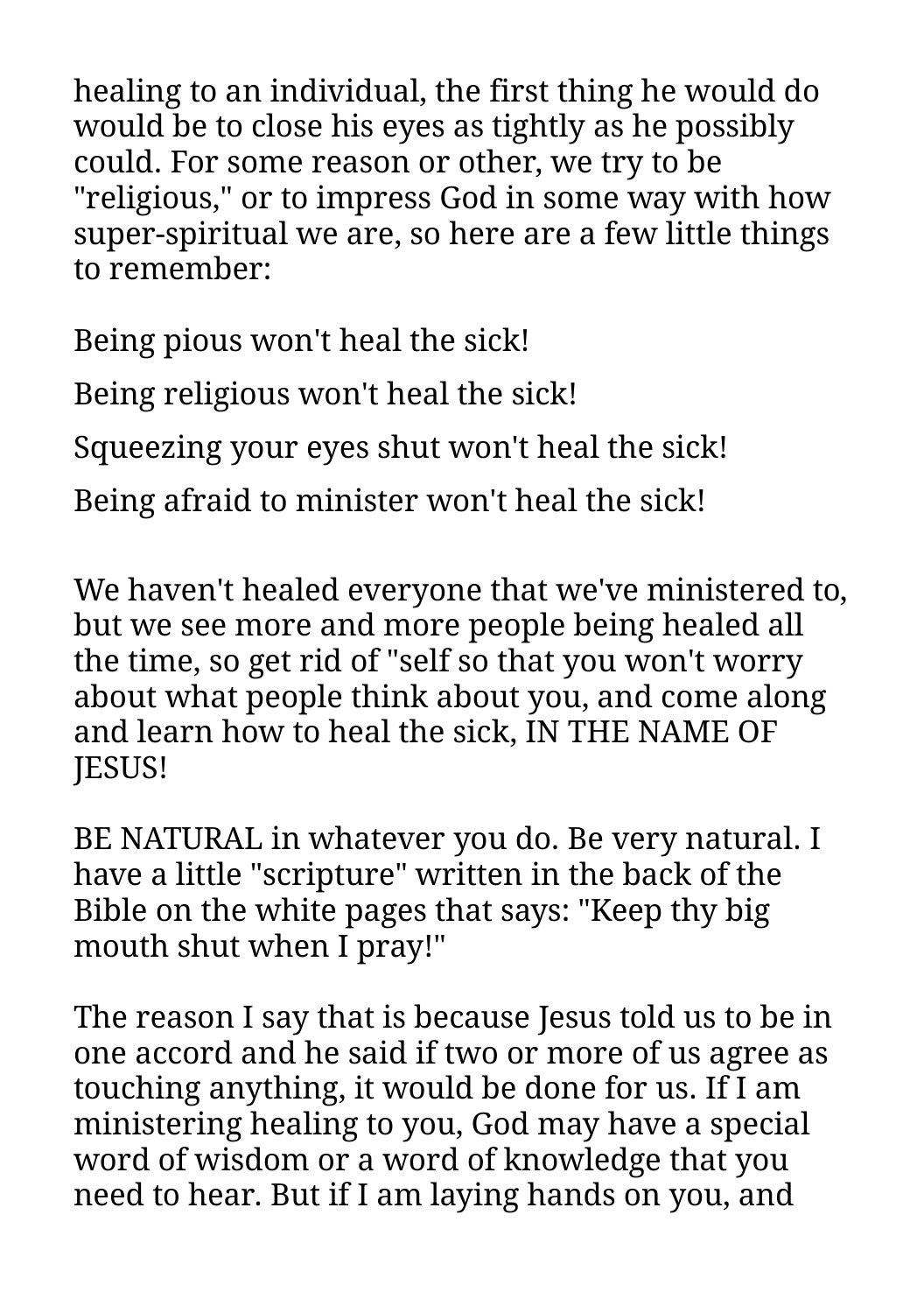you are saying, "Oh, Jesus! Oh, Jesus! Thank you, Jesus! Please heal me, Jesus!" you are not hearing a word I am saying. You are not hearing the very word that you need to hear to be healed! Plus the human mind isn't big enough to go in two channels at once. YOU CANNOT TRANSMIT AND RECEIVE AT THE SAME TIME.

If you are praying and I am praying, how can you possibly agree with me when you don't know what I'm saying? And how can I possibly agree with you when I can't hear you? If you want to praise God and love God, do it every way you can! Praise God in your native language, pray in tongues, call on his name, speak the Word, but when you are being ministered to for healing, just keep your ears tuned in and "keep thy big mouth shut!"

I have a special reason for saying this, because we have noticed that very few people go under the power of God when they are talking or praying in tongues as we lay hands on them. Neither do they get healed! We certainly believe in praising and worshiping God, but it is not timely when you are dividing your attention and not in complete agreement!

We have had individuals come up and say, "There's a severe burning right in my hands, right where the nail went through Jesus' hand, and when that burning comes in, I KNOW I've got the healing power upon me." Let us always remember that Jesus didn't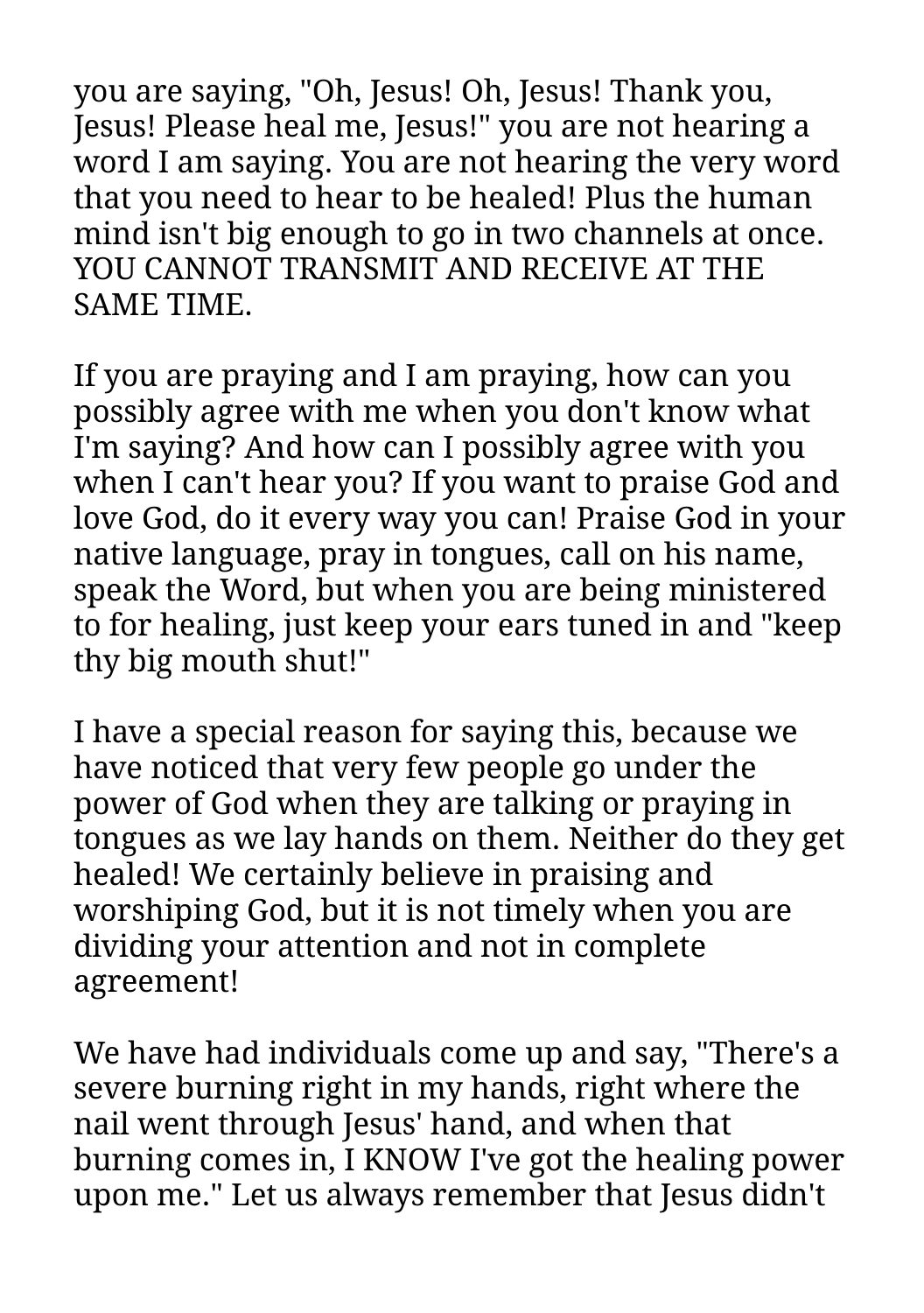tell us to watch for a burning sensation in our hands, or any special kind of feeling, but he did tell the believer to go out and lay hands on the sick and know they would recover!

Don't ever depend on your feelings alone! There have been many times when we did not "feel" any particular anointing of any kind, and yet we have stood on what the Word of God says, and not our feelings, and great miracles have taken place.

Looking for feelings instead of healings can rob you of what God wants to do through you. Develop compassion, however, and don't ever become legalistic or you'll leave the love of God out! Ask God to give you a special love for those who are sick and hurting!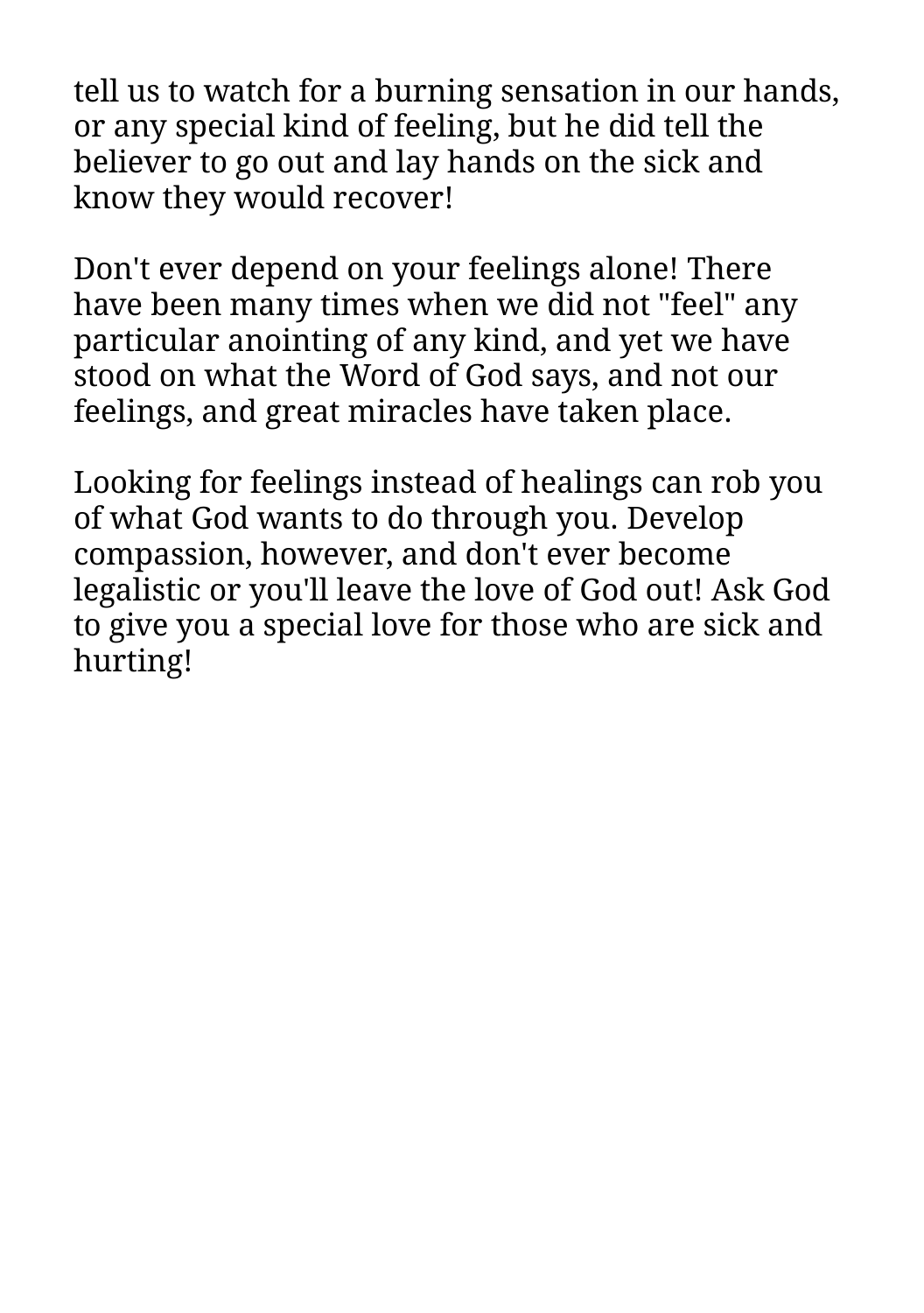# CHAPTER 13 WHAT IF I DON'T GET HEALED?

#### *By Frances*

What do you do when you have done everything you know to do to have faith to be healed? What do you do when it seems that about everyone who has ever been used to heal the sick has already prayed for you, and you're still sick?

What do you do when it seems like all hope is gone and time is running out? What more can you do when you have seemingly already done all that you know to do?

We have seen the percentage of people who get healed in our services increase dramatically over the years. We have learned many ways to heal, and our faith has increased mightily because we have seen God's miracle power work repeatedly as we have used different ways he has shown us to apply his healing power. Yet, our knowledge, understanding, and discernment, and our perfecting of the operation of the abilities given through the Holy Spirit have not reached that of Jesus when he was operating on this earth.

We urge those who don't get healed when we minister to them to have others minister to them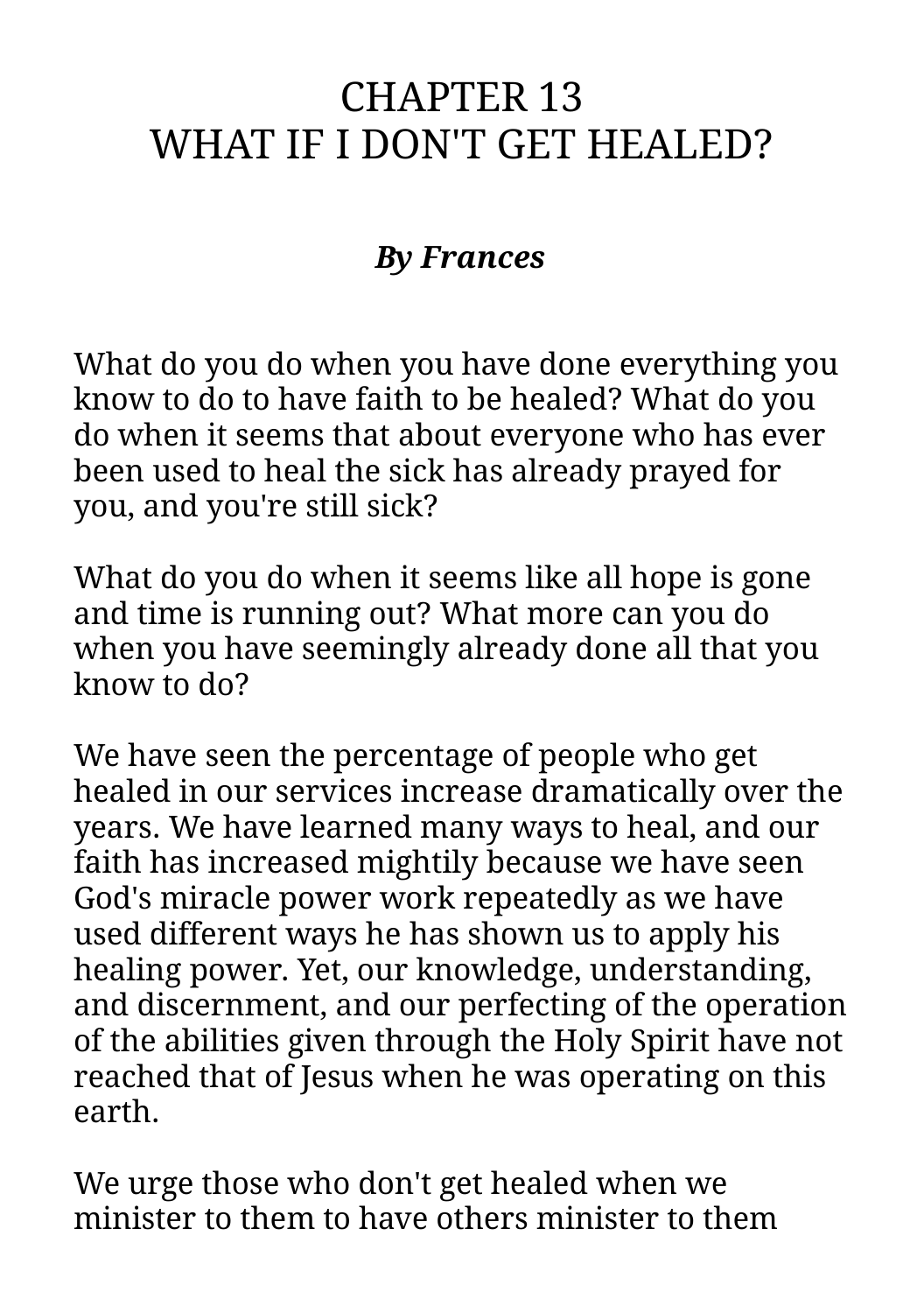because God seems to give special faith to some for a particular healing, and to others faith for healing of different sicknesses. If we minister this year without success, try us again the next time you see us because God may have added new faith or new ways to heal the sick which will succeed for you.

Many years ago I developed an ulcer on my leg due to phlebitis which I acquired during my "smoking" days. I have been prayed for over and over by the "best of them!" I have quoted scriptures and stood on the Word. Charles has commanded; I have commanded. Charles has laid hands on me; I have laid hands on myself. Upon occasion we had whole congregations lay hands on me for healing, and nothing seemed to work.

When we finished the final teaching at the City of Light School of Ministry on how to heal the sick, the devil really took a wild fling at my leg, and I couldn't even stand up! The pain in my leg was so intense I couldn't stand it sitting up, lying down, or standing up! The infection had spread to my entire leg, but in my spirit I felt condemned because that healing would not manifest itself!

I called John Osteen, a beloved brother in Christ, and told him the doctor wanted me in the hospital immediately. He instantly began to pray and said, "Father, let her go to the hospital with no condemnation in her heart. We know that all healing comes from you, and we thank you that YOU are the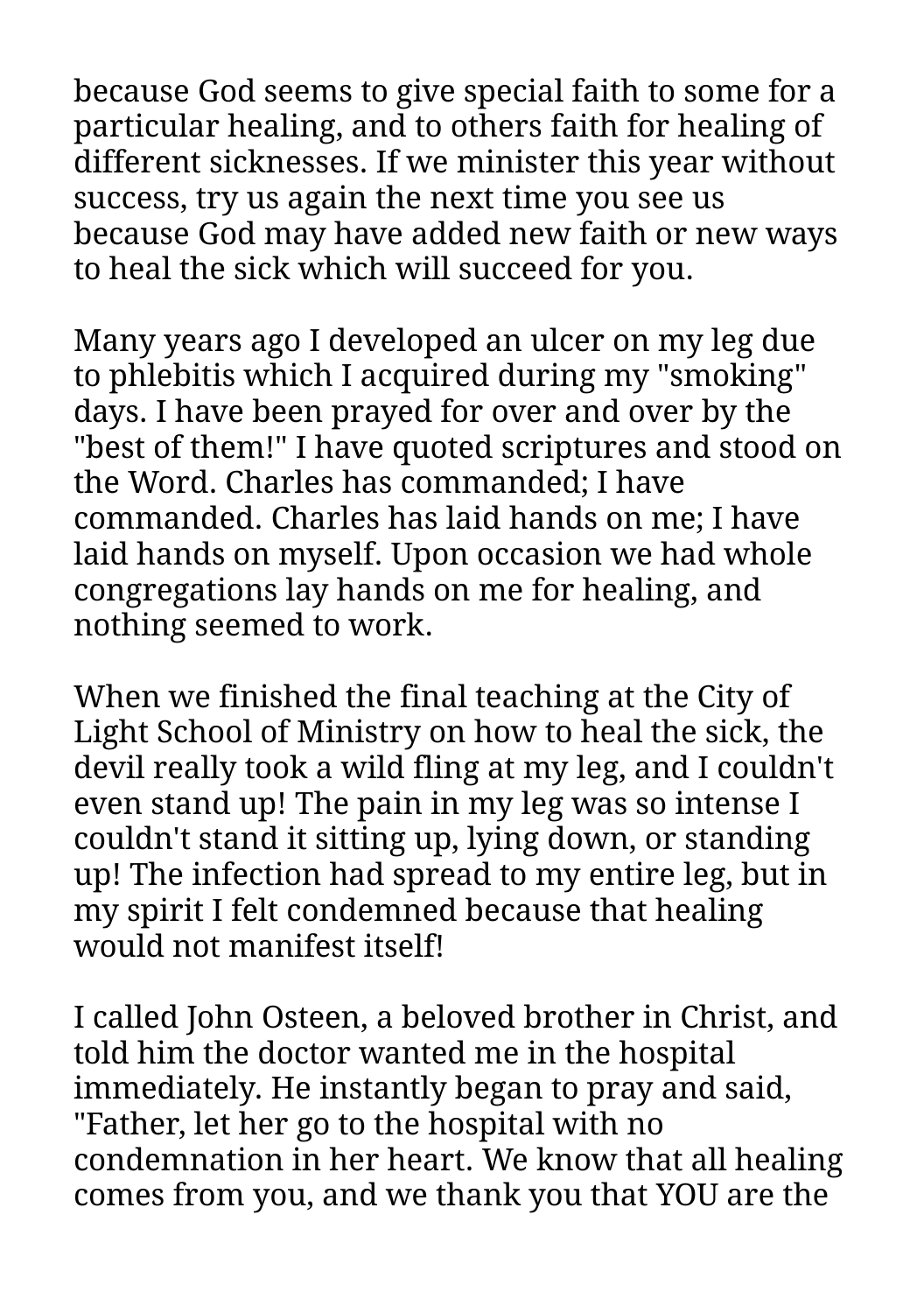one who is going to complete this healing, and we thank you in Jesus' name!"

With no feeling of condemnation, I immediately went to the hospital. A bone specialist cut out the diseased tissue, and much to the surprise of everyone, my leg healed in absolutely record time. They had advised me that my stay in the hospital would be for several weeks. Charles had a word of knowledge and told the doctor that I would be out in eight days, and on the eighth day I came out!

As a result of my visit, my hospital roommate accepted Jesus, her husband and son got saved, and they all three were filled with the Holy Spirit Even my doctor said, "God has got to be in this!" Hallelujah!

So if you've tried and tried like I did, and nothing seems to work, go without condemnation and seek medical help! I did, and now my leg is fine!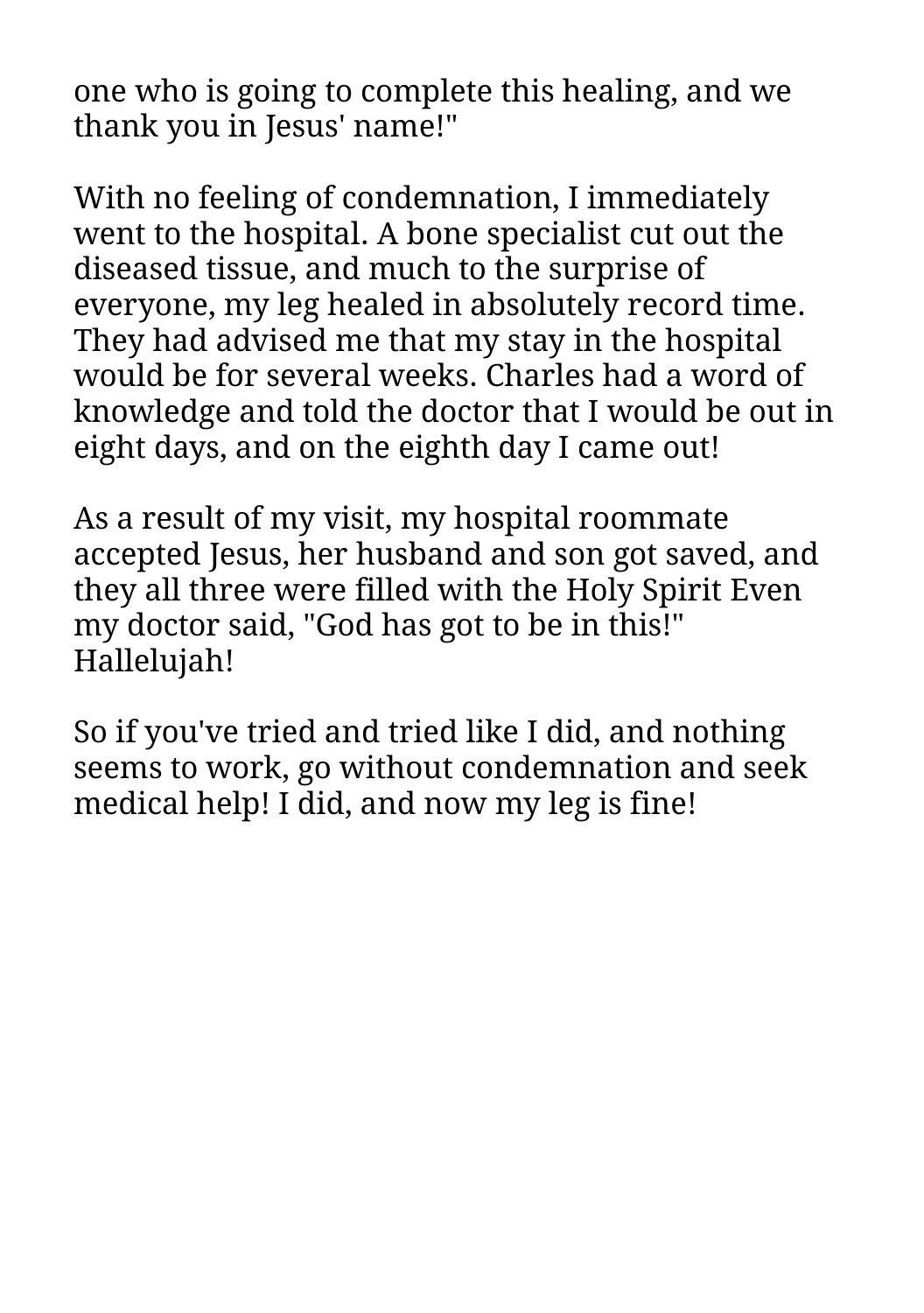# CHAPTER 14 BEING SENSITIVE TO THE HOLY SPIRIT!

### *By Frances*

We don't go through airports or down the street looking for people to heal, because we believe the Holy Spirit will draw people to you whom he has already prepared. We simply minister healing when we have an opportunity, whether it is to one individual or to multitudes; whether it is in a church or on the street.

One time we were in the Atlanta airport, and as we were walking to the gate, I stopped in the ladies' restroom. There was a lady sitting there in a wheel chair, and the Holy Spirit implanted the thought into my mind that I was to minister to her. I certainly do not do this all the time; I just had an impression that I should pray for her.

Months later I received a clipping from a newspaper sent to me by a woman who knew us. Under the headline of SALLY JONES HEALED BY UNKNOWN WOMAN IN ATLANTA AIRPORT, was an article which said something to this effect: Sally Jones, who has been crippled from birth, went into the rest-room in Atlanta on a recent trip. A woman walked up to her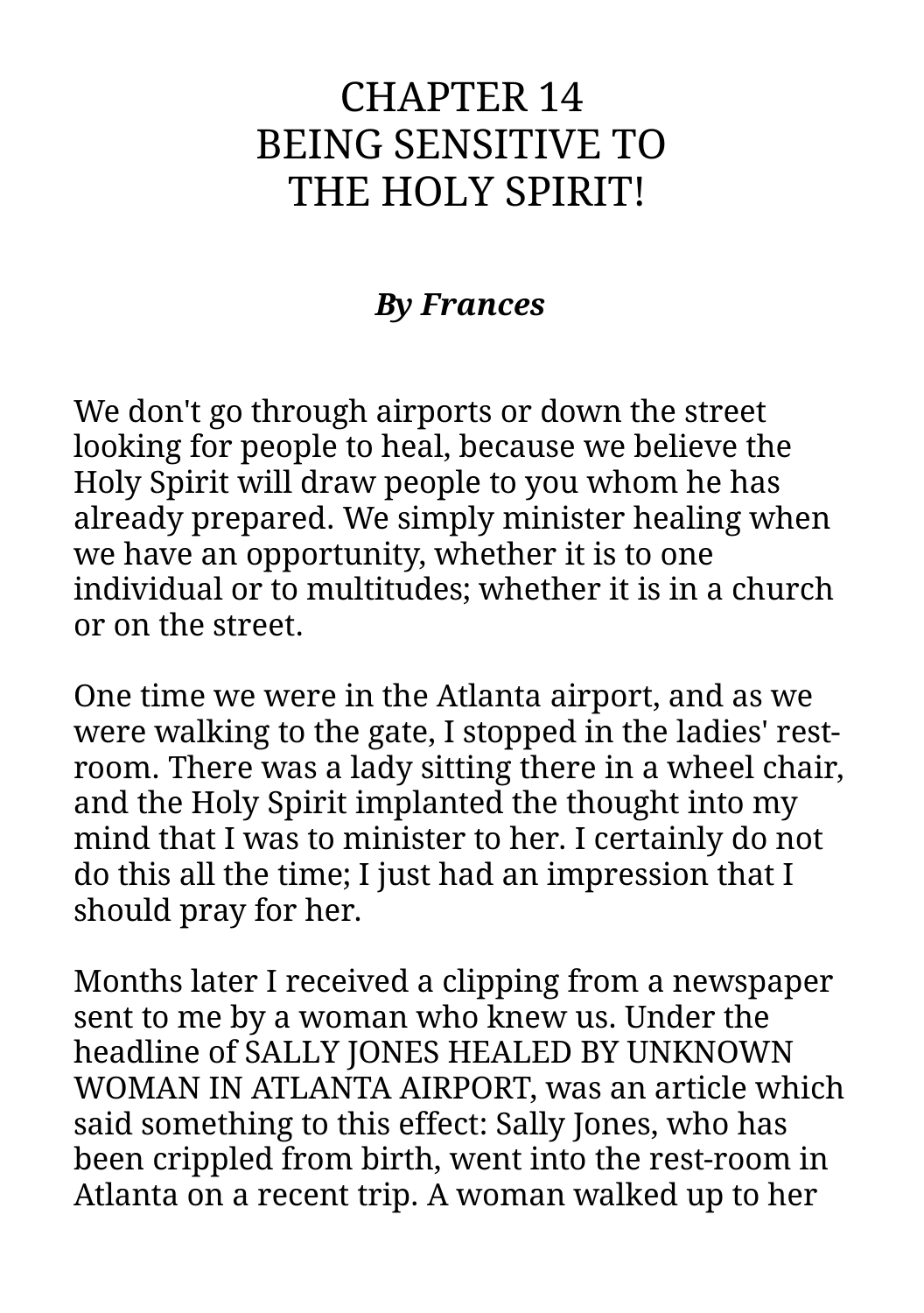and said, "My name is Frances Hunter and I'm a Christian. May I pray for you?"

Sally said, "I'll take all the prayer I can get."

She related that the woman simply laid hands on her and left the room. After the woman had walked out the door, Sally Jones said she realized she was healed, so she got up out of the wheel chair to run and thank her, hut the woman had already disappeared into the crowd. Sally has no idea who the woman was, other than her name!

Be sensitive to the leading of the Holy Spirit. Notice that I did not just go up and lay hands on the woman, but I introduced myself and asked her if I could pray. Many times being sensitive to the Holy Spirit can also come under the heading of the GIFT OF FAITH, but we share these stories with you to encourage you to listen for even the smallest little nudge from the Holy Spirit.

Several years ago we were in a western town and were standing by the book table, just casually talking to people and feeling the excitement of the meeting, when a young man came in carrying a boy who looked about nine or ten years old. He was also carrying a pair of small crutches. I asked the young man what the problem was with the boy. He said, "Ray has a spinal bifida, and I tried to get his parents to bring him, but they aren't believers, so I brought him myself." He went on to say, "He has never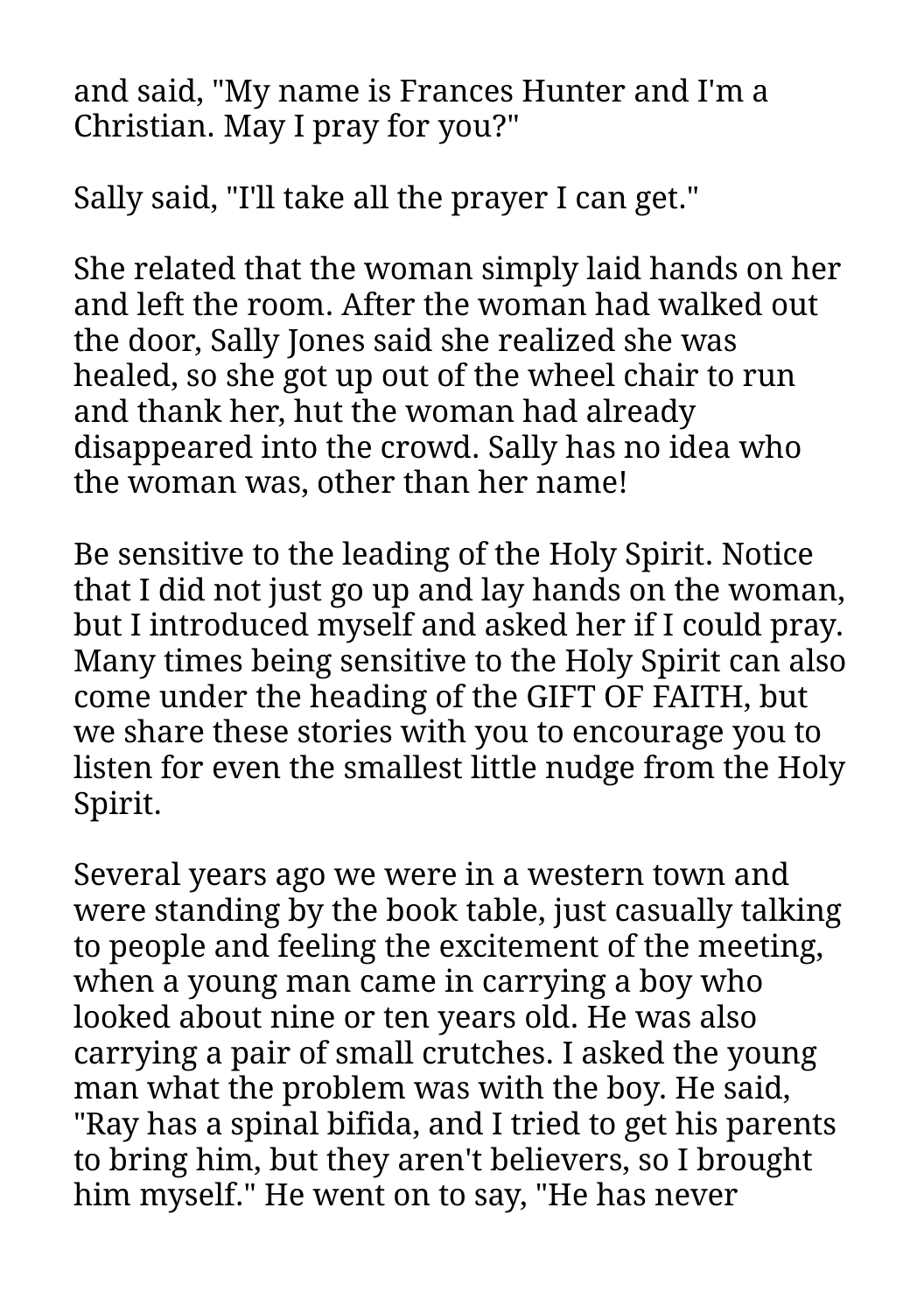walked in his entire life, and I believe God is going to heal him!"

Something within my spirit leaped! I said, "Ray, there will be a time during the service tonight when I will call out your name. When I do, I want you to get up out of your seat and run to the front!" Speaking those words in the natural could be a problem, but the Holy Spirit had spoken to me, and I was just repeating what he had said!

I forgot all about Ray because he was sitting so far back I couldn't see him, when suddenly people started getting up out of wheel chairs. I turned and looked for Ray, but since I couldn't see him, I said, "Ray, wherever you are, get up right now in the name of Jesus and walk!"

Ray had been waiting all evening for that call! Hardly had the words come out of my mouth when Ray came out of what seemed like nowhere and came running up to the front! Being sensitive to the Holy Spirit, and being confident of the Holy Spirit can lead to exciting miracles!

A similar incident occurred in another city when I saw a beautiful black woman being pushed into a meeting in a wheel chair. A nudge (or shove) from the Holy Spirit prompted me to say to her, "During the service today I will read the 23rd Psalm. When I get to the part where it says, 'Yea, though I walk THROUGH the valley of the shadow of death, don't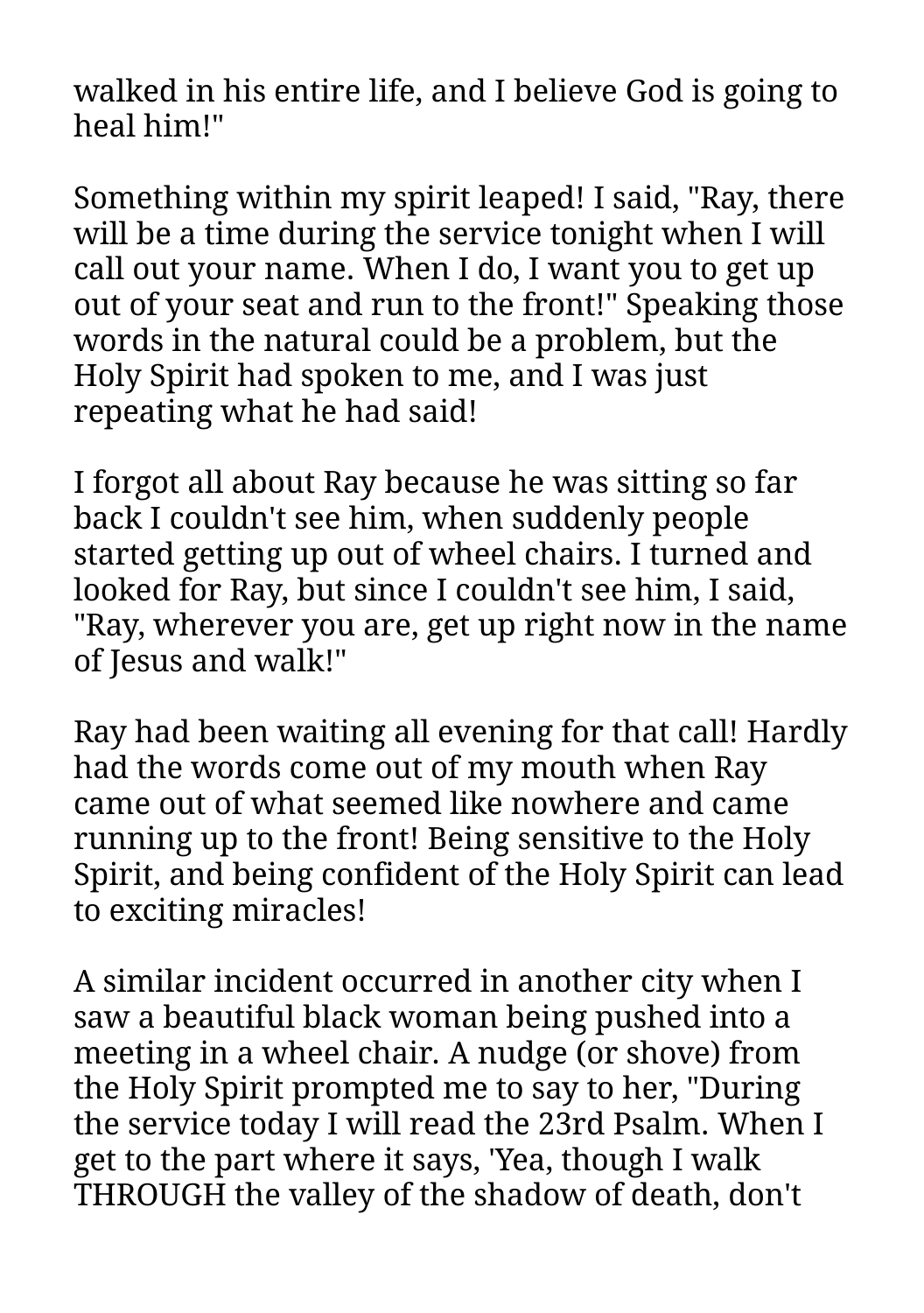you dare SIT there. I want you to get up out of that wheel chair and run as fast as you can around this church!"

Little did I realize what the Holy Spirit had said! She never took her eyes off of me during the entire service, but sat in that wheel chair poised and ready to go! Toward the end of the service, I began to read the Psalm, and when I got to the part about walking THROUGH the valley, she didn't sit there, she leaped over the pedals of the wheel chair and began shouting at the top of her lungs as she ran around the church, out through the doors, into the narthex, and then down another aisle and up another one!

The only thing that finally stopped her running and shouting was when I met her in an aisle, touched her on the forehead, and she fell under the power of God, totally healed! She never went back in her wheel chair again! We saw her two years later, beautifully healthy because I had been sensitive to the Holy Spirit, and she had received the gift of faith!

You might think it isn't dignified to run around a church screaming. I don't either, but if you'd been stuck in a wheel chair for years, how would you react?

We were at a resort area one year and the last night of a crusade, faith was really spawned because of the miracles that had been happening all week, and the Holy Spirit very softly whispered, "Tell them that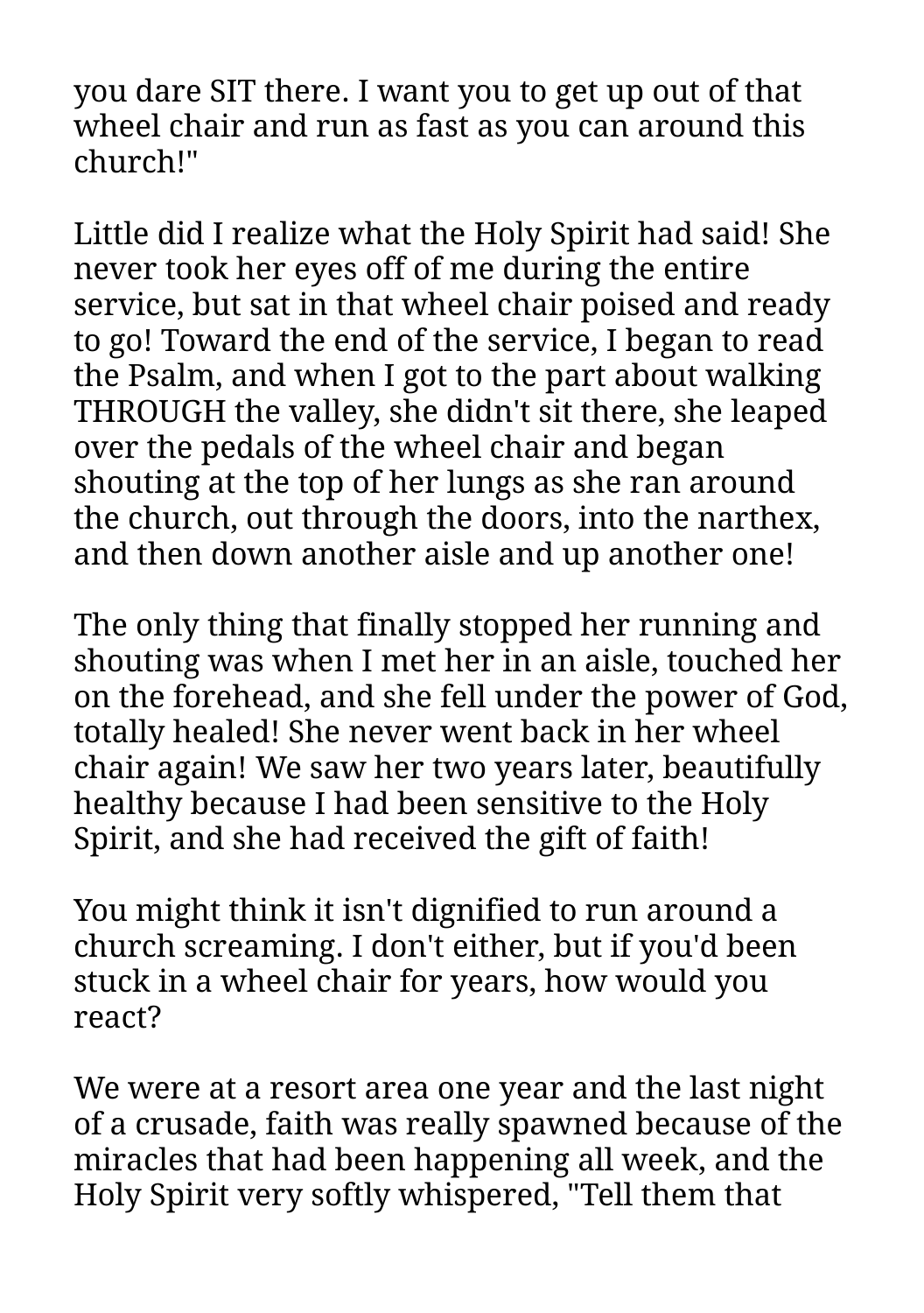tonight everyone in a wheel chair is going to get out and walk!"

When I KNOW that I've heard from the Holy Spirit, I really get excited, so I shared with the audience in advance what was going to happen. When the Holy Spirit said, "Now!" I simply said, "I want everyone in wheel chairs to get up right now and walk to the front of the auditorium, in the name of Jesus!"

The next sixty seconds were probably the longest sixty seconds of my entire life, because not one person moved! Finally, after what seemed to me an hour, although it was probably no longer than the sixty seconds mentioned, the woman in the wheel chair closest to the front, got up and began to walk toward the stage. She had taken no more than two or three steps, when faith became alive in the person in the wheel chair behind her, and a man got up and began to walk!

One by one, one by one, every person in a wheel chair got up and walked that night! There were seven! Then a little girl came up wearing braces, and when Charles laid hands on her, the mother took the braces off, and the little girl began walking normally! One of the things that is so exciting about being sensitive to the Holy Spirit is how it will start a flow of miracles! Hallelujah!

Be sensitive to God speaking to you. Listen to God's voice. It is far more important than anything you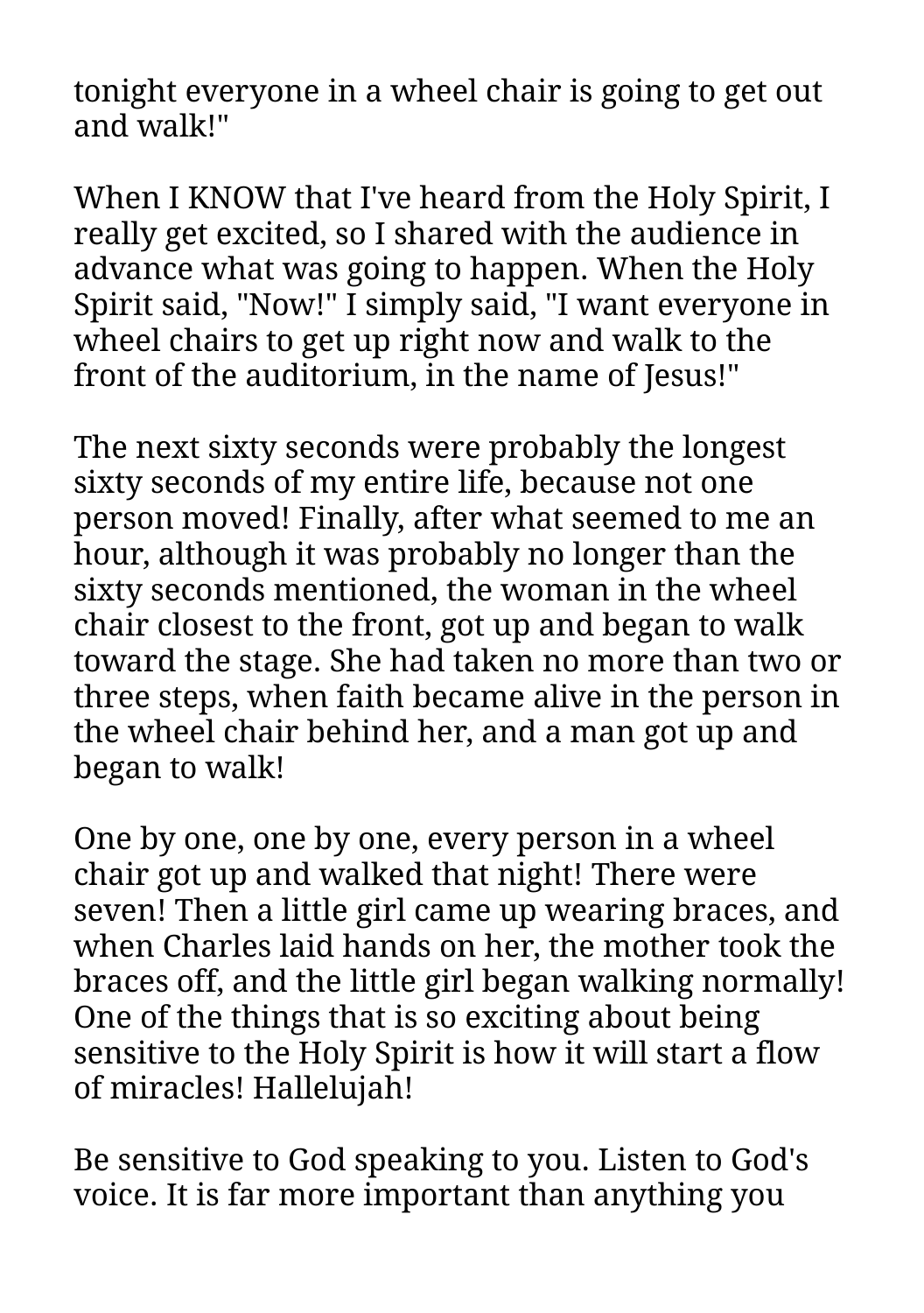might learn about healing. Listen to God's voice. If he speaks to you, you will know that it is his voice, simply by the Spirit and by the Word of God. If you don't read the Word of God, you will not recognize God's voice and the devil will try to deceive you.

Don't be concerned about the devil if you are spending time in the Word of God. It is so very vital in healing the sick or operating in any of the gifts of the Spirit that you saturate your mind continually in the Word of God. Never let it get cold. Read it over and over, because every time you go back through the Bible, there is a freshness that comes and a new revelation of God's meaning.

Be sensitive to God. Learn to be acutely aware of the presence of God at all times so that you will be aware of the slightest little nudge from the Holy Spirit.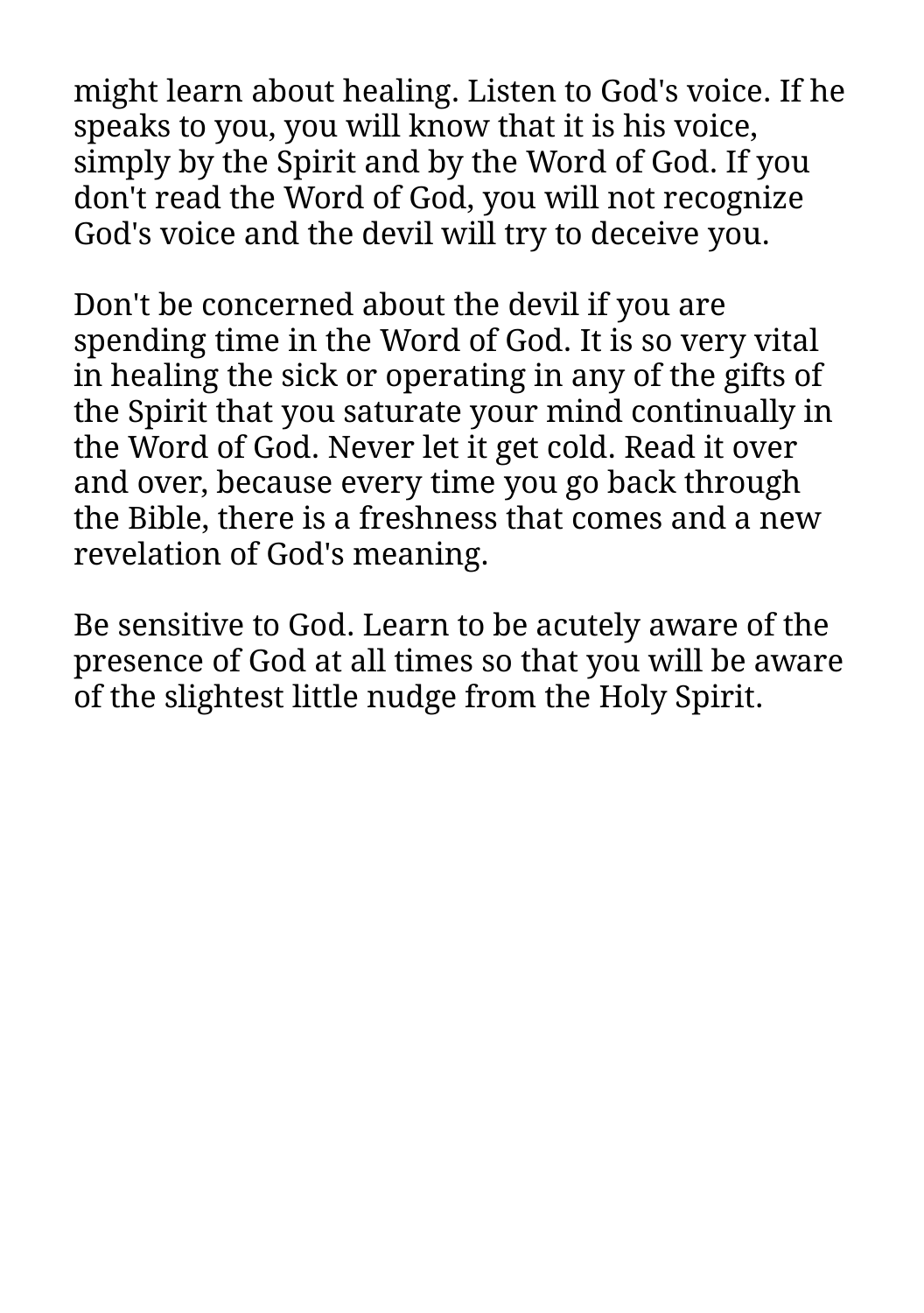# CHAPTER 15 CASTING OUT DEVILS

#### *By Frances*

Here is a subject which is extremely interesting, exciting, wild, stimulating, full of suspense and action, but is also an extremely dangerous one! Not dangerous to you as an individual, because you have more power than a demon, but dangerous because we can become overbalanced when we begin to deal in this area.

When I say, "Don't get overbalanced," I mean, don't say, "God has called me into a deliverance ministry!" We are called to be like Jesus. Jesus was a balanced individual. He spent PART of his time casting out demons; so you should spend PART of your time casting out demons, but not ALL of your time! Neither should you say, "Casting out demons is not MY ministry! Let someone else take care of that!" Because a portion of your ministry IS casting out demons, and you do not ever have to be afraid as long as you remember that the one who lives in you is greater than he that is in the world! You have power and authority over any demon you come up against. You always need to remember that!

Jesus cast out demons; Jesus healed the sick; Jesus taught; Jesus preached the gospel; Jesus studied the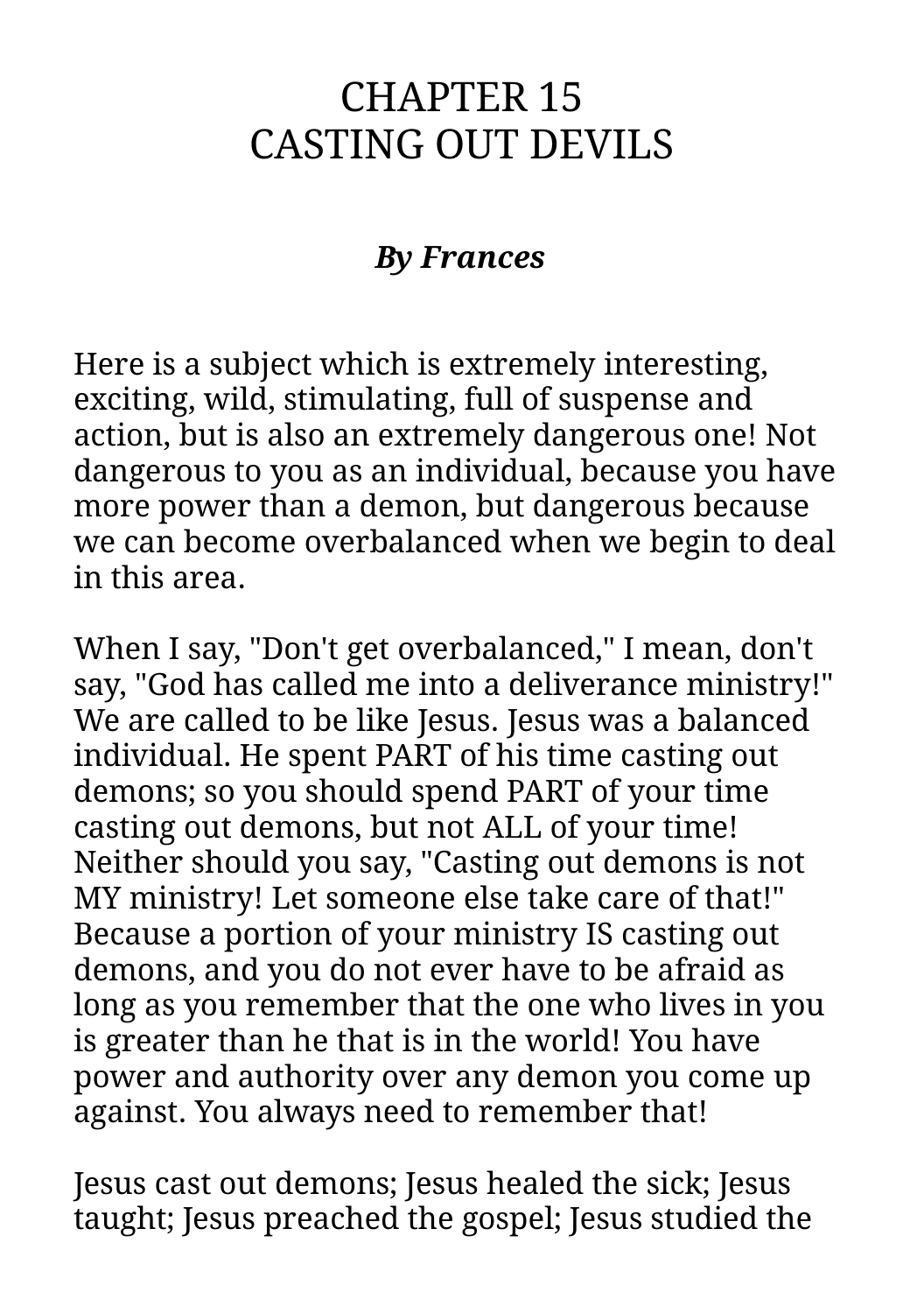Word of God. Jesus did many things, so if you want to have a ministry that is balanced, and a ministry just like Jesus had, then you go and do likewise. You do ALL the things that Jesus did!

You might say, "I am a lady, and I am going to leave casting out demons to the men, because I do not want to wrestle with demons."

You do not have to wrestle with demons. Jesus simply said that those who believe shall use my authority my name — to cast out demons. I cannot find anything in the Bible that says you have to wrestle all night with a demon. It merely says, "In my name shall they cast out devils." Matthew 8:16 says Jesus "cast out the spirits with his word." I believe he used only a few words at most to get them out. I believe what the scripture says, "Greater is he that is in you, than he that is in the world" (I John 4:4). I believe no demon in this world has as much power as I do. Do you know why I believe that? Because the Word says so, and that covers YOU as much as it does me!

Remember that each and every believer has been personally commissioned by the Lord Jesus Christ. To be a believer, you have to BELIEVE that you have the power within you to override anything the devil might throw at you.

Listen to what Jesus says in Luke 10:19, "Behold, I give unto you power to tread on serpents and scorpions, and over all the power of the enemy: and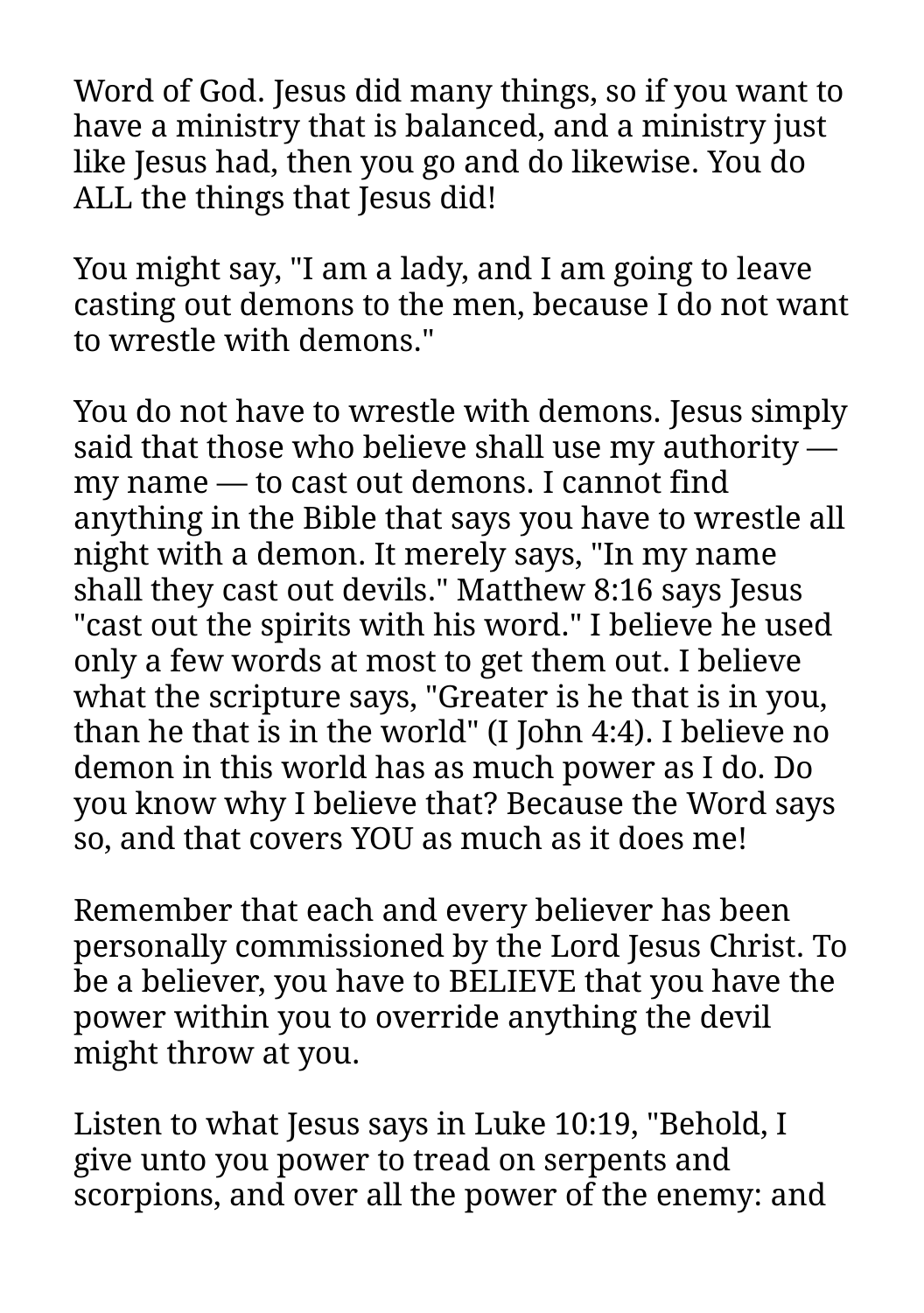nothing shall by any means hurt you." The trouble with most of us is that we do not use the power that God has given us. The power is in  $us$  — we are endued with it, we are clothed with it, but we are afraid to reach up and touch it, or to step out and walk on spiritual water.

Don't be afraid to exercise the authority Jesus has given you! You will never cast out the first devil until you try. You might even be frightened the first time! I certainly was!

The first time I was ever called on to cast out a devil or run in the other direction, I stood my ground and cast out the devil. The man was an executive of one of the largest companies in America, and he lay on the floor writhing like a snake. The demon was trying to choke him, and after it came out, the man got up, looked at me and apologized. "I never knew that thing was in me," he said. He was a very welleducated and successful businessman, but a demon had control of his life!

Let me tell you what I did. I was shaking in my shoes, but while the man was on the floor, I just stood there and said, "Jesus, Jesus, Jesus!" I kept repeating the name over and over again simply because I didn't know what else to do! I had already commanded the spirit to come out. And that is all you really have to do, because Jesus said, "IN MY NAME shall they cast out devils; they shall speak with new tongues; They shall take up serpents (That does not mean going out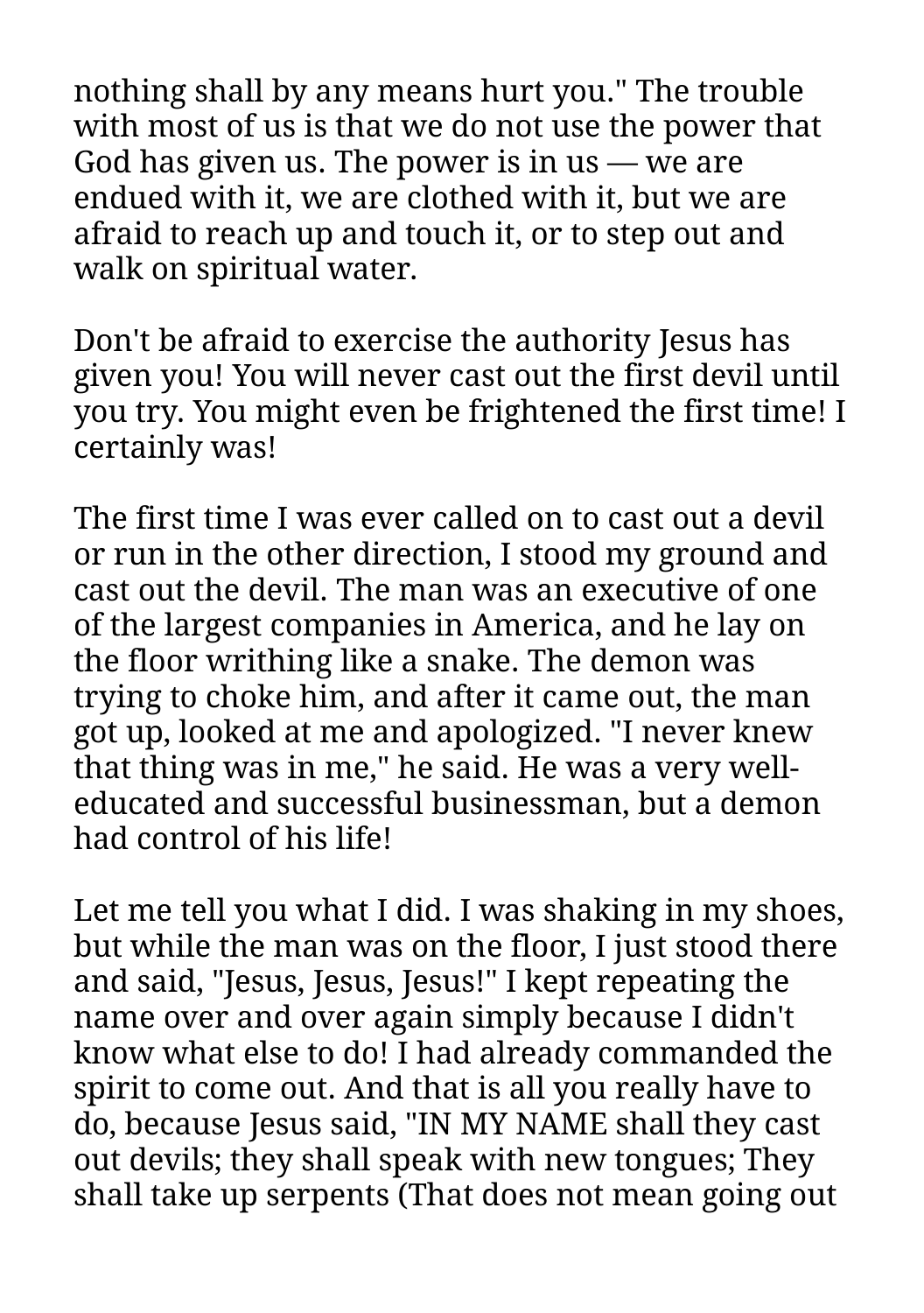in the bushes and picking up a rattlesnake, but if you do happen to find one, it means God would protect you if you were accidentally bitten by a snake); and if they drink any deadly thing, it shall not hurt them (If you were out on the mission field and someone slipped some poison in your water, you would not be harmed, but don't think you can deliberately pick up some strychnine and drink it and come out alive!); they shall lay hands on the sick, and they shall recover."

Jesus is not describing just a partial believer here. This isn't someone who thinks, "Healing passed away with the disciples." This is an all-the-way believer, someone who believes EVERYTHING the Bible says.

Let's look now at an incident in which Jesus cast out a devil: "One of the men in the crowd spoke up and said, 'Teacher, I brought my son for you to heal — he can't talk because he is possessed by a demon. And whenever the demon is in control of him it dashes him to the ground and makes him foam at the mouth and grind his teeth and become rigid. So I begged your disciples to cast out the demon, but they couldn't do it' Jesus said (to his disciples), 'Oh, what tiny faith you have, how much longer must I be with you until you believe? How much longer must I be patient with you? Bring the boy to me.' So they brought the boy, but when he saw Jesus the demon convulsed the child horribly, and he fell to the ground writhing and foaming at the mouth" (Mark 9:17-20 TLB).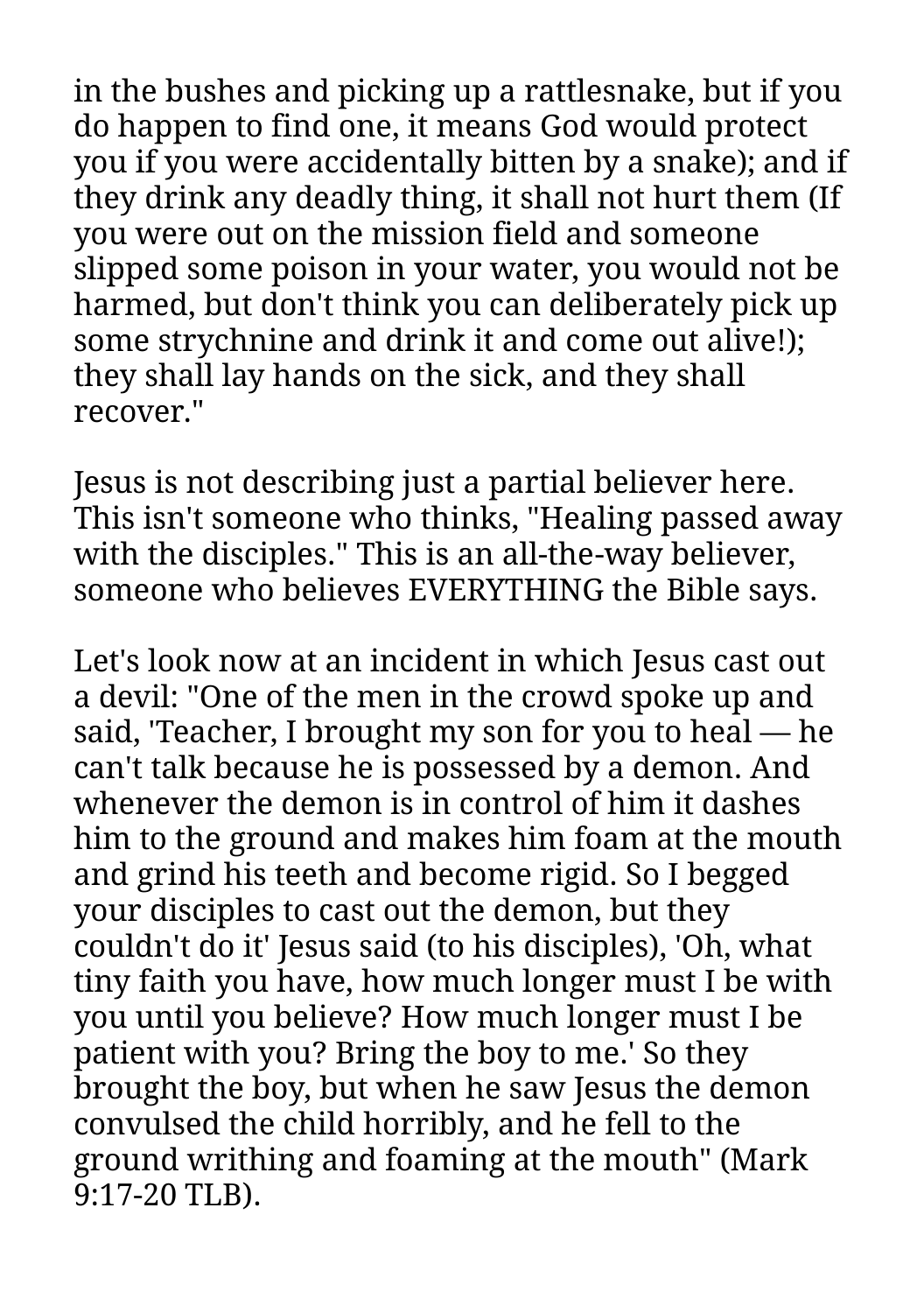Many times when a demon-possessed person comes into the presence of a Holy Spirit-filled person, he will have a seizure, because that demonic spirit knows that he is going to have to go, and he's mad. That devil knows that he has come up against someone who has more power than he has; someone who knows his authority in Christ.

The devil knows whether YOU know that you have more power than he has. You can be a weak Christian and have the power of God in you, but if you do not believe that you have MORE power than he has, that devil is going to sit there and laugh in your face. He is going to say, "You have it, but you are so dumb that you do not know it. You just don't realize that you have that much power in you, so I am really smarter than you are!"

I have had many demons back up, and begin to say, "Don't touch me! I hate you! Don't come near me!" The person will usually put their arm across their face so as not to look at me, but do you know what I do? I go after the demon! Many times I have put my hand over a person's mouth and said, "In the name of Jesus, shut up!" And the demons have immediately shut up! Jesus said in Mark 1:25, "Hold thy peace, and come out of him." They often speak through a human voice, because they are then controlling the person's mind.

I don't have to listen to a demon, and neither do you.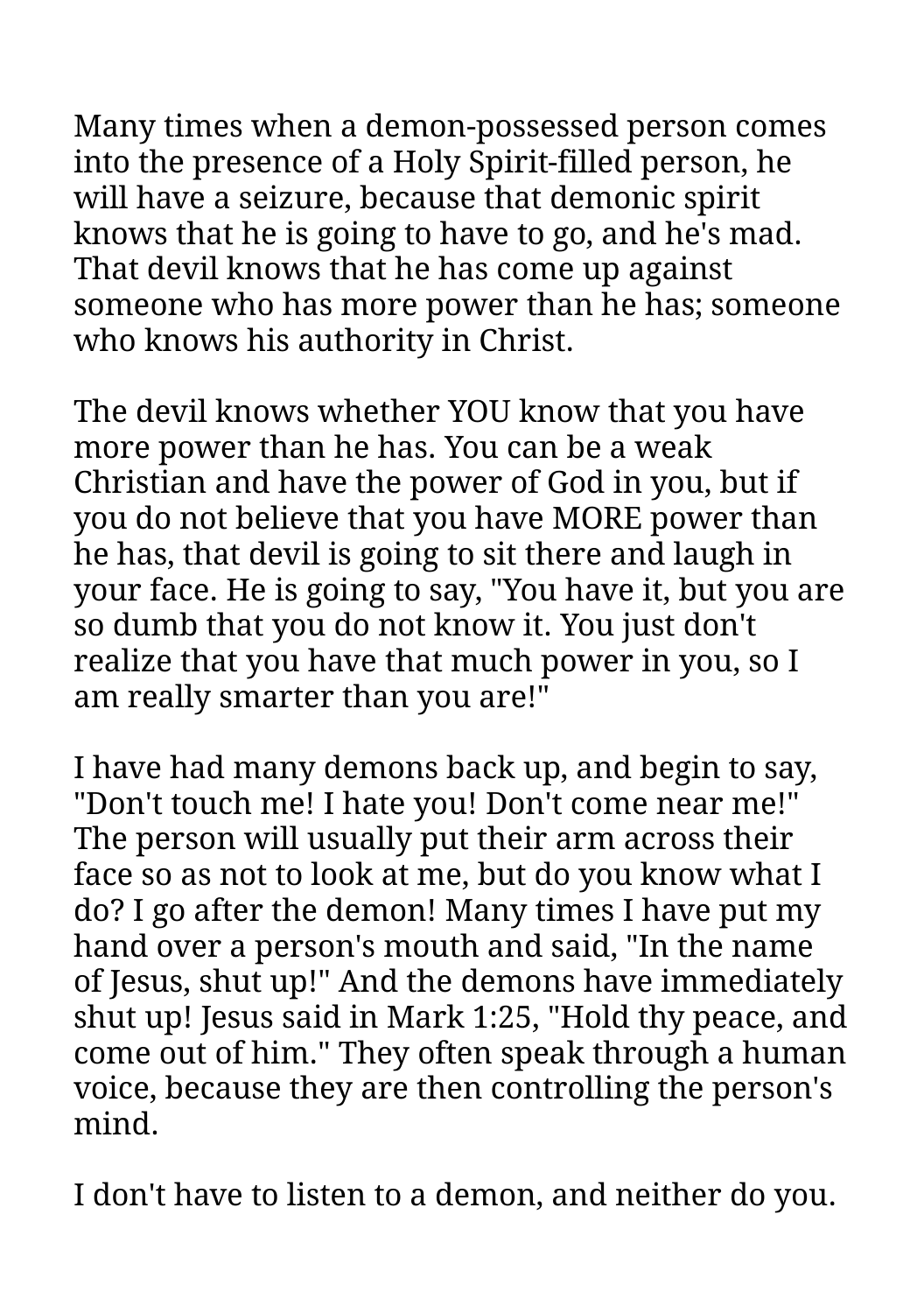No demon is going to keep talking back to me, because I have more power than the demon has, and the demon knows that I know it! It takes authority to cast out a demon, and YOU HAVE TO KNOW THAT YOU HAVE THAT AUTHORITY!

Don't be surprised if you walk up to someone who has a demon in him, and the demon begins to scream and holler, because that's what some demons did when they saw Jesus. When you KNOW you are on the winning side, the devil is afraid of you.

When the spirit caused the child to fall to the ground, Mark tells us that Jesus asked the father, "How long has he been this way?"

"And he replied, 'Since he was very small, and the demon often makes him fall into the fire or into water to kill him. Oh, have mercy on us and do something if you can.' 'If I can?' Jesus asked. 'Anything is possible if you have faith.' The father instantly replied, 'I do have faith; oh, help me to have more.' When Jesus saw the crowd was growing he rebuked the demon. '0 demon of deafness and dumbness,' he said, 'I command you to come out of this child and enter him no more!' Then the demon screamed terribly and convulsed the boy again and left him; and the boy lay there limp and motionless, to all appearance dead. A murmur ran through the crowd — 'He is dead.' But Jesus took him by the hand and helped him to his feet and he stood up and was all right!" (Mark 9:21-27 TLB).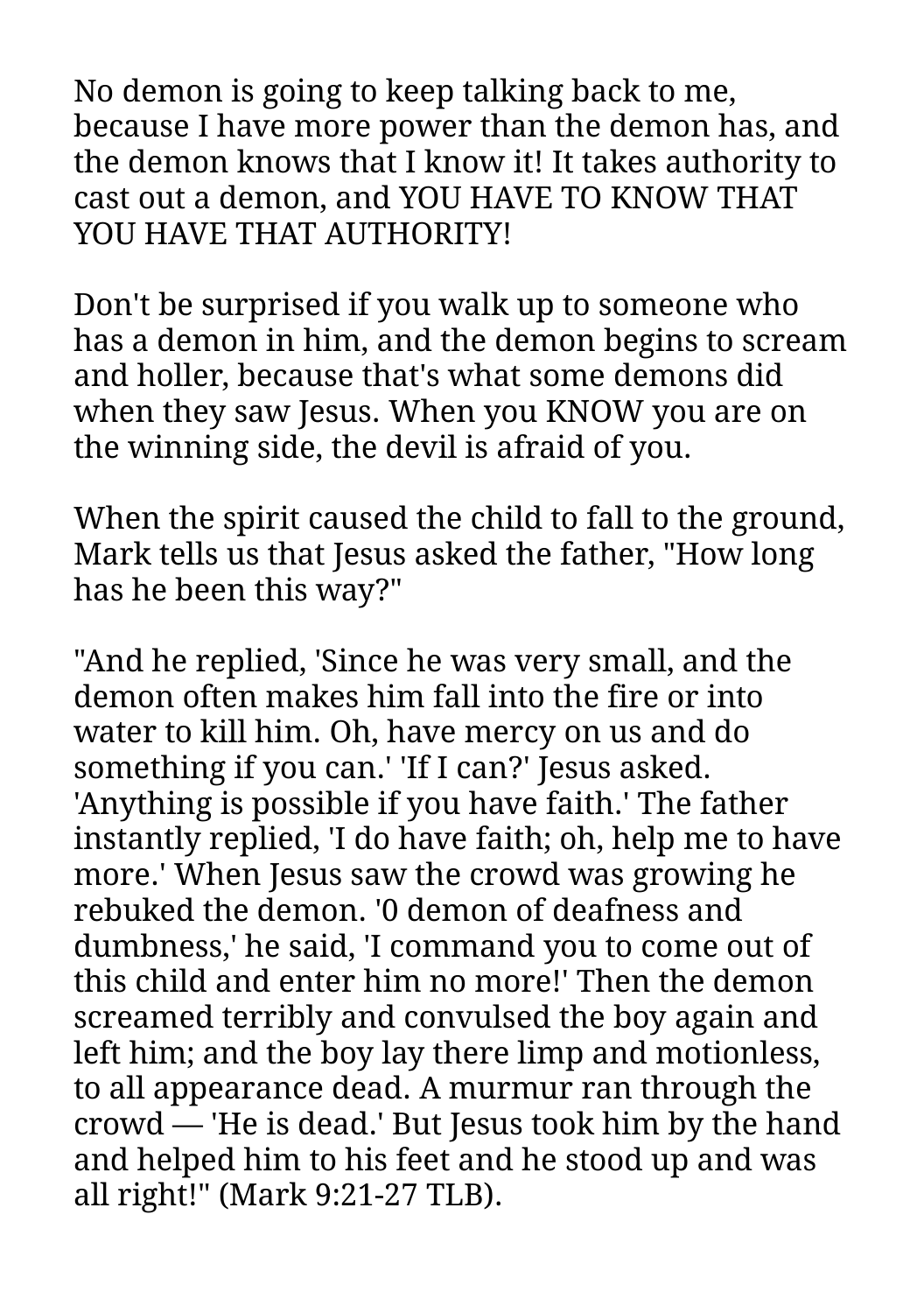The demons at times tore the bodies or threw them to the ground before or as they came out. We have noticed that when we cast demons out, the person very frequently falls under the power of God, and because of the presence and power of the Holy Spirit, the demons depart. That is exactly what happened to the business executive in the story just related. JESUS WON THE BATTLE, AND SO CAN WE!

Matthew 28:18 says: "And Jesus came and spake unto them, saying, 'ALL power is given unto me in heaven and in earth.'"

God gave ALL power in HEAVEN and EARTH to Jesus, and then Jesus turned right around and said, "Now YOU go out and use my authority to cast out devils." That's right, he wants YOU to go, but I would suggest you never try it without the name and the authority of Jesus, and the baptism with the Holy Spirit, because I have news for you — you could really run into problems!

Let me share a very funny story about some people who were trying to do just that! Several years ago before we received the baptism, I went to a campmeeting where I heard the wildest story I had ever heard. At that time I didn't even know that demons were real, so it was quite a shock to me when I heard that an old demon-possessed woman had been brought to the camp-meeting for deliverance. A few men went into a building far away from the rest of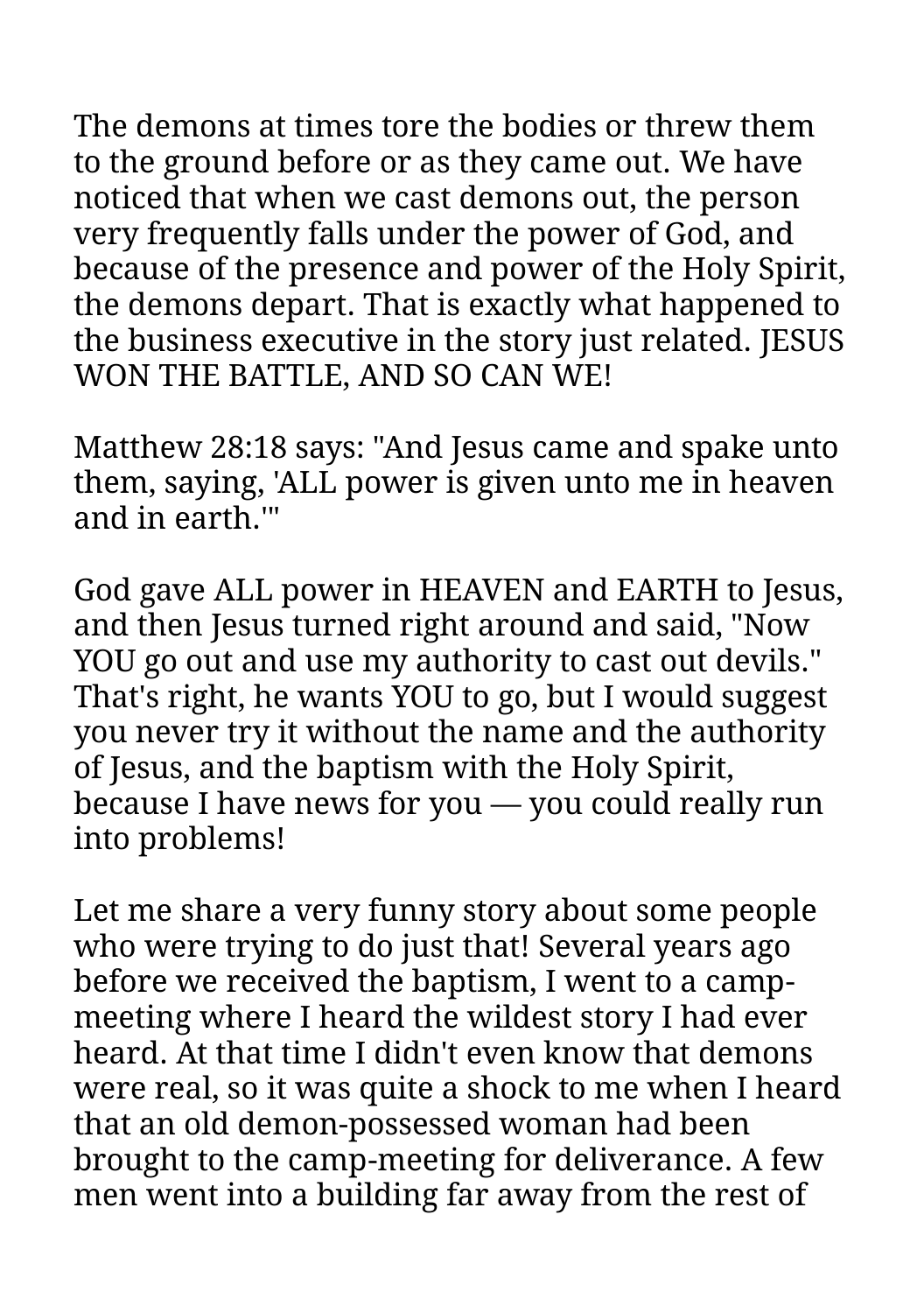the camp-meeting because this is where the deliverance was to take place. They were in there for just a short period of time when the noise and ruckus soon brought a lot of other men who got the surprise of their lives when they walked into the room!

Can you guess, using your wildest imagination, what she was doing? She was picking up strong, young men weighing from 150 to 200 pounds, and throwing them across the room! Do you know why she could do this? Because the men were in there without the power of the Holy Spirit. They were trying to use their own physical strength without the authority of Jesus! What happened? DISASTER, because I can assure you when you get a tiny, demon-possessed woman against people who do not have any power, what she can do to them is absolutely amazing!

Demons love to do that! They love to display their power, but they have to run when you use the name that is exalted above every other name! The name of Jesus is above demons! The name of Jesus is above cancer! The name of Jesus is above epilepsy. The name of Jesus is above every other name there is! That is a highly exalted name!

The talk of this entire camp-meeting was about this wild creature who had thrown big men around a room, and who had been sent home in the same condition in which she arrived, because none of them had the power that was greater than the one that was living in her!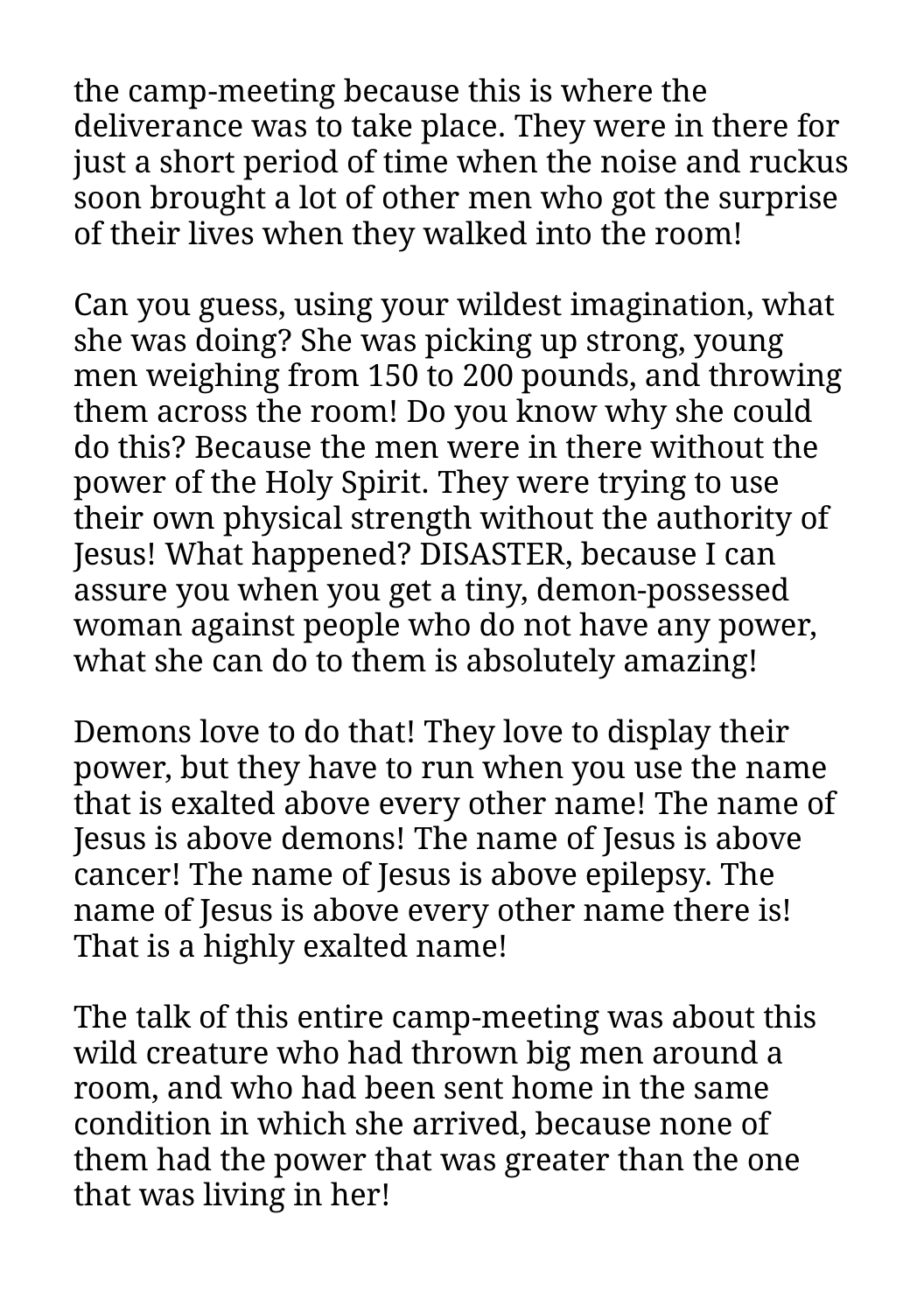I remember how frightened I was! I'm sure the story enlarged by the time it went around the campgrounds several times, but nevertheless, it was a real hair-curling story! How I wish I had known what I do today! I merely would have said, "Out in the name of Jesus," and the demon would have had to go.

This reminds me of one of the beautiful stories in the Bible which has a very funny twist concerning casting out demons without power. The nineteenth chapter of Acts tells us about the seven sons of Sceva who went about saying something like this: "We adjure you by Jesus whom Paul preaches to come out!"

The demon in the man who was possessed said, "Jesus I know, and Paul I know, but who are you?" He knew that Jesus and Paul had power and authority, but he knew these "Scevasons" didn't, so the demon just beat them to a pulp! They got the beating of their life! The demon was so powerful, he even ripped their clothes off!

That is almost the same thing that happened to the men who were trying to bring deliverance to this little old lady. They got their clothes torn and got the beating of their life! It might sound funny when we tell the story, but it certainly was not humorous to the men who were involved!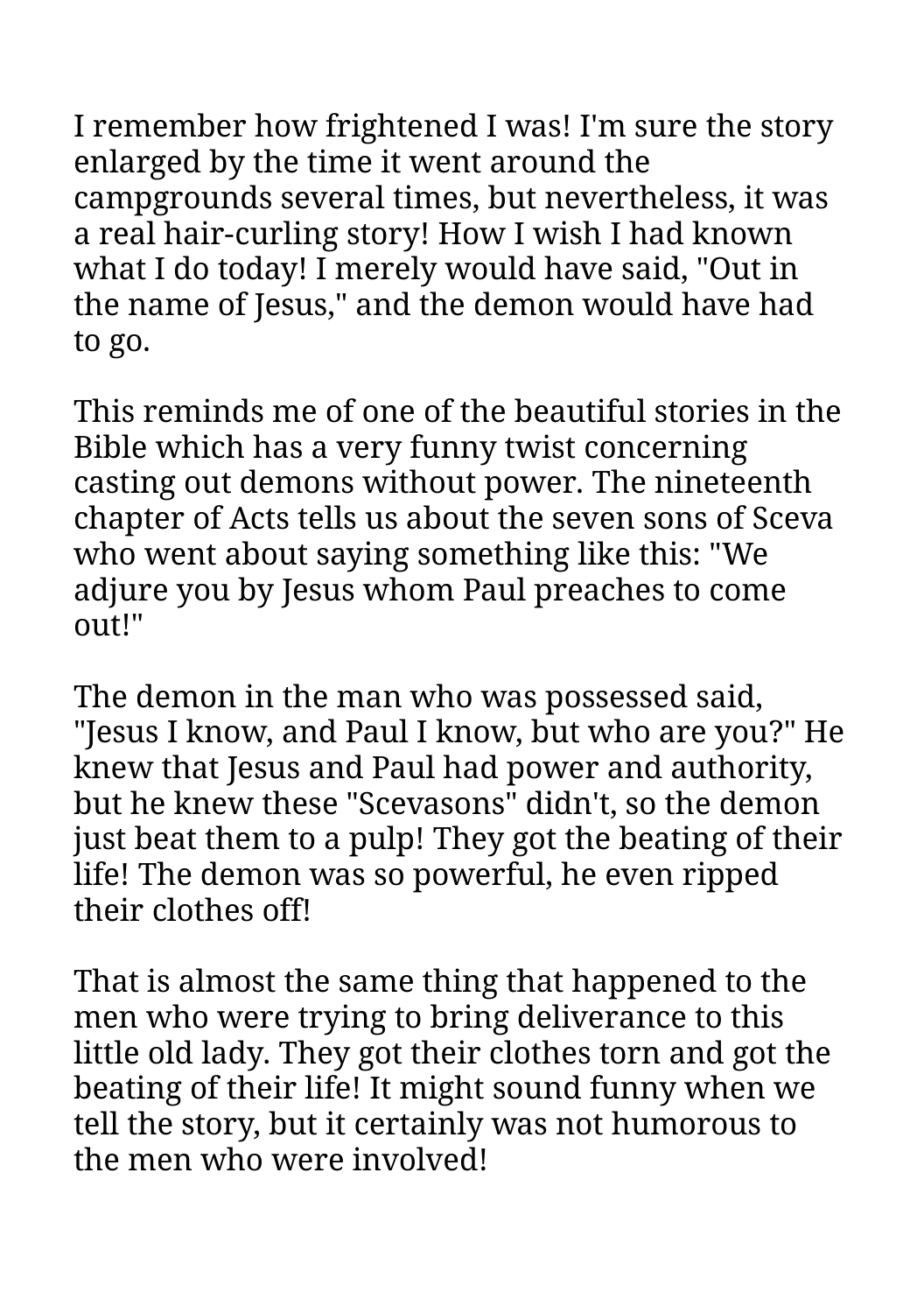We learn by repetition! That is why we use Mark 16:17 over and over again because it is so vital that we remember this. I've discovered if you keep hearing the same thing over and over again, it eventually gets into your spirit; and suddenly you think, "Wow, I remember that now. That is a part of me!"

The great commission as related in Matthew is the same as what Mark said, only Mark expanded it! "Go ye into all the world, and preach the gospel to every creature. He that believeth and is baptized shall be saved; but he that believeth not shall be damned. And these signs shall follow them that believe; IN MY NAME SHALL THEY CAST OUT DEVILS; they shall speak with new tongues; They shall take up serpents; and if they drink any deadly thing, it shall not hurt them; they shall lay hands on the sick, and they shall recover" (Mark 16:15-18).

In whose name do we cast out devils and heal the sick? In the name of Jesus! Remember that it is ALWAYS in the name of Jesus. We need to be aware of the fact that Jesus Christ lives in us by the power of the Holy Spirit. Jesus does not live out somewhere forty miles away. He does not drop by your house and drag you unwillingly down the road to eternal life or the fulfilling of the Great Commission! JESUS LIVES IN YOU! "Christ IN you, the hope of glory" (Col. 1:27).

Romans 8:11 says, "But if the Spirit of him that raised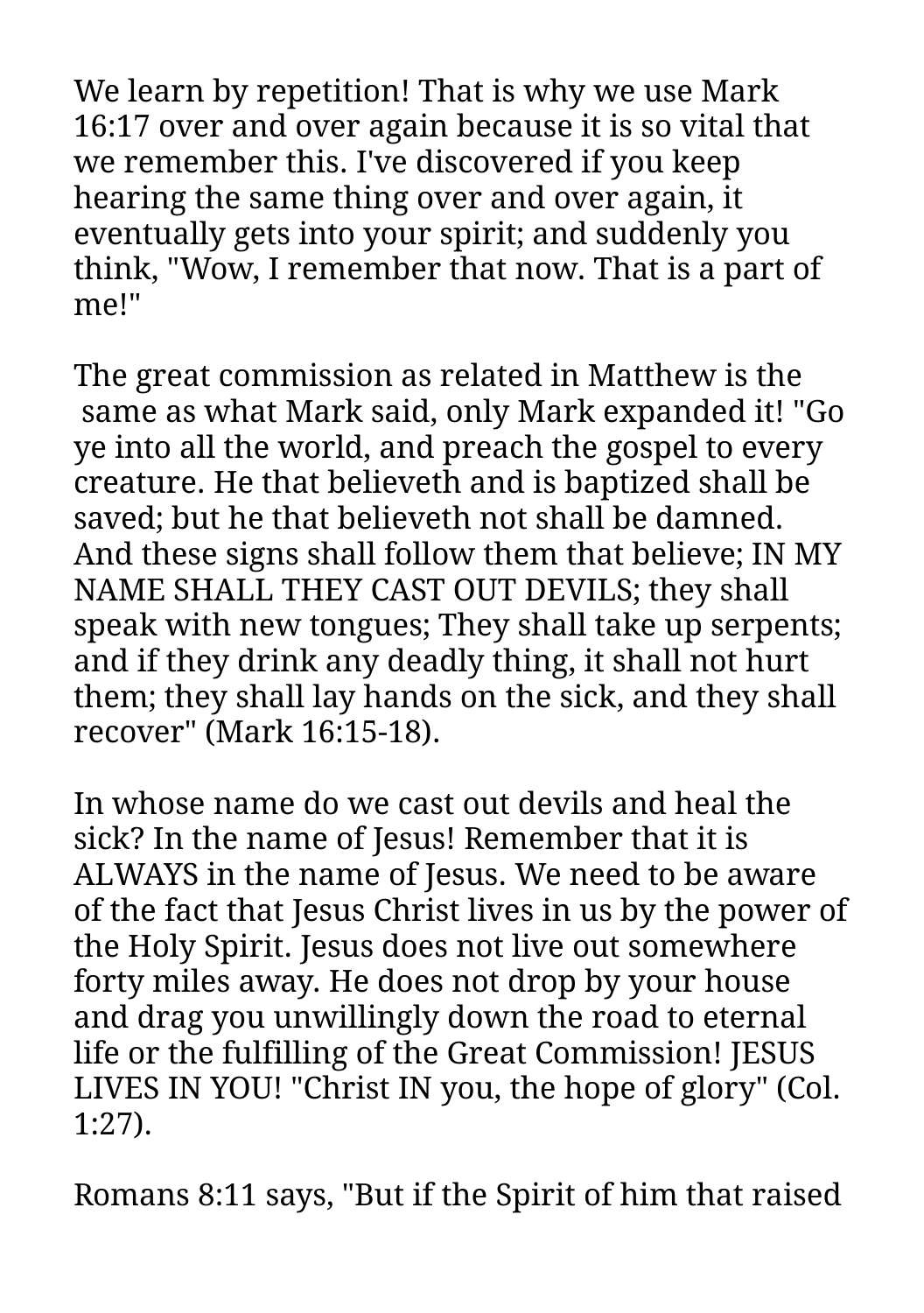up Jesus from the dead dwell IN you, he that raised up Christ from the dead shall also quicken your mortal bodies by his Spirit that dwelleth IN you."

It is the positive, beyond-a-shadow-of-a-doubt knowledge that the Holy Spirit lives in us that is needed! The same resurrection power that brought Jesus out of the grave, is exactly the same power which indwells the Spirit-filled human! We need to get that fact into our spirits, and realize that we have exactly that same resurrection power! We don't have a lesser power, a lesser potency, but WE HAVE THAT SAME RESURRECTION POWER THAT BROUGHT JESUS RIGHT OUT OF THE GRAVE. I have it, and YOU have it if you have been baptized with the Holy Spirit. Let's act like it!

In acting on it, Matthew 12:28,29 is important to know in dealing with demons. Jesus said, "But if I cast out devils by the Spirit of God, then the kingdom of God is come unto you. Or else how can one enter into a strong man's house, and spoil his goods, except he first bind the strong man? and then he will spoil his house."

First, Satan needs to be bound in that powerful name of Jesus before you do anything else. When you do this, it is as though you cut the umbilical cord between Satan and his demons, and his little cohorts are left without the source of their power.

Satan is the prince of the air, and he is the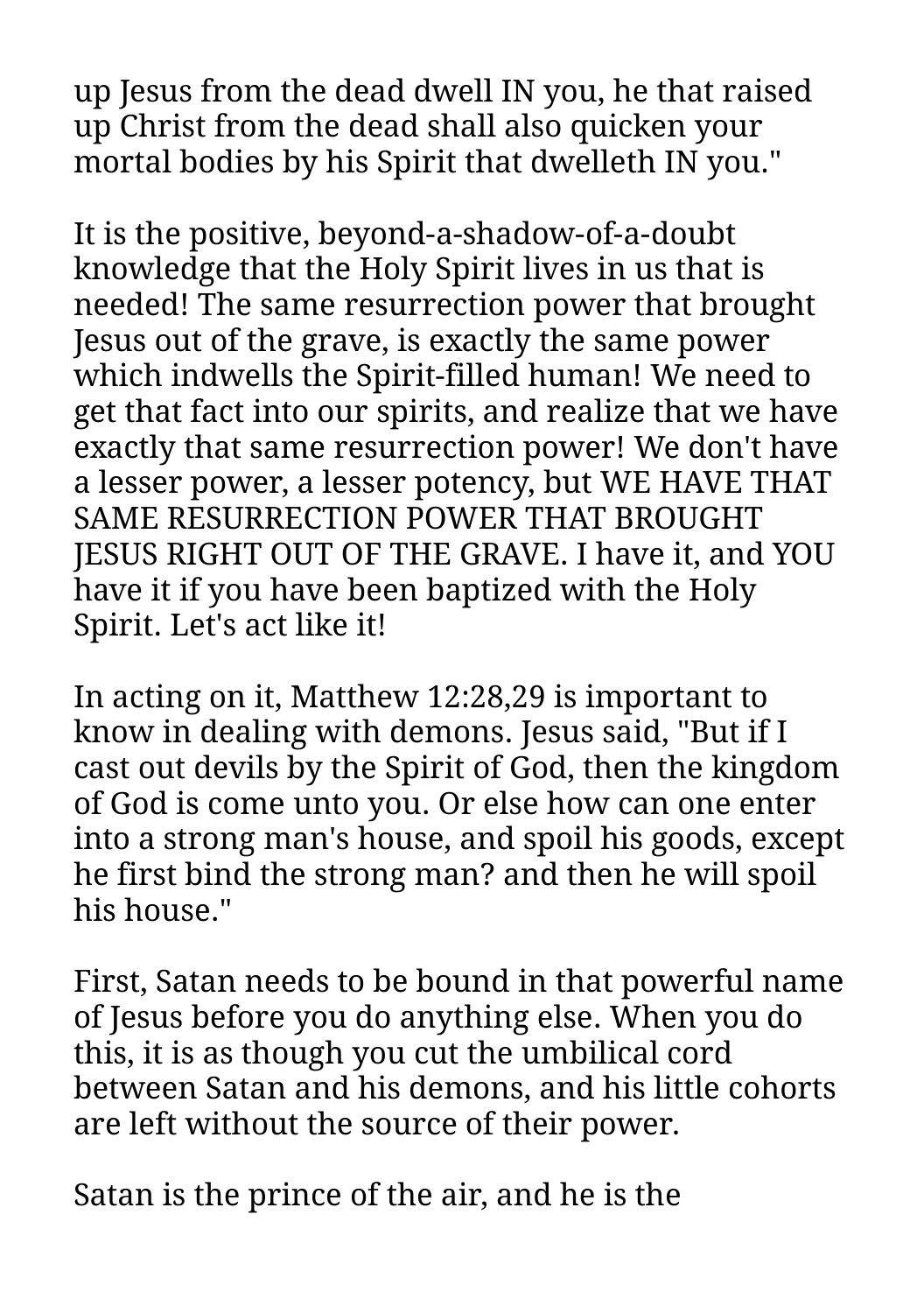commanding head of all fallen angels. Some people believe that demons and fallen angels are two separate kinds of beings. Truthfully, it does not make any difference whether you refer to them as demons, devils, fallen angels or evil spirits, they are all still under the control of Satan, because he is the ruler of the evil spirit world!

Once his power is bound in the name of Jesus, and his authority is superseded or controlled by the Spirit of God within us, then we can cast out the evil spirit, demon, or devil, whichever you prefer to call him, by the authority of Jesus!

Bringing this to a practical level, we believe incurable diseases are caused by a spirit in the majority of cases. When a doctor says there is no cure, our spiritual antennas pick up the fact that it is a spirit. For instance, because cancer is considered incurable, we believe it is caused by an evil spirit which attacks the body.

Let me show you how I understand the operation of a demon of cancer. He cannot get into your spirit if you are a Christian, but he can certainly come into and attack your body and your mind. A demon takes a look at a woman and says, "Wow, I think I will lay a little cancer on her. She looks like a real good victim." So he jumps into her body (not her spirit) and before long the woman discovers that she has cancer of the breast. She goes to the doctor. She panics!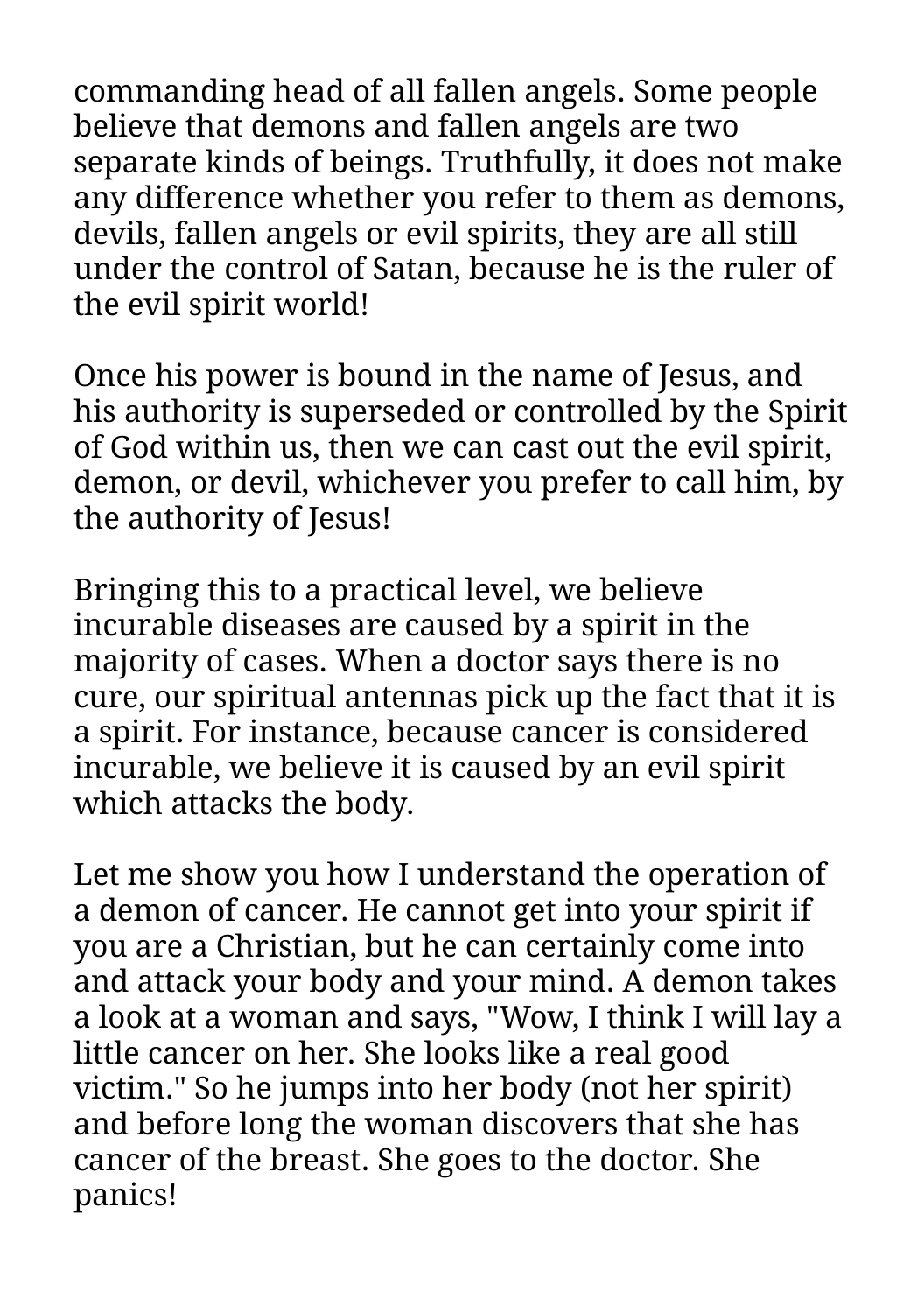The doctor says, "We will cut that cancer out." The demon goes right along into the operating room, and probably sits there laughing at the doctor, and watching him carefully. The minute the doctor inserts the knife, the demon says, "Whoops, here I go! I will go over to the other side." Then I imagine he just sits there and laughs as the doctor operates, because the damage of the demon has been done on one side.

He will gleefully say, "They think they have me, but they don't. I'll just jump over on the other side!"

Three years later the woman goes back, and they find cancer on the other side. Why? Because the demon has not been cast out, and you can't cut a demon out in surgery. When they do the next surgery, the demon says, "Whoops, I believe I will go into the stomach this time, or maybe I'll go into the lungs!"

Demons probably can plant a seed such as cancer into our flesh, bones or blood, and hover outside us, or even leave us, and the seed will continue to produce fast-growing, destructive cancer cells to destroy our bodies. When a male plants a sperm or seed into the womb of a female, cells develop into an infant. The devil counterfeits anything good with bad; therefore, it's logical that he would plant killer seeds instead of seeds of life. It is very likely that this is the way many diseases caused by demons are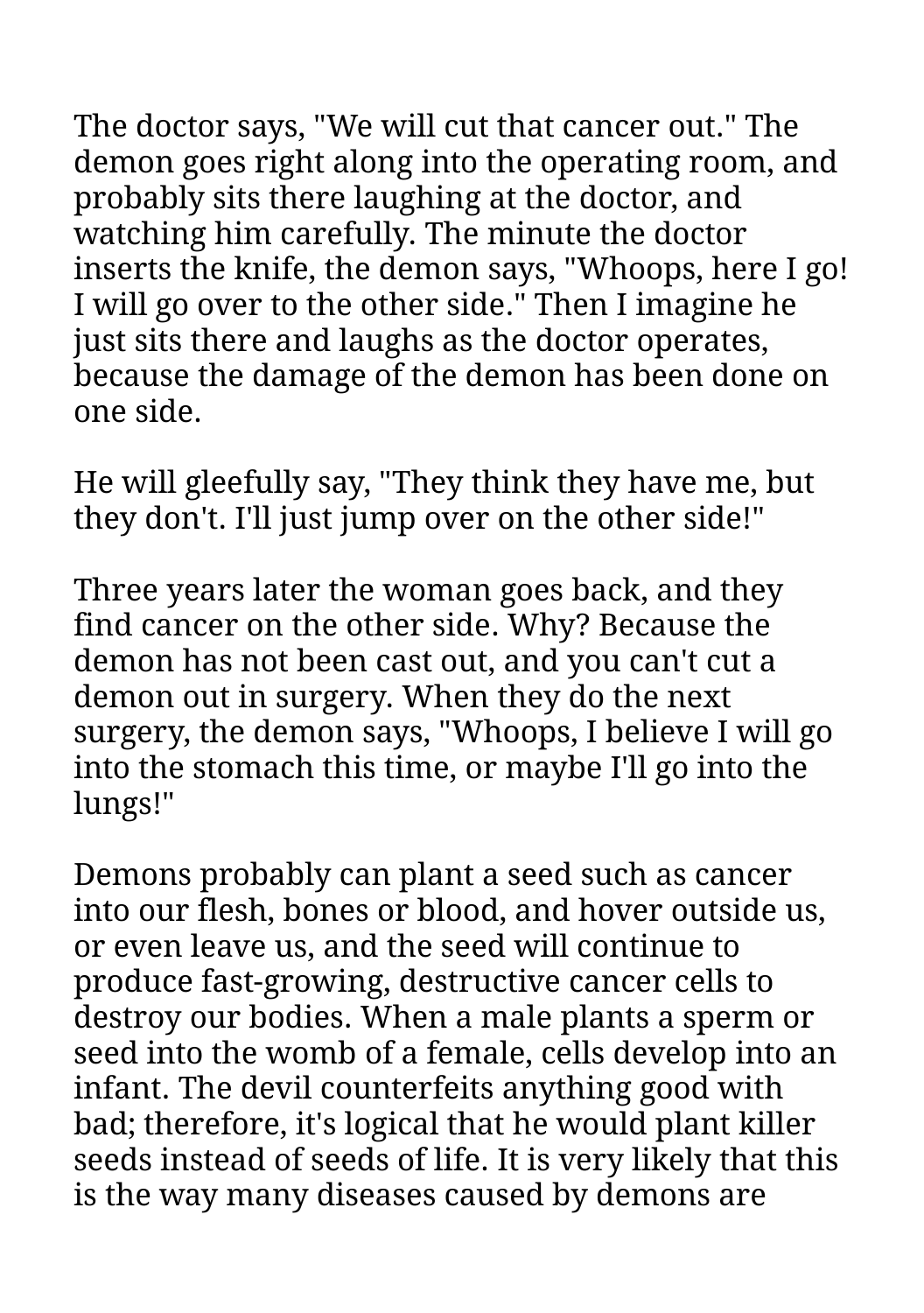implanted into our bodies. We, of course, know from the Bible that demons do occupy human bodies when they can, so maybe they bring the seed and stay with it in the body.

We are told by doctors and nurses that the marrow of the bones is the manufacturer of blood, which is life. We know that cancer patients often need a new supply of blood.

Generally when we minister healing to a cancer victim, our prayers are something like, "Father, we praise you for the power you have given us over all the power of the enemy and for the power and authority to heal the sick. Satan, we bind you with the power of the Holy Spirit, in the name of Jesus. You spirit of cancer, we command you to come out and not return. We curse you, seed of cancer in this body, and command you to die. Marrow of the bones, we command you to produce healthy blood and send it forth for healing and health to this body. In the name of Jesus!"

A friend of ours who is a Spirit-filled surgeon has many patients referred to him because of his excellent record with cancer patients. When he gets in the operating room, he is the head "honcho" in there, so he lays hands on the patients and begins to pray in tongues before he operates, and then he casts out the spirit of cancer. He has a great recovery record, because once he commands and gets the spirit out, it is not hard to cut out the flesh that is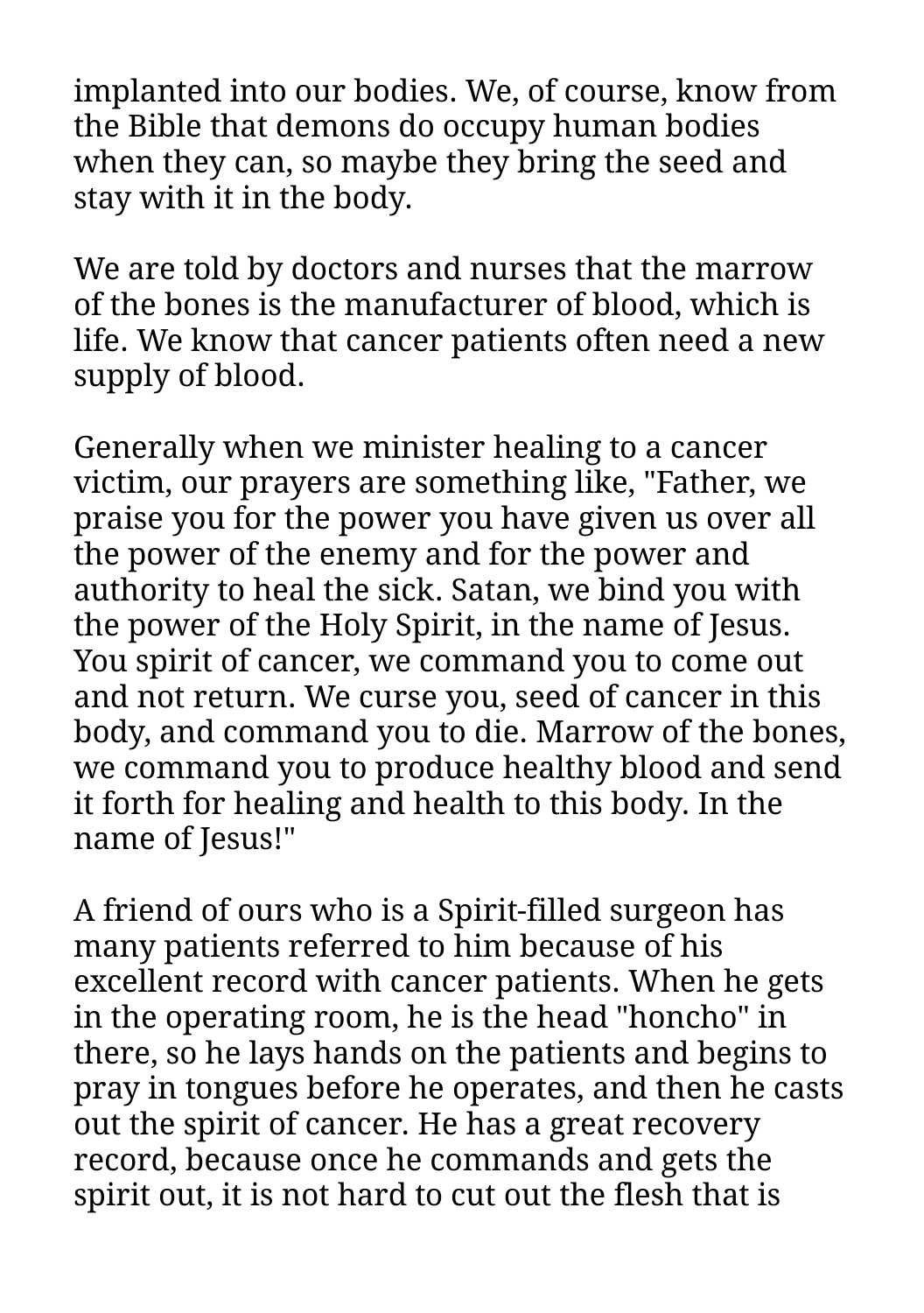### diseased!

A friend of ours who is not only a successful medical doctor, but is Spirit-filled and ministers healing in the power of the Holy Spirit as well, was talking with us about incurable diseases being caused by evil spirits. He made this statement to us: "In this day and age in which we are landing men on the moon and are looking at DNA molecules through microscopes, I consider that those diseases which we cannot understand, and which we claim as incurable, must have their origin elsewhere than in science." (DNA molecules are chromosomes that carry the hereditary factors — genes — which are made of DNA.)

We believe that the "elsewhere than in science" is in the spirit world and the origin is demons.

"For we are not fighting against people made of flesh and blood, but against persons without bodies — the evil rulers of the unseen world, those mighty satanic beings and great evil princes of darkness who rule this world; and against huge numbers of wicked spirits in the spirit world" (Eph. 6:12 TLB). We are not fighting against people! We are fighting against unseen powers. We cannot fight them in the natural as you would another human being.

When you are fighting against an evil spirit which causes a disease, you are fighting against an unseen principality. You are fighting against something you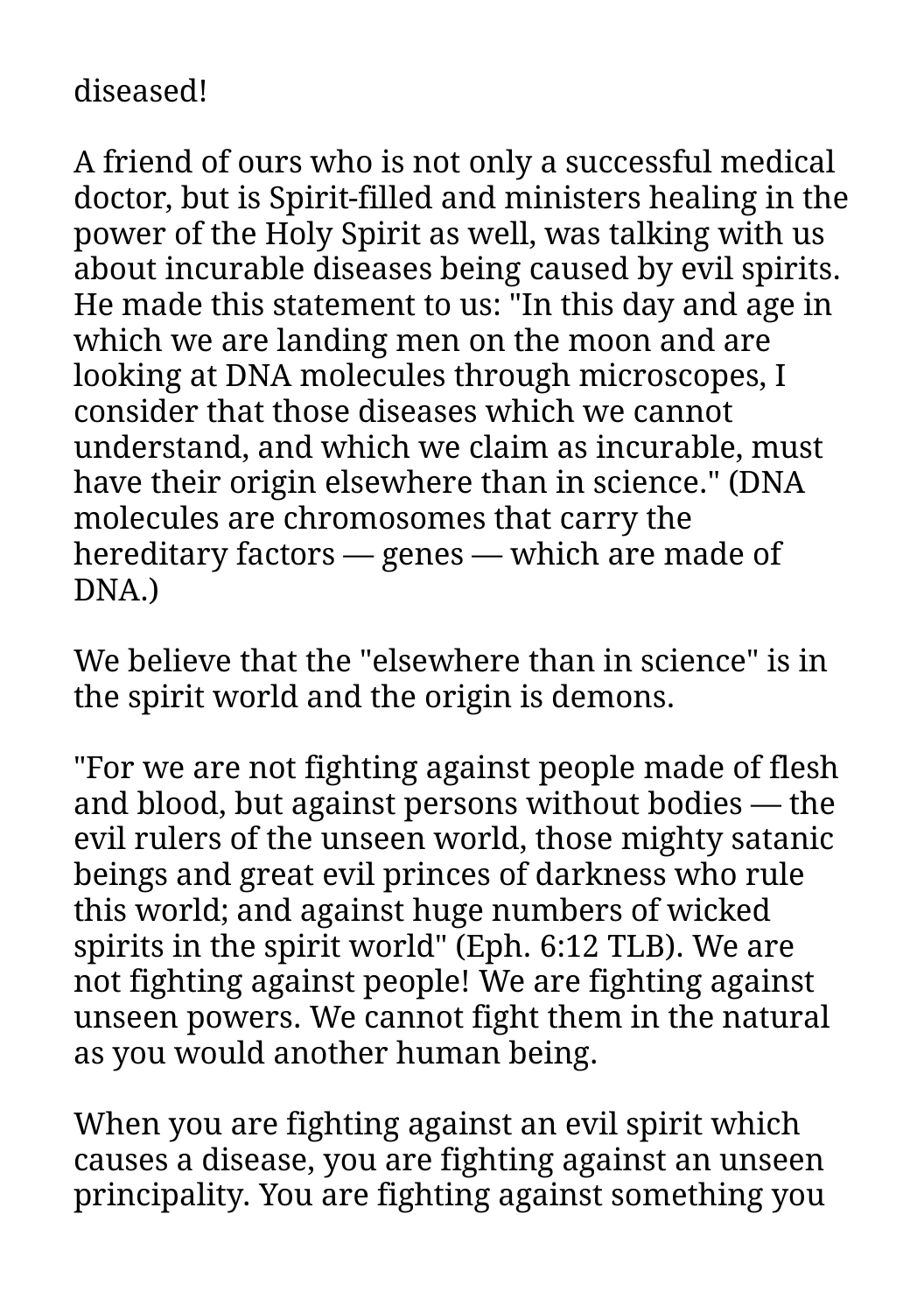cannot see. That is why in the natural, we have absolutely no power or control over demons. Remember that it is only in the supernatural area where we win because of Jesus!

Remember that the attack from the devil comes in one of two places. It comes either into your body, or it comes into your mind. The devil wants your mind, and he will attack every way he can to try to get control of it. It is normally not your spirit that the devil attacks first, but if you let him get into your body, and you let him into your mind, then what do you think is going to happen to your spirit? Your spirit is going to go right down the drain with him! He wants your soul, but he attacks through your mind. The best defense is to start putting the Word of God into your mind so it will permeate your spirit. Then you can use the Word as a tool to fight off the attacks of the devil, and you can sit him down and say, "Look here, devil, IT IS WRITTEN....."

There are many different kinds of spirits. Charles and I never mess around telling them to name themselves, because there was only one place in the Bible where Jesus ever asked them to name themselves, and they said, "Legion." Jesus did not continue by saying, "Legion, name yourself," because a legion could be a thousand or possibly thousands. Can you see Jesus sitting there listening to thousands of demons naming themselves? Jesus had more important things to do, and he used only a few words and they came out!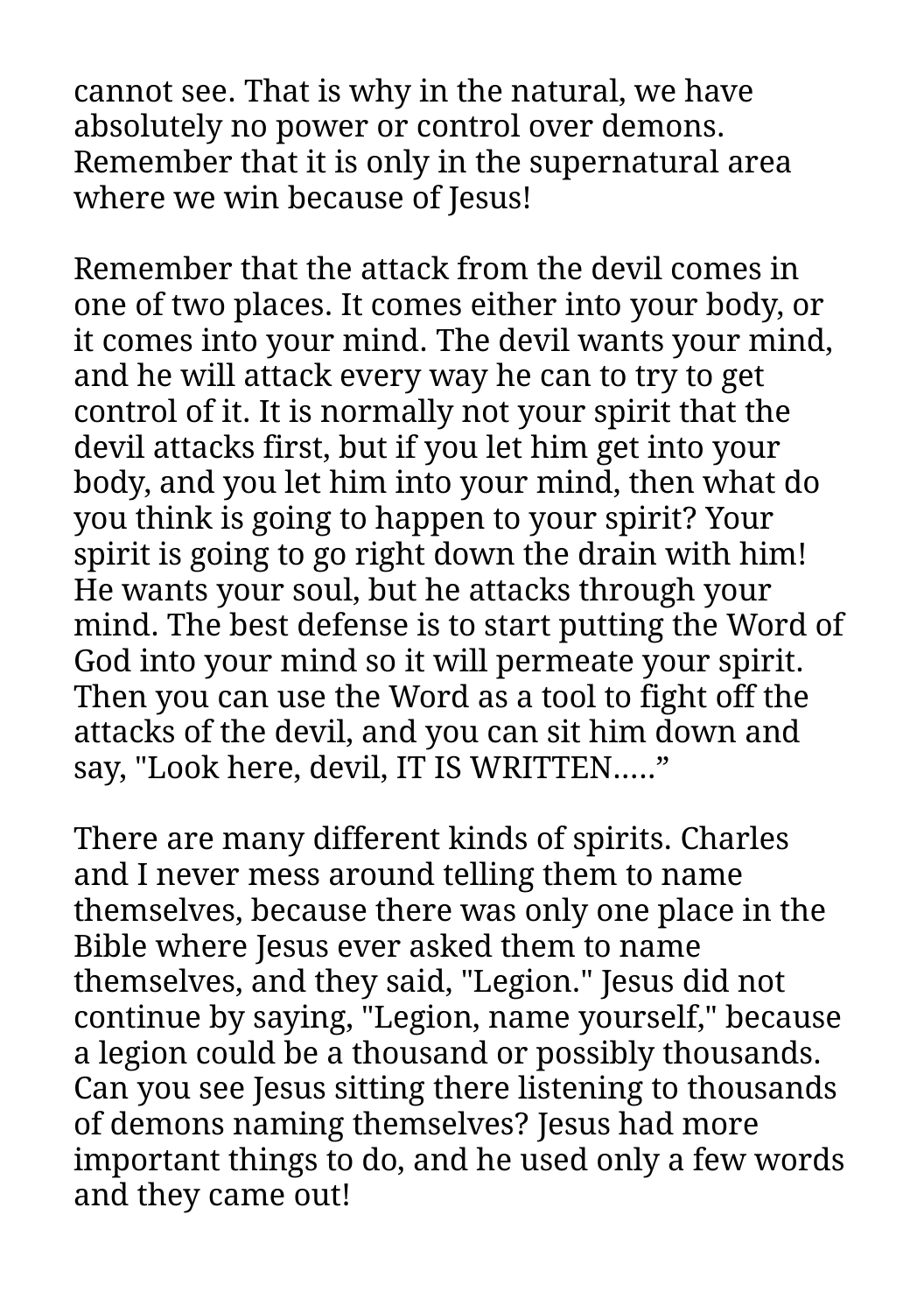Our daughter Joan called home from college one time and said, "We had such an exciting Bible study tonight, and someone had the spirit of blab cast out!"

I said, "The spirit of what?"

She said, "The spirit of blab!"

Seems to me someone needed to be told to shut up and not talk so much! That also reminds me of the lady who wanted the spirit of "fat" cast out. The evangelist said, "This kind goeth not out but by prayer and fasting!"

Remember what I said about balance? We can get too extreme, and we can manufacture the names of all different kinds of spirits. I have heard about the spirits of sunburn, frostbite, cold and hot and many other interesting titles, but I do not believe these should be classed under the heading of evil spirits or demons!

Let us always remember, however, that there are many spirits that are legitimate. If you will notice, Jesus called spirits by what they did, not by names.

One of the spirits we have cast out successfully is a spirit of inheritance. At times, a curse will have been placed upon a family, and if you will trace their family history back far enough, you will find somewhere along the line they will say, "Oh, I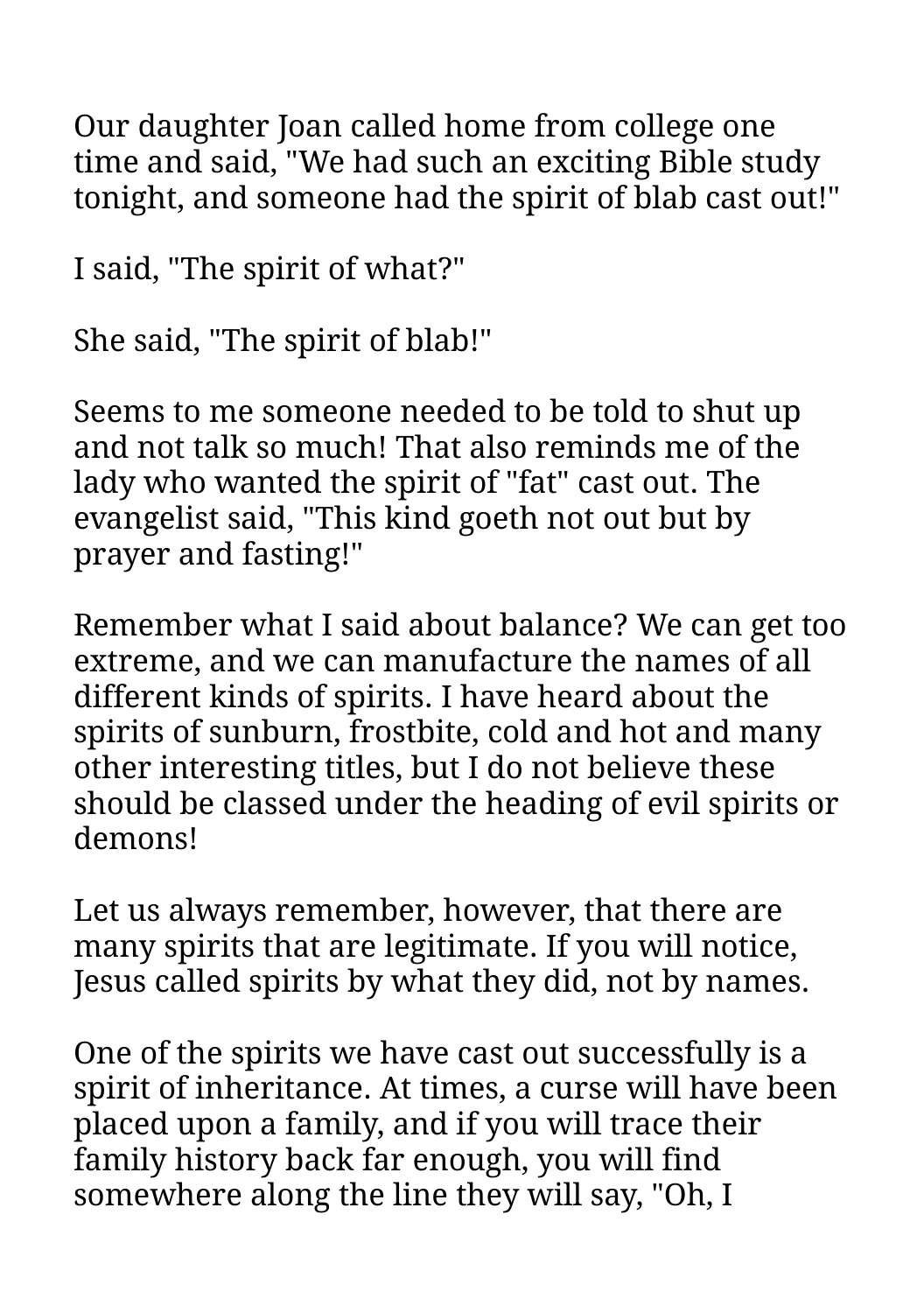remember my great grandfather had a curse placed on him," and that curse comes down to the present generation.

At a meeting on the west coast, there was a young man who was a member of a family of twenty-four children. FOURTEEN WERE DEAF! What does this say to you! This apparently came through a spirit of inheritance, because there would not have been the same set of circumstances surrounding each birth to make these children deaf. So there had to be something in the genes of the family. Who messes up the genes? The devil does!

This spirit of inheritance had come down through this family, so we laid hands on him, bound Satan in the name of Jesus and by the power of God. After that, we cast out the spirit of inheritance and the deaf spirit. Then we asked God to create new ear drums. He must have had defective ear drums, or none at all, because for the first time in his life, the young man began to hear!

But with only ONE ear!

He came back the next day and reported what he had done the night before. He was so excited about hearing that he went into a restaurant where there were many people from the convention, and he went from table to table saying, "Say something, say something, I can hear!"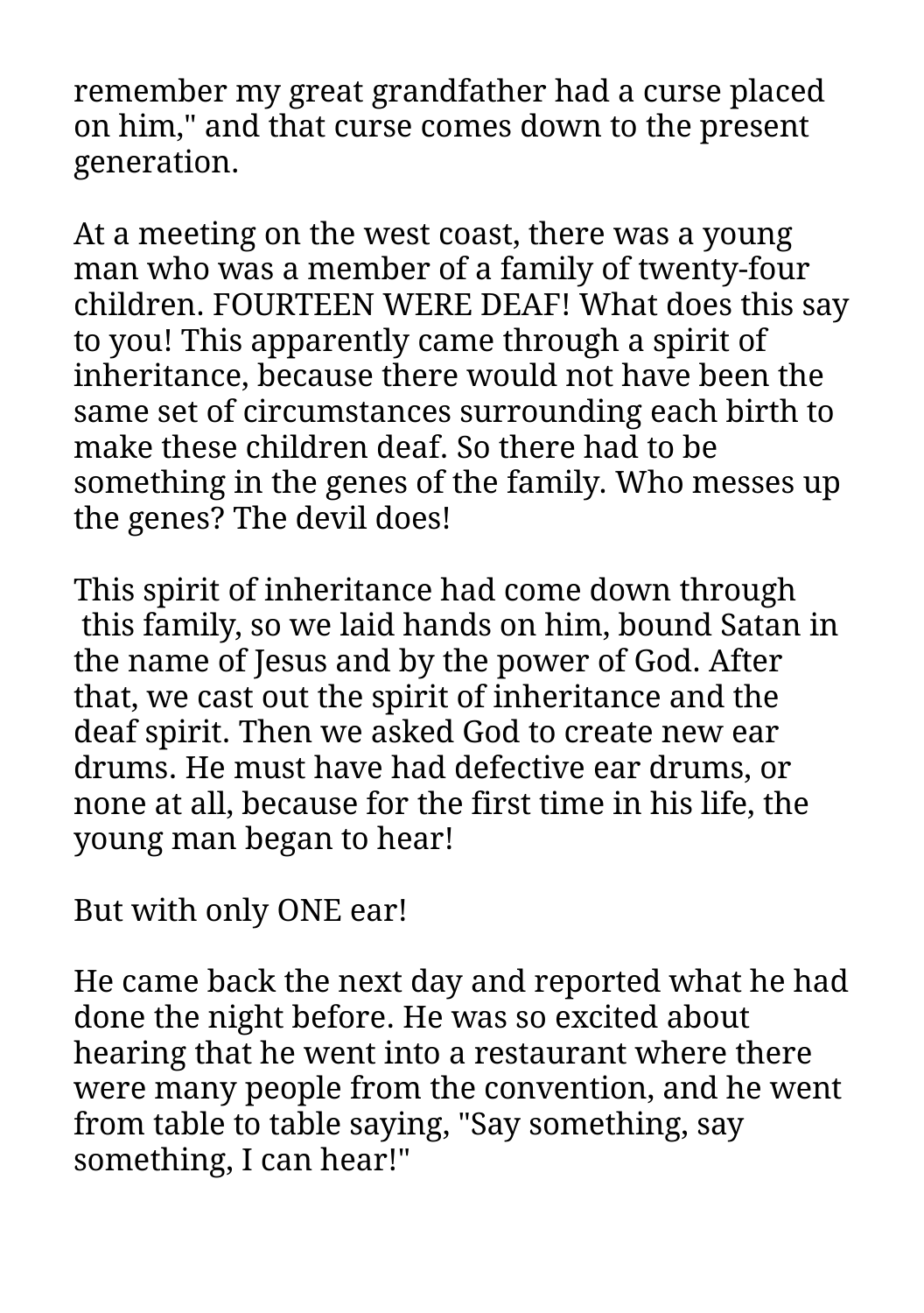Then he got on the bus to go home and said to the driver, "I can hear!" Big deal! Well/maybe it would not be a big deal to you, because you have heard all of your life, but to someone who had never heard a sound, that was very exciting!

He had always hooked his alarm clock to his leg with an electric wire so it would shock him and wake him up, and the next day he said, "One of the most beautiful sounds I ever heard was the alarm going off!"

Notice how this was done. First of all, we bound Satan in the name of Jesus and by the power of God (See Matt. 12:29). We cast out the spirit of inheritance and deafness, and then we asked God for a creative miracle. James said, "Ye ask, and receive not, because ye ask amiss" (James 4:3), and many times people do not follow the ways of Jesus to heal the sick.

We could have prayed and commanded the spirit of inheritance to come out, and then forgotten to pray that the creative miracle would occur and he would be given a new ear. You would have gotten rid of the devil, but the man still might not have been able to hear because of the defect in the ears. Many miracles of healing occur instantly when the demon comes out. By the way, the second ear was healed the second night!

Please don't misunderstand what we say when we are talking about different ways to heal the sick,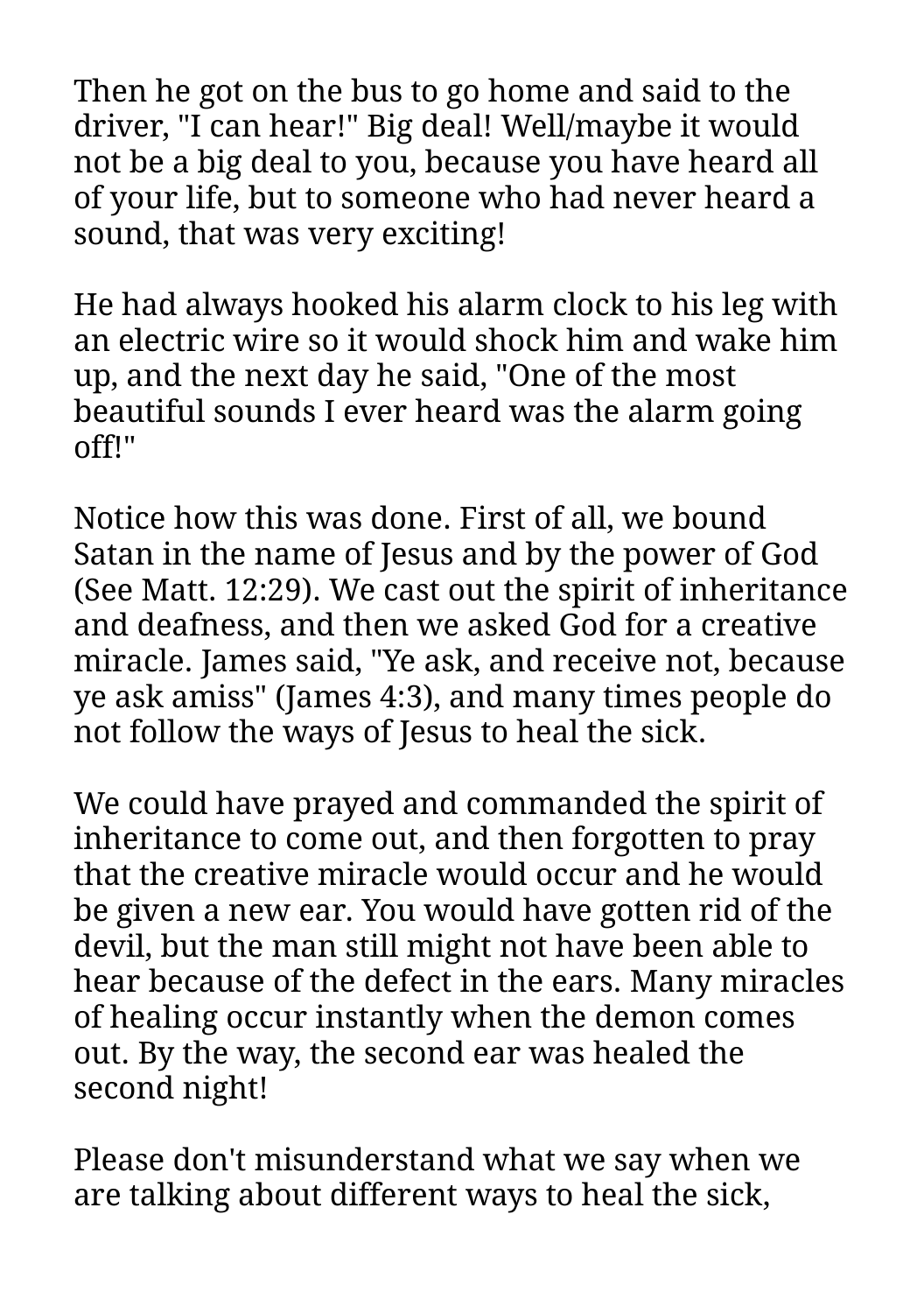because GOD IS ALWAYS SOVEREIGN, and even if you prayed, "God heal his toe," and he didn't even have a toe, God could heal whatever was wrong with the person. Or even if there was nothing wrong with the toe, but the rest of the body had some defect in it, God could heal him, regardless of what you pray. Remember God is sovereign, and God can do exactly what he wants to do, but God wants US to do a lot more than we have been doing up until now!

At one of our services, our son-in-law Bob was called into an adjacent room where about fifty people were attempting to cast a demon out of a thirteen-year-old girl.

Some of the men were trying to hold this little girl on the floor, while others were loudly speaking in tongues and yelling, "Come out of her, you demon," and others were screaming, "Name yourself," over and over again.

There was so much confusion that the poor child would have been scared in the flesh until she wouldn't have known what to do if she had wanted to.

As a part of our team, Bob was asked to help, so he took charge and immediately asked everyone to leave the room except the little girl and her foster mother and father. Then Bob gently began to talk to the little girl to calm her.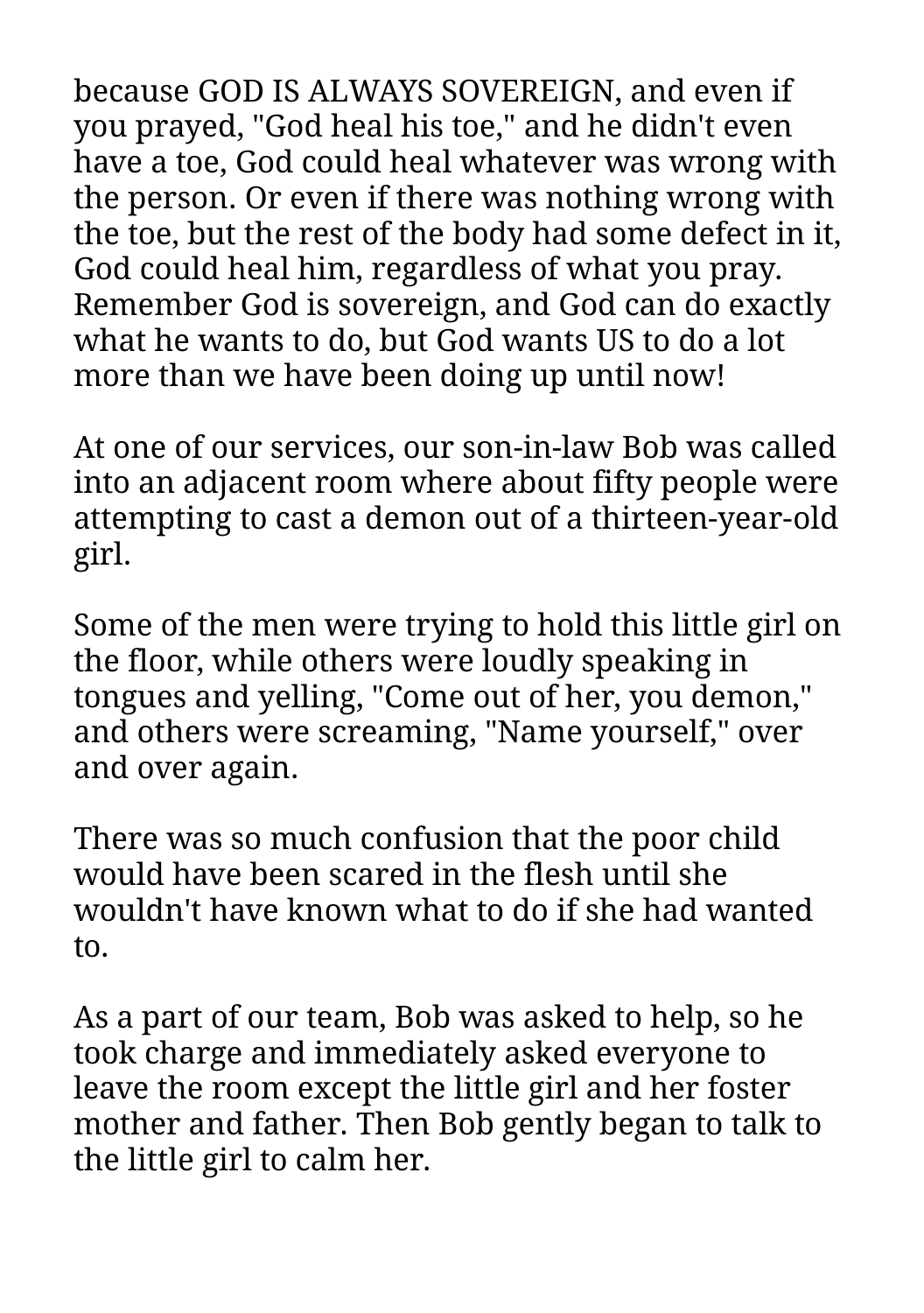Because of his experience in operating in the gifts of the Spirit, Bob knew that God could supply all his needs at a time like this, so he asked him for a word of knowledge about the spirit in the girl.

God spoke only one word — a surprising word —  $LAO$ 

Bob asked the girl what LAO meant to her.

She was astounded, and said, "How did you know about him?"

Bob said that God had told him.

Fearfully she said, "Nobody knows about him but me! He is the one who came to me and offered me the power and he is the one who tells me what to do. His name is LAO, and he tells me how to cause people to float up in the air and to make furniture and things float. He tells me how to do supernatural things in witchcraft." She said, "I'm scared!"

The little girl related that when she was only eight or nine years old a spirit offered her special powers if she would turn her life over to him. Just as Eve believed the lie of the devil, this girl believed a lie and made a deal with Satan. At first she thought it was "fun" to be able to operate in this power, but as time went on she became frightened.

Bob asked her if she would like to be free of this devil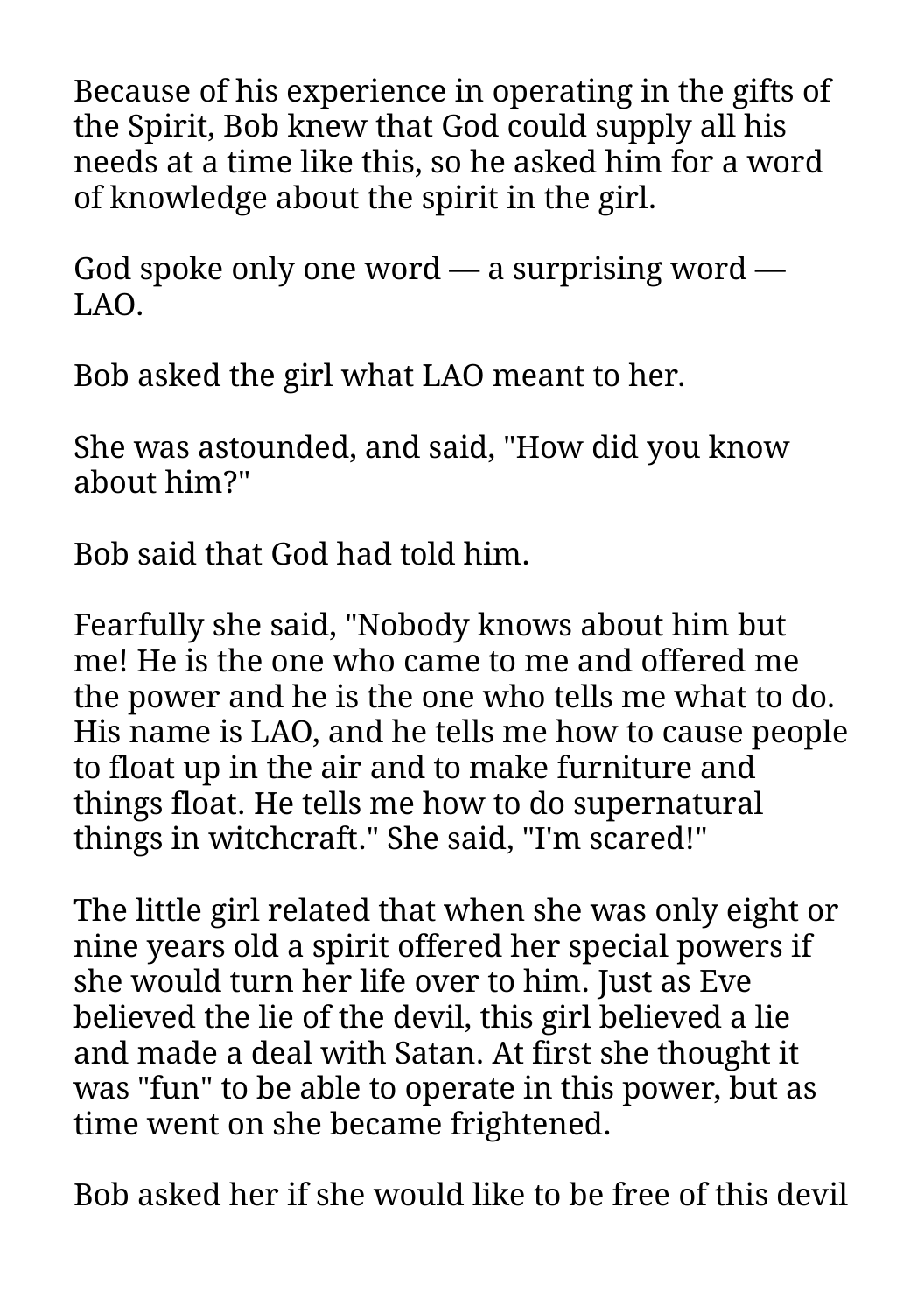control of her life. She said, "Do you really mean I could be free without him destroying me with the same powers he has given to me?" Bob assured her that if she really wanted freedom, he could bind the spirit so that it could not use its powers over her. He told her that Jesus said in Luke 10:19, "Behold, I give unto you power to tread on serpents and scorpions, and over all the power of the enemy: and nothing shall by any means hurt you."

She said, "I want to be set free."

Bob very softly, but with belief and authority, commanded the spirit to come out in the name of Jesus! And the spirit came out and she was completely set free from this tormenting demon.

We saw her about a year later and she was a beautiful Christian, happy, and with no fear in her life!

Glory to God, he set her free!

Through this word from God, the confidence of the little girl was won and she was willing to talk freely to Bob.

What would have happened if Bob had commanded the spirit in her to name itself? The Bible gives that answer: "Ye are of your father the devil, and the lusts of your father ye will do. He was a murderer from the beginning, and abode not in the truth, because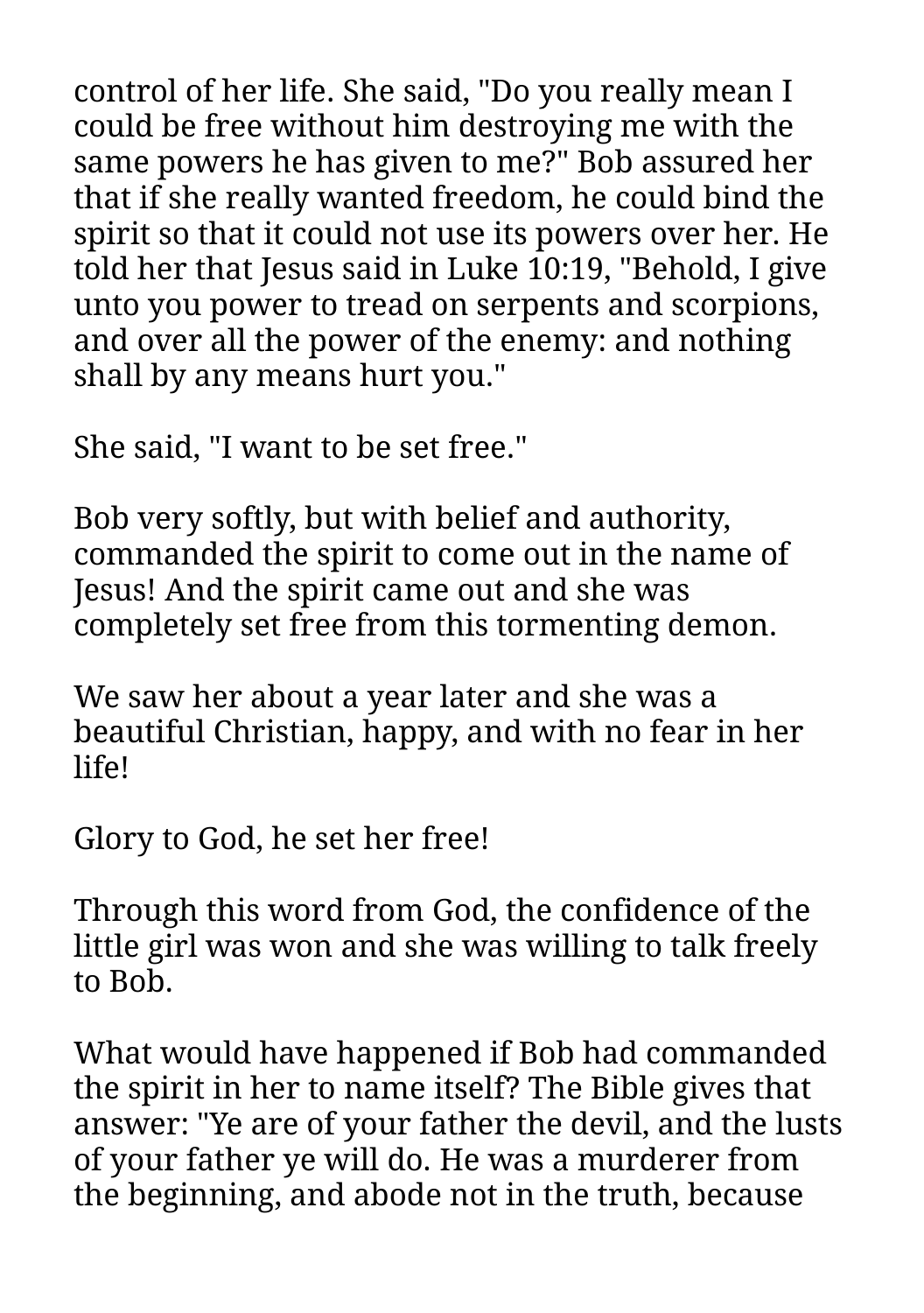there is no truth in him. When he speaketh a lie, he speaketh of his own: for he is a liar, and the father of it" (John 8:44).

If the devil cannot tell the truth, how can we ask him or one of his demons to name itself and expect the truth? Isn't it more scriptural to ask God?

"Our words are wise because they are from God ... But we know about these things because God has sent his Spirit to tell us, and his Spirit searches out and shows us all of God's deepest secrets" (I Cor. 2:7,10 TLB).

Please don't feel that we are criticizing those who successfully exorcise demons by other ways than we use. If you have success making demons name themselves, keep on doing it! But do try an easier way occasionally, will you?

If you have success wrestling with a demon all night long, I suppose it's all right to continue, but I'd certainly find a short cut so I could spend more time talking about Jesus rather than demons.

I believe God is in heaven crying over churches where they do not lay hands on people on Sunday morning and believe for their healing, because God wants you well!

We were at Bob Tilton's Word of Faith World Outreach Center in Dallas, Texas, on a Christmas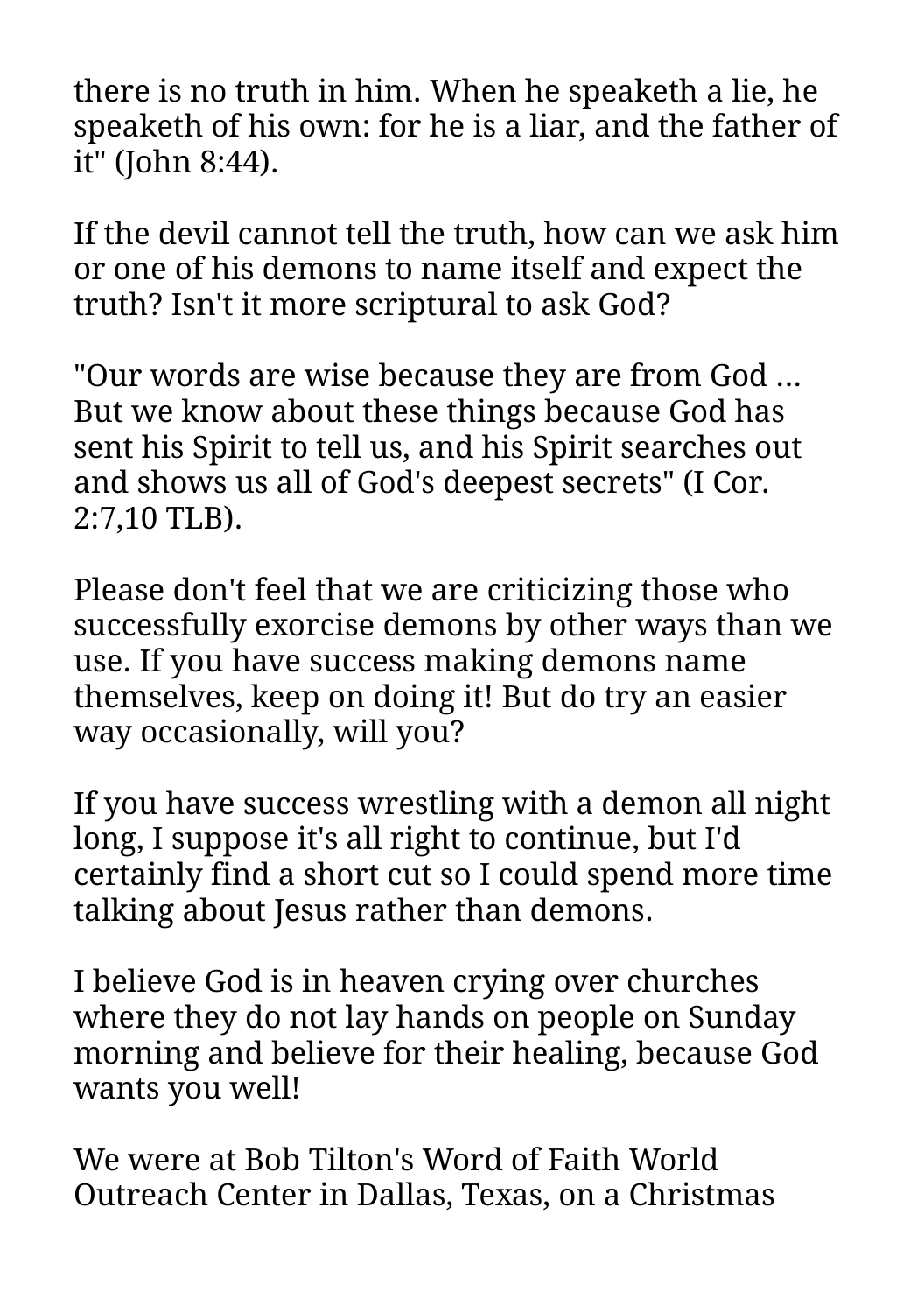Sunday. The people were giving testimonies, but it seemed to me that almost everyone gave a testimony about prosperity! Finally, at the end, one lady got up and said, "I was healed of cancer this year."

After the service I said to Bob, "Don't very many people get healed in your church?"

He said, "Not many."

I said, "How come?"

He said, "I teach them how to walk in divine health so they don't need to get healed."

Glory to God! I think that is how we should be in churches. We ought to walk in divine health so we don't have to be healed, but we are teaching you these different ways to heal the sick so you can go around the world, or in your part of the world, where the people don't know how to walk in divine health, and heal them! They may have never even heard that there is healing in the name of Jesus! When God said, "Beloved, I wish above all things that thou mayest prosper and be in health, even as thy soul prospereth" (III John 2), he meant he wanted us to walk in divine health!

God will often do the unusual when you first receive the baptism or when you first start to go out and lay hands on the sick. Did you know that? God probably says, "Well, I am going to see if they really mean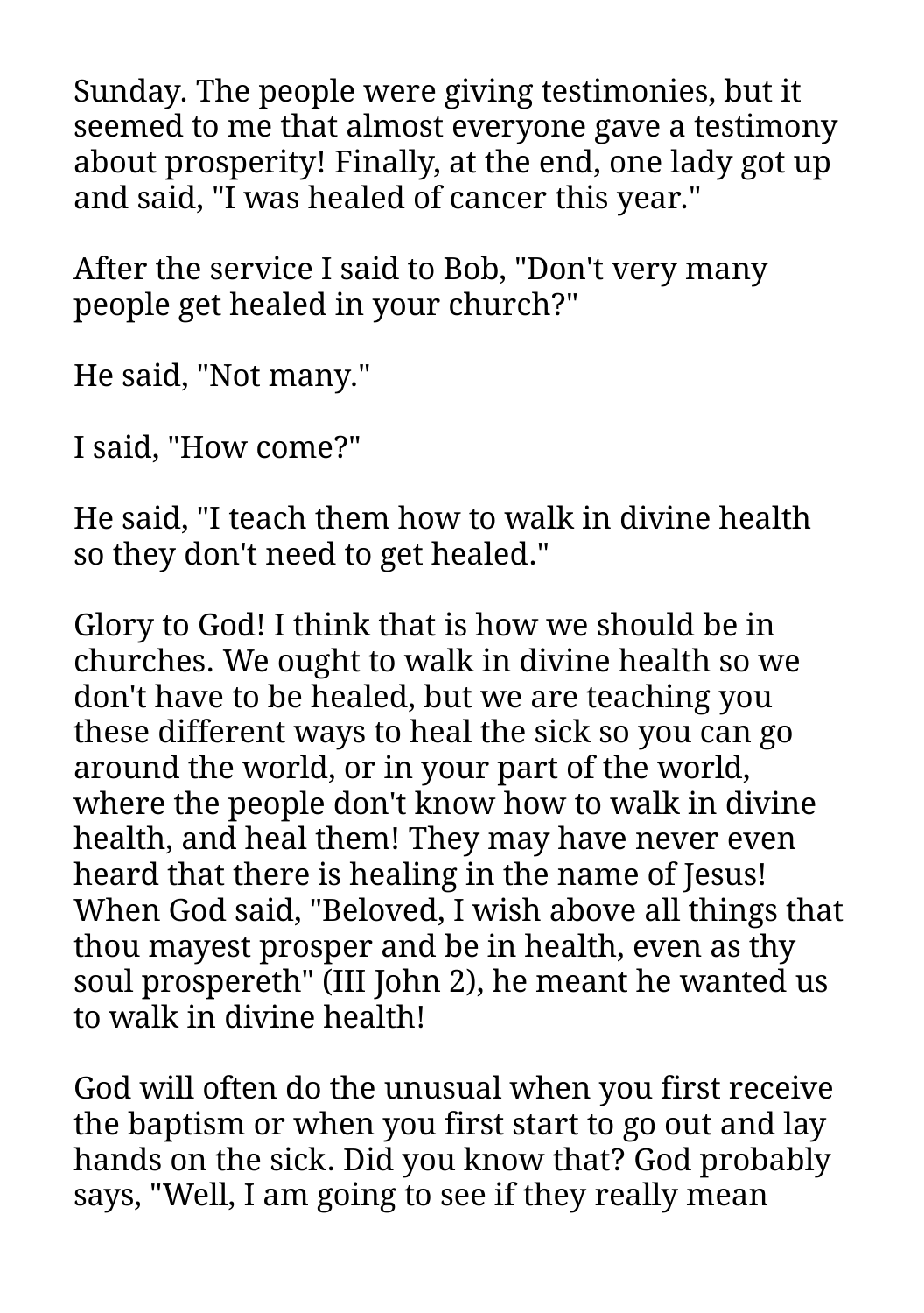business with me."

In our hometown area, shortly after we received the baptism, Charles and I were speaking in a little church, and a man brought a lady who had cancer. Remember, we had just received the baptism, and we had not been raised in Pentecost.

We did not understand the supernatural!

We did not understand falling under the power! These were new things to us, and yet it was so exciting to suddenly realize that when you put out your hand, someone fell over! To walk down the aisle of a church and see people fall over under the power of God was a tremendously thrilling and awesome experience!

We were so excited because of the things we had begun to see Jesus do, that nothing could hold us back! Charles and I laid hands on this sick woman and prayed for her, and she went under the power of God! We said, "Thank you, Jesus," and she began to throw up! It did not seem to bother her in the least. NOR DID IT BOTHER US, because something in our spirits said, "That which is coming out is the cancer!"

About two buckets full came out, and all the time we were standing there saying, "Hallelujah! Glory to God!" If you don't think it will test your faith to see a whole mound of horrible looking stuff come out, you had better think again! God wanted to show us that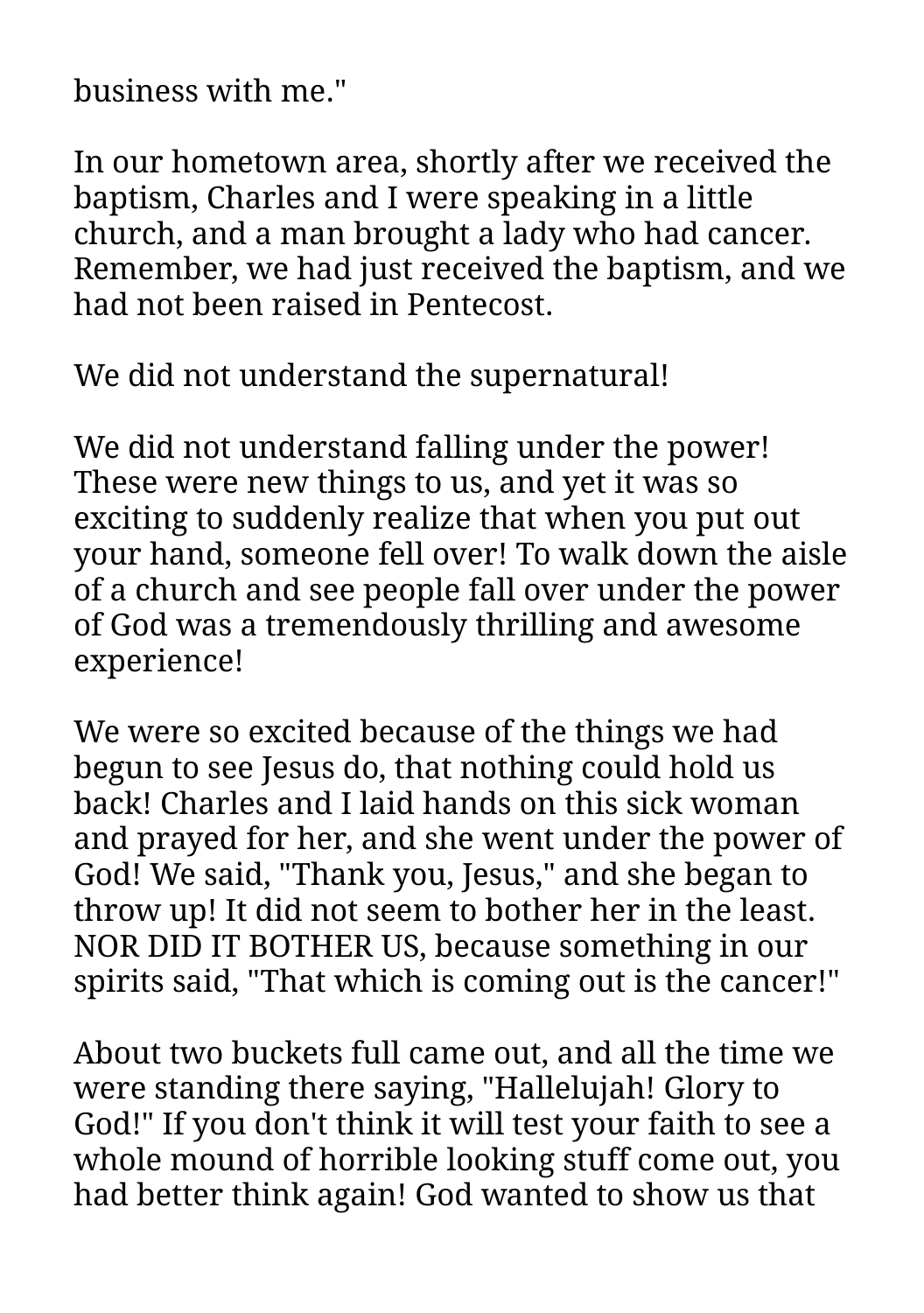he does things whatever way he wants to whether you think you are too lady-like or not to stand there and see someone vomit!

It was the most awful-looking mess I ever saw, but glory to God, the cancer came OUT of her instead of staying IN her!

God doesn't always do things like that, but in the beginning he can certainly test your faith! He said, "Are you sure you want to be in the healing ministry? Are you sure this is what you want?" Charles and I said, "Yes," and we kept right on!

The same thing happened in a huge modernistic church after one great service we held there one night when more than seven hundred people were healed at one time. One man who had just been Spirit-filled came up to us and said, "How do I explain to the janitors who don't know anything about the healing power of God, why all that cancer was vomited all over the floor last night!"

I have heard that at some of Aimee Semple McPherson's meetings they had to come in with a wheelbarrow and shovel up the cancers that fell off people. Don't turn up your nose at it! Just wait until you are there and some cancer lump falls off in your hands! Do you know what will happen to you? The Spirit of God will overcome you at that time, and you will look at that nasty cancer and say, "Hallelujah!" Because it is dead and just lying in your hands! It is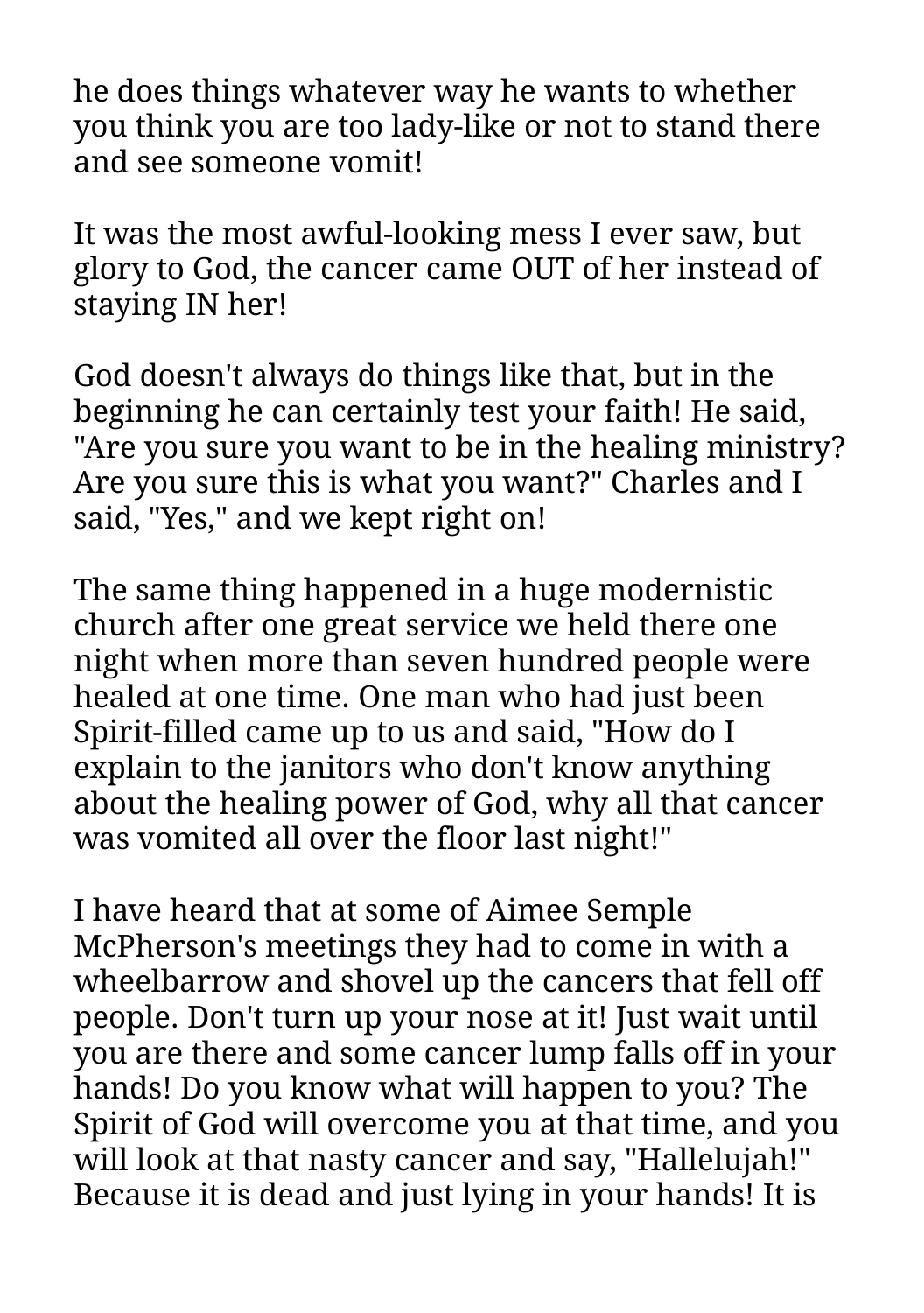#### not living on the body of someone else!

Would you like to lay hands on someone and have the cancer come off in your hands? I tell you, that is real living! You might think that going out to dinner at a real fancy place, and having all kinds of steak and lobster to eat is really living, but that is not what living is all about. Real living is seeing the sick healed and the demons flee even if their evidence ends up in your hands! We rarely see people vomit when they are healed and delivered, but don't be shocked if this does happen!

When Jesus arose from the dead, he left an eternally defeated Satan behind him. Never think of Satan as anything except a defeated foe. Don't get out there and think, "Greater is he that is looking at me through the eyes of that girl who has a demon in her than he that is in me. I think I had better back off. I think I had better run someplace else." Don't you dare ever think like that. Remember the devil is an eternally defeated foe!

Again, I want to issue a warning. The deliverance ministry is exciting because of the tremendous freedom it brings to people. But don't ever get so lopsided that you see a demon on every door knob. We have new carpet in the City of Light, and it is "fuzzing" all over the place. Now that is not a demon of "carpet fuzz" because it is just something that happens when you get a new carpet, and you don't vacuum it every day! Do you see what I'm saying?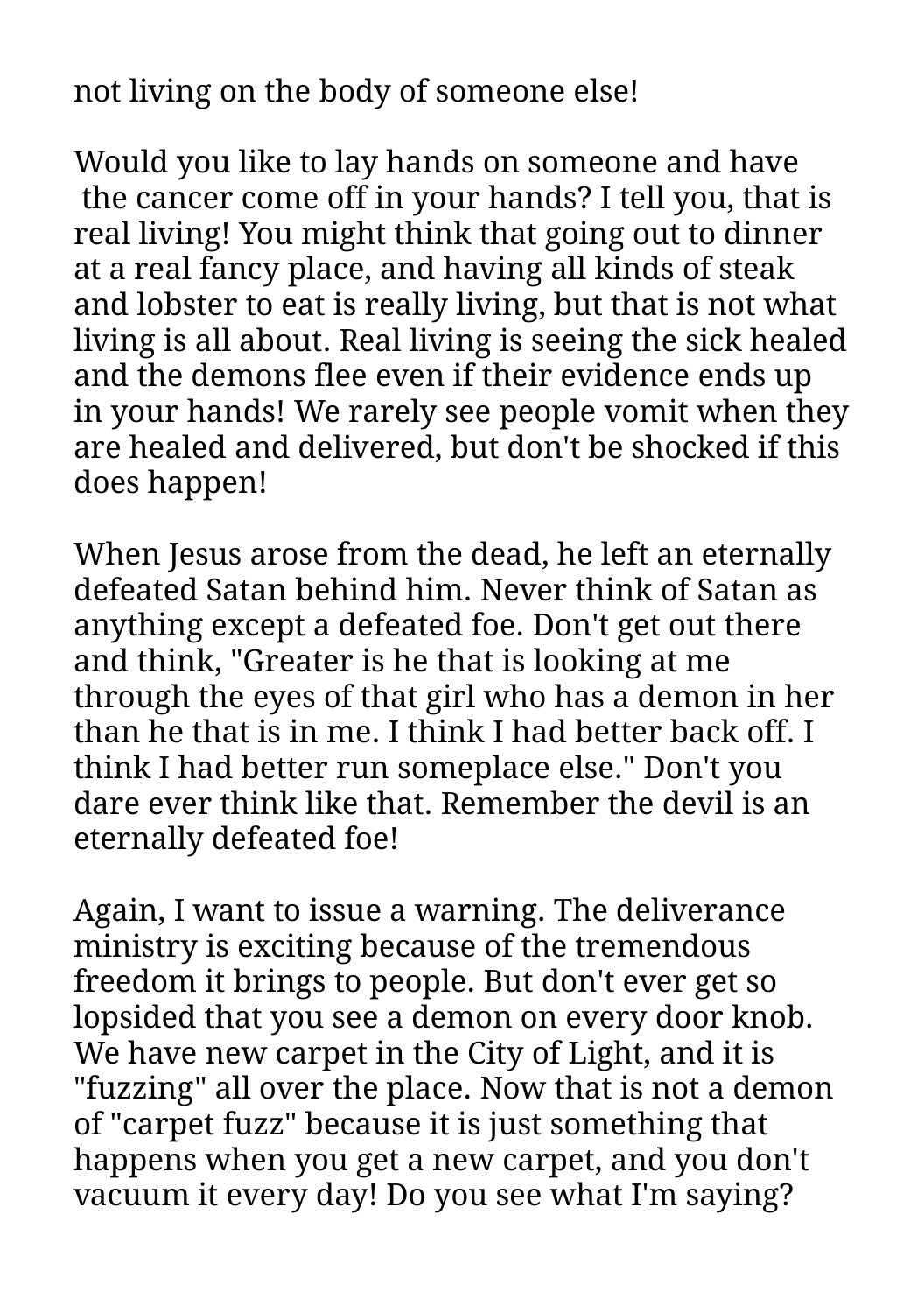There is a real valid place, and a real valid time, and a real valid demonic spirit for you to cast out. And there is a sufficient number of real live evil spirits around so you don't have to run around trying to make up demons of all kinds!

Here's a little warning that might help you. From time to time, a mother will bring her child to me and say something like this: "This child is possessed of demons. I can't do anything with him. He needs deliverance!"

She is holding a screaming, kicking, scratching child, and he is so wild I can't even get close to him.

One day God showed me why some of these children react like this. How would you like to have some powerful evangelist lay hands on you for something you didn't understand, shake you all over the place and command, "Devil, you come out of him!" It would frighten you so much, you would probably decide right on the spot that you would never let anyone else pray for you the rest of your life!

We saw an example of this recently when a mother of a boy about nine or ten tried to present him to me bodily. She said, "He's got 47 demons left in him. Get them out of him!"

I looked at the child, and he only appeared frightened to me, but when the child looked at me, he broke loose from his mother and ran completely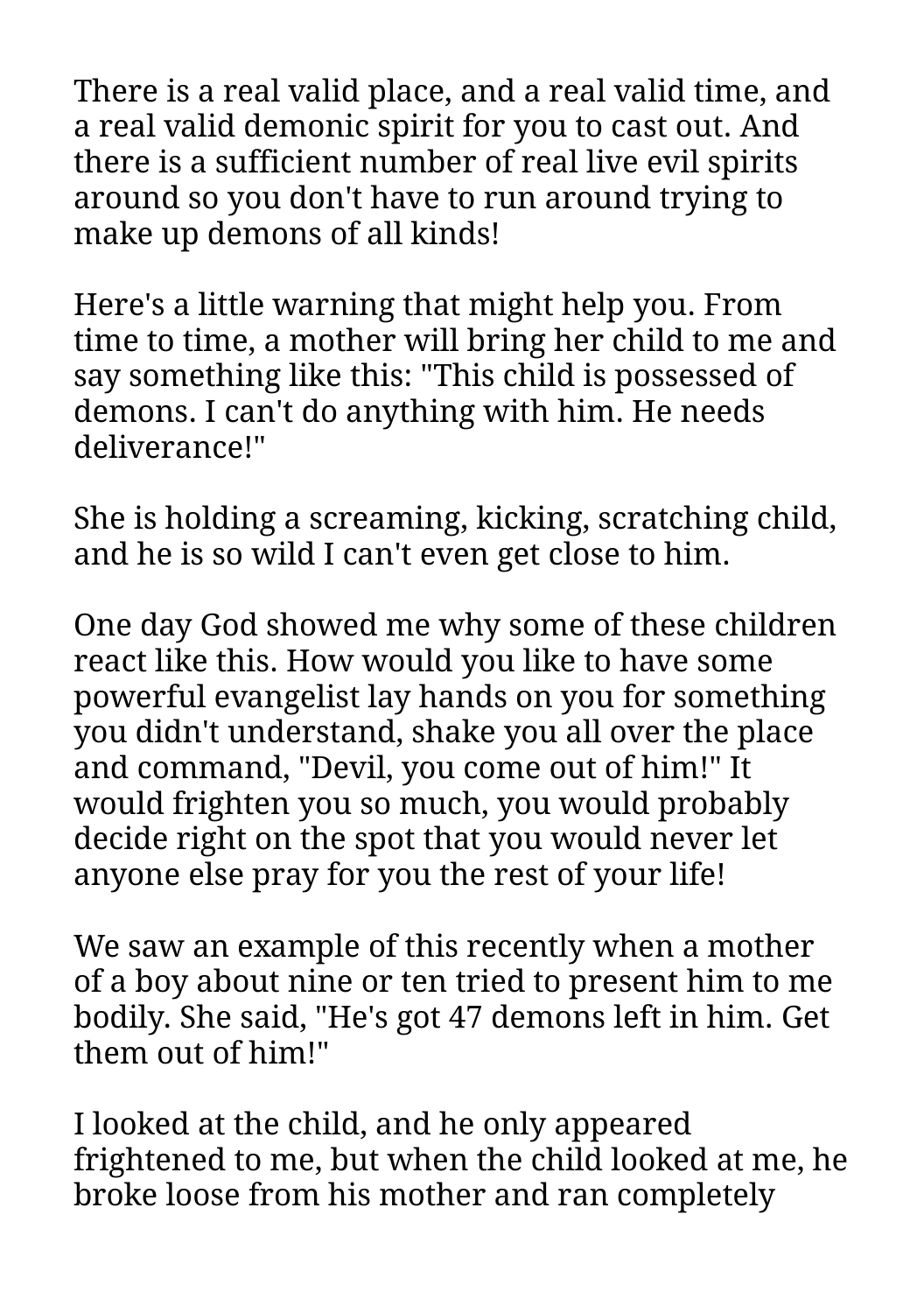around a huge auditorium so fast that nobody could catch him. He was screaming at the top of his lungs, and yet I couldn't see anything but a normal child who was frightened.

That's when God spoke and told me that this child had not been prepared for a healing touch of God, the loving Father. God asked me how I'd like it if someone dropped me on the floor and had ten adults sit down on top of me to hold me down? You'd better believe I'd begin fighting and scratching and kicking and doing everything else I could think of to get free, and I'm not demon possessed at all.

A man saw the same thing I did, and the next day he sat down with this same child and with great love prayed that the scars of careless deliverance would be erased from his mind. This particular child was beautifully set free through love, not deliverance.

#### *By Charles*

As Frances and I write this book, we are constantly keeping in our minds that the ways of God are past finding out, and that his wisdom and power are beyond any possible way of expressing, and that we have caught only a glimpse of how he does things. We can't even begin to comprehend things God takes for granted — like creating a universe, and placing stars and planets into an exact orbit.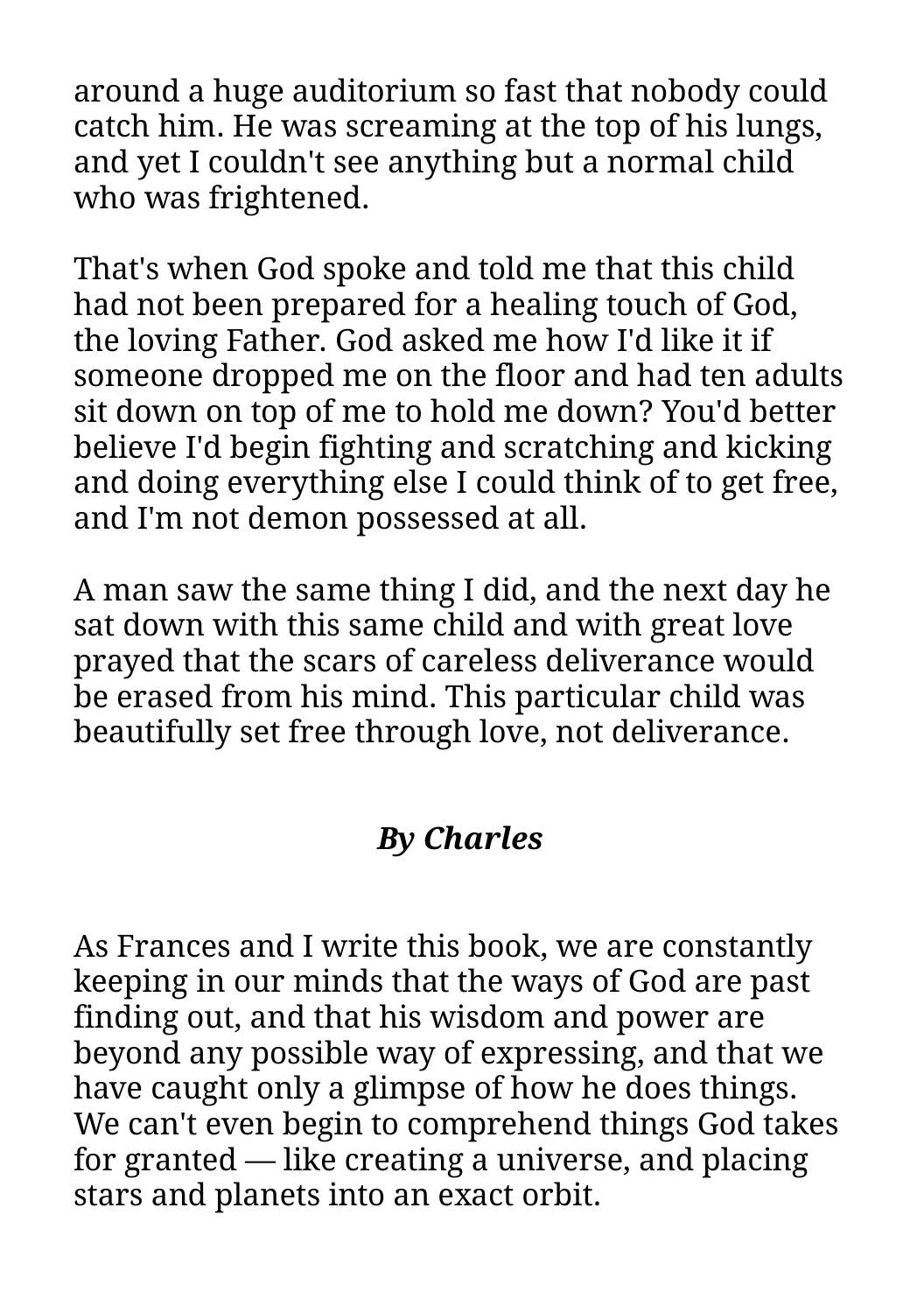We are simply describing and sharing with you ways that God has worked and is working in our ministry, many of which are strikingly similar to ways he worked in episodes recorded in his Word.

We are describing ways and examples of casting out demons. There are no doubt hundreds of ways you can go about it, but we know it finally boils down to the principle that it is done by the power of God's Holy Spirit in us, and that it is done in the name of Jesus, and that it is done by the authority of Jesus! Everything else we describe is to encourage you and to teach you ways of going about performing the commission of Jesus to free the oppressed so that they can be brought into the kingdom of light.

A lady who had pain in her abdomen for three years had been to many kinds of doctors and none of them could find any cause for the pain. She had been prayed for in many charismatic meetings, and still the pain persisted. We praise God for our medical profession, but I reasoned that if the doctors could not find the cause, it must be a demon, because doctors without the baptism with the Holy Spirit do not have the supernatural discernment to know that a spirit can cause pain.

I asked her to place her hands where the pain was, and I laid my hand on top of hers, bound Satan, and commanded the spirit of pain to come out in the name of Jesus.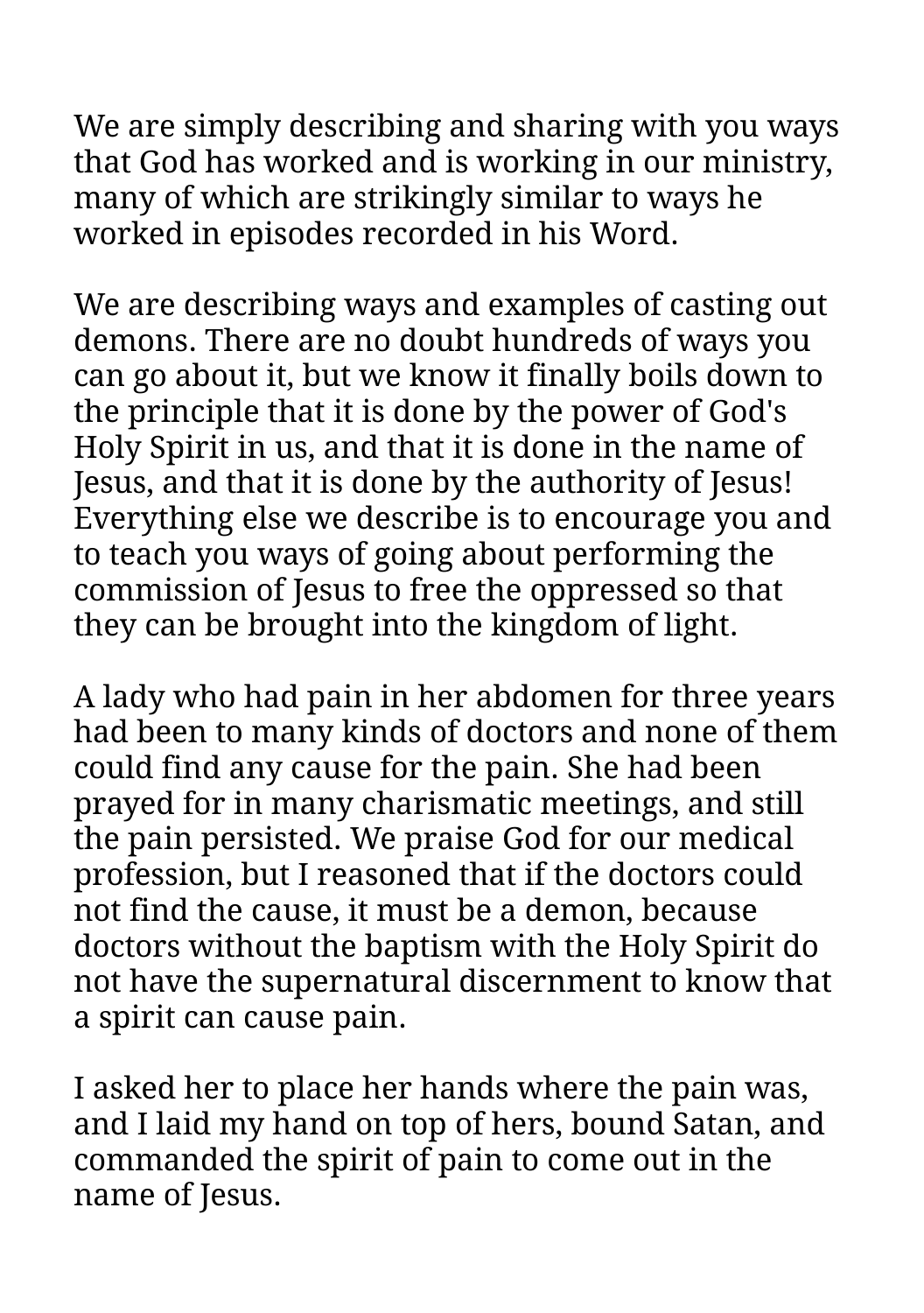I saw her released from pain, and so I asked her what happened. God must have opened her spirit eyes, because when I said "Out" she replied, "What appeared to be a large thing like a leech with legs dug into me came out, turned over in the air and zoomed out into space away from me." All pain instantly left! Praise Jesus for freeing the captives!

A few months later we were visited by a friend who said his wife had a pain in her abdomen, that she had been to many different kinds of doctors and they could find no cause or cure, and that she had been prayed for many times. The situation was exactly like the other lady.

They lived about 400 miles away, so I asked him to call his wife on the phone. I explained to her about the other deliverance. She placed her hand on the pain area, I bound Satan by the power of the Holy Spirit, and commanded the spirit of pain to come out, in Jesus' name. When I asked, "Where is the pain?" she replied, "I DON'T HAVE IT ANY MORE!"

Glory to God, even distance doesn't make any difference when the authority of Jesus is used to rid someone of an enemy of God!

By the way, both of those from whom a spirit of pain was cast out were Spirit-filled Christians. It is possible that the deaf, dumb, blind, or other spirits Jesus named could have been cast out of a believer.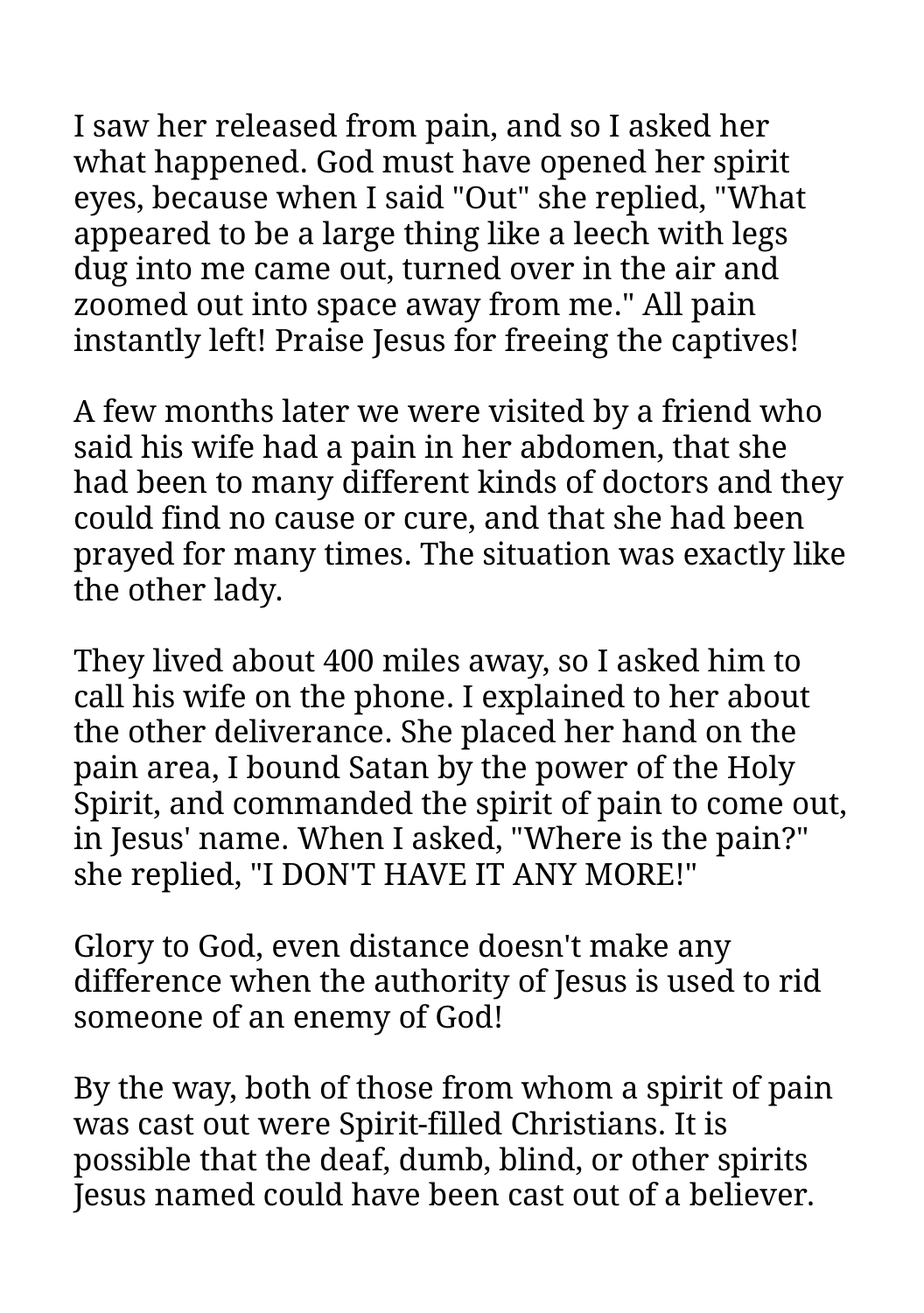Again, we do not believe a demon can be in the spirit of a Christian, but that they can attack a body or mind. We know of no evidence that the demon actually has to "dwell in" a person to cause a "spirit of pain" or any of the other spirits Jesus named. They can simply attack a part of the body, possibly even to implant cancer into the body.

I was talking with a man one day who told me that his right leg had been amputated above the knee. That night he came to me for prayer, and said he had pain in his right foot.

I started to lay hands on him when I suddenly remembered that he was the one with no right leg or foot. I said, "What do you mean, pain in your right foot — I thought you told me you didn't have one?"

He said, "That's right. The doctors call this a phantom pain."

The thought immediately came into my mind that there were no human nerves left to signal pain to the brain, so it had to be a phantom spirit. I commanded that phantom spirit of pain to come out in the name of Jesus and by the power of the Holy Spirit, and IT INSTANTLY LEFT!

Then God gave me a word of knowledge that the pain would return twice more, and that he was to rebuke it each time, and after that he would never have it again.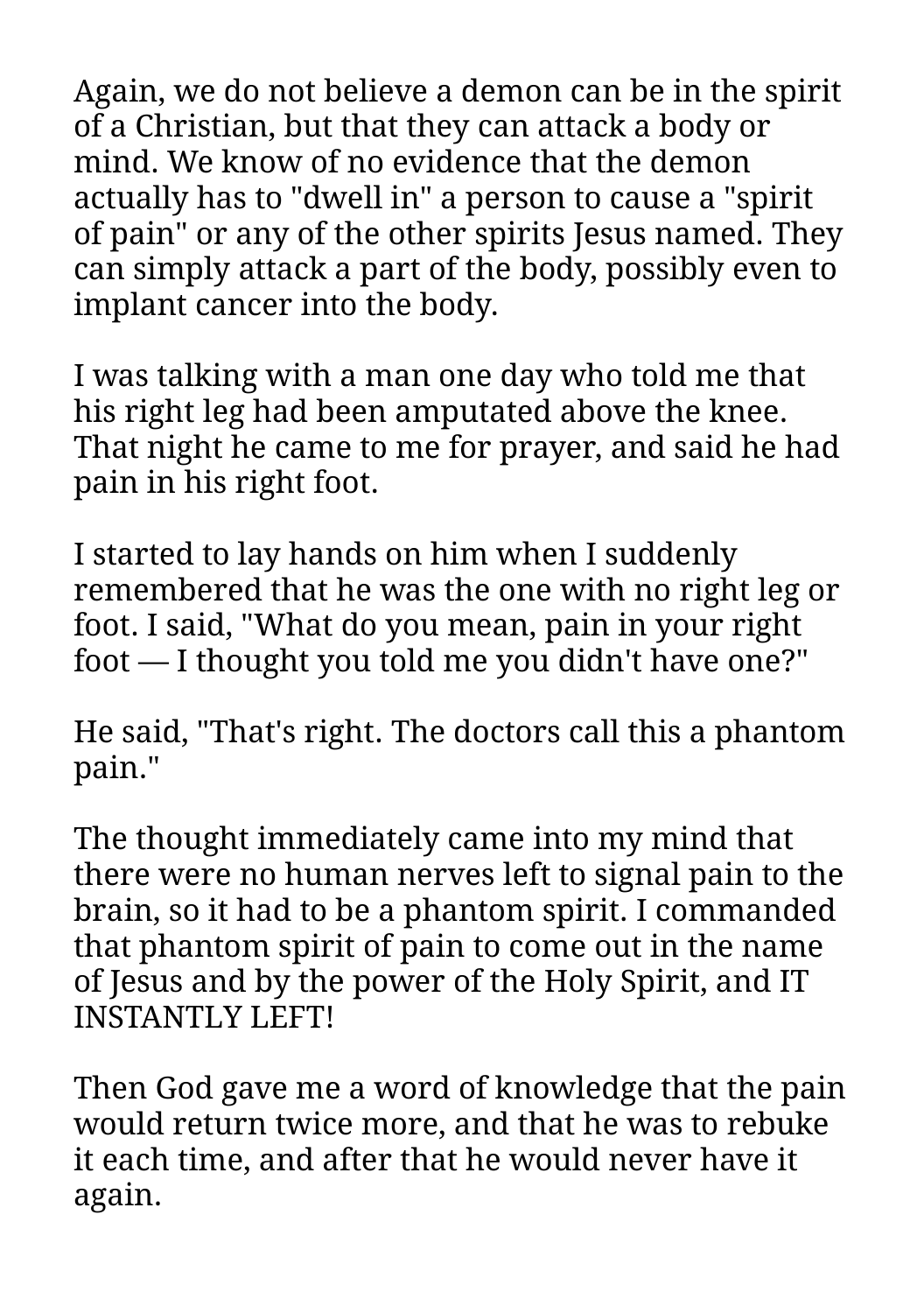The next day he came to me to say, "You were exactly right; it came back twice; each time I rebuked it and it left!"

Is all pain caused by a demon? No, because if you stick your finger on a hot stove or cut it with a knife, it will pain you. If this occurs, command it to be healed in the name of Jesus, and rebuke the pain.

When Jesus went to Peter's mother-in-law's house, she was sick of a fever. Jesus took her by the hand (touched her) and in Luke it is recorded that he stood over her, and rebuked the fever; and it left her (Luke 4:39).

Our daughter, Joan, had two wisdom teeth pulled when she was a teenage girl. By the time I came home from work, the effect of the Novocain had worn off, and Joan was crying with pain. I put my hands on her jaws and said, "Pain, I rebuke you in the name of Jesus." The pain left and never returned. This was not a spirit, just an injury through surgery.

We have ministered in audiences across the world, and when the power of God is flowing and the people are responsive to the sharing of the Word of God and to the testimonies of his great miracles, demons simply cannot stand his presence. They just leave their human habitations.

One night in a large crowd, people were falling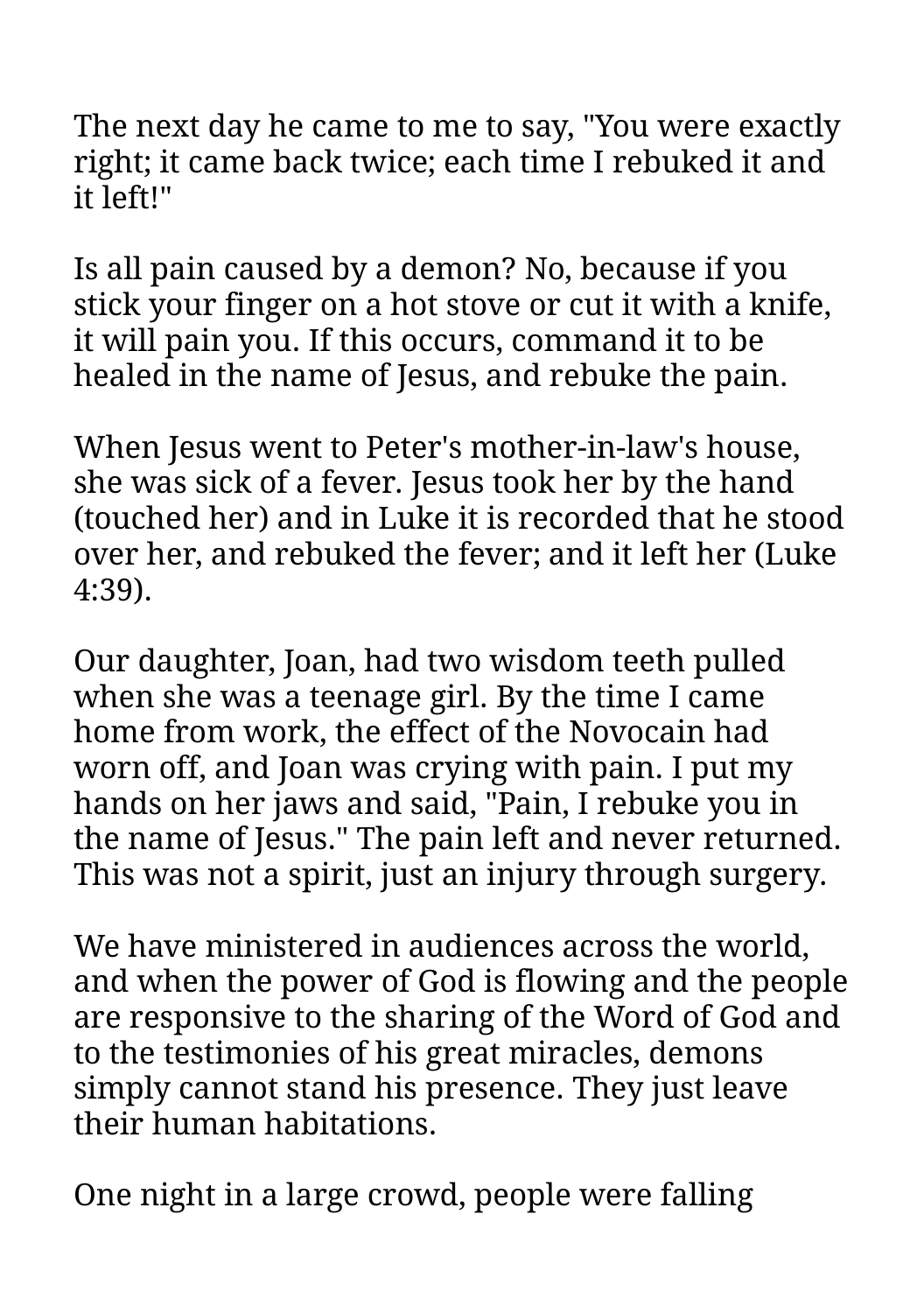under the power by the scores, they were getting healed in masses, the gift of the word of knowledge was working through us, and a hideous scream came forth from the back of the audience.

Someone had brought an unsaved friend from a dance studio, and the demon could not stand the power of God, so it left without being told to do so. It is very important that all of us do everything we can to win those ensnared by the thief and the destroyer before they are destined to be forever lost from the glory God has provided for us.

Oh, if we could all get a vision of what God wants for us, and realize the marvel of it all when we fully realize that we are a chosen generation, a special people who are called by God. He doesn't want us bound by the devil, he wants us set free by his holy and awesome power!

"Thus saith the Lord God of Israel, Let my people go ..." (Ex. 5:1). God was delivering his people from a devil-controlled Pharaoh. And God wants us to deliver his people from a devil-controlled world.

One of the most beautiful deliverances I have ever seen happened in our office. A young lady was brought to me who had repeatedly attempted suicide. She was determined to kill herself. She was totally possessed by this controlling demon of suicide. She had been counseled by Spirit-filled Christians; she had gone through inner healing; she had been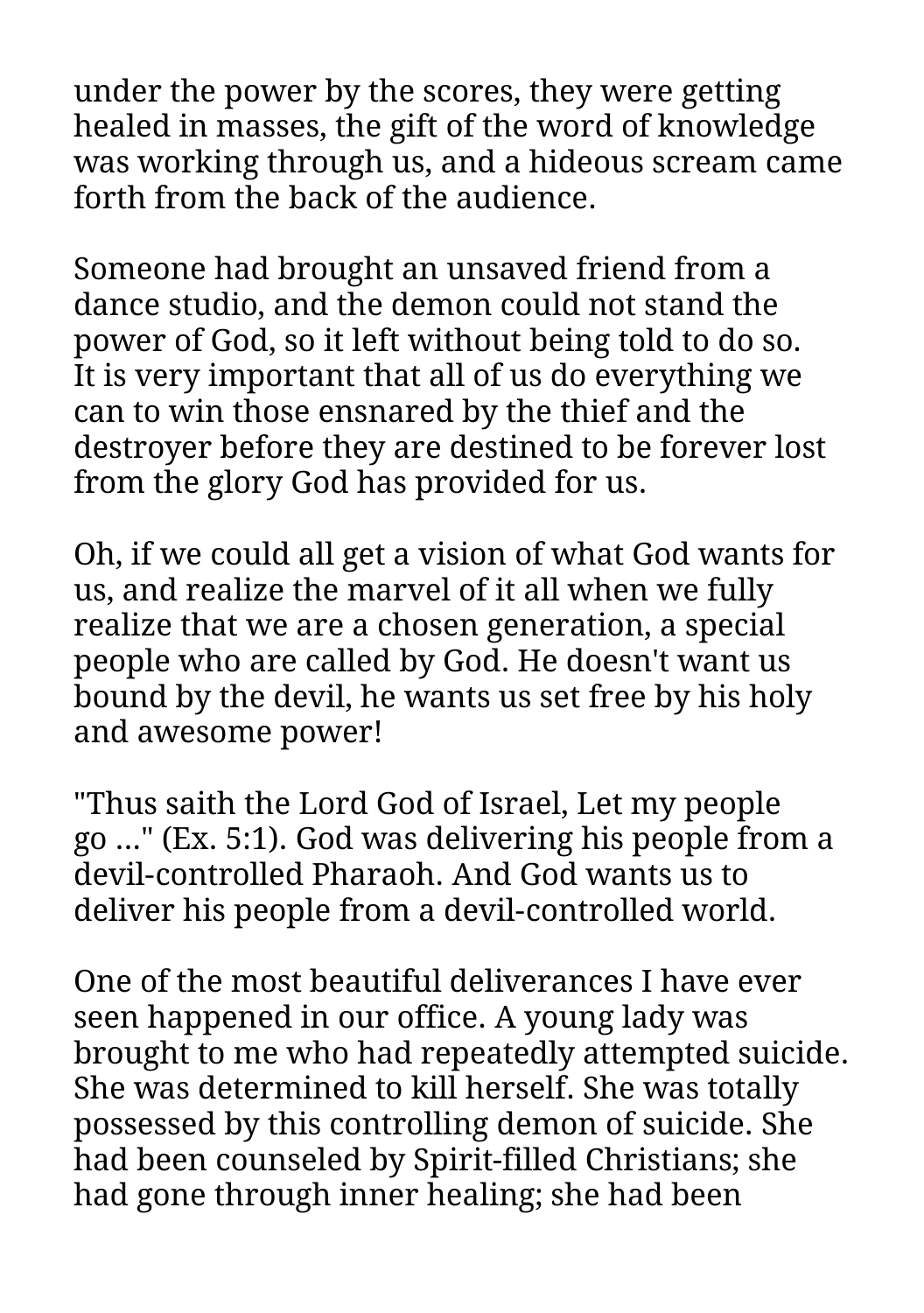prayed for, and attempts had been made to cast the demon out, but she was still determined to kill herself.

She had a bitterness toward life so strong that her determined desire for destruction plainly showed up in her face!

She had been confined to a psychiatric ward of the hospital, and even there attempted suicide, and had even committed adultery in the hospital.

As I began to minister to her with a God-given love and compassion, I very softly told her that God loved her and wanted her to live for him and be in heaven with him for eternity. I told her that the devil was the one who was causing her to feel so defeated and depressed, and that God could bring peace and happiness to her even here on earth. I explained that heaven was wonderful and beautiful, and then described how hell is horrible and tormenting even much worse than the "hell" she was living in now.

Then I told her that if she would just ask Jesus to forgive her, he would erase and remove all of this from her.

She whiningly said, "I'm so confused that I don't know what to do."

I explained to her that she was not the one telling me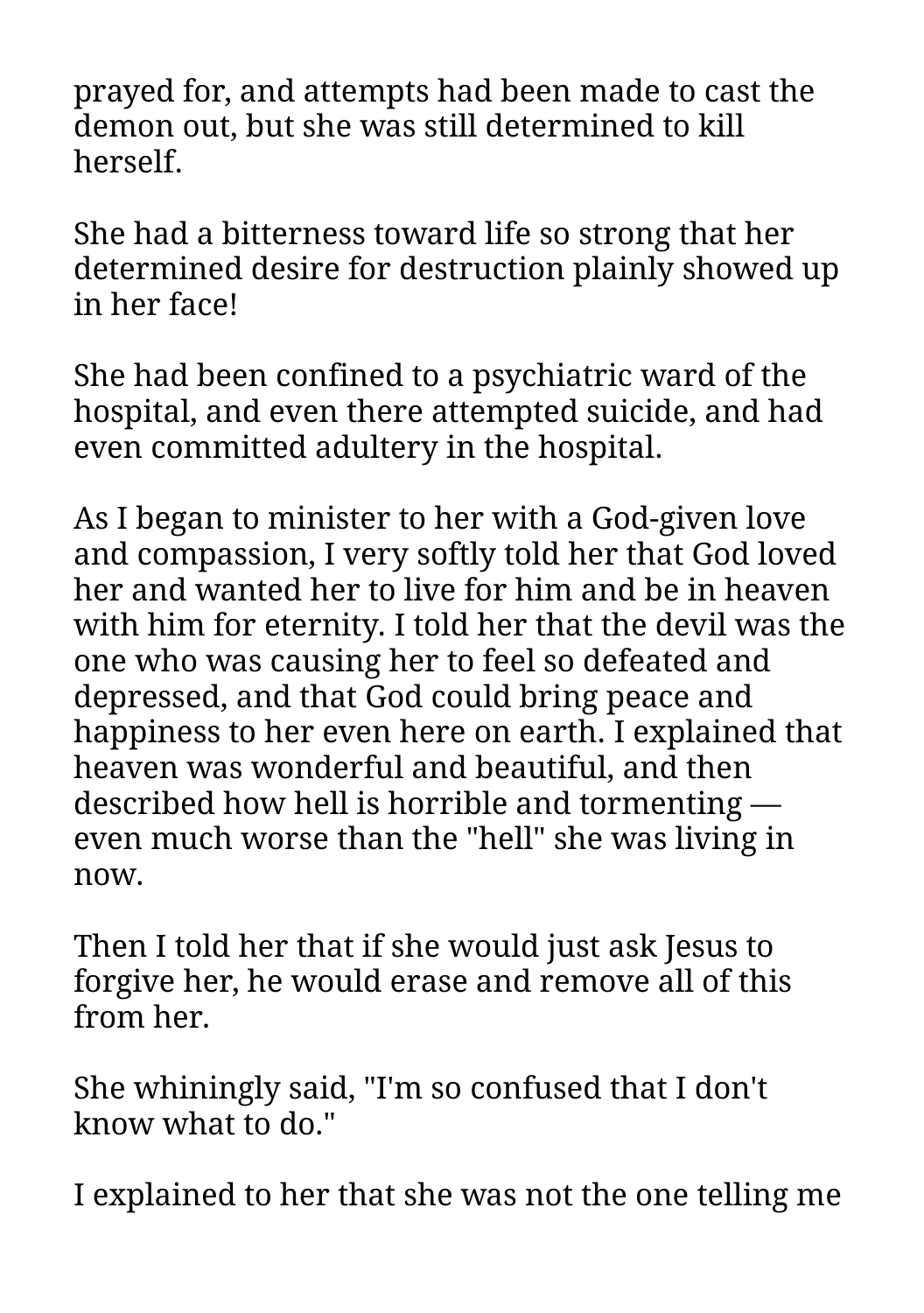that she was confused; that this was an evil spirit in her that was using her mind and her voice.

Again, speaking very softly, I explained that the devil wanted her to commit suicide so that the murder of herself would take her into his eternal control in hell, and she would have no further opportunity to be freed from the devil's control.

Again I invited her to make the simple choice of going to the tormenting hell, or of having eternal peace and joy in heaven.

Again she whimpered and said, "I just can't think." She was sitting in a chair and I was standing in front of her. I gently put my fingers under her chin and lifted her head so I could look into her eyes.

The Spirit of God had anointed me with a supernatural love and desire to win her soul from the demon who was trying to rob her from God with this last desperate attempt.

I said, "I'm going to command the spirit that is talking to me out of your mouth to come out, and IT WILL COME OUT, and then you can think straight to make your choice for Jesus."

In almost a whisper, but with power and authority, I said, "Devil, I bind you in the name of Jesus and by the power of the Holy Spirit, and command you, you spirit of suicide and you spirit of bitterness, come out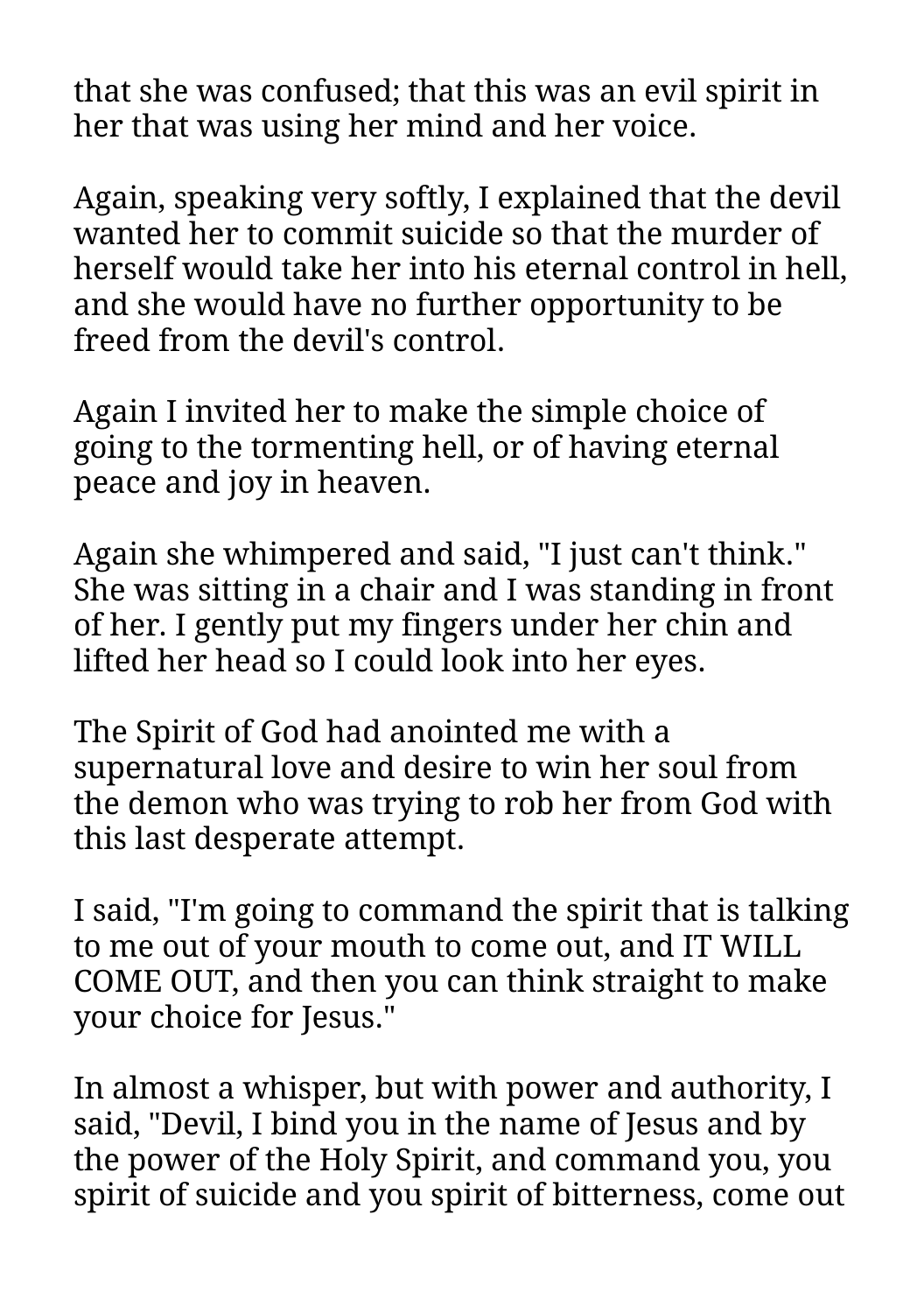# of her!"

There was no yelling, no loud voice, no fighting, no struggle, no vomiting, no resistance, no evidence of seeing anything come out; but in a soft, believing, knowing voice, the command which Jesus told us to use was given, and the young lady's whole countenance changed in an instant. A peace came on her face, a softness in her eyes, and a transformation came upon her so mighty that she hardly looked like the same bitter, devil-controlled woman who sat there a moment before.

Then I simply, softly said to her, "Say, Jesus, forgive my sins!" She repeated those ever-so-powerful words from her heart with "her" voice which was now controlled by her mind instead of by the demon. "Jesus, come into my heart and make me the kind of woman you want me to be. Be my Savior; be my Lord. I love you Father; I love you Jesus!"

She left the office a few minutes later, loving Jesus, loving God as her spiritual Father, and with a Bible and some of our books in her hand.

"And they come to Jesus, and see him that was possessed with the devil, and had the legion, sitting, and clothed, and in his right mind: and they were afraid" (Mark 5:15).

# THANK YOU, JESUS!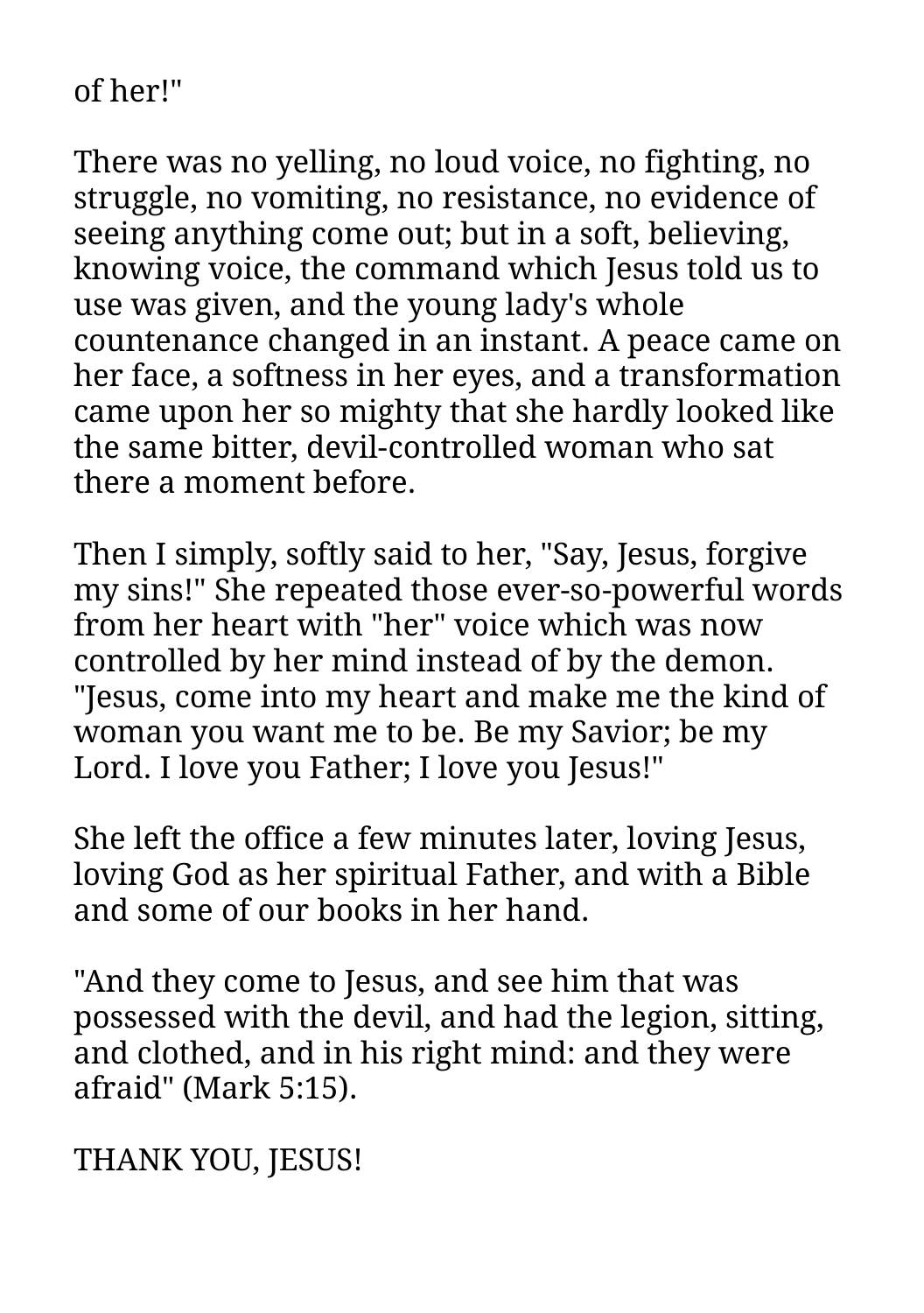Depression or oppression is a state of the mind, but can be influenced by a demon. Demons can deal with the thoughts of mankind, and consequently have an ability to cause you to think unclean thoughts. Therefore, they must also be able to attack the mind with thoughts causing depression or oppression, generally arising from some selfish attitude.

"If you are angry, don't sin by nursing your grudge. Don't let the sun go down with you still angry — get over it quickly; for when you are angry you give a mighty foothold to the devil" (Eph. 4:26 TLB). The Bible tells us to get over anger — that means we can do it if we are willing. If we are not willing, it gives a foothold to demonic activity and could lead to possession by the demon through total control of our mind and eventually our spirit and soul. Then there can be no dwelling of Christ within us.

The demoniac who had the legion cast out, was back in his right mind afterwards. This indicates that the possessed man had his mind controlled by the demon (Mark 5:15).

What causes people to follow Satan and his evil ways? How do people submit themselves to a hating devil when God has so much for us? Why would anyone even consider making a deliberate choice to submit themselves to an eternity of torment instead of an eternal home with God?

"The thief cometh not, but for to steal, and to kill, and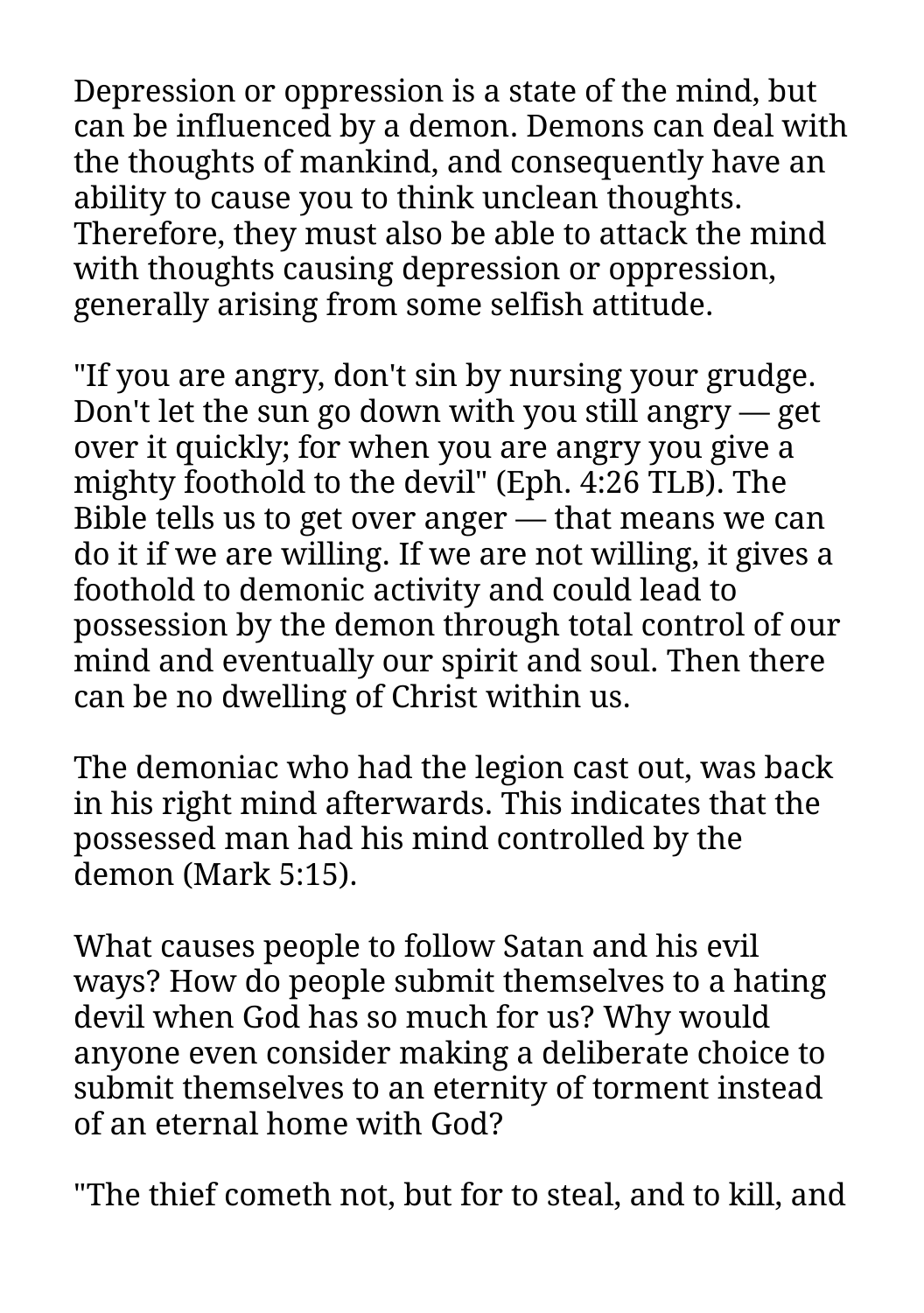to destroy: I am come that they might have life, and that they might have it more abundantly" (John 10:10).

The trickery of Satan is to pervert our minds into believing that his way is best. If we accept his lies, it is the beginning of the invitation by mankind for a demon to kill and destroy their souls by stealing them away from God. He does this principally through bad attitudes, and BAD ATTITUDES ARE NOT DEMONS, but they give a foothold to demonic activity. Bad attitudes don't need to be cast out like a spirit, but we need to overcome them by the power of God!

The devil lied to Eve in the Garden of Eden, and she had the choice of rejecting his temptation, or believing his lie. She gave a foothold to the devil, and he stole her away from God. Satan cleverly gained this foothold through her mind. He cunningly put thoughts or words into her mind and she believed him.

When you are ministering to someone in the deliverance of demons, first talk with them to see if they are saved. Ask them if they really love Jesus and if they would say, "Jesus is Lord of my life." If they are truly born again, they will be able to say that and mean it, but if they are not able to say it, you need to deal with a demon. Otherwise, inquire about attitudes that are wrong. MAYBE THEY JUST NEED TEACHING about their responsibility to get rid of bad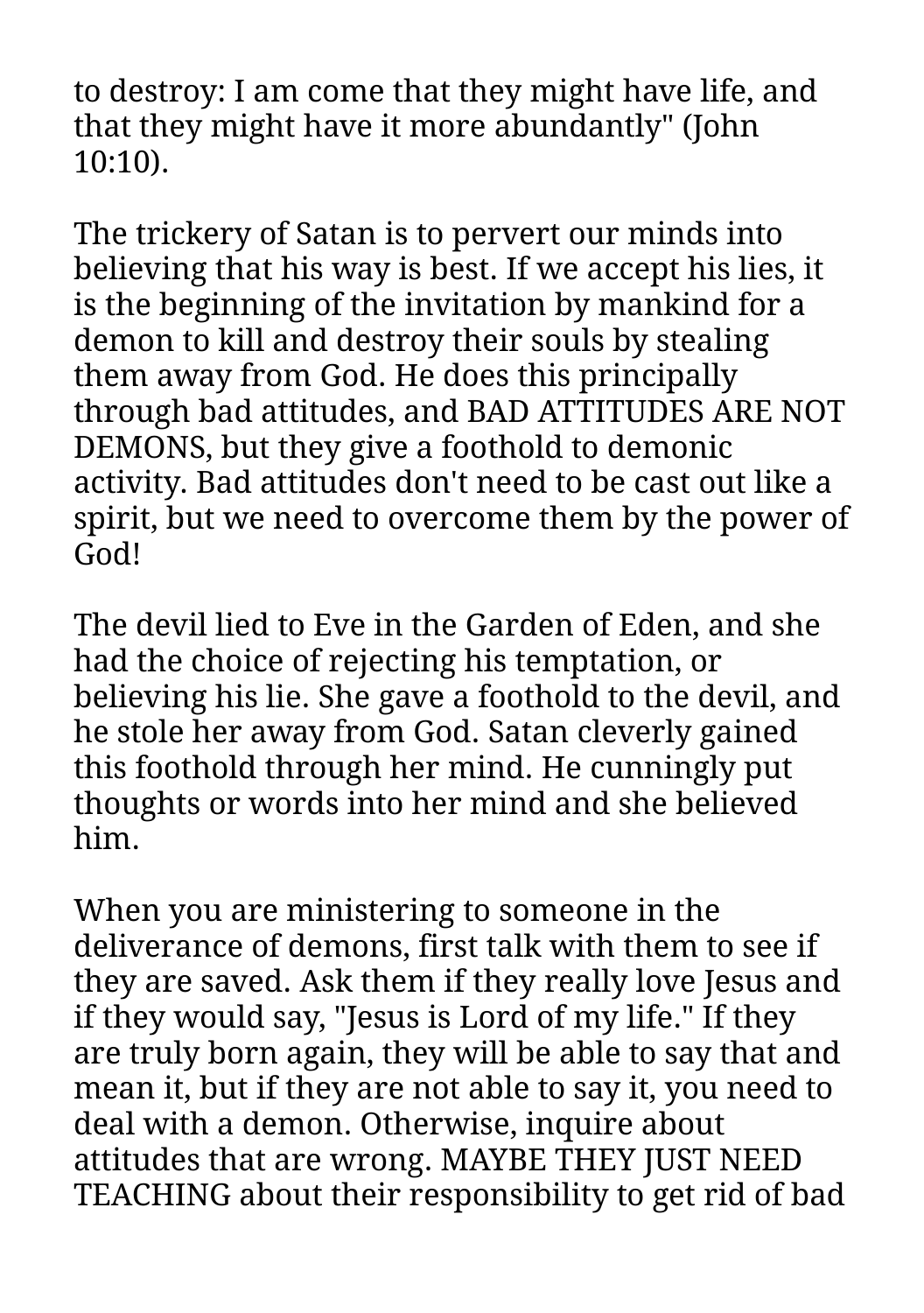attitudes. "Here is the test: no one speaking by the power of the Spirit of God can curse Jesus, and no one can say, 'Jesus is Lord,' and really mean it, unless the Holy Spirit is helping him" (I Cor. 12:3 TLB).

A woman came to Frances one night with a very sad story. She started off by saying, "I've been prayed for by the best, so I don't know why I'm coming to you, but...

I've had the demon of smoke cast out!

I've had the demon of tobacco cast out!

I've had the demon of nicotine cast out!

I've had the demon of cigarettes cast out!" She continued, "Do you have a word from the Lord for me?"

Frances said, "Yes!" "What is it?" she asked.

Frances said, "Quit!"

The woman was obviously shocked. But too many times we blame spirits or demons for things that are simply our fault. We run from evangelist to evangelist, from preacher to preacher, from conference to conference, asking for deliverance at every service, when the problem is really very simple. It lies within ourself - OUIT SINNING! Throw those cigarettes away, don't buy any more,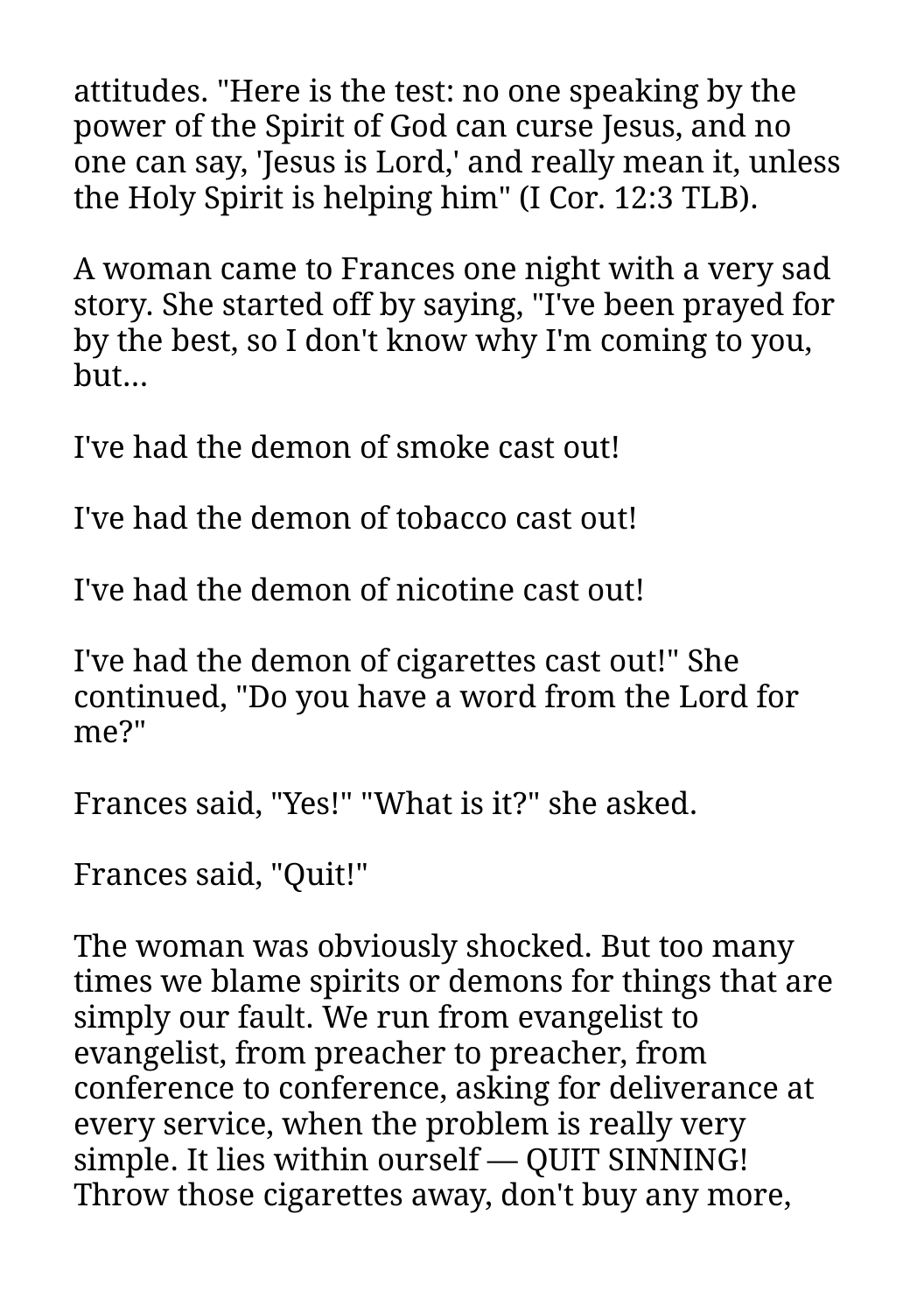## and quit blaming it on demons!

If, with all your heart, mind, body and soul, you want to be obedient to all that God and Jesus want you to do, there will never be a desire to sin. A desire to sin is simply a way of expressing your disbelief that God's way is best. God doesn't like that. But it delights him when you want to do what pleases him!

"I advise you to obey only the Holy Spirit's instructions. He will tell you where to go and what to do, and then you won't always be doing the wrong things your evil nature wants you to. For we naturally love to do evil things that are just the opposite from the things that the Holy Spirit tells us to do; and the good things we want to do when the Spirit has his way with us are just the opposite of our natural desires. These two forces within us are constantly fighting each other to win control over us, and our wishes are never free from their pressures."

"When you are guided by the Holy Spirit you need no longer force yourself to obey Jewish laws."

"But when you follow your own wrong inclinations your lives will produce these evil results: impure thoughts, eagerness for lustful pleasure, idolatry, spiritism (that is, encouraging the activity of demons), hatred and fighting, jealousy and anger, constant effort to get the best for yourself, complaints and criticisms, the feeling that everyone else is wrong except those in your own little group — and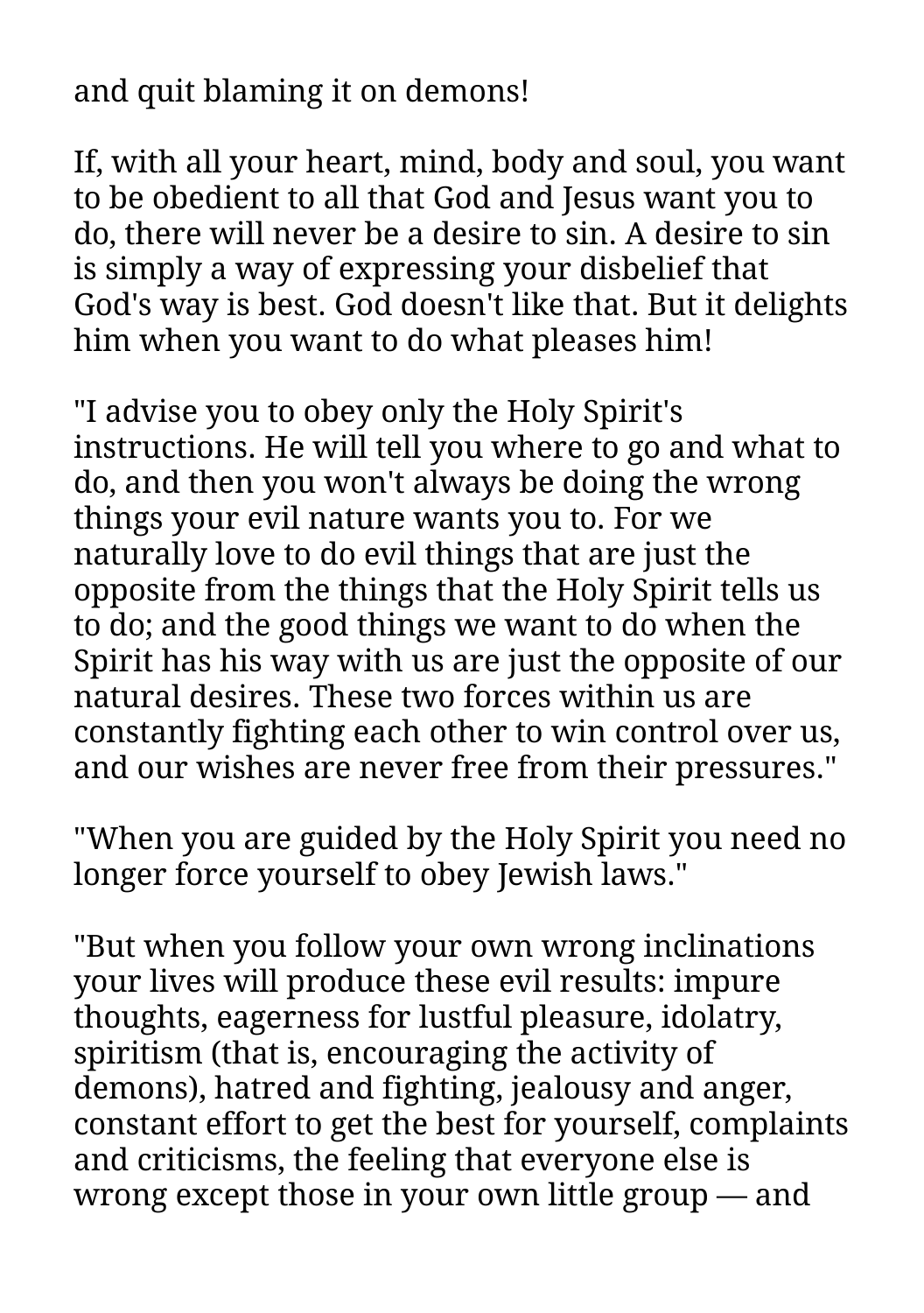there will be wrong doctrine, envy, murder, drunkenness, wild parties, and all that sort of thing. Let me tell you again as I have before, that anyone living that sort of life will not inherit the kingdom of God" (Gal. 5:16-21 TLB).

Do you notice from that part of God's Word that these are attitudes which come into our mind because our old self-nature wants its way? That is the simplest way I know to tell you how the devil gets a foothold on your mind in his drive to take your soul away from God.

The way to avoid the trap the devil sets is simply set forth in the rest of that chapter: "But when the Holy Spirit controls our lives he will produce this kind of fruit in us: love, joy, peace, patience, kindness, goodness, faithfulness, gentleness and self-control; and here there is no conflict with Jewish laws. Those who belong to Christ have nailed their natural evil desires to his cross and crucified them there. If we are living now by the Holy Spirit's power, let us follow the Holy Spirit's leading in every part of our lives. Then we won't need to look for honors and popularity, which lead to jealousy and hard feelings" (Gal 5:22-26 TLB).

When we let thoughts contrary to God's nature enter into our minds, these thoughts begin to develop and become a part of us. Our inner desires either invite the Holy Spirit or Satan's old nature in us to control our thoughts.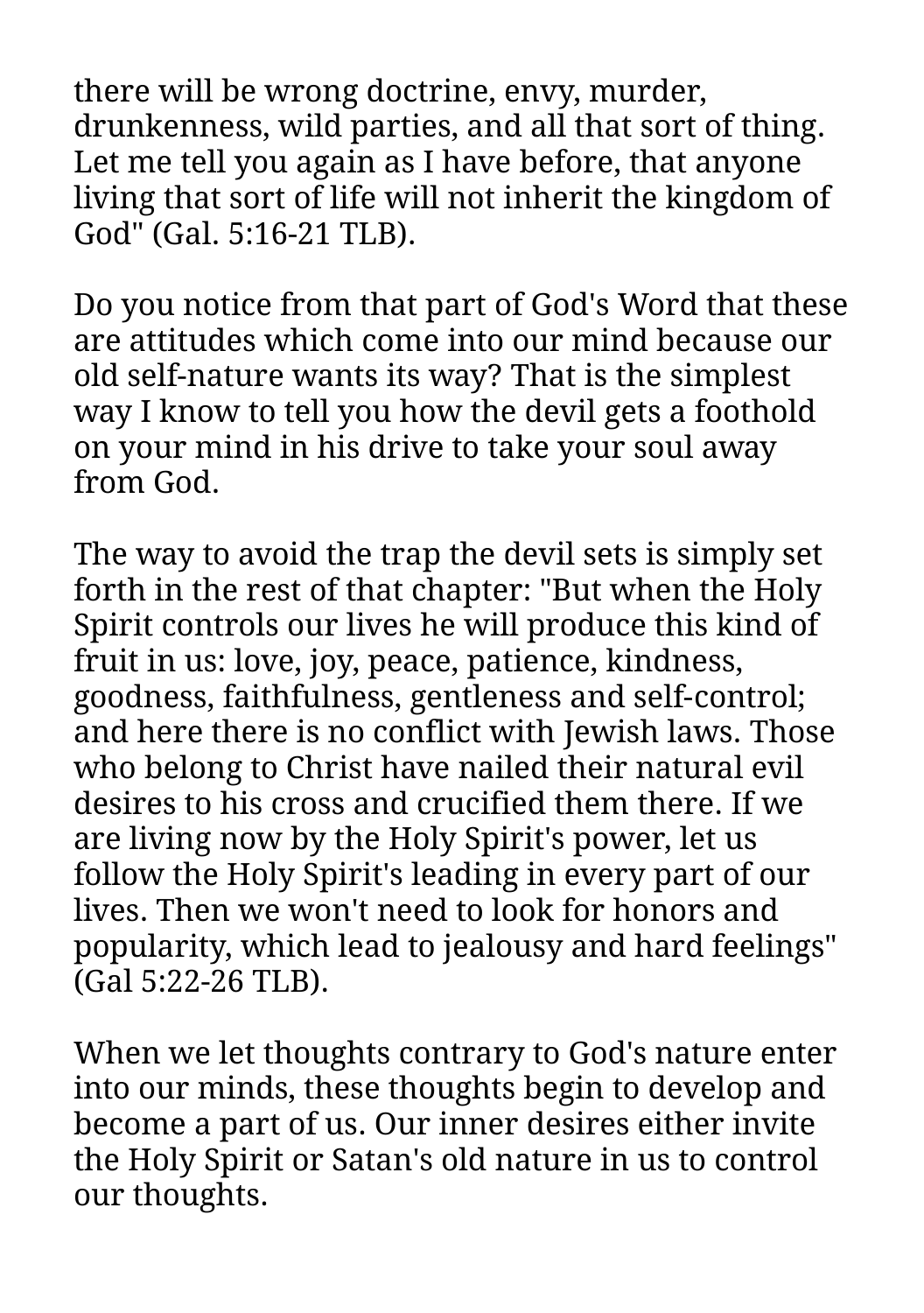Stop thinking about the negative, evil old nature and you can stop most demons from having activity in your mind. They don't immediately possess you, but they begin to control you little by little until you no longer desire God's ways.

"Submit yourselves therefore to God. Resist the devil, and he will flee from you. Draw nigh to God, and he will draw nigh to you. Cleanse your hands, ye sinners; and purify your hearts, ye double minded" (James 4:7,8). Who is to do that? We are.

One day before Frances and I were married, I was driving from one part of Houston to another while I was working as a Certified Public Accountant. The sun was shining, I was happy, I was singing songs of praise to God, and the whole world was thrilling to live in. I stopped in the bright sunlight at a parking lot, got out of the car and started toward a cafeteria for lunch.

My life had been totally surrendered to God and I had spent over a thousand exciting hours meditating in the Bible the past few months. Everything was beautiful and perfect!

But as I stepped out of the car, a darkness, a depression came over me and it felt like everything was wrong, that all love left me, all joy and peace left, and that my whole world had caved in on me.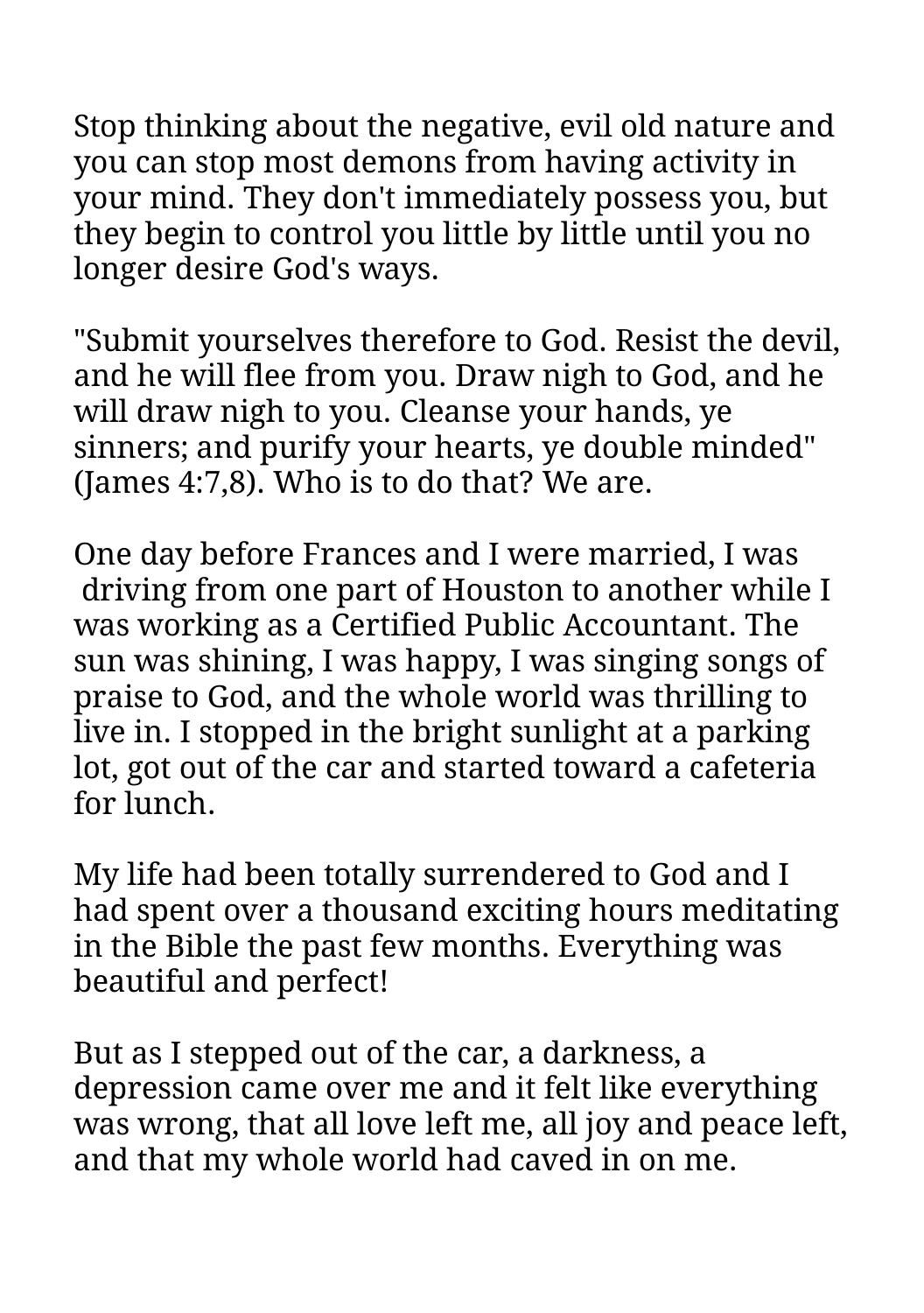I didn't know what had happened. It was so sudden and my mind tried in a flash of a second to know what had happened.

But, because my mind had been saturated with the Word of God, and was controlled by the Holy Spirit, and my desires were to please God and not myself, a scripture came quickly into my mind.

I said, "God, if that is the devil, get him out of here and draw close to me!"

Instantly, like a flash of lightning, all the darkness, the depression, the emptiness left me like a wind. The evil spirit which had so viciously attacked my mind could actually be sensed like a wind which for an instant rose out of me slowly and then it accelerated to a tremendous speed and disappeared into space.

Satan had sent a demon after me to try to get into my spirit to control me and to steal me away from the God I loved so much.

But, "the word of God is quick, and powerful, and sharper than any two-edged sword, piercing even to the dividing asunder of soul and spirit, and of the joints and marrow, and is a discerner of the thoughts and intents of the heart" (Heb. 4:12).

The great weapon against demons is the Word of God. That is one reason we should meditate day and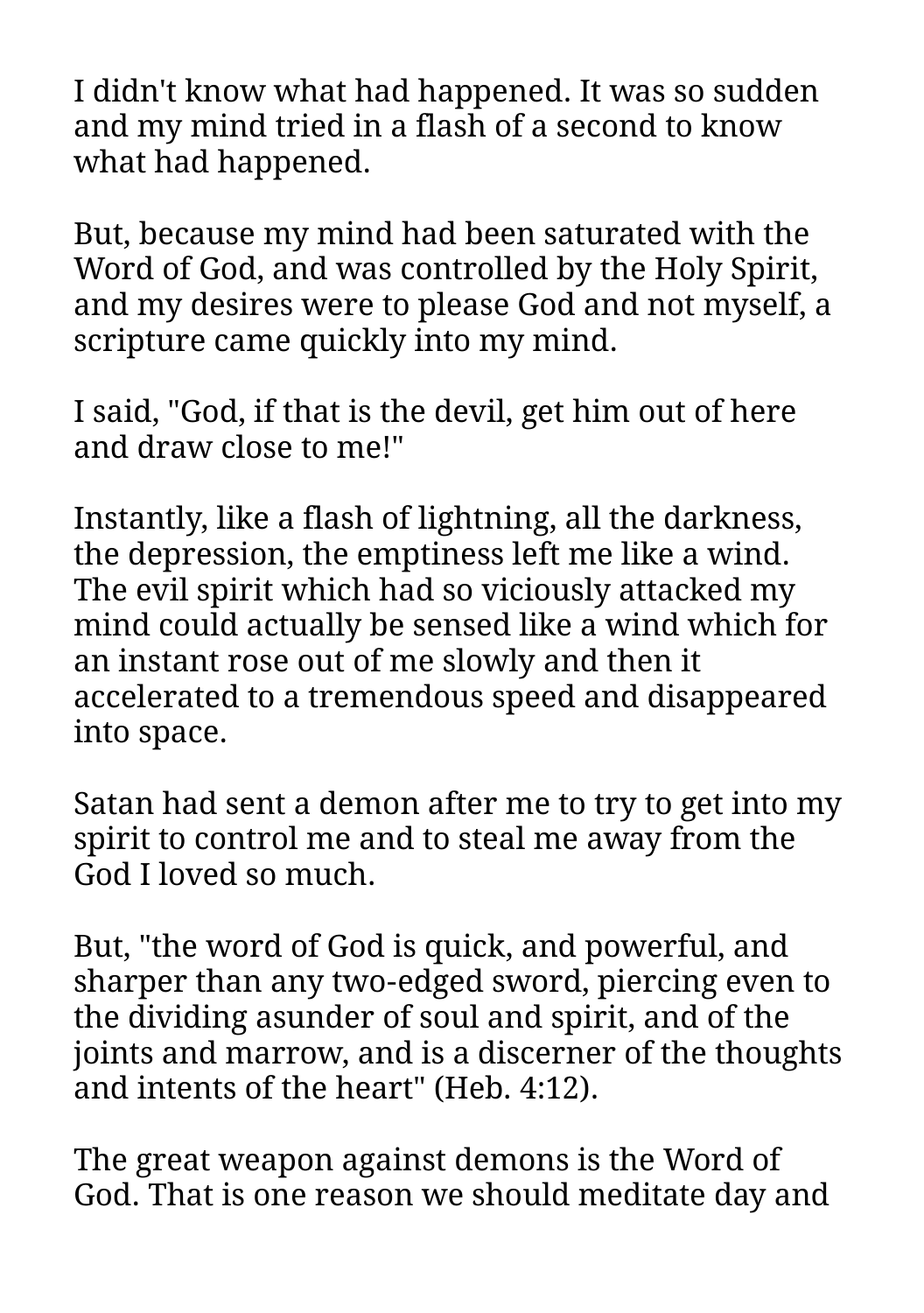night in his Word, and think about him and what will please him; not think about what we can get for ourselves.

"For though we walk in the flesh, we do not war after the flesh: (For the weapons of our warfare are not carnal, but mighty through God to the pulling down of strong holds;) Casting down imaginations, and every high thing that exalteth itself against the knowledge of God, and bringing into captivity every thought to the obedience of Christ" (II Cor. 10:3-5).

The first time a demon attacks your thoughts is the time to get rid of it! Don't let it get a foothold on your mind or your thoughts. Preventive medicine is better than having to take medication for a cure. The Word of God is the immunization we need to protect us from demonic influence, control or possession. We need to have the nature of God implanted in us as an inoculation against the infection the devil places in our thoughts and inner desires.

Demons are invisible, bodiless creatures that have the ability to move about wherever Satan sends them, and they can hover over us, surround us, attack us, put thoughts into our minds, put diseases into our bodies, or even cause us to lose our minds and become insane.

They can be present at our birth, or as we are formed in the belly of our mothers, and cause defects in our formation. Being spirits who live forever, they can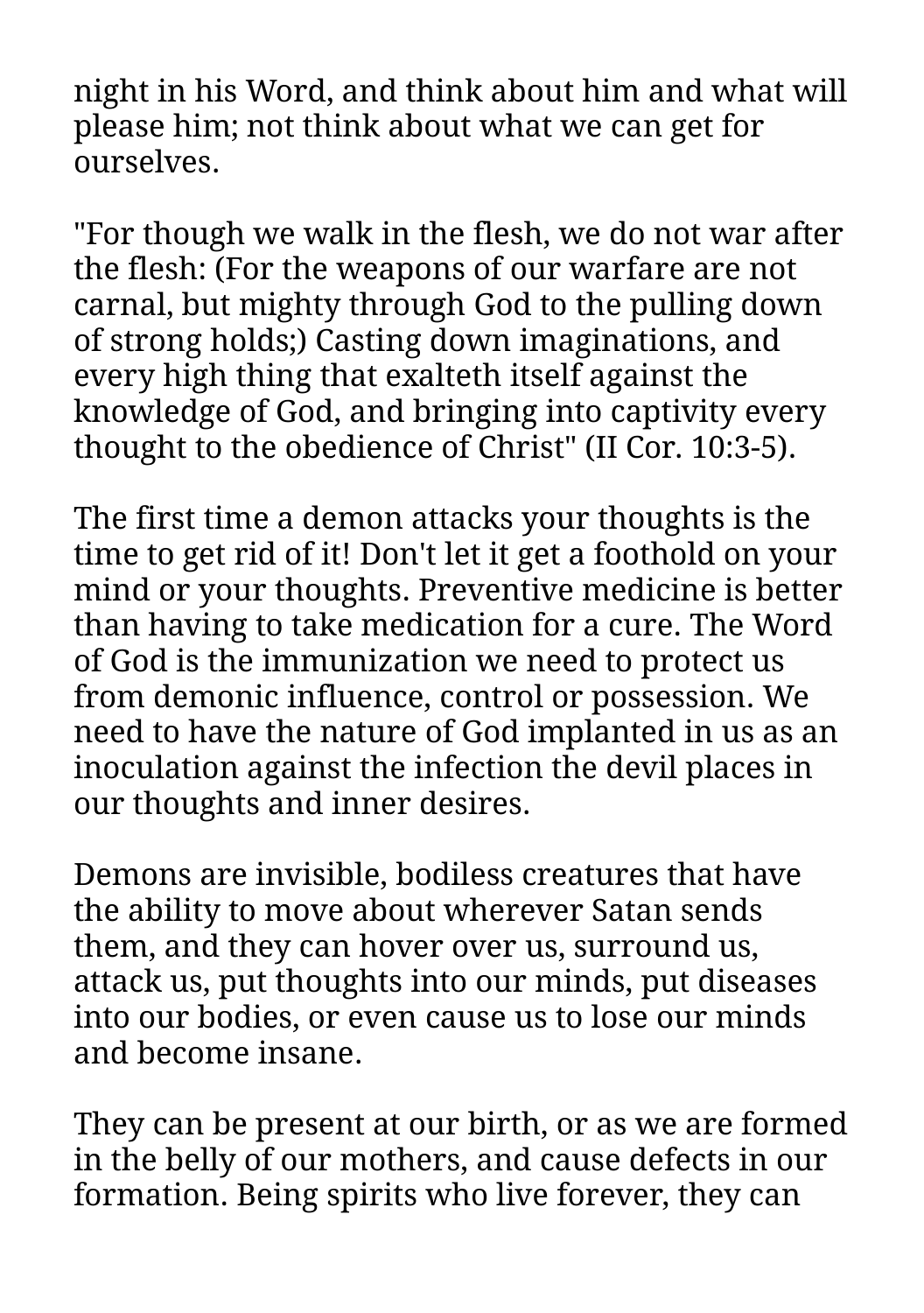transfer from one generation to another and thus cause diseases or defects which may be in the form of genes or deformations.

They come against our flesh to try to control our souls. We must use all the understanding we can get, and allow the Holy Spirit to teach us how to get rid of them, in whatever way they attack.

Your job and our job is to liberate our fellow human beings from the influence and control of Satan and his demon aides, and to teach them how to remain FREE!

"Heal the sick, cleanse the lepers, raise the dead, CAST OUT DEVILS: freely ye have received, freely give" (Matt. 10:8).

I believe that God is preparing a body of people to go out in mighty power. Why? His heart is crying out because he knows that people need to be healed and delivered!

God is saying to his people, "I want a bunch of believers who are willing to go out and know they are not wrestling against human beings, but against principalities and powers. They are going to go out in the name of Jesus and lay hands on the sick with results for me! And they are going to be victorious!"

Do you know there are people crying all over the world, "Somebody teach me the gospel. Somebody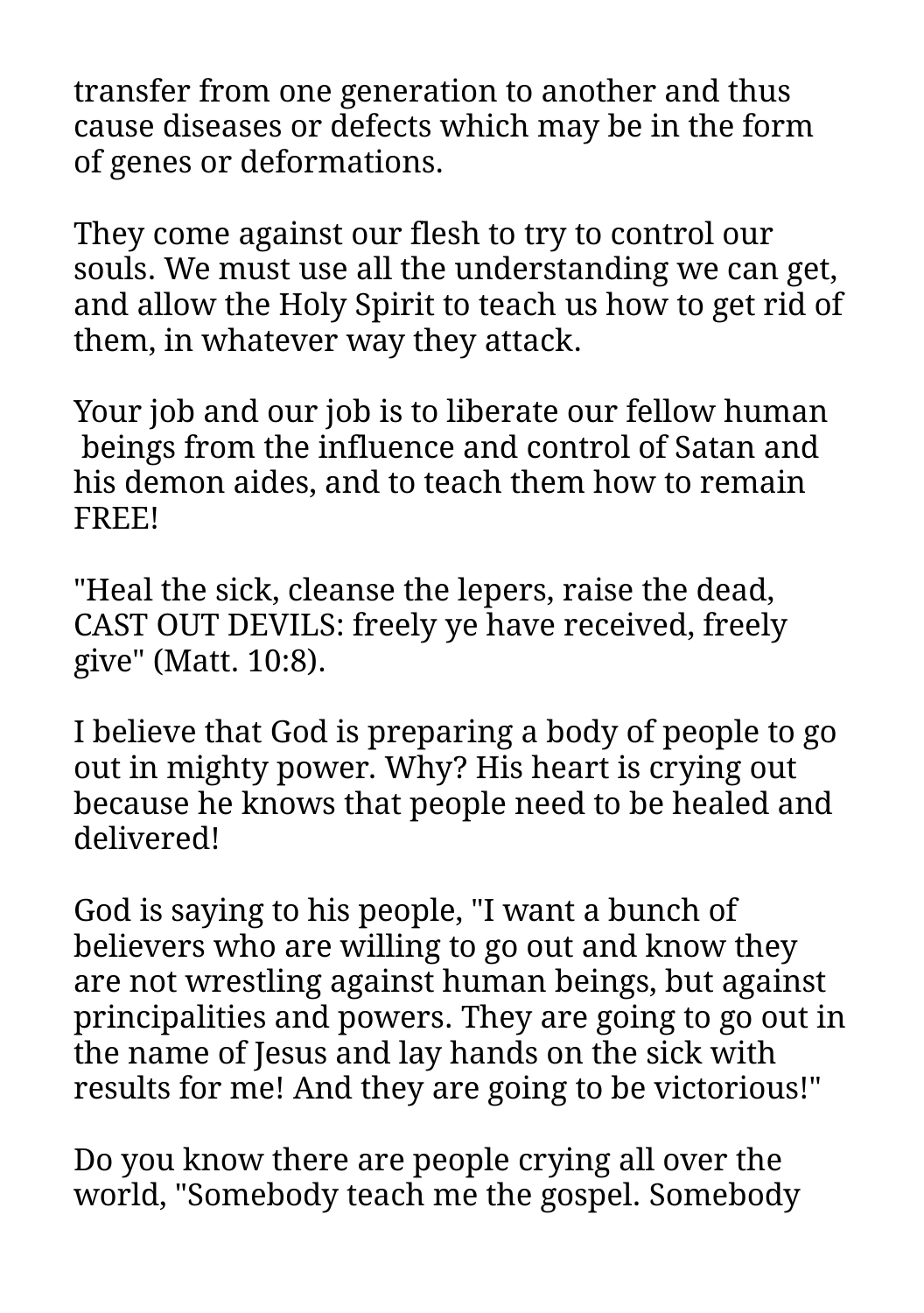teach me how you can get healed." That is why it is so easy to heal the sick when you go overseas. Glory to God, they just come believing!

And they do love to heal the sick! A friend of ours just returned from Haiti where he said many of the pastors do not even own a Bible, because they do not know how to read, but you give them a scripture like, "They shall lay hands on the sick, and they shall recover" or "And these signs shall follow them that believe; In my name shall they cast out devils" and they go on the run! They take a scripture like one of those, lay hands on the sick and tremendous healings take place! Once they hear the Word, they get it into their spirits and never try to disprove it, they only try to act upon it!

I can hardly wait until readers put these principles into practice, and letters start coming back here saying, "I went here and I went there, and I was in this foreign country, and I was in that foreign country, and people got healed all over the place!"

You might think that is not a reality, but with my heart and soul I believe it is! I believe God is going to take people who ACT, to places they never dreamed of in their entire life, and begin using them to heal the sick! THIS MEANS YOU!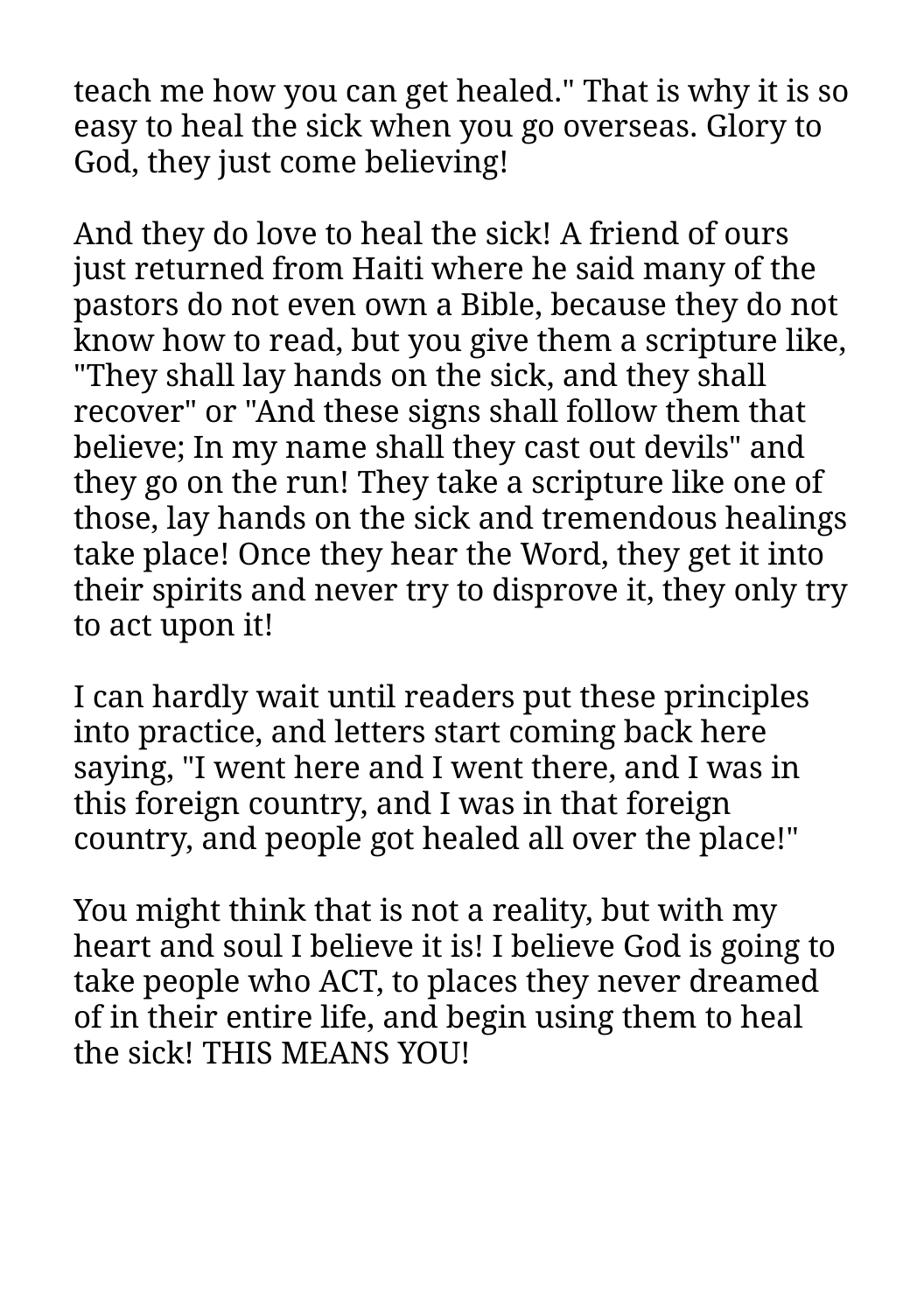# CHAPTER 16 THE GIFT OF FAITH

#### *By Frances*

One morning as we were preparing to teach on different ways to heal the sick, the Lord spoke to me and said something which I believe can divinely change your life and your ministry where healing is concerned.

Can each and every one of us have the power to heal the sick? Yes, the Word says that the ability to heal is within each and every believer! (Mark 16:18).

But you may say, "I don't have the gift of healing, because it hasn't been given to me by the Holy Spirit, and he gives the gifts as he wills!"

God spoke to me and said, "The Holy Spirit gives gifts as he wills, and HE GIVES THEM TO 'WHOSOEVER WILL!'"

He is not going to give you a gift if you're not going to use it! He is not going to let the gift of faith drop down on you if you are going to be a spiritual chicken and not do what he tells you to do.

He is not going to give you the gift of faith to tell someone to rise up out of a wheel chair, if your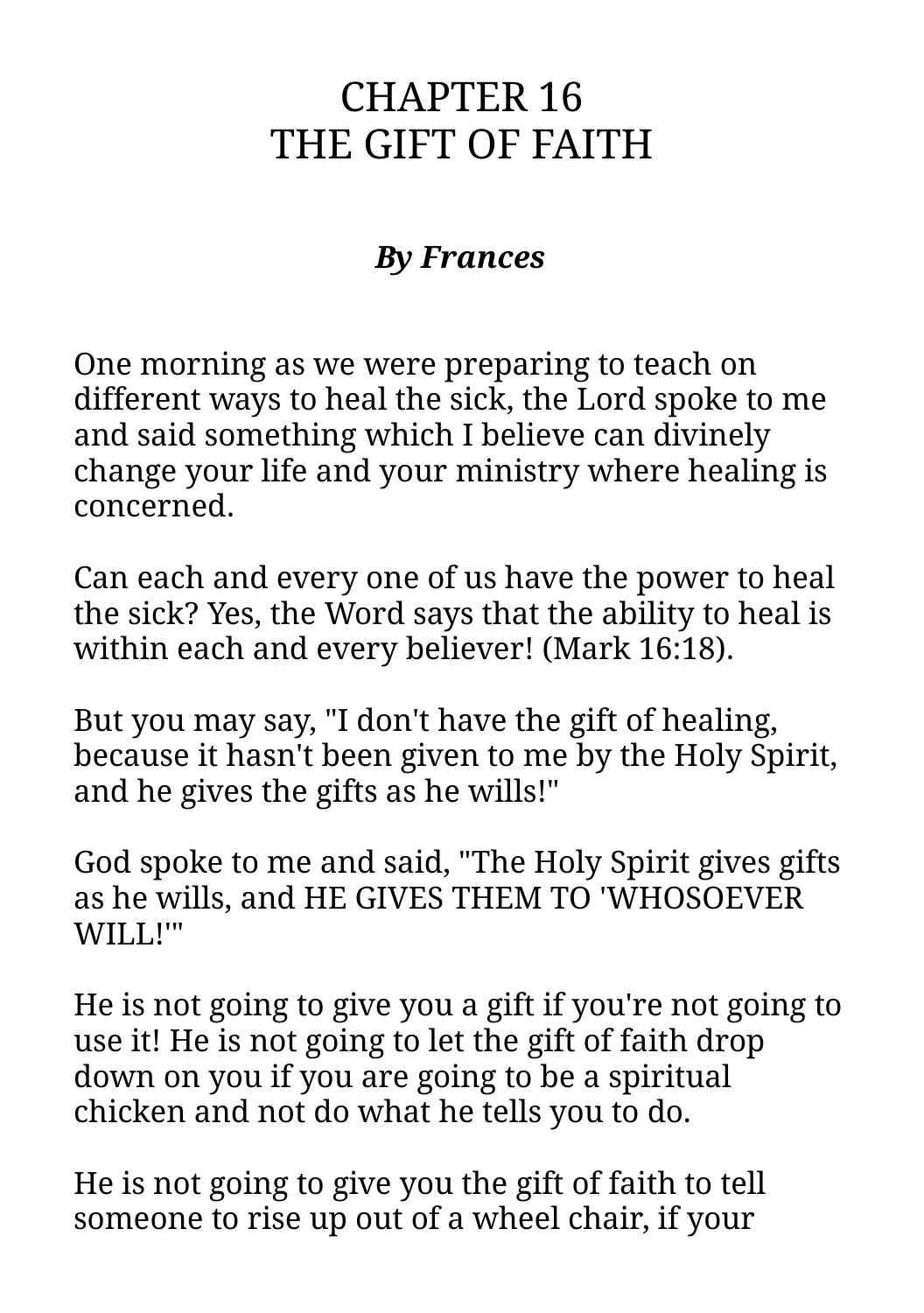answer is going to be, "God, you've got to be kidding, because I might be embarrassed if it didn't work!" The gift of faith is one of the exciting gifts presented to us by the Holy Spirit. It is not a gift that is present at all times, but a gift that makes you rise over supernatural barriers without any doubt and perform a miracle! The gift of faith will make you such a mighty person of valour that you can hardly believe when it's all over that you were the one who did it!

The gift of faith transforms you for a period of time into a supernatural person. The exciting story in the third chapter of Acts points this out when Peter said, "Silver and gold have I none; but such as I have give I thee: In the name of Jesus Christ of Nazareth rise up and walk!" The gift of faith had fallen on Peter, and he became a supernatural person, for the Word says, "And he took him by the right hand and lifted him up: and immediately his feet and ankle bones received strength." The gift of faith was poured out upon Peter, and ALSO ACTED UPON BY HIM, because he was one of those who "will!"

The gift of faith is something you will immediately sense when it falls! For one brief moment, the devil will take his last fling and there may be a flicker of doubt in your mind, but step out in faith, and become a supernatural person!

We were not raised in Pentecost, so until we received the baptism with the Holy Spirit, we had seen only a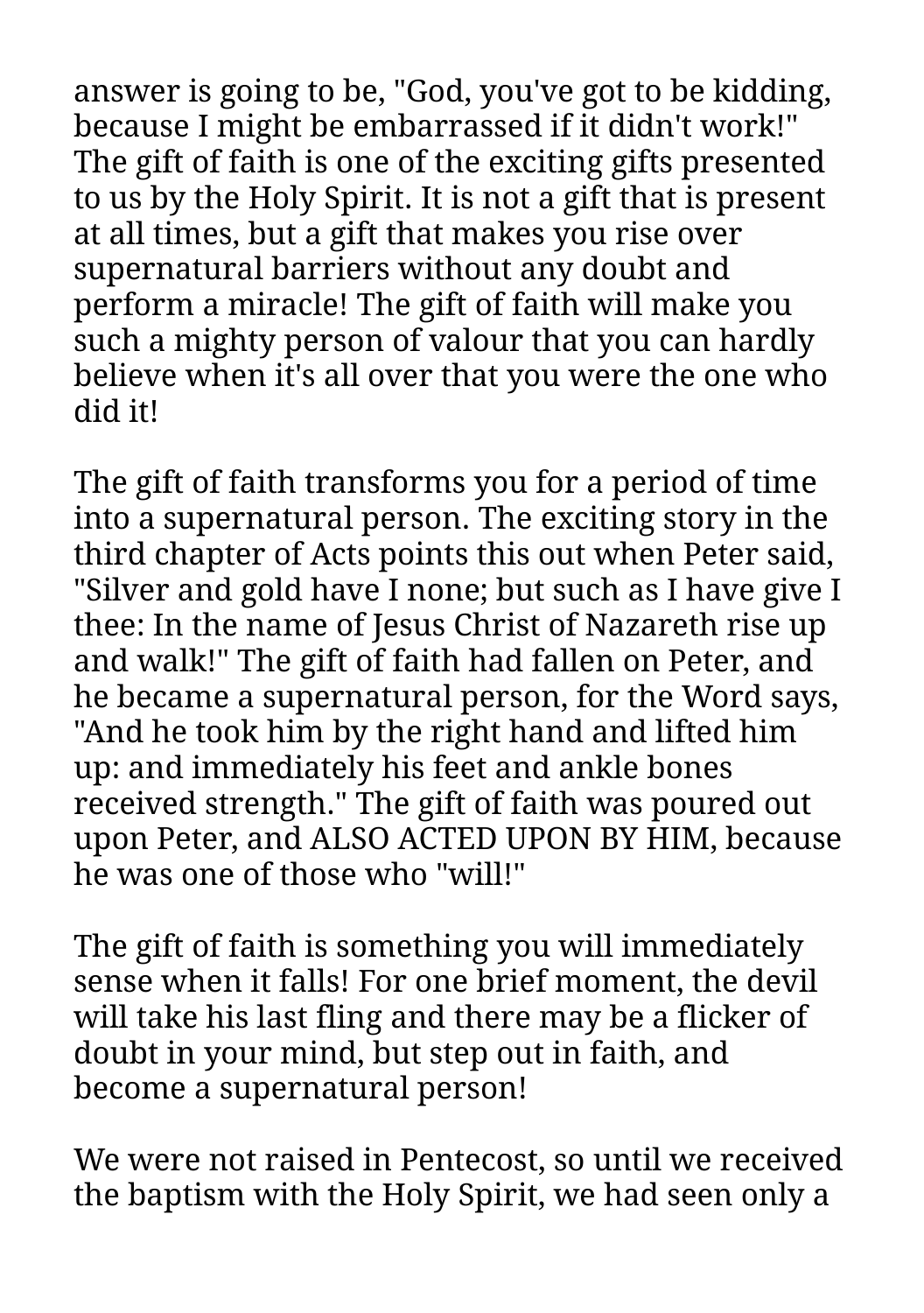few healings. After the baptism, healings began to increase until God suddenly dropped us into the miracle ministry in El Paso, Texas, and as a result we wrote the book, SINCE JESUS PASSED BY. One day in Louisville, Kentucky, a Catholic couple was reading this book. They could hardly believe that God was still doing supernatural things today. But they had a little boy who had cerebral palsy. He had never walked without braces and crutches in his entire life. He had never crawled, because he had no motor coordination. The more they read, the more faith began to rise up in them! Could their five-year-old be healed in the 20th century?

They remembered they had seen an ad in a news paper that we were having a miracle service in Louisville at Evangel Tabernacle. Excitement filled the air as they made plans to come. They lived on a farm, so they got up at 3 AM and milked their cows. Everyone dressed in a hurry, got into the car and drove about one hundred and twenty slow-moving miles to get to the church by 8 AM because they didn't want to miss the miracle service, regardless of what time it was to start.

All they talked about on the way to Louisville was Jeffie's healing! Never a negative statement! All positive talk! JEFFIE WAS GOING TO BE HEALED!

They were disappointed when they got there because they discovered the miracle service was scheduled for that night, and they couldn't stay because the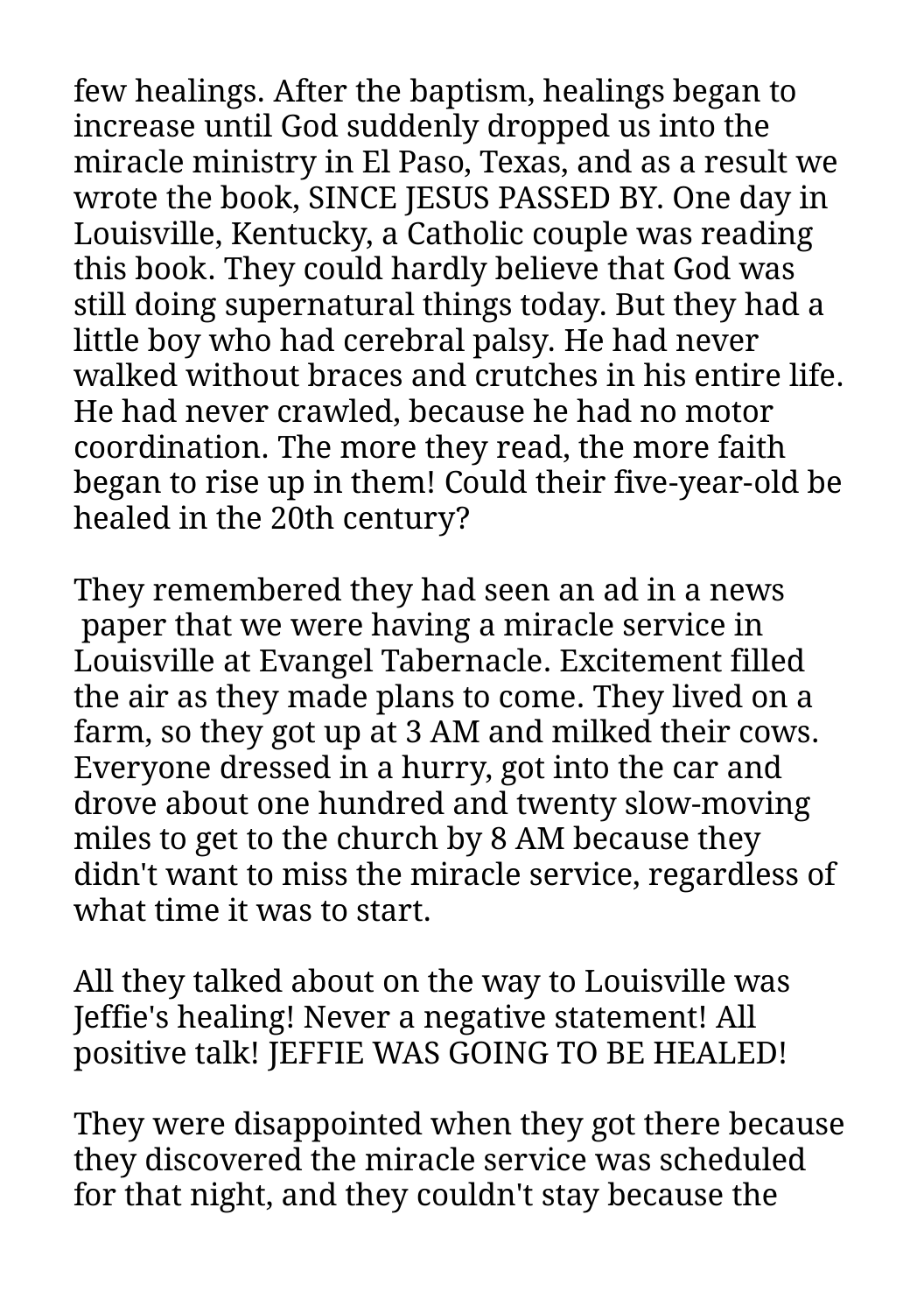cows had to be milked again; however, we promised them that we would pray for Jeffie sometime during the morning service.

We looked at that crippled little body, and our faith wasn't very high. It was a small morning crowd without great numbers of believers to help build our faith, when suddenly the healing power of God began to flow like a river, and God dropped the supernatural gift of faith down on both of us, on Jeffie's parents, and also on a little five-year-old boy.

I ran into the audience, picked Jeffie up, and told his parents to come forward. I held Jeffie on my lap, and asked him an important question, "Do you believe God can heal you?"

Jeffie looked at me like I had lost my mind, because all the way to Louisville his parents had been telling him he was going to be healed, and here I was asking him if he thought that God could heal him!

He said, "Oh, yes, he's going to heal me today!" No hesitation, no doubt, no questioning, no nothing, just absolute faith without a doubt!

The gift of faith was churning up in us. We laid hands on Jeffie, and then Charles turned to his parents and asked them if they would like to take his braces off, and just as soon as they said "Yes," they both fell under the power, so Charles removed Jeffie's braces.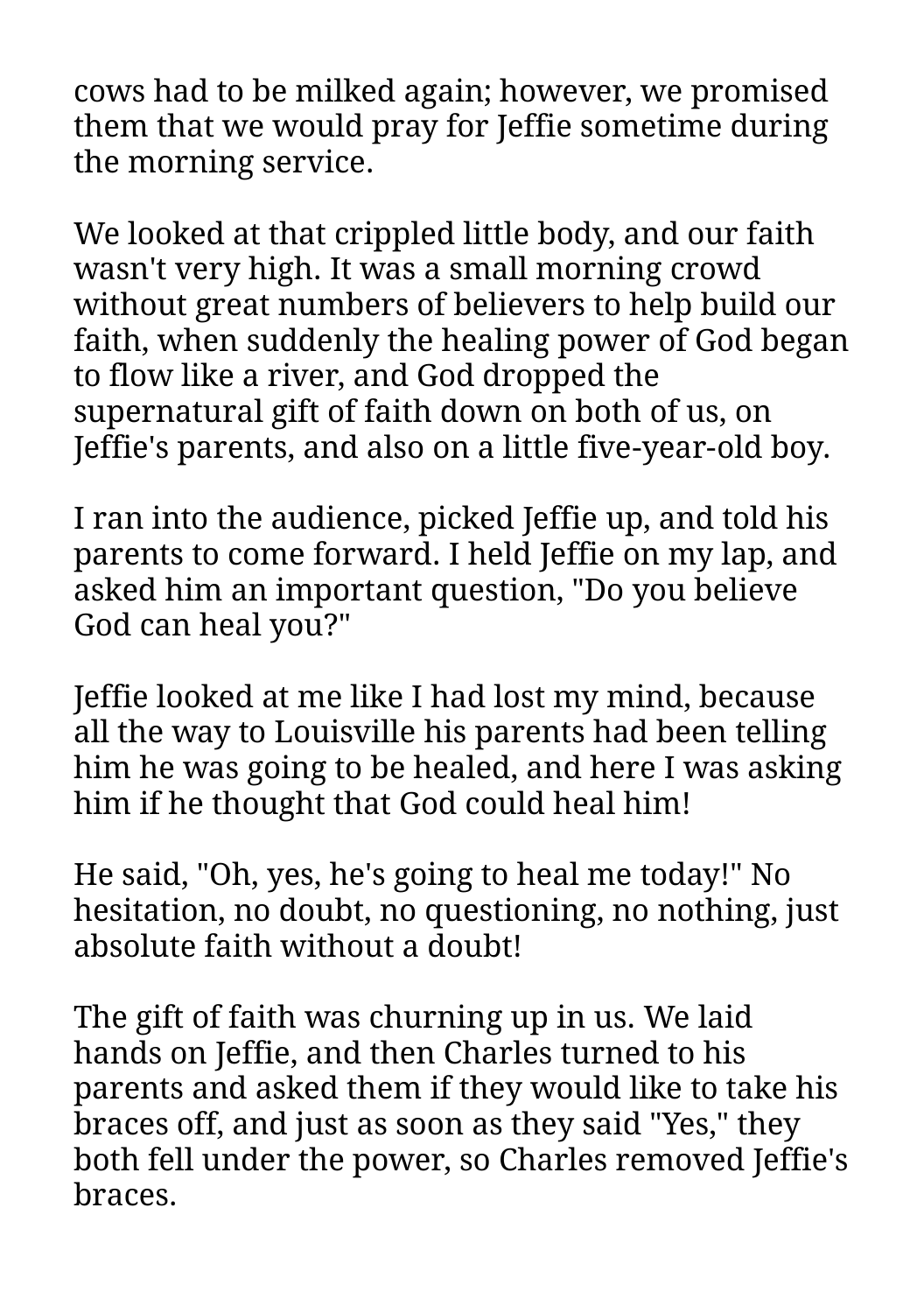He took Jeffie off of my lap, held him in a standing position, and with no hesitation at all said, "Jeffie, in the name of Jesus, RUN!"

He didn't tell him to walk; he told him to run! And there were three steps down from the platform to the floor.

Jeffie never hesitated.

He leaped down the three steps and began to run!

He never doubted that he could run!

He never doubted that he was healed!

He just ran as fast as he could! Not too well for the first 20 to 30 feet, but gradually increasing in speed and ability! For those first few steps, his hips were crooked, and his gait unsteady, but before long he reached the back and turned around. I said, "Run back here Jeffie!" and he took off and ran for the pulpit as fast as he could. I stepped down to the floor level with my arms outstretched, and when he was about six feet away, he made a flying leap, climbed right up me like I was a ladder, and wrapped his little legs around my waistline!

This was the crippled child who had never walked without braces in his entire life!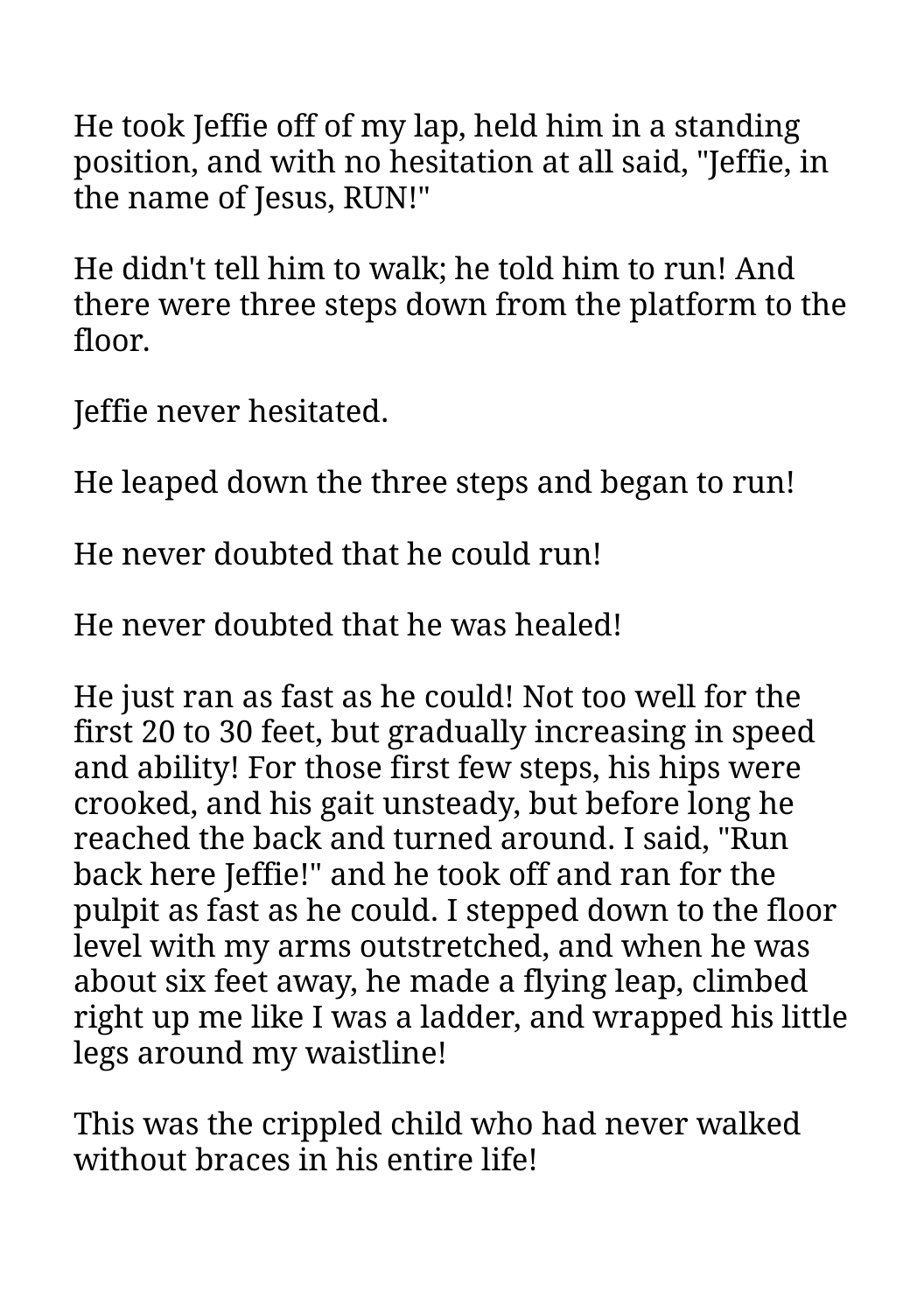THE GIFT OF FAITH was not only given, but received by ALL!

We ate lunch with Jeffie and his parents and they gave us his braces because they knew he would never need them again. They still sit in the foyer of our home as a beautiful, modern testimony of the power of God! He went shopping in his stocking feet and got his first pair of Hush Puppies, something he had wanted all his life!

When we were with Jeffie a year later, he had gained twenty-five pounds. In one year his shoe size had gone from a children's size eleven to a "man's" size three, and he made the honor roll in school.

God had healed him completely, mind, body and spirit!

What would have happened if we hadn't exercised the gift of faith?

I believe that Jeffie would never have been healed! I believe that if Charles had sat back and said, "I can't ask that child to walk because he's never walked without braces," that Jeffie would still be in braces today.

The gift of faith is something that just wells up and wells up within you, and whenever it does, step out like a wild tiger, and do whatever God says to do. Some of our greatest healings have come through the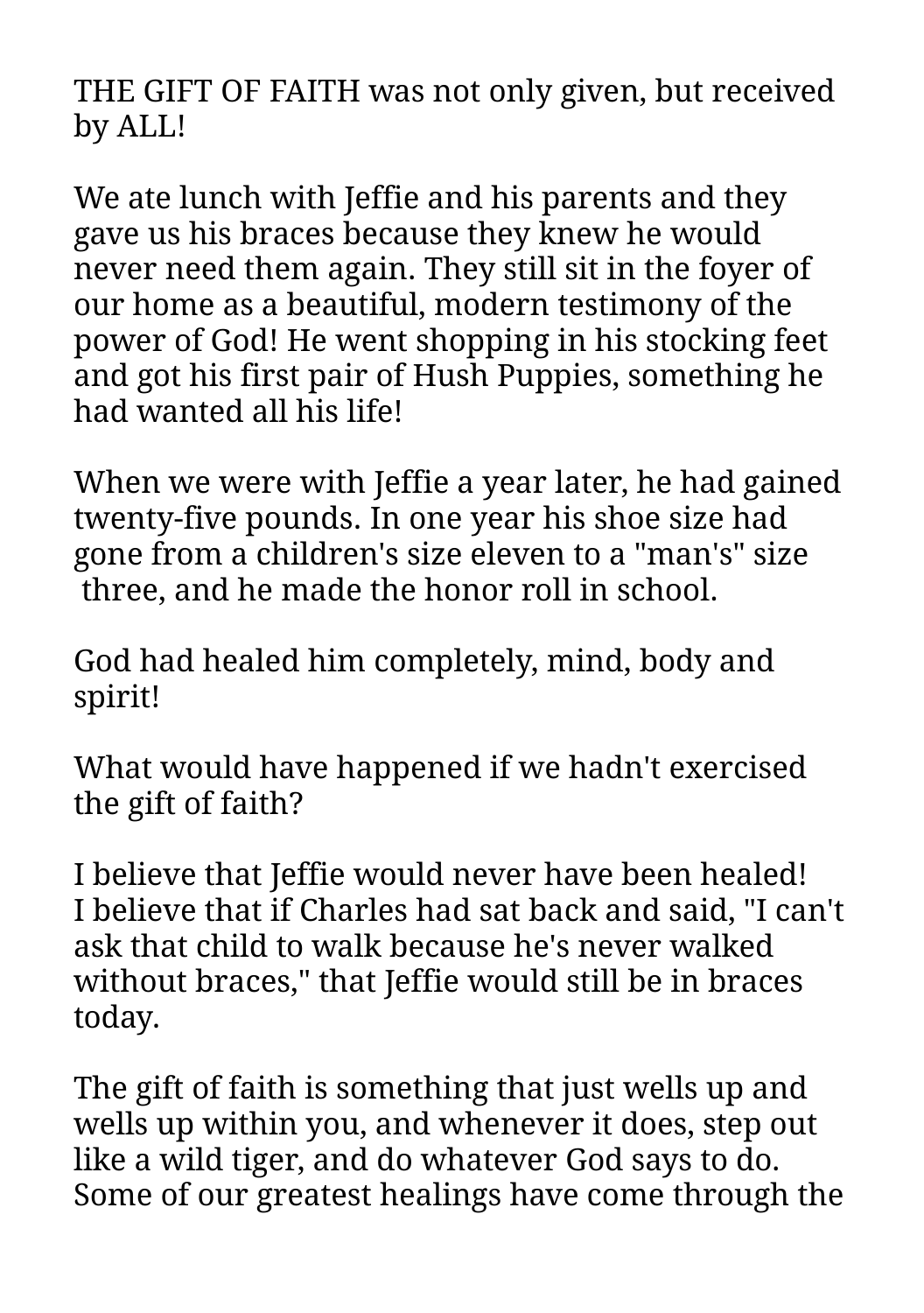gift of faith, and the same things can happen to you!

We were in Calloway Gardens, Georgia, at a convention of the Full Gospel Business Men. As we entered the room, Dr. Doug Fowler, a surgeon from Jacksonville, Florida, was giving a prophecy that ended something like this, "Tonight I am going to do creative miracles! I am going to put parts in bodies that are not there! Thus saith the Lord!"

Hallelujah, did we ever get excited! We probably got more than naturally or normally excited because it was such an unusual prophecy to come out of a medical doctor who knows what it takes for a creative miracle, because doctors know that creative miracles don't happen on operating tables where they take things out, but where it is hard to get something back in that isn't there.

The first thing we did that night was to grow out short arms to demonstrate the Spirit and power (I Cor. 2:4). The ushers brought up a man who had one arm that was probably eight or nine inches shorter than the other one. We asked him what caused this, and he said, "When I was about twelve years old, my arm was almost severed at the shoulder, and they sewed it back on. It lived, but it never grew after that!"

Both of us felt something explode within us! We had both heard the prophecy about new parts, and we both wanted to minister to the man instantly,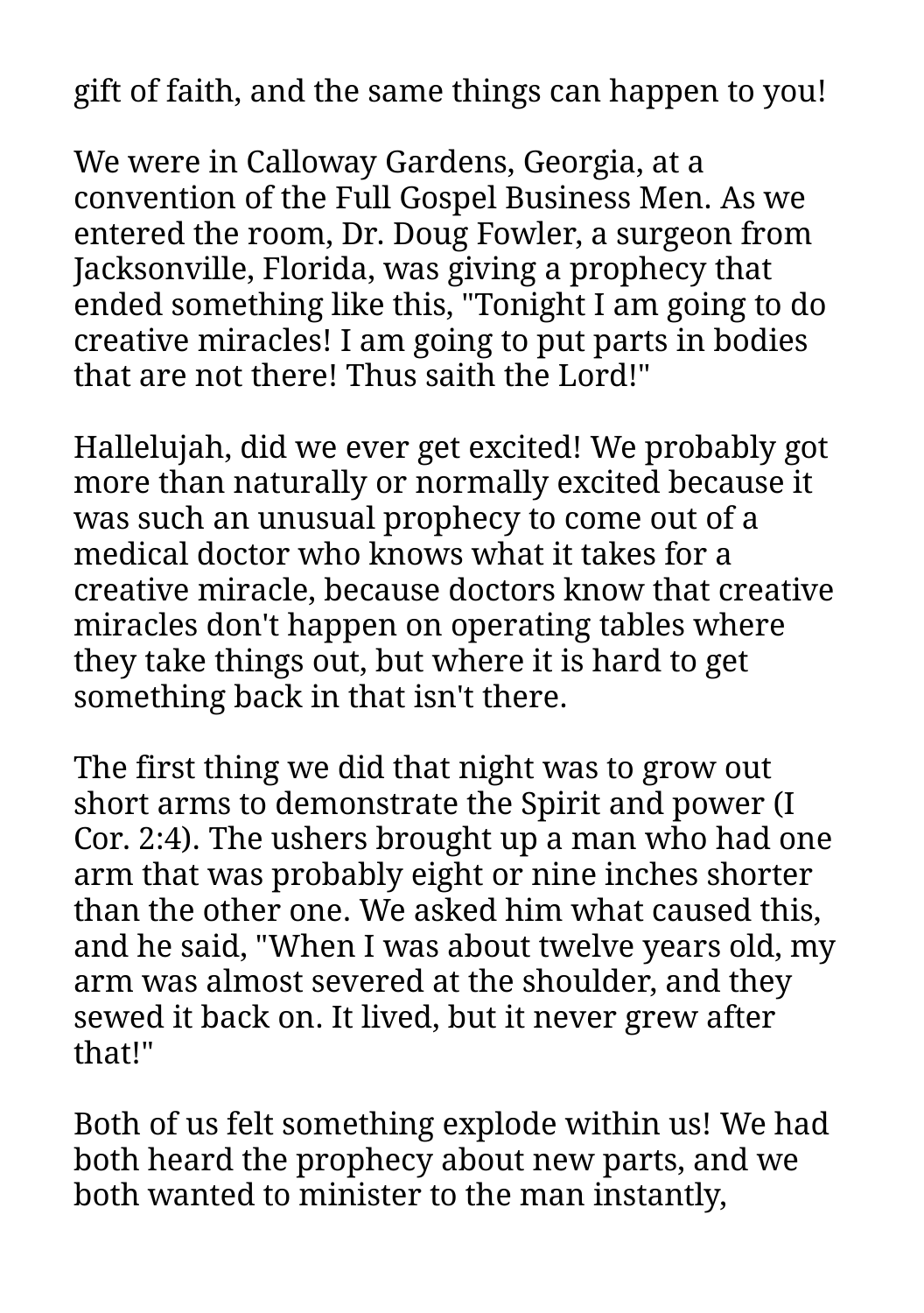because BOTH OF US RECEIVED THE GIFT OF FAITH simultaneously! When two people receive it, that is something electrifying!

There he stood with one forty-year-old arm, and one twelve-year-old arm. Charles held the two arms out, and with three medical doctors standing behind us, Charles commanded the muscle, tissue, veins, marrow, ligaments, skin, bone and other parts to be put in, and in front of some thirteen hundred people he commanded that arm to GROW, GROW, GROW!

There was no doubt or unbelief in either of us! The arm responded to the command given through the gift of faith, and it began to grow, grow, GROW!

Those three medical doctors began to cry unrestrainedly because they knew what an impossibility it was to see what they were actually seeing! In approximately fifteen seconds, God had put new parts into that arm. GOD DID IT AGAIN!

What happened as a result?

A woman got so excited, that she came right out of her wheel chair! She forgot she couldn't walk. The gift of faith had ignited from us to her!

A woman was healed of nerve deafness because the gift of faith spread across the auditorium!

The arm grew to full size and length, BUT THE HAND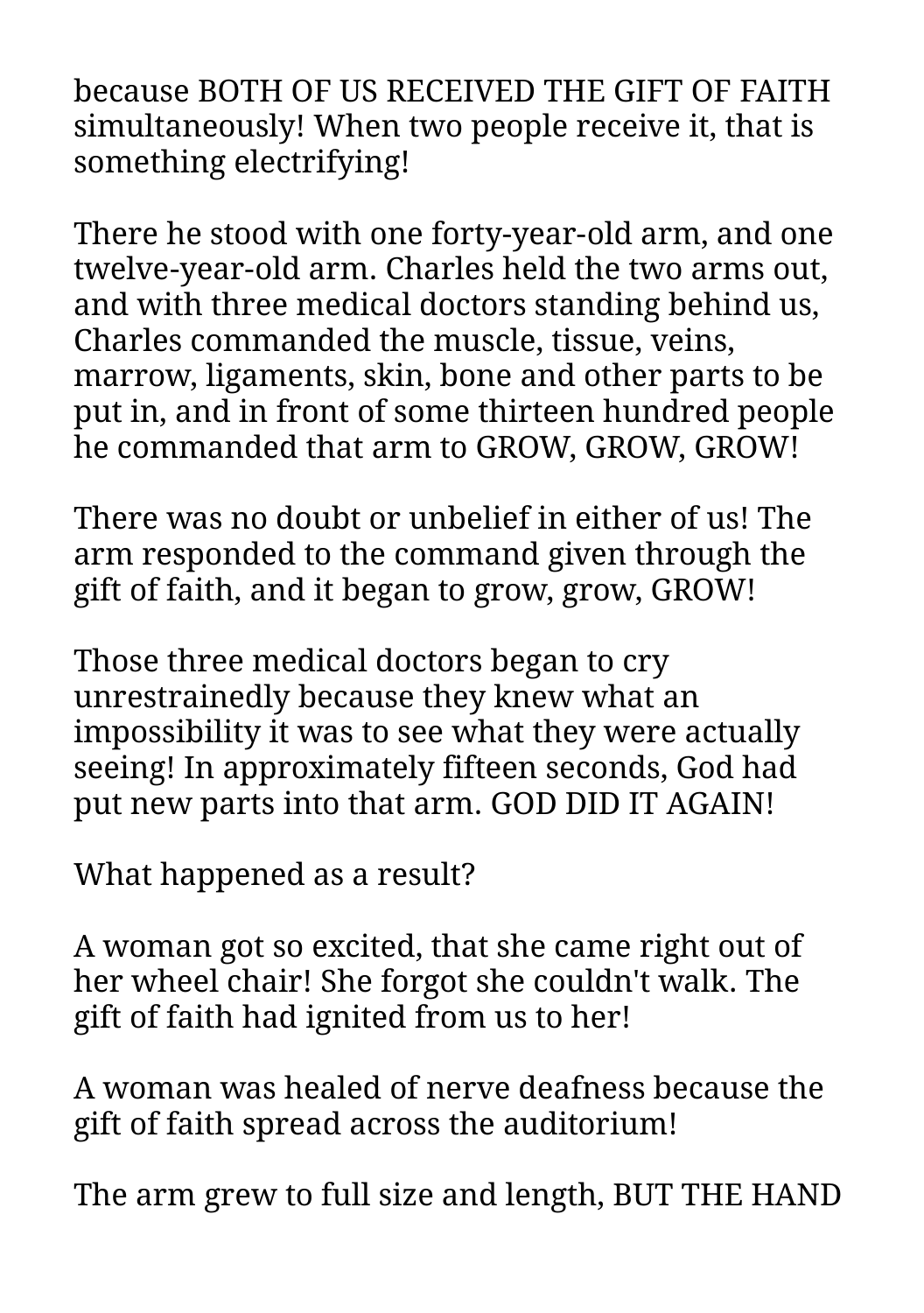WAS STILL THE HAND OF A TWELVE-YEAR-OLD BOY! That didn't faze us one single bit. We were still operating under the supernatural anointing and power of the gift of faith, and as we commanded the hand to grow to normal size, that twelve-year-old hand unfolded like a rose to be the same size as the forty-year-old hand on the other arm.

Why?

Because the gift of faith fell sovereignly that night! And two ordinary people became supernatural people of God! And so can you!

## *By Charles*

God speaks to his people in many different ways. Sometimes when he speaks, it is in such a seemingly ordinary, human way that we hardly know it is God. Everyone has at one time or another wondered if it was God speaking, or just the thought of the human involved. The gift of faith operates differently! It will come through God speaking or through revelation knowledge! This can occur when you are praying for the sick, whether it is one or one hundred, and suddenly you very simply "know" that the healing will take place.

In the case of Jeffie, it is difficult to tell how God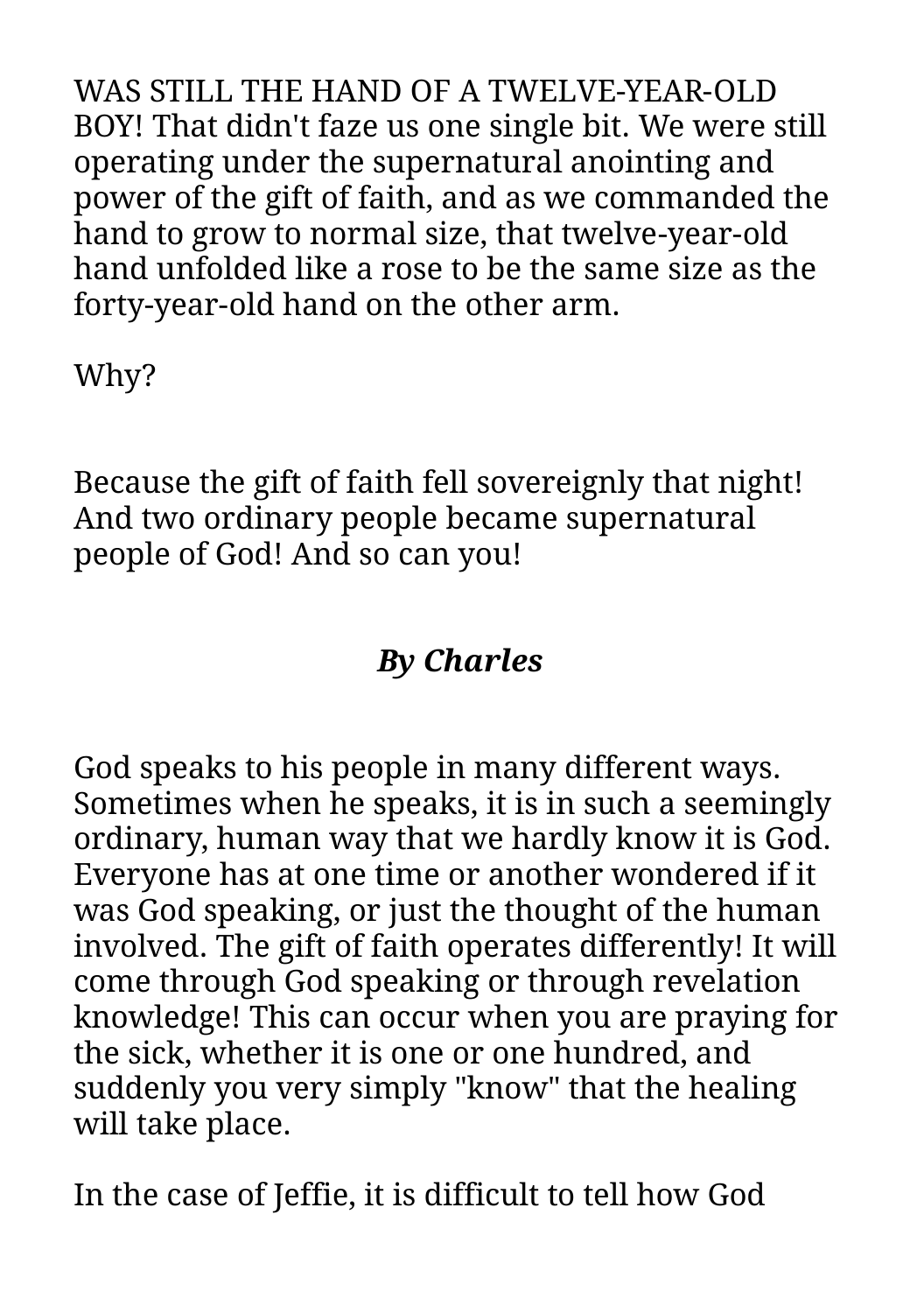spoke, because we were so new in the operation of the gifts of the Spirit. There was a sudden moment when we had the positive assurance in our hearts that we were to take off the braces. To remove braces without positively hearing from God is sometimes dangerous; it should only be done when you have that "faith assurance." Presumption can do harm faith can heal!

There are times when the gift of faith and the word of knowledge will operate hand-in-hand, although they do not always do so. When God gives a word of knowledge, which is through a word or a feeling in the body, it can be relied on to be 100% accurate; however, this is different than the operation of, and the receiving of, the gift of faith. When you are operating completely in the Spirit, both of these can be relied on completely; however, the gift of faith accompanying a word of knowledge will make an electrifying charge of faith-without-a-doubt surge through your spirit. Nothing that you can feel, but a heart knowledge of what is happening!

Several years ago while we were ministering in El Paso, Texas, God spoke to both of us at exactly the same moment and told us we were to have a miracle service on the following Tuesday night. We had never had a miracle service in our entire life! We had just received the baptism with the Holy Spirit shortly before this, but we KNEW it was God who spoke! We boldly announced what God had spoken to our hearts because the gift of faith had dropped on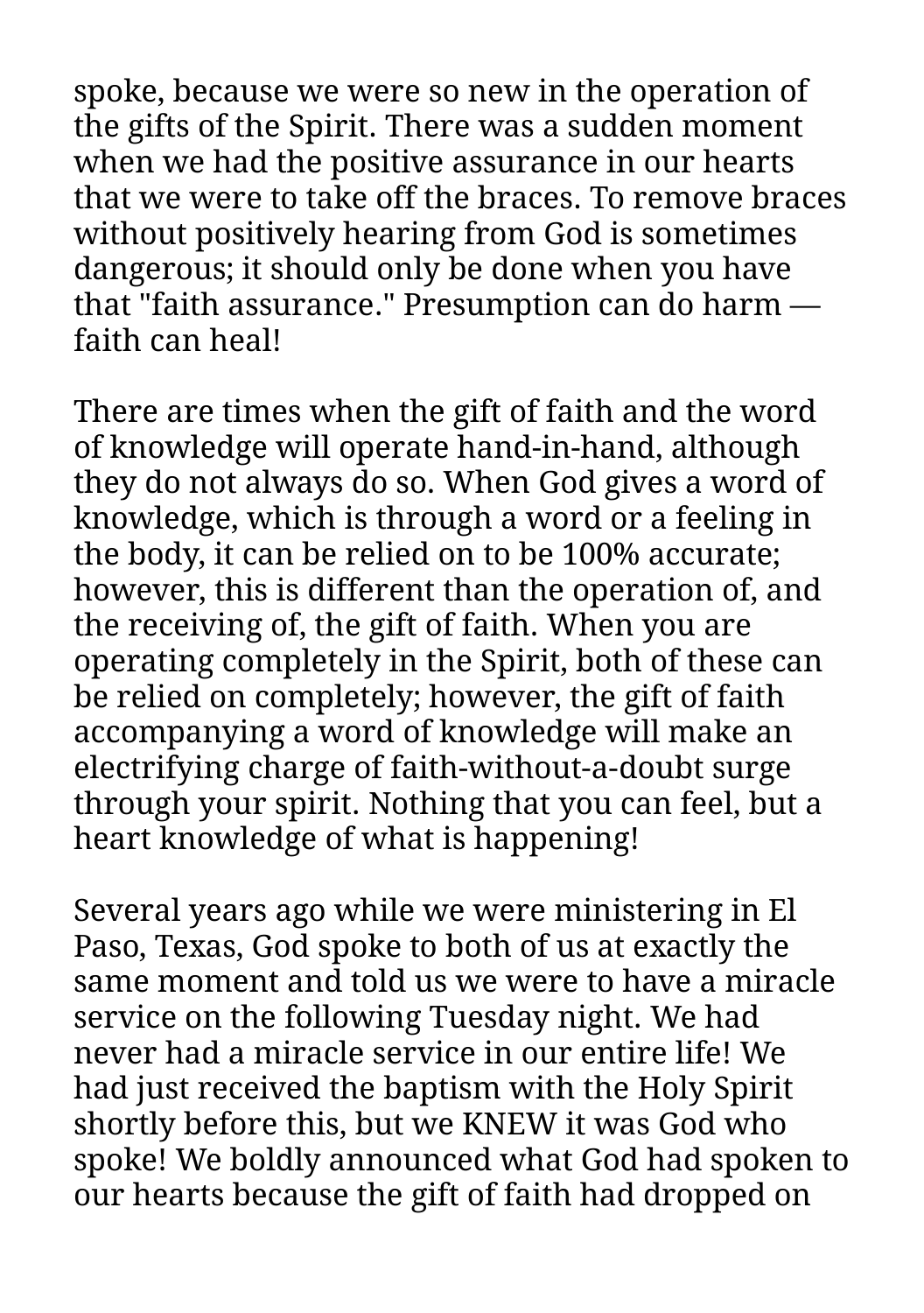us and we knew that we could depend on God doing miracles. There was no doubt, no hesitation, no holding back, no questioning, no nothing, except boldness to proclaim what God was going to do.

The gift of faith is not in operation at all times, and is not something for which you can "pray through." It is something that God sovereignly drops as we wills, at a specific time and for a specific purpose. We should always be sensitive to the Spirit of God, so that we do not pass up some of the wonderful things of the supernatural that God has for us. This gift does not operate for healings only, but for many other areas of our lives. The gift of faith will give us unusual daring and confidence in business dealings. The gift of faith was in operation when we married without knowing each other, only that God told us to be married! (See MY LOVE AFFAIR WITH CHARLES).

Peter operated in the gift of faith when he walked on the water. Jesus operated in the gift of faith when he turned water into wine — he also operated in the gift of miracles simultaneously.

There have been times when the gift of faith drops on people we have prayed for and it does not drop on us. This is just as valid as if it had dropped on us, and we are just as surprised at the response and behavior of individuals as they are surprised at us!

A lady came forward one night in Minneapolis for healing of a compound fracture. She had broken her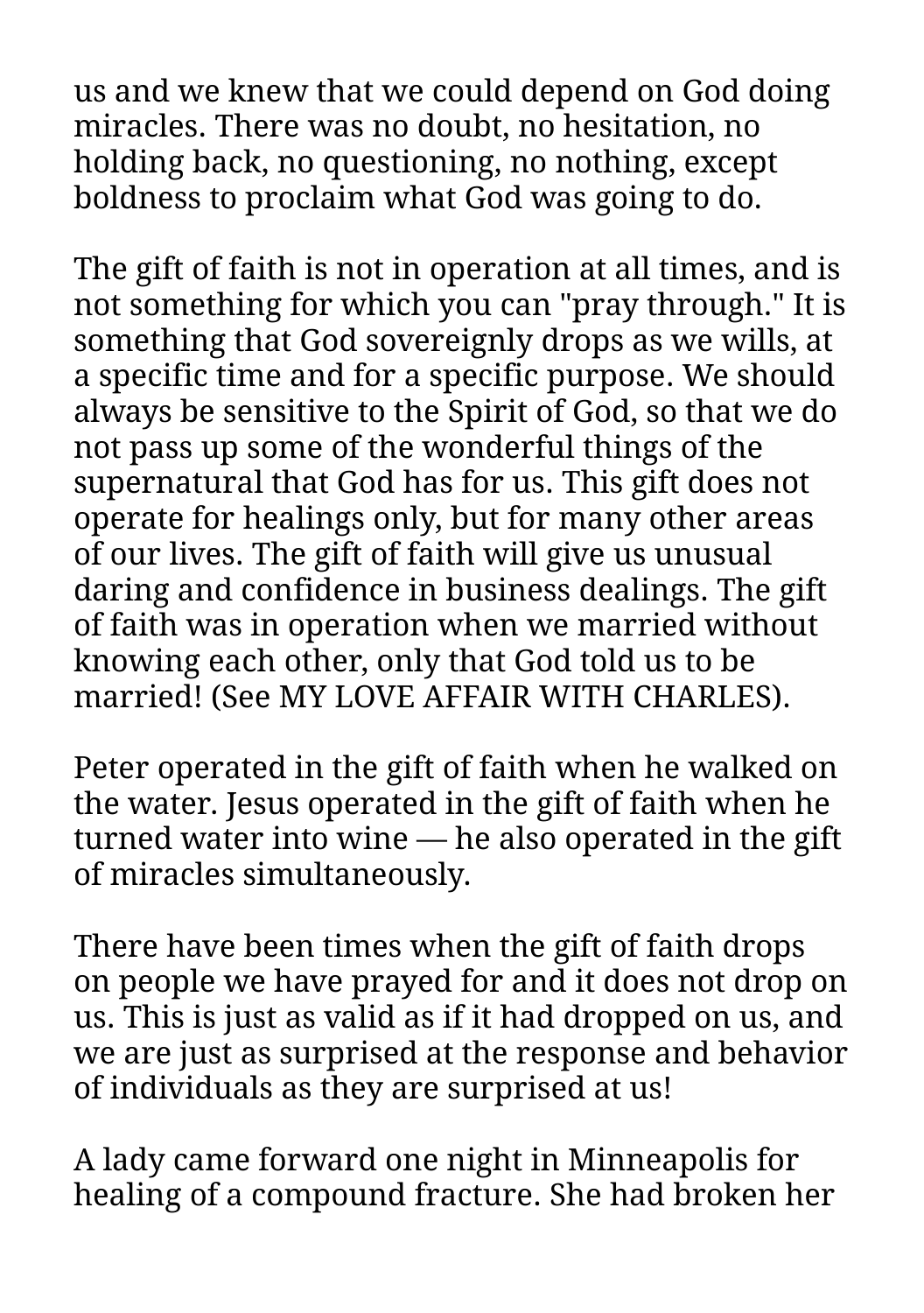leg one week prior to the service, the doctor had put her in a cast and told her it would be six weeks before it could be removed. We ministered to her in the prayer line by simply laying hands on the cast and commanding the leg to be healed.

The gift of faith fell sovereignly upon her! She was so positive that God had healed her that as soon as she arrived home that night she soaked the cast off in the bathtub! The next night she came back to testify, and what a testimony she gave! Not in words, but in action! She jumped up and down on the leg as hard as she could to prove she was totally healed!

We did not operate in the gift of faith. BUT SHE DID!

HOWEVER!!! The next day we were in Denver and before the service a girl about thirteen years old walking on crutches, came up to the book table. Suddenly the gift of faith began to operate because when I saw her, I remembered what had happened just one night before! I KNEW SHE WOULD BE HEALED! I don't know how I knew, but I knew! I questioned her to see if she wanted to be healed before or after the service! At first she said she would wait until after the service, but then she said, "No, I want to be healed BEFORE the service!"

I simply ran my hands over the foot and ankle and said, "In the name of Jesus, bones, I command you to be healed." Notice that I spoke directly to the bones. My spirit was leaping because of the gift of faith, so I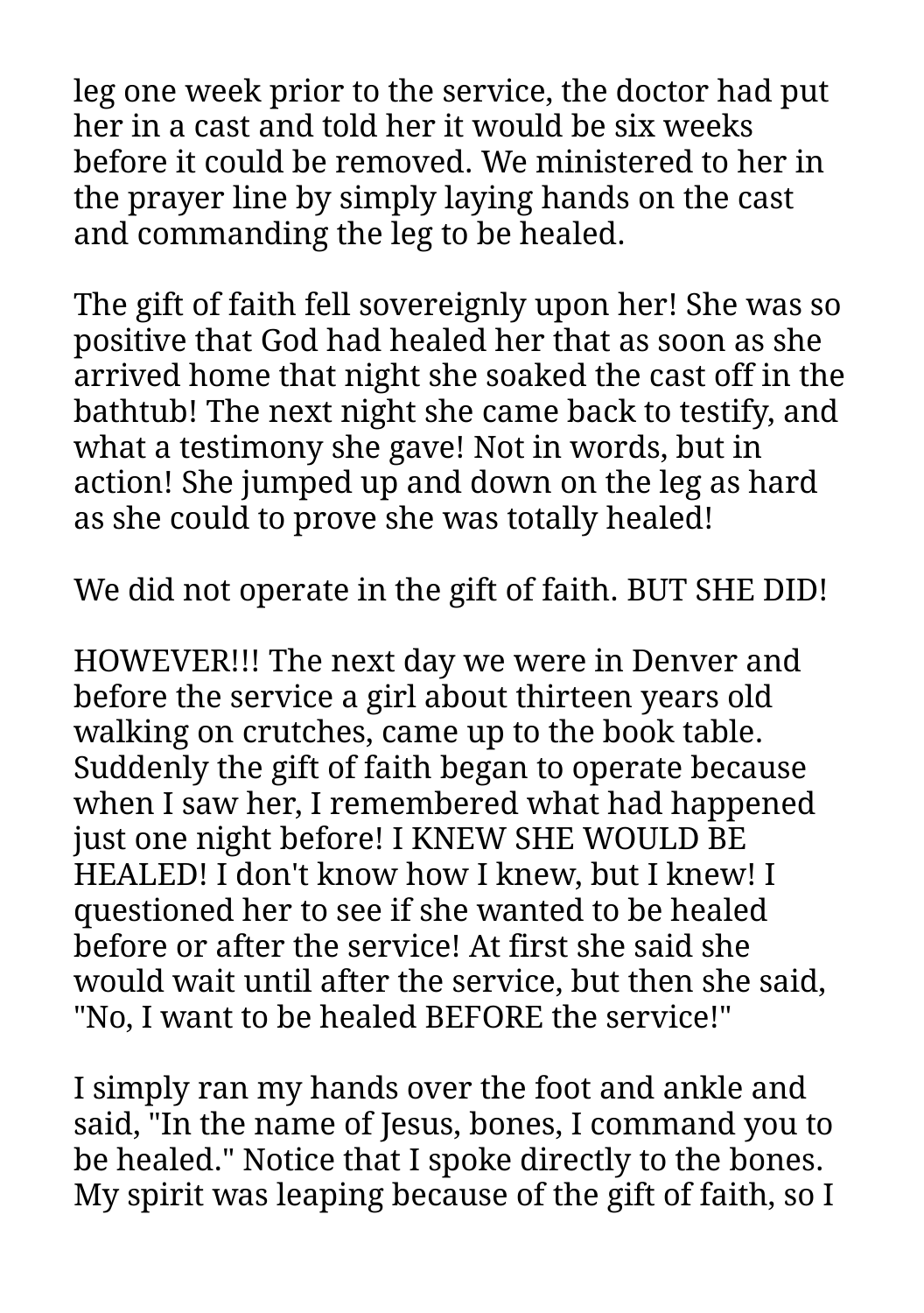said, "Test it to see what God has done!"

She stepped on it, gently and gingerly, and a shocked look came on her face! She pressed down a little harder, then a little harder, and soon she began to cry with joy! She came on the stage before the whole church that morning, and again that night, to dance before the Lord and tell of his mighty act! Was I surprised? No, because the gift of faith was in operation; therefore, I could tell her to act without a moment's doubt! I'll tell you one thing, though, we are thrilled and excited every time God does a miracle!

Along the same lines, I had spoken at our City of Light Christian Center church service, when the anointing of God came on me strongly in everincreasing power. Frances received the gift of faith and ran to the front. She said, "Charles, tell EVERYONE who needs healing to come forward right now!"

In my spirit I KNEW that anyone I touched would be healed. The first one was a woman who had come from California with a severe knee problem which the doctors could not diagnose. She was discouraged because it seemed as though nothing could be done. I was so full of the gift of faith, I just touched her knee, and she threw the crutches as high as she could and started running — free from pain!

Next I ran to a twelve-year-old girl nearby who had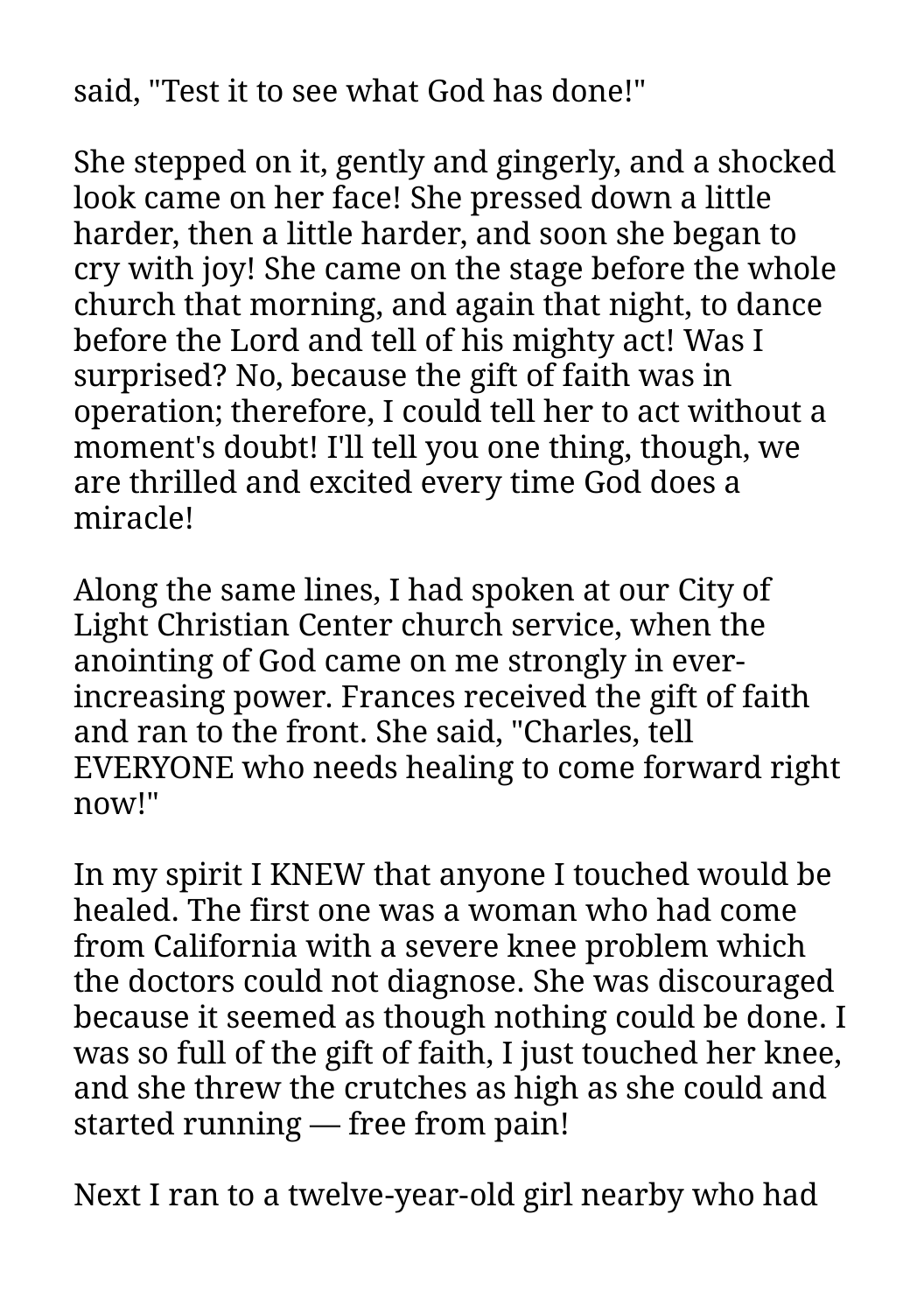fractured her foot and ankle the day before. Prior to the service, her mother had told us she could not even bear a tiny amount of pressure on it without crying. Even with pain pills, she was in excruciating pain. She was also on crutches, but when I simply touched her foot and said, "Be healed in the name of Jesus," I KNEW SHE WAS! Why? Because the gift of faith dropped on us after preaching the Word to the people!

The little girl hesitated to put her foot down, but finally she gingerly touched the carpet. A look of surprise came over her face! Then she pressed a little more, and a little more, and a little more, until suddenly she said, "Mama, it doesn't hurt any more!" Mama quickly took off the "half cast, and the little girl took off on a run. She ran completely around the big circular dome and that night she came back wearing tennis shoes, playing as normally as anyone.

Her mother came up to us at the evening service because when they had gotten home her husband was very upset about the whole thing and said, "Those Pentecostals have just psyched you out. You didn't get healed!" As a result, he was insistent that the little girl go back to the doctor to have it checked, and the mother did not know what to do.

She said, "Will it show a lack of faith if I take her back to the doctor?"

Frances said, "He won't believe you. He won't believe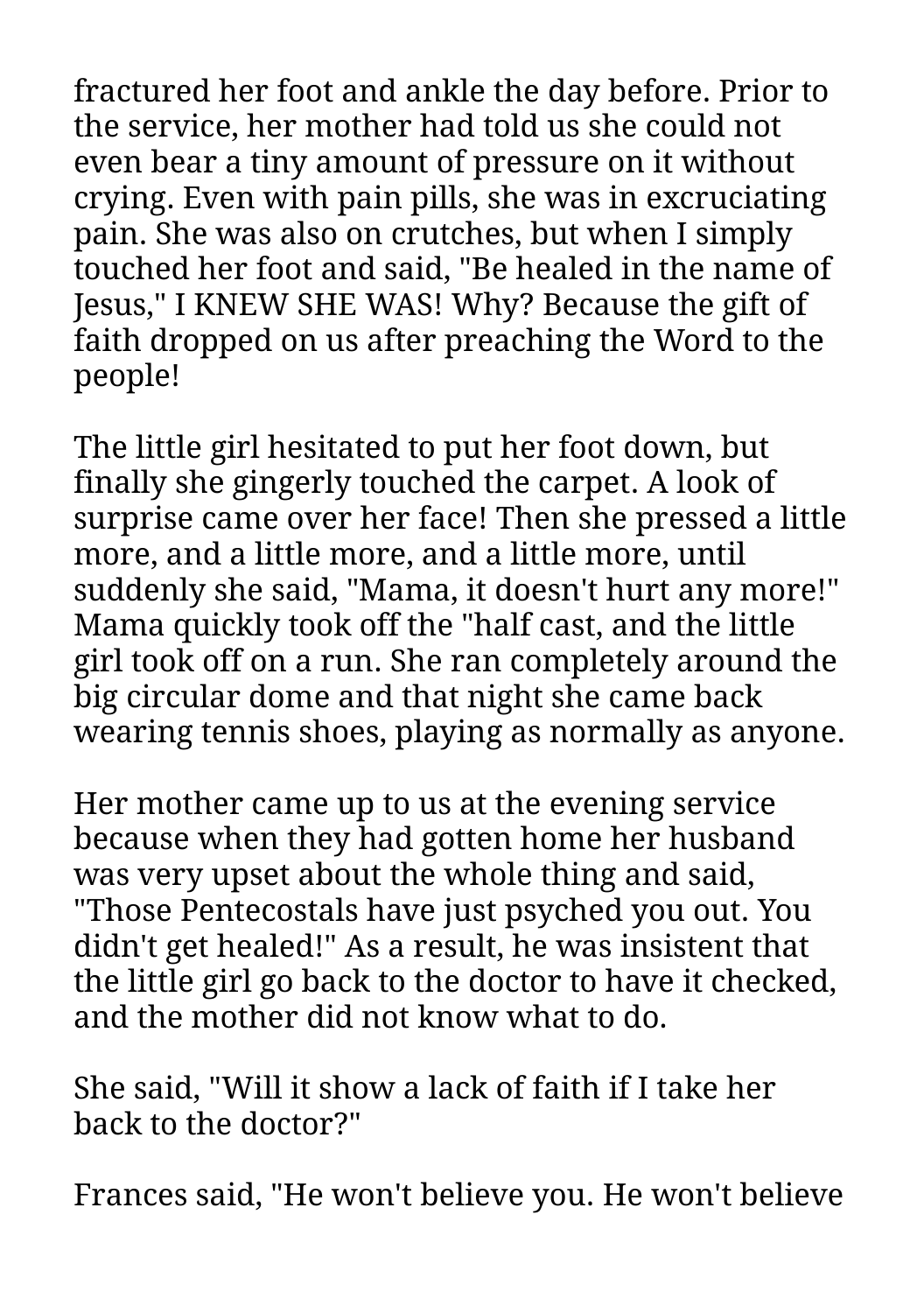me, but HE WILL BELIEVE THE DOCTOR, so go ahead, because God's healings will stand the test."

The next morning the mother took the little girl to the doctor. The little girl was so excited, she just blurted out, "Doctor, Jesus healed my ankle yesterday at church!"

The doctor said, "We'll see about that!" He X-rayed it, and after examining it said, "You are right, because you have had a miracle!"

Later, the unsaved husband was heard telling his sister, "Do you know what happened yesterday? God healed our little girl's foot while she was at church!" Jesus heals so that people will believe that he is the Son of God, and is the only way into eternal life. Glory!

Be aware of the gift of faith at all times, so that when the glory begins to fall, you'll be right there!

Peter and John had the gift of faith drop on them when they went up to the temple one day. The man who had probably begged alms of Jesus was there, and it would have been easy for them to think, "Jesus didn't heal this man, so why should we try?" But they didn't! Why? Because the gift of faith came upon them, and without any doubt, as Peter fastened his eyes upon him with John, said, "Look on us ..." Then Peter said, "Silver and gold have I none; but such as I have give I thee: In the name of Jesus Christ of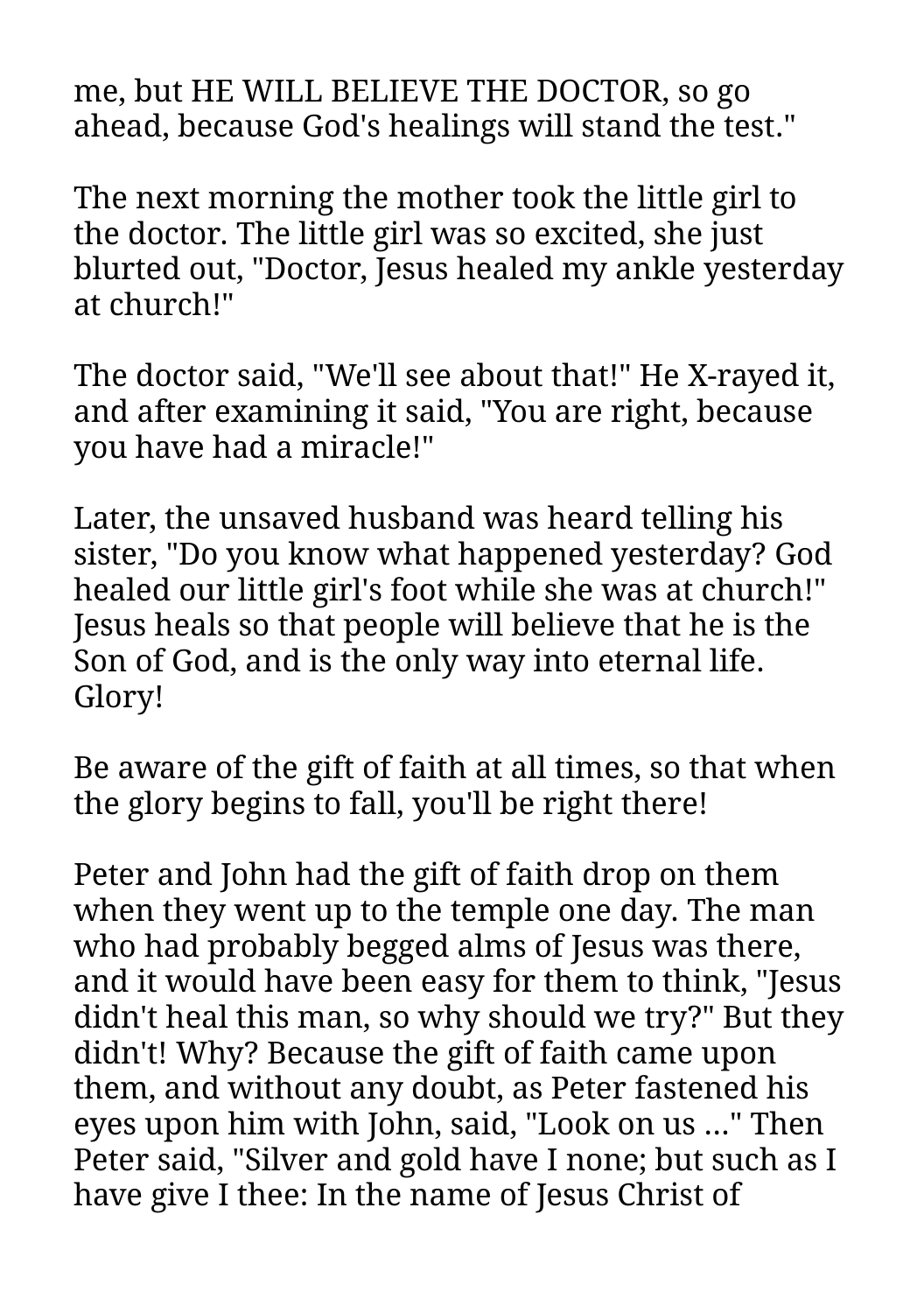Nazareth rise up and walk" (Acts 3:4,6).

This was an illustration of the working of the gift of faith. The same thing can happen to you, so BE ALERT!

You don't even have to be in a church service when the gift of faith falls. During lunch time one day, three of us remained in an auditorium where we were holding a meeting. We looked up and saw a couple entering, pushing a little girl in a tiny wheel chair. The gift of faith came upon both of us at the same time!

We went directly to them and inquired as to what the problem was. They told us the child had been attacked by a disease which caused the muscles to become useless. Already she could not move her legs, and it was beginning in her arms.

A friend had been to our services the night before and saw Jesus healing the sick. She called them and said, "You've got to take Belinda! She'll be healed, I know she will!" Their faith ignited, and suddenly they believed that if they could get the forty miles to the service, their little girl could be healed!

We said to the child, "Do you believe God will heal you?" Without any doubt, she instantly said, "I HAVE FAITH IN GOD!"

We said, "Then, IN THE NAME OF JESUS, STAND UP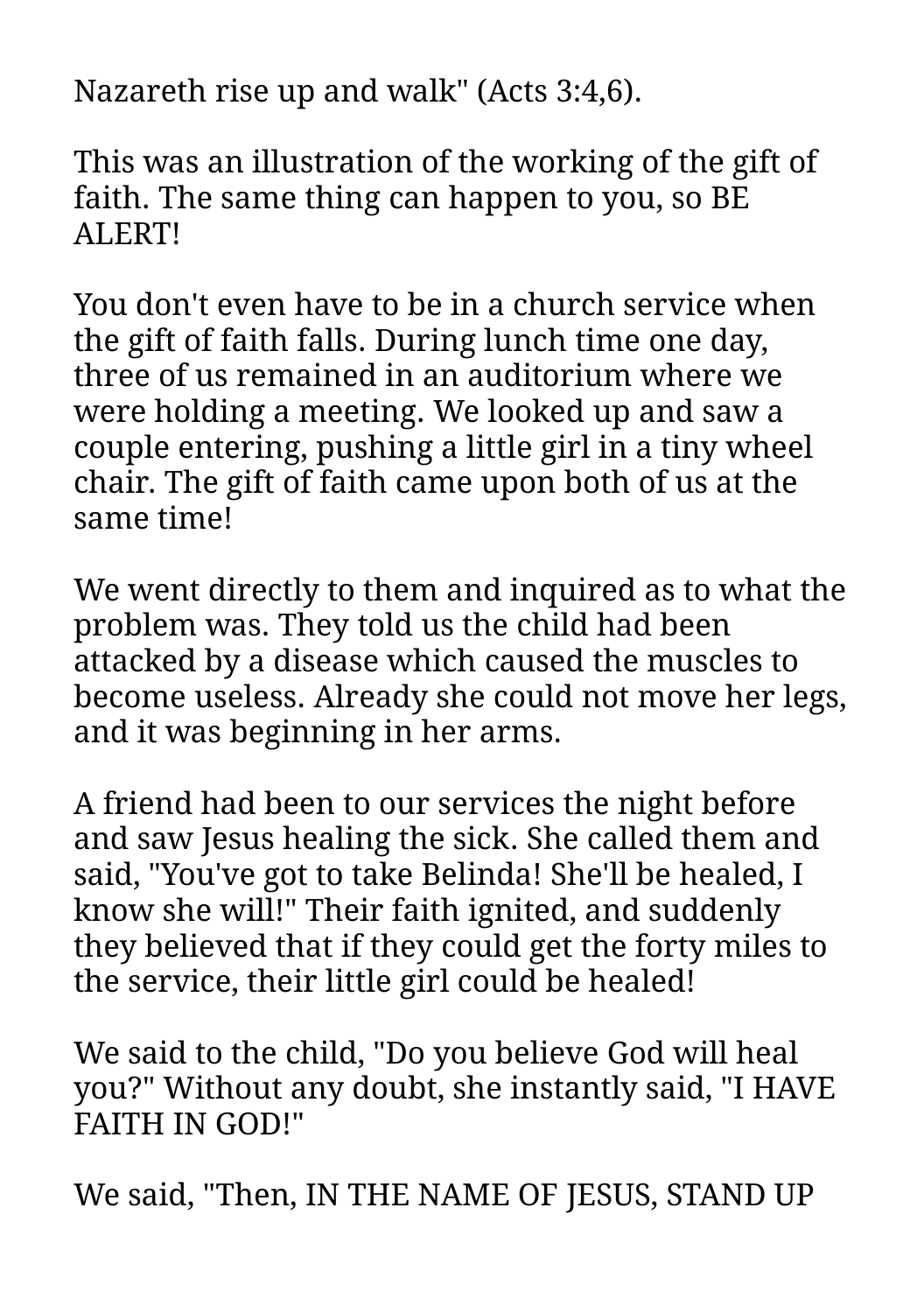### AND WALK!"

She shot out of the wheel chair as though she was a rocket taking off, and FELL FLAT ON HER FACE! Did our faith fall flat with her? NO! Why? Because God dropped the gift of faith on us!

We picked her up off the floor, stood her on her feet, and said, "NOW, WALK, IN JESUS' NAME!"

She took one step, AND SHE DIDN'T FALL DOWN! She took another step, AND SHE DIDN'T FALL DOWN! Pretty soon she started walking all over the place, and her parents took the wheel chair back to the car so she wouldn't even see it again.

That afternoon she danced for Jesus on the stage of the auditorium!

... And there was an interesting postscript to the healing!

Five years previously, the wife of a Christian book store owner in Albuquerque came to a meeting, with the same incurable disease little Belinda had. She was on crutches with her legs dangling like they didn't have any bones in them. They looked like a rubber doll's legs.

Bobbie was the first one at the meeting, and sat right in the middle of the front row. When she came in, she said, "I believe when you pray for me, I'll be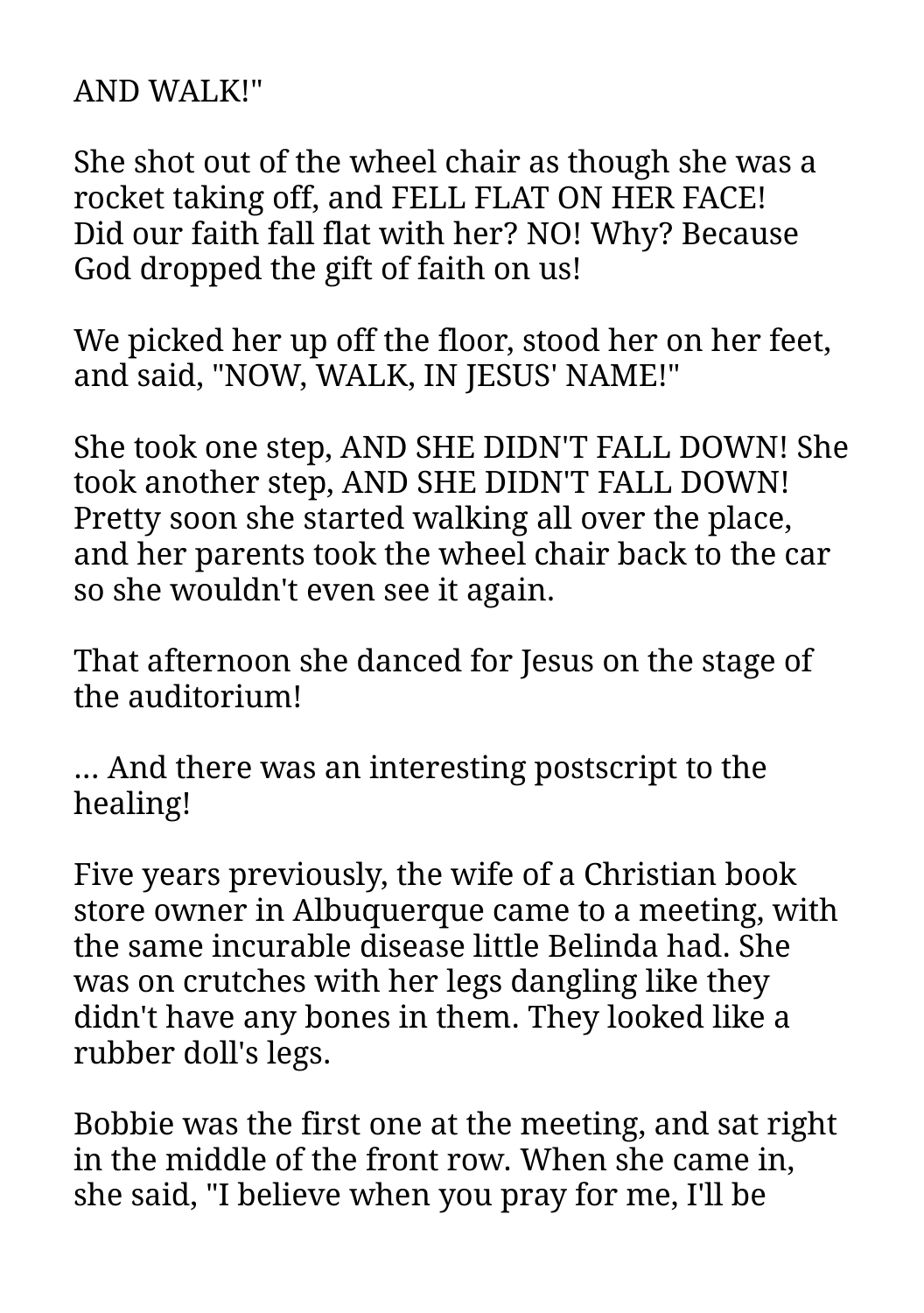healed!" And while we were making preparations for the meeting, she kept saying excitedly, "Tonight's my night to be healed!"

She came up on crutches and when we prayed, she fell under the power. She said that Frances threw the crutches across the room and said, "You'll never need them again!" All we remember is she looked so pathetic on the floor, struggling to get up with those legs of rubber. Finally she made it, and although she was walking, she didn't look like she was healed. But we look not with the natural eyes, but with eyes of faith.

She had come to the meeting to tell us of her healing, little realizing there would be a little girl there with the same disease. She said, "The only thing I haven't been able to do is dance," so Charles said, "Come on, let's dance right now!" And she and Charles danced before the Lord as all of us praised and worshiped God for her healing.

Many people wonder if God's healings last! Of course they do! Bobbie walks perfectly today!

There are times when you need to heal without the gift of faith, but when those beautiful, holy times come and God literally dumps the gift of faith on you, step out without a doubt and ACT QUICKLY AND WITH FULL CONFIDENCE!

When the gift of faith is fully given, you step out of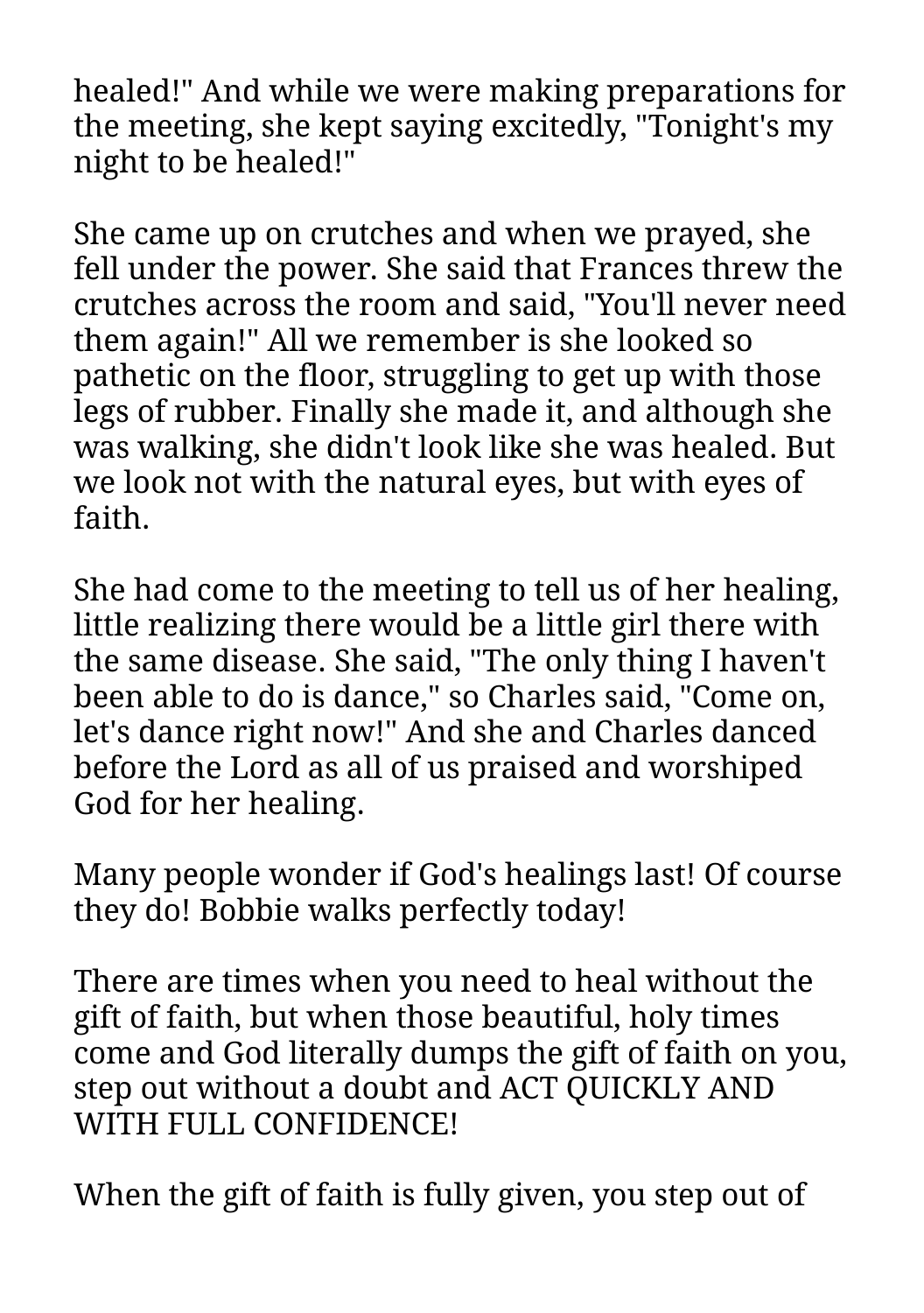the dimension of the human limitations and step into the dimension of Almighty God!

"For with God nothing shall be impossible (Luke 1:37)

 "... AND NOTHING SHALL BE IMPOSSIBLE UNTO YOU"(Matt. 17:20).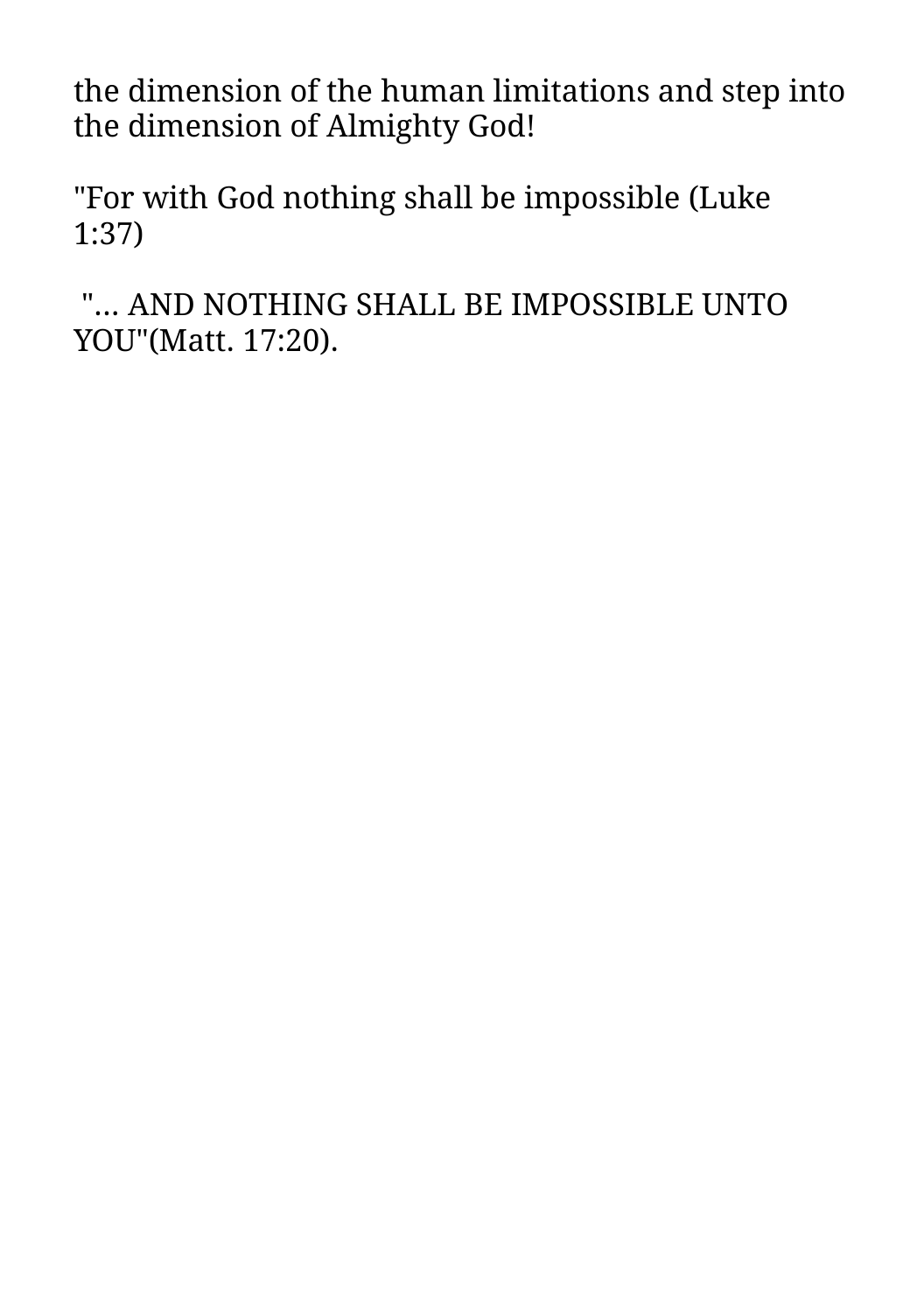## CHAPTER 17 CREATIVE MIRACLES

### *By Charles*

God does creative miracles! He makes physical things out of things that do not exist. He said, Let there be light..." and light came into being (Gen. 1:3). "And God CREA TED great whales, and every living creature that moveth ..." (Gen. 1:21).

God extended himself, with all his powers, into us through Jesus, so his same power through us can CREATE parts for bodies which become defective. When you buy a car or an appliance, you need to consider the availability of new parts when the old ones wear out. God loves us and cares for us much more than a car manufacturer cares for his cars, so he provides a means of replacing defective or wornout parts for our bodies.

You, too, can call into being those things which do not exist, using the power of God in the name of Jesus!

The Bible tells us that God "quickeneth the dead, and calleth those things which be not as though they were" (Rom. 4:17).

According to The Living Bible: "God will accept all people in every nation who trust God as Abraham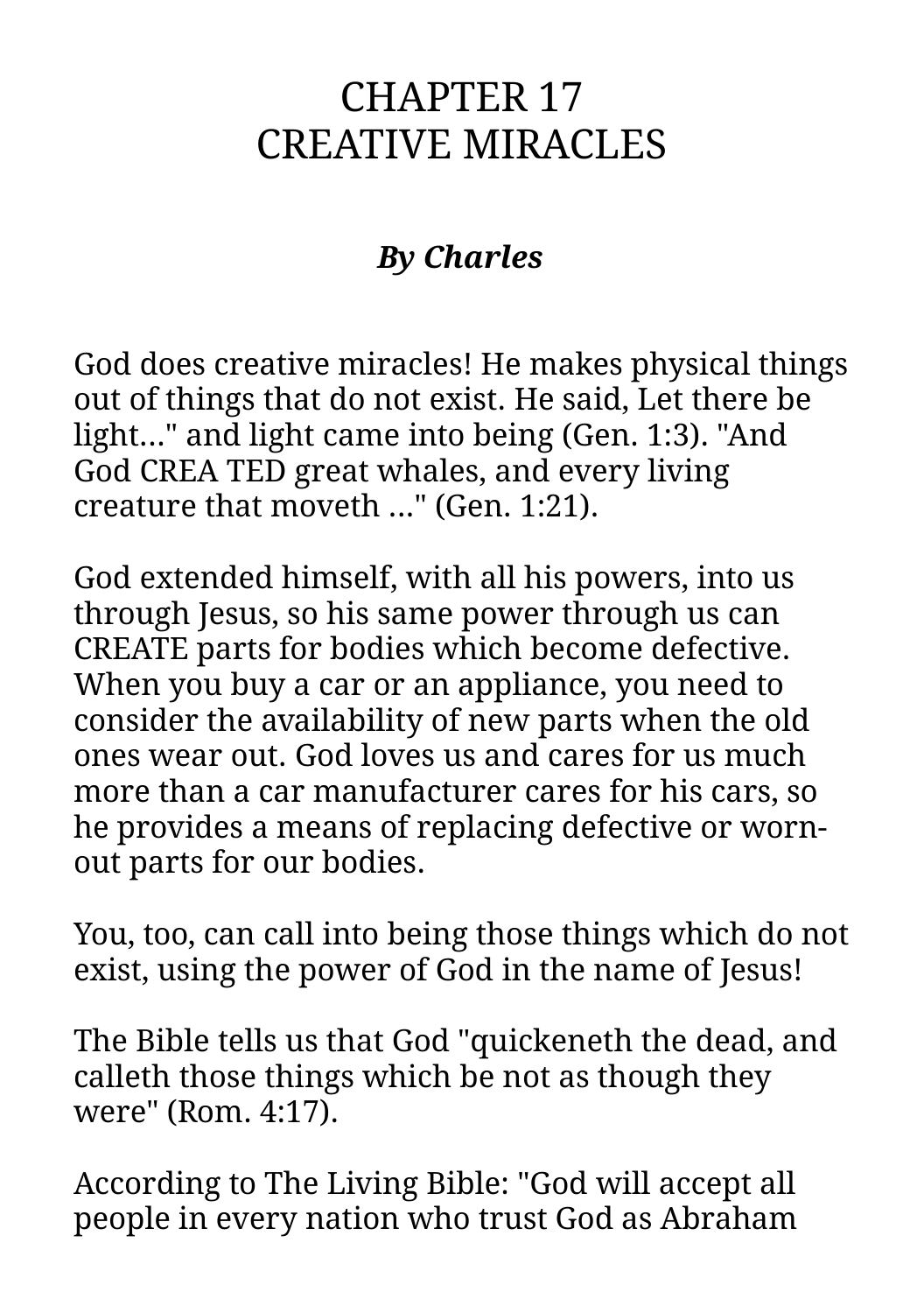did. And this promise is from God himself, who makes the dead live again and speaks of future events with as much certainty as though they were already past" (Rom. 4:17 TLB).

Shortly after Frances and I received the baptism with the Holy Spirit, I was reading the Living Bible and the Holy Spirit made a scripture come alive to me! "Jesus now returned to the Sea of Galilee, and climbed a hill and sat there. And a vast crowd brought him their lame, blind, maimed, and those who couldn't speak, and many others, and laid them before Jesus, and he healed them all. What a spectacle it was! Those who hadn't been able to say a word before were talking excitedly, and those with missing arms and legs had new ones; the crippled were walking and jumping around, and those who had been blind were gazing about them! The crowd just marveled, and praised the God of Israel" (Matt. 15:29-31 TLB).

I went to my CPA office after reading that story and couldn't get it off my mind. I called Frances and said, "God is going to do creative miracles in our ministry; he is going to grow out limbs that aren't there! We are going to see real legs grow where wooden legs are now! My faith was ignited as we talked about actually experiencing such phenomenal things as that!

About a month or two later, we were in Florida at a non Spirit-filled church when the pastor said we would have to conclude our service by 9 PM because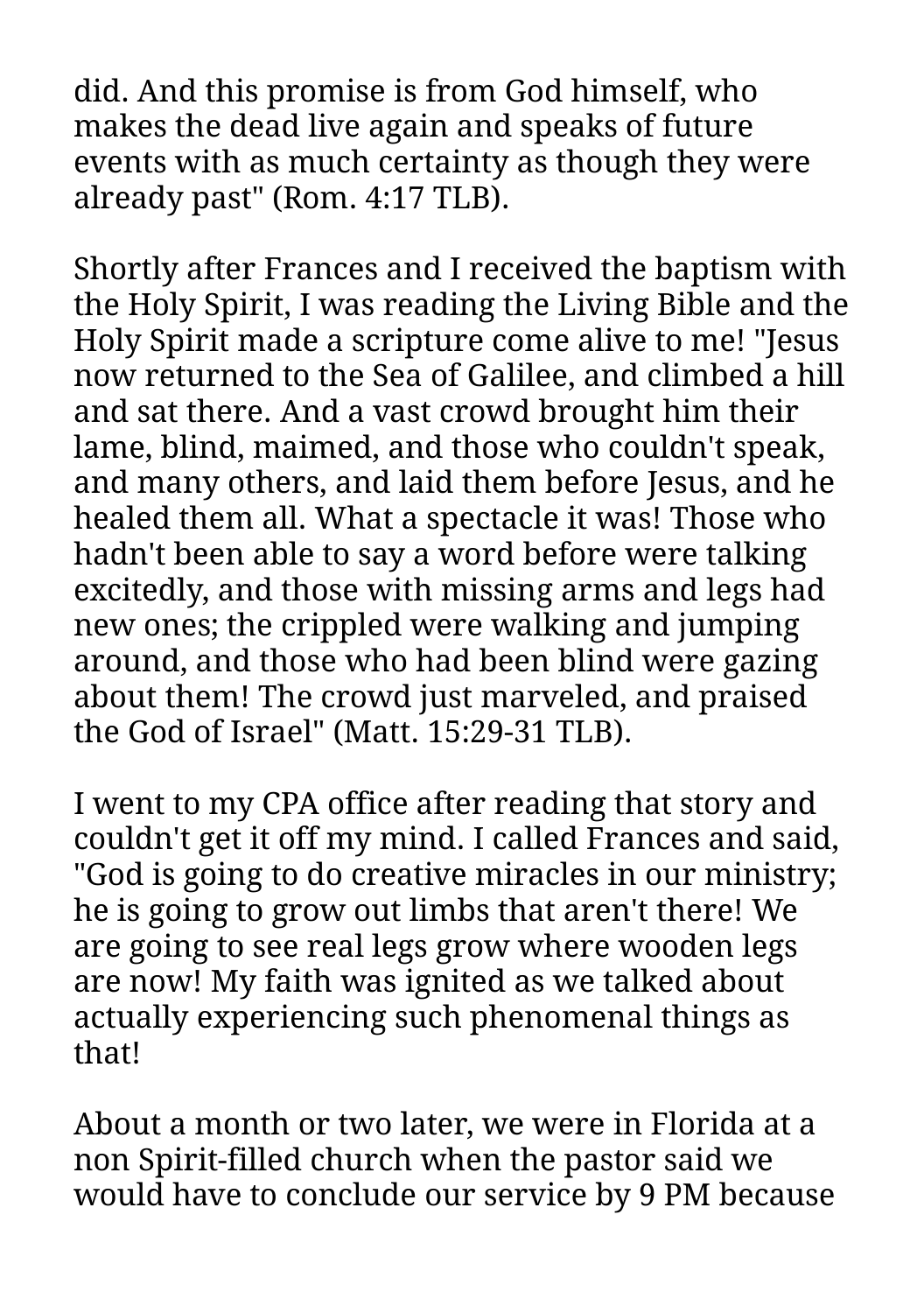his people would walk out if we held them too long.

God began displaying his amazing power, and somewhere around 11 PM the glory of God fell on a fourteen-year-old boy. We said, "What would you like Jesus to do for you?"

He stuck out his hand and showed us a missing thumb, cut off at the back joint, and said he wanted God to grow him a new thumb!

Hallelujah! Did we ever get excited! After just having discovered that scripture, God was giving us an opportunity to put it into practice, and to call into being that which did not exist!

By this time, the audience was wild with excitement as they were watching the spectacular miracles God was doing, one right after the other. They were no longer sitting! They were not only standing on the pews, but some were standing on the backs of pews, holding onto the ones standing on the pews! We didn't even know what the gift of faith was, but we knew what God had said to us about growing new parts!

We had him hold out both hands so we could see the difference, and we began commanding the thumb to grow in Jesus' name! We were almost shouting, "GROW! GROW! GROW!"

Suddenly, it began to grow! You could see the end of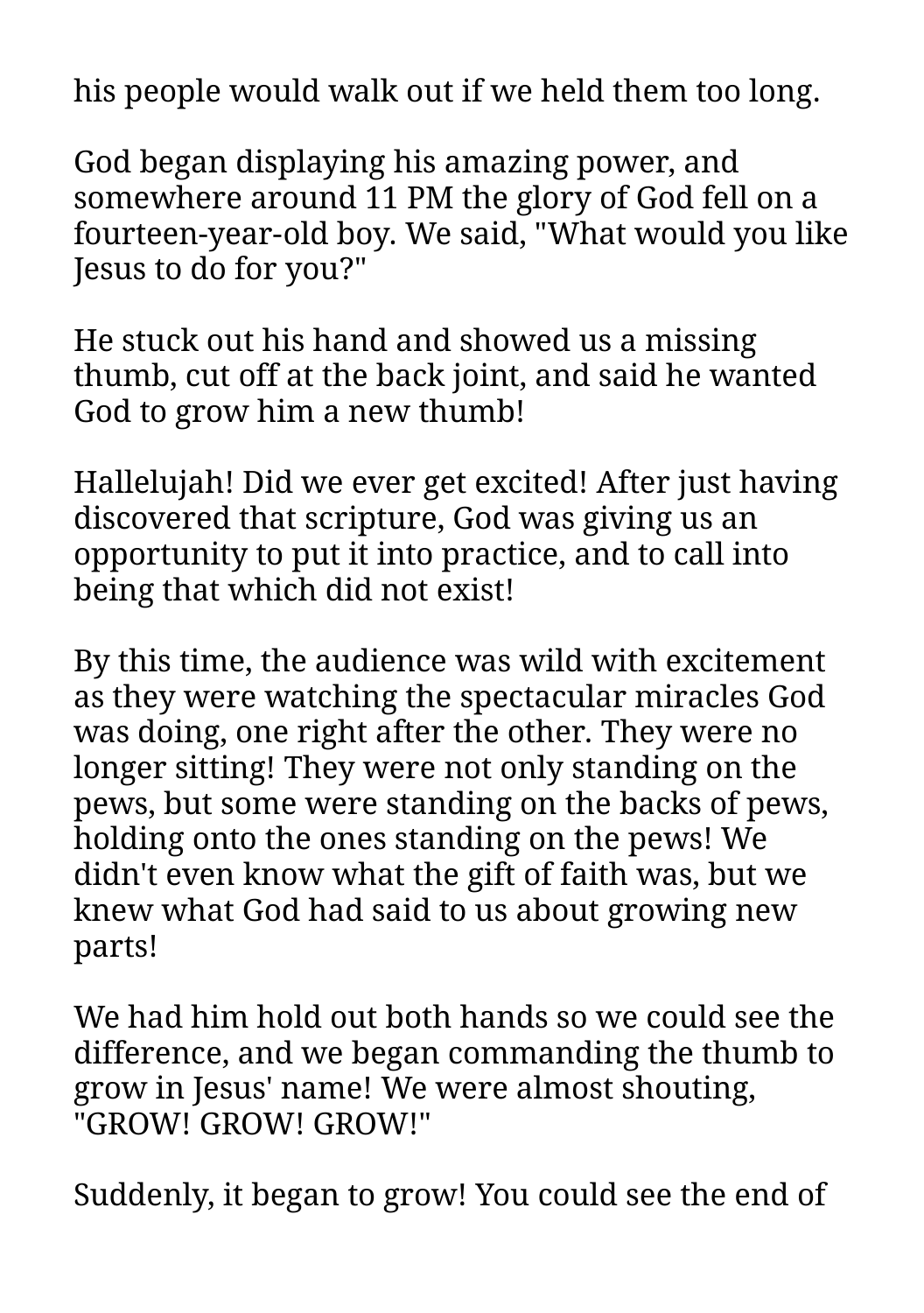it moving out slowly alongside the other thumb. The people were screaming! And so were we! Because God was re-enacting his first earthly miracles of creation!

In a matter of just a few moments, maybe a minute, the thumb was full-grown, just like the other! It had normal knuckles, and a place for a thumbnail, but there was no nail on it. Expectantly we said, "Let's ask God for a thumbnail!" Hallelujah! Why not? God is in that kind of creative part-making business.

With about seventy-five people looking, we boldly commanded a thumbnail to grow, in Jesus' name! And it did! We watched it as it slowly grew out, but were really surprised when it continued growing past the end of the thumb! It curved over the end and back down the underside of the thumb, like a talon! Around it was a soft blue glow. We all excitedly discussed the unusual way it had formed, and looked closely at it for several minutes!

Good news travels fast, and the next morning many were waiting for the boy to come to church and were excited to see what God had done. The new thumb was perfect! BUT THERE WAS NO EVIDENCE OF THE THUMBNAIL -JUST THE PLACE FOR IT! We couldn't understand what had happened, because so many of us had actually seen it there.

As we thought about it, we recalled visions from God where a blue glow surrounded the person or object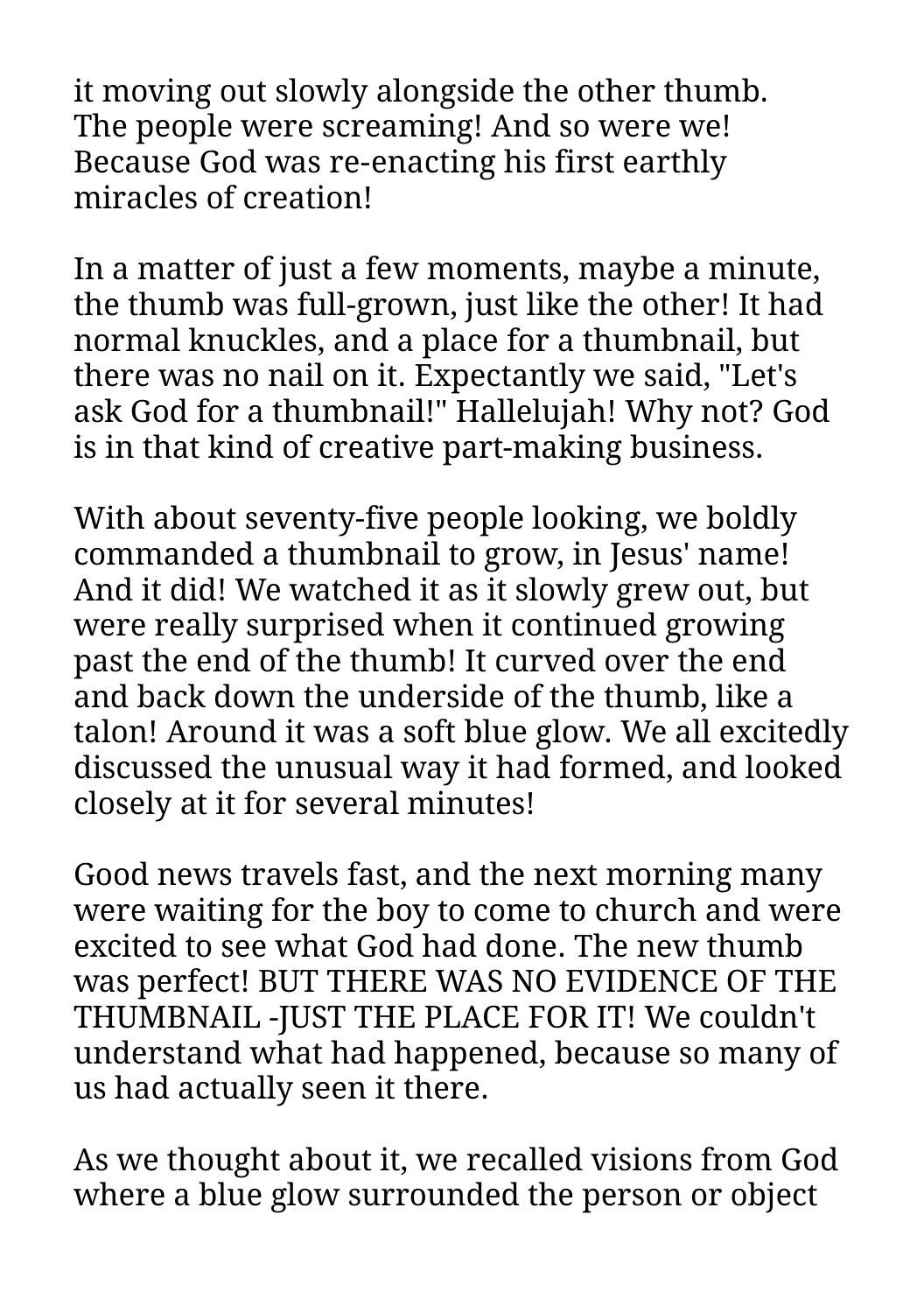made visible in the spirit, but not physically. We can only assume that this was a vision of God, where he let about seventy-five people see the same thing  $-\text{in}$ the spirit!

Shortly after this, our grandson brought a little neighbor boy over to his house one night while we were there. The boy had one foot about a half inch shorter than the other. We commanded it to grow out, but saw no evidence of change. However, the next morning the boy came running over, exclaiming that both feet were the same length and the same size! The leg which had been approximately one-half the size of the full-size leg, had filled out during the night and was also a normal leg!

In Wisconsin several years ago a thirteen-year-old girl came to a miracle service expecting a BIG miracle. She had been to an orthodontist because of crooked, overlapping, protruding teeth. They were badly covered with tartar, and her gums were soft and bleeding. The fees for corrective work were so great that the family could not afford to have the much-needed work done.

While we were worshiping God and praising Jesus in song, the little girl turned to her mother and exclaimed, "Mother, my teeth are moving!" Her mother got so excited she didn't even stop to look! She just said, "Get up there as fast as you can!"

The girl ran to the front, but the glory of God was so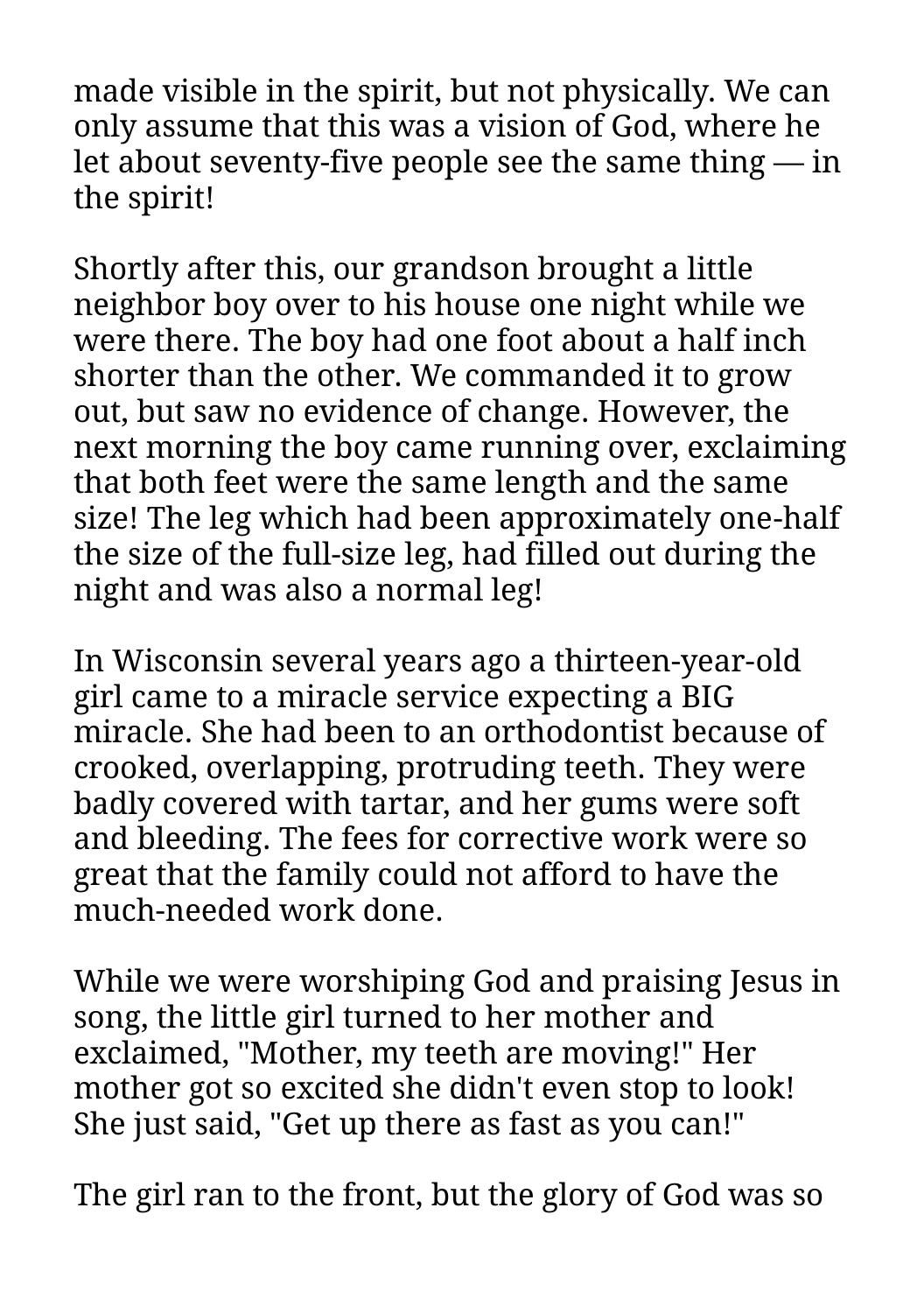upon her that before she got on the stage, she fell under the power of God, and lay there for about thirty minutes.

When she got up, her teeth were so perfect that Frances said they looked like an ear of corn with perfectly straight rows! To me it looked like God had created a full set of new teeth out of heavenly pearls! They were perfectly shaped and her gums were beautiful and healthy! We could hardly believe what we were seeing!

We asked if there was a dentist present, and a young man who had driven four hours to get there ran up to us.

When he looked in her mouth, he said, "I have never seen such a perfect and beautiful set of teeth in my life!"

God had done another creative miracle, and, just as he said in Genesis 1:25, after he had made the beast and the cattle and other creeping things after his kind, "And God saw that IT WAS GOOD."

The gift of the word of knowledge is always exciting to experience, but especially when used in conjunction with a creative miracle! One night during a miracle service, my gums and face felt like I had been to a dentist and had a shot of Novocain to deaden the pain. I recognized this as a signal from God that he was healing someone with a tooth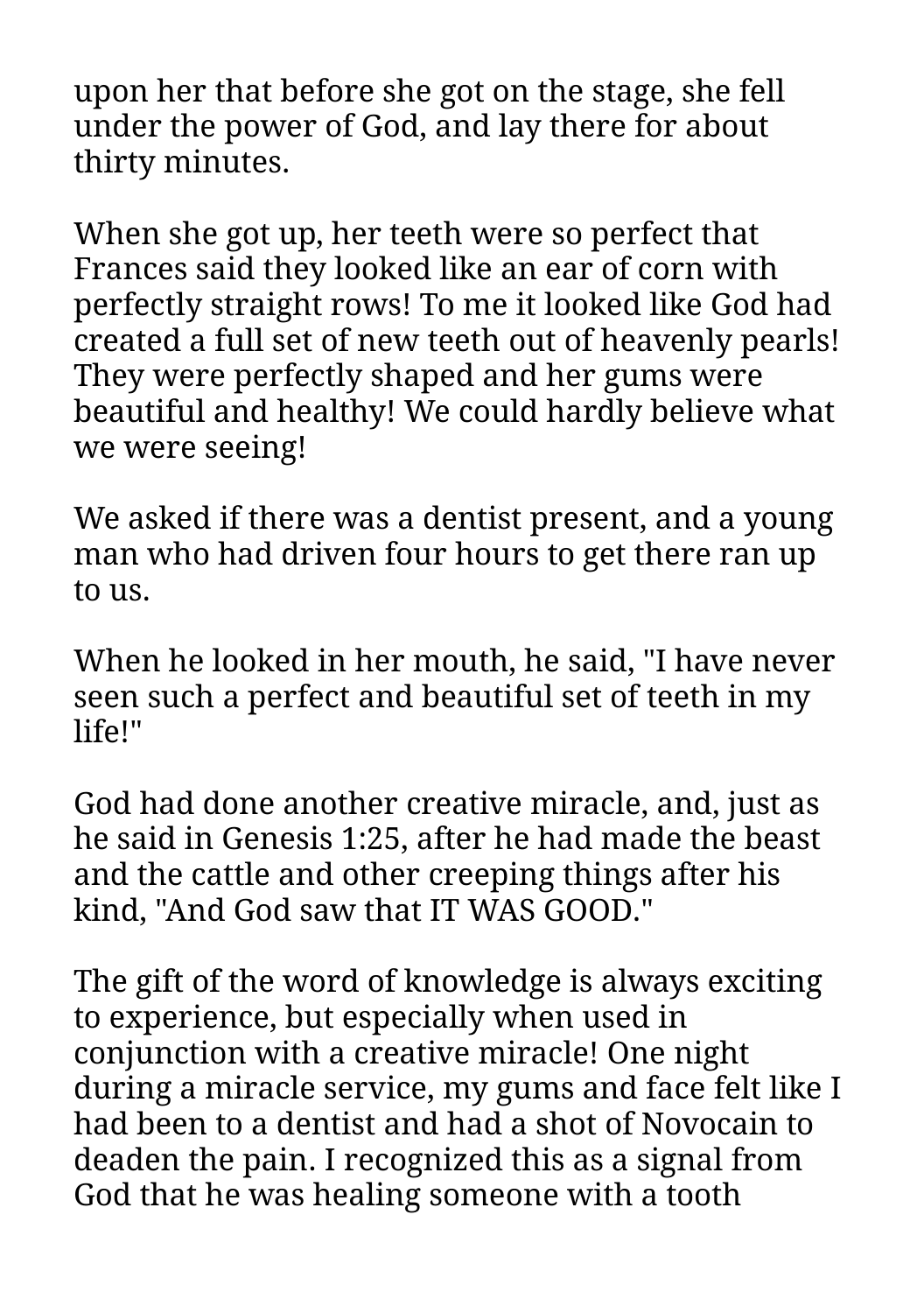problem. When I announced this to the audience, five people came forward. God had filled the cavities in the teeth of two of them; he had healed two with abscesses; and the fifth one said she had been to the dentist that day, THAT HE HAD DEADENED HER MOUTH WITH NOVOCAIN, had filled two teeth and prepared the other three for more work the next day! God had filled the other three teeth perfectly and the dead feeling had left her face! Glory to God who does the impossible today —creative miracles for the masses!

While we were on that same trip, a filling came out of one of Frances' teeth. She showed it to me, I examined it and threw it into a waste basket. When we returned home, she went to the dentist to have the filling replaced. As she was parking, she said, "God, you filled all those other teeth. Why do I have to waste all this time going to a dentist to have mine filled?"

The technician sat her in the dentist chair and said, "What is the problem?" Frances said, "The filling came out of a tooth."

The technician examined it, and said, "Which tooth do you mean?" Frances showed her again, and then again, but the technician could not locate where the filling had come out! She called the dentist in and they repeated the same routine, and he could find no missing filling. God is a great and loving God of surprises! How we praise him!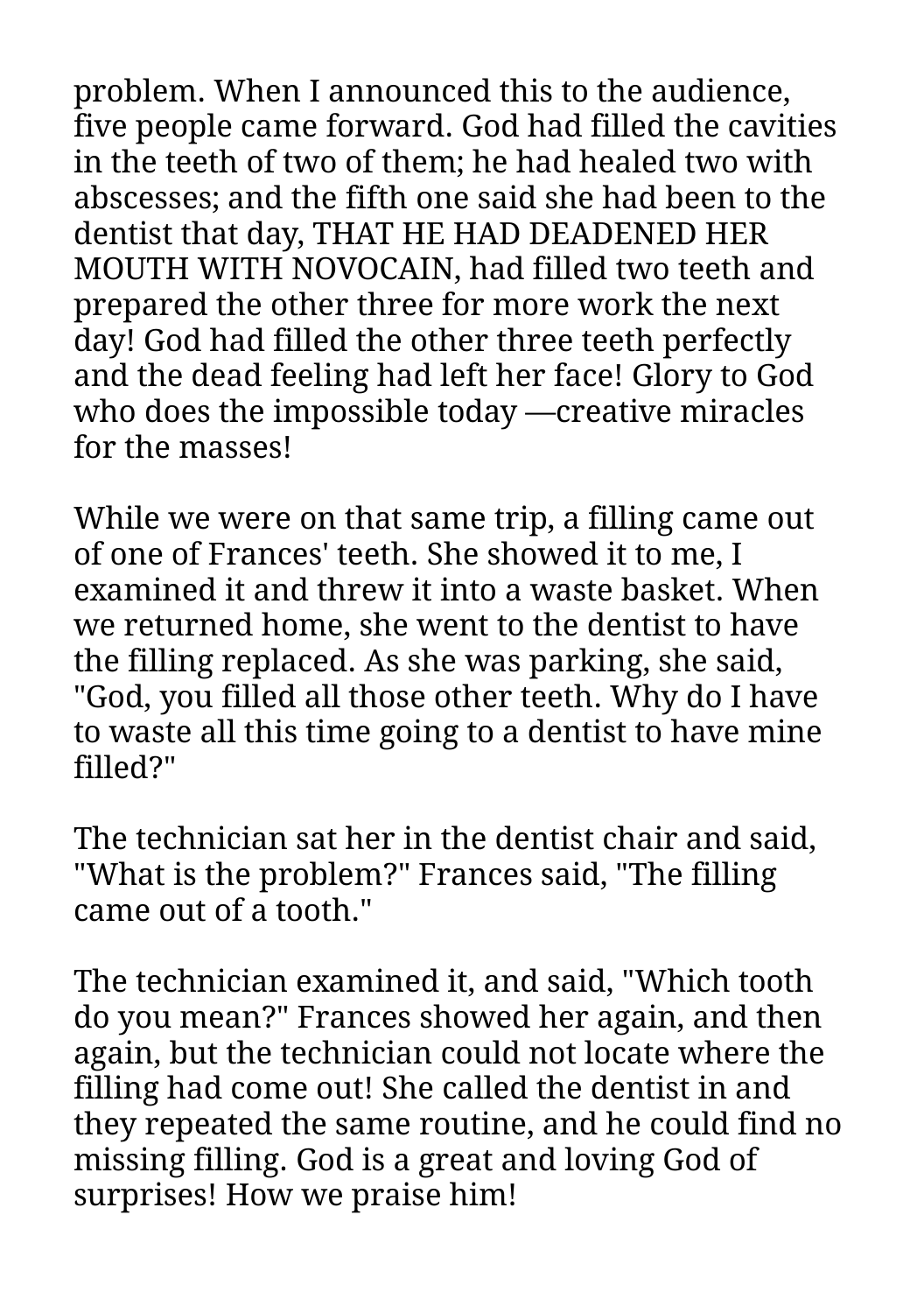During a visit to Australia, a television station sent a crew to cover one of our miracle services. The very first thing they wanted to know was, "What is a miracle?" They had never seen God do miracles, and were excited about what was going to happen, even if they were not Christians.

We explained to them that there were many healings that you could not see or photograph, but there were certain types of miracles that you could actually see while they were happening. We told them to feel at liberty to interview the individuals beforehand, during and after the healing, and even photograph it as it took place.

"How well he knew their thoughts! But he said to the man with the deformed hand, 'Come and stand here where everyone can see"'(Luke 6:8 TLB). Jesus called into being something that did not exist, and had even told them that it would happen before the healing took place.

The Australian miracle service was underway! The cameras were rolling. We had everyone measure their arms, and then the ushers selected a few from the audience who had enough difference in the length of their arms to be seen from the stage. The first one was a simple adjustment, and it was accomplished very quickly!

The next person was a lady whose left arm was about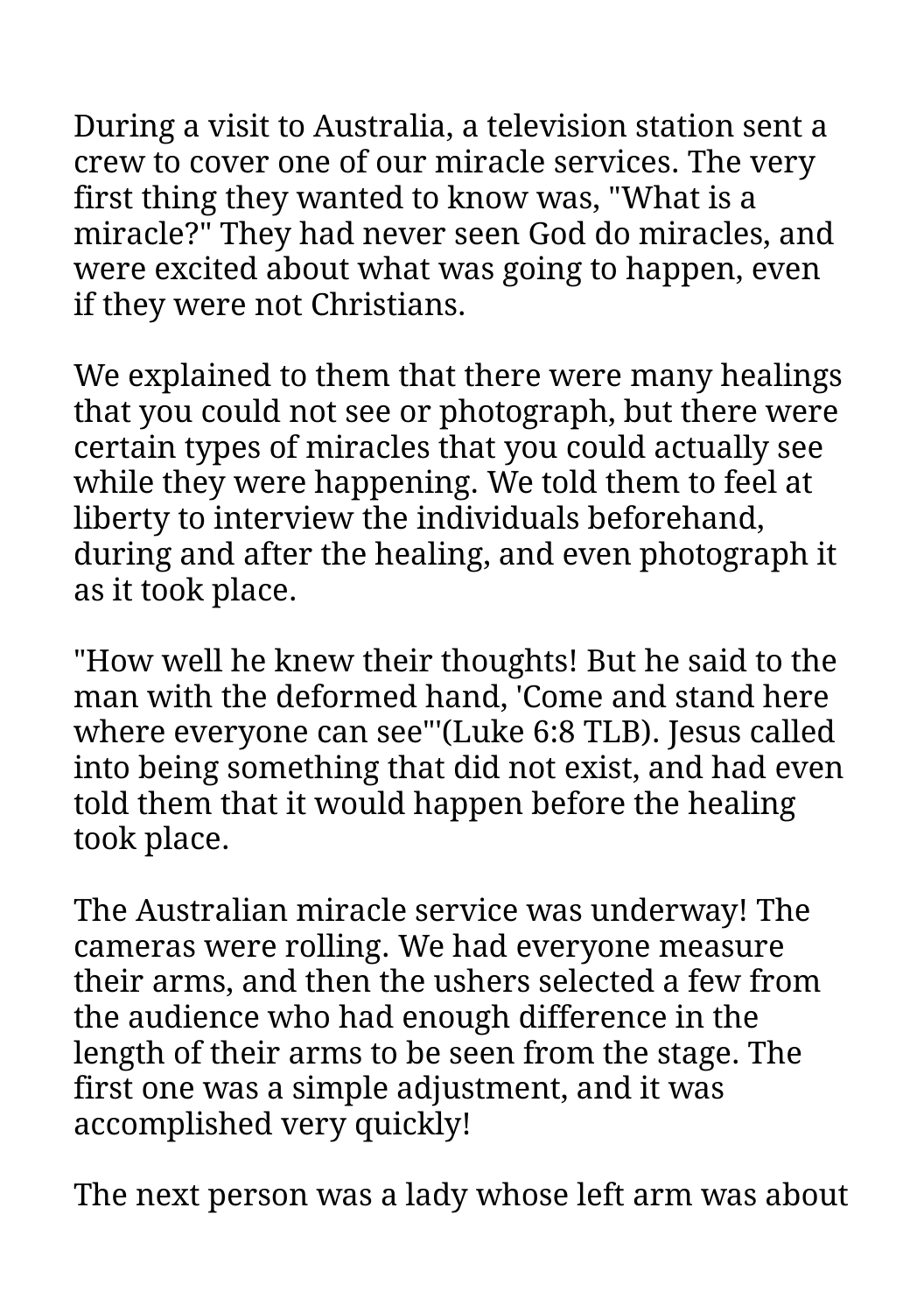two inches shorter than the right. We asked her what caused the arm to be short. Her reply shocked us, because she said the doctor had removed about two inches of bone from the arm!

Right on national television I looked up to God and said, "God, you had better be here for this one!" God had better be there for every miracle, or they won't happen, but in this case I wanted to make sure he was there!

But God is faithful and wants to demonstrate his power so people will believe that he is a living God! As we commanded that arm to grow, it d id so — at just the right speed for all of Australia to see God in action on a television screen!

God had put in two inches of bone, marrow, tissue, nerves, muscles, and whatever else it takes to extend an arm two inches. He had done a creative miracle as we commanded the arm to grow in Jesus' name! If that creative miracle had happened in the synagogue two thousand years ago, it would possibly have been in Luke 6:8, or some other exciting scripture!

One Thursday night in Houston, we commanded a new part to be formed in a lady, and exactly one month later she returned and reported she went to the hospital the next Monday for surgery after we had prayed for her and received an interesting diagnosis from the doctor: "You won't need surgery because there seems to be a NEW uterus!" If God can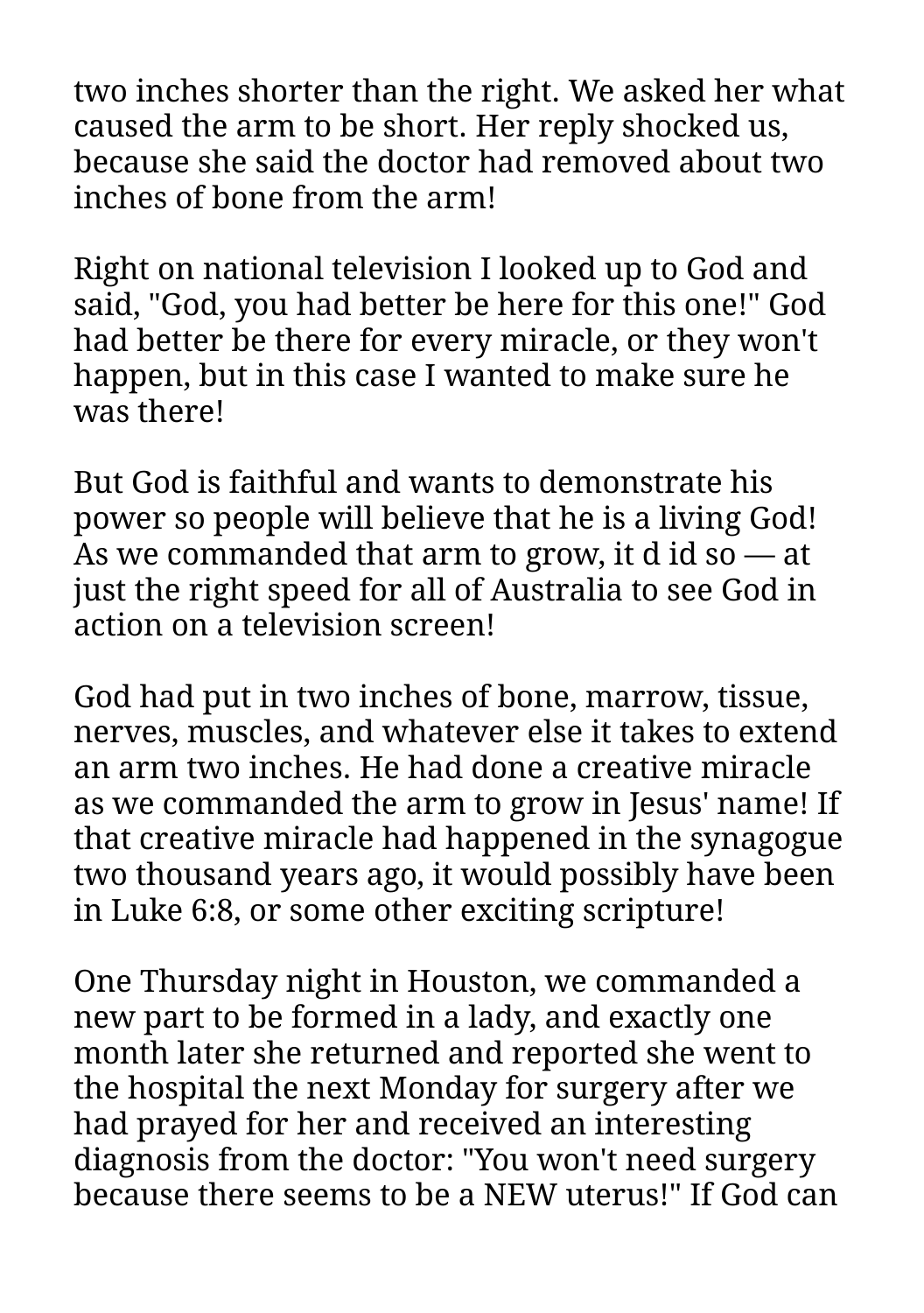put a star into a fixed position, he can put a new uterus into one of his children!

One night in Oregon a man came for healing who had one lung which had been collapsed by a surgeon seven years before. We laid our hands on him, commanded a new lung to appear, and commanded his breathing to be normal. The next morning he told us excitedly that he was filling that lung with air as easily as the other. We talked with him several times later, and he said it was great to have two perfect lungs! Hallelujah!

One night the Spirit of God led us to ask how many had never seen someone fall in the Spirit, or go under the power. Over half of the audience said they had not, so we asked for twenty volunteers who wanted a touch from God to come forward!

We had felt led to ask this question because we had prayed for someone at the very beginning of the service. When that person fell under the power, a gasp went up all over the audience, so we knew this was something that not everyone present had seen before. It didn't surprise us when half the audience arose to come forward.

There was a limited amount of ministering room, so we lined up about twenty across the front of the audience, and then we touched each one on the forehead gently and simply said, "Jesus, touch them!" Every single one of them fell backwards to the floor,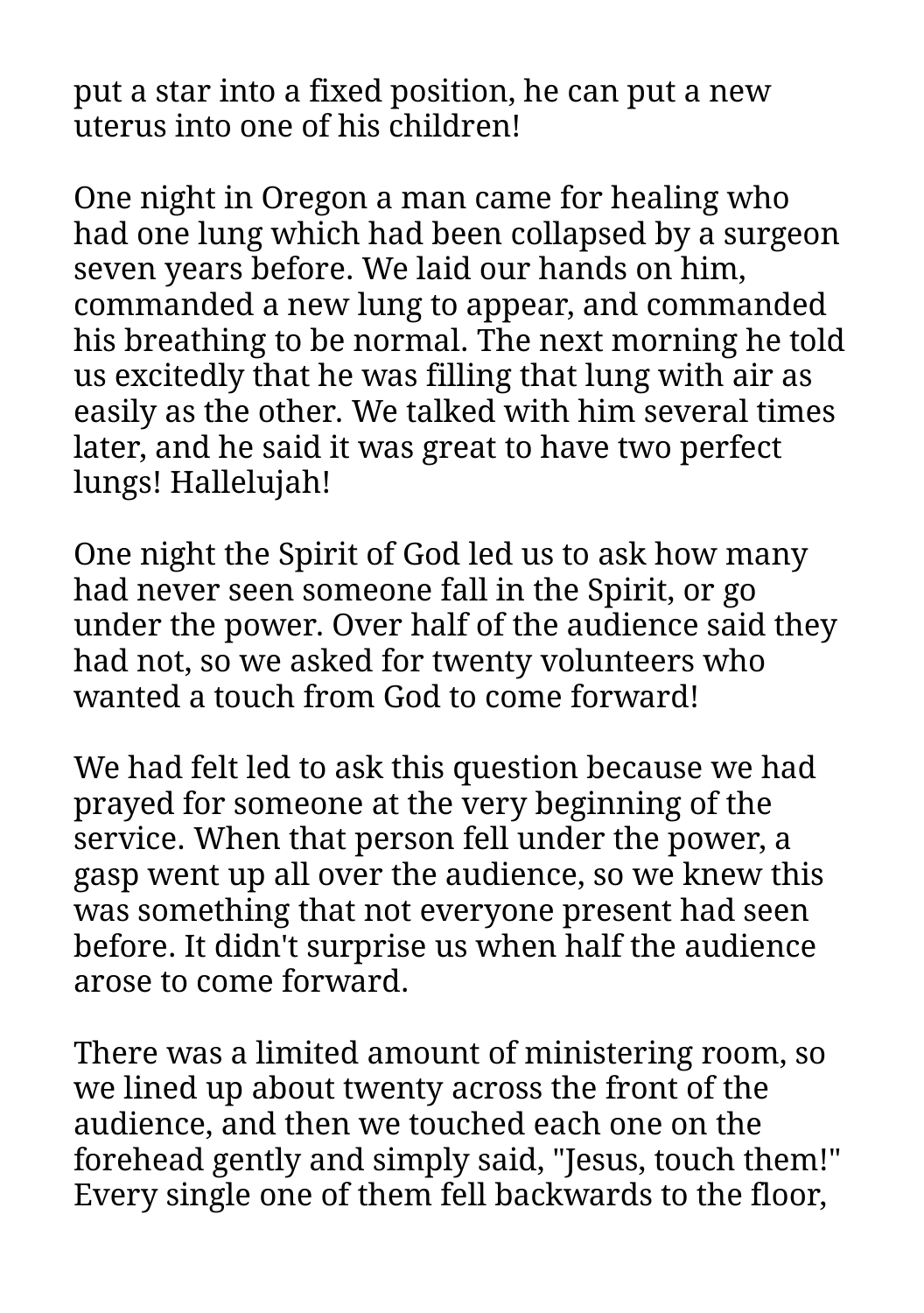and a surprising thing happened! Normally people get right back up, but this time they all continued to stay right there.

We finally started singing and praising God, because momentarily it looked as though they were going to stay there all night! Suddenly a young woman on the floor started laughing hilariously! She put her hand over her mouth, but couldn't stop! Soon a dignified businessman next to her on the floor did exactly the same thing! First he put his hand over his mouth, but before long, he was laughing almost hysterically, completely unable to stop. Then another, and another, until it wasn't long before all those under the power and the entire audience were doing exactly the same thing! They were all laughing hilariously as wave after wave of holy laughter spread over everyone!

Finally, the first young lady who had gone down under the power got up, still laughing energetically, ran over to another lady, and started beating her on the shoulder! We knew she wasn't angry, but couldn't understand what she was doing! When we finally got her settled down so she could talk, she explained that her aunt had "forced" her to come to the meeting against her desire. She had one arm which had atrophied because of an incurable disease, and she could not even lift it. She was a nurse, so she couldn't work because of this. She was demonstrating to her aunt by hitting her that God had healed her, because she was laughing so hard she couldn't talk!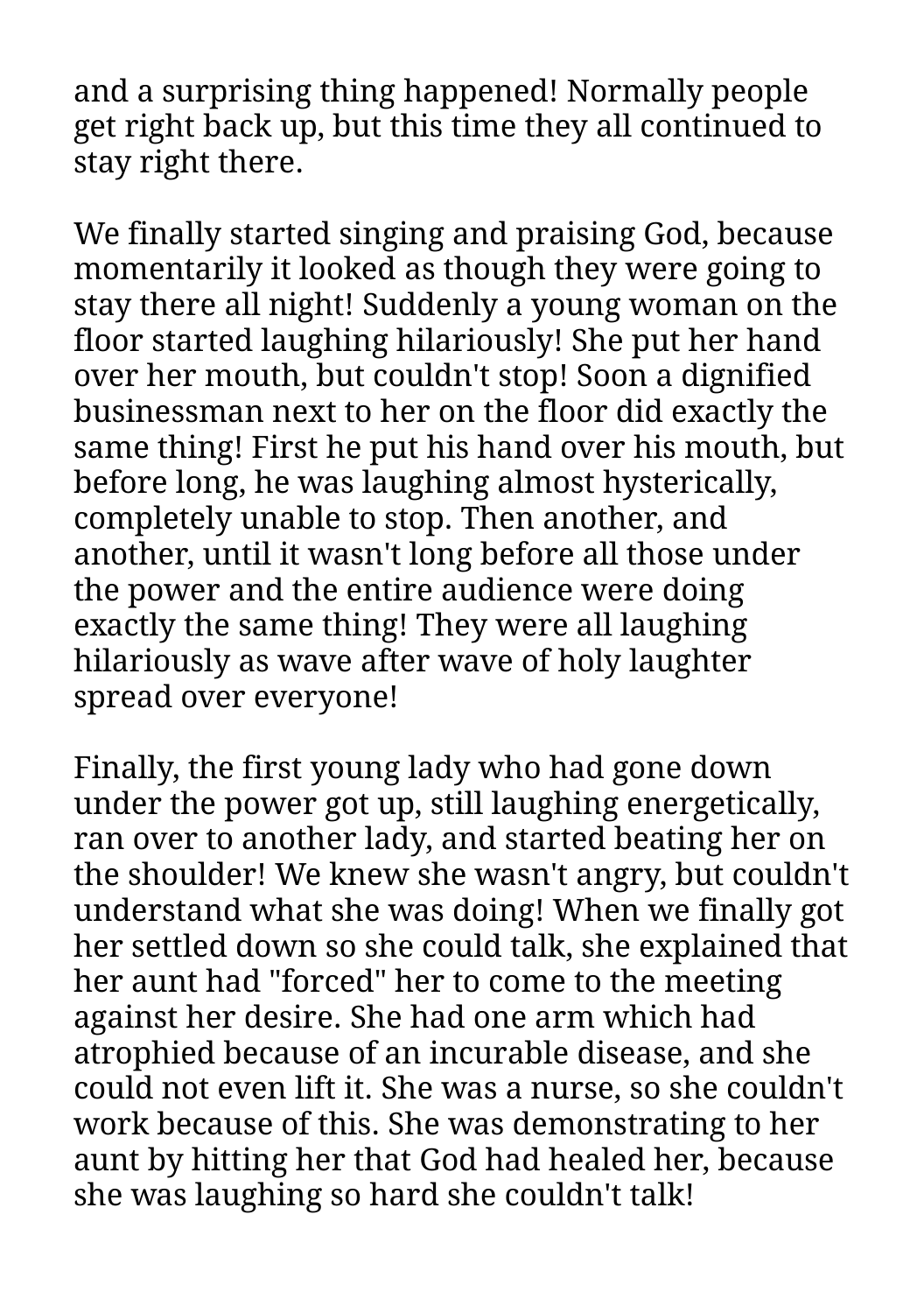While everyone was still laughing, a man said to his wife whose glasses had fallen off when she went under the power, "Honey, your eye got healed! It isn't crossed any more!"

A sixteen-year-old girl was watching all this, and while she was laughing, she began to feel movement in her foot. She had always had to buy two pair of shoes, because she had one foot smaller than the other, and right in front of her eyes, the smaller foot grew to the same length as the other one! Hallelujah!

But the biggest surprise came the next morning when a lady who had been working at the book table reported that during the period of holy laughter, God had restored a breast which had been partially removed in surgery! Hallelujah!

We were sharing this with Dr. Lester Sumrall shortly after that and said, "We didn't know there was power in holy laughter." He said, "THERE IS POWER IN ANYTHING THAT IS HOLY!"

What had happened? What methods did God use to heal all these people and scores of others during that one night of real glory?

The WORD OF KNOWLEDGE caused us to call them forward.

The HOLY LAUGHTER was given by the Spirit as a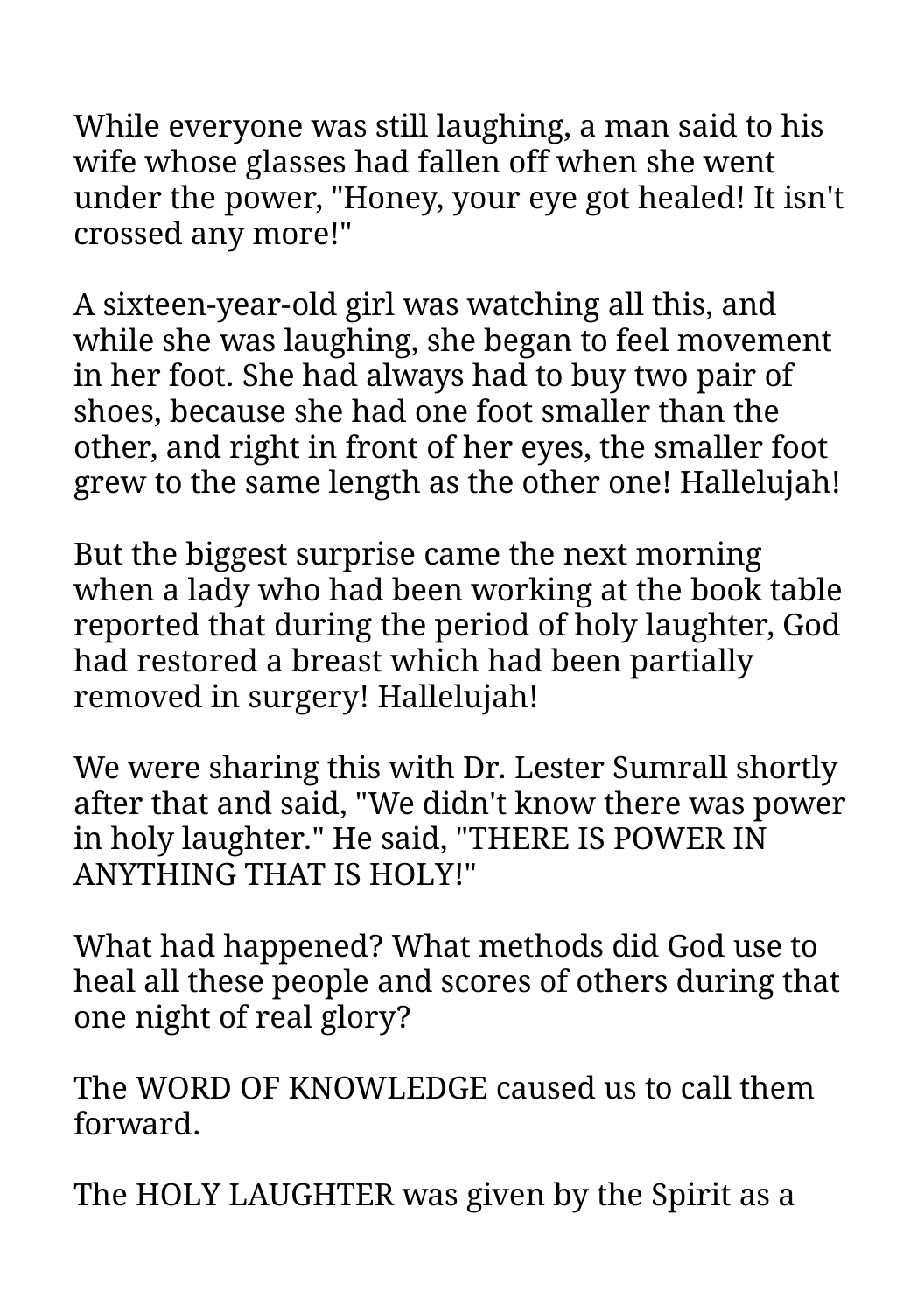healing balm.

The GIFTS OF HEALING were in operation. We LAID HANDS ON THEM. The divine presence of the HOLY SPIRIT brought power to heal.

FAITH ignited among the people as God began to allow his power to flow supernaturally.

How do you heal the sick in a situation like that? All we can say is when the Spirit is moving, move right with him!!!

We all think that the most exciting healing that ever happens is the one that happens to us, and I'm no different than you. I want to share what God did in my life in the way of a creative miracle!

Some seven years ago I desperately needed a BIG healing. I had an enlarged heart with a hole in it. My blood pressure was 225/140 after medication! I have a very high pain tolerance, and that is why, if I ever do get sick, I am unaware of the fact that I actually am sick. I totally believe in God and his healing power, so I forget to notice some symptoms that might occasionally come upon me.

I cannot help but think of how many times my blood pressure had skyrocketed and given me such headaches that I thought my head was going to blow off, and yet I still did not even think there was anything wrong with me. I would say to Charles,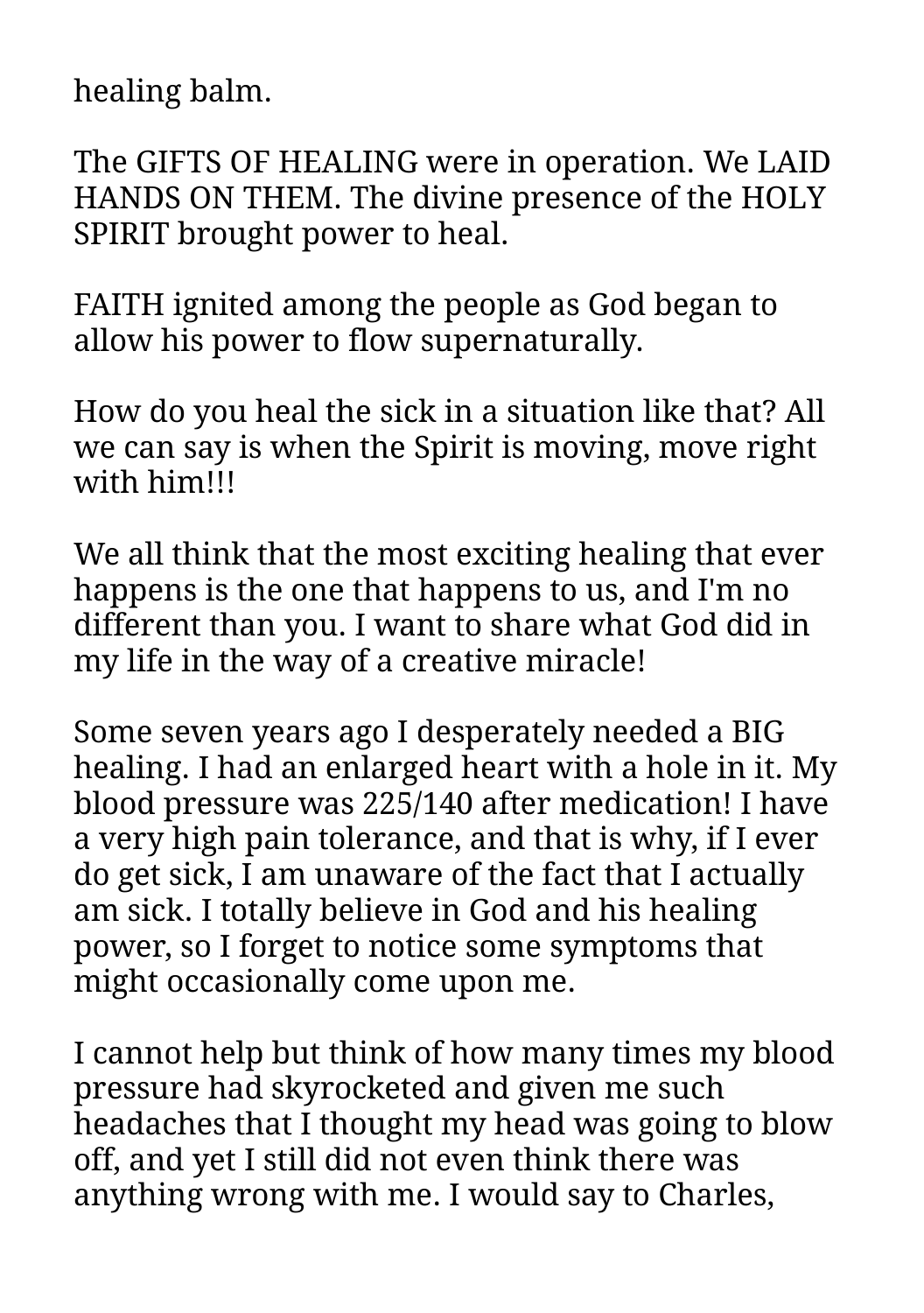"Honey, I have a horrible headache, and you KNOW I never have headaches!" Then one day Charles answered me and said, "Honey, did it ever dawn on you how many times you've been saying that lately?"

The week that Bob and Joan were to be married, the devil took a real poke at me, and I had gone to bed because I had more pain than I could possibly stand. My head felt like it was bursting open. I had been in bed for 48 hours when Charles got mad at the devil! He jumped on top of the bed, and I have never seen Charles speak with such great authority in my entire life. He really yelled at the devil! God had just spoken to him to take authority over the heart, and when God speaks to Charles, he acts with great power and faith.

A technician was taking my blood pressure, and when Charles took authority over the heart, he spoke to it and said words to this effect: "Devil, you take your hands off my sweetheart! Heart, in the name of Jesus, I take authority and dominion over you, and I command you to reduce to normal size! Blood pressure, I command you to go down to normal, in the name of Jesus! Hole in the heart, I command you in the name of Jesus to be healed, RIGHT NOW!"

Charles said he was speaking to an enemy he hated who was attacking his beloved and he really meant business. He wasn't just saying words!

And God did a supernatural miracle! He brought the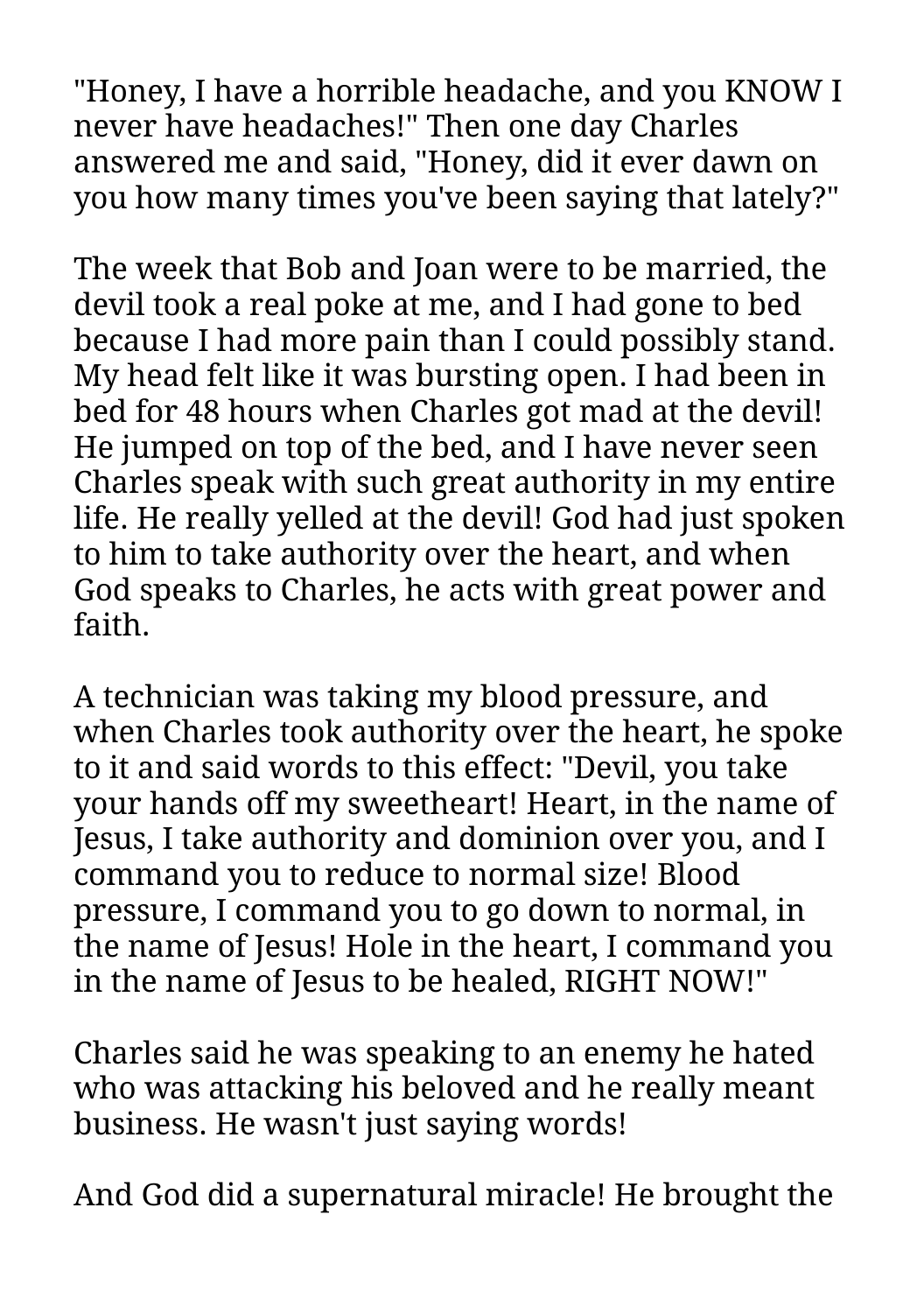blood pressure down to 140/80 in a matter of twelve minutes, and it has remained there to this very day! My horrible headache completely disappeared, and I have never had one since then!

The most exciting thing, however, is the fact that when X-rays were made after this, there was no more hole in the heart, nor was it enlarged. As a matter of fact, the doctor showed me the X-ray made before the healing, and the one after the healing, and said, "Frances, you have the heart of a sixteen-year old girl!"

Charles is a very strong, but sweet, mild-mannered person, but he scared me so that night when he jumped up on the bed and started yelling and pointing at my heart that I was afraid not to get healed! I have never seen Charles the real tiger he was that night, but the gift of faith really fell on him, and God did a creative miracle! Glory to God! It's not how loud you yell, but it is important that you believe in your heart and speak with authority because that is the way Jesus said to do it.

We give God all the praise and honor because that new heart is what has kept me running all these years for the Lord!

Let's look back over these examples and scriptures and see "how to heal the sick" to obtain a creative miracle.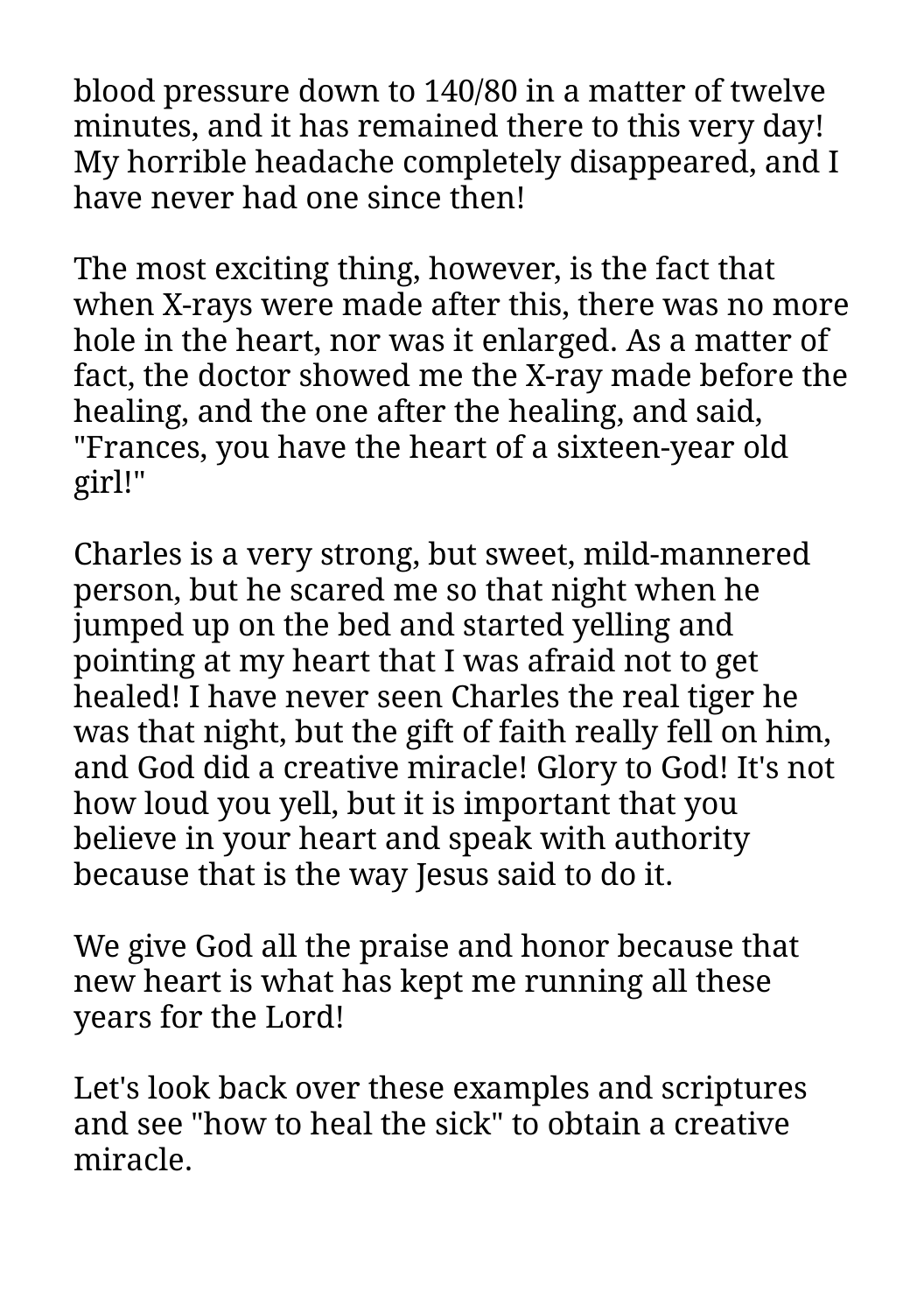There are times when we simply ask God for a new part for a body, and he responds. We don't limit God in any way, because he has demonstrated hundreds of times that he heals in many different and unique ways, and we are astounded at the ease with which he does it. Jesus did it. The disciples did it. As you see by these few examples, Frances and Charles did it. And so can you!

There are times when we command a part to be formed in a body, and suddenly something appears that was not there before! "Through faith we understand that the worlds were framed by the word of God, so that things which are seen were not made of things which do appear" (Heb. 11:3). Generally we also lay hands on those to whom we are ministering. Most of the time they fall under the power.

Just as God speaks things into existence, we can do the same because he lives in us by the power of the Holy Spirit.

We must believe that we have the power of God and the authority of Jesus to apply this power.

We must believe that we are doing the will of the Father; that we are doing it for his pleasure and his glory.

We must be willing to walk on spiritual water and never be concerned with what others think about us.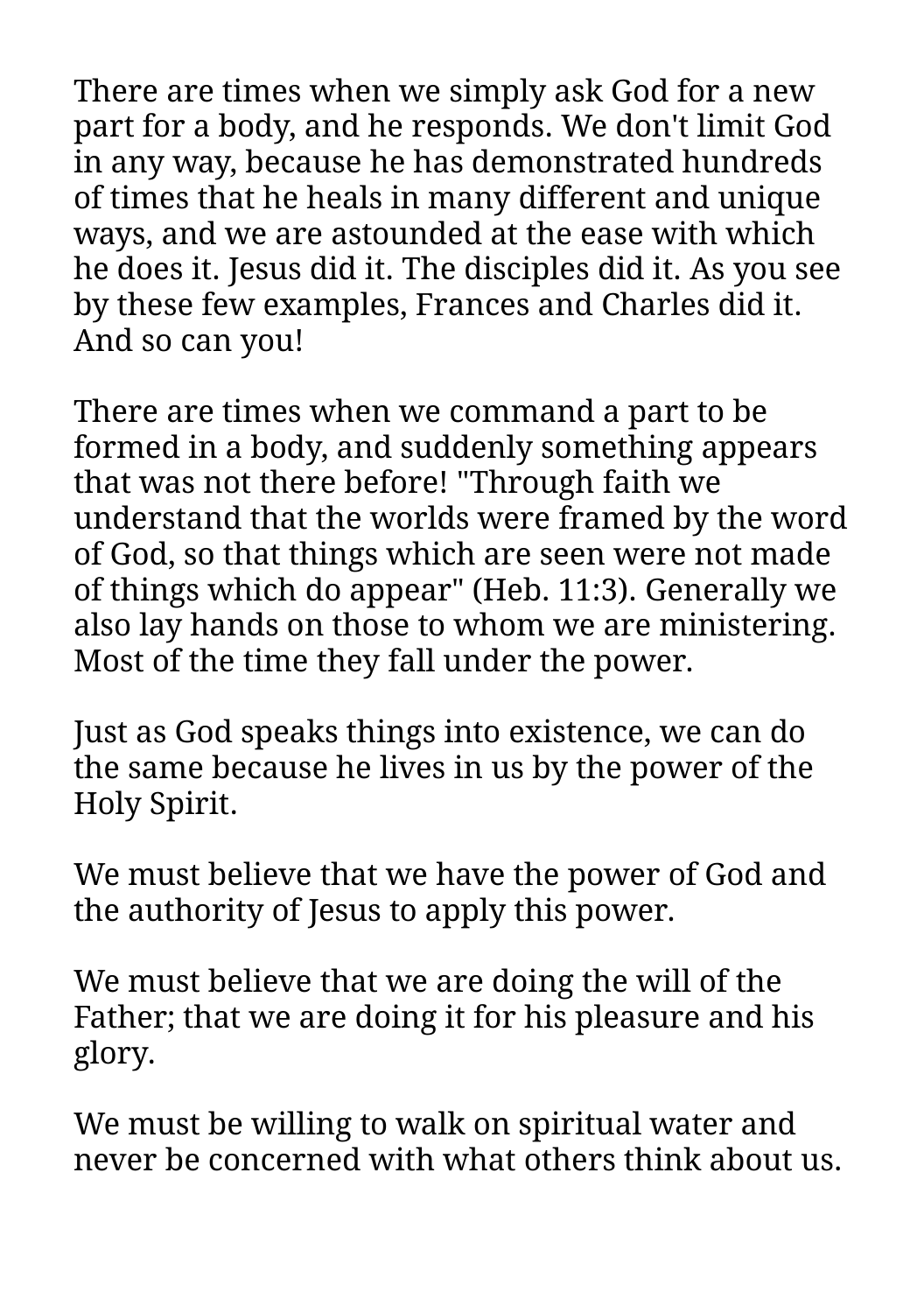We must act upon what the Word of God declares that others have done, and believe that "... He that believeth on me, the works that I do shall he do also; and greater works that these shall he do; because I go unto my Father. And whatsoever ye shall ask in my name, that will I do, that the Father may be glorified in the Son" (John 14:12,13).

We must not let our trust in God falter when we start toward a miracle — keep going no matter how little you understand about what God is doing; move rapidly when the Spirit is doing unusual things.

Operate in a combination of the gifts of the Spirit, because they are the tools which God gives us to perform the supernatural.

"Expect God to act!"(Ps. 42:11 TLB).

Watch for opportunities to glorify God and Jesus by doing those things which show that Jesus is the way, the truth, and the life, so that people will want to serve God.

Be bold! Speak with authority; operate in love! "Faith ... worketh by love" (Gal. 5:6).

Live like you really believe you are the body of Christ! If you actually believe that you are the dwelling place of God's Holy Spirit, that you are endued with HIS power, that Jesus lives in you, then you should be willing to DO THE IMPOSSIBLE just for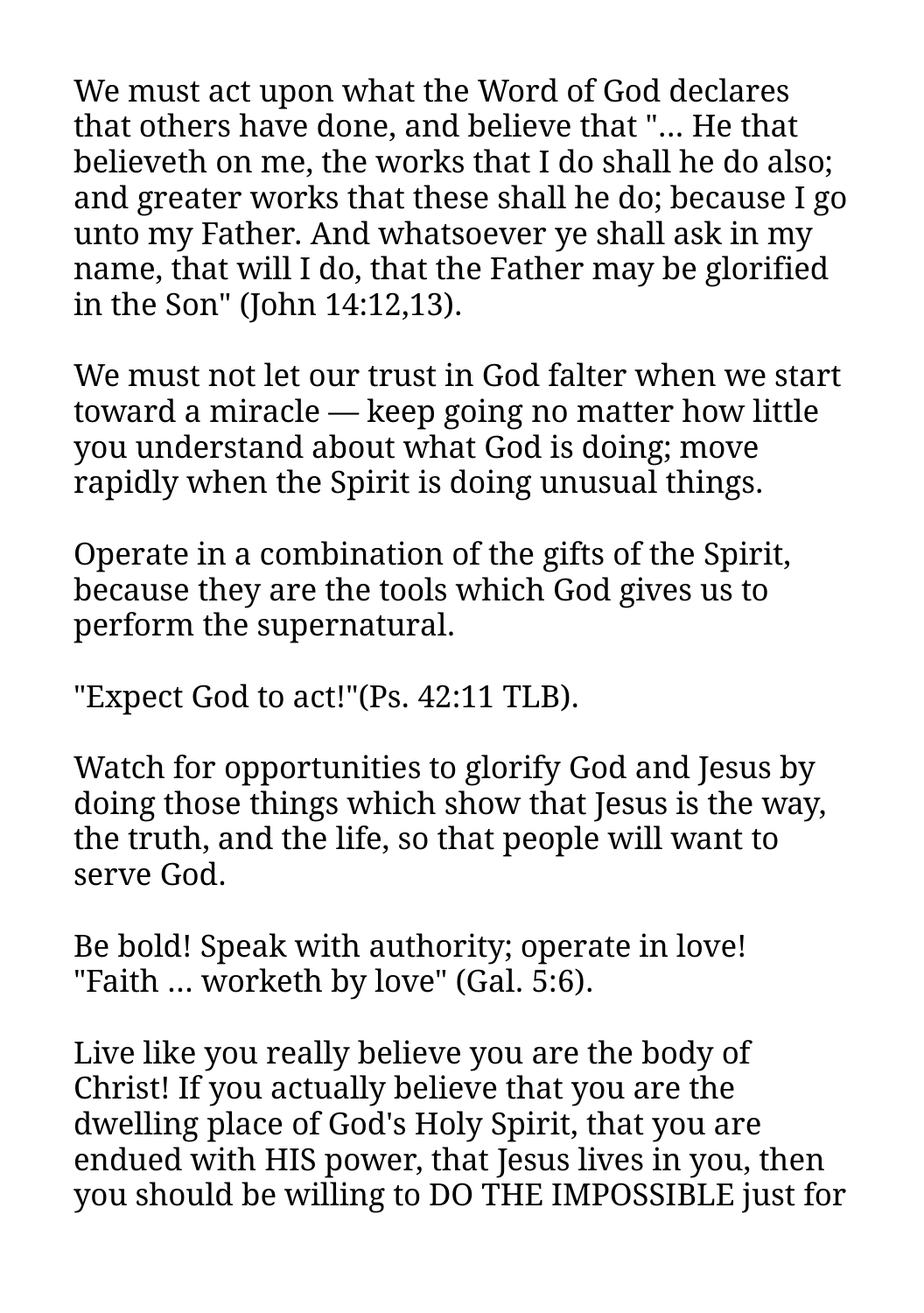him!

Don't limit your healing methods to prayer, or the way someone else has done it. Jesus didn't! He was original in almost every act he did.

CALL INTO BEING PARTS WHICH DO NOT EXIST!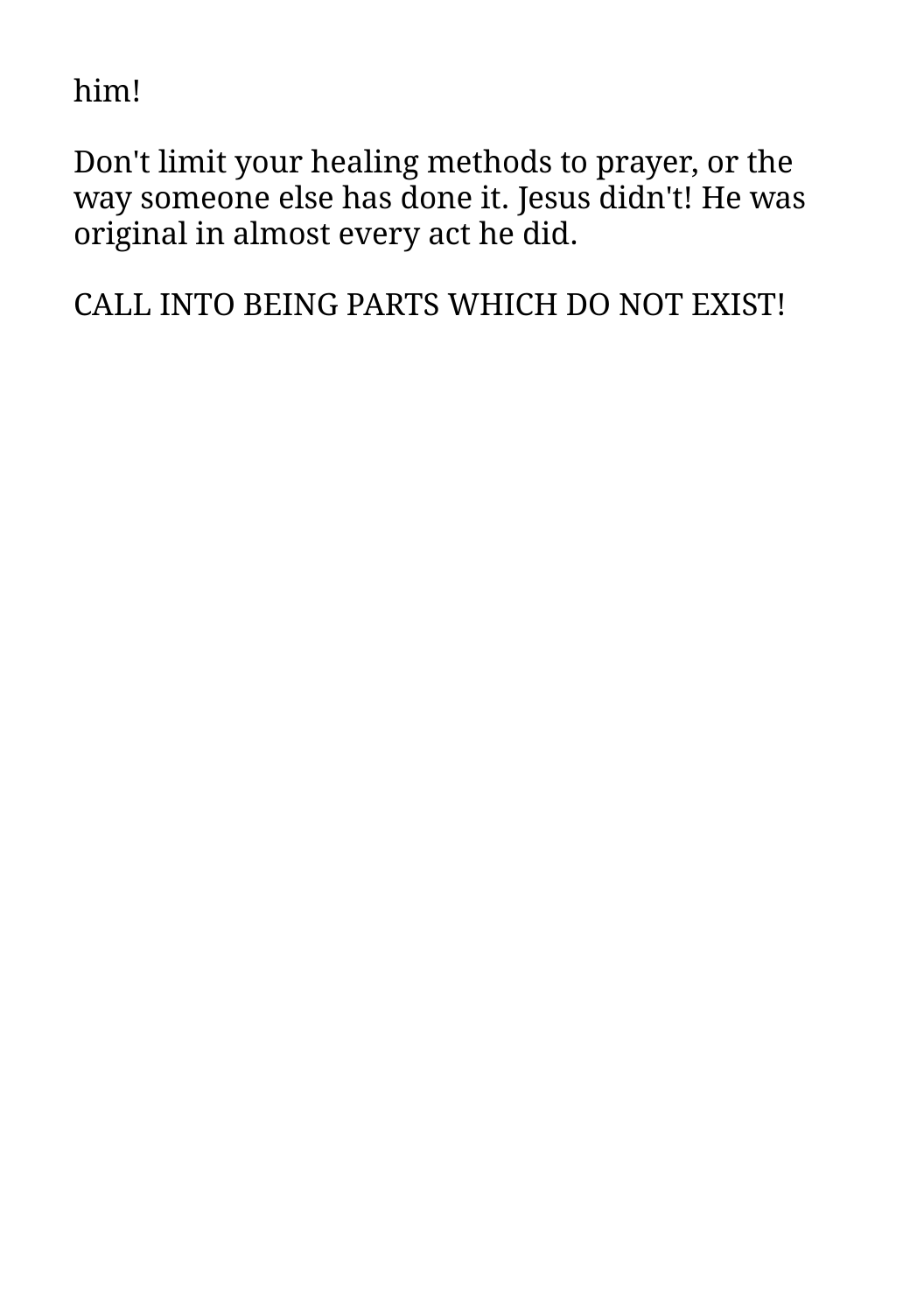# CHAPTER 18 GROWING OUT ARMS AND LEGS

#### *By Frances*

There are many common, ordinary, unusual, and unique ways to heal the sick. God has told us only a few of them, and we never attempt to limit God and put him in a box. He surprises us constantly because almost every time we minister healing, or teach on healing the sick, God shows us something new, so that adds to our knowledge and God multiplies the number of healings.

It is somewhat like developing an automobile. It would have been hard to invent an automobile if a wheel had not been invented years before. They already had the wheel so all they had to do was get a motor and hook it up to the wheel! It is the same with healing! You learn a little and you add that to what you already know. Then you learn a little more, and you add a little more knowledge. If you will just keep on healing the sick, you will keep learning more about how to heal.

When do you heal the sick? When you feel like it? No! When you think there is a special anointing on you? No! You lay hands when there is an opportunity. Whether your ministry is preaching, ministering salvation or the baptism with the Holy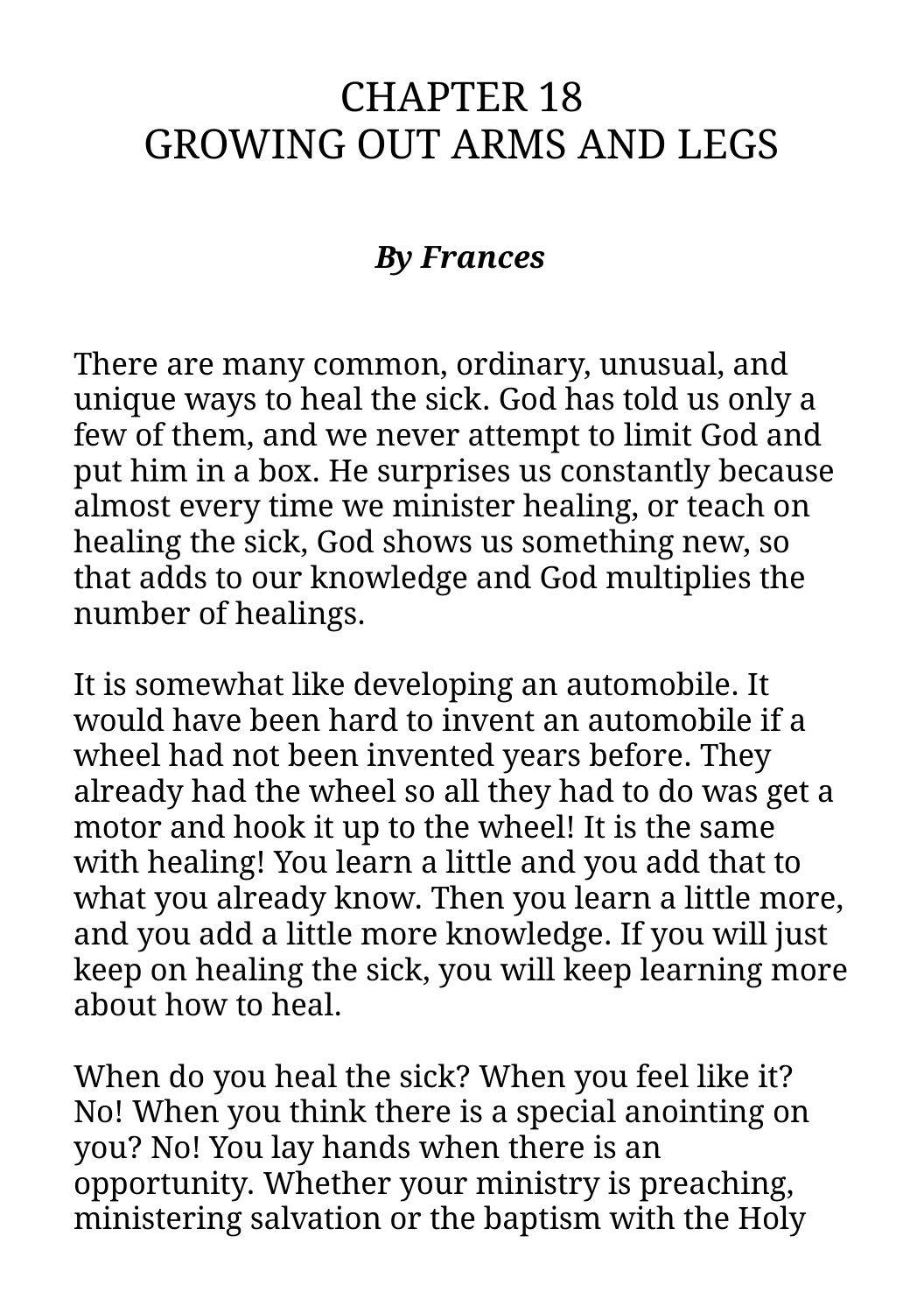Spirit, healing, casting out devils, operating in the supernatural gifts of the spirit, or whatever, it is always your job to use the tools God gives you at any particular moment.

If you will let God work through you, and have the freedom to do things even if you don't have any idea as to whether you will succeed or not, and you just jump out of the boat and start walking on the water like Peter did, you will be absolutely amazed that God will honor that act of faith! You literally have to learn to walk on water spiritually to heal the sick. When you are willing to step out of the boat, Jesus will be there.

In the charismatic world, growing out arms and legs is very common, and is done in big and small meetings all over the world.

The very first time I ever saw this type of miracle done, I will have to be honest with you, IT TURNED ME OFF! I really thought the evangelist was pulling some kind of a trick. Probably the thing that influenced me the most was the fact that it seemed like everyone in the audience had a short arm or leg, and I knew this wasn't possible! Since then, we have found out that over eighty percent of the world's population have back problems, and this is one of the greatest single ailments in the world!

However, about a month after that, God brought the same evangelist to Houston, and we were sitting on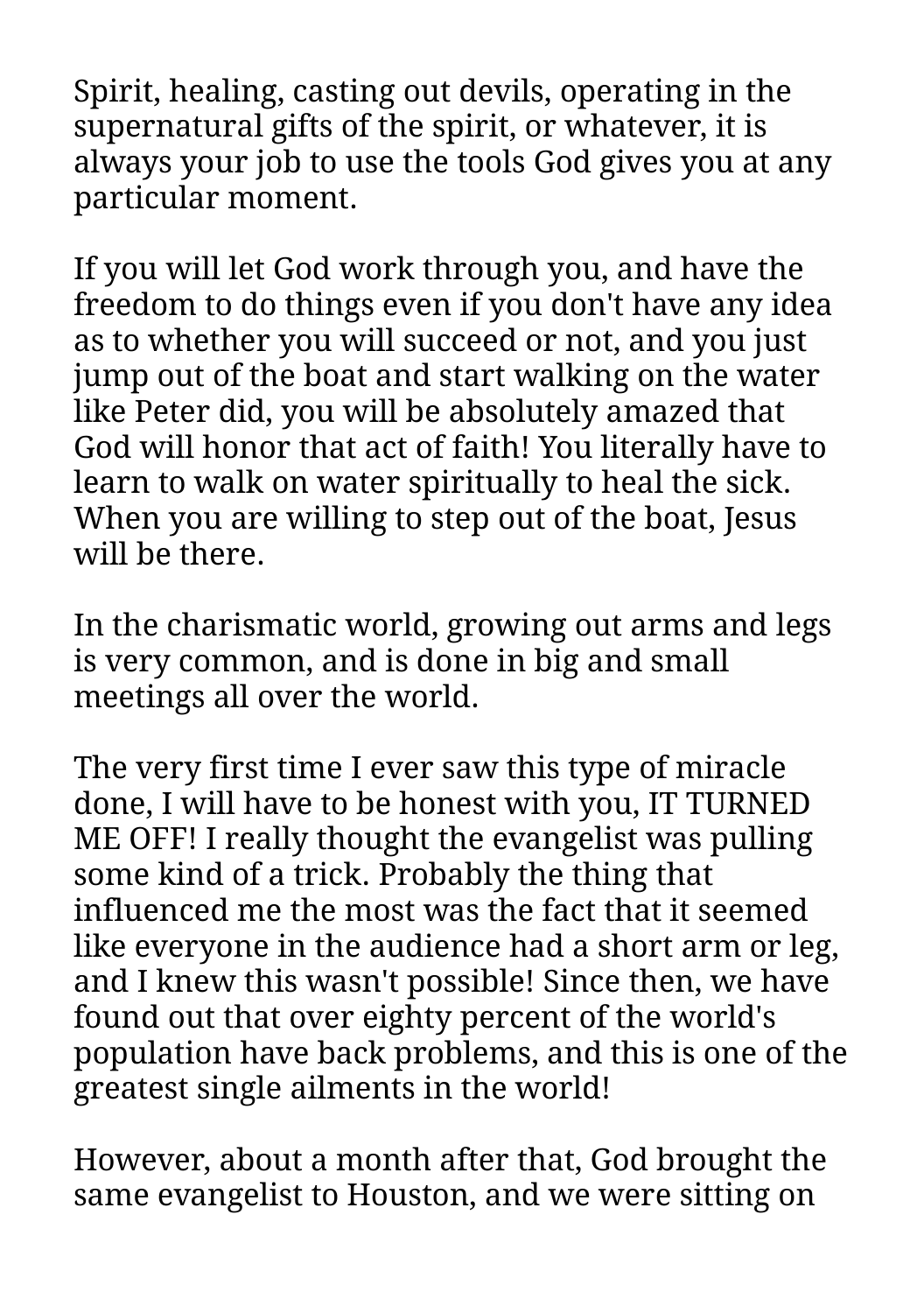the platform with him when a lady came up who had an arm about three or four inches short, and it grew out RIGHT UNDER MY NOSE! I didn't doubt any more!

Right after this, we met a Spirit-filled chiropractor, Dr. Jack Herd, of Harrisburg, Pennsylvania, and he told us about the percentage of back problems, and this began to make us think that there was some great healing potential from growing out an arm or a leg, so we began to experiment. We thought, "If it will work for one evangelist, it will work for us!" In the beginning, we really yelled loud and long, and prayed and prayed, but little by little we began to see results! The growing out of arms was not just a physical miracle that you could see, but it was God's way of adjusting or healing a back problem.

One night we had eight backs healed all at one time! When people began telling us how the pain left their backs the minute their arms or legs grew out, we began to sit up and take notice of what God was doing, and we began to appreciate more and more the benefits and magnitude of this miracle!

Cowboy Ralph McRae had three smashed discs in his back when he came to his first miracle service. I pointed him out in the balcony and said, "Your back has just been healed!" Instantly he felt the warm power of the Holy Spirit go down all the way through his spine, and he was totally healed! Up to that time he had been wearing a "corset" to ride, but he has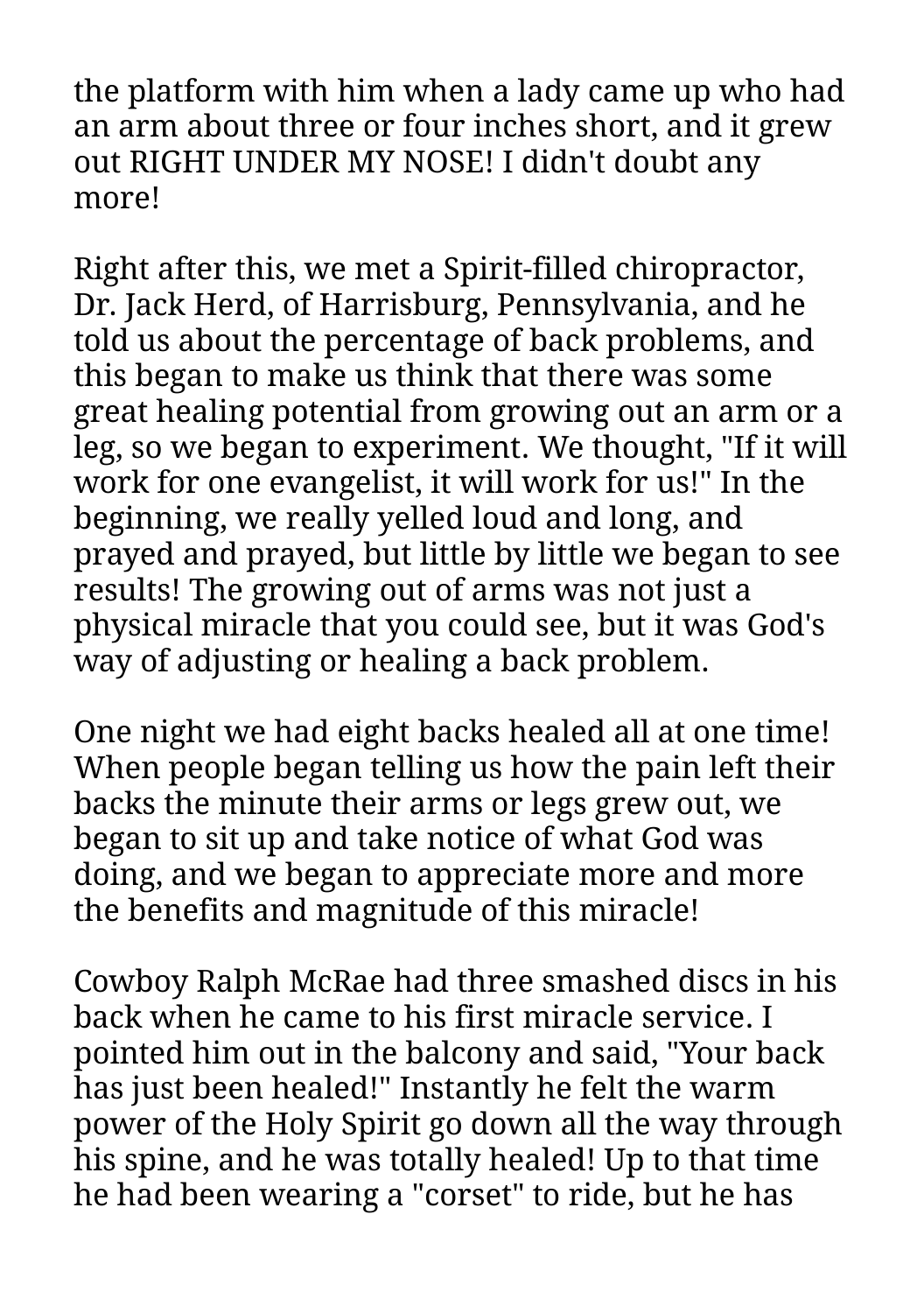not had to wear one since the night of his healing. However, another very interesting thing happened!

He was so wound up after the service that he couldn't go to sleep, so he started to read the Bible. He put on his glasses which he had worn for 31 years but HE COULDN'T SEE! Alarmed, he said, "God, you didn't heal my back just to let me go blind, did you?" He took the glasses off to clean them and discovered his vision was perfect WITHOUT THE GLASSES! God had healed his eyes at the same time he healed his back.

We didn't associate the two healings until God began to show us a relationship between back healings and other healings. Could the back adjustment have relieved an optical nerve or adjusted an eye muscle to bring back the vision?

Another night a man came for prayer who had been in an accident about thirty-seven years previously, in which his back had been severely injured. Someone who was with him suggested that he ought to have his ear prayed for at the same time because he was stone-deaf in one ear. Charles asked him what caused the deafness and he said, "It happened the same time my back was injured!"

Normally, Charles would have put his fingers in his ears and commanded the deaf spirit to come out, or he would have said, "Open, in the name of Jesus," but before he could do that, God clearly spoke to him and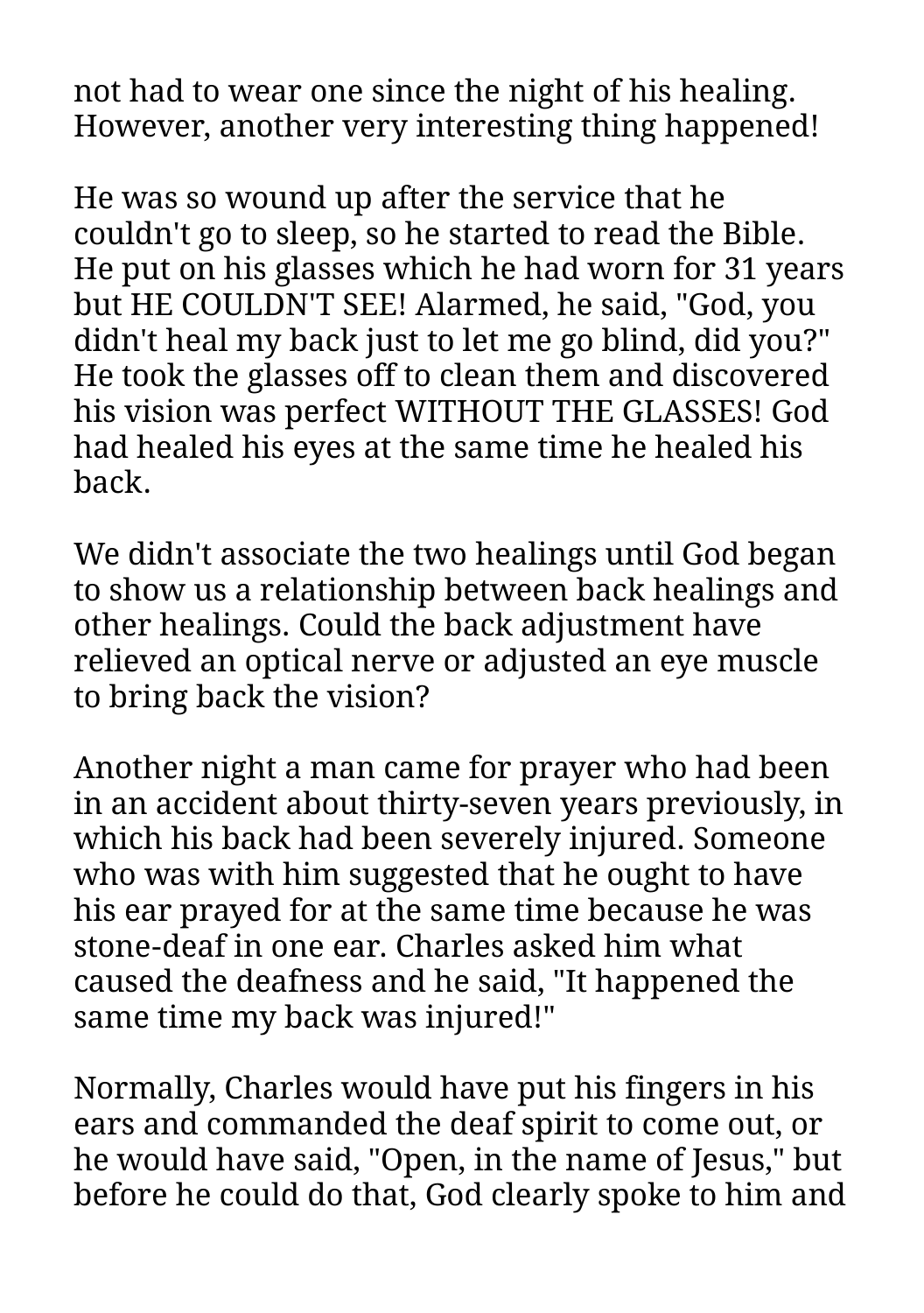said, "Grow out his leg and he can hear!" Talk about confounding the wise with foolish things — who ever heard of growing a leg out to heal a deaf ear? We certainly had not, but Charles was obedient.

He said, "Sit down; God said to grow your leg out and you can hear!" I'm glad he didn't have time to think that over because he might have thought Charles was crazy. Charles measured his legs and one was about three inches shorter than the other. He commanded the back to be healed, and COMMANDED HIS MUSCLES, NERVES, AND TENDONS TO BE ADJUSTED, and his leg to grow.

The leg grew quickly to full length, and Charles tested his ear. HE COULD HEAR PERFECTLY! He went all over the church telling everyone he could hear with his deaf ear. He was so excited about hearing that he forgot to check his back for about an hour, and then discovered his back was healed, too! Apparently the injury had pinched or damaged a nerve to his ear and caused nerve deafness.

This was a new insight for us into God's healing world! Just about a week later a young lady came to be healed of total deafness in one ear. She said it was a dead nerve, so Charles checked her arms. One was nearly an inch short, so he used the same commands he did with the man. Her arm grew out and instantly she could hear perfectly.

Hundreds have been healed this same way since we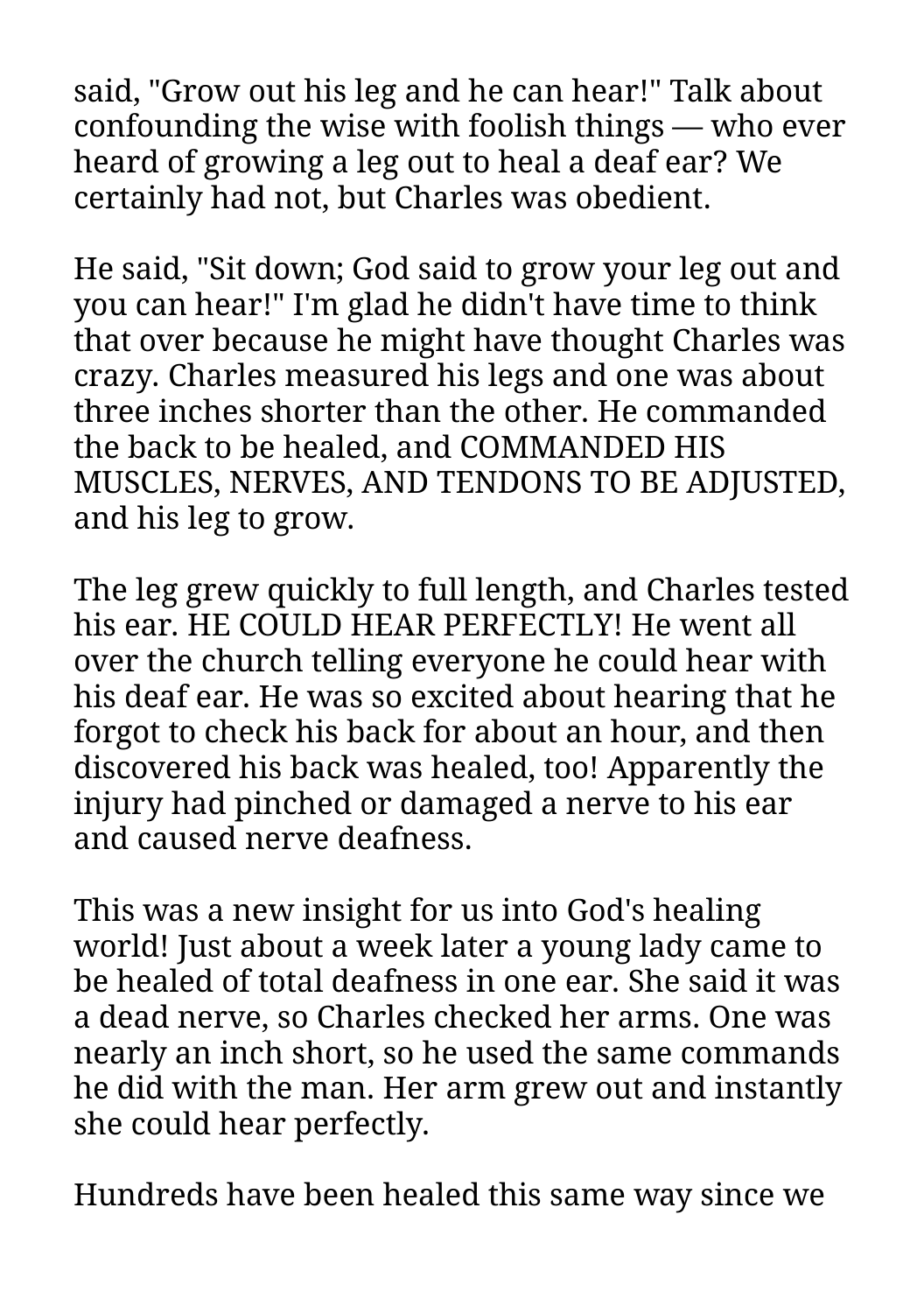discovered there is obviously a connection between nerve deafness and back problems!

Since growing out arms and legs seems so commonplace to us, we overlooked the vast field of healings that belongs in this type of healing. God has been revealing more and more miracles relating to back, muscle, and nerve adjustments.

We were in Washington recently, and a man brought a thirteen-year-boy to Ralph (the cowboy) for healing of bed-wetting. As Ralph began to pray, God spoke to him and said, "Grow out his leg and he'll be healed!" This really shocked Ralph, but instead of praying as he had originally planned, he sat the boy down on a chair, measured his legs, and discovered one was approximately two inches shorter than the other. The leg grew out.

We want you to think about that healing. Isn't it logical that this could cause pressure on the kidneys or bladder? We talked to doctors and chiropractors since then and they agree that this could very easily cause bed-wetting!

We know without having medical knowledge, that nerves and muscles are used in a body to effect normal functions, so if a nerve or muscle is bound or pinched, it can cause a body defect or malfunction. This could cause a bladder or kidney problem.

We have talked to medical doctors and chiropractors,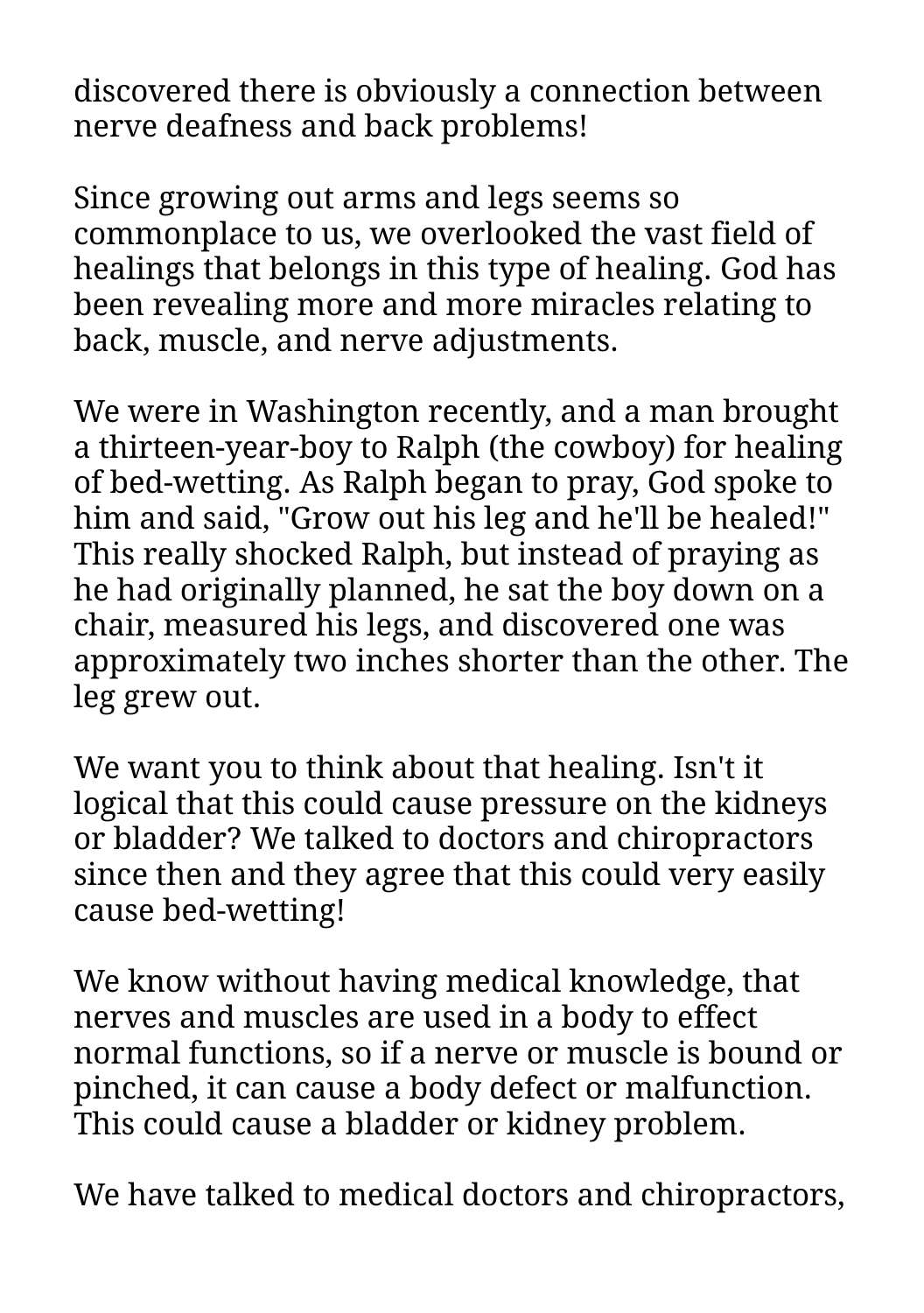not to learn how to be doctors because we are not qualified for that, nor do we intend to practice medicine, but to discuss some of these ways God is healing by back, muscle, nerve or other adjustments. A chiropractor friend really got excited when we spent some time talking with him about the specific ways God has healed through this method. He pointed out to us some of their profession's findings relating to spinal misalignments. One of the things he told us was that the nervous system controls and coordinates all organs and structures of the human body, and that misalignments of spinal vertebrae and discs may cause irritation to the nervous system and affect the structures, organs, and functions which may result in the conditions we were mentioning and many others.

For example, he related that what is labeled vertebra Number 2C, second from top of the spine, controls the eyes, optic nerves, auditory nerves, sinuses, mastoid bones, tongue, and forehead. We don't know whether all doctors agree with this or not, but we have noticed that when God makes an adjustment in upper or lower spinal areas, hundreds of backs have been healed, and other healings such as Cowboy Ralph's eyes occurred when the back was healed. We feel that we should take notice of what God is doing through adjustments, and what doctors and chiropractors already know.

This same chiropractor said that we would probably be amazed if we knew how many problems which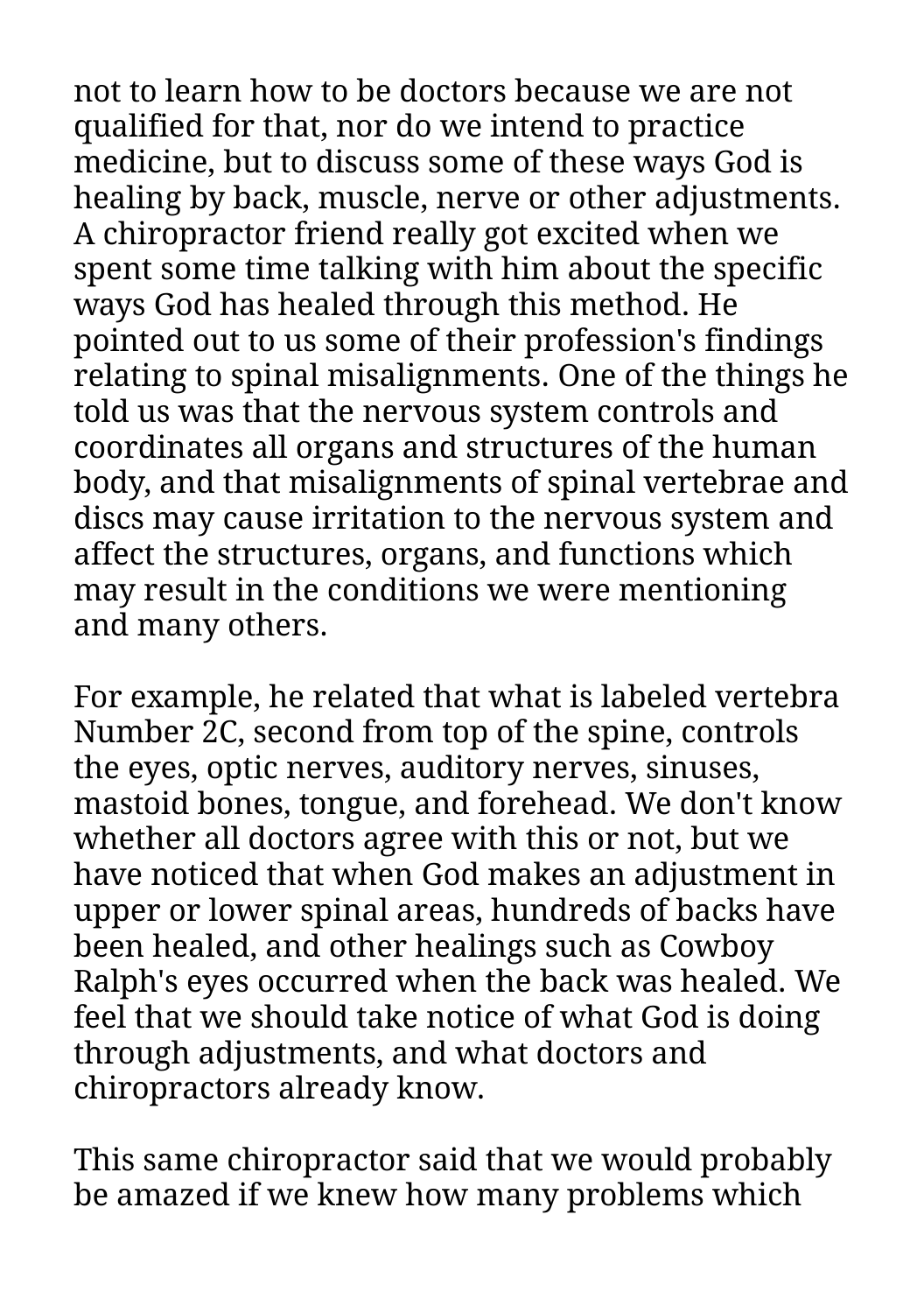have not even shown up yet, are prevented by backs being adjusted in our meetings.

One thing we know for sure is that our ignorance of what takes place when God adjusts a back, muscles, nerves, or whatever else he does, does not result in our making a bunch of damaging mistakes, because we are not doing it — God is!

## *By Charles*

You may have never seen an arm or a leg grow out. If not, you're in for a real treat! One of the most exciting miracles you will ever see is to watch the power of God actually move a part of the body, right in front of your eyes. This is also perhaps the simplest and most commonly performed of all miracles. It is tremendous to convince a sinner or a person who has not yet received the baptism with the Holy Spirit of the reality of the power of a living God who has not forgotten how to heal the sick.

You might want to try it on yourself! Stand up straight, put your feet together so that your toes are even, and look straight forward. Extend your arms in front of you with the palms facing each other, about a half-inch apart, and then push or stretch your arms straight out as far as you can.

While your arms are stretched, bring your hands tightly together and hold them together until you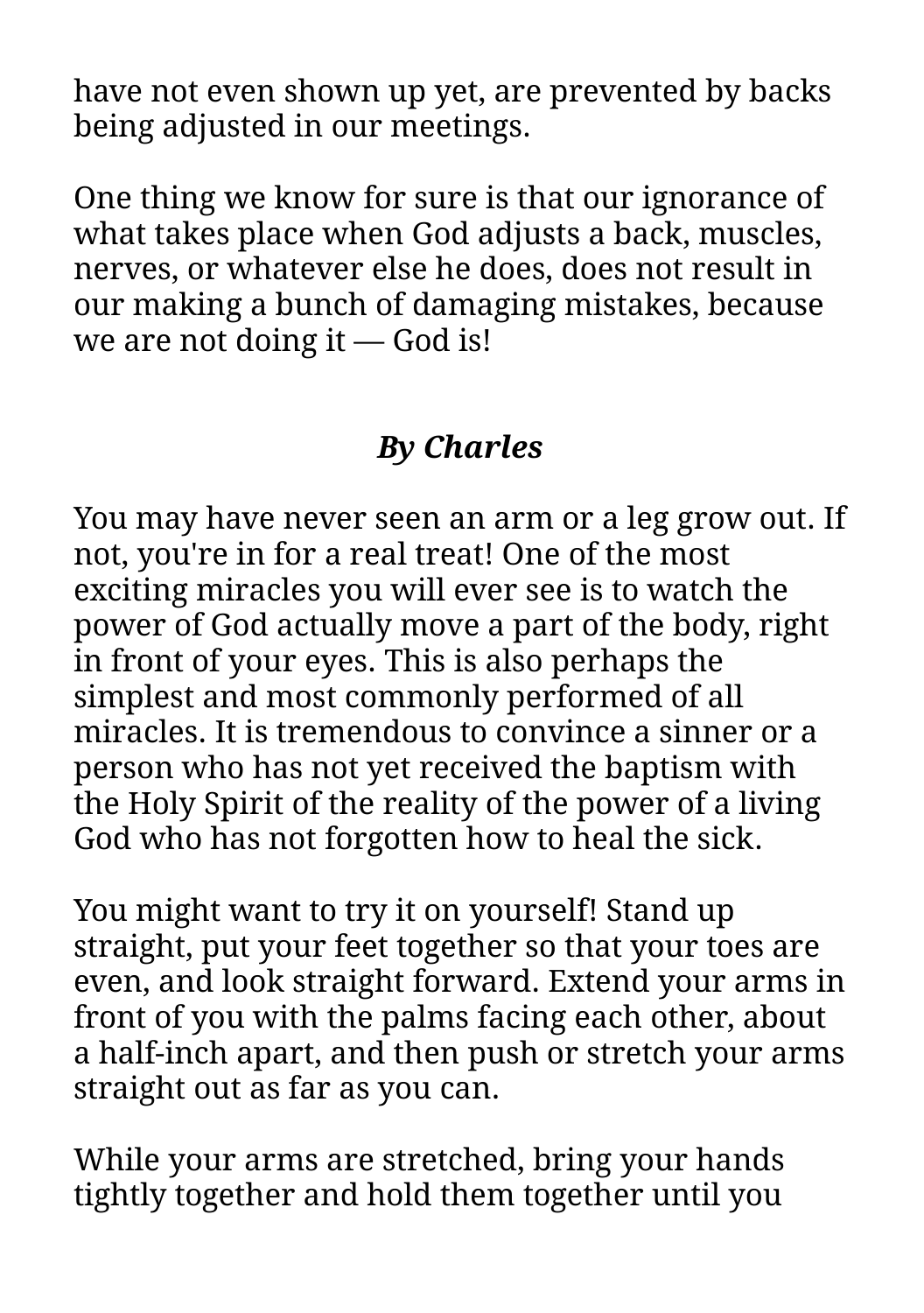bend your elbows so that you can see the ends of your fingers. If the length of your arms is uneven, the fingers on your long arm will come out farther than those on your short arm. Now you are ready to grow out your own arm. Stretch your arms out in front of you again, letting your hands lightly touch each other, but don't hold them tightly together.

You might want to say something like this, "Arm, in the name of Jesus, I command you to grow. Spine, muscles, nerves, ligaments and tendons, be adjusted in the name of Jesus." Then say, "Thank you, Father, I believe it is done," and stand there for a few moments and watch the miracle as it grows! You should see the short arm grow to equal the length of the other, and maybe even feel the adjustment.

Now do it to someone else!

If you want to try it on legs, have a person sit erect in a straight chair and stick their feet forward. You can often see the adjustment needed by looking at the bottoms of the shoes, or by putting your thumbs on the ankle bones. Hold the feet lightly in your hands and then command the back to align itself and the muscles, nerves and tendons to move into place and command the short leg to grow in the name of Jesus, and by the power of the Holy Spirit. You do all the work, and God gets all the glory! Generally if there is an upper back or neck problem, the arms will need adjusting, and if it is a lower back problem, the legs will be uneven. Check your back, or the back of the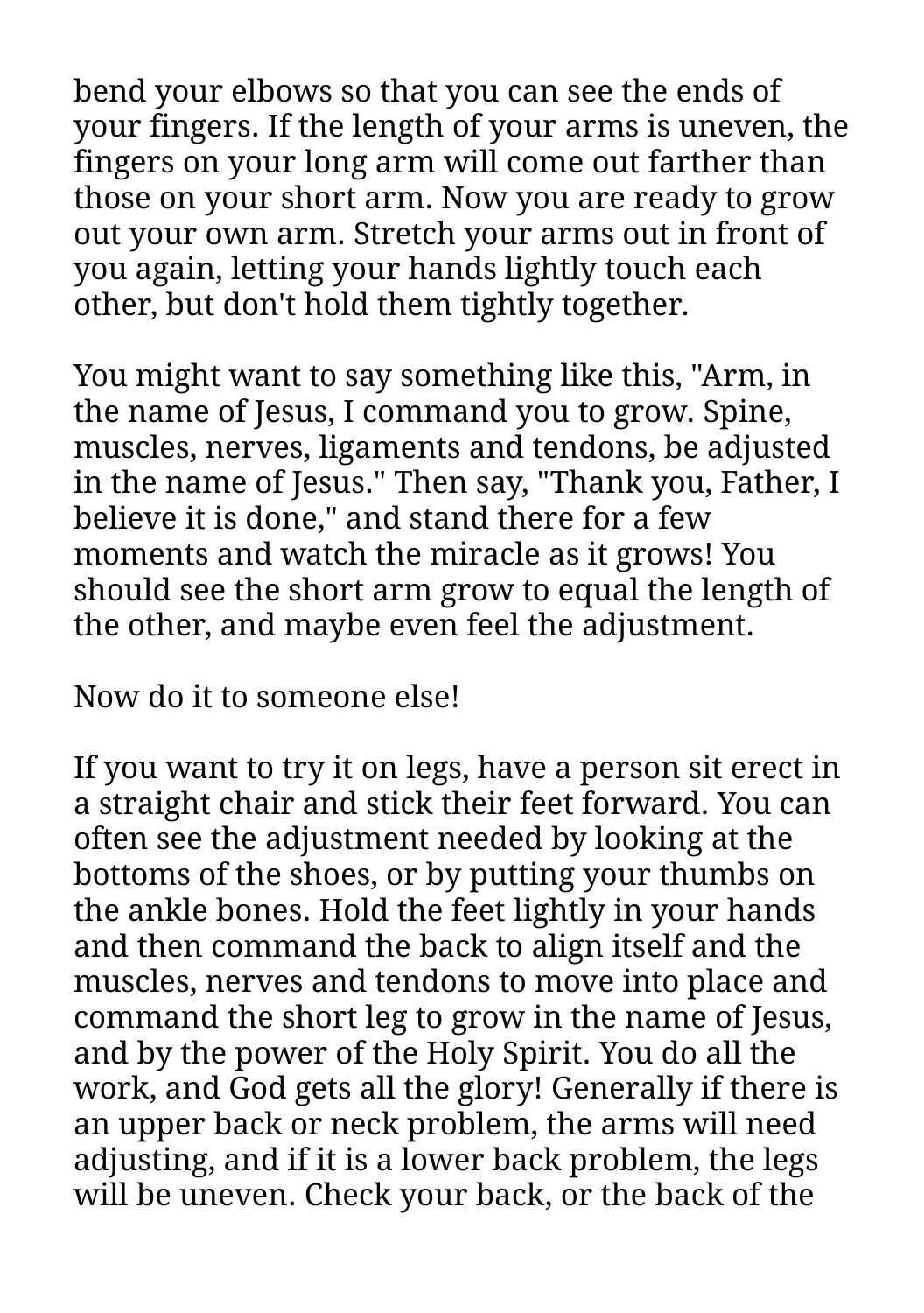person to whom you are ministering, by bending it, and see if it didn't get healed when the arm or leg grew out. There are times when you need to adjust both the arms and legs.

Now you are ready to start being a common, ordinary, every-day miracle worker for Jesus, remembering that he is the Master and you are his servant to do HIS good will. It's fun and exciting to watch God's power do this type of healing, and it is a very effective witness to demonstrate God's power. Then, after God has done the miracle, don't forget the purpose: so that people will believe that Jesus is the way into eternal life. GET THEM SAVED! Or if they are saved, use this demonstration of the Spirit and of power for ministry as you teach on the baptism with the Holy Spirit, or for whatever purpose you feel impressed of the Spirit that is needed at the time. Remember, Jesus didn't come just to heal the sick; he came so that they would believe in his name and accept him and be saved!

We were talking one night to a young evangelist who works with college students. He walked into a fraternity house and said, "If you could have one wish, what would that wish be?" A young black student jumped up and said, "To have my two legs the same length!" He was wearing a built-up shoe, because one leg was about six inches shorter than the other. The young evangelist had just received the baptism shortly before this, but he sat the man down, and the leg grew a full six inches at his command!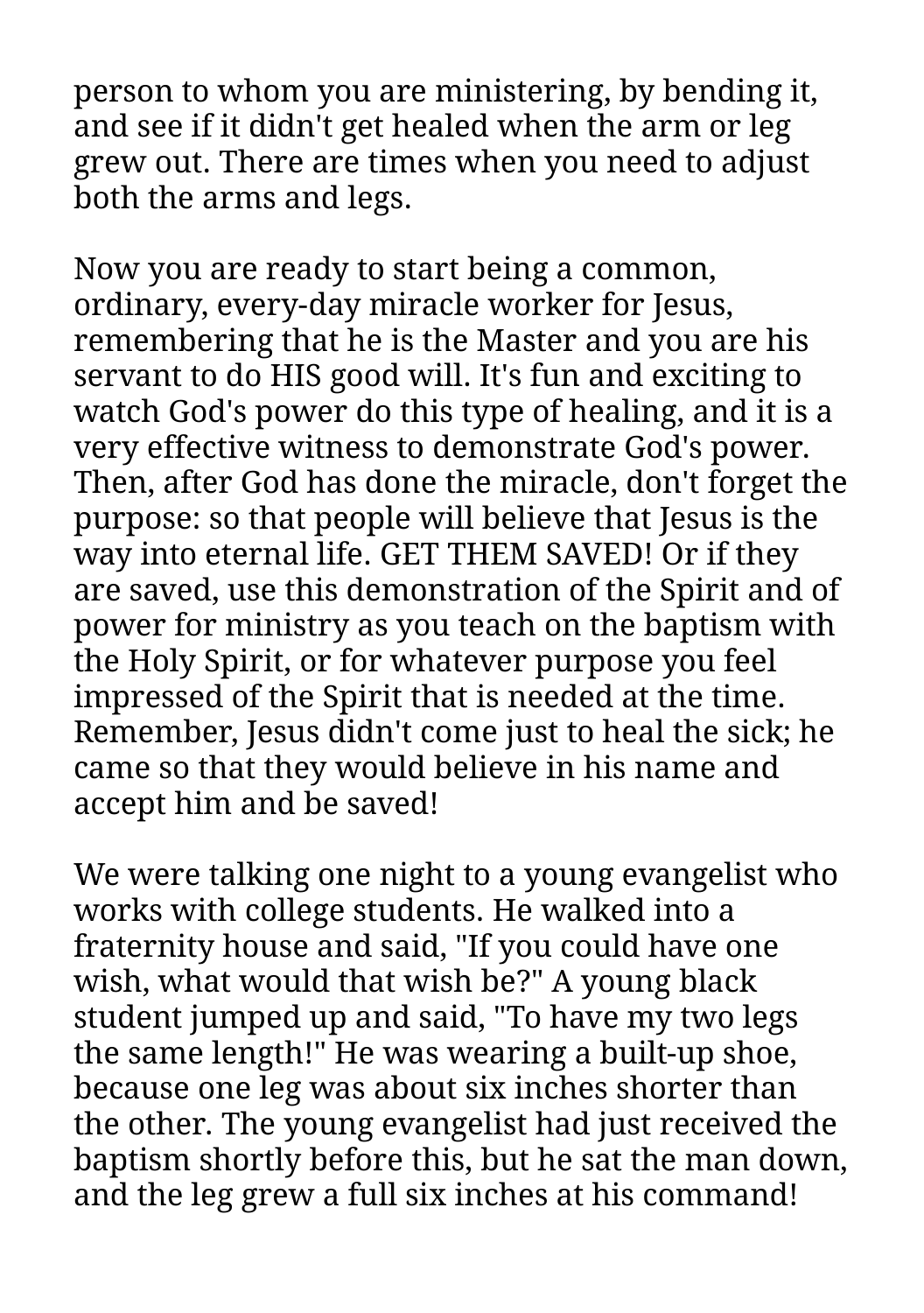What a night of salvation it was for that fraternity! Miracles will do what words won't!

If there is a defective spinal disc or some other defective part, this must be divinely healed, or else surgery may be necessary. A medical doctor or chiropractor can often restore normal conditions by adjusting the segments of the spinal column. God can do this, too, and can do a much more permanent adjusting, because of the healing he can do at the same time. God often puts in new parts when needed, and he doesn't even charge extra for that service!

We have also discovered that the adjustment is not always in the spinal column, but is sometimes an adjustment of nerves, muscles, tendons, ligaments, or cartilages. A doctor might describe this better, but what it means is that parts need to be put back into their proper place by adjustments of some kind.

One lady had a jawbone which was not "hinged" right, and every time she bit down, it would pain her. This had been a life-long problem. I commanded the bone to align itself and the nerves and muscles and bones to be adjusted and released. The jawbone moved slightly and the pain left. She had a difficult time believing that a lifetime of pain left in a few seconds. God is so good!

We have commanded jaws to go into place when children have "overbites" and have seen jaws move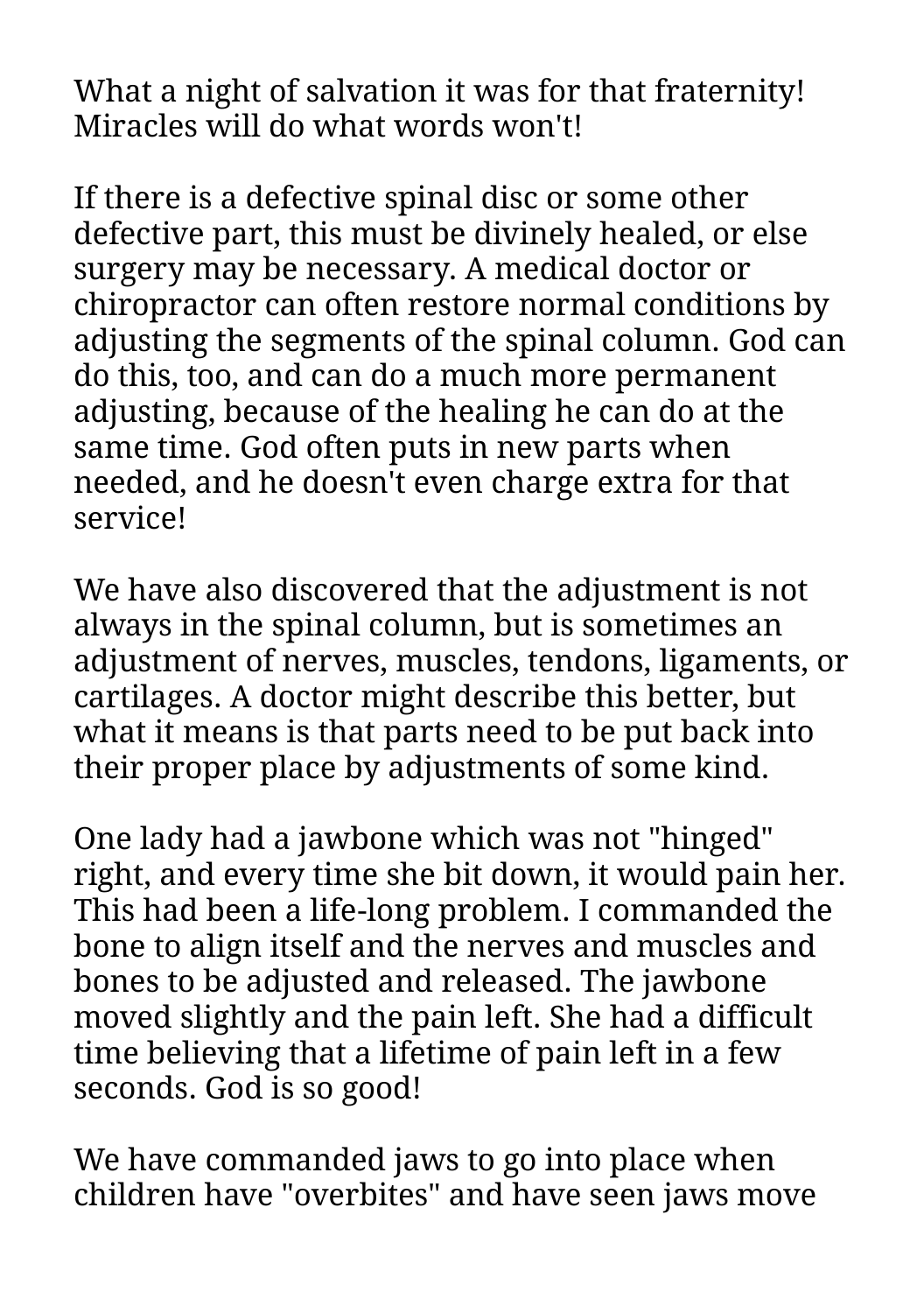into place and teeth line up. This hasn't worked every time, but we are going to keep trying every way we know to get as many as possible healed — all to the glory of God and in the name of Jesus!

A young lady came to one of our services who had never been to any kind of a healing service and was utterly astounded as possibly three or four hundred people were healed that night. She came to me after the service and said, "I looked at all of these people getting healed but I looked at all these people who have this power to heal, and almost all of them wear glasses. Since they can heal the sick, why do they wear glasses?"

I didn't really know what to say, but I later asked God why this is true!

One time Mel Tari, who wrote the book LIKE A MIGHTY WIND, visited our home. He shared about how God told him to go across a deep river and witness to some people, so he and his team walked over on top of the water! That was exciting to me. Hallelujah! I said,

"Are you still walking on water over there?"

He said, "No, it hasn't happened in seven years." I said, "Why?"

He said, "They built a bridge upstream a little ways, and you do not have to walk on water; you can go to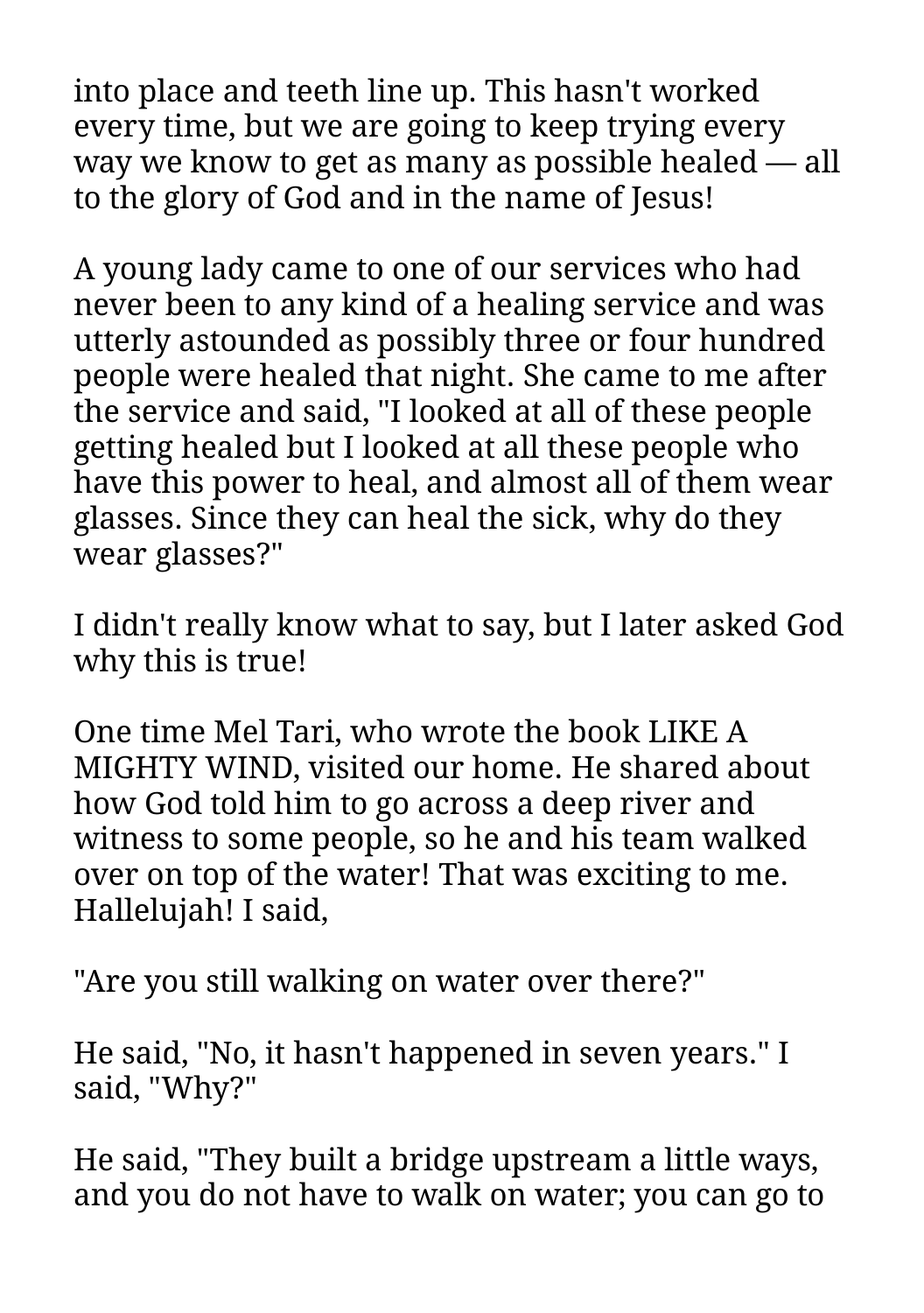the bridge and get across."

I thought about that in relation to glasses. I don't really need to be healed, because with glasses, I have tremendous vision. I have perfect distant vision, but when I start to read, the words blur, so I wear glasses so that I can read. But why don't I get healed? Probably one of the big reasons is that I don't really need to be healed. If glasses had not been invented, and I couldn't see, I would get real serious with God!

We had not found an answer other than that one for eye problems, but recently while we were ministering in Canada, an ophthalmologist (eye doctor) excitedly asked Frances a question that may be leading to a tremendous advance in the number of eye healings we can see God do. He had heard us teach on growing out arms and legs, and how God was healing nerve deafness by a back adjustment. He said, "Do you know why so many people wear glasses?" Frances said she knew why she did — to see! He said, "Most people who need glasses have eye muscles of uneven length and the glasses are corrective for that. If God supernaturally adjusts the length of arms and legs, or adjusts muscles and nerves in a spine, why can't he do the same thing with eye muscles?"

What a spirit revelation this brought to us! We have just returned from a trip where we were on television and had the opportunity to ask the viewing audience if they would help us in an experiment. We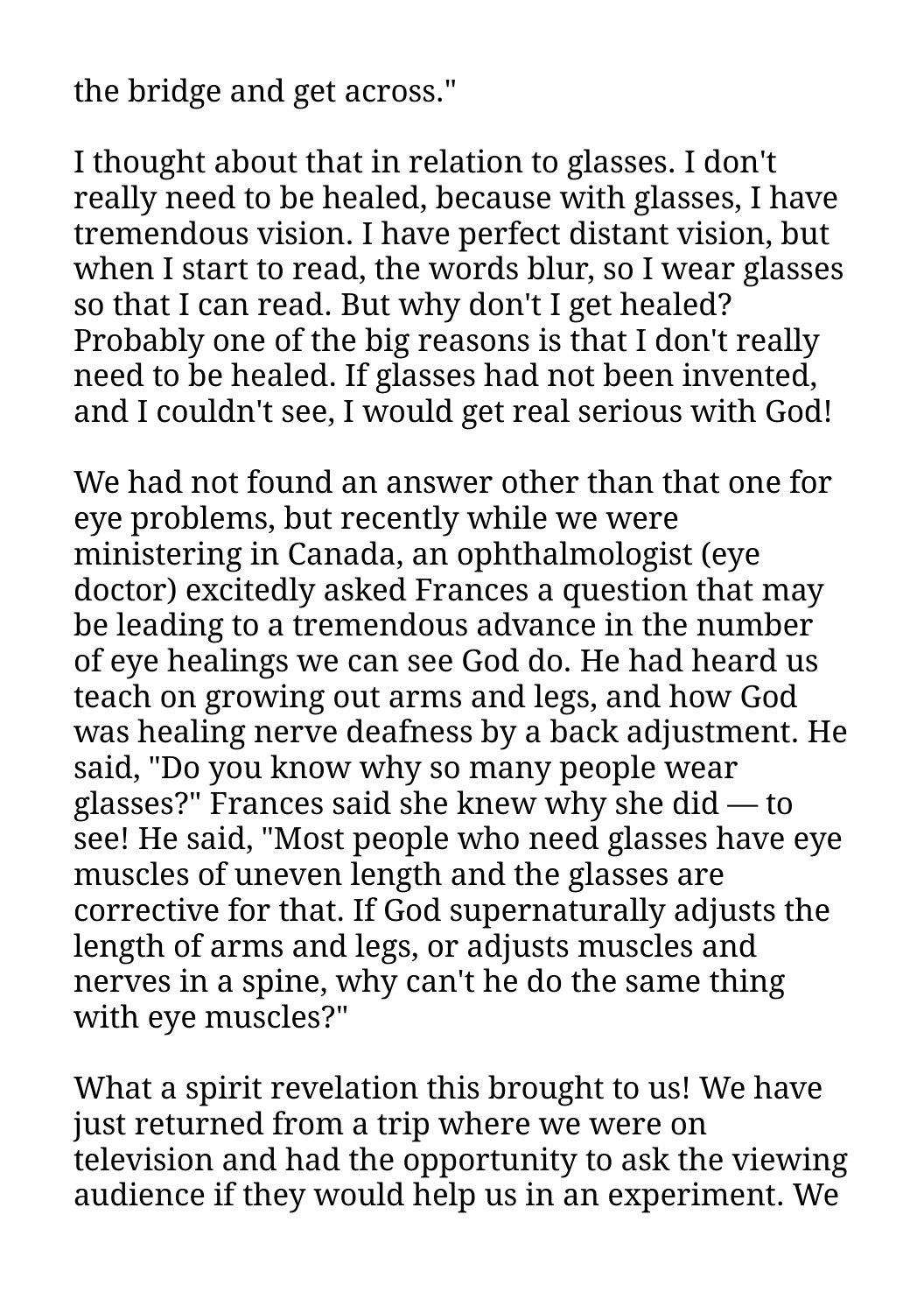asked them to stand with their arms stretched out, and we prayed and commanded the eye muscles to adjust to the correct length for perfect vision for everyone who needed it!

Four telephone calls came back in immediately! One was a woman who was blind in one eye and had only ten percent vision in the other, and when she stood and received the prayer, she received sight in both eyes and could read the Bible!

A man reported his sight was gone in one eye, and during the prayer, his sight returned! Two other calls reporting eye healings were not quite so dramatic, but indicated that this could be the key unlocking the door to many eye healings.

We were on a plane on our way to California and were talking to a nurse. We began sharing about backs, and arms and legs growing out and she shared an interesting thought with us. She said whenever her mother felt like she was catching a cold, she immediately went to a chiropractor for an adjustment, and NEVER HAD A COLD! We decided that if the devil ever sneaks up on us again to attempt to put a cold on us, we will ask God to give us a good heavenly chiropractic treatment!

Another interesting miracle from growing out of arms: a singer came for prayer for lumps which had formed inside her throat. You could see fear that it was cancer written all over her face. I started to lay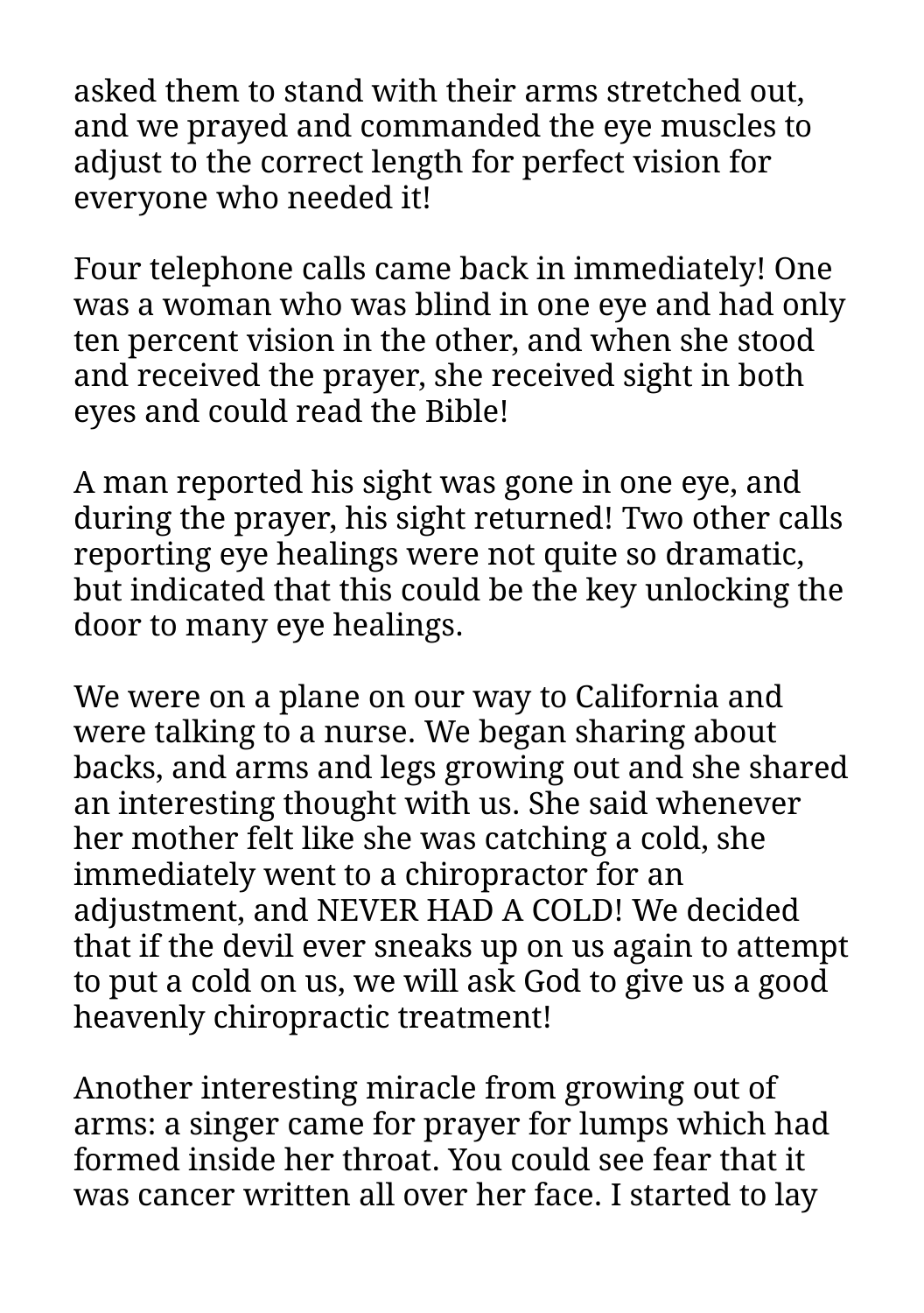hands on her and command the lumps to leave, when a quiet word from God came as a thought. I tested her arms and sure enough they were uneven, so just as God had told me to do, I commanded the nerves and muscles to relax and go into place. Her arm grew out even, and I said, "Vicki, I dare you to find those lumps!" What joy she had when she could find no lumps!

We are going to share with you several other healings which God has done through the adjustments which often result from growing out arms and legs.

I woke up one morning with a charley horse in the top muscle of my shoulder. I simply stretched out my arms and commanded the muscle to relax, and one of the most beautiful experiences of my life happened. It was like the hand of Jesus released the muscle and the cramp gently faded away in a moment of time. The holy presence felt in my shoulder was as overwhelming as I believe the burning bush was to Moses!

All my life when I purchased a suit, the buttons did not match the button holes by about an inch because one shoulder was lower than the other. I had the tailor put a pad in the shoulder, and it was never as comfortable as the other shoulder. One day I just thought to God that I didn't really have to continue with that problem, and because he is so personal and real to us, I stood straight, squared my shoulders,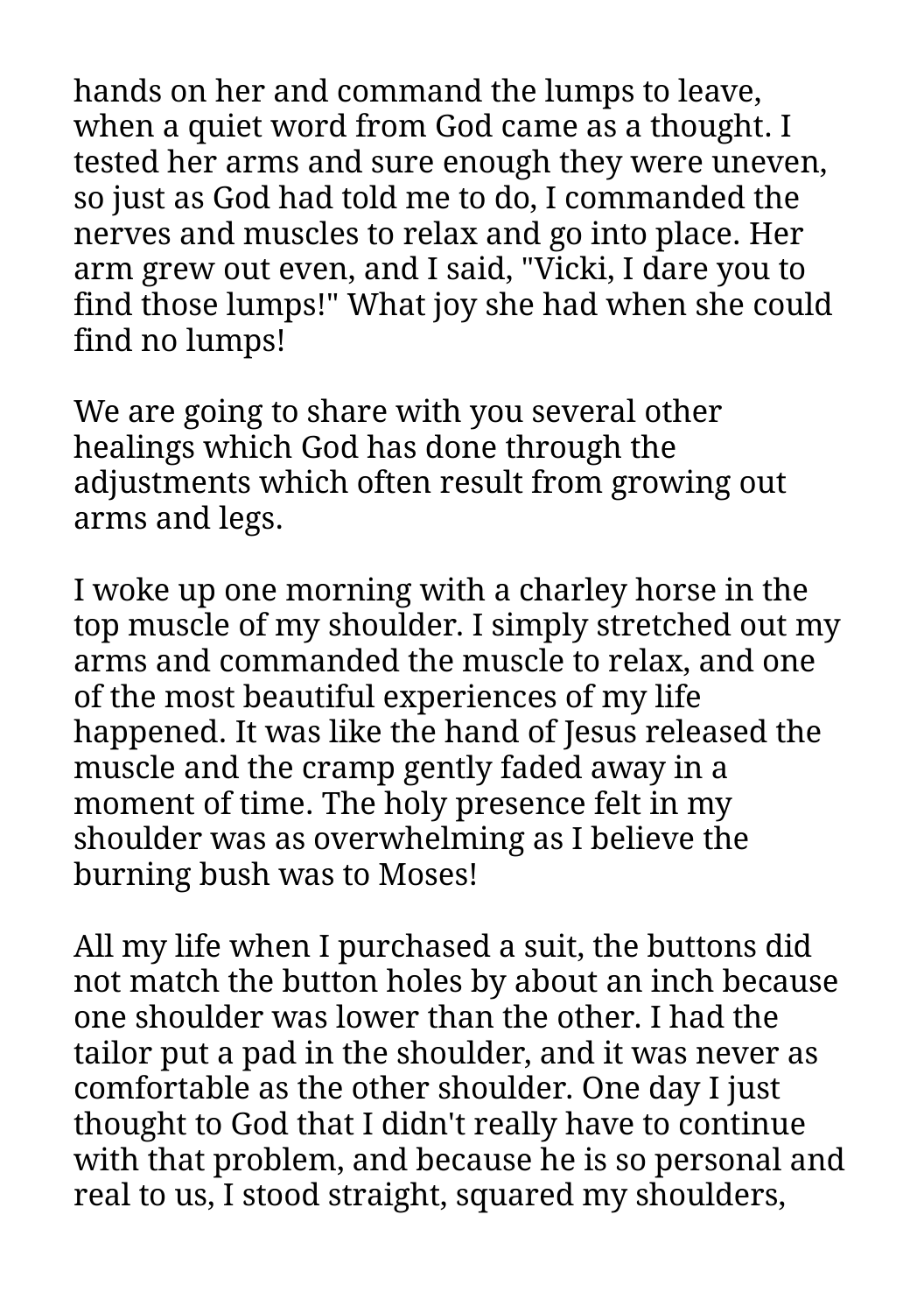and commanded them to be adjusted. I forgot about this until I purchased my next suit, and sure enough, the buttons matched the button holes perfectly. Oh, the beauty of God's personal love for his people.

The devil threw me at the floor one night and I fell unconscious. When I came to, my face pushed against the carpet floor, and I stood up, but my hand and elbow were in pain. The pain stayed with me a couple of months, especially as I twisted the elbow slightly. One day I was with a doctor friend and I asked him about this. He made a quick examination, and said this was a tennis elbow, and that he could give me a shot of cortisone to alleviate the pain. I thanked him, and said, "Now I know what to do." I went to my car, sat in the front seat, stretched forth my hands, and commanded the jammed tendon to stretch out to normal, and it did! I have never had a pain since then. The doctor had told me that when I fell, it jammed, or shortened, the tendon from my hand to my elbow. It's no wonder they call Jesus the GREAT PHYSICIAN!

We have seen muscle spasms stop, frozen elbows work normally, fatigue in the shoulder and neck muscles relax, headaches, pain in arms, hands, shoulders and other parts of the body be relieved, bodies go into traction as God adjusts the bones, muscles, and nerves or whatever else he does. All of these and scores of other healings and blessings are free gifts from God as his mighty power adjusts the right parts, and it is all IN THE NAME OF JESUS!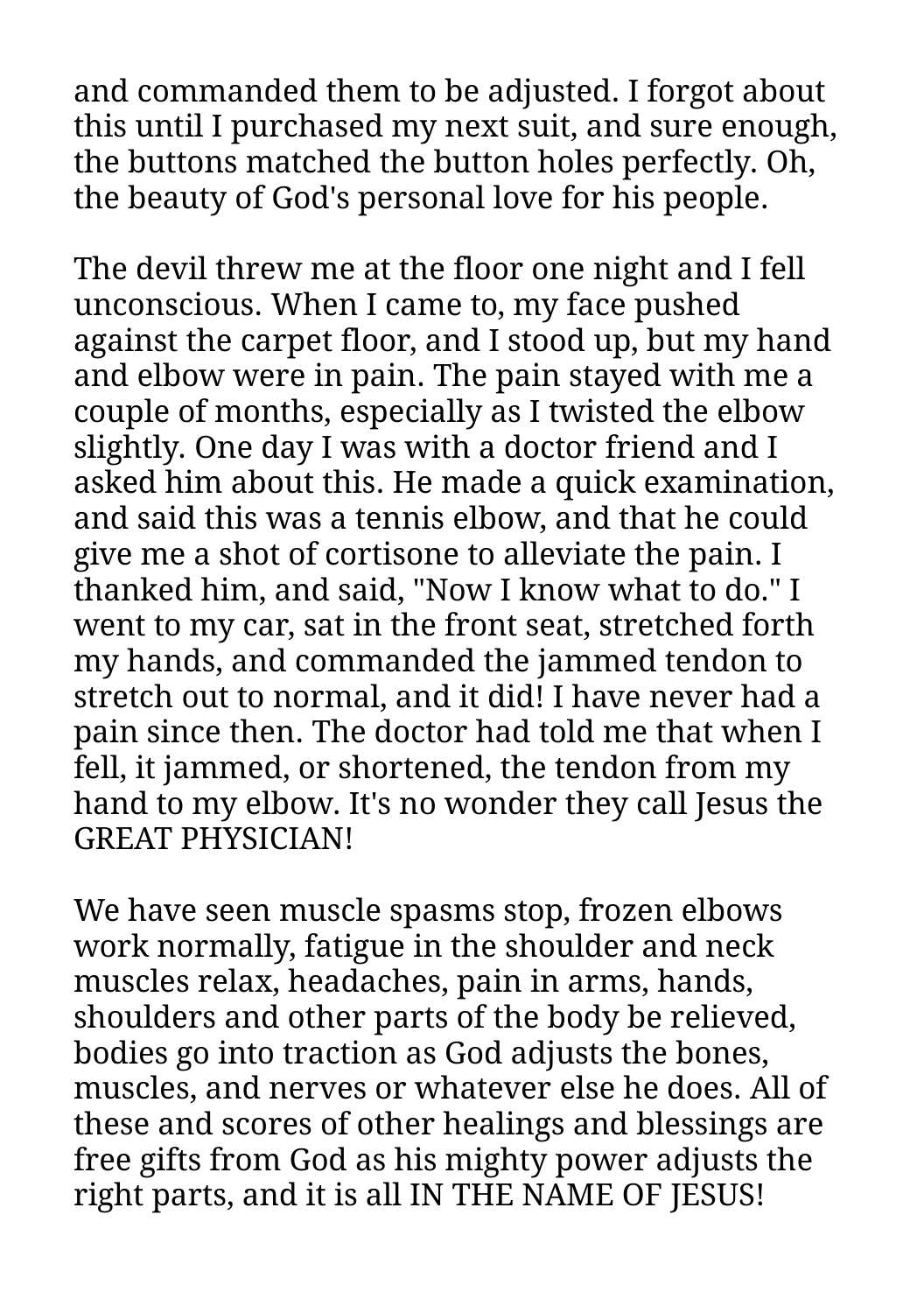God is showing the entire body of Christ, not just evangelists or ministers in a healing ministry, the simplicity of application of his awesome power so that the multitudes will not only receive healing, but will be freely giving to those around them, just as God has so freely given to us.

Thousands have been healed just in our ministry by this means of healing, and no doubt hundreds of thousands have received healing through others who have learned that they too can heal the sick. We feel in our spirits that God is saying that healings will soon be done by the millions throughout the world by people just like you!

You will never know until you try, but God is preparing the bride of Christ for that soon-coming return, and he will do it largely through the demonstration of his Spirit and his power. We want you to be a living part of this exciting move of God for the last days! Start growing out arms and legs!

### INSTRUCTIONS FOR GROWING OUT LEGS

1. Explain to the person that while the back is being healed, the legs will appear to grow, so watch the thumbs as the power of God is released.

2. The person to be healed should sit erect in a straight back chair with their hips tightly against the back of the chair.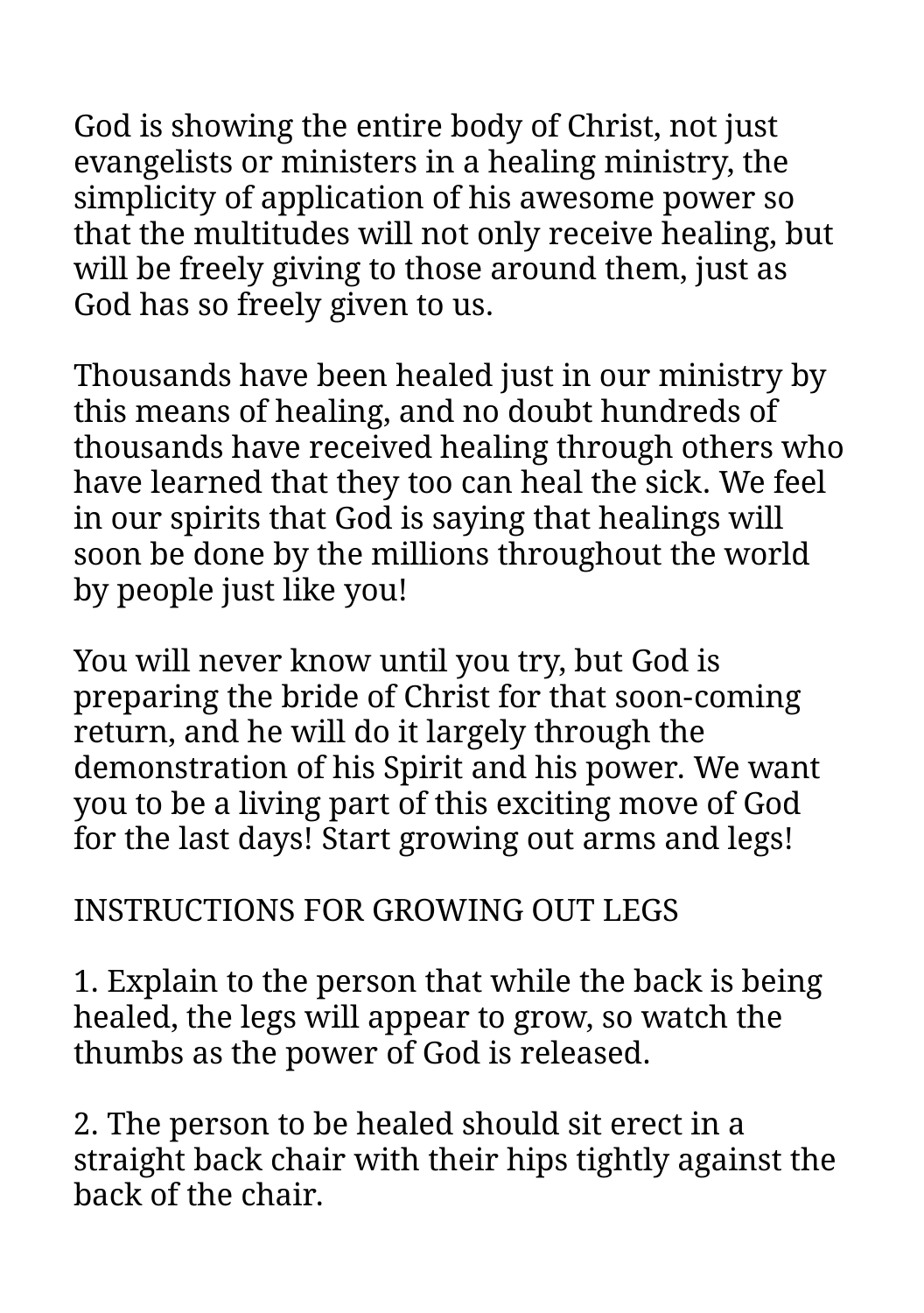3. Have the person extend legs as straight forward as comfortably possible. Do not force legs when severe pain is caused.

4. Hold feet so that your fingers support the legs from beneath; the thumbs should be positioned so that the inside tip of the thumbs are exactly on top of the peak of the inside ankle bones on both legs. Thumbs should be held parallel and perpendicular, pointed straight at the floor.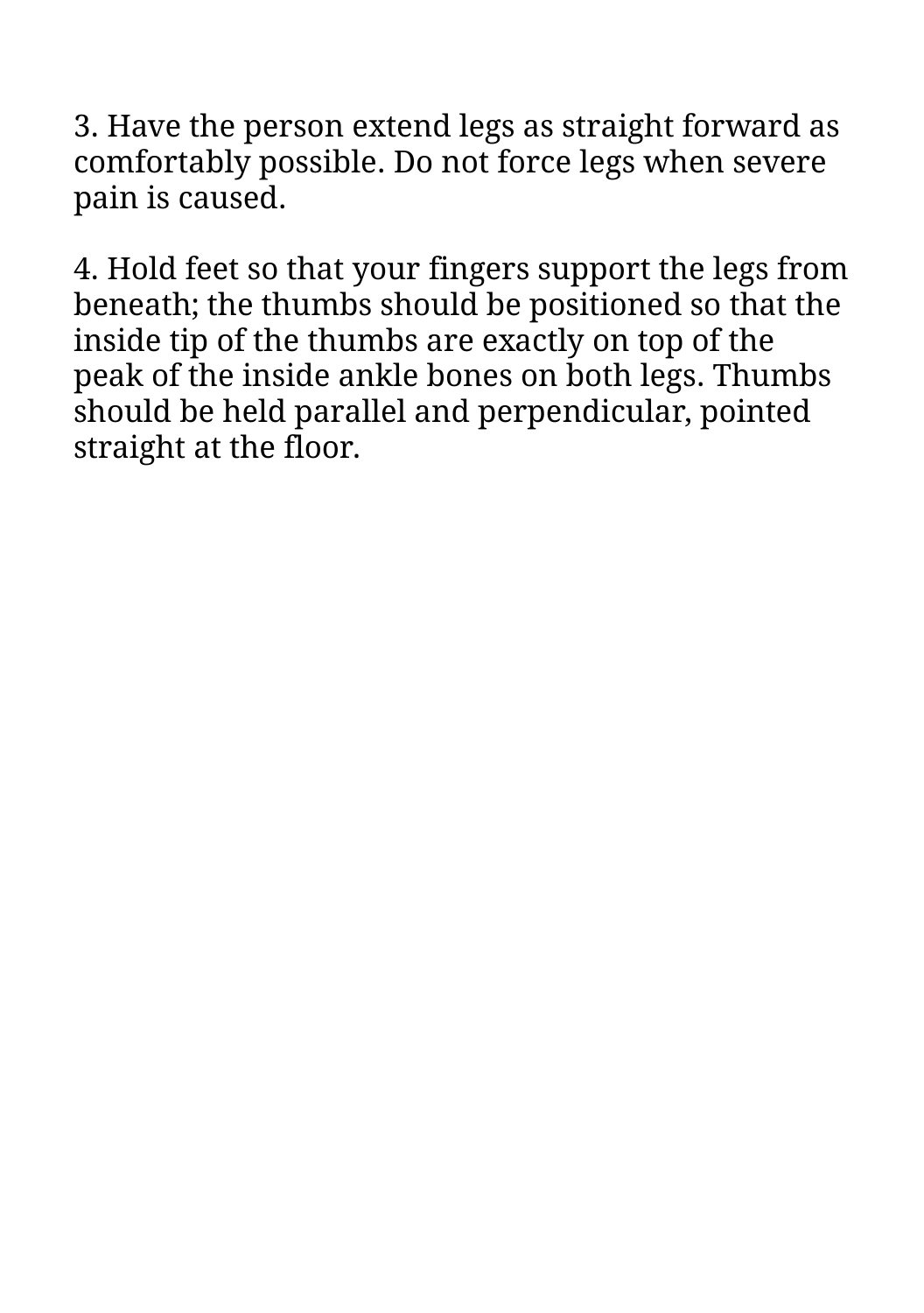# CHAPTER 19 GO INTO ALL THE WORLD ... HEAL THE SICK

#### *By Frances*

"As I was at this great height, I could behold the whole world. I watched these people as they were going to and fro over the face of the earth. Suddenly there was a man in Africa and in a moment he was transported by the Spirit of God, and perhaps he was in Russia, or China or America or some other place, and vice versa. All over the world these people went, and they came through fire, and through pestilence, and through famine. Neither fire nor persecution, nothing seemed to stop them."

"As they marched forth in everything they did as the ministry of Christ in the end times, these people were ministering to the multitudes over the face of the earth. Tens of thousands, even millions seemed to come to the Lord Jesus Christ as these people stood forth and gave the message of the kingdom, of the coming kingdom, in this last hour."

Twenty years ago that exciting vision was given, and we see it coming to fulfillment today as men and women are taking great steps forward to be among the multitudes who are sharing the Good News to the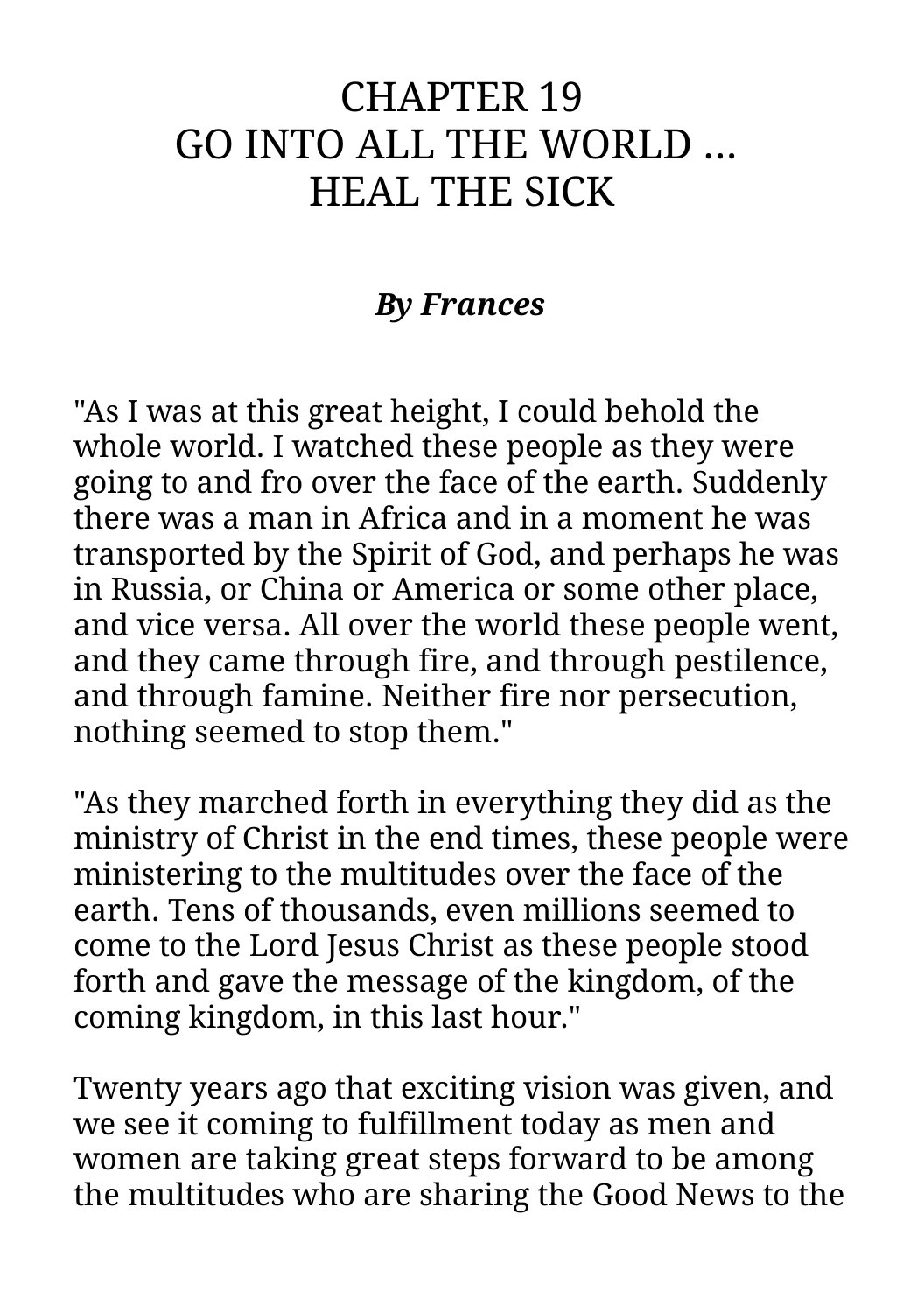### world!

In November of 1977 I had a dream, which for me is an unusual happening, because I normally do not dream. I dreamed that I was in a plane 37,000 feet in the air, which is nothing out-of-the-ordinary, because we fly all the time. There was something very unique about this ride, however, because I was standing in the OPEN doorway of the plane, with my knees bent, and my toes hanging over the doorway of the plane.

I heard a soft voice say, "Jump, I'll catch you!"

I looked down! Thirty-seven thousand feet in the air is a long way! Even in a dream, cold shivers went up and down my spine!

I knew it was God, and yet instantly I thought about the devil tempting Jesus. "If you are the Son of God, jump off! For the scriptures say that God will send his angels to guard you and to keep you from crashing to the pavement below!" (Luke 4:9 TLB).

I looked down once more and it seemed even further this time!

Again, the voice said, "Jump, I'll catch you. Don't you trust me?"

It seemed as though I wrestled all night long, standing in the open door of the plane, and all night long the same voice kept saying over and over again,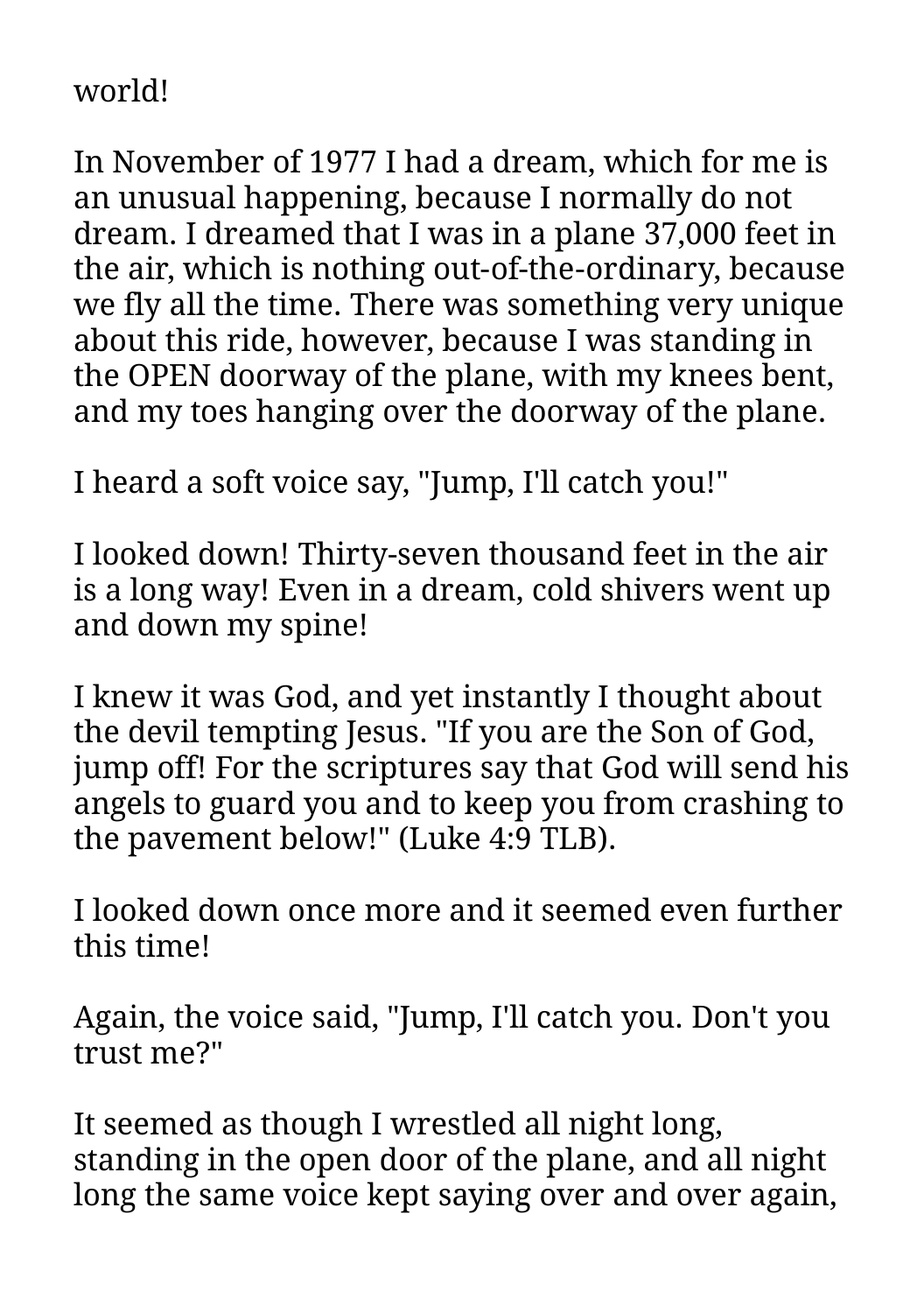"Jump, I'll catch you. Don't you trust me?"

Every time I heard that voice I looked at how far above the earth we were, and 37,000 feet is a long way down! Yet in my heart I knew it was the voice of God, but I couldn't understand it. Suddenly I came to a conclusion because I thought, "What difference does it make? If it's the devil, I'll be splattered all over the ground, but I'll be in heaven instantly! And if it's God, and I'm disobedient, he might not ever talk to me again."

There was that sudden knowledge that I HAD to jump, so I let go and jumped right out into the unknown!

INSTANTLY I was on the earth! There was absolutely no time lapse between the jump and landing on the earth. There was no sensation of falling, no sensation of anything, just jumping, and being instantly there!

Once more I heard the soft, still voice of God say, "See, I told you that you could trust me!"

God had told us in a dream that we were going to take a giant step — a bigger step than we had ever taken before in our lives, but that he would be there at the end of the step to catch us!

We believe through that dream that God is telling the entire body of Christ to take a giant step and begin to do things they never dreamed of doing, and God will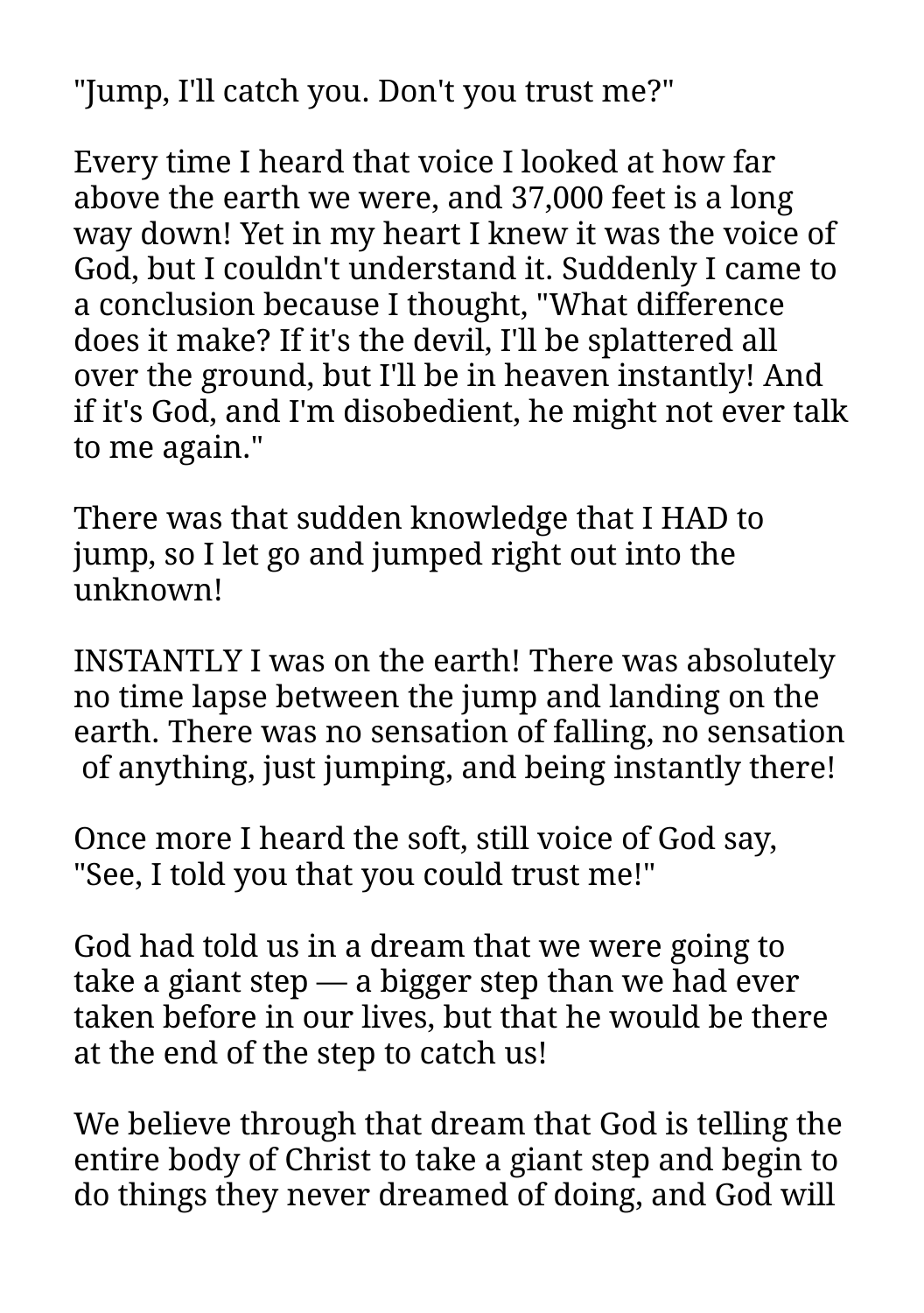### be there waiting for you!

God is calling you to take a giant step because he wants to make a giant out of you who will crush the devil under his very feet! And it's not going to happen because of ONE big giant, it's going to happen because of multiplied hundreds of thousands, perhaps even millions of Christians who are going to step out and begin laying hands on the sick, and healing them!

"And this is the miracle of it  $-$  this is the glorious miracle of it — those people would stretch forth their hands exactly as the Lord did, and it seemed as if there was this same liquid fire in their hands. As they stretched forth their hands, they said, 'According to my word, be thou made whole.' "

Twenty years ago those words were spoken! Note the similarity to the chapter entitled "A Vision is a Miracle" from the book we wrote in 1976 entitled IMPOSSIBLE MIRACLES:

FIVE YEARS AGO, I WOULDN'T HAVE BELIEVED THIS, BUT NOW I DO!

The final night of a Delightfully Charismatic Christian Walk Seminar in Calgary, Canada, was a night of power like we've never seen in our entire ministry.

Faith was at top level because of the seminar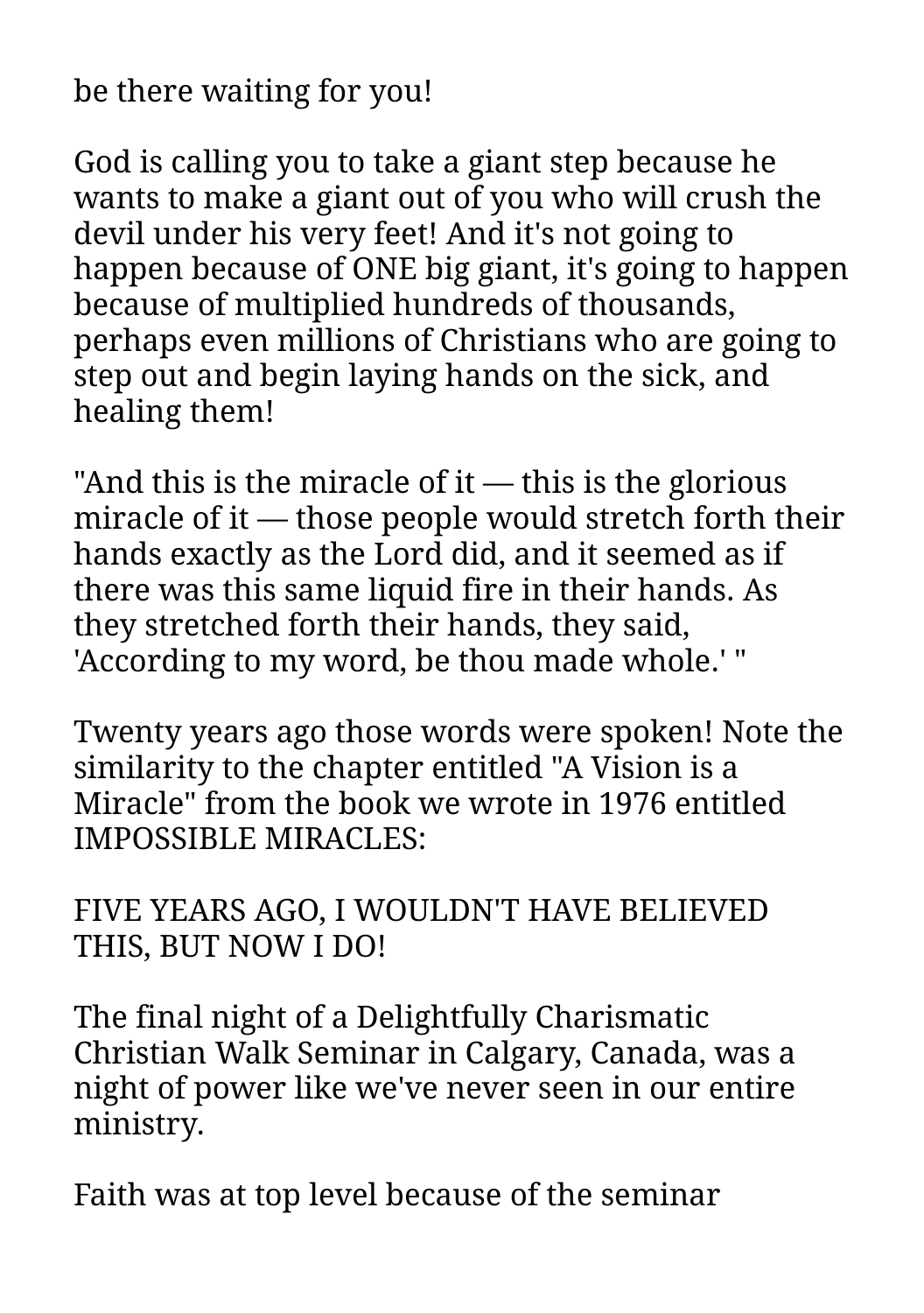teachings. That night's subject was marriage, and as Charles was talking about honesty in marriage, I felt such a tremendous wave of power I nearly fell over. I grabbed the podium and looked over at Charles to see if he felt the same thing I did.

I couldn't believe my eyes!

Out of the ends of his fingers were shooting flames of blue fire about four inches long, and as I looked at them, God spoke to me and said, "The healing anointing is upon Charles. The first thirty people who reach the altar will be instantly healed!"

I had to interrupt Charles! The power was increasing to such an extent I knew God had something special! I repeated to the audience what God had said, and it looked like the entire auditorium turned upside down. I never saw sick and crippled people move so fast in my entire life!

As Charles ran off the stage to lay hands on them, the power of God was so strong they fell in waves as he ran through the crowd. When he was about half-way across the front of the auditorium, he raised his hands to touch some, and about thirty to forty people fell under the power at the same time. People began weeping all over the auditorium as they felt the power of God in a way they had never felt it before.

Bob and Joan were offstage at this particular moment, but they felt something supernatural come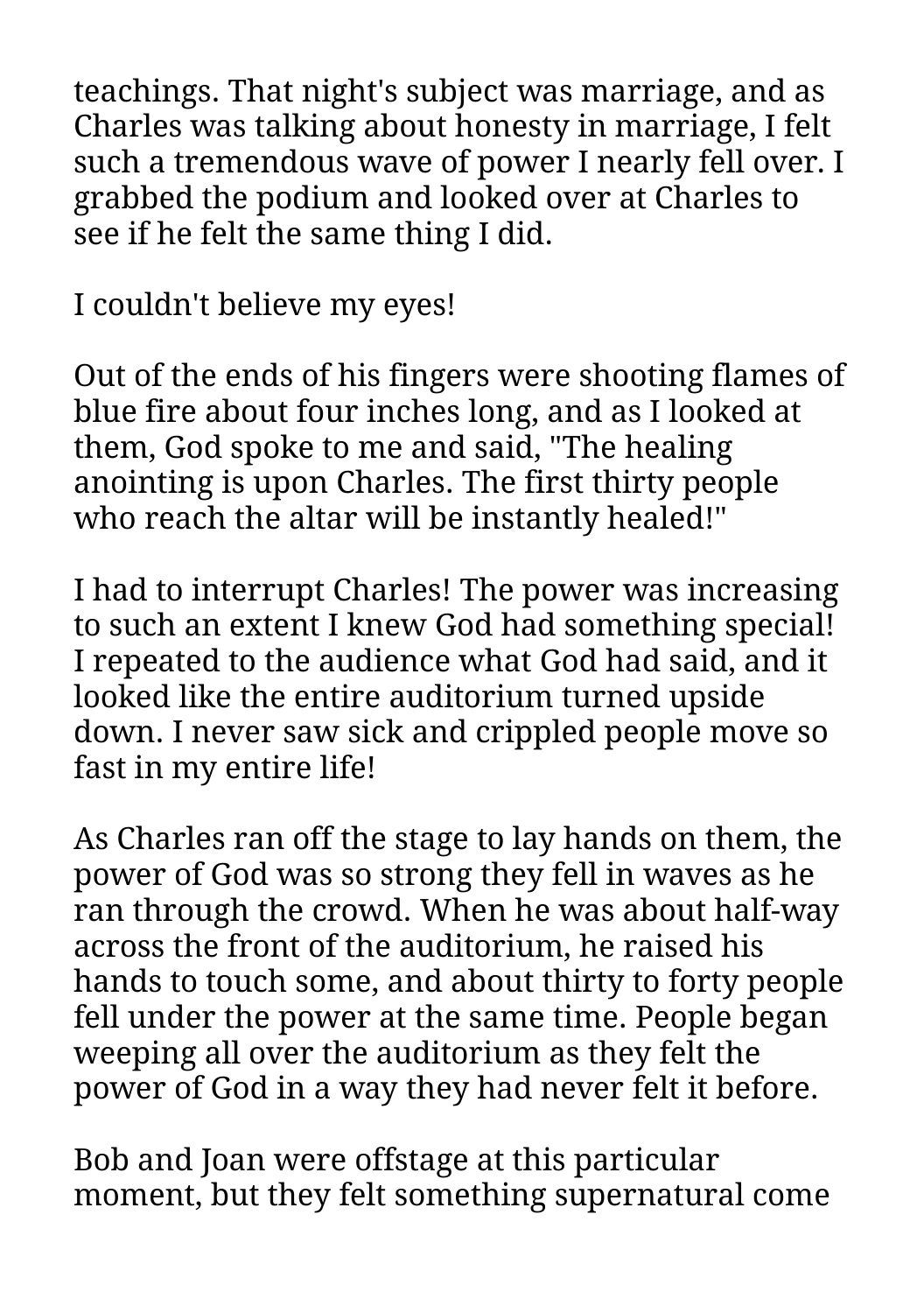through the loudspeaker. Bob said, "I heard Frances, say, 'Get out of the way and let Charles through,' then I heard the word 'fire!' I came running out as fast as I could, wondering if there had been a bomb of some kind or other. There was —A HOLY GHOST BOMB! Charles was plowing through the crowd and people were falling all over the place!"

Joan said, "I kept hearing 'let him through, let him through, there's fire on his hands,' so I ran to the curtain at the back of the stage. The power of God was so strong it felt exactly like a solid wall of God's beautiful power, and I broke into tears, completely overcome by the overwhelming presence of God."

By this time Charles had gone almost across the auditorium, and the flames began to diminish, and finally they disappeared. He came back up onto the stage, and asked the people to raise their hands if they KNEW they were healed. More than 100 hands were raised, as God gave even more than he had promised.

It is impossible to explain how you feel in a moment like this. I was so awed by what I had seen and heard that I just stood there wondering what was going to happen next!

I didn't have to wait but just a few seconds and then I saw things I had never seen in my entire life. The Jubilee Auditorium is a large auditorium with two balconies, and an extremely high ceiling. As I looked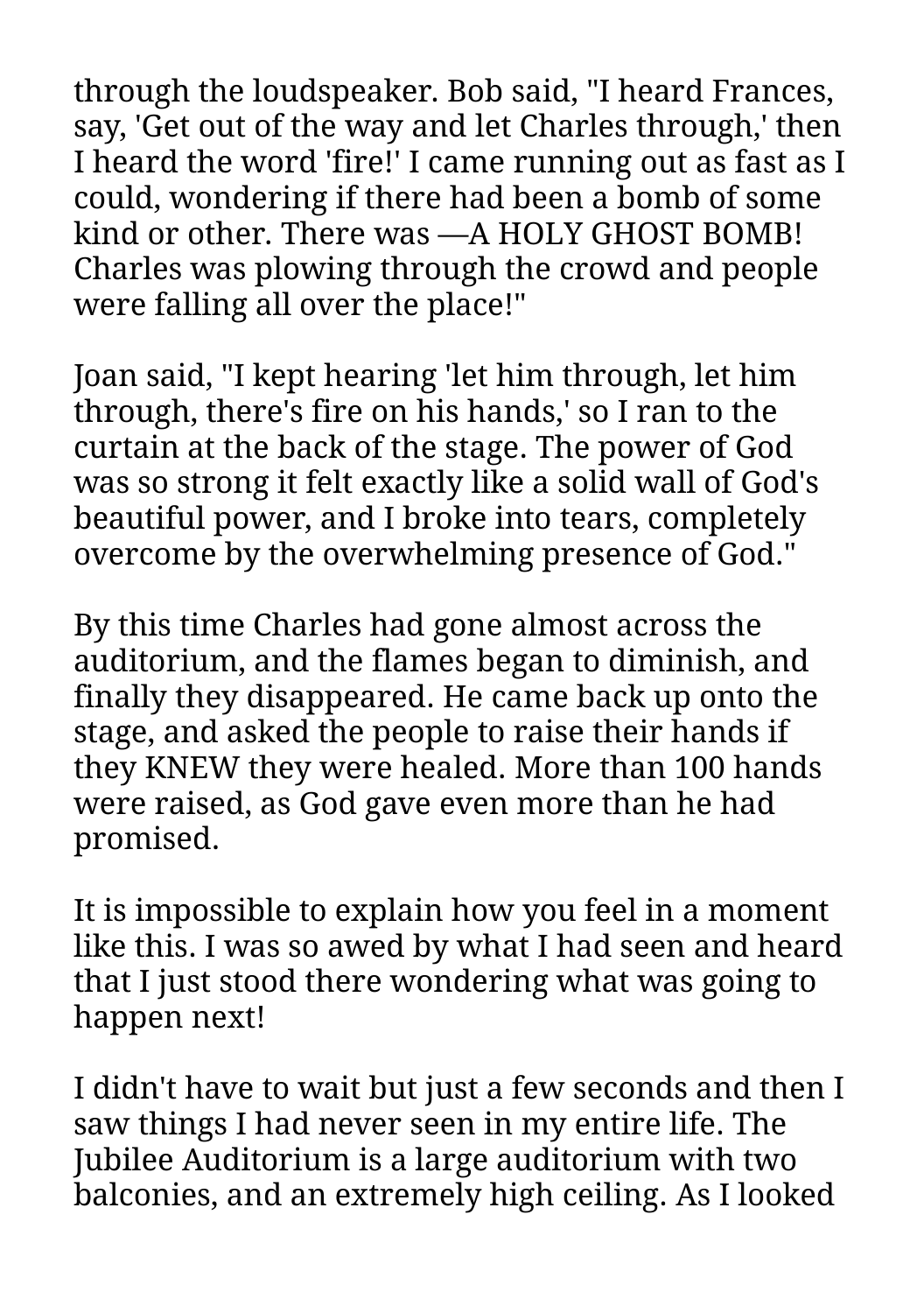out over the people, there appeared a huge dove with a wingspread of about fifty feet hovering on the lefthand side of the auditorium.

It was not white!

Instead, it was "like as of fire."

The dove looked exactly as if it had been carved right out of fire! It was red, orange and yellow!

I have never felt the awesome presence of God as I did at that moment, then a shocking thing began to happen!

The quills from the wings of the dove began flying out across the audience and landing on various people.

It looked like skyrockets exploding as the quills flew faster and faster across the auditorium.

God spoke again and said, "There is perversion in the sexual life of married couples here. There is adultery in marriages here, and I am sending the fire of my Holy Spirit to burn it out."

Men and women began weeping as they cried out, "God save me!"

The presence of God was a reality to many people who had never before felt his presence.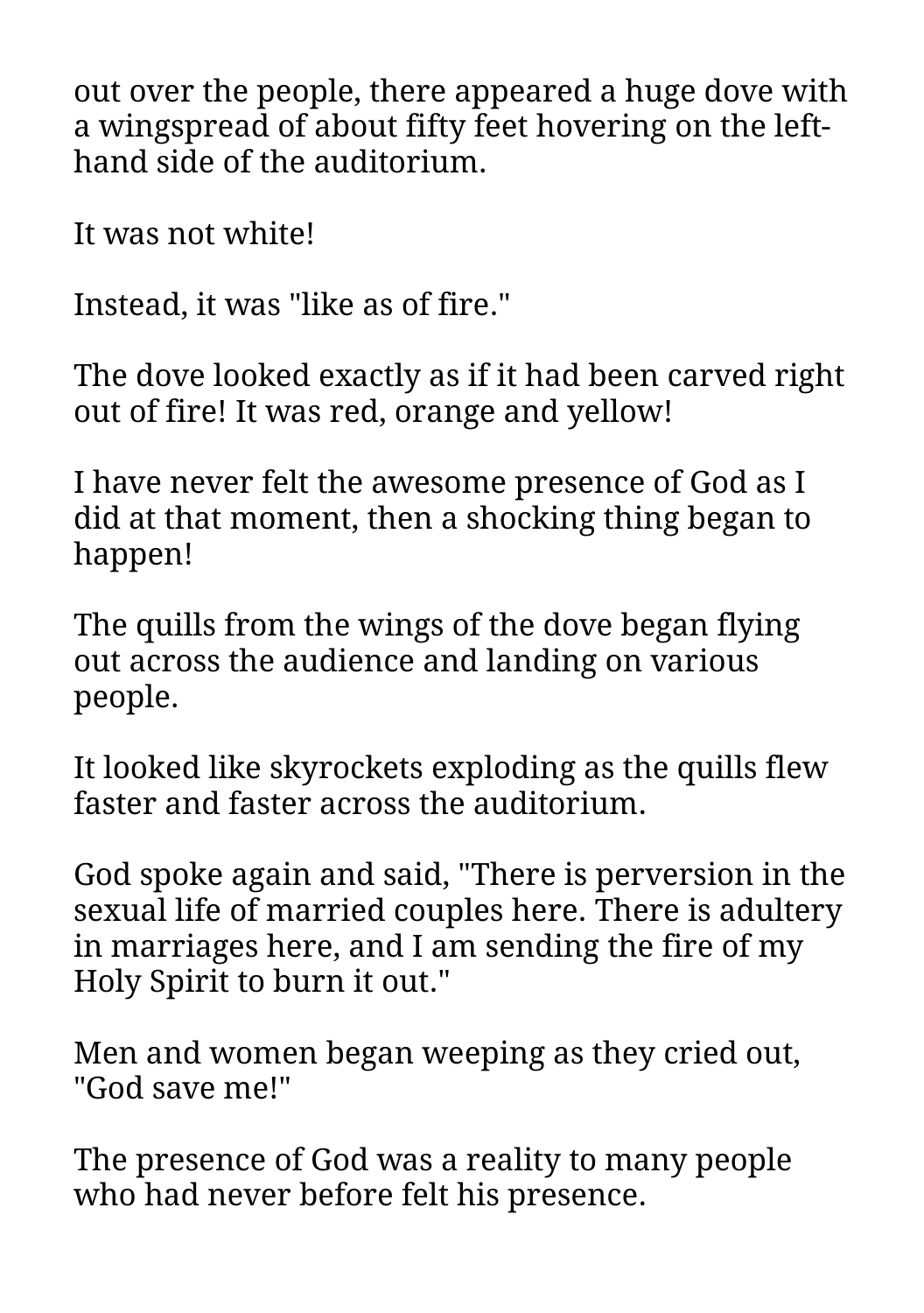The convicting power of the Holy Spirit was upon many marriages ... then,

As suddenly as it had appeared, the dove disappeared!

It was instantly replaced by a white dove.

I told the audience the dove "like as of fire" had disappeared and had been replaced by a white one, and waited for another message from God because I didn't understand this at all.

God gave Charles the message this time and he said, "I have sent my white dove as a symbol of purification. Your marriages have been cleansed and purified. Keep them that way!"

The white dove was gone!

Hundreds of people accepted Jesus as a result of this awe-inspiring moment and many were baptized in the Holy Spirit and healed at the same time. It was estimated that around 1,800 people fell under the power of God this one night.

We may never again stand in the Shekinah glory of God until we get to heaven, but our lives will never be the same again as a result of this night.

Some people might not believe it; maybe you won't,